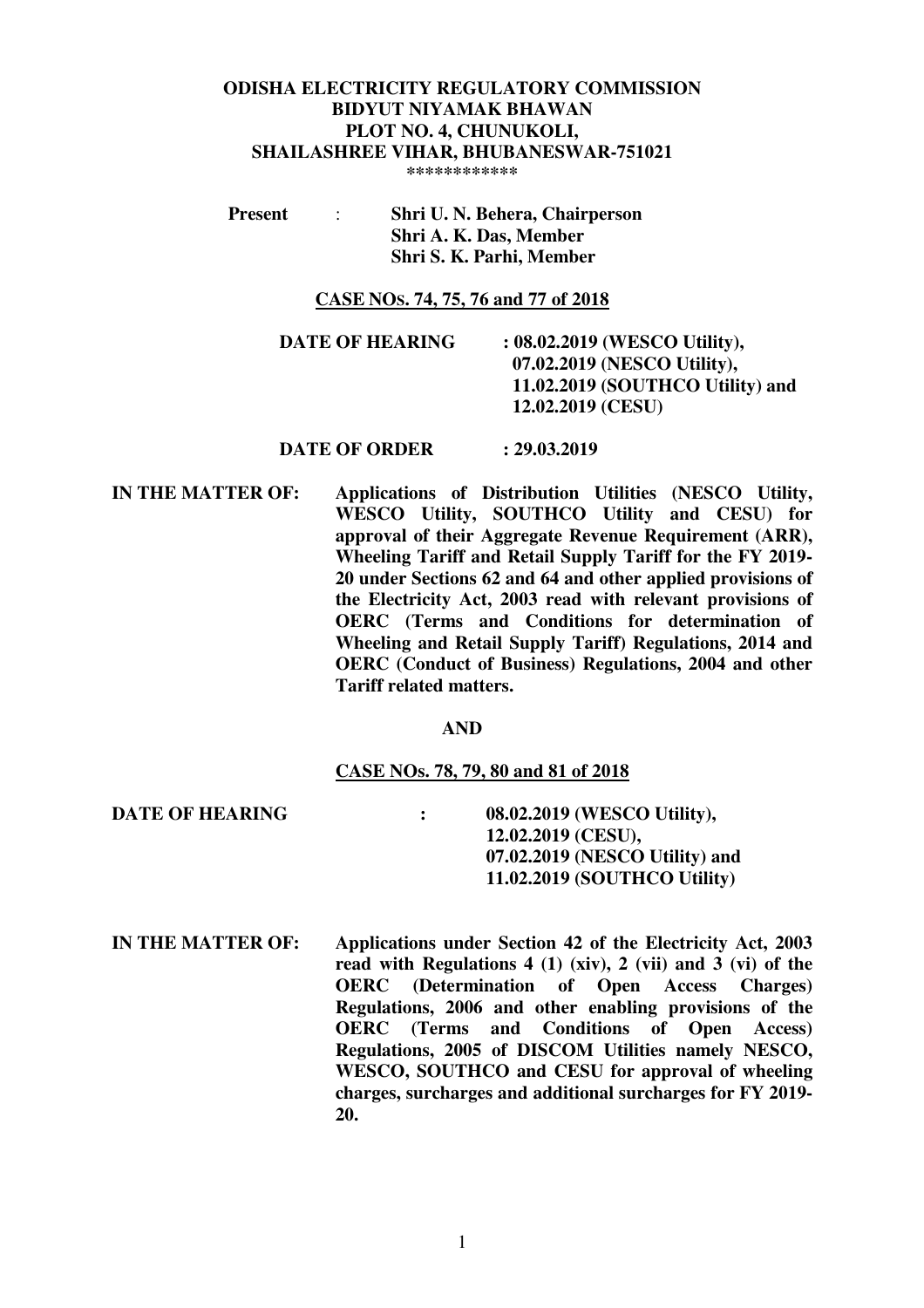## **O R D E R**

The Distribution Utilities in Odisha namely NESCO Utility, WESCO Utility, SOUTHCO Utility and CESU are carrying out the business of distribution and retail supply of electricity in their licensed areas as detailed below:

| anie |  |
|------|--|
|------|--|

| SI.<br>No. | Name of<br><b>DISCOM</b><br><b>UTILITIES</b> | <b>Licensed Areas (Districts)</b>                                                                       | $\%$ area<br>of the<br><b>State</b> |
|------------|----------------------------------------------|---------------------------------------------------------------------------------------------------------|-------------------------------------|
| 1.         | <b>NESCO Utility</b>                         | Mayurbhanj, Keonjhar, Bhadrak, Balasore and major part<br>of Jajpur.                                    | 18.0                                |
| 2.         | <b>WESCO Utility</b>                         | Sambalpur, Sundargarh, Bolangir, Bargarh, Deogarh,<br>Nuapara, Kalahandi, Sonepur and Jharsuguda.       | 32.3                                |
| 3.         | <b>SOUTHCO</b><br>Utility                    | Ganjam, Gajapati, Kandhamal, Boudh, Rayagada, Koraput,<br>Nawarangpur and Malkanagiri.                  | 30.8                                |
| 4.         | <b>CESU</b>                                  | Puri, Khurda, Nayagarh, Cuttack, Denkanal, Jagatsinghpur,<br>Angul, Kendrapara and some part of Jajpur. | 18.9                                |
|            | Odisha Total                                 |                                                                                                         | 100.0                               |

The Commission initiated proceedings on the filing of Aggregate Revenue Requirement (ARR), Wheeling Tariff and Retail Supply Tariff Applications (RST) for FY 2019-20 of these Distribution Utilities under relevant provisions of the Electricity Act, 2003. By this common Order, the Commission considers aforesaid Aggregate Revenue Requirement (ARR), Wheeling Tariff and RST applications of the above mentioned Distribution Utilities and other related tariff matters.

# **PROCEDURAL HISTORY (PARA 2 TO 17)**

- 2. The Commission vide order dated 04.03.2015 in Suo Motu proceeding Case No. 55/2013 have revoked the licenses granted to NESCO, WESCO and SOUTHCO u/Sec. 19 of the Electricity Act, 2003 due to failure in meeting license requirements and have appointed the CMD, GRIDCO Limited as the Administrator under Section 20 (d) of the said Act, 2003 and vests the management and control of NESCO, WESCO and SOUTHCO Utilities along with their assets, interests and rights with the Chairman-cum-Managing Director, GRIDCO Limited in order to ensure the maintenance of continued supply of electricity in the Northern, Western and Southern distribution Zone of Odisha in the interest of the consumers. Presently another DISCOM CESU is being managed through a Scheme as per Section 22 (1) of the Electricity Act, 2003 due to exit of AES.
- 3. As per OERC (Conduct of Business) Regulations, 2004 and OERC (Terms and Conditions for determination of Wheeling and Retail Supply Tariff) Regulations,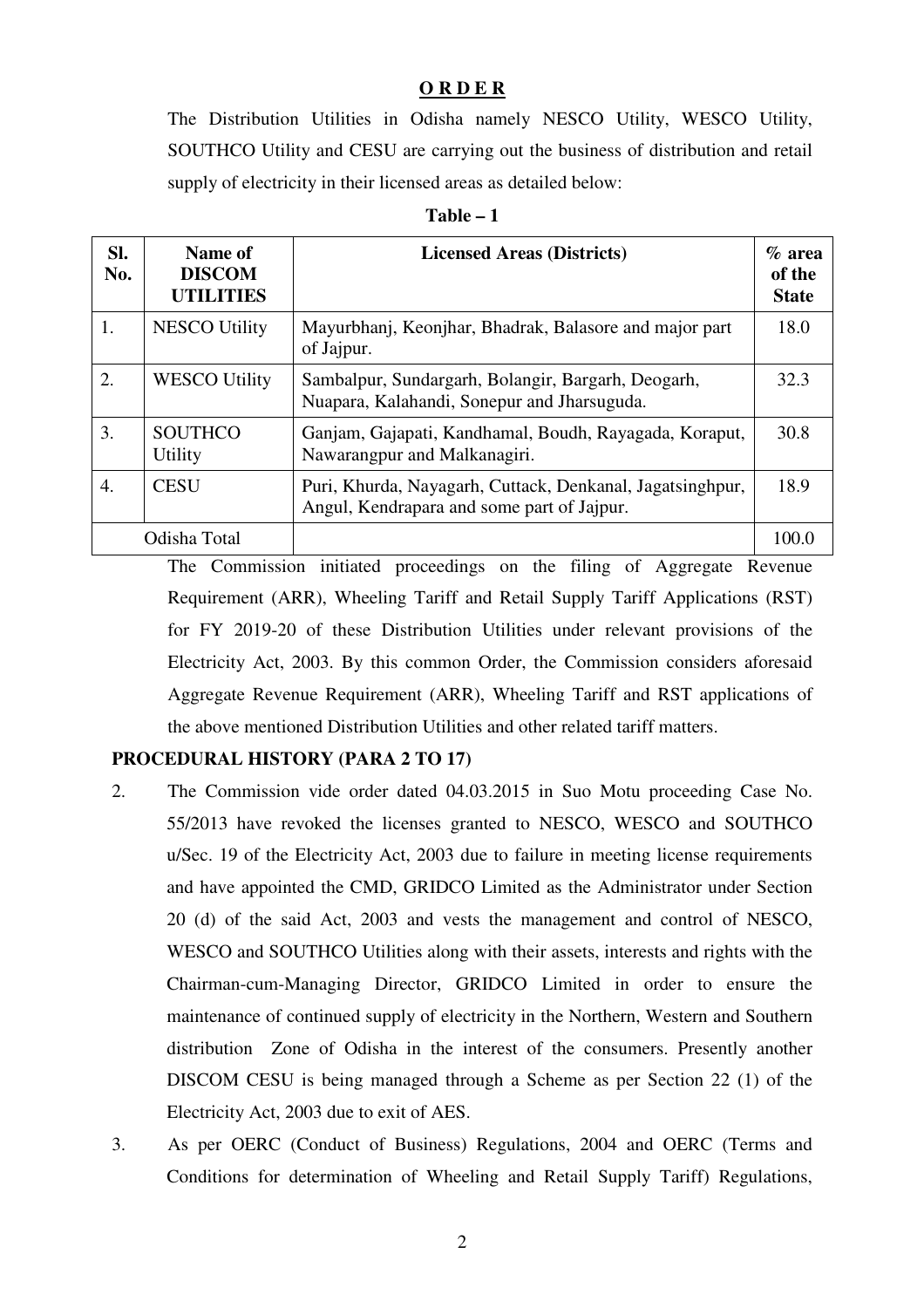2014 the Distribution Utilities i.e. NESCO Utility, WESCO Utility , SOUTHCO Utility and CESU have filed their Aggregate Revenue Requirement (ARR), Wheeling Tariff and Retail Supply Tariff Application (RST) for FY 2019-20 on or before  $30<sup>th</sup>$ November,2018.

- 4. The said Aggregate Revenue Requirement (ARR), Wheeling Tariff and Retail Supply Tariff applications were duly scrutinized and registered as Case Nos.75/2018 (NESCO Utility), 74/2018 (WESCO Utility), 76//2018 (SOUTHCO Utility), and 77/2018 (CESU) respectively.
- 5. As per the direction of the Commission, applicants have published the Aggregate Revenue Requirement (ARR), Wheeling and RST tariff Applications in the prescribed formats in the leading and widely circulated Odia and English newspapers in their area of supply in order to invite objections/suggestions from the general public and also posted in the Commission's website www.orierc.org including the website of the Distribution Utilities respectively. The Commission had also directed the applicants to file their respective rejoinder to the objections filed by all the objectors.
- 6. In response to the said public notices, the Commission received objections/ suggestions from the following persons/ associations/ institutions/ organizations as mentioned below against each of the respective distribution licensees:

#### **On WESCO Utility's application: -**

7. (1) M/s. Shree Salasar Castings Pvt. Ltd., Regd. Office-Balanda, Po-Kalunga, Dist-Sundargarh-770031,(2) M/s. D. D. Iron and Steel (P) Limited, H-4/5, Civil Township, Rourkela-769004, Dist-Sundargarh,(3) M/s. Shree Radharaman Alloys (P) Limited, P4/20, Civil Township, Rourkela-769004, Dist-Sundargarh,(4) M/s. Maa Girija Ispat (P) Ltd., Regd. Off-BB-2, Ground Floor, Civil Township, Rourkela-4, Dist-Sundargarh,(5) M/s. Bajrang Steel and Alloys Ltd.(BASL),At/P.O: Kalunga, Dist.- Sundargarh-770031, (6) M/s. Vishal Ferro Alloys Pvt. Limited, At- Plot No. 1562/2565, Vill- Balanda, Po-Kalunga, Dist-Sundargarh-770031, (7) Shri Akshya Kumar Sahani, Retd. Electrical Inspector, GoO, B/L-108, VSS Nagar, Bhubaneswar-7, (8) Er.(Dr) Prasanta Kumar Pradhan, Duplex-244, Monorama Estate, Rasulgarh, Bhubaneswar-751010,(9) M/s. Utkal Chamber of Commerce and Industry Ltd,N-6, IRC Village, Nayapalli, Bhubaneswar-751015,(10) M/s. Dalmia Cement(Bharat)Ltd., AT/P.O: Rajgangpur-770017, Dist.-Sundargarh,(11) Sri Ananda Kumar Mohapatra, Power Analyst, S/o-Jachindranath Mohapatra, Plot No. 639/1021, Laxmi Vihar, Basuaghai, Badagada, Takapani Road,P.S: Badagada, Bhubaneswar, Dist-Khurda-751002,(12) M/s. Swain and Sons Power Tech Pvt. Ltd., At K-8/82, Kalinganagar,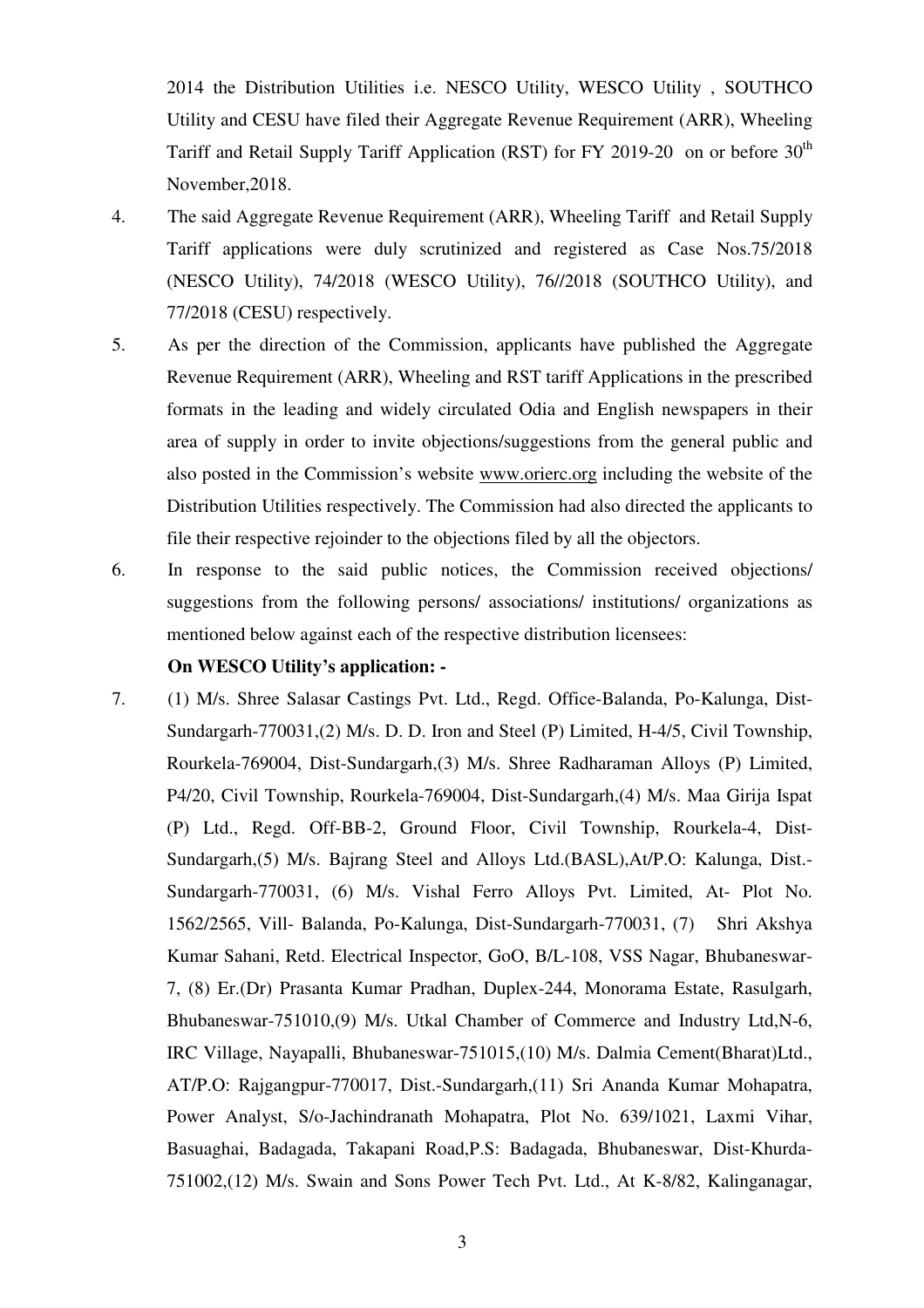Ghatikia, Bhubaneswar-751003,(13) Sri Ramesh Ch. Satpathy, Secretary, National Institute of Indian Labour and President, Upobhokta Mahasangha, Plot No.302(B), Beherasahi, Nayapalli, Bhubaneswar-751012,(14) Shri Prabhakar Dora, Vidya Nagar, 3rd Line, Co-Operative Colony, Rayagada, Dist. Rayagada-765001,(15) M/s. Larsen and Toubro Ltd., Rourkela Campus, At/P.O:Kansbahal Works, P.S: Rajgangpur, Dist.-Sundargarh-770034,(16) Shri Biswanath Pattanaik, S/o.-Late Banchhanidhi Pattanaik,SA-12,Shakti Nagar, Rourkela-14, P.S: Sector-3, Dist.-Sundargarh,(17) Shri G.N. Agrawal, Convenor-cum-Gen. Secy, Sambalpur District Consumers Federation, Balaji Mandir Bhawan, Khetrajpur, Sambalpur-768003 (Consumer Counsel),(18) Sundargarh District Employee Association, AL-1, Basanti Nagar, Rourkela.- 769012(Consumer Counsel),(19) Secretary, PRAYAS, Energy Group, Amrita Clinic, Athawale Corner, Carve Road, Pune-411004, India (Consumer Counsel).

All the above named objectors filed their objections/suggestions and out of the above Objectors, Objector No. 14,16, Sundargarh District Employee Association, At-1, Basanti Nagar, Rourkela.- 769012 and PRAYAS, Energy Group, Amrita Clinic, Athawale Corner, Carve Road, Pune-411004, India were not present during tariff hearing. All the written submissions filed by the objectors were taken on record and also considered by the Commission. The Commission heard the applicant, the Objectors, Consumer Counsels and the representative of Government of Odisha, Department of Energy, Governmentof Odisha Bhubaneswar.

#### **On NESCO Utility's application: -**

8. (1) M/s. Ferro Alloys Corporation Limited, GD-02/10, Chandrasekharpur, Bhubaneswar-751023,(2) Shri Akshya Kumar Sahani, Retd. Electrical Inspector, GoO, B/L-108, VSS Nagar, Bhubaneswar, (3) M/s Emami Paper Mills Limited, Balgopalpur, Rasulpur, Dist-Balasore-756020,(4) Sri Santosh Kumar Nayak, S/O. Shri Kahnei Chandra Nayak, At-Bhagia, P.O: Markona, Via/P.S: Simulia, Dist.- Balasore-756126,(5) Sri Pravat Biswal,S/o. Late Abhaya Biswal, At- Chittola,P.O: Anatapur, Via/P.S: Soro, Dist.- Balasore-756046,(6) Sri Banamali Biswal,S/O.Late Bhaskara Biswal,At/P.O: Markona,Via/P.S: Simulia, Dist.-Balasore-756126,(7) M/s. Utkal Chamber of Commerce and Industry Ltd,N-6, IRC Village, Nayapalli, Bhubaneswar-751015,(8) M/s. Balasore Alloys Limited, Balgopalpur, Balasore-756020,(9) Sri Ananda Kumar Mohapatra, Power Analyst, S/o-Jachindranath Mohapatra, Plot No. 639/1021, Laxmi Vihar, Basuaghai, Badagada, Takapani Road,P.S: Badagada, Bhubaneswar, Dist-Khurda-751002,(10) M/s. Swain and Sons Power Tech Pvt. Ltd., At-K-8/82, Kalinga Nagar, Ghatikia, Bhubaneswar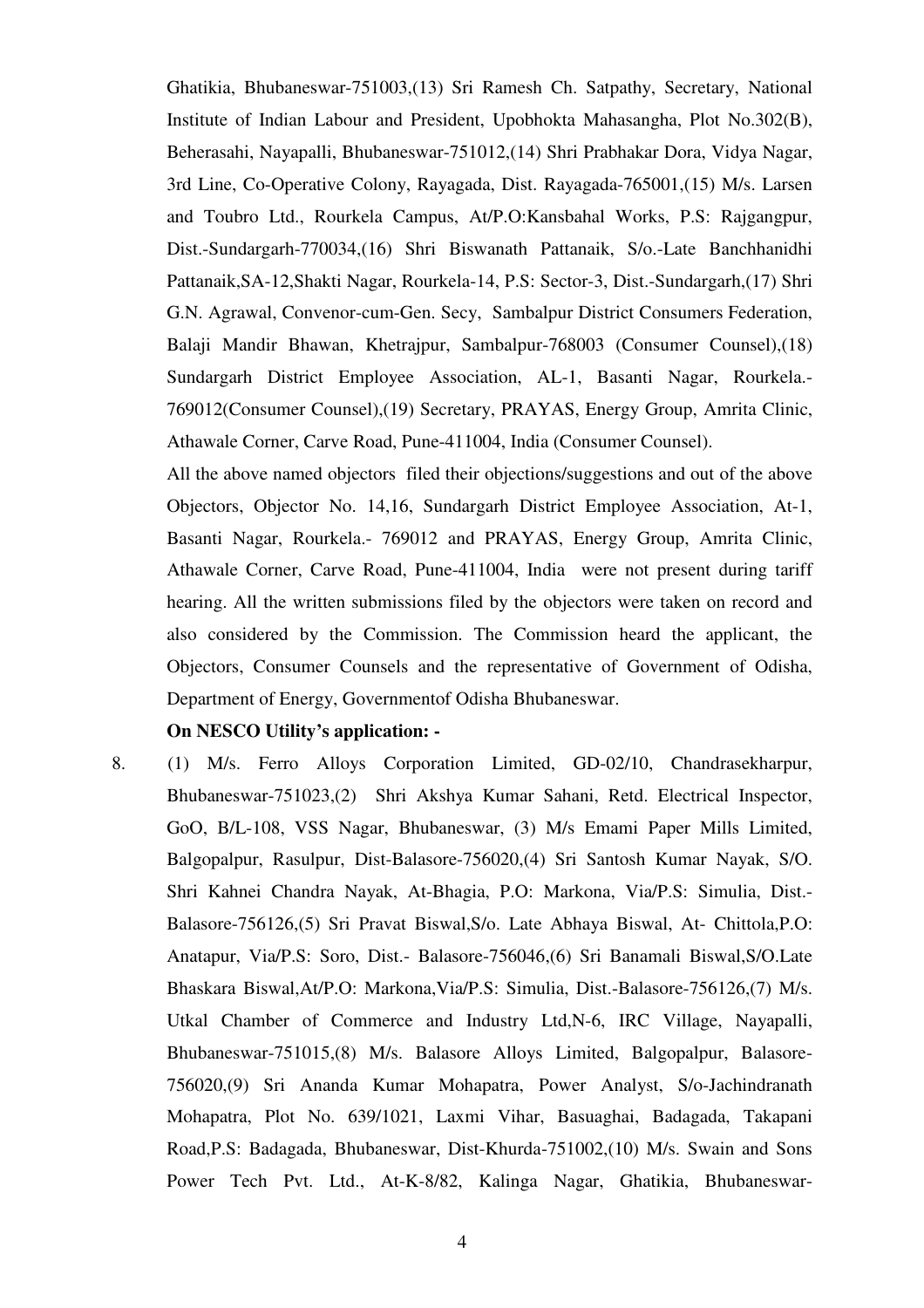751003,(11) M/s. Tata Steel Limited,Kalinganagar Industrial Complex,, Duburi, JK Road,, Dist.-Jajpur-755026,(12) M/s. IDCOL Ferro Chrome and Alloys Limited, P.O: Ferro Chrome Project, Jajpur Road, Dist-Jajpur-755020,(13) M/s. North Odisha Chamber of Commerce and Industry (NOCCI), Ganeswarapur Industrial Estate, Januganj, Balasore-756019,(14) Shri Ramesh Ch. Satpathy, Secretary, National Institute of Indian Labour and President,Upobhokta Mahasangha, Plot No.302(B), Beherasahi, Nayapalli, Bhubaneswar-751012,(15) Shri R. P. Mahapatra, Retd. Chief Engineer and Member (GEN), OSEB, Plot No. 775(Pt.), Lane-3, Jayadev Vihar, BBSR-13,(16) Shri Prabhakar Dora, Advocate, Vidya Nagar, 3rd Line, Co-Operative Colony, Rayagada, Dist. Rayagada-765001,(17) Shri Nilambar Mishra, S/o.-Late Khetramohan Mishra, M/s. Orissa Consumer Association, Balasore Chapter (Consumer Counsel), At/Po-Rudhunga, Via/Ps-Simulia, Dist-Balasore-756126,(18) Shri Radhakanta Mishra, S/o. Late Dibakar Mishra,At Sanmaitapur, P.O: Maitapur, Simulia, Dist.- Balasore-756131,(19) M/s. Orissa Consumer Association, Balasore Chapter (Consumer Counsel), At/Po-Rudhunga, Via/Ps-Simulia, Dist-Balasore-756126,(20) Secretary, PRAYAS, Energy Group (Consumer Counsel), Amrita Clinic, Athawale Corner, Carve Road, Pune-411004, India.

 All the above named objectors filed their objections/suggestions and out of the above Objectors, Objector No.5,16 and PRAYAS, Energy Group, Amrita Clinic, Athawale Corner, Carve Road, Pune-411004, India were not present during tariff hearing. All the written submissions filed by the objectors were taken on record and also considered by the Commission. The Commission heard the applicant, the Objectors, Consumer Counsels and the representative of Government of Odisha, Department of Energy, Bhubaneswar and those who were present during hearing.

## **On SOUTHCO Utility's application***:*

9. (1) Shri Akshya Kumar Sahani, Retd. Electrical Inspector, GoO, B/L-108, VSS Nagar, Bhubaneswar, (2) M/s. Utkal Chamber of Commerce and Industry Ltd., N-6, IRC Village, Nayapalli, Bhubaneswar-751015, (3) Sri Ananda Kumar Mohapatra, Power Analyst, S/o-Jachindranath Mohapatra, Plot No. 639/1021, Laxmi Vihar, Basuaghai, Badagada, Tankapani Road, Ps-Badagada, Bhubaneswar, Dist-Khurda-751002.,(4) M/s. Swain and Sons Power Tech Pvt. Ltd., At-K-8/82, Kalinga Nagar, Ghatikia, Bhubaneswar-751003,(5) Shri Ramesh Ch. Satpathy, Secretary, National Institute of Indian Labour and President, Upobhokta Mahasangha, Plot No.302(B), Beherasahi, Nayapalli, Bhubaneswar-751012,(6) Sri Prabhakar Dora, Advocate, Vidya Nagar, 3rd Line, Co-Operative Colony, Rayagada, 3rd Line, Dist. Rayagada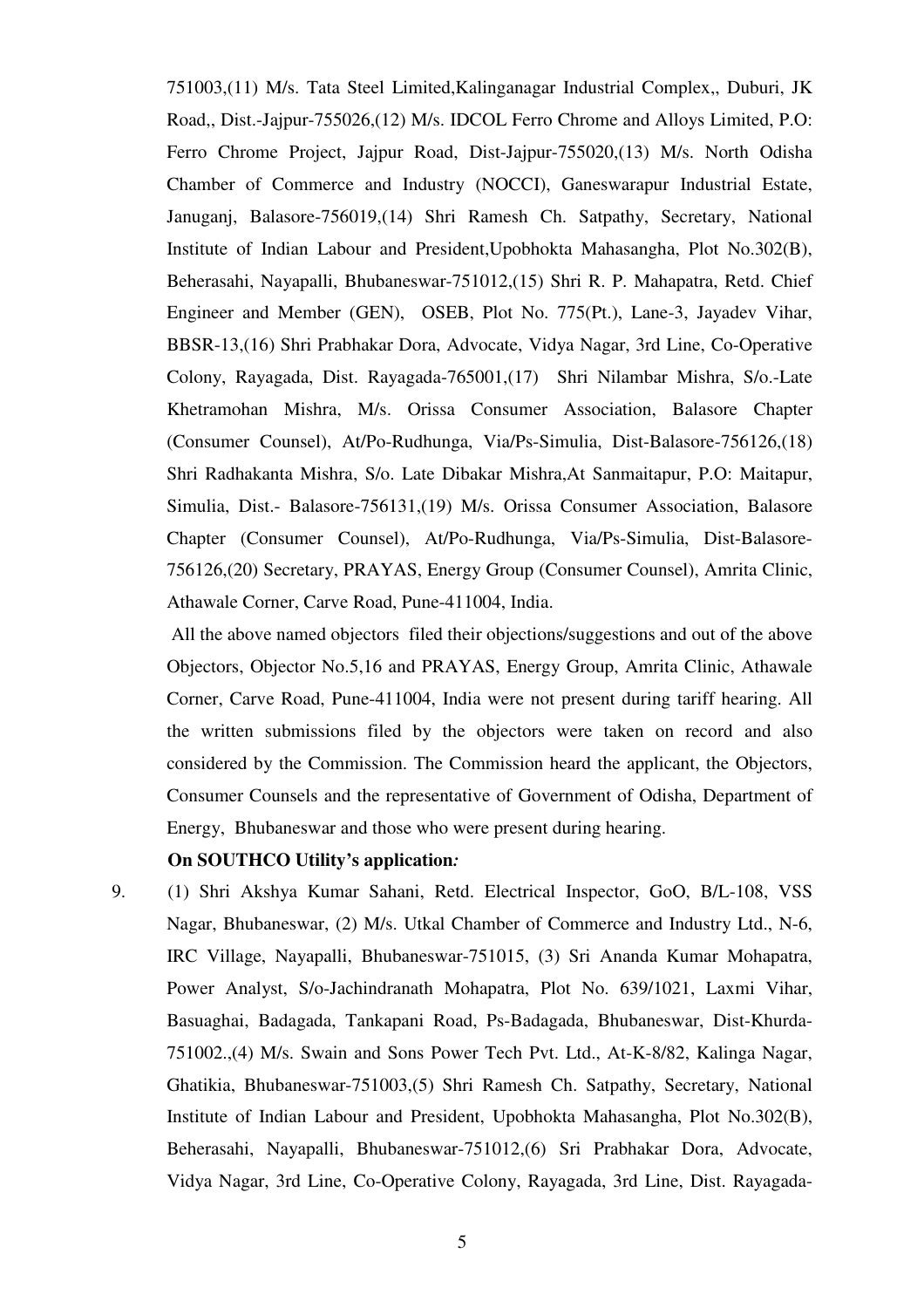765001, (7) Grahak Panchayat, Friends Colony, Paralakhemundi, Dist-Gajapati-761200. (Consumer Counsel),(8) Secretary, PRAYAS, Energy Group, Amrita Clinic, Athawale Corner, Carve Road, Pune-411004, India (Consumer Counsel).

All the above named objectors were filed their objections/suggestions and both the Consumer Councils were absent during hearing and also had not submitted their written note of submissions for consideration by the Commission. The Commission heard the applicant, the Objectors/their representatives and the representative of Government of Odisha, Department of Energy, Bhubaneswar.

#### **On CESU's application:**

10. (1) Shri. Akshya Kumar Sahani, Retd. Electrical Inspector, Goo, B/L-108, VSS Nagar, Bhubaneswar,(2) M/s. Utkal Chamber of Commerce and Industry Ltd., N-6, IRC Village, Nayapalli, Bhubaneswar-751015, (3) Sri Ananda Kumar Mohapatra, Power Analyst, S/o-Jachindranath Mohapatra, Plot No. 639/1021, Laxmi Vihar, Basuaghai, Badagada, Tankapani Road, Ps-Badagada, Bhubaneswar, Dist-Khurda-751002, (4) M/s. IDCOL Ferrochrome and Alloys Limited, Po-Ferro Chrome Project, Jajpur Road, Dist-Jajpur-755020, (5) M/s. Swain and Sons Power Tech Pvt. Ltd., At-K-8/82, Kalinga Nagar, Ghatikia, Bhubaneswar-751003, (6) Shri Ramesh Ch. Satpathy, Secretary, National Institute of Indian Labour and President, Upobhokta Mahasangha, Plot No.302(B), Beherasahi, Nayapalli, Bhubaneswar-751012, (7) Shri R.P.Mahapatra, Retd. Chief Engineer and Member (Gen.), Plot No-775 (P), Lane-3, Jayadev Vihar, Bhubaneswar-751013, (8) Sri Prabhakar Dora, Advocate, Vidya Nagar, 3rd Line, Co-Operative Colony, Rayagada, 3rd Line, Dist. Rayagada-765001. (9) Secretary, PRAYAS, Energy Group, Amrita Clinic, Athawale Corner, Carve Road, Pune-411004, India (Consumer Counsel), (10) Secretary, Confederation of Citizen Association, 12/A, Forest Park, Bhubaneswar-751009. (Consumer Counsel).

All the above named objectors filed their objections/suggestions and both the Consumer Counsels namely Confederation of Citizen Association, 12/A, Forest Park, Bhubaneswar-751009 and PRAYAS, Energy Group, Amrita Clinic, Athawale Corner, Carve Road, Pune-411004, India were absent during hearing and also had not submitted their written note of submissions for consideration by the Commission. The Commission heard the applicant, the Objectors/their representatives and the representative of Government of Odisha, Department of Energy,. Bhubaneswar.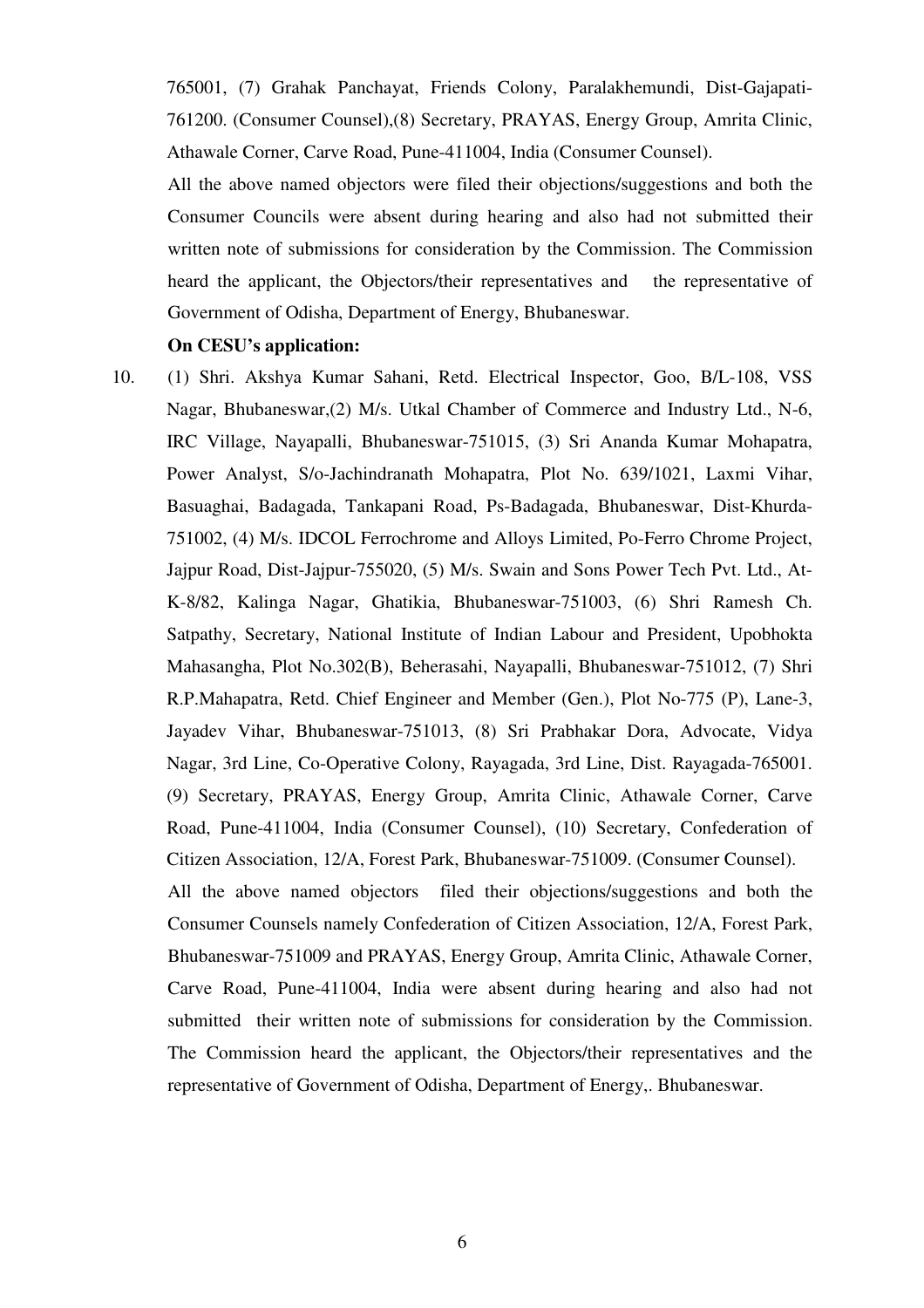| anı<br>K<br>г |  |
|---------------|--|
|---------------|--|

| Sl.<br>No.     | Name of the Organisations/persons with address                                           | <b>Name of the Distribution</b><br>Utility from where the<br><b>Consumer Counsel to</b><br>represent |
|----------------|------------------------------------------------------------------------------------------|------------------------------------------------------------------------------------------------------|
| $\mathbf{1}$   | Orissa Consumers' Association, Balasore<br>Chapter,<br><b>Balasore</b>                   | <b>NESCO Utility</b>                                                                                 |
| $\overline{2}$ | Sambalpur District Consumers' Federation, Balaji Mandir<br>Bhavan, Khetrajpur, Sambalpur | <b>WESCO Utility</b>                                                                                 |
| $\overline{3}$ | Sundargarh District Employee Association, AL-1, Basanti<br>Nagar, Rourkela               | <b>WESCO Utility</b>                                                                                 |
| $\overline{4}$ | Grahak Panchayat, Friends Colony, Parlakhemundi, Dist:<br>Gajapati                       | <b>SOUTHCO Utility</b>                                                                               |
| 5              | Secretary, Confederation of Citizen Association, 12/A,<br>Forest Park, BBSR-9.           | <b>CESU</b>                                                                                          |
| 6              | The Secretary, PRAYAS Energy Group, Pune                                                 | NESCO Utility, WESCO<br>Utility, SOUTHCO Utility<br>and CESU                                         |

The above named Consumer Counsels, those who have furnished their written submission and also participated in the hearing were considered by the Commission.

- 11. The dates for hearing were fixed and it was duly notified in the leading English and Odia daily newspaper mentioning the date, place and time of hearing along with the names of the objectors. The Commission issued notice to the Government of Odisha represented by the Department of Energy to send their authorized representative to take part in the hearing of the ensuing tariff proceedings.
- 12. In its consultative process, the Commission conducted public hearings in its Premises at Plot No.4, Chunokoli, Shailashree Vihar, Chandrasekharpur, Bhubaneswar-21, on 07.02.2019 for NESCO Utility, 08.02.2019 for WESCO Utility, 11.02.2019 for SOUTHCO Utility and 12.02.2019 for CESU. The Commission during hearing heard the Applicants, Consumer Counsel, World Institute of Sustainable Energy, Pune and the persons/institutions/ organizations who had filed their written views and participated in the hearing, the Objectors present during hearing and the representative of the DoE, Government of Odisha at length. Parties were directed to file their written note of submission within seven days.
- 13. Distribution Utilities of Odisha had filed their application for wheeling charges, surcharges and additional surcharges for financial year 2019-20 under Section 42 of the Electricity Act, 2003 read with Regulations  $4(1)(\dot{x}iv)$ ,  $4(2)(\dot{v}i)$  and  $4(3)(\dot{v}i)$  of the OERC (Determination of Open Access Charges) Regulation 2006 and OERC (Terms and Conditions of Open Access) Regulation 2005 which were registered as Case Nos. 78, 79, 80 and 81/2018. The Commission had directed the Distribution Utilities to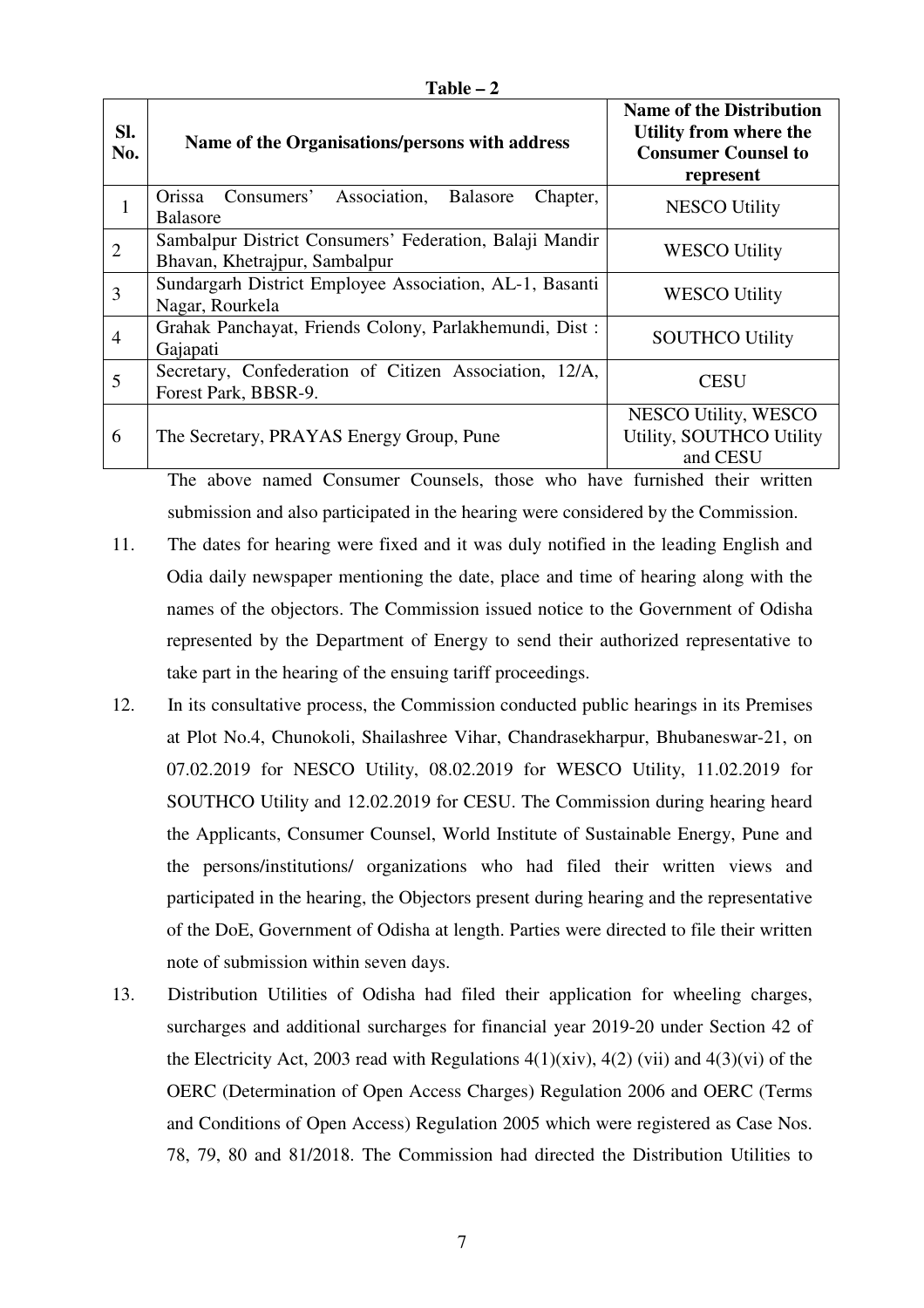publish the Public Notice regarding their application in widely circulated Odia and English newspaper inviting views/ suggestion of the public. The Commission had also posted a copy of their applications in its website. The following persons have filed their views / objections in response to such public notice.

Er.(DR) P. K. Pradhan, Duplex 244, Manorama Estate, Rasulgarh, Bhubaneswar-751010, Sri Ananda Kumar Mohapatra, Power Analyst, S/o-Jachindranath Mohapatra, Plot No. 639/1021, Laxmi Vihar, Basuaghai, Badagada, Tankapani Road, Ps-Badagada, Bhubaneswar, Dist-Khurda-751002, M/s. SMC Power Generation Ltd.,At/P.O: Hirma, Jharsuguda, Odisha-768202,M/s. Confederation of Captive Power Plant Odisha (CCPPO),N-3-160,IRC Village, Nayapalli, Bhubaneswar-751015, M/s. Vedanta Ltd.,1<sup>st</sup> Floor, Fortune Towers, Chandrasekharpur, Bhubaneswar-23, M/s. Indian Energy Exchange Ltd., Fourth Floor, TDI Centre, Plot No.7, Josola District Centre, New Delhi-110025, M/s. Greenko Energies Pvt. Ltd., R.O At- Plot No.1071, Road no.44, Jubilee Hills, Hyderabad-500033, Telengana, M/s. Hindalco Industries Ltd.,J-6, Jayadev Vihar, Bhubaneswar-751013, M/s. Swain and Sons Power Tech Pvt. Ltd., At-K-8/82,Kalinga Nagar, Ghatikia, Bhubaneswar-751003, Shri R.P. Mahapatra, Retd. Chief Engineer and Member (GEN), OSEB, Plot No. 775(Pt.), Lane-3, Jayadev Vihar, BBSR-13. The said filings are also taken on record and duly considered by the Commission.

- 14. The Commission took up Case Nos. 78, 79, 80 and 81 /2018 together with the applications of the Distribution Utilities for determination of ARR, Wheeling Tariff and Retail Supply Tariff for FY 2019-20 for analogues hearing as the matter is inter related to fixation of tariff of the utilities and posted the matters for hearing on 07.02.2019, 08.02.2019, 11.02.2019 and 12.02.2019 respectively along with the Tariff applications of DISCOM Utilities in the Hearing Hall of its premises at Bhubaneswar with due notice to the applicants and the objectors.
- 15. During hearing on Open Access Charges the following persons were present on behalf of applicants and the objectors:

Shri U. K. Samal, Authorized Officer, WESCO Utility, Shri. K. C. Nanda, DGM (Fin.), WESCO Utility*,* Md. Sadique Allam, CEO, CESU, Shri B.K. Sahoo, Authorized Officer, NESCO Utility, Ms. Malancha Ghose, Manager (RA), NESCO Utility, Shri Radha Raman Panda, Authorized Officer,SOUTHCO Utility, Shri Subrat Kumar Routray, Manager (Fin.), SOUTHCO Utility*,* Sri Ananda Kumar Mohapatra, Power Analyst, S/o-Jachindranath Mohapatra, Plot No. 639/1021, Laxmi Vihar, Basuaghai, Badagada, Tankapani Road, Ps-Badagada, Bhubaneswar, Dist-Khurda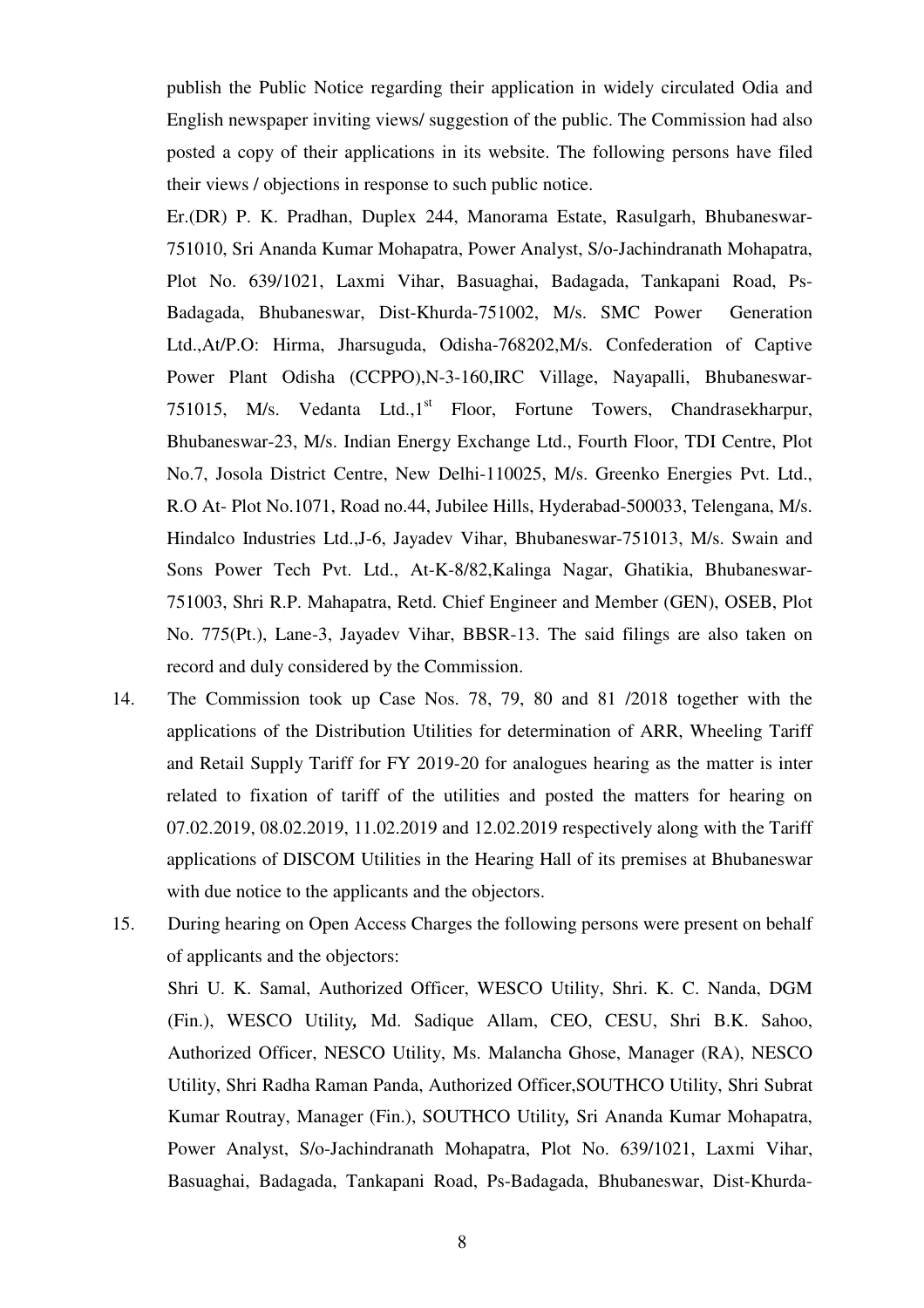751002,, Shri R. P. Mahapatra, Retd. Chief Engineer and Member (GEN), OSEB, Plot No. 775(Pt.), Lane-3, Jayadev Vihar, BBSR-13, Er. (DR) P.K.Pradhan, Duplex 244, Manorama Estate, Rasulgarh, Bhubaneswar-751010,Shri Bibhu Charan Swain, the authorized representative of M/s. Swain and Sons Power Tech Pvt. Ltd.,at-K-8/82,Kalinga Nagar, Ghatikia, Bhubaneswar-751003,M/s. CCPPO, M/s. SMC Power Generation Ltd., Shri Naveen Kumar, AVR Commercial, M/s. Greenko Energies Pvt., Mr. P. K. Mohanty, Sr. Advocate, Sri P. K. Ray, Advocate on behalf of M/s. Greenko Energies Pvt., Shri S. C. Das, Sri K. Roul and Sri R. Sarangi of M/s. Hindalco Industries Ltd., Sri Ninad Nigam, D.M, M/s. Vedanta Ltd., Shri Oisik Mishra, Regional manager(ER), M/s. Indian Energy Exchange Ltd. The filings made by the parties were taken on record and also considered by the Commission.

- 16. The Commission heard the applicants, objectors and the representative of the DoE, Government of Odisha at length. Parties were directed to file their written note of submission within seven days.
- 17. The Commission convened the State Advisory Committee (SAC) meeting on 20.02.2019 at 3.00PM at its premises to discuss about the Aggregate Revenue Requirement, Wheeling Tariff and Retail Supply Tariff application proposals of the Distribution Utilities. The Members of SAC, Special Invitees, the Representative of DoE, Government of Odisha actively participated in the discussion and offered their valuable suggestions and views on the matter for consideration of the Commission.

# **ARR and RETAIL SUPPLY TARIFF PROPOSAL FOR 2018-19(PARA 18 TO 51)**

## **Energy Sales and Purchase**

18. A statement of Energy Purchase and Sales by the DISCOM utilities from FY 2017-18 to 2019-20as submitted by the DISCOM Utilities of Odisha namely Central Electricity Supply Utility of Odisha (CESU), North Eastern Electricity Supply Company of Odisha Ltd.(NESCO), Western Electricity Supply Company of Odisha Ltd.(WESCO) and Southern Electricity Supply Company of Odisha Ltd.(SOUTHCO) are given below:

| <b>Energy Sales and Purchase</b> |                                |         |           |         |              |  |  |  |  |
|----------------------------------|--------------------------------|---------|-----------|---------|--------------|--|--|--|--|
|                                  |                                | EHT     | <b>HT</b> | LT      | <b>TOTAL</b> |  |  |  |  |
| <b>CESU</b>                      | Actual Sales during 2016-17    | 975.27  | 1219.8    | 3293.5  | 5488.59      |  |  |  |  |
|                                  | Actual Sales during 2017-18    | 1003.28 | 1329.16   | 3449.2  | 5781.64      |  |  |  |  |
|                                  | Approved Sales for FY 2018-19  | 932.70  | 1442.56   | 4286.03 | 6661.29      |  |  |  |  |
|                                  | Estimated Sales for FY 2018-19 | 1167.43 | 1426.83   | 3954.70 | 6548.96      |  |  |  |  |

**Table - 3 Energy Sales and Purchase**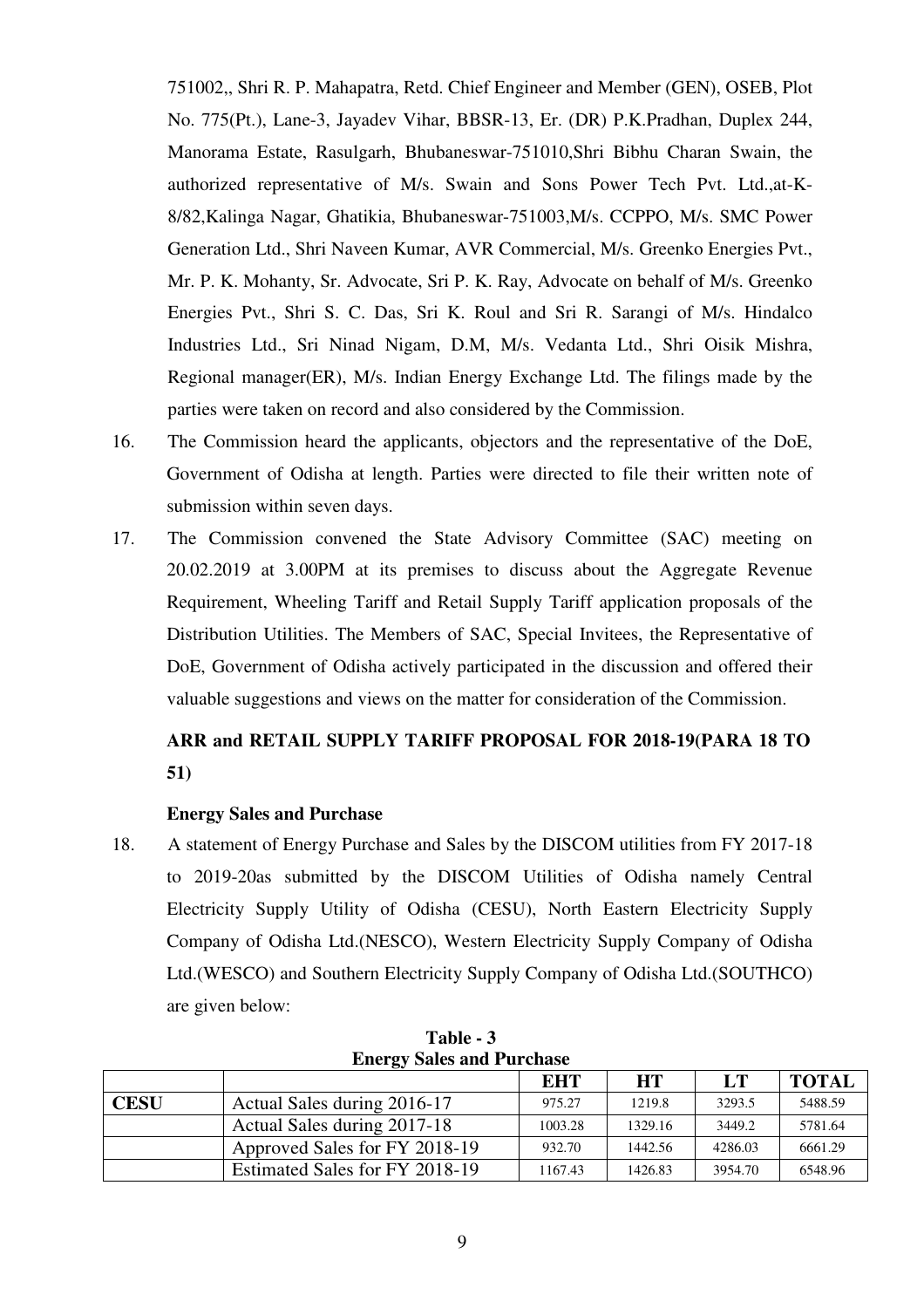|                                  | Proposed Sales for FY 2019-20      | 1171.12  | 1529.10   | 4591.29   | 7291.51   |
|----------------------------------|------------------------------------|----------|-----------|-----------|-----------|
|                                  | Proposed rise over Est. FY 2018-19 | $0.32\%$ | 7.17%     | $16.10\%$ | 11.34%    |
| <b>NESCO</b><br><b>Utility</b>   | Actual Sales during 2016-17        | 1975.78  | 410.40    | 1691.03   | 4077.21   |
|                                  | Actual Sales during 2017-18        | 1997.772 | 441.717   | 1795.472  | 4234.961  |
|                                  | Approved Sales for FY 2018-19      | 2041.09  | 409.45    | 2562.78   | 5013.31   |
|                                  | Estimated Sales for FY 2018-19     | 2101.666 | 426.575   | 2136.731  | 4664.972  |
|                                  | Proposed Sales for FY 2019-20      | 2134.356 | 424.36    | 2568.311  | 5127.027  |
|                                  | Proposed rise over Est. FY 2018-19 | 1.555%   | $-0.519%$ | 20.19%    | 9.9%      |
| <b>WESCO</b><br><b>Utility</b>   | Actual Sales during 2016-17        | 1234.27  | 1443.51   | 2121.08   | 4798.86   |
|                                  | Actual Sales during 2017-18        | 1219.189 | 1682.443  | 2476.158  | 5377.789  |
|                                  | Approved Sales for FY 2018-19      | 1000.00  | 1550.00   | 3174.48   | 5724.48   |
|                                  | Estimated Sales for FY 2018-19     | 1300.00  | 1650.00   | 2620.00   | 5570.00   |
|                                  | Proposed Sales for FY 2019-20      | 1250.00  | 1730.00   | 2940.00   | 5920.00   |
|                                  | Proposed rise over Est. FY 2018-19 | $-3.84%$ | 4.84%     | 12.21%    | 6.283%    |
| <b>SOUTHCO</b><br><b>Utility</b> | Actual Sales during 2016-17        | 321.92   | 213.4     | 1631.85   | 2167.17   |
|                                  | Actual Sales during 2017-18        | 399.441  | 248.150   | 1686.527  | 2334.118  |
|                                  | Approved Sales for FY 2018-19      | 364.27   | 238.65    | 2123.78   | 2726.70   |
|                                  | Estimated Sales for FY 2018-19     | 402.321  | 296.55    | 1914.064  | 2612.935  |
|                                  | Proposed Sales for FY 2019-20      | 406.249  | 307.446   | 2261.698  | 2975.393  |
|                                  | Proposed rise over Est. FY 2018-19 | 0.98%    | 3.67%     | 18.16%    | 13.87%    |
| <b>Total</b>                     | Actual Sales during 2016-17        | 4507.24  | 3287.11   | 8737.48   | 16531.83  |
|                                  | Actual Sales during 2017-18        | 4619.682 | 2372.31   | 5958.157  | 11946.868 |
|                                  | Approved Sales for FY 2018-19      | 4338.06  | 3640.66   | 12147.07  | 20125.78  |
|                                  | Estimated Sales for FY 2018-19     | 4971.417 | 3799.955  | 10625.495 | 19396.867 |
|                                  | Proposed Sales for FY 2019-20      | 4961.725 | 3990.906  | 12361.299 | 21313.93  |
|                                  | Proposed rise over Est. FY 2018-19 | $-0.19%$ | 5.03%     | 16.34%    | $9.88\%$  |
| <b>Purchase</b>                  | <b>Actual Purchase 2017-18</b>     |          |           |           | 24632.47  |
|                                  | Estimated purchase 2018-19         |          |           |           | 26197.91  |
|                                  | Proposed Purchase 2019-20          |          |           |           | 27932.21  |

# **Sales analysis for FY 2019-20**

19. For projecting the energy sale to different consumer categories, the Licensee had analysed the past trends of consumption pattern for last sixteen years i.e. FY 2001- 2002 to FY 2017-18.In addition, the Licensee has relied on the audited accounts for FY 2017-18 and actual sales data for the first six months of FY 2018-19. With this, the four distribution utilities have forecasted their sales figures for the year 2019-20 as detailed below with reasons for sales growth.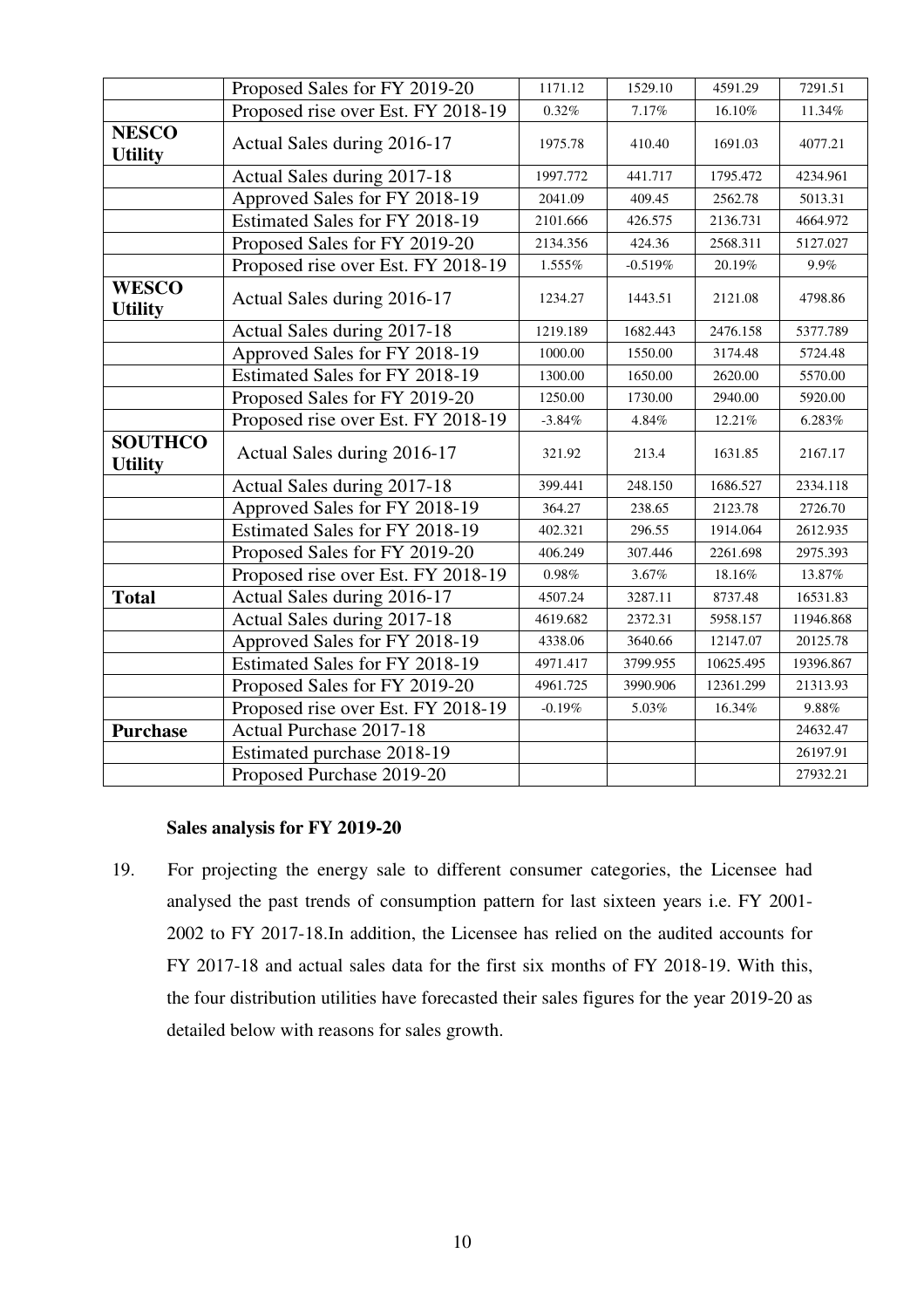| <b>Sales Forecast</b>           |                                                     |                                                                                                                                             |                            |                                                                                                                                                                                                                                                                                                                                                                                                                                                 |                              |                                                                                                                                                                                                                                                                                                                    |                                         |  |  |  |
|---------------------------------|-----------------------------------------------------|---------------------------------------------------------------------------------------------------------------------------------------------|----------------------------|-------------------------------------------------------------------------------------------------------------------------------------------------------------------------------------------------------------------------------------------------------------------------------------------------------------------------------------------------------------------------------------------------------------------------------------------------|------------------------------|--------------------------------------------------------------------------------------------------------------------------------------------------------------------------------------------------------------------------------------------------------------------------------------------------------------------|-----------------------------------------|--|--|--|
|                                 |                                                     | LT Sales for 2019-20                                                                                                                        |                            | HT Sales for 2019-20                                                                                                                                                                                                                                                                                                                                                                                                                            |                              | <b>EHT Sales for 2019-20</b>                                                                                                                                                                                                                                                                                       | <b>Total</b>                            |  |  |  |
| Licensee/<br><b>Utility</b>     | (MU)                                                | (Est.)<br>% Rise<br>over<br><b>FY18-19</b>                                                                                                  | (MU)                       | (Est.)<br>% Rise<br>over<br><b>FY18-19</b>                                                                                                                                                                                                                                                                                                                                                                                                      | (MU)                         | (Est.)<br>% Rise over<br><b>FY18-19</b>                                                                                                                                                                                                                                                                            | <b>Sales</b><br>2019-20<br>(Est.)<br>MU |  |  |  |
| <b>CESU</b>                     | 4591.29                                             | 16.10                                                                                                                                       | 1529.10                    | 7.17                                                                                                                                                                                                                                                                                                                                                                                                                                            | 1171.12                      | 0.32                                                                                                                                                                                                                                                                                                               | 7291.51                                 |  |  |  |
| Remarks                         |                                                     | Substantial increase in<br>domestic and irrigation<br>consumption                                                                           |                            | Substantial increase in<br>Irrigation and Allied<br>Agriculture and Agro-<br>industrial activity.                                                                                                                                                                                                                                                                                                                                               | MU                           | Flat sales forecast due to<br>economic stagnancy. Also<br>include energy demand by<br>railway traction (342.95)                                                                                                                                                                                                    |                                         |  |  |  |
| <b>NESCO</b><br><b>Utility</b>  | 2568.311                                            | 20.19%                                                                                                                                      | 424.36                     | $-0.52%$                                                                                                                                                                                                                                                                                                                                                                                                                                        | 2134.356                     | 1.56%                                                                                                                                                                                                                                                                                                              | 5127.027                                |  |  |  |
| Remarks                         | due to<br>under<br>domestic<br>consumers            | Increase in demand is<br>electrification<br>DDUGJY,<br>RGGVY, BSVY and<br>BGJY and growth in<br>category                                    | shifting<br>is<br>category | Due to recession in steel<br>and mining there is no<br>increase in load further<br>one of the HT consumer<br><b>EHT</b><br>to                                                                                                                                                                                                                                                                                                                   | Joda,<br>demand - 375.740 MU | Considering growth of<br>railway traction, BRPL,<br>Dhamara<br>Port<br>Company Ltd, and change<br>of supply system of M/s<br>Joda East Iron and Mines<br>Ltd from 33kV (HT) to<br>220 kV(EHT) and M/s B.<br>C Mohanty and Sons Pvt.<br>Ltd. From 33kV(HT) to<br>132kV(EHT). This Also<br>includes railway traction |                                         |  |  |  |
| <b>WESCO</b><br><b>Utility</b>  | 2940.00                                             | 12.20%                                                                                                                                      | 1730.00                    | 4.85%                                                                                                                                                                                                                                                                                                                                                                                                                                           | 1250<br>$-3.85%$             |                                                                                                                                                                                                                                                                                                                    | 5920.00                                 |  |  |  |
| Remarks                         |                                                     | Impact of electrification<br>of new villages under<br>DDUGJY and<br>SAUBHAGYA, growth<br>in domestic category and<br>irrigation consumption |                            | HT<br>Industries<br>who<br>regularly opted to draw<br>power under Open<br>Access in the past has<br>preferred Wesco power<br>due to high prices in IEX.                                                                                                                                                                                                                                                                                         |                              | Reduction in EHT sales<br>because<br>industries<br>are<br>setting their own CPP and<br>purchasing through open<br>access. EHT sales forecast<br>also includes 294.420MU<br>for railway traction                                                                                                                    |                                         |  |  |  |
| <b>SOUTHO</b><br><b>Utility</b> | 2261.70                                             | 18.14%                                                                                                                                      | 307.446                    | $3.67\%$                                                                                                                                                                                                                                                                                                                                                                                                                                        | 406.249                      | 0.98%                                                                                                                                                                                                                                                                                                              | 2975.39                                 |  |  |  |
| Remarks                         | <b>DDUGJY</b><br><b>SAUBHAGYA</b><br>by March 2019. | Impact of electrification<br>of new villages under<br>and<br>Schemes. Around 92000<br>Nos. of BPL and 395000<br>Nos. of APL to be added     | Nominal<br><b>TATA</b>     | Marginal increase as there<br>is neither any proposal of<br>enhancement of load from<br>addition<br>existing consumers nor any<br>in<br>consumption considered<br>industry<br>is<br>new<br>due drawl of power by<br>materialised. Consumption<br><b>STEEL</b><br>decrease if<br>may<br><b>EHT</b><br><b>GOPALPUR Project.</b><br>consumer<br>draws<br>power<br>from open access. Also<br>139.38<br>considers<br>MU<br>towards railway traction. |                              |                                                                                                                                                                                                                                                                                                                    |                                         |  |  |  |

**Table - 4**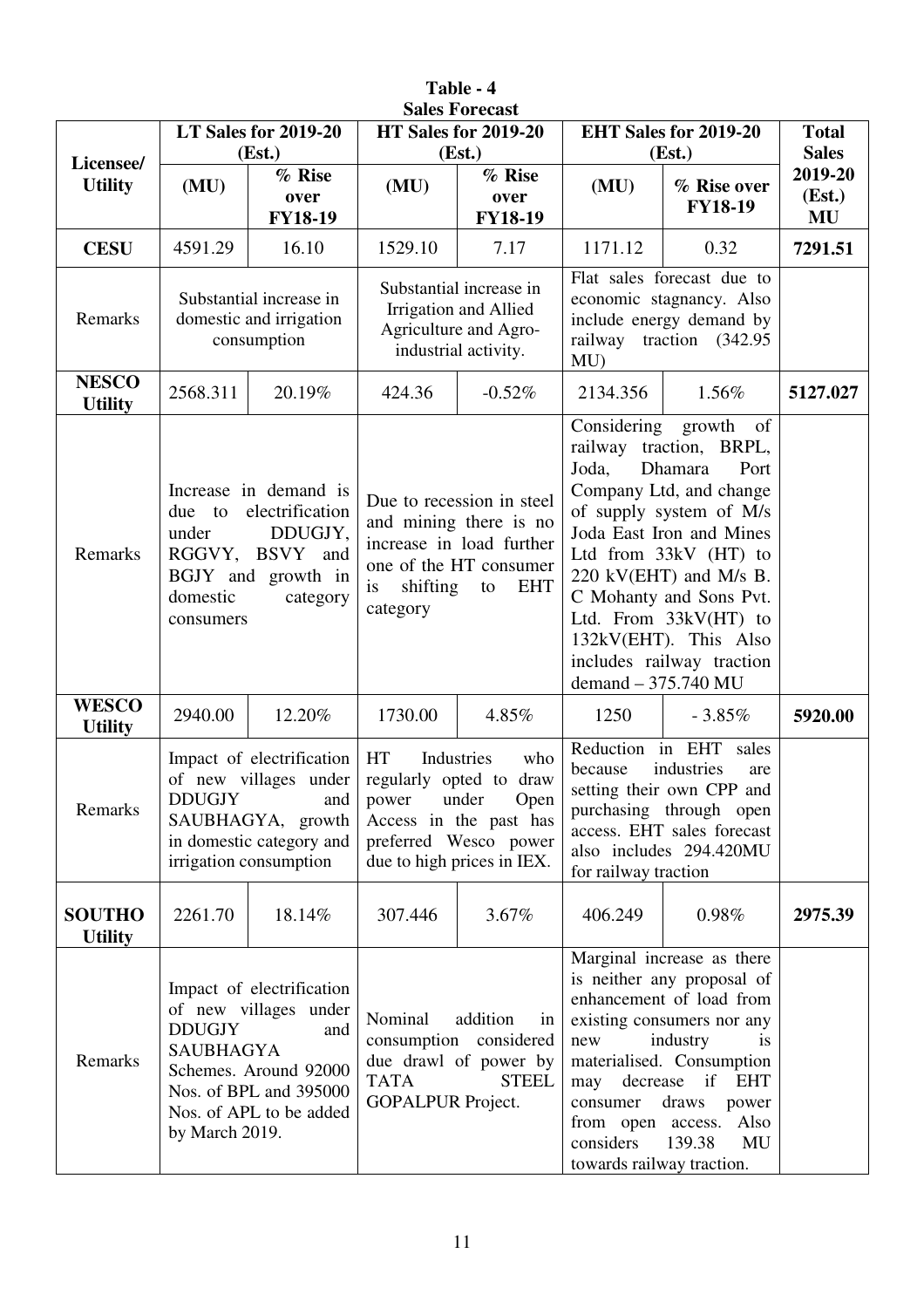#### **Rise of BPL Consumers in the State**

20. During the past years Odisha has seen a substantial rise in BPL consumers which in turn is affecting the revenue of DISCOM Utilities as submitted by them while filing their ARR for FY 2019-20. The trend observed during last year is as given bellow:

|                        |                                                 | <b>CESU</b>           |                                                                        |                                                 | <b>NESCO Utility</b> |                                                                                          | <b>WESCO Utility</b>                                |                 |                                                                            | <b>SOUTHCO Utility</b>                          |                                 |                                                 |
|------------------------|-------------------------------------------------|-----------------------|------------------------------------------------------------------------|-------------------------------------------------|----------------------|------------------------------------------------------------------------------------------|-----------------------------------------------------|-----------------|----------------------------------------------------------------------------|-------------------------------------------------|---------------------------------|-------------------------------------------------|
| Year                   | No of<br><b>Consumers</b><br>as on 1st<br>April | Consump<br>tion<br>MU | Consumptio<br>$\mathbf n$<br>per<br>consumer<br>per Month<br>(in Unit) | No of<br><b>Consumers</b><br>as on 1st<br>April | $\mathbf n$<br>MU    | <b>Consumptio</b> Consumptio<br>$\mathbf n$<br>per<br>consumer<br>per Month<br>(in Unit) | No of<br><b>Consumer</b><br>s<br>as on 1st<br>April | on<br><b>MU</b> | Consumpti   Consumptio  <br>n<br>per<br>consumer<br>per Month<br>(in Unit) | No of<br><b>Consumers</b><br>as on 1st<br>April | Consumptio Consumpti<br>n<br>MU | on<br>per<br>consumer<br>per Month<br>(in Unit) |
| 2011-12<br>(Actual)    | 42,483                                          | 18.58                 | 36.45                                                                  | 1,07,593                                        | 18.05                | 13.98                                                                                    | 68,418                                              | 37.86           | 46.12                                                                      | 65,104                                          | 40.38                           | 51.69                                           |
| 2012-13<br>(Actual)    | 1,01,041                                        | 45.88                 | 37.84                                                                  | 1,69,264                                        | 38.94                | 19.17                                                                                    | 1,43,740                                            | 53.78           | 31.18                                                                      | 1,50,767                                        | 99.34                           | 54.91                                           |
| 2013-14<br>(Actual)    | 1,64,864                                        | 53.19                 | 26.89                                                                  | 1,69,264                                        | 124.31               | 61.2                                                                                     | 2,10,608                                            | 62.3            | 24.65                                                                      | 2,63,345                                        | 136.65                          | 43.24                                           |
| 2014-15<br>(Actual)    | 1,52,862                                        | 62.14                 | 33.88                                                                  | 2,15,528                                        | 106.91               | 41.34                                                                                    | 3,18,026                                            | 128.45          | 33.66                                                                      | 3,07,803                                        | 186                             | 50.32                                           |
| 2015-16<br>(Actual)    | 175671                                          | 60.81                 | 28.85                                                                  | 2,09,651                                        | 85.07                | 33.81                                                                                    | 2,87,211                                            | 143.21          | 41.55                                                                      | 3,69,028                                        | 228                             | 51.46                                           |
| 2016-17<br>(Actual)    | 1,80,309                                        | 6236                  | 28.91                                                                  | 1,79,336                                        | 77.68                | 36.1                                                                                     | 1,73,966                                            | 66              | 32.03                                                                      | 4,04,454                                        | 208                             | 43.05                                           |
| 2017-18<br>(Actual)    | 152918                                          | 48.09                 | 29.81                                                                  | 158,571                                         | 48.592               | 25.54                                                                                    | 189,853                                             | 59.808          | 26.25                                                                      | 363,322                                         | 140.58                          | 32.24                                           |
| 2018-19<br>(Estimated  | 115978                                          | 105.40                | 75.73                                                                  | 147,423                                         | 60.762               | 34.35                                                                                    | 214,019                                             | 90              | 35.04                                                                      | 326,639                                         | 153.61                          | 40.7                                            |
| 2019-20<br>(Projected) | 451846                                          | 163.37                | 30.13                                                                  | 207,359                                         | 70.796               | 28.45                                                                                    | 656,380                                             | 276.215         | 35.07                                                                      | 519,025                                         | 188.263                         | 30.23                                           |

**Table - 5 Trend of BPL Consumer and their consumption pattern**

#### **Losses**

21. The Distribution Loss, Collection Efficiency and AT & C Loss as fixed by OERC and actual attained by the licensees by the four DISCOM Utilities since FY 2013-14 onwards along with their proposal for the ensuing year are given hereunder

| Loss Statement of the DISCOM Utilities (in $\%$ ) |                     |                     |                     |                     |                     |                       |                                           |                                              |  |  |  |
|---------------------------------------------------|---------------------|---------------------|---------------------|---------------------|---------------------|-----------------------|-------------------------------------------|----------------------------------------------|--|--|--|
|                                                   | 2013-14<br>(Actual) | 2014-15<br>(Actual) | 2015-16<br>(Actual) | 2016-17<br>(Actual) | 2017-18<br>(Actual) | 2018-19<br>(Approved) | 2018-19<br>(Estd. by<br>the<br>Licensees) | 2019-20<br>(Proposed<br>by the<br>Licensees) |  |  |  |
| <b>DISTRIBUTION LOSS (%)</b>                      |                     |                     |                     |                     |                     |                       |                                           |                                              |  |  |  |
| <b>CESU</b>                                       | 34.63%              | 33.90%              | 33.42%              | 32.57%              | 31.72%              | 23.00%                | 28.79%                                    | 25.99%                                       |  |  |  |
| <b>NESCO</b><br><b>Utility</b>                    | 33.84%              | 31.10%              | 26.73%              | 23.50%              | 22.28%              | 18.35%                | 20.00%                                    | 19.00%                                       |  |  |  |
| <b>WESCO</b><br>Utility                           | 36.68%              | 35.46%              | 33.76%              | 31.22%              | 25.81\%             | 19.60%                | 25.23%                                    | 23.12%                                       |  |  |  |
| <b>SOUTHCO</b><br>Utility                         | 40.99%              | 39.00%              | 36.70%              | 34.59%              | 32.70%              | 25.50%                | 29.60%                                    | 26.53%                                       |  |  |  |
| ALL<br><b>ODISHA</b>                              | 35.88%              | 34.46%              | $32.51\%$           | $39.39\%$           |                     | 21.32%                | $25.96\%$                                 | 23.69%                                       |  |  |  |
| <b>COLLECTION EFFICIENCY (%)</b>                  |                     |                     |                     |                     |                     |                       |                                           |                                              |  |  |  |
| <b>CESU</b>                                       | 92.56%              | 94.30%              | 94.26%              | 96.56%              | 96.60%              | 99.00%                | 99.00%                                    | 99.00%                                       |  |  |  |

**Table - 6**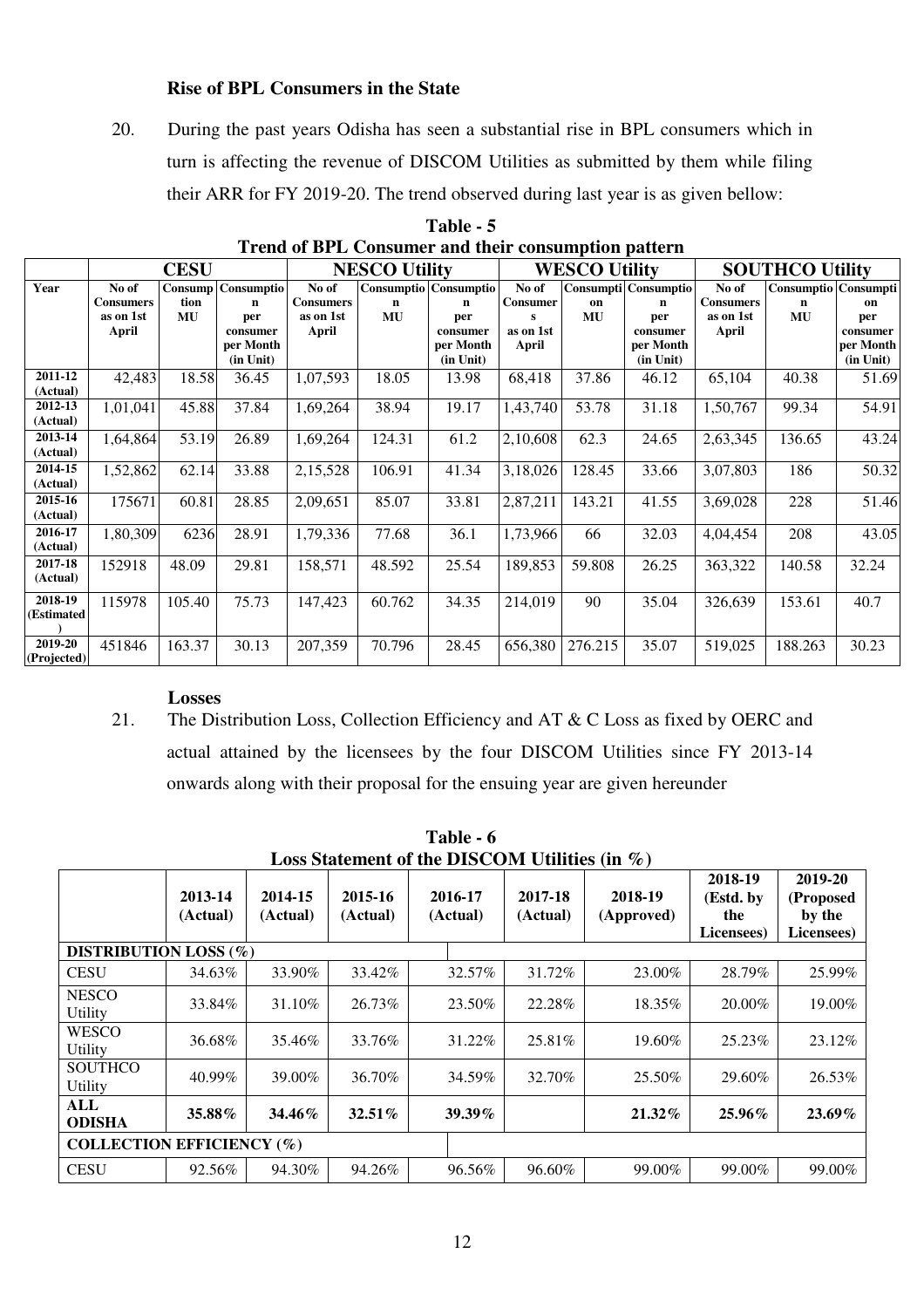| <b>NESCO</b><br>Utility   | 96.85% | 96.96% | 95.72% | 96.25%    | 93.38% | 99.00%    | 96.00% | 97.00% |
|---------------------------|--------|--------|--------|-----------|--------|-----------|--------|--------|
| <b>WESCO</b><br>Utility   | 93.75% | 95.37% | 93.45% | 88.00%    | 88.00% | 99.00%    | 94.00% | 96.00% |
| <b>SOUTHCO</b><br>Utility | 90.85% | 90.75% | 88.60% | 89.90%    | 91.44% | 99.00%    | 93.00% | 96.00% |
| ALL<br><b>ODISHA</b>      | 94.02% | 94.02% | 93.80% | $92.91\%$ |        | 99.00%    | 96.03% | 97.27% |
| AT and C LOSS $(\% )$     |        |        |        |           |        |           |        |        |
| <b>CESU</b>               | 39.50% | 37.67% | 37.25% | 34.89%    | 34.04% | 23.77%    | 29.50% | 26.73% |
| <b>NESCO</b><br>Utility   | 35.93% | 33.19% | 29.87% | 26.37%    | 27.43% | 19.17%    | 23.20% | 21.43% |
| <b>WESCO</b><br>Utility   | 40.64% | 38.45% | 38.10% | 39.38%    | 34.80% | 20.40%    | 29.72% | 26.19% |
| <b>SOUTHCO</b><br>Utility | 46.39% | 44.64% | 43.92% | 41.20%    | 38.46% | 26.25%    | 34.68% | 29.47% |
| ALL<br><b>ODISHA</b>      | 36.52% | 38.38% | 36.70% | 35.33%    |        | $22.17\%$ | 28.90% | 25.78% |

# **Revenue Gap Proposed by the DISCOM Utilities**

22. The Revenue requirement trend in Odisha DISCOM Utilities as observed since FY2017-18is as given bellow:

|                |                                  | <b>EHT</b> | <b>HT</b> | <b>LT</b> | <b>TOTAL</b> |
|----------------|----------------------------------|------------|-----------|-----------|--------------|
|                | Actual revenue during 2017-18    | 656.76     | 1,028.73  | 1,380.95  | 3066.44      |
|                | Approved revenue for FY 2018-19  | 544.66     | 840.33    | 1923.27   | 3308.26      |
| <b>CESU</b>    | Estimated revenue for FY 2018-19 | 704.87     | 852.70    | 1753.39   | 3310.96      |
|                | Proposed revenue for FY 2019-20  | 706.33     | 904.32    | 1,982.87  | 3593.51      |
|                | Proposed ARR for FY 2019-20      |            |           |           | 4335.84      |
|                | Proposed gap during FY 2019-20   |            |           |           | 632.84       |
|                | Actual revenue during 2017-18    | 1184.87    | 247.37    | 704.99    | 2137.23      |
|                | Approved revenue for FY 2018-19  | 1170.29    | 233.49    | 1009.47   | 2413.25      |
| <b>NESCO</b>   | Estimated revenue for FY 2018-19 | 1222.16    | 253.59    | 852.22    | 2327.98      |
| <b>Utility</b> | Proposed revenue for FY 2019-20  | 1241.35    | 253.45    | 1018.50   | 2513.30      |
|                | Proposed ARR for FY 2019-20      |            |           |           | 2798.13      |
|                | Proposed gap during FY 2019-20   |            |           |           | 207.54       |
|                | Actual revenue during 2017-18    | 849.69     | 977.45    | 1015.91   | 2843.05      |
|                | Approved revenue for FY 2018-19  | 575.40     | 895.94    | 1217.37   | 2688.71      |
| <b>WESCO</b>   | Estimated revenue for FY 2018-19 | 842.79     | 934.02    | 1110.5    | 2887.31      |
| <b>Utility</b> | Proposed revenue for FY 2019-20  | 818.69     | 977.36    | 1203.77   | 2999.84      |
|                | Proposed ARR for FY 2019-20      |            |           |           | 3339.19      |
|                | Proposed gap during FY 2019-20   |            |           |           | 166.6        |
|                | Actual revenue during 2017-18    | 211.48     | 108.71    | 765.52    | 1085.71      |
|                | Approved revenue for FY 2018-19  | 212.20     | 138.85    | 821.75    | 1172.80      |
| <b>SOUTHCO</b> | Estimated revenue for FY 2018-19 | 235.07     | 199       | 775.6     | 1209.66      |
| <b>Utility</b> | Proposed revenue for FY 2019-20  | 241.49     | 212.32    | 914.49    | 1368.3       |
|                | Proposed ARR for FY 2019-20      |            |           |           | 1568.83      |
|                | Proposed gap during FY 2019-20   |            |           |           | 182.39       |
| <b>TOTAL</b>   | Actual revenue during 2017-18    | 2,902.80   | 2,362.26  | 3,867.37  | 9,132.43     |
|                | Approved revenue for FY 2018-19  | 2,502.55   | 2,108.61  | 4,971.86  | 9,583.02     |

**Table - 7 Possible Revenue Requirement (Rs Cr.)**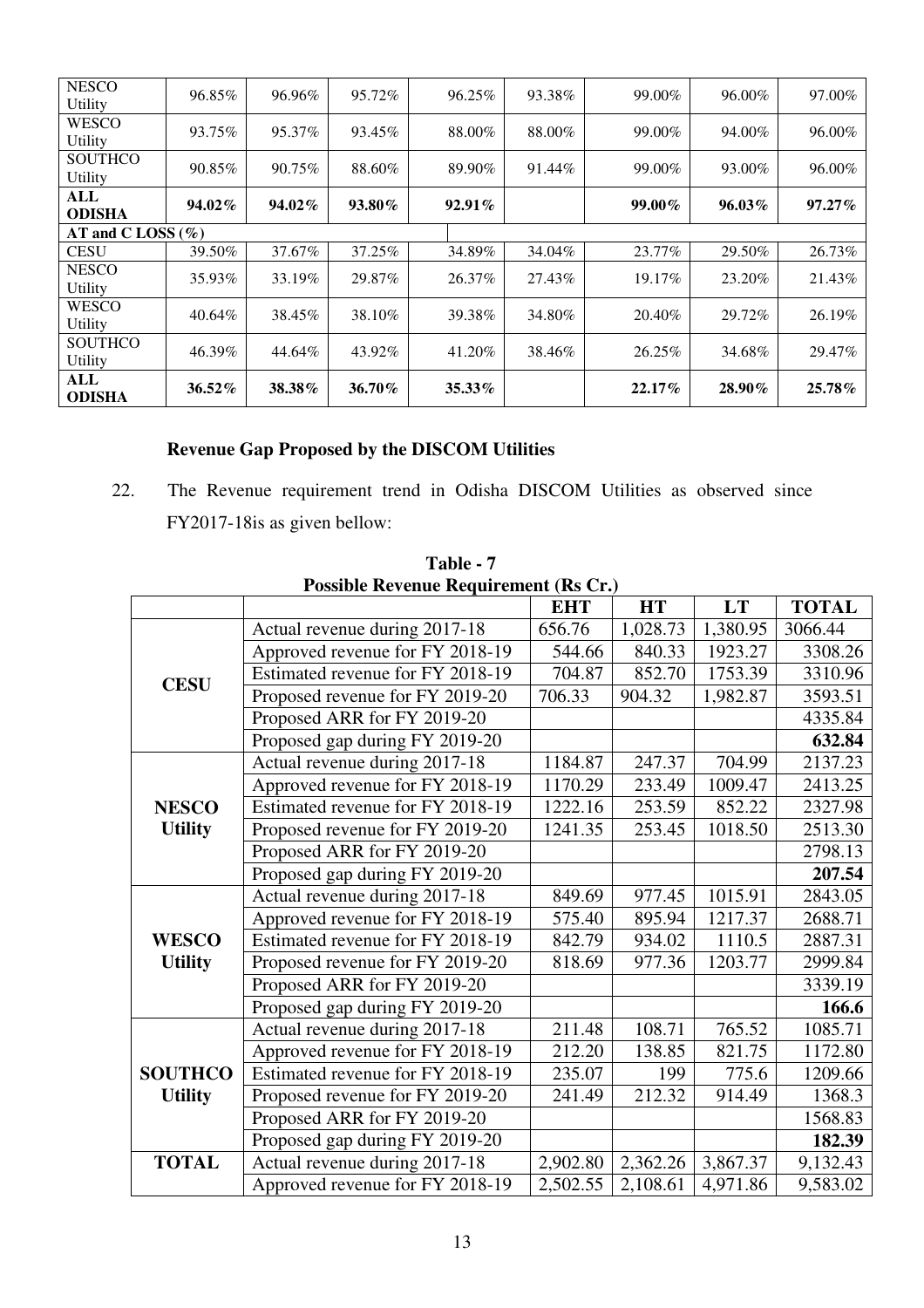|                                  | EHT      | <b>HT</b>                        | LT       | <b>TOTAL</b> |
|----------------------------------|----------|----------------------------------|----------|--------------|
| Estimated revenue for FY 2018-19 | 3.004.89 | 2.239.31                         | 4,491.72 | 9,735.92     |
| Proposed revenue for FY 2019-20  |          | $3,007.86$   2,347.45   5,119.63 |          | 10474.933    |
| Proposed ARR for FY 2019-20      |          |                                  |          | 12041.99     |
| Proposed gap during FY 2019-20   |          |                                  |          | 1189.37      |

### 23. **Inputs in Revenue Requirement for FY 2019-20**

#### **i) Power Purchase Expenses**

The Licensees have proposed the power purchase costs based on their current BSP, transmission charges and SLDC charges. They have also projected their SMD considering the actual SMD during FY 2018-19 and additional load growth in FY 2019-20 which is as shown in table given below.

| <b>Froposed SMD and Fower Furthase Cost</b> |              |                 |           |                |                                 |            |  |  |
|---------------------------------------------|--------------|-----------------|-----------|----------------|---------------------------------|------------|--|--|
| <b>DISCOM</b>                               | Est.         | <b>Estimate</b> | Distribut | <b>Current</b> | <b>Estimated Power Purchase</b> | <b>SMD</b> |  |  |
| <b>Utilities</b>                            | <b>Power</b> | d Sales         | ion Loss  | <b>BSP</b>     | $Cost$ (Rs in Cr.)              | proposed   |  |  |
|                                             | Purchase     | (MU)            | $(\%)$    | (P/U)          | (Including Transmission         | (MVA)      |  |  |
|                                             | in $(MU)$    |                 |           |                | and SLDC Charges)               |            |  |  |
| <b>CESU</b>                                 | 9852.55      | 7291.51         | 25.99%    | 299            | 2946.10                         | 2040       |  |  |
| <b>NESCO Utility</b>                        | 6329.662     | 5127.027        | 19.00%    | 301            | 2064.43                         | 1020       |  |  |
| <b>WESCO Utility</b>                        | 7700.00      | 5920.00         | 23.12%    | 300            | 2497.58                         | 1300       |  |  |
| <b>SOUTHCO</b>                              | 4050.00      | 2975.39         | 26.57%    | 197            | 899.67                          | 680        |  |  |
| <b>Utility</b>                              |              |                 |           |                |                                 |            |  |  |

**Table - 8 Proposed SMD and Power Purchase Cost** 

#### **ii) Employees Expenses**

CESU, NESCO, WESCO and SOUTHCO Utilities have projected the employee expenses of Rs 677.50 Cr, Rs 373.12 Cr, Rs 398.09 Cr and Rs 399.51 Cr respectively for FY 2019-20. Out of these proposed employee expenses, Rs 261.39 Cr, Rs. 112.20 Cr, Rs 124.36 Cr and Rs 174.02 Cr respectively are proposed for employee terminal benefit trust requirement for FY 2019-20. All the licensees have included the impact of 7th pay commission by multiplying 2.57 factor to (basic pay + Grade Pay) of 2015-16 and considered the 50% of arrear salary for  $7<sup>th</sup>$  pay, from 1.4.2015 to 31.7.2018 (non-executive) and 1.1.2016 to 31.07.2018 (executive), and included those arrears in the ensuing years salary cost.

### **iii) Administrative and General Expenses**

CESU, NESCO, WESCO and SOUTHCO Utilities have estimated the A&G expenses of Rs 224.52 Cr, Rs 58.86 Cr, Rs 97.94 Cr and Rs 76.72 Cr respectively based on actual expenses till September 2018. The 7% increase is taken on account of inflation and increase in the growth of consumer and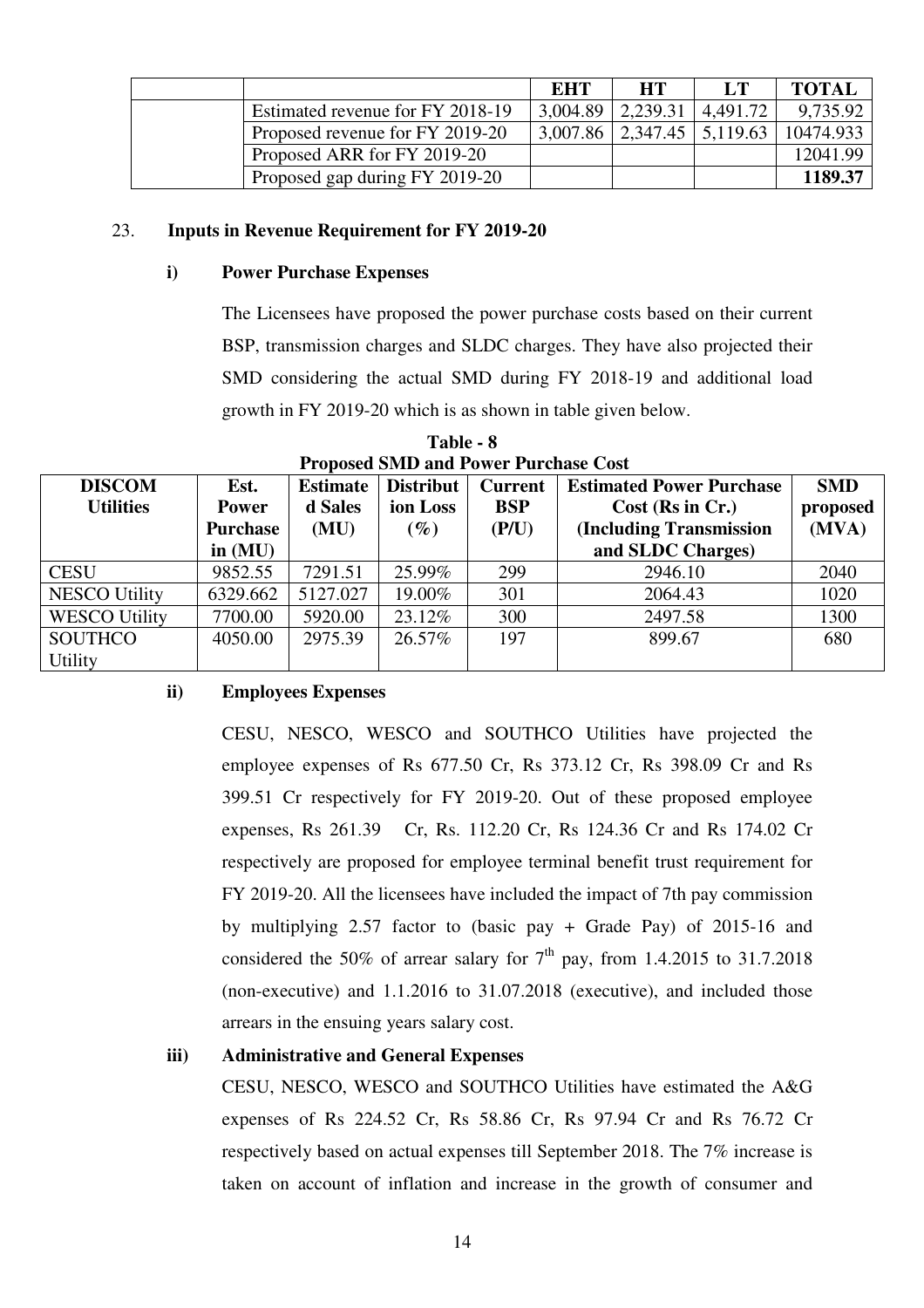exponential growth of customer service activity on the normal A&G expenses. Apart from this, all the licensees have proposed additional A&G expenses for some of the activities as customer care / call centre, energy audit, IT related expenses / expenditure on SCADA and STPI, compensation for accidents, rooftop solar, DSM and PAT cycle activities etc. CESU has proposed to include distribution franchisees sharing of IBF-IRS model. Additional A&G expenses projected by licensees are Rs. 128.20 Cr., NESCO – Rs. 18.51 Cr., WESCO – Rs. 25.63 Cr., SOUTHCO – Rs. 33.23 Cr.

#### **iv) Repair and Maintenance (R & M) expenses**

All the DISCOM Utilities have calculated R  $\&$  M expenses as 5.4% of GFA including the RGGVY, BGJY assets and future assets to be created under SAUBHAGYA scheme at the beginning of the year. With regard to the R  $\& M$ of the assets created through funding of the RGGVY and BGJY schemes, Commission in Para 387 the RST order for FY 2017-18 had allowed an additional sum of Rs. 8.00 Cr to each of the DISCOM Utilities on a provisional basis which is not enough given the area over which the RGGVY assets have been spread out. Licensees have also prayed to allow the R & M on the RGGVY and BGJY assets so that they can maintain the assets. The details of proposal under R & M expenses for ensuing financial year FY 2019- 20 are given below:

**Table - 9 R & M Costs (Rs. in Cr)** 

| <b>DISCOM</b><br><b>Utilities</b> | GFA as at 1 <sup>st</sup> April<br>of Ensuing FY2019-<br>20<br>(Rs. Crore) | $R & M (5.4\%$<br>of GFA)<br>(Rs. Crore) | <b>Additional R &amp; M</b><br><b>Requested for RGGVY</b><br>and BGJY assets | Total R & M<br><b>Requested</b><br>(Rs. Crore) |
|-----------------------------------|----------------------------------------------------------------------------|------------------------------------------|------------------------------------------------------------------------------|------------------------------------------------|
| <b>CESU</b>                       | 2474.60                                                                    | 124.81                                   | 10.00                                                                        | 134.81                                         |
| <b>NESCO</b>                      | 1835.33                                                                    | 99.11                                    | –_*                                                                          | 99.11                                          |
| <b>WESCO</b>                      | 1840.42                                                                    | 99.38                                    | –_*                                                                          | 99.38                                          |
| <b>SOUTHCO</b>                    | 1136.48                                                                    | 61.37                                    | 12.51                                                                        | 73.88                                          |

 $(R \& M \text{ for RGGVY and BGJY assets is included in R \& M (5.4\% of GFA))}$ 

#### **v) Provision for Bad and Doubtful Debts**

CESU has considered 1% each of LT and HT billing of FY 2019-20 as provision against bad and doubtful debts. While NESCO, WESCO and SOUTHCO Utilities stated that, it is difficult for them to arrange working capital finance due to continuance of huge accumulated regulatory gaps to bridge the gap of collection in efficiency, therefore they have considered the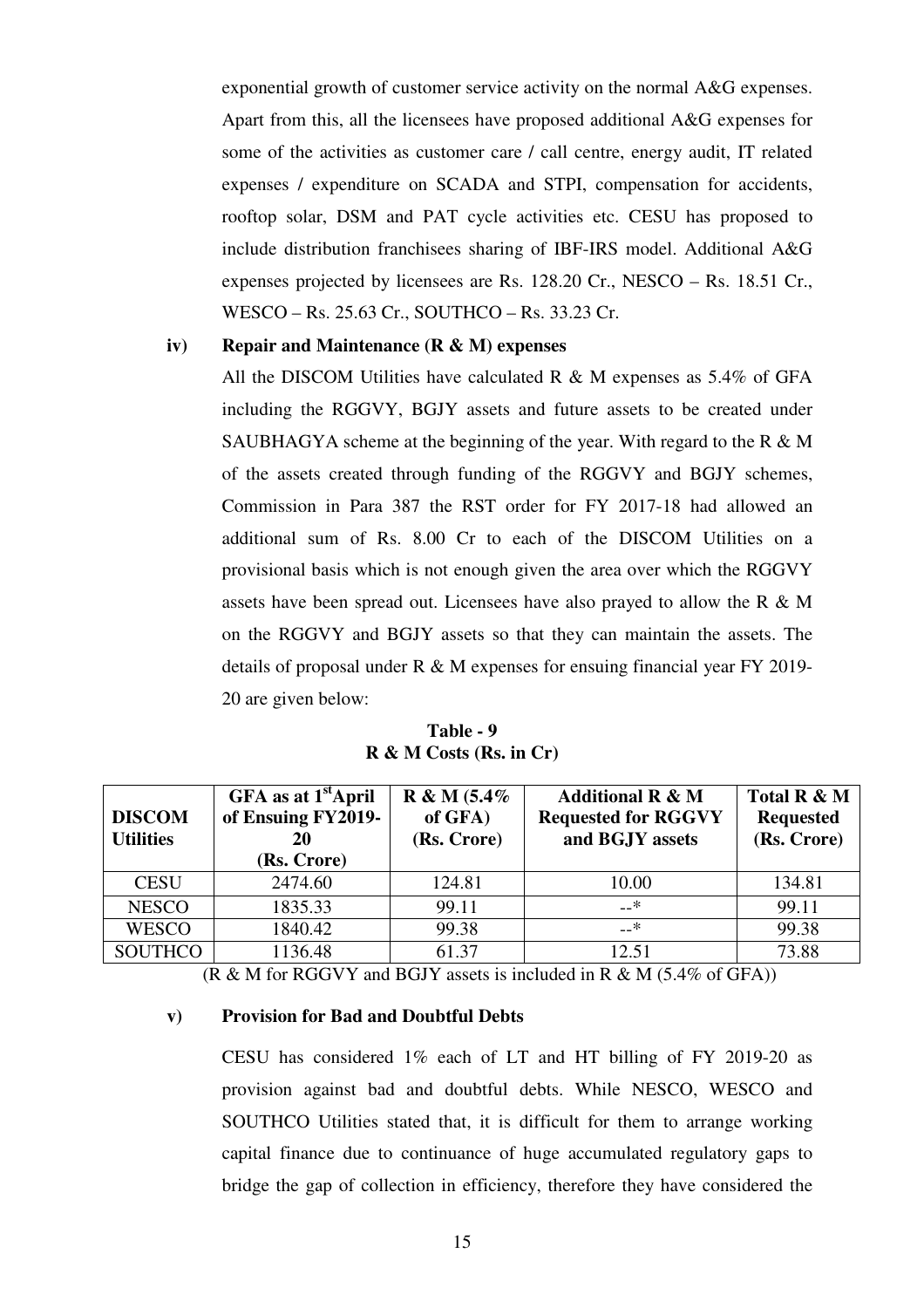amount equivalent to the collection inefficiency as bad and doubtful debts while estimating the ARR for FY 2019-20. NESCO, WESCO and SOUTHCO Utilities has requested the Commission to consider the mentioned amounts to enable the petitioner to recover its entire costs after duly considering the performance levels.

| Table - 10 |                                            |  |  |  |  |
|------------|--------------------------------------------|--|--|--|--|
|            | <b>Provision for Bad and Doubtful Debt</b> |  |  |  |  |

| <b>DISCOM</b>          |        | Collection Efficiency $(\% )$   Proposed Bad Debts (Rs in Cr.) |  |  |  |  |  |
|------------------------|--------|----------------------------------------------------------------|--|--|--|--|--|
| <b>UTILITIES</b>       |        |                                                                |  |  |  |  |  |
| <b>CESU</b>            | $99\%$ | 28.87                                                          |  |  |  |  |  |
| <b>NESCO Utility</b>   | $97\%$ | 37.70                                                          |  |  |  |  |  |
| <b>WESCO Utility</b>   | $97\%$ | 80.00                                                          |  |  |  |  |  |
| <b>SOUTHCO Utility</b> | 96%    | 27.37                                                          |  |  |  |  |  |

## **vi) Depreciation**

All the DISCOM Utilities have adopted straight‐line method for computation

of depreciation at pre‐92 rate. CESU has considered the rate of depreciation as

per Companies Act. No depreciation has been provided for the asset creation during ensuing year. Depreciation for FY 2019-20 is projected at Rs 139.26 Cr for CESU, Rs 66.24 Cr for NESCO, Rs 66.06 Cr for WESCO and Rs 36.49 Cr for SOUTHCO Utility.

#### **vii) Interest Expenses including Interest on Security Deposit**

CESU, NESCO, WESCO and SOUTHCO Utilities have submitted the interest expenses and the interest income for the FY 2019-20. The net total interest expenses proposed by these licensees are Rs 97.95 Cr, Rs 81.24 Cr, Rs 90.31 Cr and Rs 46.15 Cr respectively. The major components of the interest expenses of these licensees are as follows:

#### **viii) GRIDCO Loan**

Commission in its Order dated 29.03.2012 and 30.03.2012 resolved the dispute on the Power Bond and the amount arrived after the settlement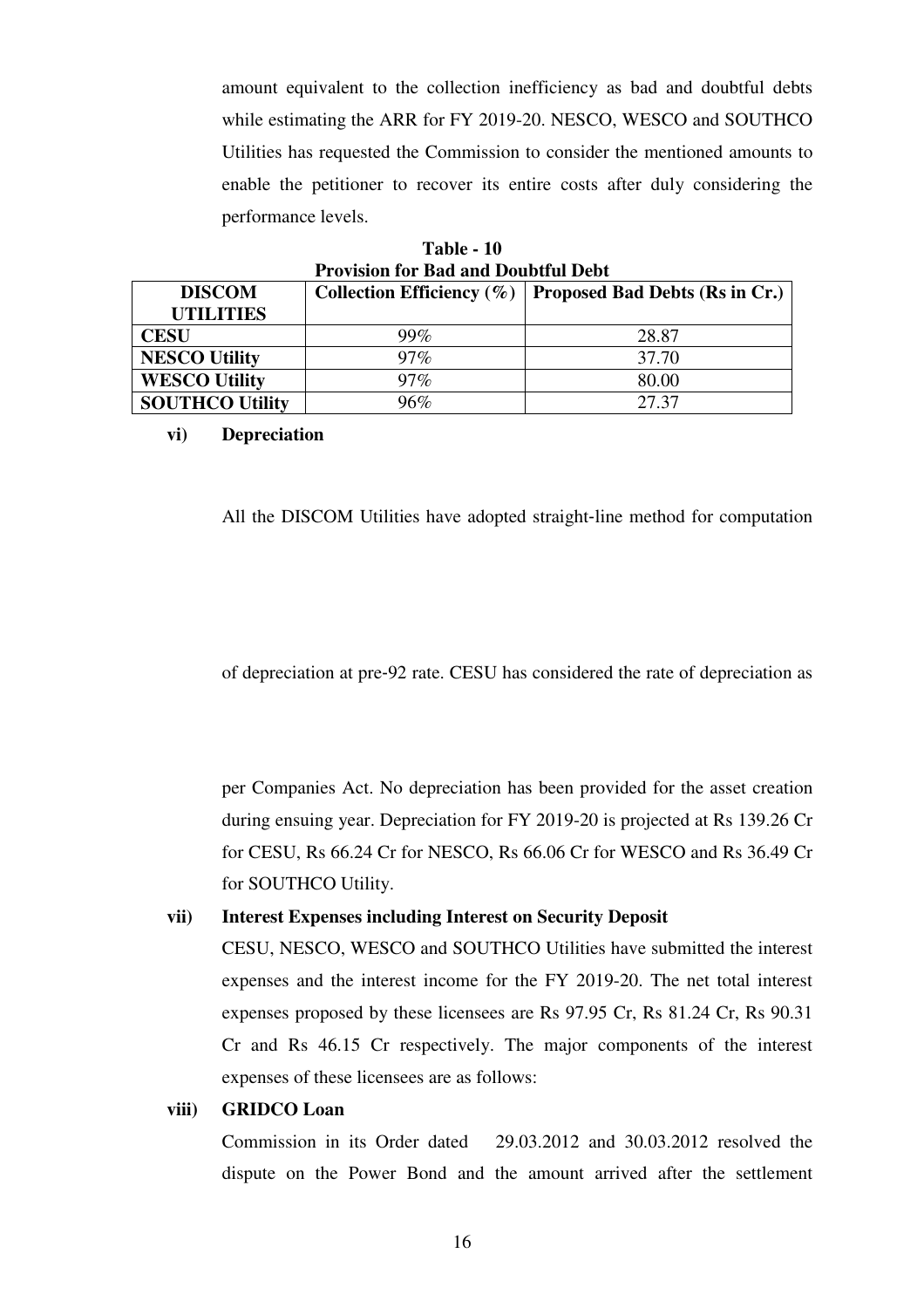adjustments issued as New Loan to three DISCOM Utilities . SOUTHCO and WESCO do not have any outstanding payable to GRIDCO towards New Loan with regard to NTPC power bond while NESCO has liability of Rs. 48.91 Cr payable to GRIDCO. For CESU, no interest has been calculated on Rs. 174 Cr cash support provided by GRIDCO.

#### **ix) World Bank Loan Liabilities**

The Distribution licensees NESCO, WESCO and SOUTHCO Utilities have calculated the interest liability of Rs.11.87 Cr, Rs.11.82 Cr and Rs.9.44 Cr respectively against the loan amount at an interest rate of 13% and repayment liability of Rs.9.10 Cr and Rs.7.26 Cr respectively for WESCO and SOUTHCO.

#### **x) World Bank (IBRD) Loan**

CESU has submitted that the interest on World Bank Loan has been calculated as Rs 26.59 Cr @ 13% as per the subsidiary loan and project implementation agreement with Government of Odisha.

## **xi) Interest on CAPEX Loan from Government of Odisha**

WESCO and SOUTHCO have estimated the interest at the rate of 4% p.a. on the Capex loan issued by the GoO which amounts to Rs 2.89 Cr and Rs 1.92 Cr respectively for the ensuring year. NESCO has also estimated amount of Rs. 1.73 Cr towards interest on Government of Odisha capex plan loan.

CESU has submitted one revised DPR for Rs 17.58 Cr, before the Commission for approval, for taking up balance works with utilisation of left out OSM Materials. The total capex programme is implemented of Rs 406.49 Cr. CESU proposed the interest expenses in this regard as Rs 7.73 Cr for FY 2019-20.

## **xii) Interest on APDRP Loan Assistance**

CESU has submitted that they have availed APDRP assistance of Rs 37.09 Cr from GOI through Govt of Odisha and borrowed counterpart funding from PFC. At current rate of interest applicable to GoO loan of 13%, the interest component is projected as Rs 4.451 Cr.

In the ensuing year, NESCO, WESCO and SOUTHCO Utilities have estimated nothing to be expended under APDRP scheme. For the assistance already availed by the licensees previously interest  $\omega$  12% per annum has been considered for the ensuing year on the existing loan. NESCO, WESCO and SOUTHCO Utilities have estimated an interest of Rs 0.76 Cr, Rs 0.65 Cr and Rs 0.76 Cr, respectively on this account.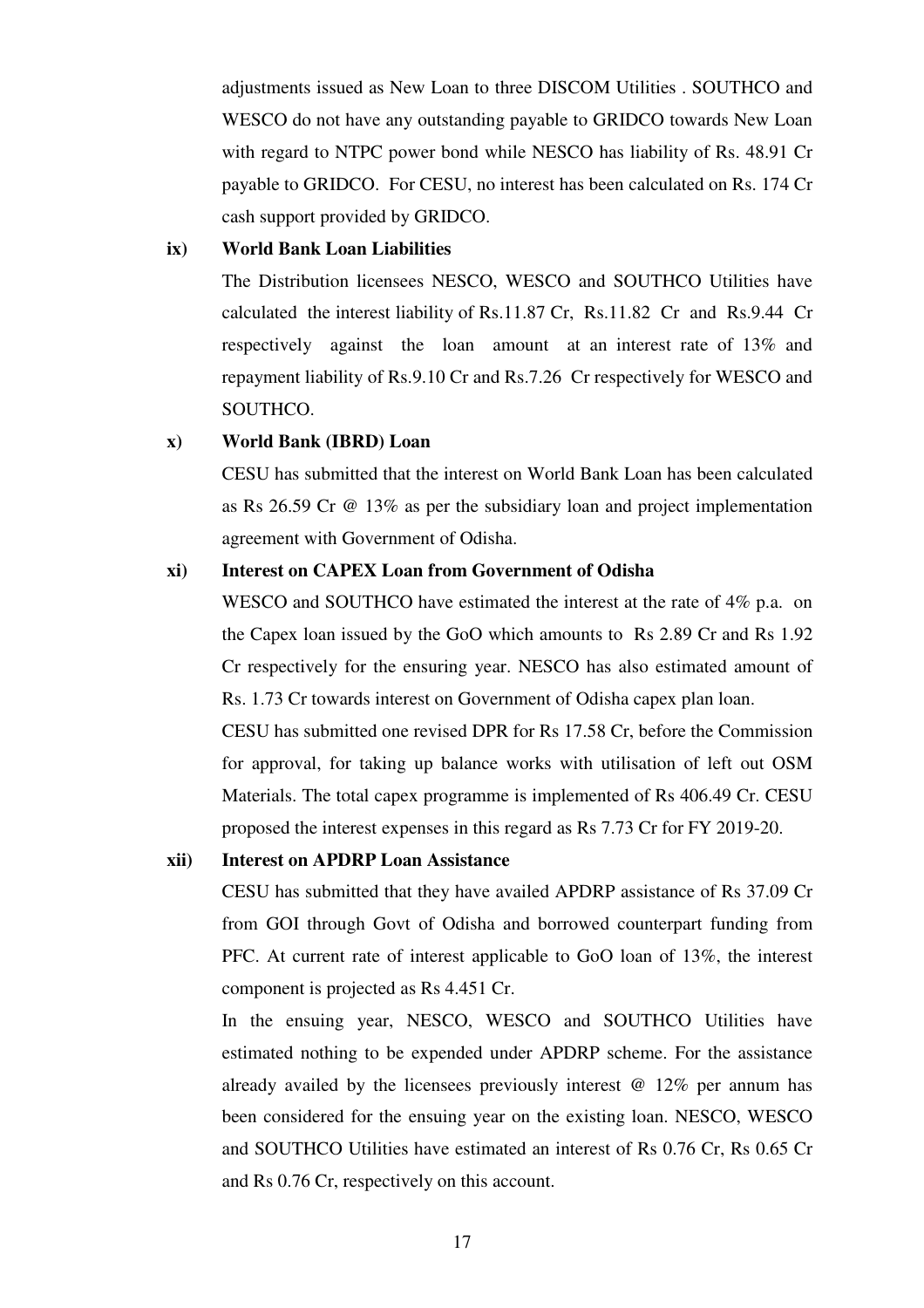#### xiii) **Interest on R-APDRP Loan**

The sanctioned project cost under R-APDRP was Rs 133.17 Cr for Part-A IT, Rs 26.57 Cr for Part-A SCADA and Rs 248.12 Cr for Part B. CESU projected the interest on the R-APDRP loan as Rs 53.63 Cr for FY 2019-20.

**xiv) Interest on SI scheme Counterpart funding from REC for GoO CAPEX**  SOUTHCO has existing balance of loan of Rs 1.50 Cr. taken from REC for system improvement and counterpart funding against APDRP and the interest on such loan for FY 2019-20 is estimated as Rs 0.88 Cr.

## **xv) Interest on Security Deposit**

CESU, NESCO, WESCO and SOUTHCO Utilities have submitted that the interest on security deposits for FY 2019-20 have been worked out at 6.75% on the closing balance for FY2018-19based on the existing approval of The Commission for FY2018-19. This interest on security deposit proposed as Rs 48.80 Cr, Rs 38.01 Cr, Rs.47.60 Cr and Rs.12.92 Cr respectively. However, due to fall in Bank Rate SOUTHCO has proposed to reduce the rate of interest of security deposit as per prevailing Bank rate declared by RBI for FY 2019- 20.

## 24. **Revenue and Truing up ARR**

# **i) Non-Tariff Income**

NESCO, WESCO and SOUTHCO Utilities have proposed non‐tariff income

for FY 2019-20 to the tune of Rs 77.28 Cr, Rs 172.74 Cr and Rs 18.14 Cr respectively. However, NESCO and WESCO have proposed to exclude the income from meter rent as the same is intended to be used towards replacement of the meters. CESU has proposed miscellaneous income of Rs.109.49 cr.

# **ii) Provision for contingency Reserve**

NESCO, WESCO and SOUTHCO Utilities have proposed provision for contingency at 0.375% of Gross Fixed Assets at the beginning of the year for FY 2019-20. The exposure towards contingency provisions is to the tune of Rs 6.88 Cr, Rs 6.90 Cr and Rs 4.20 Cr respectively.

### **iii) Return on Equity/Reasonable Return**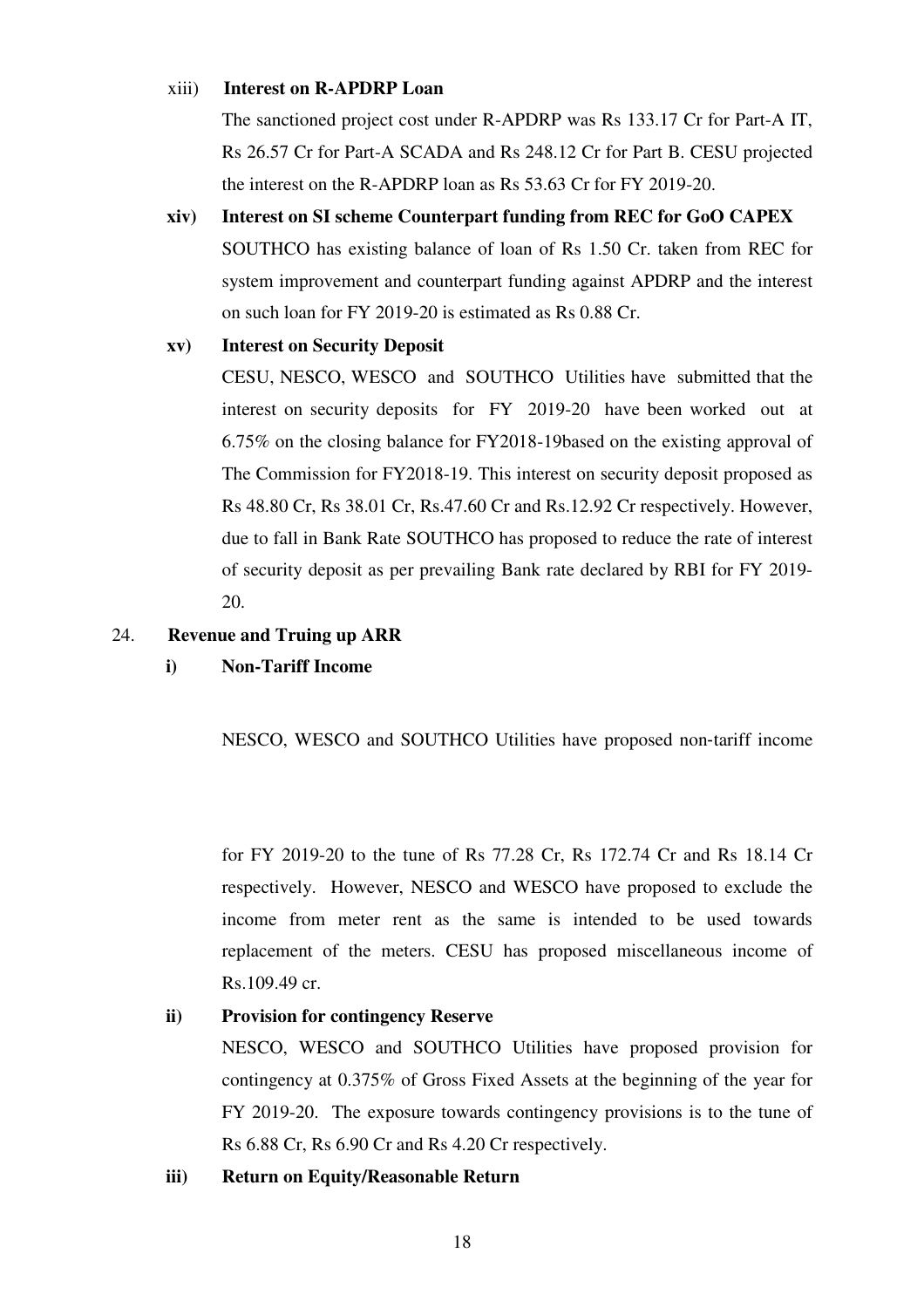CESU has claimed Rs 11.64 Cr as ROE calculated @16% on equity capital. Rest of three Licensees submitted that due to negative returns (Gaps) in the ARR and carry forward of huge Regulatory Assets in previous years, they could not avail the ROE over the years, which otherwise would have been invested in the company for improvement of the infrastructure. As it is followed by various Commissions, the Licensees submit that the ROE to be allowed on the amount of the equity and the accrued ROE for the previous year. This would increase the availability of more funds for the consumer services. Therefore, NESCO, WESCO, SOUTHCO Utilities have assumed reasonable return amounting to Rs. 10.55 Cr, Rs. 7.78 Cr and Rs. 6.03 Cr. as calculated @16% on equity capital including the accrued ROE as per the earlier Orders of the Commission.

# **iv) Truing Up for FY 2018-19**

Based on the actual sales, revenue and expenses for the first half of the current year 2018-19 and based on estimates for next half of current year, the uncovered gap for FY 2018-19 for NESCO, WESCO and SUTHCO Utilities is Rs 85.78 Cr, Rs 46.08 Cr and Rs 190.32 Cr as against the approved surplus of Rs. 16.34 Cr, Rs 0.21 Cr and Rs 0.12 Cr respectively.

### **v) Revenue at Existing Tariff**

The Licensees have estimated the revenue from sale of power by considering the sales projected for FY 2019-20 and by applying various components of existing tariffs. The total revenue based on the existing tariffs applicable for the projected sales is estimated at Rs 3593.52 Cr, Rs 2513.30 Cr, Rs 2999.84 Cr and Rs 1368.30 Cr by CESU, NESCO, WESCO and SOUTHCO Utilities respectively.

## **Summary of Annual Revenue Requirement and Revenue Gap**

25. The proposed revenue requirement of DISCOM Utilities with and without railway have been summarised below:

## **Table – 11 Proposed Revenue Requirement of DISCOM Utilities (with railways) for the FY 2019- 20 (Rs in Cr)**

|                                        | <b>CESU</b> | <b>NESCO</b> | <b>WESCO</b> | <b>SOUTH</b>    | Total            |
|----------------------------------------|-------------|--------------|--------------|-----------------|------------------|
|                                        |             |              |              | CO <sub>0</sub> | <b>DISCOM</b>    |
|                                        |             |              |              |                 | <b>Utilities</b> |
| Total Power Purchase, Transmission and | 2946.07     | 2064.43      | 2497.58      | 899.67          | 8407.75          |
| <b>SLDC</b>                            |             |              |              |                 |                  |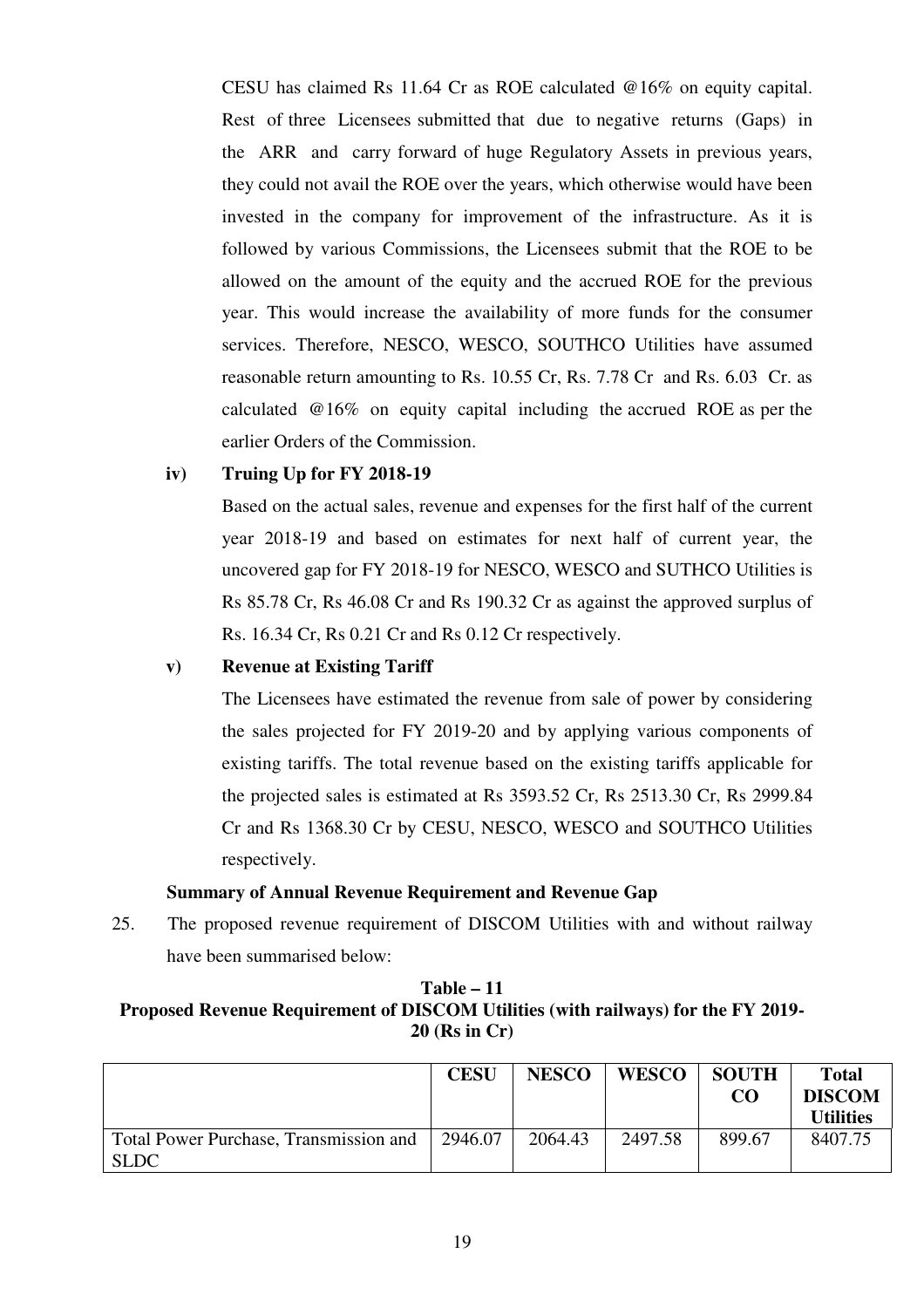| Total Operation and Maintenance and<br>Other Cost | 1378.13  | 716.26   | 826.92   | 658.93   | 3580.24   |
|---------------------------------------------------|----------|----------|----------|----------|-----------|
| Return on Equity                                  | 11.64    | 10.55    | 7.78     | 6.03     | 36.00     |
| <b>Total Distribution Cost (A)</b>                | 4335.84  | 2791.24  | 3332.28  | 1564.63  | 12023.99  |
| Total Special Appropriation (B)                   | $\theta$ | 6.88     | 6.90     | 4.20     | 17.98     |
| Total expenditure including special               | 4335.84  | 2798.127 | 3339.189 | 1568.83  | 12041.97  |
| appropriation $(A+B)$                             |          |          |          |          |           |
| Less: Miscellaneous Receipt                       | 109.49   | 77.28    | 172.74   | 18.14    | 377.65    |
| <b>Total Revenue Requirement</b>                  | 4226.35  | 2720.84  | 3166.45  | 1550.69  | 11664.32  |
| Expected Revenue(Full year)                       | 3593.52  | 2513.30  | 2999.84  | 1368.30  | 10474.96  |
| GAP at existing $(+/-)$                           | (632.84) | (207.54) | (166.60) | (182.39) | (1189.36) |

#### **Table – 12**

# **Proposed Revenue Requirement of DISCOM Utilities (without railways) for the FY 2019-20**

|                                                                            |             |              |              | (Rs in Cr)     |
|----------------------------------------------------------------------------|-------------|--------------|--------------|----------------|
|                                                                            | <b>CESU</b> | <b>NESCO</b> | <b>WESCO</b> | <b>SOUTHCO</b> |
| Present traction contract<br>demand $(kVA)$                                |             | 142000       | 105500       | 78000          |
| Projected railway<br>traction energy<br>consumption for FY<br>2019-20 (MU) | 342.95      | 375.740      | 313.920      | 139.380        |
| Expenditure including<br>Special Appropriation                             | 4221.65     | 2665.09      | 3236.86      | 1531.86        |
| Reasonable return                                                          | 11.64       | 10.55        | 7.78         | 6.03           |
| <b>Sub Total</b>                                                           | 4233.69     | 2675.64      | 3244.64      | 1537.89        |
| Revenue from sale of<br>power at existing tariffs                          | 3387.88     | 2282.41      | 2806.19      | 1274.50        |
| Non-Tariff Income                                                          | 109.49      | 77.28        | 172.74       | 18.14          |
| Total revenue gap<br>without railway                                       | (735.93)    | (315.95)     | (265.71)     | (245.25)       |

### **Tariff Proposal**

26. CESU has proposed the change in distribution wheeling tariff from 53.98 Paisa/Unit to 91.38 Paisa/Unit to meet the wheeling business revenue gap of Rs 324.69 Cr. Apart from this CESU has made some proposals on retail tariff. NESCO, WESCO and SOUTHCO Utilities have proposed to reduce the revenue gap through revision in Retail Tariff and/or Government Subsidy as the Commission may deem fit or combination of all above as the Commission may deem fit to the extent as given below.

**Table - 13 Revenue Gap for Ensuing Year 2019-20 (Rs in Cr)** 

|                                            | <b>CESU</b> | <b>NESCO</b> | <b>WESCO</b> | <b>SOUTHCO</b> |  |  |  |
|--------------------------------------------|-------------|--------------|--------------|----------------|--|--|--|
| <b>Revenue Gap with existing Tariff</b>    | 632.84      | 207.54       | 166.60       | 182.39         |  |  |  |
| <b>Excess Revenue with Proposed Tariff</b> | 523.36      |              |              |                |  |  |  |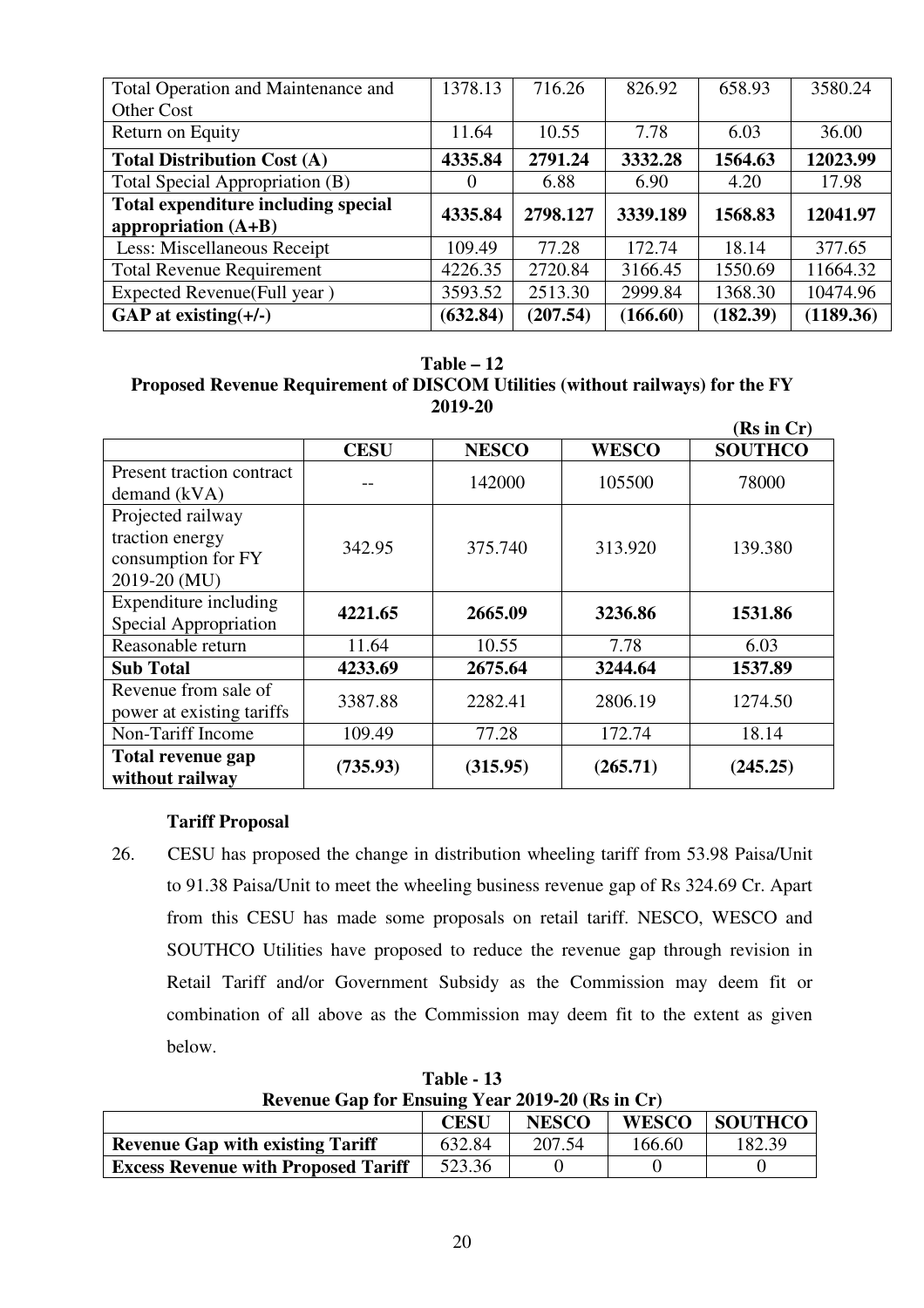| Proposed<br><b>Revenue Gap</b> | 48<br>ΩC<br>тυ<br>$\cdot$ | ৲∠<br>$\cdot$ $\cdot$ | .66.60 | oc<br>റ<br>ن ∠ن |
|--------------------------------|---------------------------|-----------------------|--------|-----------------|

# **Allocation of Wheeling and Retail Supply Cost**

27. All the licensees have submitted the allocation of wheeling and retail supply cost of their total ARR based on the Commissions Regulations on bifurcation of Wheeling and Retail Supply Business.

## **Initiatives by utility and other performance improvement measures**

28. In compliance with RST order dated 23.03.2017, utilities have undertaken various performance improvement measures and have submitted compliance as well as benefits report in the ARR petition. Some of the initiatives by utilities are as follows.

## **NESCO, WESCO, SOUTHCO**

- Providing various payment options to improve collection efficiency.
- Development of franchisee/ collection agents in licensee area
- Action plan for Revenue Improvement
- Improve Collection efficiency under LT Category (Single Phase)
- Improve Standards of Performance as per OERC (Licensees Standards of Performance) Regulations 2004 and conduct SoP Audit by 3<sup>rd</sup> Party.
- Energy audit (details reports are included in ARR petitions)
- Training of Personnel out of normal A&G expenditure
- Asset addition under RGGVY and Biju Gram Jyoti Scheme

### **WESCO Utilities**

• Engagement of GPLF/WSHG as micro franchisee

# **SOUTHCOUtilities**

- Mobile phone based photo billing
- Focus on business analytic and key consumer cell at field offices
- Intensification of vigilance and enforcement activities at section level
- Prepaid metering
- Consumer Indexing
- Receivables Audit

### **Tariff Rationalization Measures proposed by Licensees:**

**(A) Tariff Rationalization Measures Proposed By NESCO,WESCO, SOUTHCO Utilities** 

### **MMFC compensation for Roof Top solar to LT category of consumers**

29. To promote generation of more solar energy in the area of utility, licenses have submitted that compensation in the shape of Monthly Minimum Fixed Charges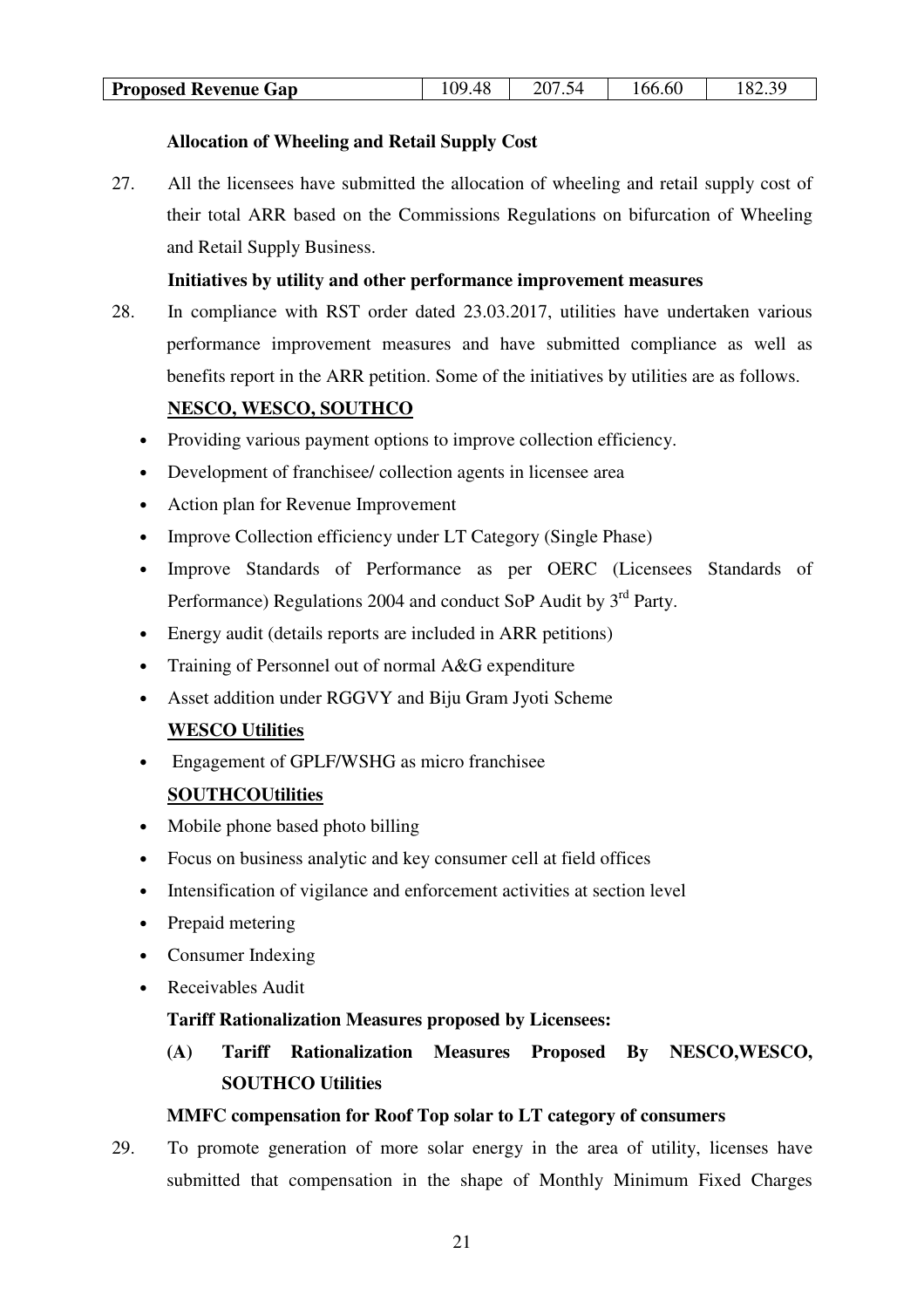(MMFC) to the extent of installation of solar generation capacity out of total connected load may be permitted for LT category of consumers who are willing to install roof top solar as per guidelines of The Commission vide order dated 19.08.2016.

#### **Withdrawal of power factor incentives**

30. Presently all the machines used by the industries are BSI or ISO certified, similarly pumps or motors used are energy efficient along with capacitor banks, which are the contributor of higher power factor. Hence, licensees submitted that present scenario continuance of PF incentives is no longer necessary and may kindly be abolished.

## **Withdrawal of TOD benefits**

31. As per RST order TOD benefit is being extended to Three phase consumers except public lighting and Emergency Supply category of consumers having own CGP for the consumption during off peak hour. Off peak hour for this purpose is from night 12.00 PM to morning 6 AM of next day. Now with the introduction of frequency based tariff significance of Off peak hour(TOD) consumption has been lost.

Consumers are reaping the benefit of frequency based tariff and intends to use accordingly as a result the load curve of most of the industries are almost flat. In such scenario continuance of TOD benefit is no more required. If continuance of TOD benefit is being permitted to the consumers, similarly the Utility's BSP may also be permitted to reduce for TOD consumption during off peak hour. Further, consumers having contract demand more than 110Kva and above are also availing off peak hour benefit towards drawl to the extent of 120% of their contract demand without levy of penalty. So, further continuance of TOD benefit would be a double benefit for the same cause hence licensees have requested to withdraw TOD benefits.

#### **Demand charges to HT medium category consumers**

32. Due to wide gap in the demand charges, consumers under HT medium category just below 110kVA are always trying to avail demand benefit even though their load is more than 110 kVA. To curb such disparity NESCO and WESCO have submitted to fix demand charges for HT medium consumer category @Rs. 250 per kVA.

#### **MMFC for LT category of consumers**

33. In case of Domestic, General purpose, Specified Public Purpose and PWW the rate is same as for  $1<sup>st</sup>$  kw as well as additional Kw. However, in case of other category the rate for additional Kw and part thereof is very much lower for which the revenue of the utility is highly affected as well as creating discrimination among LT category of consumers. In this view, Licensees have submitted to rationalized LT consumers with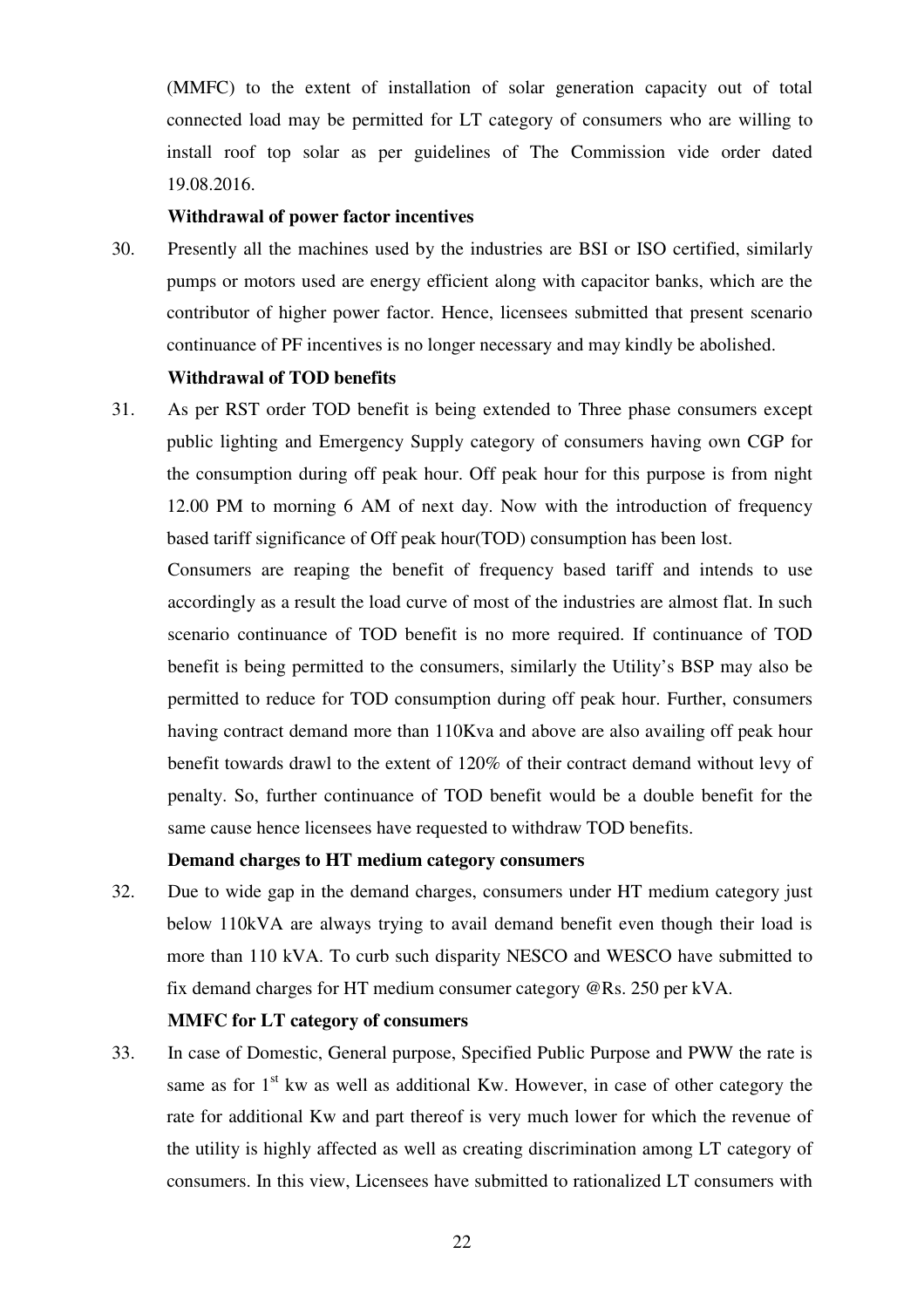single rate for  $1<sup>st</sup>$  kW or part thereof as well as additional kw or part thereof.

## **Billing to Irrigation and Agriculture Category of Consumers**

34. Presently due to difficulty in putting meters in case of irrigation category of consumers billing is not possible in most of the cases. Replacement of defective meters is also not possible due to inaccessibility. In view of the same, the licensee NESCO Utility and WESCO Utility requested permission to bill such category of consumers on L.F. basis with L.F. of 30% considering their pump capacity.

## **Levy of Demand Charges**

35. Consumers with contract demand 110 kVA and above are billed on two-part tariff on the basis of actual demand and energy consumed. The Demand Charge reflects the recovery of fixed cost payable by the consumers for the reservation of the capacity made by the licensee for them. Presently the recovery of fixed cost of the Utility with 80% of CD is inadequate. In view of the same the licensee has proposed to recover the monthly demand charges on the basis of 85% of the CD or MD whichever is higher instead of 80%.

## **Additional Rebate of 1% to LT category of Consumers**

36. The Commission has allowed rebate of 1% additional rebate towards digital payment for LT category of consumers. The intention was to promote cash less transaction to avoid pressure on currency notes which is also saving the time of the consumers for depositing cash in various cash collection centres. So, the licensee is intends to continue with the same for the ensuing year. Therefore, the additional rebate of 1% in addition to normal rebate as applicable may be considered for LT Domestic and Kutirjyoti category of consumers who shall make payment through digital mode only. WESCO has suggested for additional 2% in addition to normal rebate as applicable may be considered for LT Domestic and Kutirjyoti category of consumers who shall make payment through digital mode only.

### **Levy of meter rent on smart, prepaid meters**

- 37. In view of the revenue deficit of the Utility and for smooth operation of prepaid metering system utilities propose as follows:
	- The Meter Rent need to be reviewed and proposed the new rent of Rs 300/- Per Month and Rs 500/- per Month for AMR / AMI Based /Pre-paid type single Phase Meters and three Phase meters respectively.
	- The existing meter rent recovered by the Licensee from the consumers are negligible and the leasing as well as vending service charges are high enough as a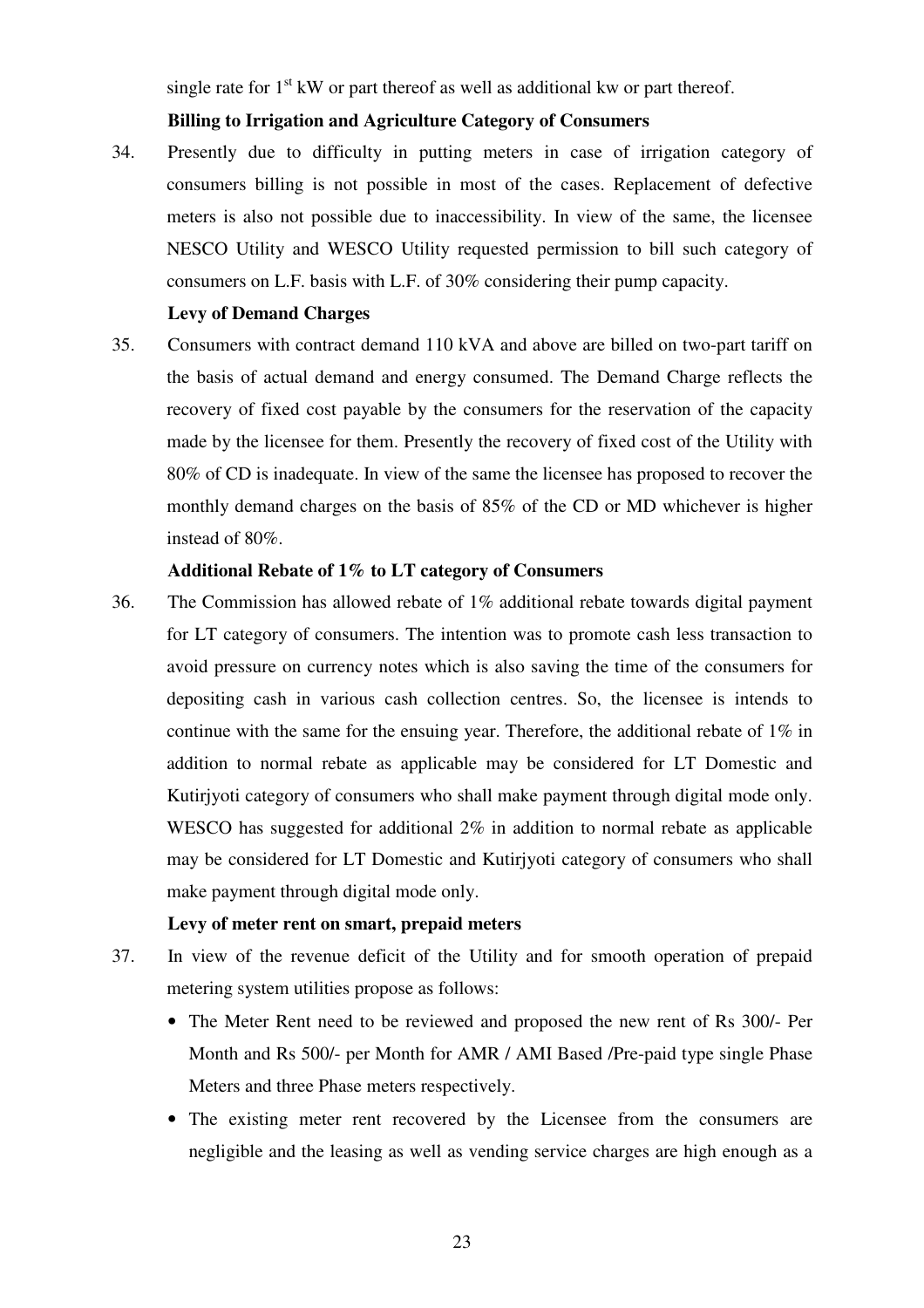result, there is a huge difference. Accordingly, the licensees may be allowed to recover difference in such recoveries and recurring costs.

- A principle may be approved by the commission for adjustment and outstanding arrears along with its part payment before implementation of prepaid metering system.
- SOUTHCO has also requested to withdraw additional rebate of Rs. 0.25 per unit allowed in smart metering scheme.

## **Introduction of kVAh Billing**

38. The Commission in its RST Order dated 22.03.2014 for FY-2014-2015 had given the directions to the DISCOM Utilities vide Para-246. As per this para the implementation of kVAh billing was declined due no non readiness of the licensees to implement the kVAh based meter readings. Further, the licensees have submitted that all the 3-phase meters, especially those installed for consumers having Contract Demand 20kW and above are enabled with all the energy parameters and storing dump record of 35 days. All such meters show instantaneous Power Factor and monthly average Power Factor can be computed as ratio of active power and apparent power drawn by consumers like in case of existing large and Medium Industries Consumers presently being billed. Hence DISCOM Utilities are fully equipped to implement kVAh billing in respect of all those consumers in place of existing kWh Billing. Hence licensees requested to allow kVAh billing from ensuing year.

# **Applicability of Power Factor Penalty**

39. Licensees submitted that if the kVAh based billing proposal is not accepted by the Commission by any reason, then the licensees has requested continuance of power factor penalty as RST order of 2018-19 for Large Industries, Public Water Works (110 KVA and Above), Railway Traction, Power Intensive Industries, Heavy Industries , General Purpose Supply , Specific Public Purpose ( 110 KVA and above), Mini Steel Plant, Emergency Power Supply to CGP.

Till such time KVAH billing approach is adopted the Utility proposes for applicability of Power Factor Penalty for the following category of Consumers in order to bring more efficiency in Power System Operation.

- **LT Category:** LT industries Medium Supply, Public Water Works and Sewerage Pumping > 22 KVA
- **HT Category:** Specified Public Purpose, General Purpose < 110 KVA, HT Industries (M) Supply.

# **MMFC/Demand charges to be in kVA only instead of kVA/kW**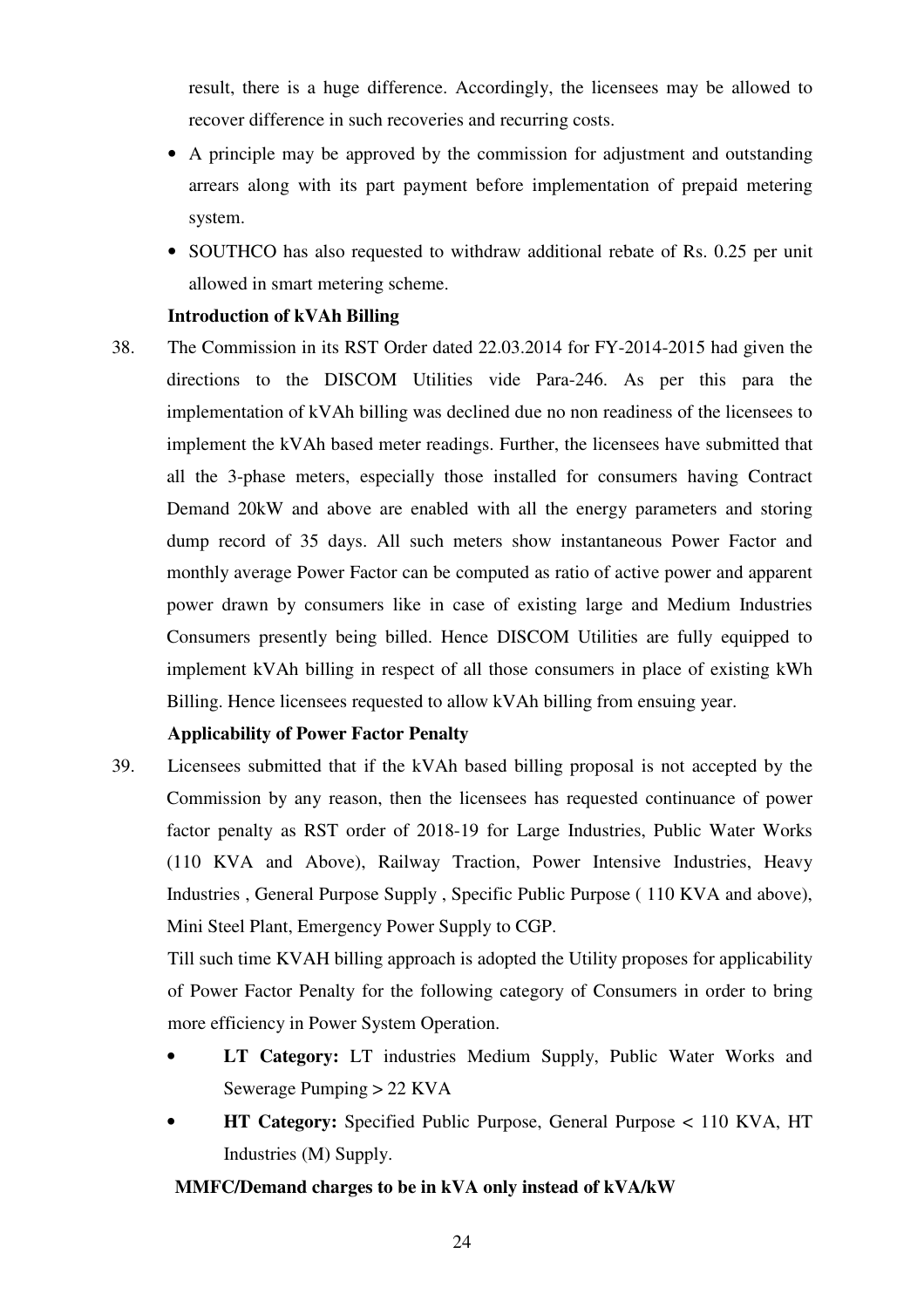40. The HT consumers and LT 3 Phase consumers are paying their demand charges/MMFC in kW and some consumers in other categories in kVA. The Regulation also specifies for entering into agreement in kVA. Further, it is the responsibility of the consumers to maintain the P.F. The regulation also provides for levy of power factor penalty to these category of consumers or alternatively to bill the consumers at kVA demand. In view of this, the licensee (SOUTHCO) have submitted that they may be allowed to bill the demand charges on the basis of kVA for all the three phase consumers with static meters to avoid disparity among the consumers.

#### **Demand Charges and Monthly Minimum Fixed Charges**

41. The Licensees have submitted that 90% of the distribution costs are fixed cost in nature. The distribution cost of the Licensee which is a fixed cost has increased many folds during the recent years, the said cost normally required to be recovered from the Demand Charges. The fixed cost of the power procurement by way of payment towards capacity charges has also increased during last few years. In view of this, the Licensees proposed to recover the full fixed distribution costs by suitably revising the Demand charges and monthly minimum fixed charges as proposed in earlier section, as applicable to the respectively category during the ensuing year.

# **Introduction of Amnesty Arrear Clearance Scheme for LT Non Industrial category of consumers.**

42. The utilities are having huge outstanding under LT non industrial category consumers. Most of the consumers, after accumulation of huge outstanding are trying to get another connection and putting the other one under Permanently Disconnected Consumers (PDC). The utility is also suffering from huge financial loss on account of low collection efficiency and coverage in Domestic and Commercial category of consumers. With this the licensees requested commission to approve an arrear collection scheme for LT non industrial category of consumers in line with OTS scheme earlier approved for FY 2011-12. Depending upon the outstanding and paying ability of the consumer's 6 to 12 monthly instalments may be fixed to clear the outstanding and avail benefit of withdrawal of DPS and certain percentage of waiver on outstanding amount.

# **Special rebate for consumers availing monthly rebate under LT category (Single Phase) of Consumers**

43. To improve collection efficiency under LT category (Single Phase) the utilities requested to approve a special rebate to those LT categories (single Phase) of consumers who are availing monthly rebate on prompt payment of monthly energy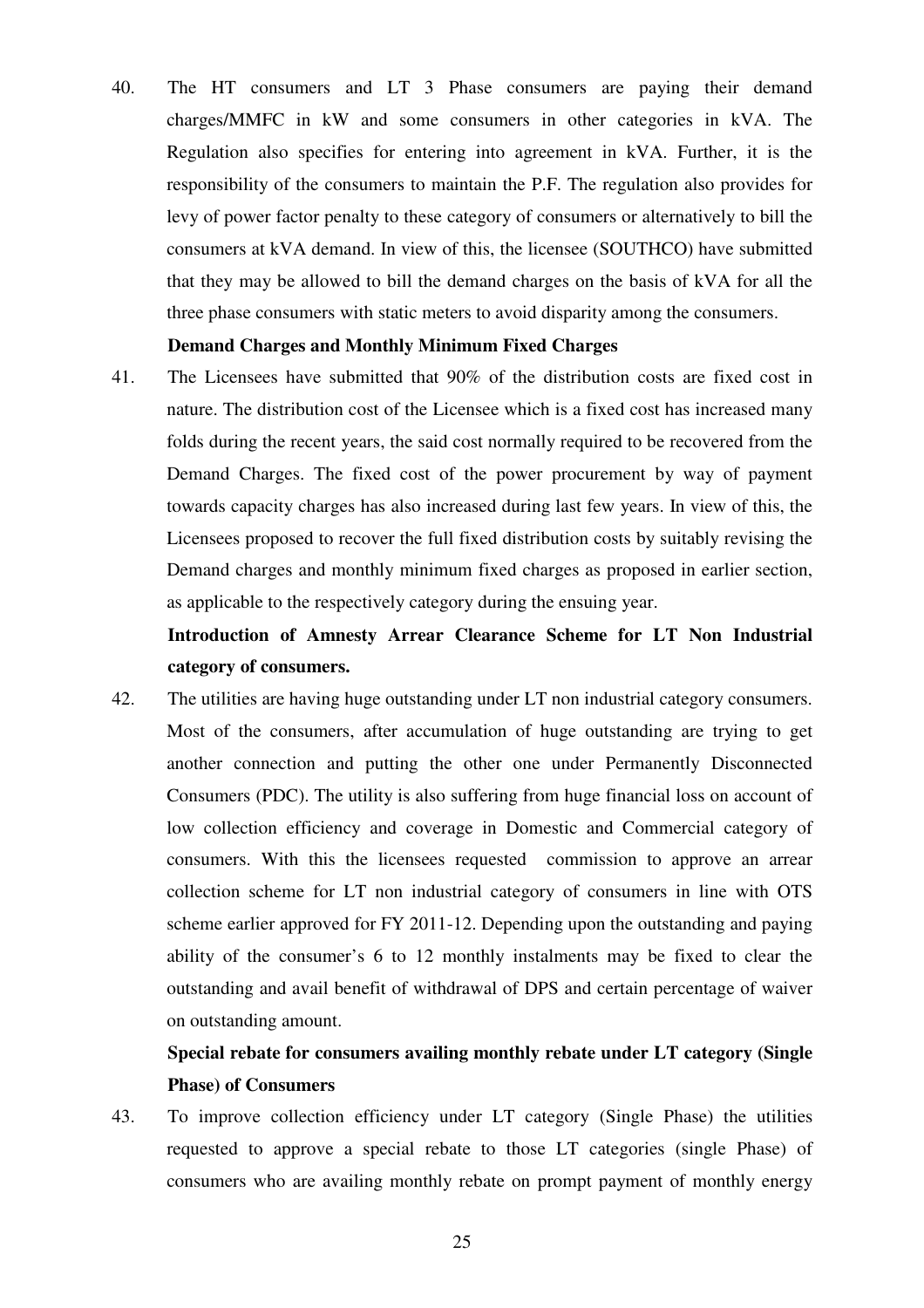bills. Such consumers may also be permitted to avail a special rebate equivalent to the highest rebate availed during the financial year. The special rebate shall be credited at the end of the financial year if the consumer has availed rebate during last one year without fail and the outstanding is zero against such consumers.

#### **Rebate on prompt payment**

44. In the BSP Order for the financial year 2018-19, the Commission directed that the Utility is entitled to avail a rebate of 2% for prompt payment of BST bill on payment of current BST in full within two working days of presentation of BST Bills and 1% is paid within 30 days. Further, the Commission had directed to pay the rebate to all consumers except domestic, general purpose, irrigation and small industry category, if payment is made within three days of presentation of bill and fifteen days in case of others.

Considering the above, it is prayed before the Commission to approve the rebate of 2% to the Utility for prompt payment towards BST bills including part payments within 3 (three) working days from the date of presentation of the BST bill and in case the BST bill is paid after 3 (three) days the rebate should be proportionately allowed to the extent of payment made within 30th day @1% akin to Rebate Policy on Rebate is provided to GRIDCO by NTPC.

Licensees have further submitted that the above rebate may kindly be also permitted in case of part payment so that cash flow of the Bulk Supplier will improve and at the same time the utility would be tempted to remit the amount collected to GRIDCO to avail such benefit.

#### **Overdrawal beyond contract demand and charges thereof**

45. The Utilities (NESCO and WESCO) in its ARR for the FY-2016-2017, had placed proposal for approval of its action initiated against those consumers indulging in overdrawal of energy in excess of their contracted load and also sought clarification with regards to such assessment in addition to payment of overdrawal charges by such consumers in terms of the RST Orders of the Commission for FY 2015-16 vide para 335. The Commission had advised the DISCOM Utilities to exercise due diligence while using penal provision like use of Section 126 or Section 135 of the Act. Subsequent to aforesaid observation of the Commission, the Utilities have initiated such assessment proceeding in strict adherence to the parameter set by the Commission. The Utilities have further submitted that, many consumers have applied for enhancement of contract demand which is pending before the Utility. Due to pending assessment dues against such consumers, the Utility is constrained to permit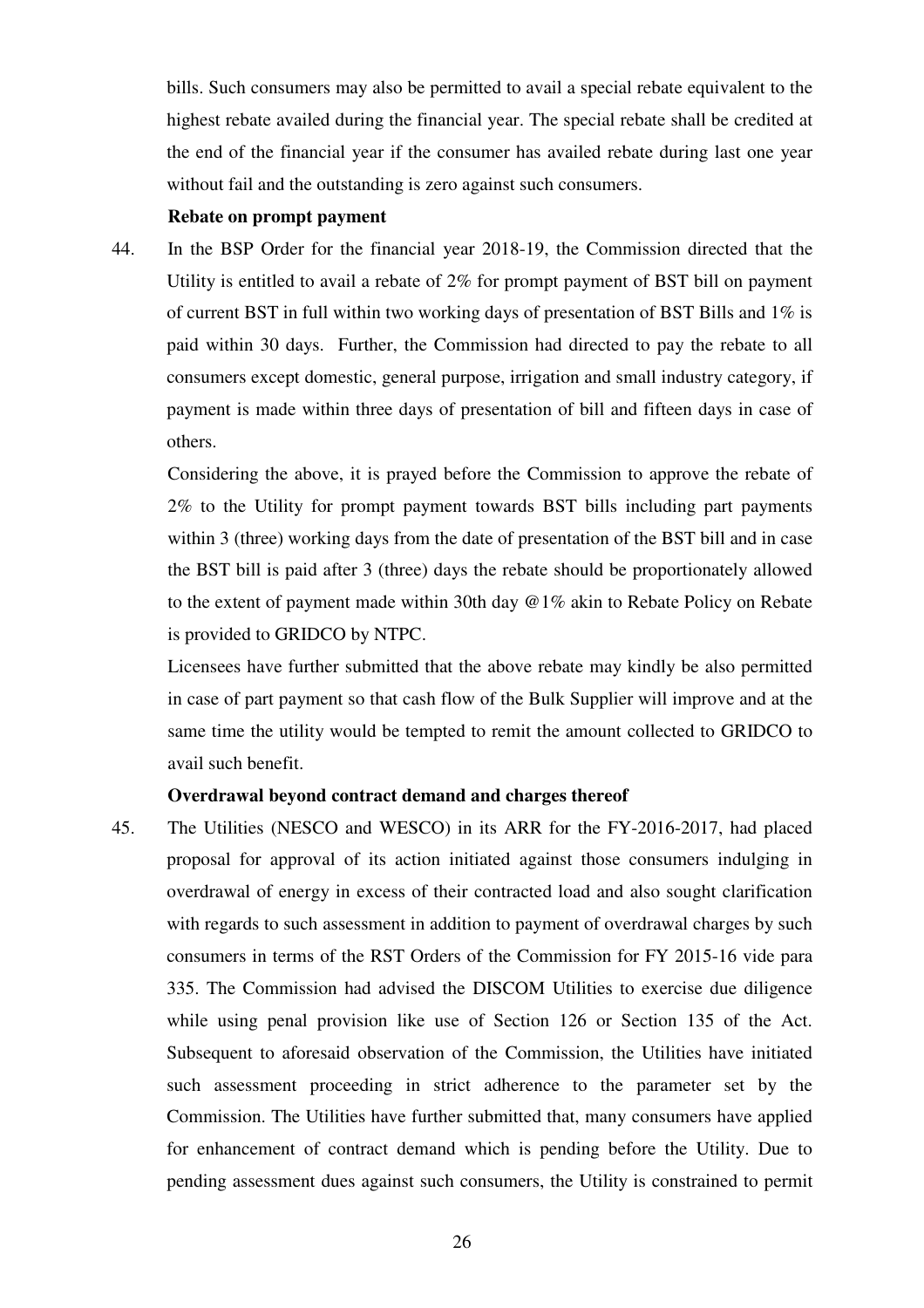enhancement of load due to outstanding of assessment amount. Hence the Utility submits before the Commission for suitable direction in the tariff order for levy of additional energy charges for overdrawal beyond permitted CD.

#### **(B) Tariff Rationalization Measures Proposed by CESU**

#### **Rebate to consumer**

46. The Para-495 and Para-496 of RST 2018-19, the OERC directed incentive for early and prompt payment and some special rebate to the consumer. In the Para-324 of RST 2018-19, the Commission has observed that the expenditure due to rebate and income due to DPS are considered tariff neutral. It is apparent that the discount given to the consumer owing to rebate is not at par with the DPS rather there is a wide and distinct gap between them and CESU is incurring revenue deficit. Hence, CESU request to the Commission for consideration of rebate as expenditure and same may be considered for fixation of tariff.

#### **Issue of transformer loss**

47. Pursuant to Section 50 of Electricity Act – 2003 the State Commission to frame Electricity Supply Code and Code – 2004, particularly Regulation 54(3) and 93(9), is very specific for metering of the HT consumer and addition of transformer loss in case of LT metering. There is no provision in OERC Code – 2004 for replacement of LTCT meter to HT metering nor the Commission has amended and incorporated the said provision. When there is no Regulation under Section 50 for replacement of LT metering to HT metering, such provision in RST Order can't be sustainable. Due to lack of statutory favors under Section 50, 181(2)X and 182 and Section 73(2), the order passed in Para No. 328 of RST Order for the Financial Year 2018-19, would be inoperative. Tariff Order can't be a substitute for framing Regulation under 50,  $181(2)X$  and 182 of Electricity Act – 2003.

#### **Interest on working capital**

48. CESU request to the Commission for consideration (a) Operation and maintenance expenses for one month (b) Receivable for one month (c) Maintenance spares @ 40% of R and M expenses for one month as part of working capital.

#### **Perform Achieve and Trade (PAT) Cycle-II**

49. Clauses (i) and (k) of Section 14 of the Energy Conservation Act, 2001 stipulates that every designated consumer (DCs) shall get energy audit conducted by an accredited energy auditor and furnish the same to the concerned designated agency including the details of information on energy consumed and details of the action taken on the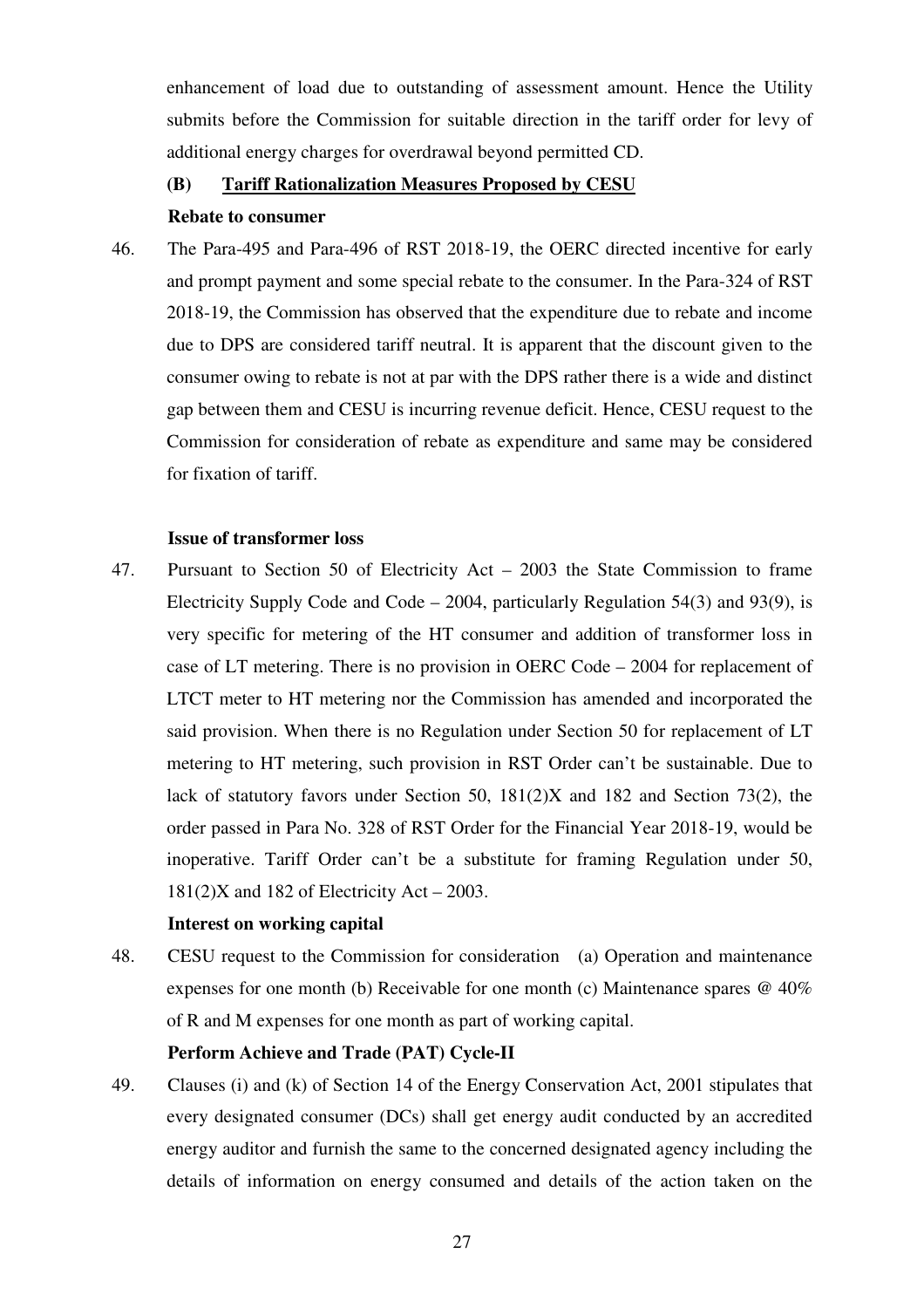recommendation of accredited energy auditor.

CESU being a Designated Consumer(DC) under PAT Cycle -II vide S. O. No. 1264(E) dated 31/03/2016, CESU will engage an accredited energy auditor following a transparent procedure to conduct energy audit, wherein, the fund of approx. Rs 50 lakh is to be arranged by CESU for taking up such works.

#### **Meter Rent**

50. As per clause (bb) of OERC Regulation 2004 as amended upto May'11 "meter means an equipment used for measuring electrical quantities like energy in KWh or KVAh, maximum demand in KW or KVA, reactive energy kVAr hours etc. including accessories like Current Transformers (CT) and Potential Transformer (PT) where used in conjunction with such meter and any enclosure used for housing for fixing such meter or its accessories and any devices testing purposes."

Hence, CESU prays to the Commission to consider the Meter Cost along with its accessories and amount invested for fixation of meter rent. CESU has proposed increased meter rent for some category of meter.

## **Distribution Franchisees BOT sharing of Model**

51. The Clause No-7.25 of Odisha Electricity Regulatory Commission (Terms and Condition for Determination of Wheeling Tariff and Retail Supply Tariff) Regulation, 2014 stipulates that, while finalizing the employee cost, the commission shall take into consideration the distribution franchisee expenses. CESU projected the franchisee expenses for FY 2017-18 as Rs 89.48 Cr. Hence, CESU request to the Commission for consideration of distribution franchisee expenses as expenditure and same may be considered for fixation of tariff.

## **OBJECTIONS and QUERIES RAISED DURING THE HEARING (PARA 52TO 130)**

- 52. Public hearing on ARR and Tariff application of all the DISCOM Utilities for the FY 2019-20was initiated with a Power Point Presentation followed by presentation by World Institute of Sustainable Energy, Pune who was the consumer counsel appointed by the Commission. The consumer counsel presented the summary of the submissions made by the licensee, analysis of the ARR with observations.
- 53. Consumer associations, individuals in their written submission had raised issues contesting the proposal of the DISCOM Utilities . The Commission has considered all the issues raised by the participants in their written as well as oral submissions made in the public hearing. Many objections were found common in nature. These are summarized and addressed as follows:

## **Performance Related Issues**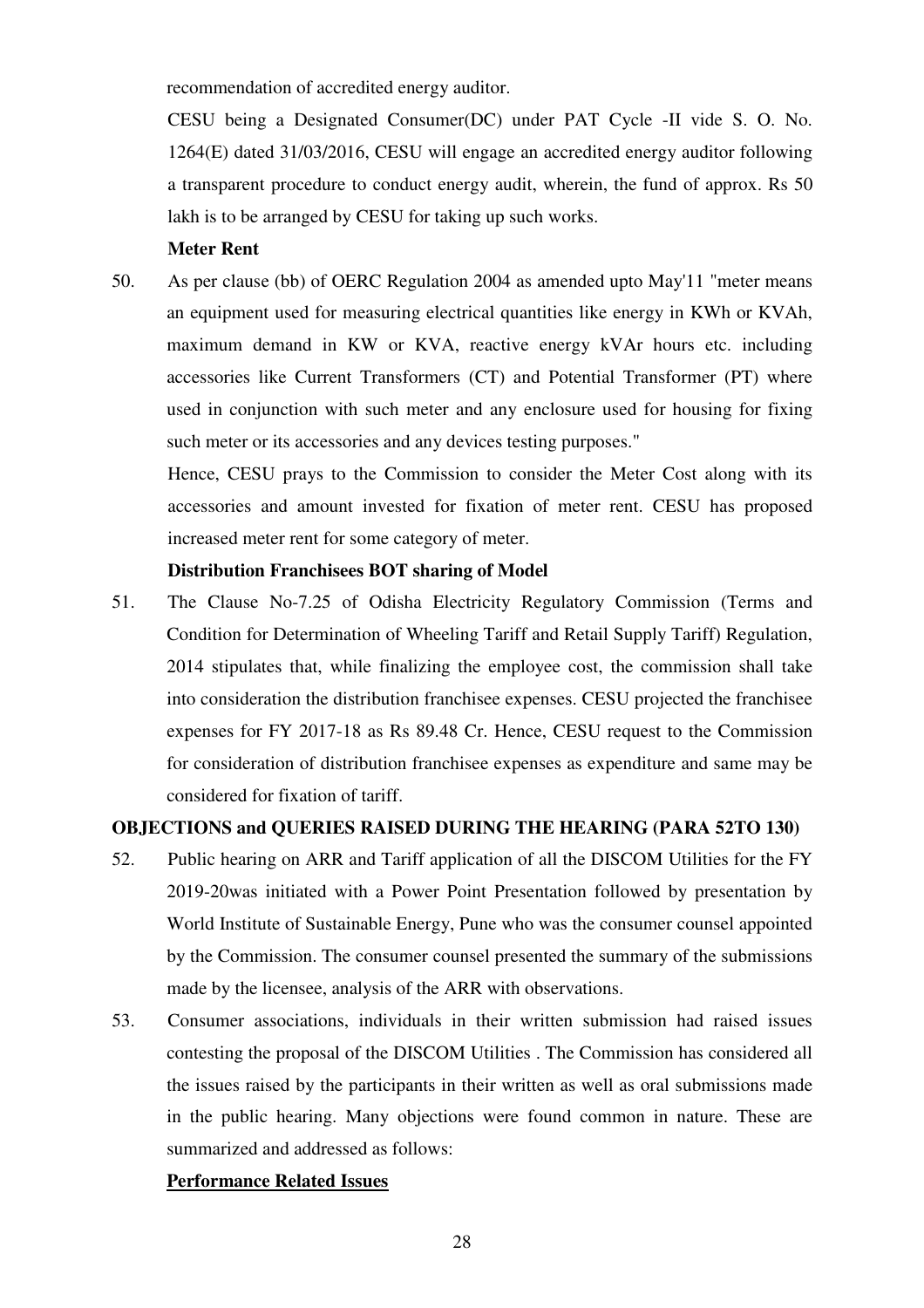#### **AT & C Loss and Collection Efficiency**

- 54. Some of the objectors have submitted that, in spite of AT  $\&$  C loss targets fixed by the OERC, DISCOM Utilities have not reduced the same and projecting fictitious loss figures at the beginning of a financial year and ending up with increased losses year after year. Further, some of the objectors submitted that the figures related to AT & C losses are fabricated and not realistic as all the feeders and substations are not metered. DISCOM Utilities are not taking action for AT & C loss reduction and its prayer for bridging the revenue gap through increase in RST, decrease in BST, and by truing up exercise may be rejected.
- 55. Some of the objectors submitted that to show the collection efficiency, the DISCOM Utilities are forcing the consumers to make payments on faulty bills and in some cases the licensee is disconnecting the power supply without giving any notice to the consumers for such faulty bills which is not in line with the provision of law.
- 56. Some of the objectors submitted that in the absence of actual energy audit, technical and commercial losses cannot be segregated and DISCOM Utilities have failed to achieve the targets set by Hon. Commission and it is the deliberate action of DISCOM Utilities to overstate distribution loss to obtain higher tariff.
- 57. Some of the objectors submitted that the collection efficiency includes the collection of past arrears. However, the licensee should submit the data related to the collection of past arrears.
- 58. Some of the objectors submitted that the AT & C loss trajectory set by Hon. Commission is constant since past few years and the same needs to be reduced to a lower level compared to previous years approval.

## **Energy Audit and Metering**

- 59. Several objectors submitted that none of the licensees have been able to conduct proper Energy Audit. The DISCOM Utilities have claimed that they have taken serious effort for metering of HT and LT feeders as per direction of the Commission in 2003. However, the data submitted by the DISCOM Utilities suggests that there is substantial absence of metering to carry out "Energy Audit". The Energy Audit data has not been submitted by DISCOM UTILITIES along with the application for approval of ARR. They further submitted that the DISCOM Utilities should carry out third party verification of energy audits through the accredited energy auditors.
- 60. Some of the objectors submitted that all the DTRs are not having energy meters and in such case the energy audit activity will not yield desired results. The Energy audit activity should be carried out only after the implementation of 100% DTR metering.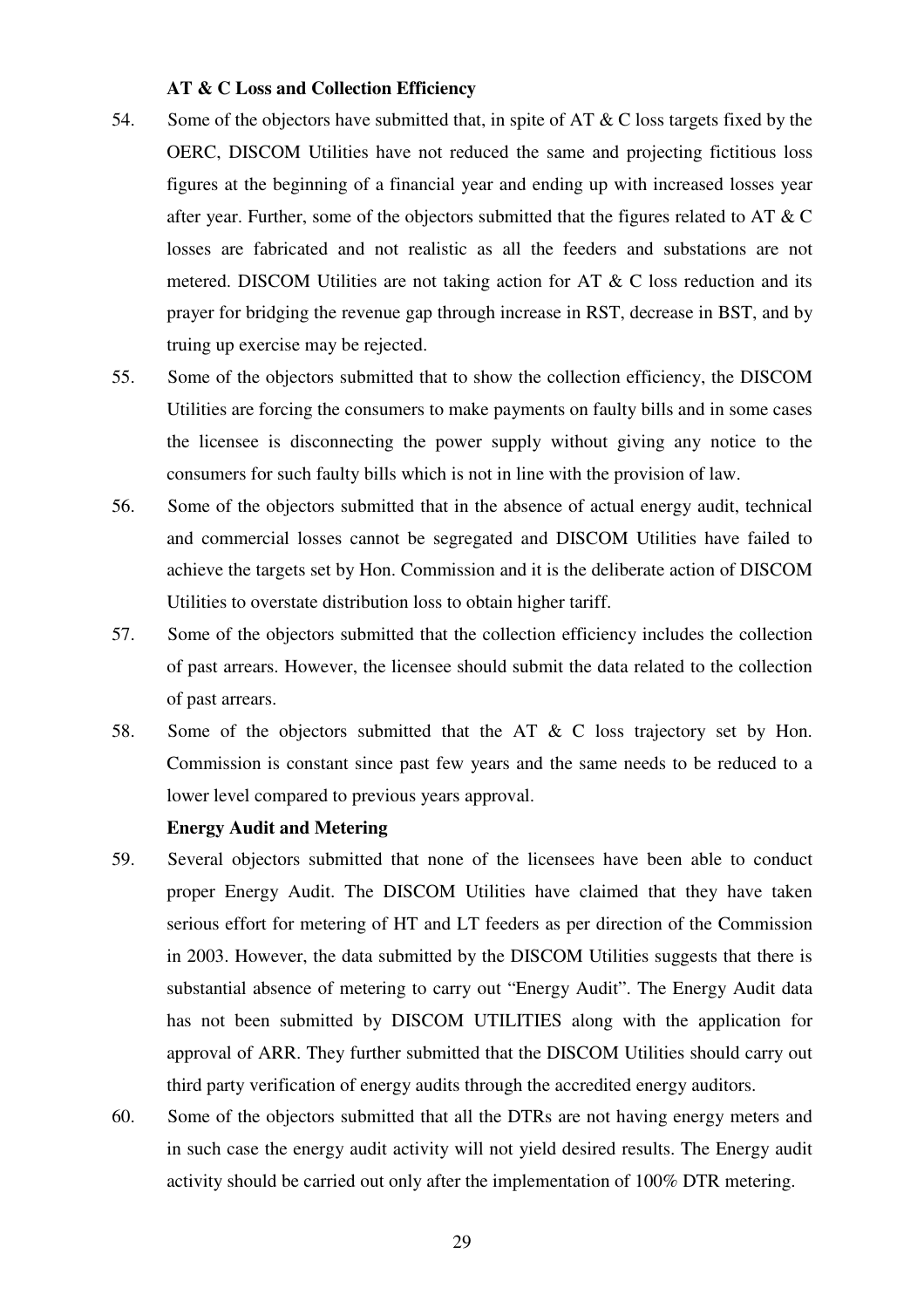- 61. At the hearing, several objectors have pointed out that if Energy Audit is not done under a specified time period, then the DISCOM may be levied a penalty by BEE for the delay.
- 62. Some of the objector raised discrepancy that, under flagship program of APDRP all DTRs are metered however present filings by utilities have shown very less numbers of operative meters.

## **Employees' expenses**

- 63. Most objectors have requested for prudent check of employee costs for all DISCOM Utilities. They pointed that, major activities like billing and collection are being outsourced and hence the employee cost should come down. The licensees may be directed to submit the audited statement for  $O \& M$  expenses including the employee cost.
- 64. Some of the objectors have objected on the proposed manpower recruitment plan of the DISCOM Utilities. As many activities of DSCOM are outsourced or executed through franchisees hence the proposed increased manpower requirement through recruitment is not justified.

## **Administrative andGeneral expenses**

- 65. Some of the objectors submitted that prudent check of A&G cost is required and submitted that the additional A&G expenses may not be approved as the Licensees have failed to reduce losses and improve the collection efficiency.
- 66. Some of the objectors submitted that Intra State ABT and Energy Audit activities are carried out with existing employees and no third party has been engaged by licensees, hence these costs are included in employee costs and should not be allowed under A&G expenses.

# **Depreciation cost**

67. Objectors submitted that depreciation should not be allowed on assets funded by consumer contribution and capital subsidy/grants.

# **Repair and Maintenance expenses**

- 68. Objectors submitted that DISCOM Utilities should furnish details of plan and budget for periodic maintenance of distribution network including emergency repairs and restoration work under each division. Further, DISCOM Utilities should furnish the details of work and expenditure incurred for undertaking critical activities towards loss reduction, energy audit. Also furnish the detailed breakup of gross fixed assets and detailed lists of RGGVY, BGGY assets taken over by the DISCOM.
- 69. Some of the objectors submitted that since details of RGGVY, BGJY assets taken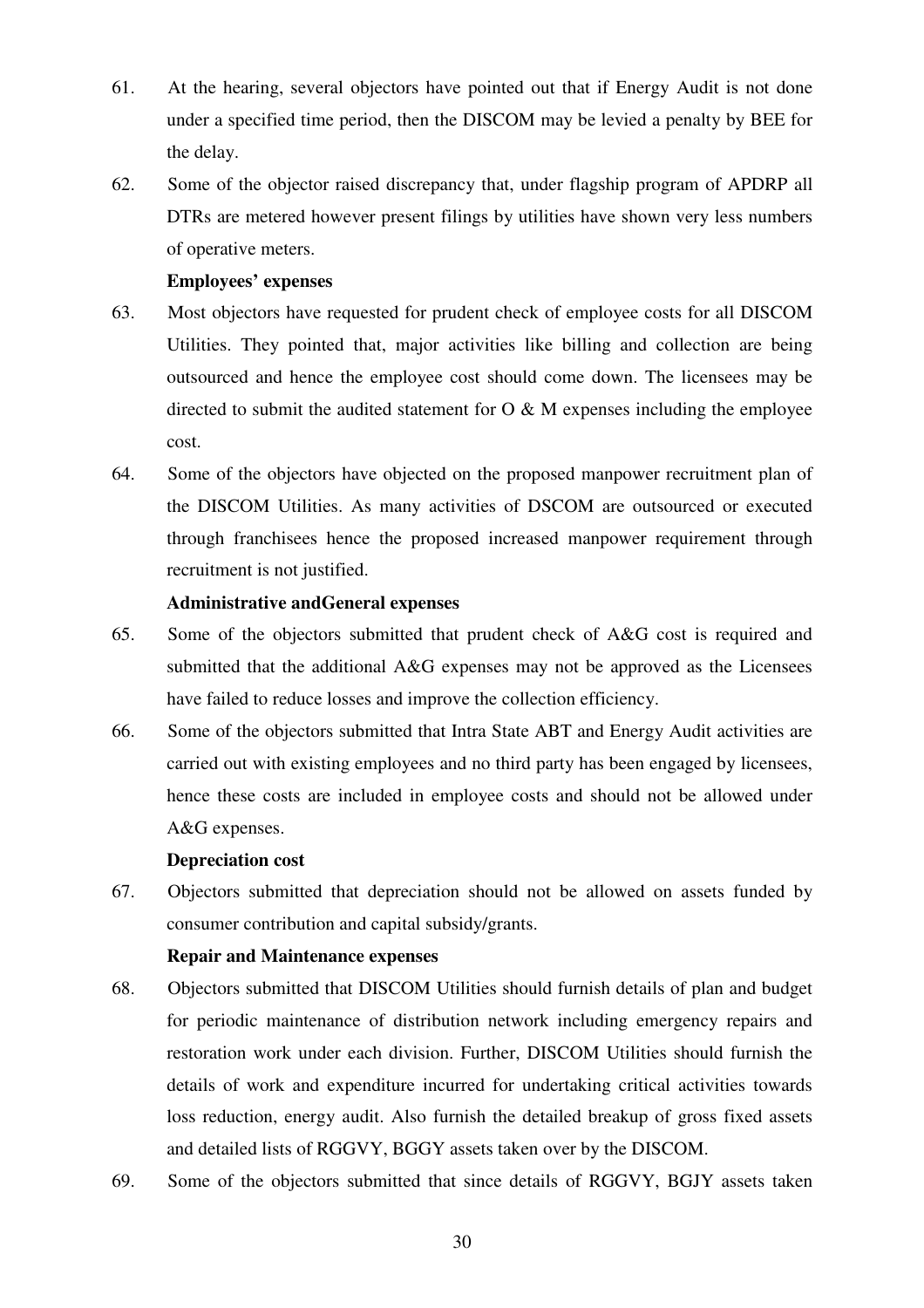over by DISCOM Utilities are not furnished, no additional R & M expenses on these assets may be allowed.

- 70. Some of the objectors submitted that the licensee has failed to execute the proper R & M of distribution infrastructure. Despite of approval of  $R \& M$  expenses the licensees are not able to spend the budget under the R  $\&$  M and most of the R  $\&$  M expenses are incurred in the last six months of the financial year. In such scenario the additional R & M requirement by DISCOM Utilities is unjustified.
- 71. One of the Objectors also suggested that the Commission may enforce necessary actions and directions over the DISCOM Utilities for development of strong and robust distribution system with proper safety measures considering the changes in weather and climate pattern of the planet and dangers of cyclones and hurricanes with Odisha facing severe climatic issues over the past couple of years.

## **Provision for Bad and Doubtful Debts**

72. Some of the objectors objected on the higher provision for bad and doubtful debts and submitted that it should not be allowed more than 1% of the LT and HT revenue realisation. They further submitted that Hon. Commission may direct the license to meet its working capital requirement by recovering the outstanding receivables.

## **Issues Related to HT / EHT Consumers**

### **Demand Charges for GP > 70 KVA < 110 KVA and HT Industrial (M) Supply**

- 73. Objectors submitted that proposal of DISCOM Utilities for consumers having contract demand more than 70KVA but less than 110KVA to bill based on contract demand or maximum whichever is higher irrespective of connected load is without ant rationale and should not be accepted.
- 74. Some Objectors submitted that for the bulk supply bill it was noticed that they are not paying towards demand charges as SMD is below the permitted SMD by OERC even though HT and EHT Consumers are paying over drawl penalty. Hence present tariff on MMFC/Demand Charges should continue.

# **Over Drawl by Existing HT/EHT Category Consumers**

75. Objectors submitted that Commission may reject the submission of DISCOM Utilities for penal demand charges for over drawl beyond contract demand. The objector requested the Commission to determine a period of continuous overdrawal (Beyond 120% of contract demand) which shall be treated as guide line to take action against evading the enhancement of contract demand.

### **Take or Pay Benefit**

76. Some objector requested to reintroduce the take or pay benefit scheme or special tariff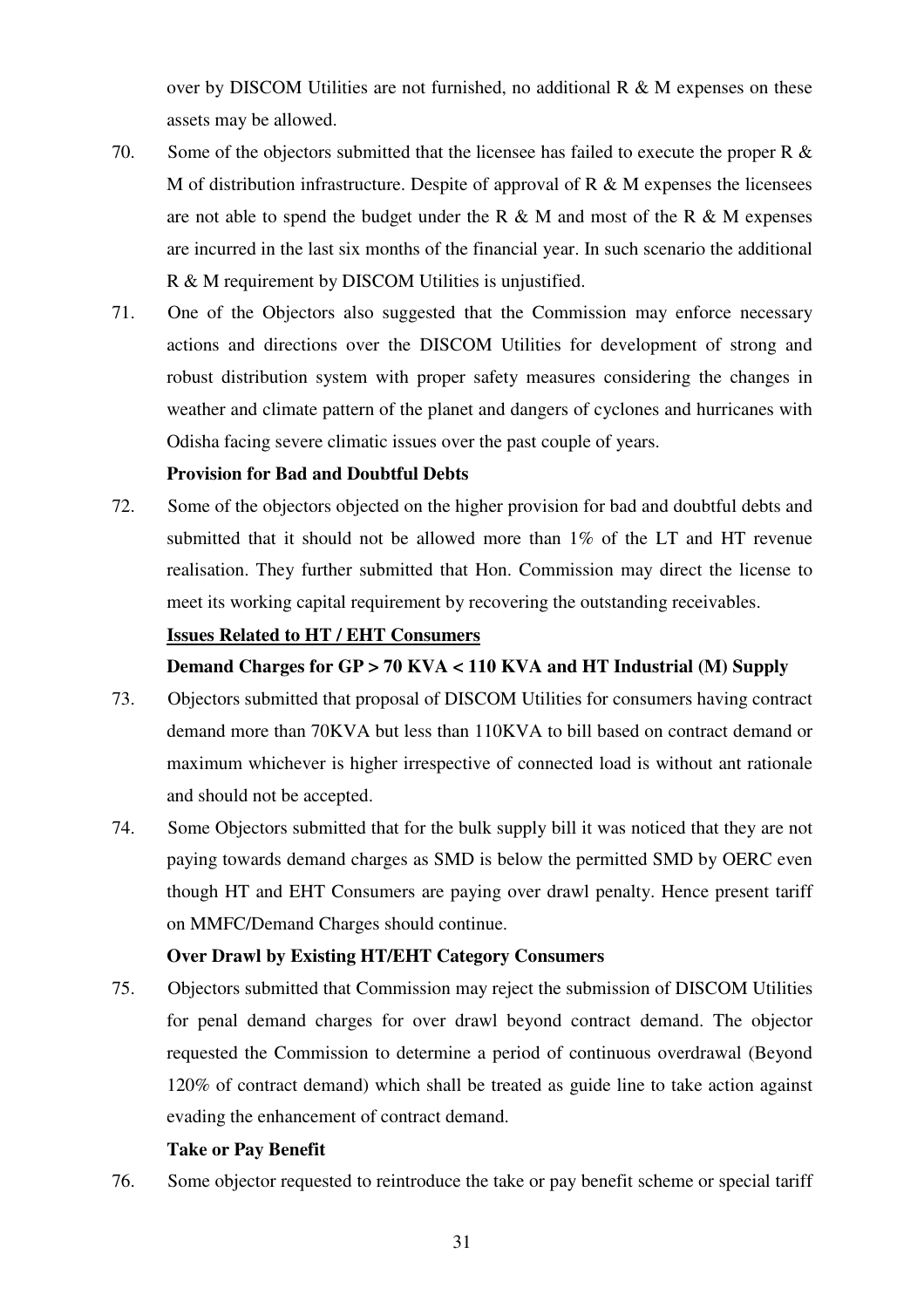for energy intensive industries /consumers having contact demand of 110 kVA and more and industries should guarantee in writing to pay for minimum load factor of 70%.

77. Some of the consumers proposed to allow special rebate of 50 paise per unit under this scheme.

## **Withdrawal of Reliability Surcharge on all HT/EHT consumers**

- 78. Most of the objectors raised issue of reliability surcharge @ 10 paise per unit for all HT and EHT category of consumers and prayed for its withdrawal.
- 79. Objectors submitted that in obedience to the tariff order of the Commission none of the DISCOM Utilities are providing reliability index calculation as well as voltage variation report along with energy bill in case reliability surcharge is to be assessed and claimed.
- 80. One of the objector submitted that the reliability surcharge may be deleted. Availability of EHT lines and corresponding voltage of supply is related to performance of Transmission Licensee. Therefore, a second incentive and that too to DISCOM on same parameters is not justifiable.
- 81. Further, some of the consumers submitted that when reliability surcharge is payable by a consumer to the licensee for achieving a certain level of performance on "availability" and "voltage of supply", a penalty should also have been imposed for not achieving these standards as per OERC SoP Regulations 2004 and CEA Grid Standards Regulations, 2010.

# **Introduction of KVAH Billing (OR) PF Penalty for Three-phase Consumers having CD<110 KVA**

- 82. One of the objectors submitted that kVAh billing may require huge investment and may not be implemented immediately. Similarly, there is no justification on imposition of PF penalty for HT and LT consumers with CD above 20 kW and less than 110 kVA.
- 83. One of the objector submitted that if KVAH billing is adopted, the SI, MI and other consumers who are not under PF folder in present tariff system will be affected badly which is not desired for the common ignorant consumers.
- 84. The objector further submitted that demand for Power Factor penalty itself is absurd when the licensees are insisting for implementation of KVAH billing for consumers.
- 85. One of the industrial consumer submitted that kVAh billing shouldn't be implemented as there are chances of leading power factor, high voltages and system instability.

## **Slab Restructuring for HT and EHT consumers**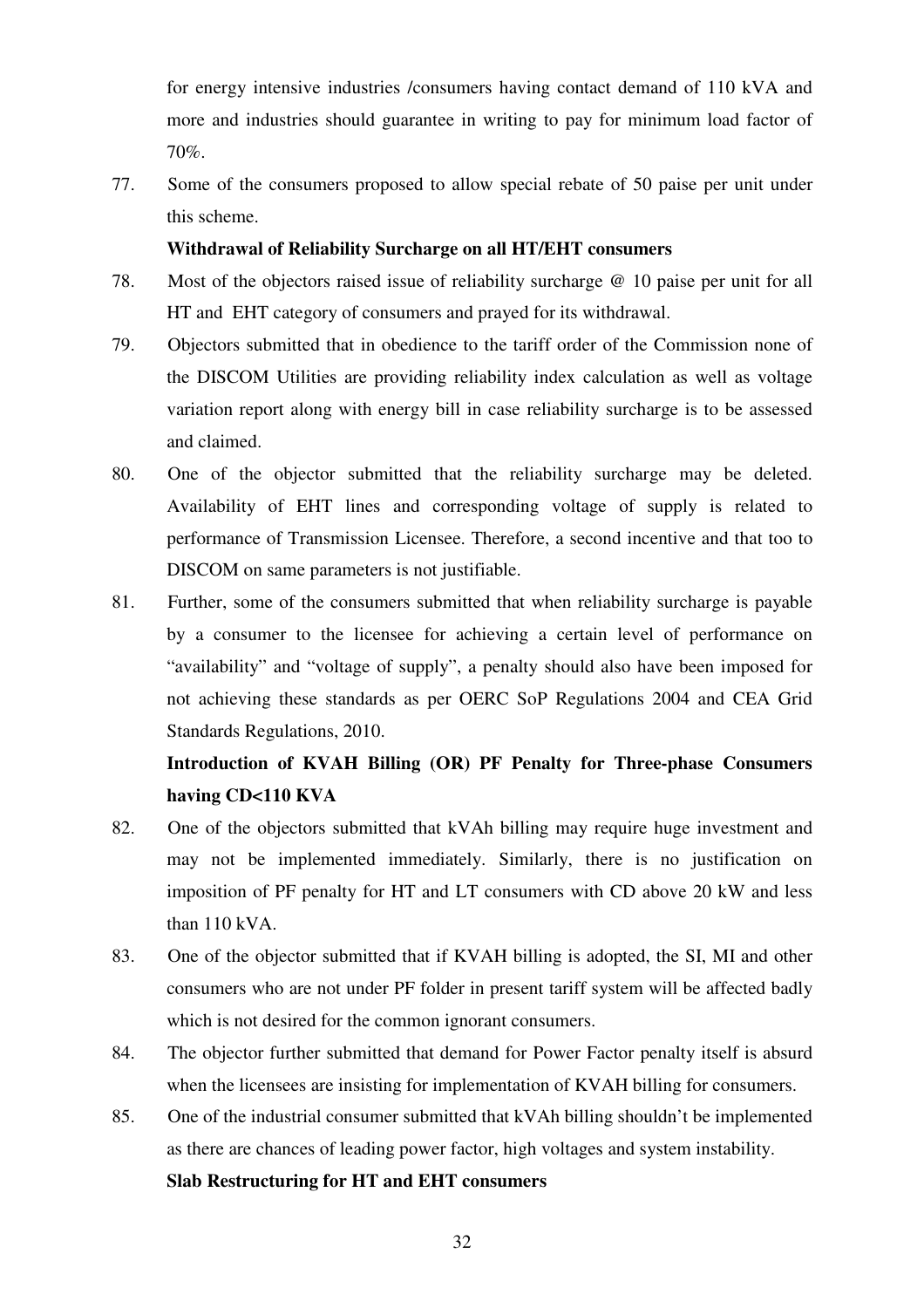- 86. Some objectors have requested to reintroduce the three slab based graded incentive tariff for HT/EHT as it promotes higher consumption industries. Reintroducing this incentive will have the effect of reduction in tariff for all HT and EHT consumers for higher consumption and in turn will help the licensee.
- 87. One of the objector has proposed to re-introduce 3 slabs based graded incentive tariff i.e. upto 40% load factor, above 40% and below 50 % load factor, and above 50% load factor. This may help the Industries run and not to be tempted for procuring power from third party through open access.
- 88. One of the objectors submitted that, mega steel plants are contributing substantially to the revenue and employment generation. Hence objector has petitioned for a separate consumer category for 'Mega Steel Plant' as per the provisions of Regulation 80 of the OERC Distribution (conditions of supply) code, 2004, with tariff slabs of load factor consumption as <40%, 40-50%, 50-60%, 60-70% and >70%.

## **Interest on Security Deposit and acceptance of Bank Guarantee**

89. The Objectors has stated that The Commission in earlier RST Order of FY 2017-18 and FY 2018-19 had directed the licensees to have a comprehensive audit of the SD and get the figures reconciled and get the SD recouped through enhanced collection and submit the action plan for the same. The DISCOM UTILITIES has failed to do the same. Other State Electricity Regulatory Commission like Goa, Jharkhand, Karnataka, Kerala, Madhya Pradesh, West Bengal provide SD through Bank Guarantee which is acceptable and that the SD paid in cash may be adjusted against the monthly electricity bills of the consumers.

### **Applicability of MMFC and Fixed Charges in the Tariff design**

- 90. One of the objectors has suggested that the MMFC for entire load should be Rs.  $35$ /kW for the  $1<sup>st</sup>$  kW.
- 91. One of the objectors submitted that MMFC and demand charges are without any basis and should not be taken into consideration. Also, in case of MMFC for Consumers with CD<110kVA and Demand Charges for GP>70 kVA and <110kVA and HT Industrial (M) Supply, the licensee should first revise the bills of such consumers in line with Tariff Orders with regards to MMFC.

### **Meter Rent**

92. The Objectors has specifically stated that the Meter cost of 1-phase static meters can never exceed Rs.1600/-. DISCOM Utilities are allowed to charge Rs.2400/- as meter rent against Rs.1600/- investment, which is unjust. So is the case of 3-phase meters. The Commission may kindly review their order and allow DISCOM Utilities to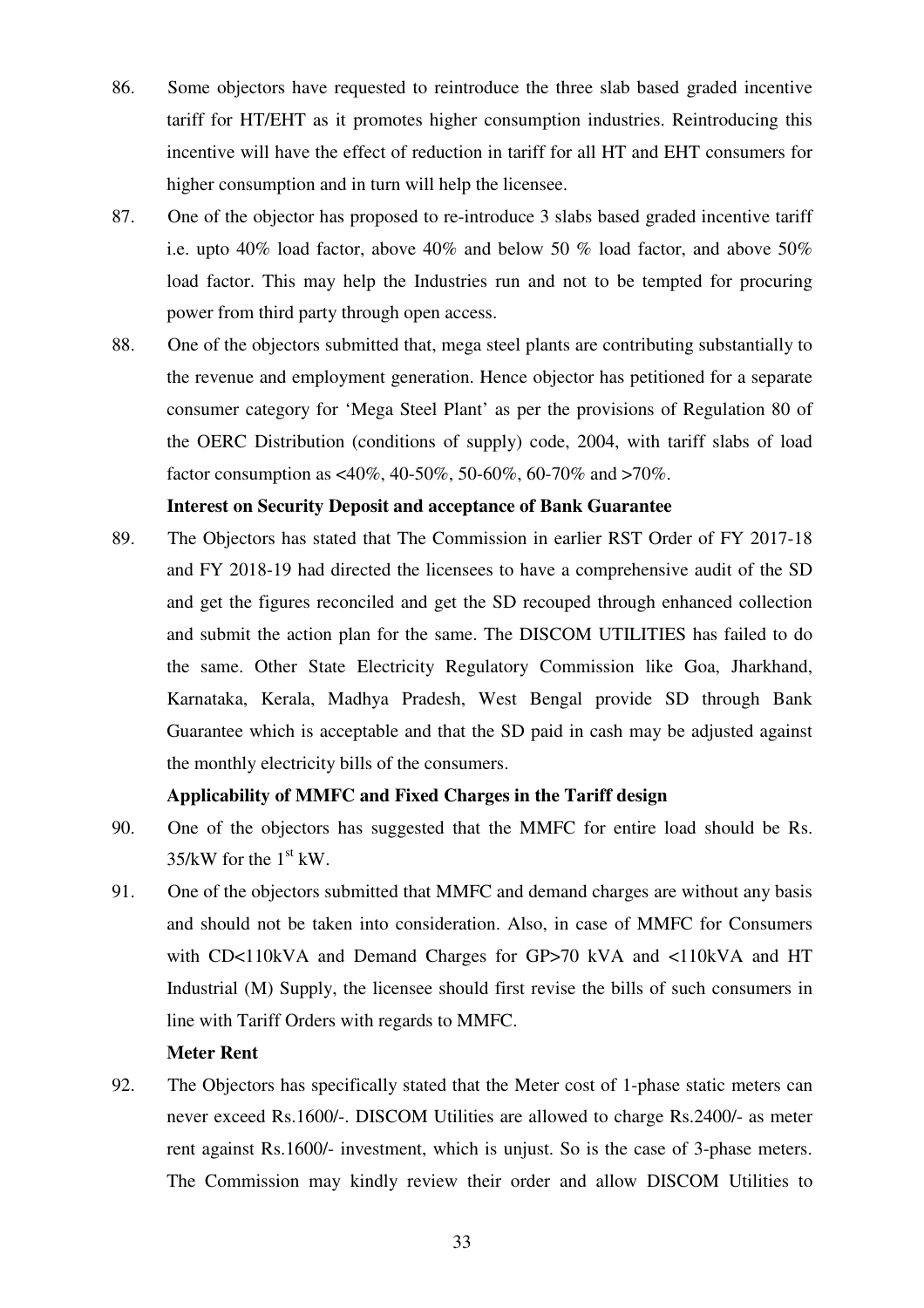collect meter rent till it recovers its costs.

- 93. As per the Objector, a consumer is paying fixed charges and never ending meter rent which adds to per unit charges of almost Rs 5.00 per unit for small consumer, which Is very high when compared to neighbouring states of country.
- 94. It is further submitted that the commission may direct the DISCOM Utilities to submit the data related to meter rent collected and may reduce the same thereafter conducting detailed scrutiny.

### **Supply to Captive Power Plants (CPPs)**

95. One of the objector submitted that the CPPs are paying at higher rate than the other category of consumers. CPPs do not avail power regularly and they should not be burdened with paying the demand charge throughout the month. Further Hon. Commission has done detailed examination of the provision in the supply code and tariff structure and the present single part tariff is taking care of the demand charges and energy charges for this category of consumers.

### **Calculation of Load Factor**

96. One objector submitted that load factor should be calculated based on the actual period of availability of unrestricted power supply during the month and that the demand charges be calculated be calculated on prorate basis if the total period of shutdown of the plant due to interruptions and planned shutdowns exceed 30 hours in a month instead of 60 hrs a month.

### **Power Factor Incentive**

- 97. The Objector has stated that The Power Factor Incentive introduced by the Commission for FY 2015-16 @ 50% of incentive provided prior to FY 2013-14. This results in an incentive of 0.5% for every 1% increase in PF above 97% (allowable PF of 92%) and penalty for fall in PF from 92% to 70% is  $@0.5%$  for 1% fall in PF. Thereafter, upto 30% penalty is @1% for every 1% fall in PF. This incentive should be provided @1% for every 1% increase in PF above 97% and 0.5% for every 1% increase in PF above 92%.
- 98. Some objectors has stated that the Power Factor Incentive and Penalty Scheme is necessary to promote system efficiency and may be continued.

### **ToD Benefit**

- 99. One of the objectors submitted that, Present TOD benefit, Demand Charges for HT medium Category consumers MMFC on LT consumers and Levy on demand Charges Should Continue.
- 100. One of the objectors is of the opinion that the TOD benefit should be extended for day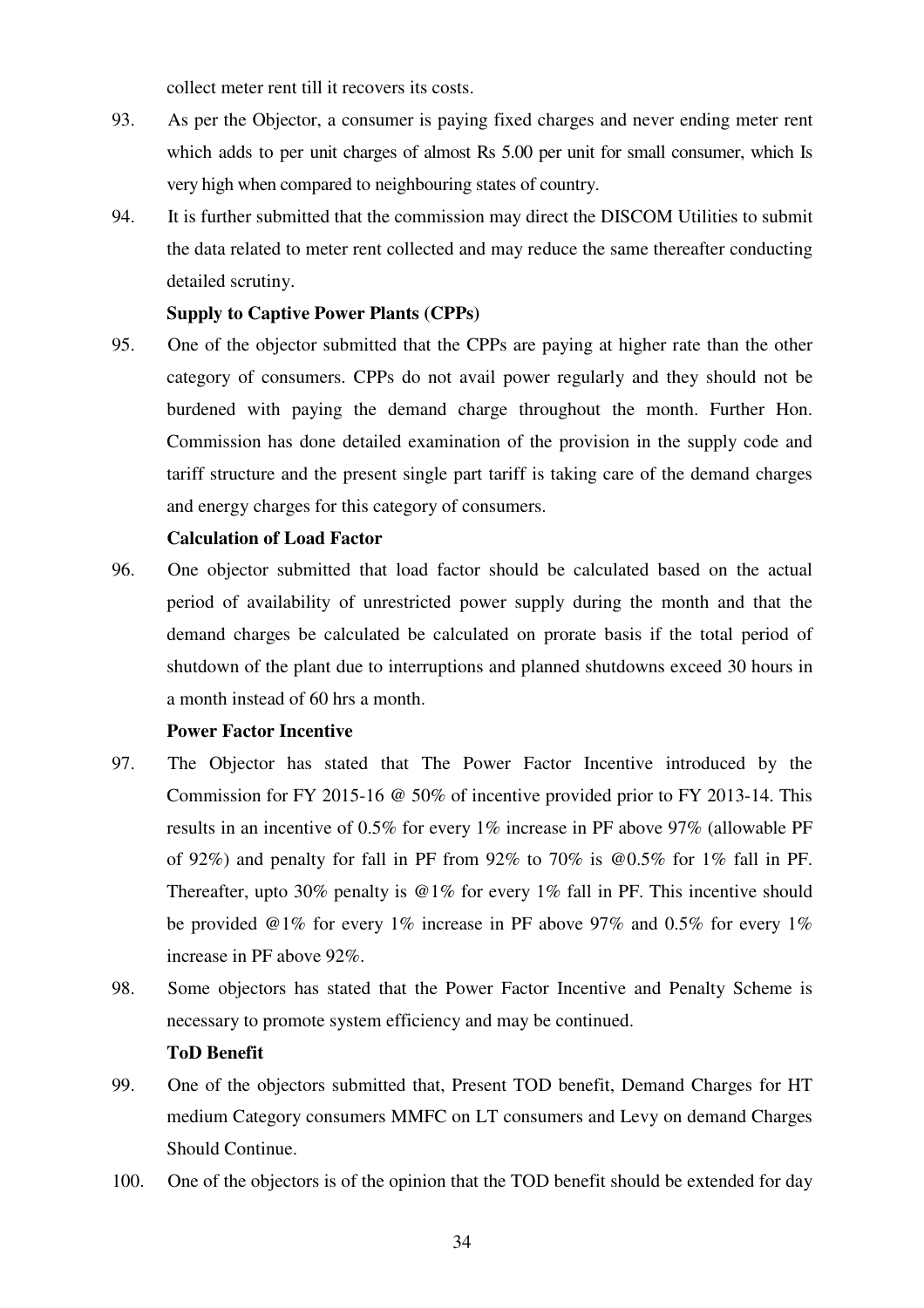off-peak hours i.e. from 1200 Hours to 1700 Hours to encourage consumers to consume more power from DISCOM instead of procuring power from power exchange through Open Access.

- 101. The Objector has stated that NESCO has not allowed TOD Benefits on power drawn during the period 12:00am to 6:00am (Off-peak Hours). The Commission make look into this and provides necessary directions.
- 102. Some consumers have also suggested that a differential Tariff for Peak and off Peak hours is necessary to Promote DSM hence The Commission may encourage DISCOM to move toward separate Peak/ off Peak Tariff and ToD benefit should be increased significantly from 20 paisa per unit to 50 Paisa per Unit.

#### **Cross Subsidy**

- 103. Some objectors submitted that the cross subsidy of EHT and HT category are very high and needs reduction at a faster rate in view of the provisions of Electricity Act 2003.
- 104. The objector further proposed that the cross subsidy may be reduced  $\omega$  5% per year and the tariff for a particular consumer may be determined based on the cost to serve the consumer and not based on the "average cost of supply". Globally, the EHT tariff is the lowest and the LT tariff is the highest, based on cost to serve a consumer of that category.
- 105. Some of the HT consumers submitted that DISCOM Utilities do project higher purchase and sales of energy intentionally for LT category which ultimately leads to more cross subsidy to be paid by HT / EHT consumers.
- 106. One of the industrial consumer submitted that Commission may determine a separate tariff for EHT industries assuming 15% cross subsidy or lower and also consider a separate Tariff for the Industry considering the "purpose for which power supply is required".

# **General Issues related to Retail Supply Tariff of DISCOM Utilities Energy Sales Forecast**

- 107. Many objectors submitted that the sales projections made by the licensees are not realistic and are overestimated; The trend of LT sales, LT sales approved and the power purchase data shows that the LT sales are never been achieved and the same are projected only to procure more power.
- 108. Many objectors has stated that the DISCOM Utilities has not submitted its Business Plan for the full Control Period with details of Sales/Demand Forecast for each consumer category and sub-category for each year of Business Plan, Distribution Loss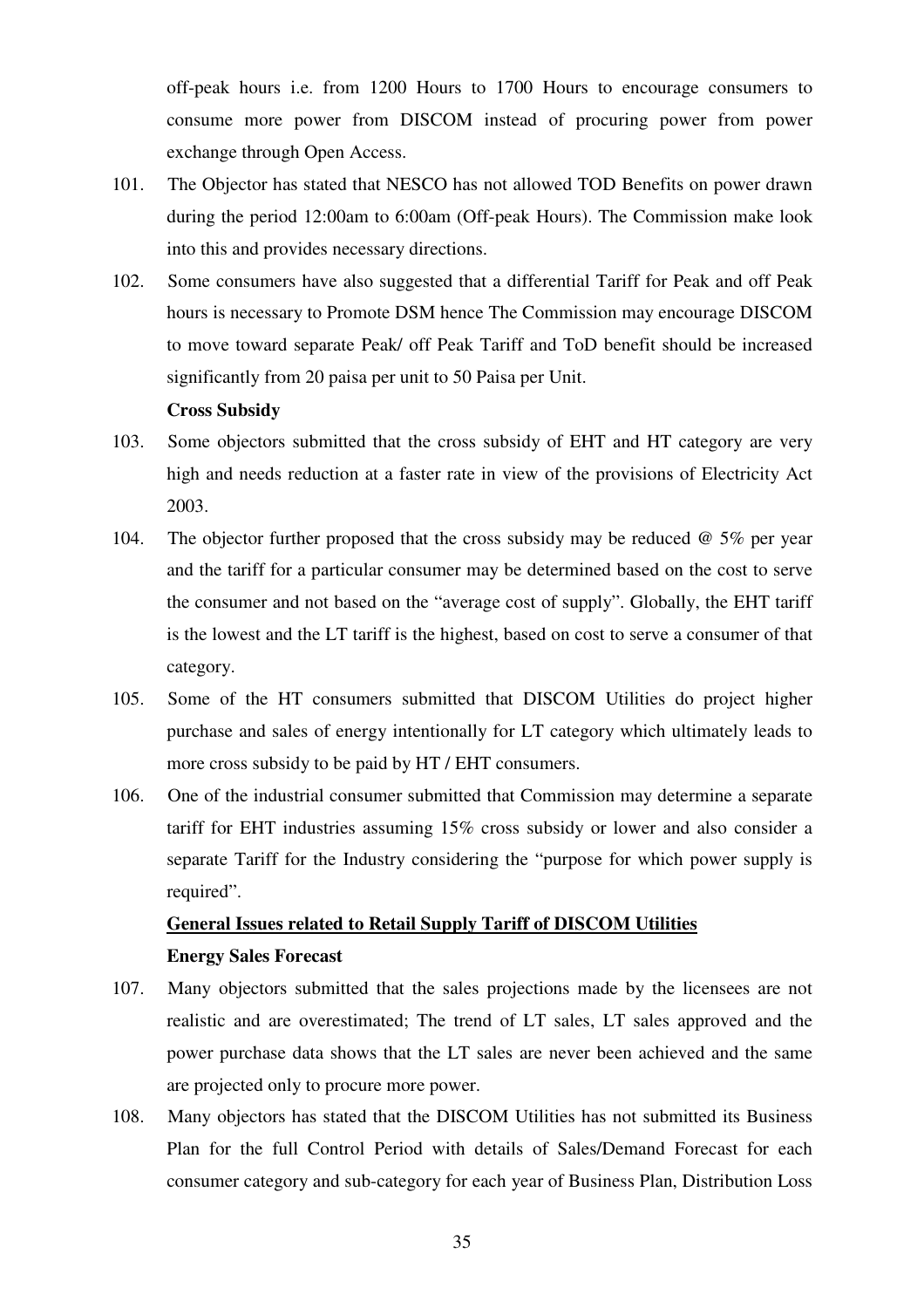Trajectory and collection efficiency trajectory

109. The objectors further submitted that the present practice by DISCOM Utilities of keeping power purchase proposal same and raising LT sales to match it, increases burden of cross subsidy on HT and EHT consumers. A prudent check of projections for LT Sales for FY 19-20 is required to justify the higher figures for LT sales as projected by DISCOM Utilities. The utility needs to provide adequate justification for LT sales with actual sales pattern for last 6 years

#### **Review of Inefficient Operations and Quality of Power Supply**

- 110. The Objector states that the tariff hike in the past few years was based in improvement of power quality, service and operational efficiency. The efforts for curbing thefts are not effective and have led to inconvenience to consumers.
- 111. One of the objectors requested the Hon. Commission to redress the issues of inefficiencies, corruptions, irregularities' and maladministration of licensees and initiate necessary action as per rules of law so as to decrease the RST.
- 112. Many objectors have raised the issue where utilities consistently fail to meet the Standard of Performance as per regulation and could not satisfy the consumers.
- 113. Most of the objectors raised the issue that DISCOM Utilities are delivering false statements that reason for power cuts is because of power scarcity.
- 114. One of the objector submitted that licensees need to undertake meter ceiling and inspection activities. Further, he submitted that licensees need to maintain meter replacement history.

#### **Demand Side Management**

- 115. Many objectors submitted that NESCO UTILITY, WESCO UTILITY, SOUTHCO UTILITY should submit detailed action taken for implementation of DSM regulations in its area.
- 116. The Objectors were of the opinion that a differential Tariff for Peak and off Peak hours is necessary to Promote DSM hence the Commission may encourage DISCOM to move toward separate Peak/ off Peak Tariff.

#### **Audit of Books of Accounts**

- 117. Many objectors submitted that, DISCOM Utilities have not submitted the audited account for previous years and has requested that the Commission may direct the DISCOM Utilities to submit Audited balance sheets, Profit and Loss account, Cash Flow Statement along with Auditor Report at the earliest with a copy to respondent(s). **Consumer Awareness and Consumer Grievances**
- 118. Some Objectors have stated that NESCO has not complied with OERC SoP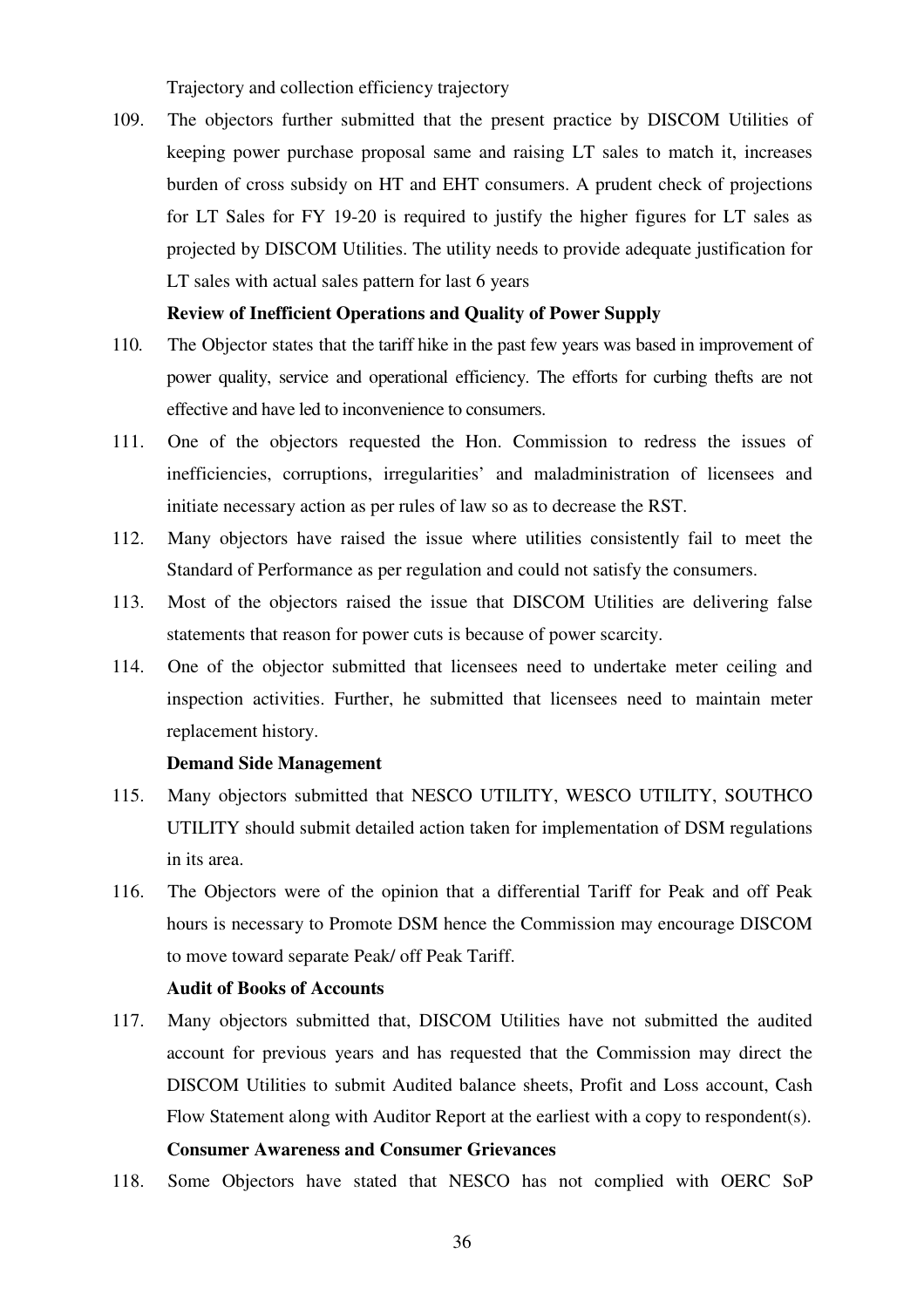Regulations 2004 on Guaranteed Standards of Performance and maintaining correct standards and reasoning by GRF. They have also failed to provide transparency relating to performance and providing compensation. The Objectors have also stated that the Licensee/Petitioner has turned a deaf ear to the complaints through e-Abhijoga (e.g. farmer tortured, misuse an abuse of power, mobile threatening of SDO NESCO Mko, SoP NESCO, illegality of GRF Balasore).

119. Some the objector suggested creation of 'Consumer Awareness Fund' in line with other government acts, where amount collected as penalty or in excess of due to DISCOM should be deposited for the awareness of consumers towards energy conservation and their duties and rights.

#### **Other Issues**

## **Electrical Accidents, Death of Animals and Human beings**

- 120. Some of the objectors submitted that licensee has to produce the division wise details of death of human beings and animals due to electric shock and compensation paid to them since 2001.
- 121. Some objector have stated that the introduction of Amnesty arrear clearance scheme for LT non industrial category of consumer is a welcome proposal as the uncollected arrears would appear in the books of accounts and is to be met from future earnings of the Licensee.
- 122. The Objector has stated that No separate dedicated Pisciculture feeder exists. Also there is no billing for irrigation consumers (as per tariff application). Instead agriculture farmers are converted into commercial consumers.

#### **Regarding effectiveness of tariff exercise design by the Commission**

- 123. As per the EA 2003, the Commission should gradually move towards rationalized tariff and the tariff should actually reflect the cost of supply. The Commission should consider a special tariff for Allied Agro Industrial activities and cold storages.
- 124. The retail electricity tariff of various categories of consumers of Odisha is much higher than that of the other states. Therefore, reasonable, rational, competitive and affordable tariff concepts have not been taken in to consideration during determination of RST.
- 125. As per these provisions the Commission should make an effort for rationalization of tariff based on voltage level, load factor, power factor, voltage, total consumption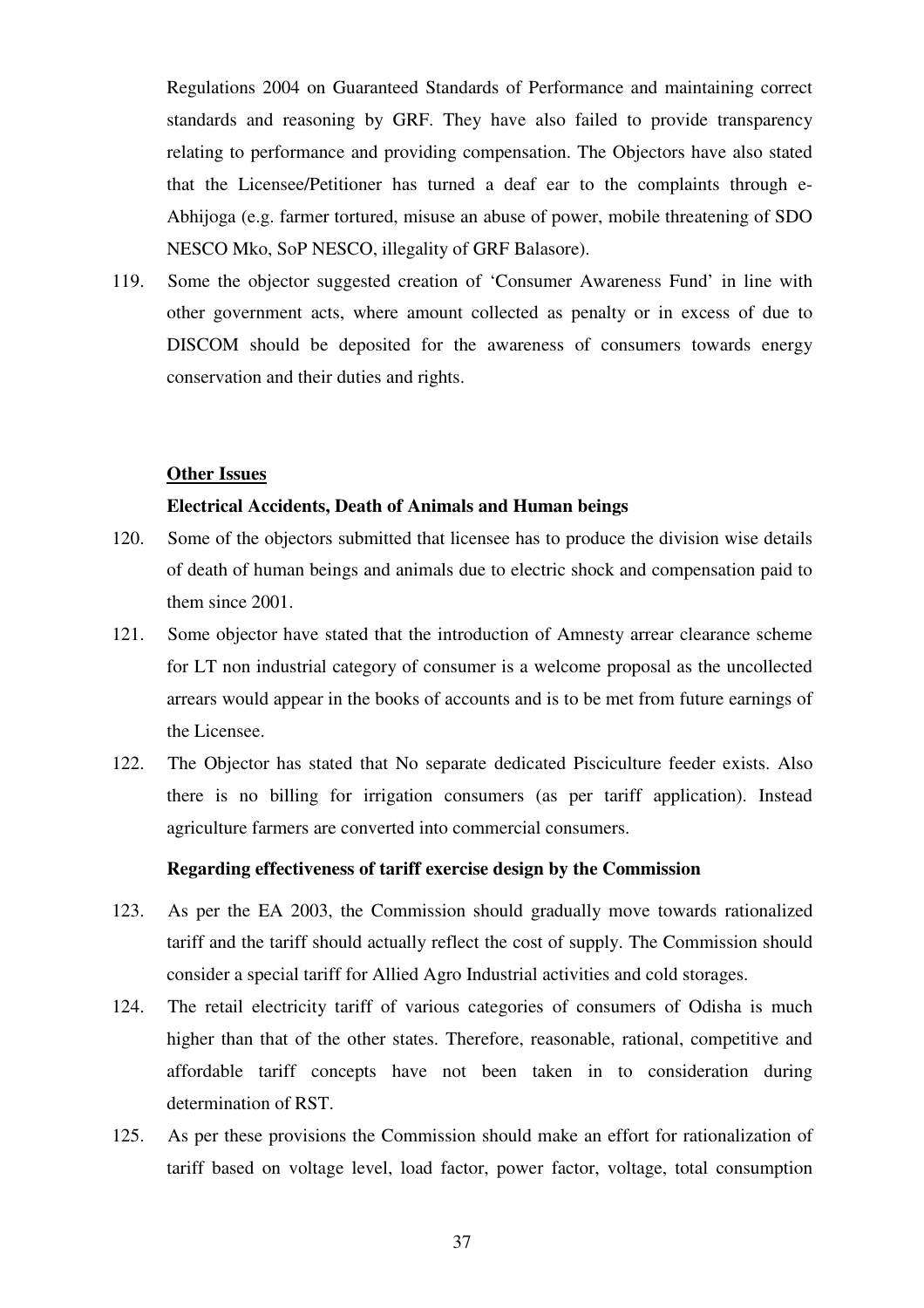from 2019-20.

## **Franchisee Operation**

- 126. One of the objectors submitted that the operation of Franchisees in CESU area is inefficient, for which  $T\& D$  and  $AT \& C$  losses have increased in the franchisee operated zones. Operation of these franchisees is not satisfactory and they are only focusing on collection of revenue and consumers are forced to pay illegal bills for avoiding disconnection.
- 127. One of the objectors had objected on the poor performance of franchisees in some of the divisions in terms of collection efficiency and proposed to revoke the mandate issued to them. In the case of SUPL and RUPL, the before and after losses clearly shows non-performance. Other franchisees has reduced the losses from benchmark level but have failed to achieve target.

## **Electricity Billing and Payment**

- 128. There are many complaints related to energy bills. One of the objector requested the information related to bills issues, no of discrepancy of bills complaints received, no of complaints still not complied and pending with reasons etc.
- 129. One of the Objectors pointed out that WESCO reduced AT & C loss in FY 17-18 by 4.42% in FY 2017-18 and in FY 2016-17 the AT andC losses increased by 2%. This needs to be checked. The ghost billing is visible here as 1-phase domestic consumer with 2kW load can be billed for lakhs in a month for actual units of 100/200 units. The omission of such errors in billing increases billing efficiency and reduces T& D losses. The Commission needs to cross check the abnormal loss reduction of WESCO.
- 130. In case of NESCO, the oobjector has pointed out that Collection Efficiency of NESCO reduced by 2.87% in FY 2017-18, resulting in an increase in AT & C Loss of NESCO which rose by 1.06%. The ghost billing is also visible here as 1-phase domestic/commercial consumers do not pay for Lakhs of Units billed to them in a month which are later matched through necessary vouchers. An investigation into the false statements is required.

# **REJOINDER BY DISCOM UTILITIES TOWARDS PERFORMANCE RELATED ISSUES (PARA 131 TO 239)**

## **Business Plan and maintainability of ARR**

131. WESCO submitted that the Business plan for the  $1<sup>st</sup>$  control period (2014 to 2019) as per regulation 2014 was before the Commission vide case no 53 of 2017. The hearing was concluded on 17-10-2017 and the Commission had already approved the same vide order dt.21.03.2018. Now filing of Business plan for  $2<sup>nd</sup>$  Control period (2019-20)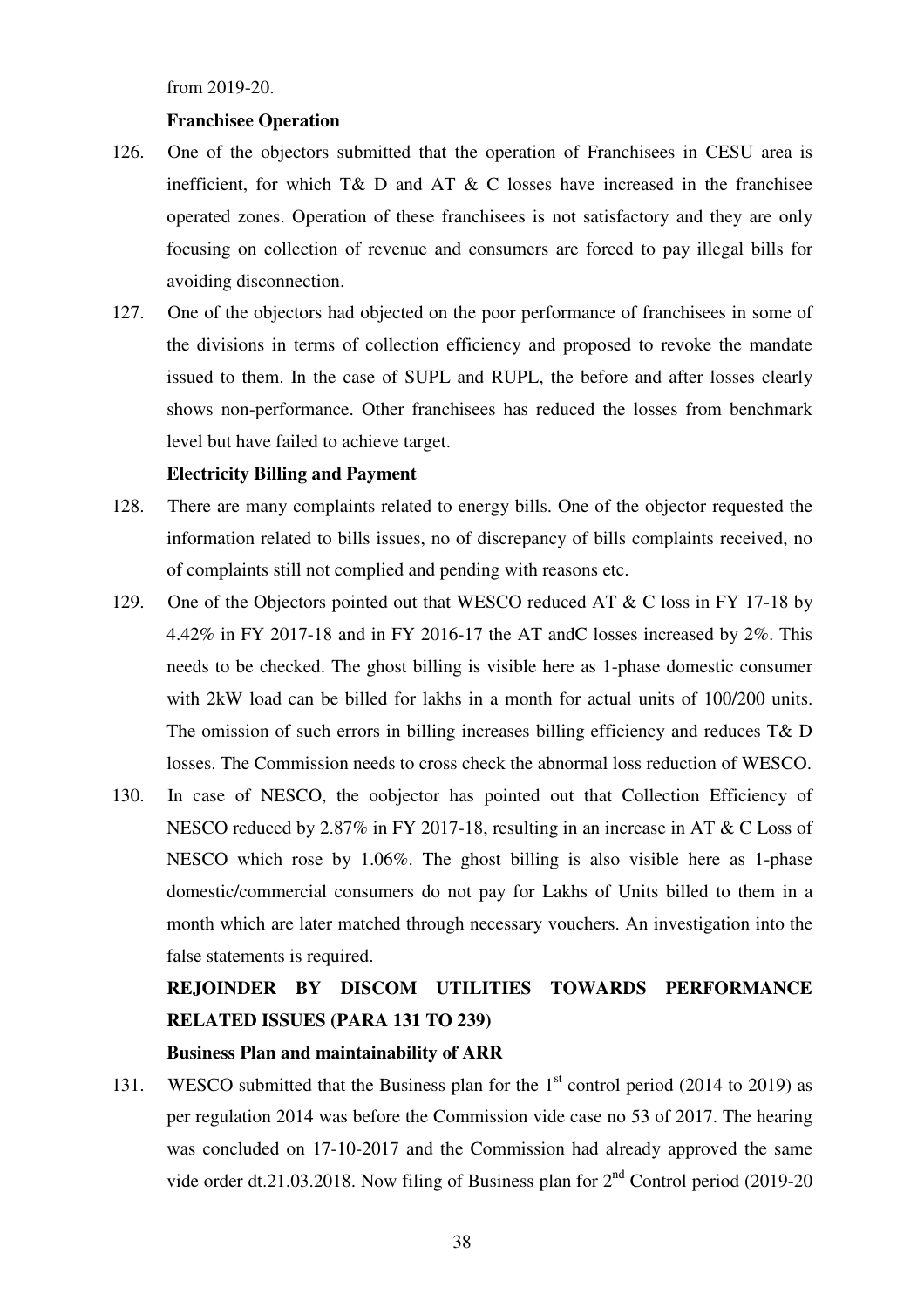to 2024-25) is already due. Filing of Business Plan and ARR application both are two independent activities. The utility is on the process of filing of its Business Plan for the second control period for which the Commission has already directed all the utilities to file within March-19 in their performance review meeting held during Dec-18. Hence respondent's views regarding dismissal of ARR application citing nonsubmission of Business Plan is not correct.

- 132. NESCO has submitted that the Utility has relied upon the Audited Accounts up to March 2018 and actual data up to Sep-18 for compilation of data and preparation of this ARR. Data as submitted during Business Plan filing vide case no 56 of 2017 has also been referred.Thus, the Utility submits that the data given is authentic and reliable for formulation of Revenue Requirement and Tariff Application for the year 2019-20. The Business Plan for the  $4<sup>th</sup>$  Control period FY 2019-20 upto 2023-24 will be submitted before the the Commission within March'2019.
- 133. SOUTHCO Utility is in a process of submission of business plan for the fourth control period FY 2019-20 to 2023-24 as per direction of the Commission. The Commission has directed the utility to submit the business Plan by 7th Feb 2019.

## **Availability of Annual Accounts of the utility**

- 134. WESCO has submitted that the latest annual account (for FY 2017-18) of the utility which includes balance sheet, profit and loss account, cash flow statement and auditor's report has already been submitted with the Commission. The same has also been uploaded in utility website www.wescoodisha.com. The respondent is requested to kindly peruse the same.
- 135. CESU has submitted that accounts for Wheeling and Retail basis have not been maintained separately, however as per the decision/guidelines of the OERC, ARR on Wheeling and Retail Business has been submitted considering the same principles which demonstrate its commitment towards a more pragmatic approach towards both the Retail and Wheeling business and supply of power to consumer which is more realistic parameters for accurate and competitive tariff determination in the interest of consumers.
- 136. NESCO submitted that, the utility has segregated the ARR as per the assumptive percentage taking into account the scope and business activities. The segregation of accounts can only be possible if the entire business is segregated along with the personnel and assets. Also, the accounts for the period 2014-15 upto 2017-18 has been submitted before the Commission for truing up exercise.
- 137. SOUTHCO has submitted that the date for FY 2017-18 is actual and audited data. The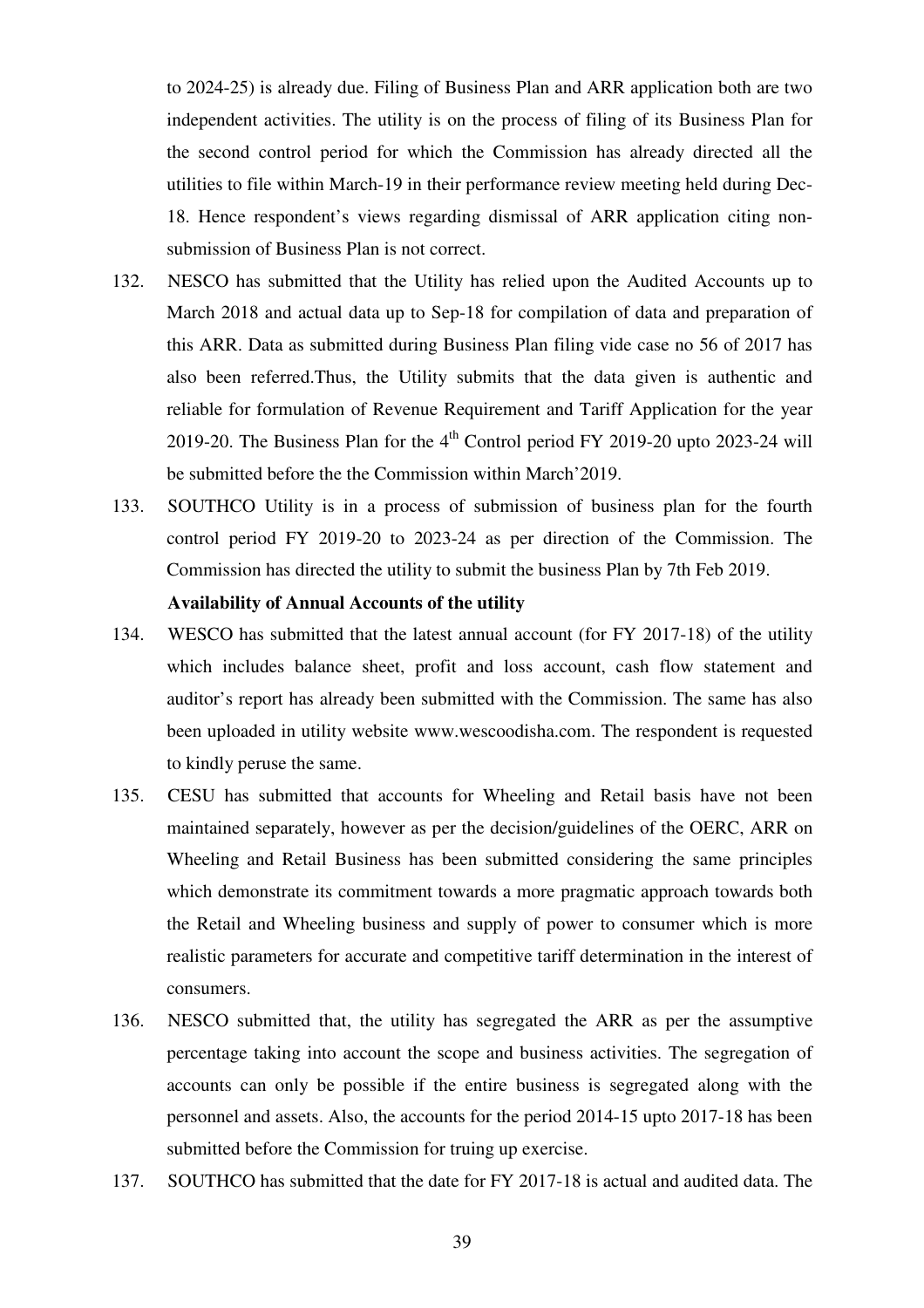auditors of utility are appointed in fair and transparent manner as per provisions of various acts. The same also reviewed by utility and DISCOM monitoring unit at various levels. In addition to it one internal control cum audit wing functioning under utility to check the functioning of internal control system in the utility.

## **Regarding tariff rationalization commensurate with cost of supply:**

138. WESCO Utility submitted that, the objector has certain views regarding very lower tariff to Agriculture, Bulk supply domestic, Kutir Jyoti category of consumers as compared to industrial EHT and HT category of consumers in Odisha. It is up to The Commission to consider the suggestion of the respondent considering economy of the state, paying ability of the LT domestic and agricultural category of consumers and launching of various schemes by Govts (both centre and state) for such category of consumers.

## **AT & C Loss and Collection Efficiency**

- 139. WESCO UTILITY submitted that, in line with target of T&D loss, the target of AT & C loss as suggested by the respondent is not achievable; hence the proposed AT & C loss of 26.19% for FY 19-20 may kindly be approved.
- 140. The AT & C loss of CESU has reduced from 62.4% in FY 1999-00 to 34.04% in FY 2017-18, resulting AT & C reduction of 28.36%. Similarly, AT & C loss has reduced by 9.56% between FY 2009-10 to FY 2017-18 i.e. from 43.60% to 34.04%.CESU has adopted the following measures on revenue improvement to achieve the AT & C loss target set by the Commission:
	- (i) Improving Billing Efficiency
	- (ii) Reducing Technical loss
	- (iii)Improving Collection Efficiency
- 141. CESU has also submitted that the division–wise AT & C loss reduction and performance of Distribution Franchisees against CAPEX,O & M works and Metering activities has been described in details in the ARR application (Page No. 31 to 36). The Distribution Franchisees (DFs) have been engaged for a period of five years as a measure for reducing AT & C loss to a greater level, so that the BST cost is recovered from Franchised Divisions. The Distribution Franchisee Agreement period of four Divisions under M/s RUPL and M/s SUPL have been expired on 30.06.2018 but the Distribution Franchisee is continuing its operation in those areas as per the Interim Status Quo order of Hon'ble High Court of Odisha dated28.06.2018. With regard to other ten Divisions under Distribution Franchisee, the new terms and conditions for the franchisee operations has been formulated and is under active considerations for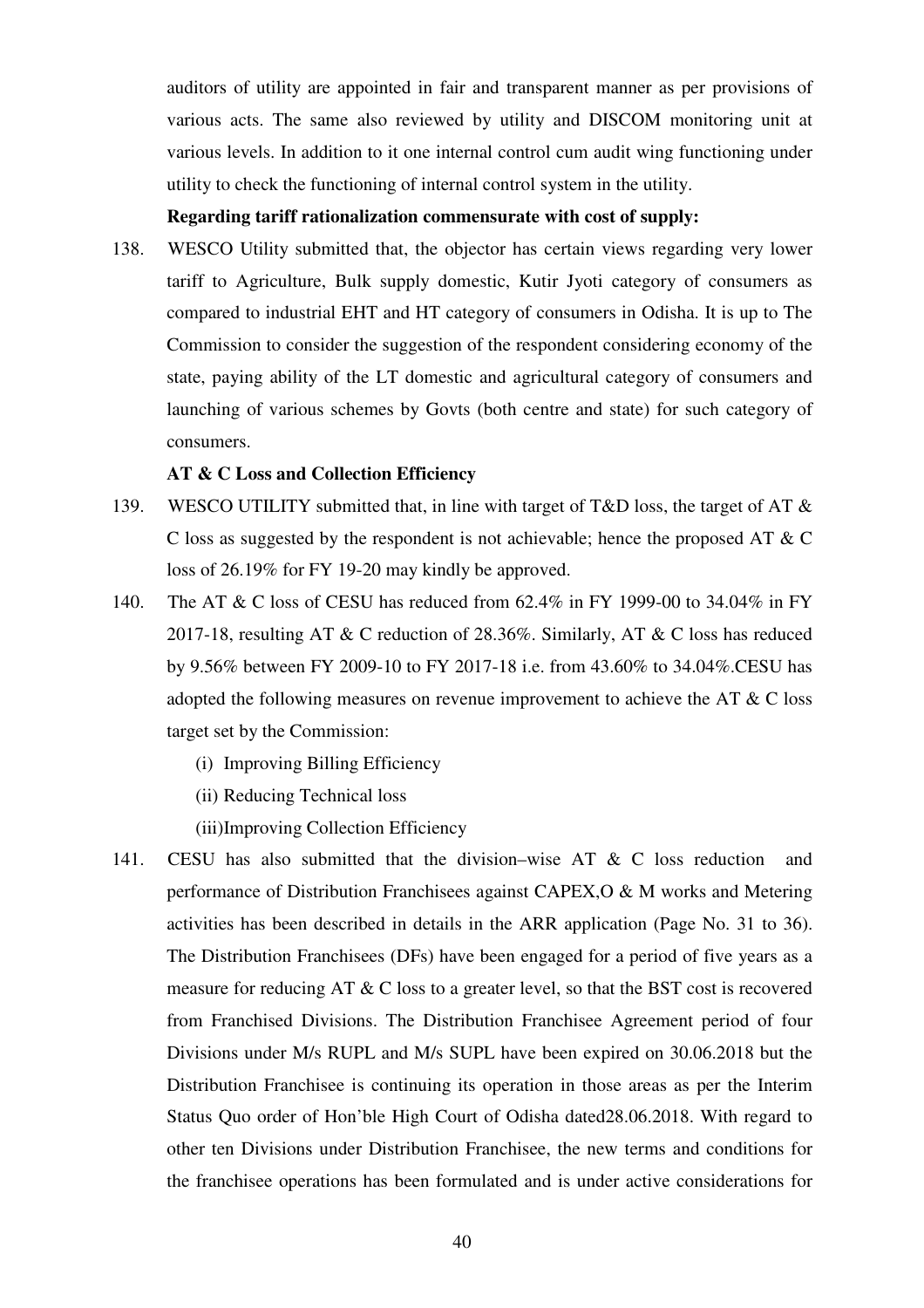its implementation.

- 142. NESCO has submitted that it is duty bound to reducing the T and D losses over the years and the ground realities; infusion of subsidised consumers by way of Rural Electrification is mainly attributable to contain the T and D losses. The utility is taking all possible measures to reduce AT  $\& C$  loss. Vigilance activities have been strengthened. Checking squads have been deployed to arrest unauthorised abstraction of energy. All the consumers have been covered under GPRS based photo –billing. The utility has also provided online cash collection counters. To improve the reach to the consumers, the utility has engaged various service providers for easy payment options. AMRs have been installed for accessing the meter data remotely.
- 143. SOUTHCO UTILITY has submitted that it has around 19.20 lakh consumer with around 7.60 lakh are BPL consumers who are billed @ Rs85.00 per month who are located in inaccessible areas of Malakangiri, Koraput, Nawrangpur, Jeypore, Phulbani and Boudh. So, the cost to serve is higher than to the existing consumers in urban pockets. Due to large topographical area with BPL category of consumer the AT & C loss is higher than other utilities. Also, technical loss in SOUTHCO area is around 8% due to vast network area spreading from hills to plane. How over detail study need to be carried out to access the technical loss as it differs from utility to utility. SOUTHCO has also submitted that the No of disconnection squad has increased at the section level to improve the collection and deployment of additional outsources personnel's through the agencies to improve the disconnection activity.

## **Distribution Loss Target:**

- 144. WESCO has submitted that the target of 19.6% distribution loss is continuing since long and with all sort of ground reality the same has been reduced from a figure of 38.89% during FY 2010-11 to 31.14% during FY 2016-17 and it is 25.81% in FY 2017-18. Considering the same, the utility estimated T& D loss of 25.23% for FY 2018-19. Fixing of lower T& D loss as suggested by the respondent will not only increase the notional sale of the Utility but definitely widen the GAP of recovery of approved cost. Therefore the Utility submits before the Commission for approval of proposed distribution loss of 23.12% instead of normative of 19.6% or less.
- 145. SOUTHCO submitted that the actual T& D loss has been reduced considerably from 48% in 2010-11 to 32.70% in 2017-18 and has requested for reconsideration of the loss level on the basis of actual loss of previous year.

#### **Energy Audit**

146. WESCO submitted that The progress made under energy audit has already been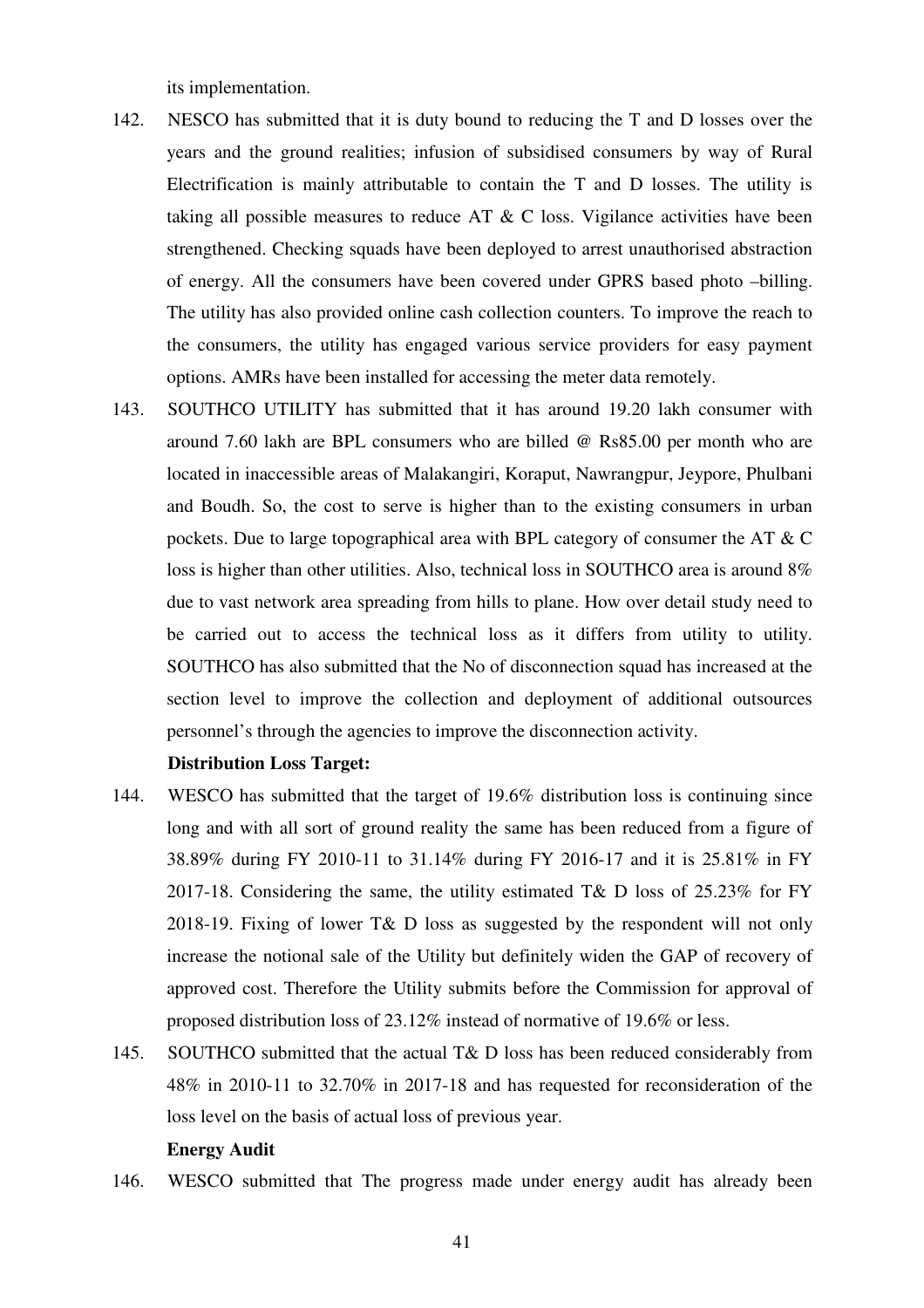submitted by the Utility in the ARR filing vide page 25 to 59. The suggestion of the respondent regarding reduction of T& D loss through energy audit in a scientific manner would be possible only when the actual loss would have been less than 20%. The utility is in the process of covering more DTR in to audit fold through installation of metering unit, which will helpful for further reduction of loss. The audited books of accounts of the utility have been duly made available in the website of the utility www.wescoodisha.com, which may be perused by the objector. In addition to above nos. of general statement, lot of analysis regarding Generation, Per Capita consumption, statistical data of CEA etc has been made, relevance of such information may kindly be looked into by the Commission.

- 147. CESU has submitted that all the 171nos. Of 33KV Feeders have been metered. However, in case of 11KV feeder meters, 744 out of 850 have been metered. The energy audit report is being generated by CESU on quarterly basis and is being submitted to the Commission for their appraisal. Action is being taken to complete 100% metering in case of 11KV Feeders. With regard to PAT, all Divisions have been instructed to achieve the distribution loss target fixed by Bureau of Energy Efficiency (BEE) and the Third Party Auditor engagement is under process.
- 148. Also in case of PAT, CESU has submitted that there is no such energy audit work on CAPEX Schemes. Further, energy audit through Third party has been conducted in the project town under R-APDRP programme and currently action is being taken for engagement of Third Party Auditor under PAT Scheme throughout CESU area.
- 149. NESCO submitted that it has given in detail the progress so far in the Energy Audit in the ARR application which may kindly be referred. Further, the utility has already conducted mandatory energy audit under PAT-II cycle and submitted report to BEE and SDA.
- 150. SOUTHCO has submitted that the detailed report of energy audit carried by the utility is given ARR RST application for 2018-19. The 100% Energy audit is not achieved is due to shortage of funds which is beyond control of licensee. SOUTHCO Utility has already appointed BEE accredited energy auditor for taking up energy audit in the utility. Presently the energy audit is already carried out in 173 no's of 11 KV feeders and submitted before the Commission. During the FY 2017-18, SOUTHCO has metered 227 nos. of 11 KV feeders against total 11 KV feeders of 648 nos. In order to complete metering arrangement at all 33kv feeders, 11kv feeders, Distribution transformers and consumers, an amount of Rs 156.58 Cr and Rs 27.3 Cr has been approved under DDUGJY and IPDS Schemes respectively. Further as per direction of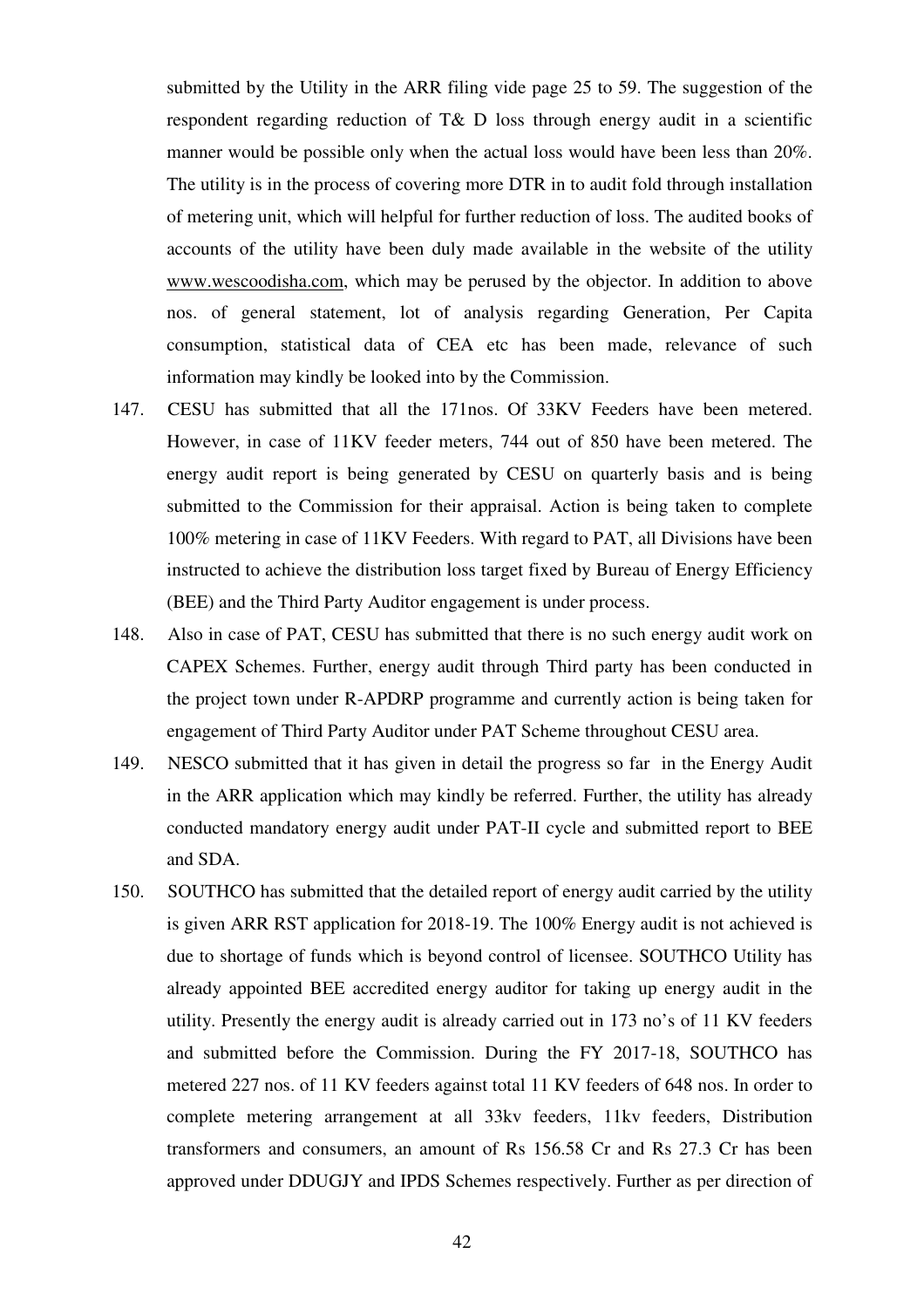the Commission the utility has carried energy audit in three loss making feeders of Aska and Nowrangpur Division as well.

#### **Employees' expenses**

- 151. WESCO has analysed and concluded that the employee cost is a controllable one and it has to be reduced. Regarding detail break up of  $O & M$  expenses as per Regulation 7.17, particularly towards employee cost, R & M expenses, A&G expenses etc has already provided in ARR filing in OERC approved formats F-12 (Employee Cost), F-13 (R & M cost) and F-14 (A&G expenses) respectively. The allocation of cost in pursuance to Regulation 7.20 of RST regulation 2014, it is to state that in absence of segregation accounts of the utility as wheeling and retail supply activity, the same has been done on the basis of the Commission's approved normative allocation statement and made available in page 106 of ARR filing. The reason of higher employee cost is also due to implementation of  $7<sup>th</sup>$  pay and only partial amount to the tune of Rs.38 Crs has been factored out of total of Rs.93 Crs. Therefore, the cost as proposed towards employee for FY 2019-20 is quite justified and needs kind consideration of the Commission for approval.
- 152. CESU has submitted that the projection of employee cost for the FY 2018-19 has been made on the basis of implementation of  $7<sup>th</sup>$  pay commission which arrived at Rs.665.67Cr. Further an amount of Rs. 116.26 Cr. towards 100% pension as per the 7th pay has been considered in the year 2018-19. So the total amount comes to Rs.665.67 Cr. (i.e. 549.41 Cr. + 116.26 Cr.). For FY 2019-20 the salary comes to Rs. 677.50 Cr. (i.e. 595.26 Cr. towards annual salary  $+50\%$  of arrear salary of Rs. 72.23 Crs. towards  $7<sup>th</sup>$  pay Arrear salary of both executive and non-executive employees. The expenditure towards employee cost prior to engagement of franchisee has not decreased substantially in comparison to expenditure towards employee cost after engagement of franchisee as the impact due to retirement of employee (Superannuation) is not at par with the employee cost for increase in Basis Pay(Annual Increment),DA. Rather the impact of the employee cost is more in the ensuing year. Also, it is stated that the employees of franchisee operated division has engaged in maintaining lines and substation for the existing network and the vast networks added due to implementation of different Government funded projects.
- 153. NESCO has submitted that the utility being duty bound in discharging the employee payments as per the statute and is linked directly with the Central/State Government Payment scale viz. implementation of regular increase of DA dose and contribution to the trust for terminal benefits, the contention of the objector being the Employee Cost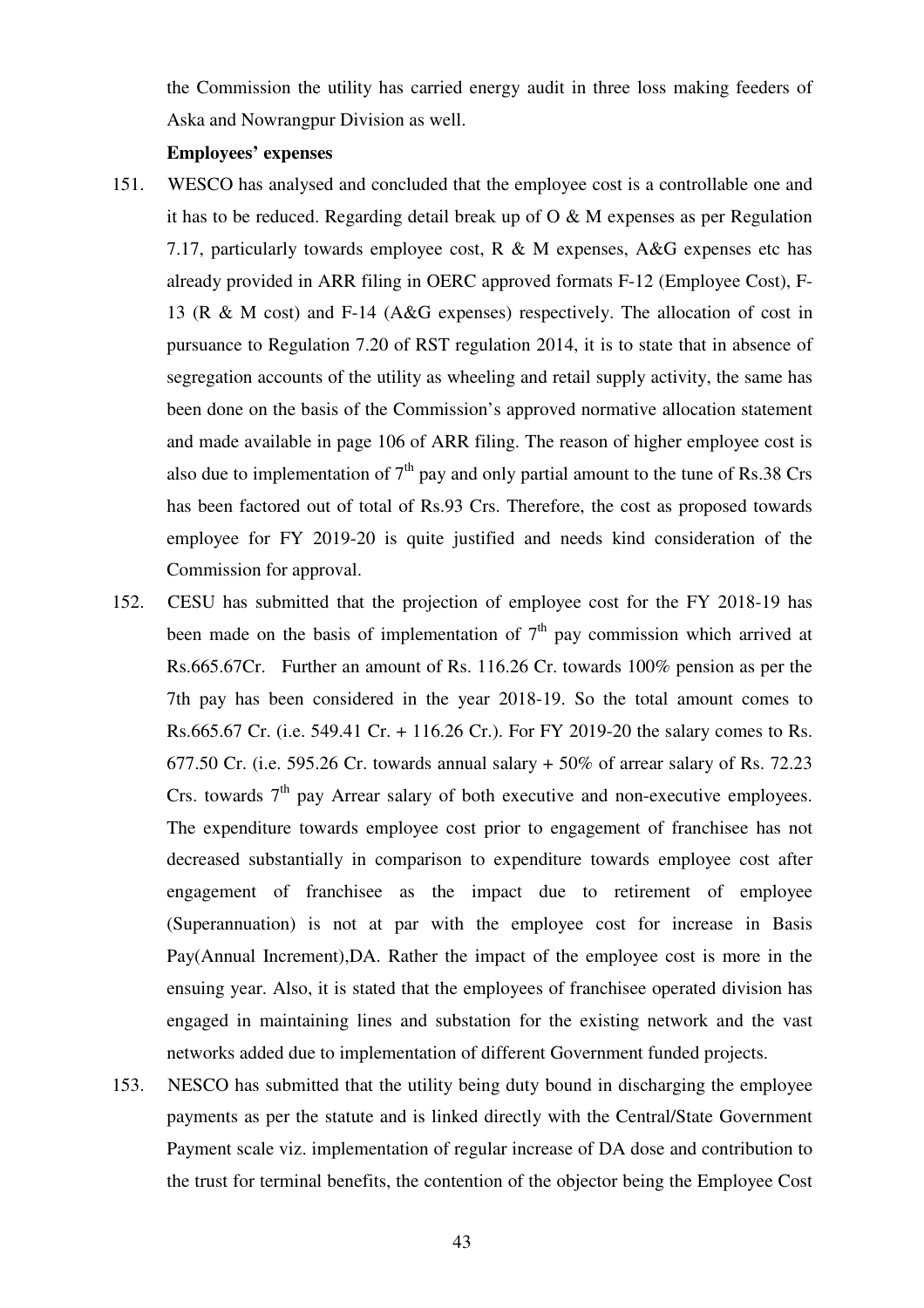as controllable doesn't hold good.

154. SOUTHCO has submitted that the details of Employee Cost projected by SOUTHCO for FY 2019-20 is based on the actual employee existing as on Sept-18 ,actual retirement during FY 2017-18 and 2018-19 and the no. of employees to be recruited during FY 17-18. The above cost has been projected considering the impact of 7th Pay commission which is being already implemented in the utility. However, 50% of 7th pay commission is considered for payment during 2019-20 and arrear amount to pensioner is included in the terminal liability. In addition to above, Contractual, Outsourced and other activity outsourced activities have also been considered. Presently, SOUTHCO is having 1368 Nos. outsourced man power under different activities. 8 no's of manpower are engaged in each 33/11 KV S/s for operation and maintenance activity against 177 nos. of 33/11 KV S/s during the FY2018-19 and shall be increased to 223 nos. during FY 2019-20. Further there is requirement of additional manpower for maintenance of 33/11 KV S/s under ODSSP programme.

## **Expenses to Employee Terminal Fund**

155. WESCO has submitted that presently the Commission is approving dues towards terminal benefit on cash outgo basis. Concern of the respondent that as employees recruited after FY 2005 are not covered under pension scheme, in near future the concept of cash out go system may be stopped by the company/utility. To avoid such uncertainty the trust fund needs to be adequately funded. The Commission was allowing terminal benefit on the basis of actuarial valuation till FY 2015-16. From FY 2016-17 onward terminal benefits are being approved on actual cash out go basis. Till FY 2015-16 the corpus fund as per the Commission would have been **Rs.704.76 Crs**. Against such approval the actual corpus as on 31.03.2018 under different trust fund are as follows:-

**(Rs in Crores)** 

|          | Bank  | <b>FD/PSU</b> | Government  | <b>Other</b> | <b>Total</b> |
|----------|-------|---------------|-------------|--------------|--------------|
|          |       |               | <b>Bond</b> | deposit      |              |
| Pension  | 18.39 | 98.62         | 84.17       | 9.27         | 210.45       |
| Gratuity | 8.03  | 5.24          | 14.45       | .42          | 39.14        |
| Total    |       |               |             |              | 249.59       |

The shortfall is more than **Rs.450 Crs**. Now after implementation of  $7<sup>th</sup>$  pay the required corpus fund may also increase.

### **Administrative and General expenses**

156. WESCO has submitted that the proposed A&G expenses for FY 2019-20 is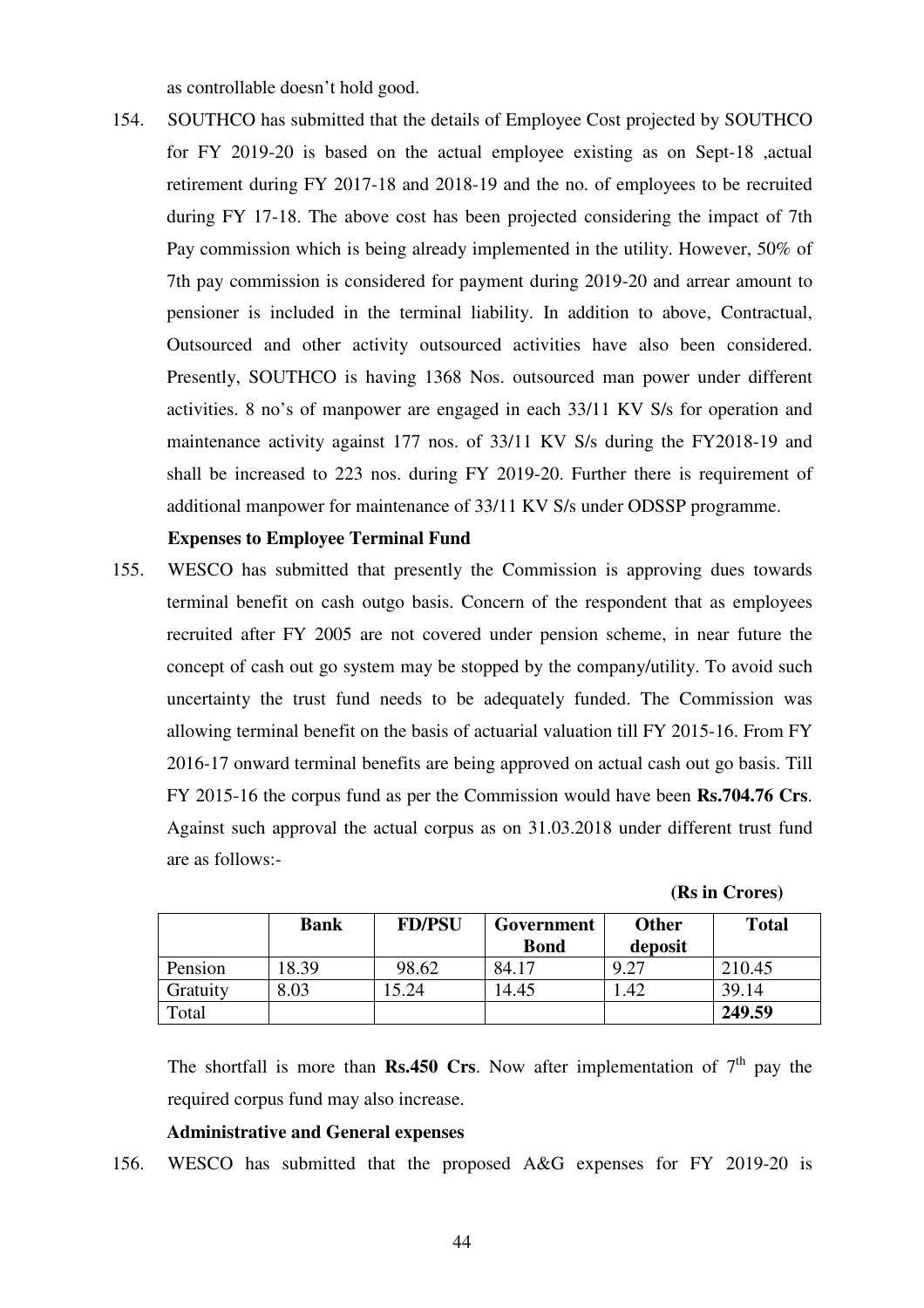considering 7% annual hike over previous year actual, which may please be approved.

157. CESU has submitted that the revenue sharing of Distribution Franchisees (IRS Model) is an additional substantial expenditure to reduce the AT  $&$  C loss in CESU operated areas. For the FY2019-20 the expense is estimated as Rs.120.70 Crores. As per the provisional accounts for the FY 2017-18, an amount of Rs. 89.49 Crores has already been incurred under Franchisee operation expenses. During the year 2018-19 actual expenditure under Franchisee operation up to Nov'2018 is Rs. 56.65 Crore. Further as per regulation 7.25 of OERC (Terms and Condition for Determination of Wheeling Tariff and Retail Supply Tariff) Regulations 2014 states that the Commission shall take into consideration various lawful resources taken for distribution licensee e.g. distribution franchisee, outsourcing and engaging contractual employees to undertake customer care, billing, collection and maintenance activities while finalizing the employee cost. The Summary of Distribution Franchisees (IRS Model) expenses are as follows:

| <b>Financial</b><br>Year | <b>Proposed</b> | <b>Actual</b> (Audited) | <b>Approved by</b><br><b>Commission</b> | Amount<br>Paid |
|--------------------------|-----------------|-------------------------|-----------------------------------------|----------------|
| 2016-17                  | 32.22Cr         | 85.84Cr                 | 0.00                                    | 61.36Cr        |
| 2017-18                  | 51.90Cr         | 89.49Cr                 | 0.00                                    | 69.78Cr        |
| 2018-19                  | 118.36Cr        |                         | $0.00\,$                                | 56.65Cr        |

**Table No.14** 

- 158. Hence CESU has prayed to the Commission to approve the Distribution franchisee expenditure as expenditure under A&G Expenses.
- 159. NESCO submitted that the A&G expenses for FY 2018-19 are estimated based on actual expenses till September 2018. The Commission has approved A&G expenses including contractual obligation and outsourced employee cost. But, the licensee is not able to avail the same as because GRIDCO is only relaxing escrow to the extent of employee cost. However, the licensee is managing A&G expenses out of the other non-escrow miscellaneous income like CSS, meter rent, DPS collected, overdrawal penalty etc. Estimation of higher A&G expenses during ensuing year has been made is on account of mass engagement for franchisee, Customer Care, vigilance activity, Disconnection squad expenses etc. The Administration and General expenses for the ensuing year have been forecasted based on estimated expenses during FY 2018-19 in line with the Commission's earlier Orders, the increase in A&G expenses for the ensuing year has been projected by considering 7% increase over the estimated A&G expenses for FY 2018-19 along with additional expenses Rs.18.51 cr. as detailed under para 2.5 of the ARR application.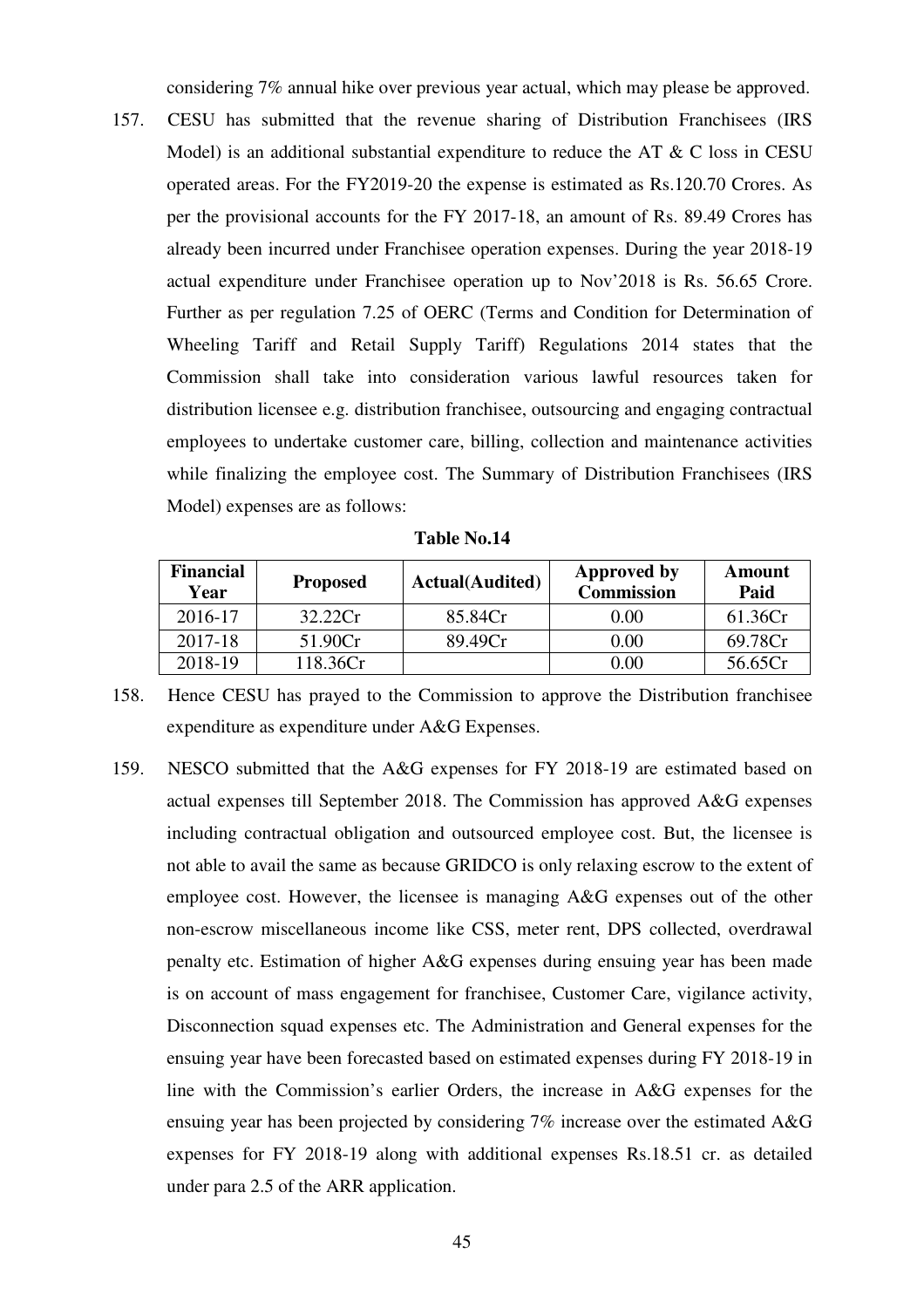160. SOUTHCO submitted that A&G Expenses for the ensuing year have been forecasted based on estimated expenses during FY 2018-19 in line with the Commission's earlier Orders, the increase in A&G expenses for the ensuing year has been projected by considering 7% increase over the estimated A&G expenses for FY 2018-19 along with additional expenses. The 7% increase is taken on account of inflation on the normal A&G expenses. The same has been enumerated in detail in para 2.5.1 to 2.5.3 of ARR and RST application 2019-20.

#### **Depreciation Cost**

- 161. WESCO has submitted that if depreciation would not be considered on the RGGVY and DDUGJY assets then in case of absence of alternate bearer (other than Discom) of the same how the same would be funded. Hence, the same may kindly be approved in the ARR.
- 162. CESU has submitted that due to increase in the volume of assets under various Schemes like Capex, Deposits Work, System improvement, DESI, Elephant Corridor etc. there is an increase of gross fixed assets to the tune of Rs. 242.47 Crs. during the FY 2019-20. Hence, depreciation comes to Rs.139.26 Crs. for the FY 2019-20.
- 163. NESCO has submitted that depreciation has been provided only on assets available at the beginning of the year and no depreciation has been provided on assets created during the year. The method adopted for calculating depreciation is Straight Line Method (SLM) at pre-92 rates. The numerical details are given in OERC Form F-19 in the ARR application. The depreciation for FY 2019-20 is projected at Rs.66.24 Crore.
- 164. SOUTHCO submitted that the proposed depreciation is against the proposed addition of fixed assets during the FY 2019-20.

## **Repair and Maintenance expenses**

- 165. WESCO submitted that, suggestions regarding disallowance of R & M expenses on assets created under RGGVY and BGJY are not correct. They raised the question that without the R & M expenses, how these assets would be maintained. In view of this, they submitted that the R  $\&$  M expenses as projected by the utility may kindly be approved.
- 166. CESU submitted that the demand for R and M was based on gross assets as on 31.03.2019. There is an increase of gross fixed assets during the year 2019-20, for which the Petitioner required additional R and M. In the FY 2019-20 it is expected that there will be an increase of expenditure to the tune of Rs. 863.66 cr. under various schemes i.e. BIJU G.J.Y, BIJU S.V.Y and RGGVY-II, DDUGJY, IPDS, ODSSP,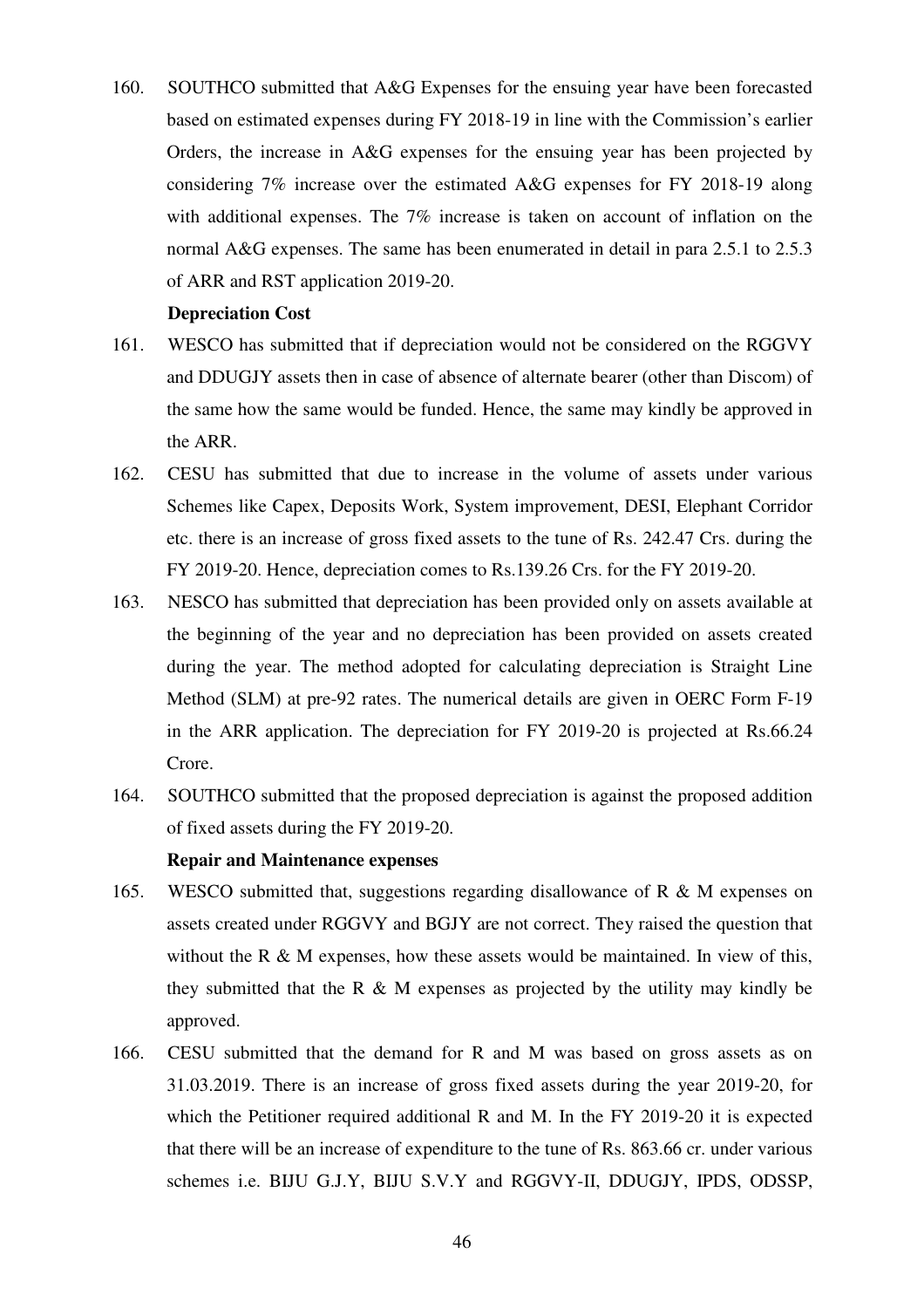ODAF, SCRIPS and OPTCL DTR. Due to the funds flow problem, CESU could not spend the required amount for R  $\&$  M as per the norms of OERC i.e. 5.4% of GFA (opening). They submitted that, considering expected improvement in performance of CESU during the FY 2019-20, they will have better cash flow for meeting R & M expenses. CESU has engaged Franchise to maintain its Distribution Sub-Station lines and further to reduce AT  $\& C$  loss. Regarding the allegation that the Petitioner have not utilized the approved funds for maintenance work for which lines and substations are measurably damaged, CESU has submitted that, the Petitioner is spending funds for repair and maintenance wherever required on priority basis. Further, the Petitioner is not able to spent fund for the said purpose as approved in RST Order due to Escrow arrangement. So, the allegation is false.

- 167. NESCO submitted that the Repair and Maintenance (R & M) expenses for the ensuing year FY 2019-20 has been estimated on the basis of 5.4% of Gross Fixed Assets (GFA) including the RGGVY, BGJY assets and future assets to be created under SAUBHAGYA Scheme at the beginning of the year.
- 168. SOUTHCO has projected a nominal amount of Rs. 12.51 Cr under RGGVY Assets during FY 2019-20 totaling to Rs. 73.38 Cr.

## **Provision for Bad and Doubtful Debts**

- 169. CESU has submitted that wwhile finalizing the Accounts of CESU, the Bad and Doubtful Debts has been considered at  $\omega$  1% of the Total revenue billing of last 36 months. The same data has been derived from the database of the consumer. The Commission had also allowed the same in the last ARR.
- 170. WESCO submitted that the suggestion to the extent of carrying out receivable audit of the outstanding of receivables, in this regard it is to state that the audit has already been completed and the comprehensive report is being filed with the Commission separately for necessary perusal.
- 171. NESCO submitted that, the Commission will decide the matter relating Provision of Bad and doubtful debts on the basis of the report of the independent auditors appointed by the Commission. The collection inefficiency may be considered as bad debt. NESCO is also taking action against the defaulting consumers for disconnection of power supply and collection efficiency at LT level has also increased during FY 2018-19 .The details of estimated expenses with regard to provision of Bad and Doubtful debts have been submitted in detail in the ARR and RST application with further clarification in reply to queries raised. Both are available in NESCO web-site.
- 172. SOUTHCO submitted that the provisions for bad and doubtful debts are on the basis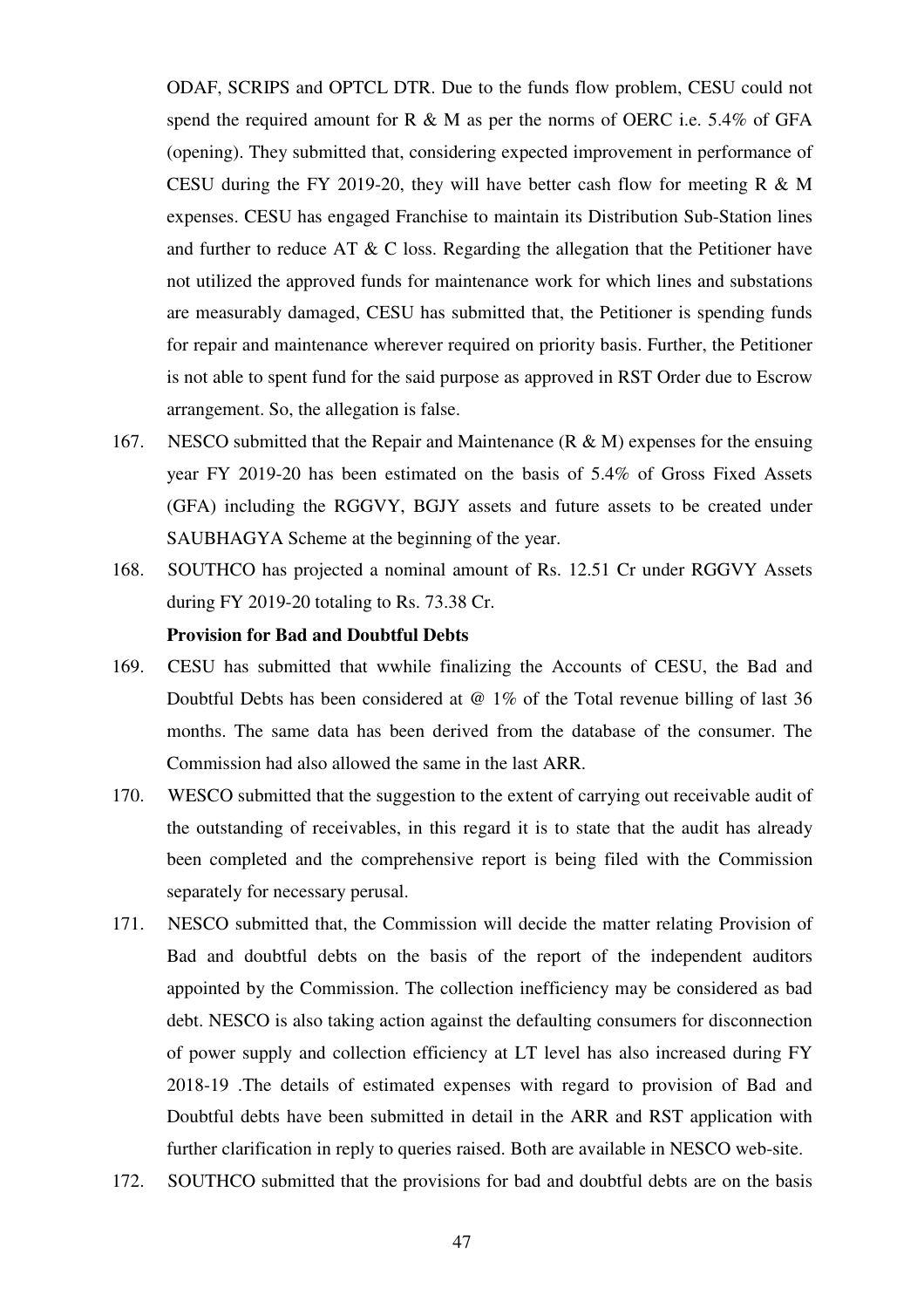of collection efficiency of 96% of total revenue.

## **Issues Related to HT / EHT Consumers**

#### **Overdrawal by Existing HT/EHT Category Consumers**

173. NESCO submitted that, the factors, views of the proposal for overdrawal beyond CD, charges and issues are already dealt with in the application.

## **Take or Pay Benefit**

- 174. SOUTHCO has submitted that, the Commission has withdrawn the "Take or Pay "Tariff during FY 2013-14 and the reason also mentioned in the Tariff Order FY 2013-14. Licensee is not in favor of further introduction of Take or Pay Tariff.
- 175. WESCO has submitted that it is welcome suggestion for reintroduction of take or pay tariff but reason of failure of earlier take or pay concept has not been analyzed. Earlier during 2012-13 when it was pronounced to avail such benefit most of the industries have reduced their contract demand, which was a major setback of the earlier scheme. So keeping in mind if take or pay scheme would be re-introduced **load reduction should not be allowed**. The special rebate should be applicable only for the consumption beyond > 60% LF. The minimum assured LF may be made applicable at **least 80% or actual whichever is higher**. The rebate of 50 paise per kwh as suggested by the objector seems to be in higher side.
- 176. CESU submitted that, during the enforcement of 'Take or Pay' tariff, on achieving higher Load Factor, none of the consumers have come forward to avail the tariff. The main reason was long duration annual shut-down of plants by CGP/CPPs. Due to this the consumers didn't perceive to achieve the targeted LF to get the benefit of "Take or Pay" tariff. The licensee has no objection for reintroduction of the "Take or Pay" tariff as this will make optimum utilization of system capacity and guaranteed revenue gain.
- 177. NESCO submitted that the idea of introduction of "Take or Pay" tariff was to encourage the consumers with low load factor to draw power at higher load factor and thereby avail special rebate. None of the consumers enhanced their consumption to avail this benefit, instead the consumers who were already drawing power at load factor more than 80% in FY 2011-12, availed this benefit in addition to graded slab benefit without any increase in LF load factor. The purpose of take or pay benefit was defeated and accordingly the same was discontinued by the Commission in Tariff order for FY 2013-14.

#### **Imposition of Reliability Surcharge on all HT/EHT Consumers**

178. WESCO submitted that, where ever reliability surcharge is being levied reliability index calculation and voltage variation report are being attached. Therefore, complain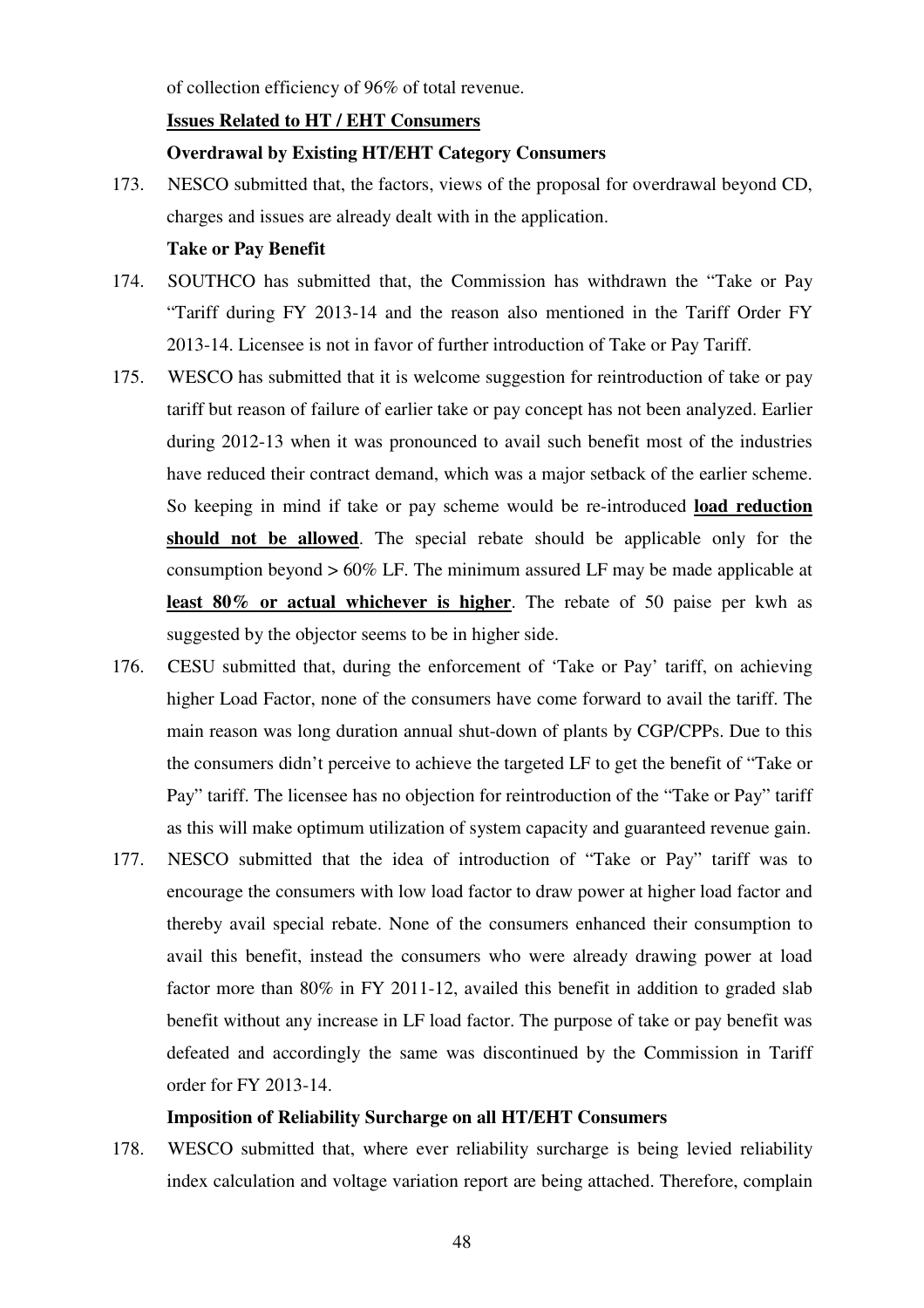regarding non-submission of reliability index report along with the bill is not correct. There is no such incidence of levy of reliability surcharge without achieving reliability index. As regards to levy of 10 paise per KWh, the same may please be enhanced to 20 paise per KWh which was earlier applicable. The suggestion regarding EHT lines which are of OPTCL and no role of DISCOM for operation and maintenance, hence no reliability should be applicable for EHT consumers. In this regard it is to submit that to wheel entire power of the DISCOM UTILITIES EHT network is required for which DISCOM is paying transmission charges and The Commission has also directed OPTCL to ensure reliability of EHT network to facilitate power supply.

- 179. NESCO has submitted that the reliability index calculation is being provided to the consumers.
- 180. SOUTHCO submitted that, the Commission introduced the Reliability Surcharge as per Regulation 87 of OERC Dist. (Conditions of Supply) Code, 2004 to the EHT and HT category of consumers. The reliability index calculation and voltage variation report is attached with the energy bill in case of SOUTHCO Utility.
- 181. CESU submitted that the supply network consists of EHT, HT and LT consumers. More than 95% of the consumers are availing supply in LT and rest 5% are only availing supply in HT and EHT. Reliable surcharge is levied to customers who draw load in HT or EHT satisfying the reliability condition. The Petitioner always intends to maintain reliable supply by adequate maintenance of the network and timely capacity addition. When HT and EHT supply network is maintained efficiently, then only more reliable power will be available in the LT. So, a consumer availing supply in such condition enjoys quality and reliable power. This surcharge is levied only when the required reliability index is achieved by the Petitioner. Under power deficit situations LT consumers, being large in number are subjected to situational black outs whereas HT/EHT supplied consumers are excluded from black outs getting reliable supply. The rreliability surcharge collection from FY 2015-16 to FY 2017-18 (Upto Sept'18) is very low as compared to the collection made during FY 2014-15 on this account. This is mainly due to 50% reduction of reliability surcharge rate and reduced EHT sales. Reliability surcharge is presently levied on HT/EHT consumers availing reliable and quality power supply through feeders from the EHT Grid Substations or Primary Substations of the Utility. But, the reliability surcharge levied in the RST Order of FY 2015-16 and 2016-17 i.e. 10 paise per unit is quite low and the revenue earned is not sufficient to maintain a vast HT and EHT network. The Utility is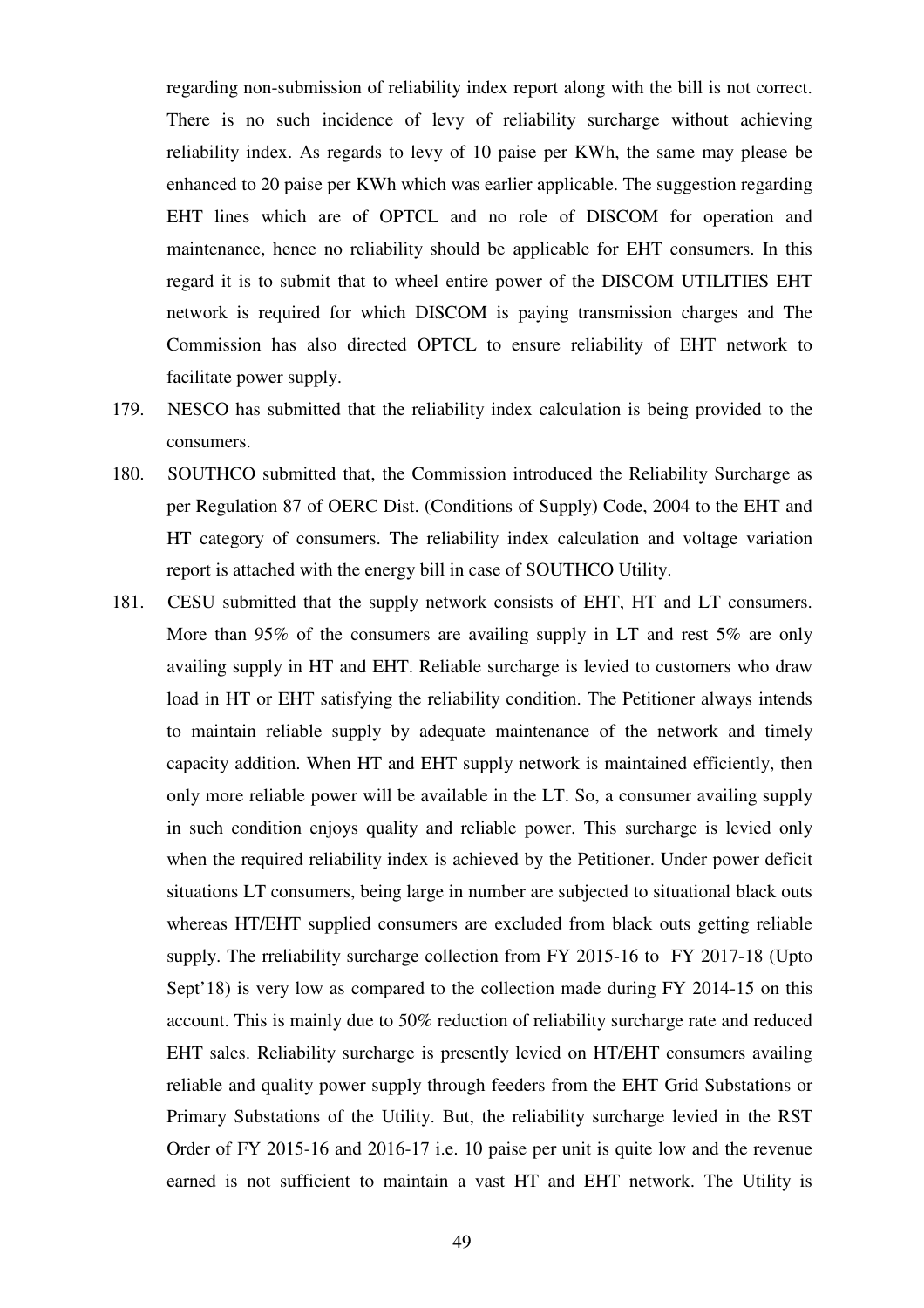spending substantial amount in maintaining such infrastructure to extend for such reliable and quality supply to the consumer. Hence, the proposal of the Objectors for withdrawal of reliability surcharge should not be considered by the Commission.

## **Introduction of kVAh Billing (OR) PF Penalty for Three-phase Consumers having CD<110 kVA**

- 182. WESCO submitted that the Utility is continuously pleading for introduction of KVAH billing so as to bring fairness in the system. KVAH billing will help and there is no need of PF penalty and PF incentive. The requisite data and readiness of the Utility has already been explained to the Commission in the past. Considering the system prevailing in other neighbouring states, KVAH billing may kindly be started with at least HT and EHT industries.
- 183. NESCO submitted adoption of KVAh billing will help in maintaining the power factor and hence in system stability from technical point of view. It is further submitted that, by adopting KVAH billing in place of KWh Billing the recent pattern of Power Factor penalty imposed on the consumers will be abolished. The objective of introduction of KVAh billing is to ensure reduction in losses which occurs due to low power factor and for encouraging the consumers to maintain their power factor near to unity Power factor. In compliance to the direction of the Commission in the Tariff order 2014-15, the Utility had submitted the above required data before the Commission during month of Nov'2014.

## **Reintroduction of Third Slab for HT and EHT Consumers**

- 184. CESU submitted that, the graded slab tariff is intended for optimum utilization of system capacity. Lowering the ceiling will lead to stranding of capacity. The objector should optimize their utilization to get the benefit of graded slab rates which is available for consumption >60% LF.
- 185. WESCO has submitted that the Commission has given more incentive to the industries as compared to past year's when three slab tariff was in force but still then there is no such significance improvement in consumption pattern. The following table will show how the Commission has emphasised to incentivize for the industries in shape of 3 slab graded or 2 slab graded tariff.

|                                    |            |     |            |            |                     | (P/Kwh) |
|------------------------------------|------------|-----|------------|------------|---------------------|---------|
| <b>3 Slab Graded Tariff Period</b> | FY 2009-10 |     | FY 2010-11 |            | <b>FY 11-12 and</b> |         |
|                                    |            |     |            |            | 12-13               |         |
|                                    | HT         | EHT | <b>HT</b>  | <b>EHT</b> | HТ                  | EHT     |

| Table |  |
|-------|--|
|-------|--|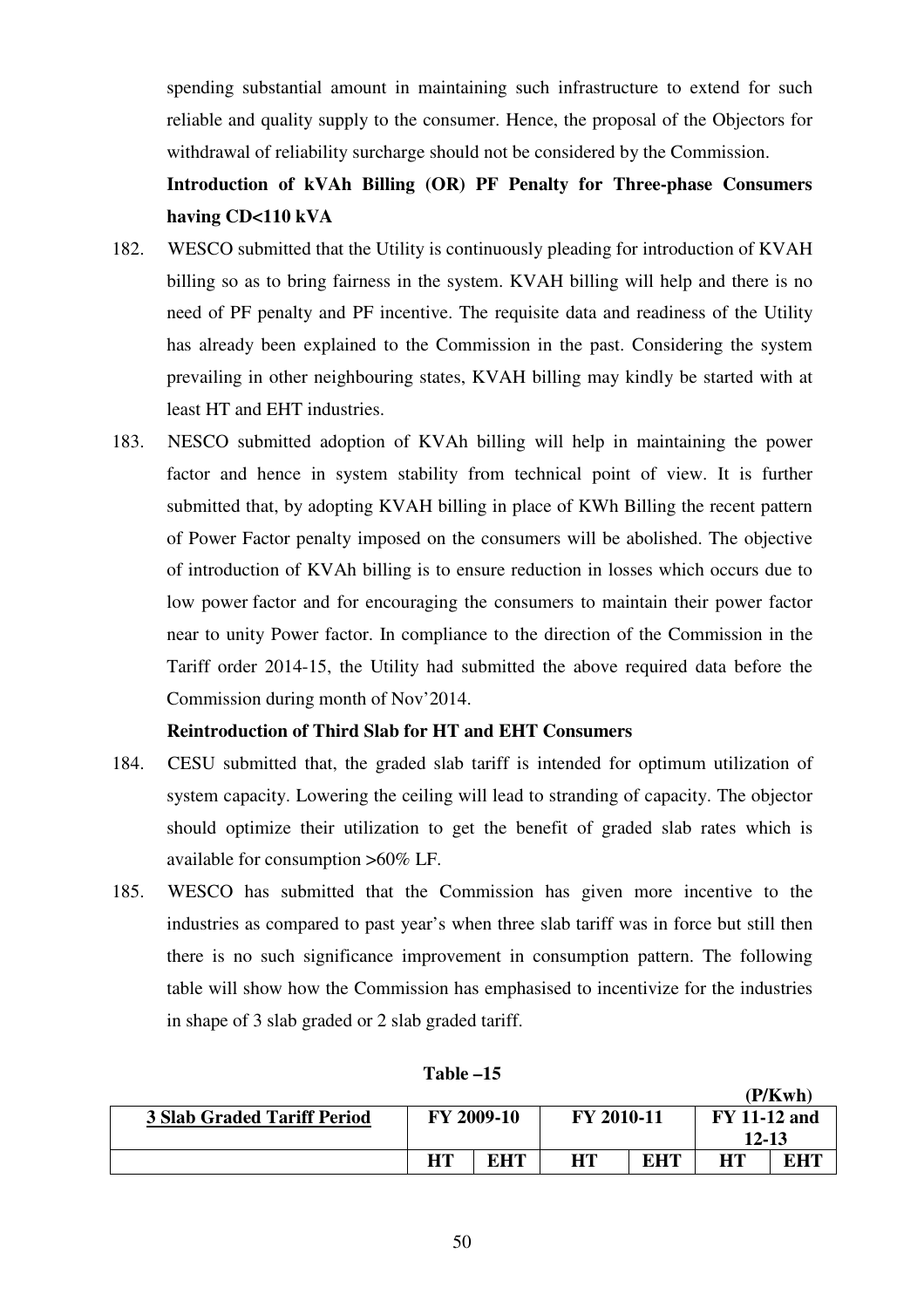| Difference in Tariff between upto<br>50% and 50% to 60% LF | 75            | 88            | 45         | 45         | 45         | 45         |
|------------------------------------------------------------|---------------|---------------|------------|------------|------------|------------|
| Difference in Tariff between 50% to<br>60\% and >60\% LF   | 5             |               | 45         | 45         | 55         | 55         |
|                                                            |               |               |            |            |            |            |
| Cummulative Difference upto 50%                            | 80            | 88            | 90         | 90         | 100        | 100        |
| and $>60\%$ LF                                             |               |               |            |            |            |            |
| 2 Slab Graded Tariff Period                                | FY 13-14, 14- |               | FY 2017-18 |            | FY 2018-19 |            |
|                                                            |               | 15, 15-16 and |            |            |            |            |
|                                                            | $16 - 17$     |               |            |            |            |            |
|                                                            | <b>HT</b>     | <b>EHT</b>    | <b>HT</b>  | <b>EHT</b> | <b>HT</b>  | <b>EHT</b> |
| Difference in Tariff between upto                          | 105           | 105           | 110        | 110        | 110        | 110        |
| 50\% and > 60\% LF                                         |               |               |            |            |            |            |

Here it is clearly envisaged that the Commission is providing more and more tariff incentive for higher consumption year after year but the licensee is not experiencing any marginal increase in consumption pattern of the industries rather than downsizing. So the Utility is in the opinion that re-introduction of 3-slab graded tariff will not fetch the desired result.

186. SOUTHCO submitted that the Commission has modified the Graded slab tariff during FY 2013-14considering more and more industries are running in higher load factor. So, further reintroduction of 3 slabs graded incentive tariff during FY 2019-20 is not at all correct.

#### **Interest on Security Deposit**

187. NESCO has submitted that the Security Deposit other than the cash is not acceptable with the introduction of awarding interest on the Security Deposit to the consumers. Deposit is the normal mechanism applied in every retail business other than electricity. The proposal of Deposit other than cash by the respondent should not be accepted

#### **Applicability of MMFC and Fixed Charges in the Tariff Design**

188. NESCO has submitted that, the Demand Charge reflects the recovery of fixed cost payable by the consumers for the reservation of the capacity made by the licensee for them. To insulate the licensee from the risk of financial uncertainty due to nonutilization of the contracted capacity by the consumer it is necessary that the consumer pays at least a certain amount of fixed cost to the licensee. The existing method of billing to the consumer for the Demand Charge is on the basis of the maximum demand recorded or 80% of the contract demand, whichever is higher. Presently the recovery of fixed cost of the Utility with 80% of CD is inadequate. Further, most of the industries are going for open access and reducing their load with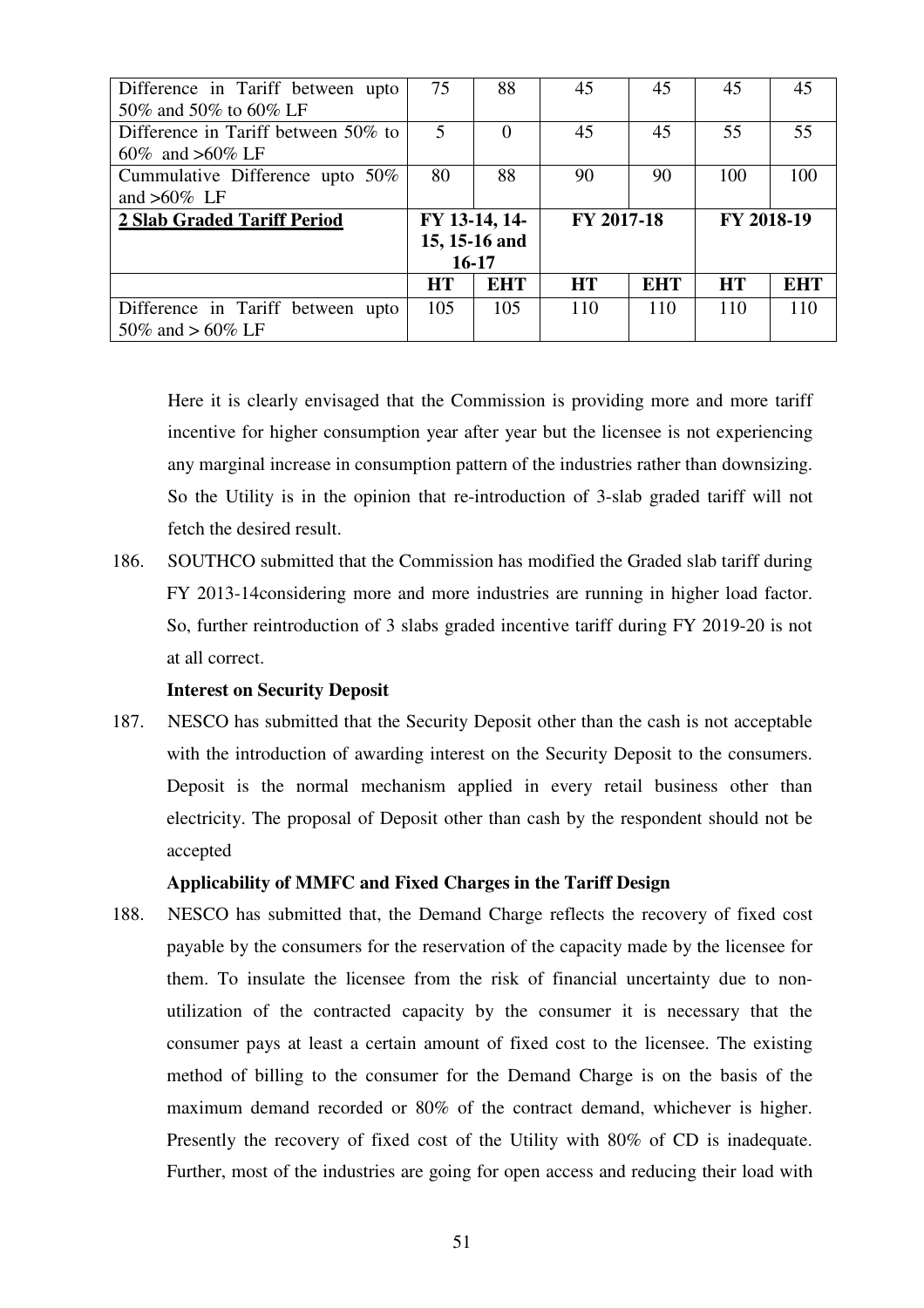the licensee.

### **Waiver of penalty for occasional consumption beyond CD**

189. WESCO has submitted that presently all the consumers having CD >110 kVA and above are eligible to draw power upto 120% of their CD during off peak hour (00 hour to morning 6 AM) without levy of penalty, which is an adequate level of relaxation. The suggestion of objector to increase the time period is not an ideal suggestion, because now days demand in other hours are as like of peak hours due to change of living habit of the consumers.

## **Meter Rent**

- 190. WESCO has submitted that the suggestion regarding recovery of landed cost as monthly meter rent instead of present system of recovery till 60 month is not correct because landed costs always varies from time to time. The landed cost cannot be tagged with each and every consumer. So instead of simplicity, complete confusion would be created resulting in dispute between consumer and Utility.
- 191. NESCO submitted that justification for levy of meter rent has been elaborated in the ARR application.
- 192. SOUTHCO has submitted that is has been collecting meter rent as per directions of the The Commission in the Tariff Order.

## **Metering**

- 193. WESCO has submitted that in case of meter defect, billing is being done on the basis of average as LF billing is no longer permitted. Regarding purchase of meters from miscellaneous non-escrow income, it is to state that it is very difficult to manage day to day A&G, R & M expenses in absence of escrow relaxation for the above. In addition to same salary and pension for Dec-2017 has been paid from the non-escrow fund. As per direction of The Commission CSS amount is no longer treated as Non Escrow fund. Accordingly, during the current year all the CSS receipts are being routed through Escrow. Hence, there is no such scope with the utility to accommodate additional cost towards procumbent of meters. There is no such un-meter or defective meters in case of GP below 110 KVA categories of consumers.
- 194. NESCO submitted that in order to overcome the difficulty in installation of meters in case of Irrigation Category of Consumers due to inaccessibility resulting the cover up the cost of supply, the licensee has proposed to go for LF billing in these particular consumers where ever there is no meter or defective to cover up the losses.

## **Emergency Power Supply to Captive Generating Plants (CGPs)**

195. WESCO submitted that, the reason of two part tariff in case of emergency power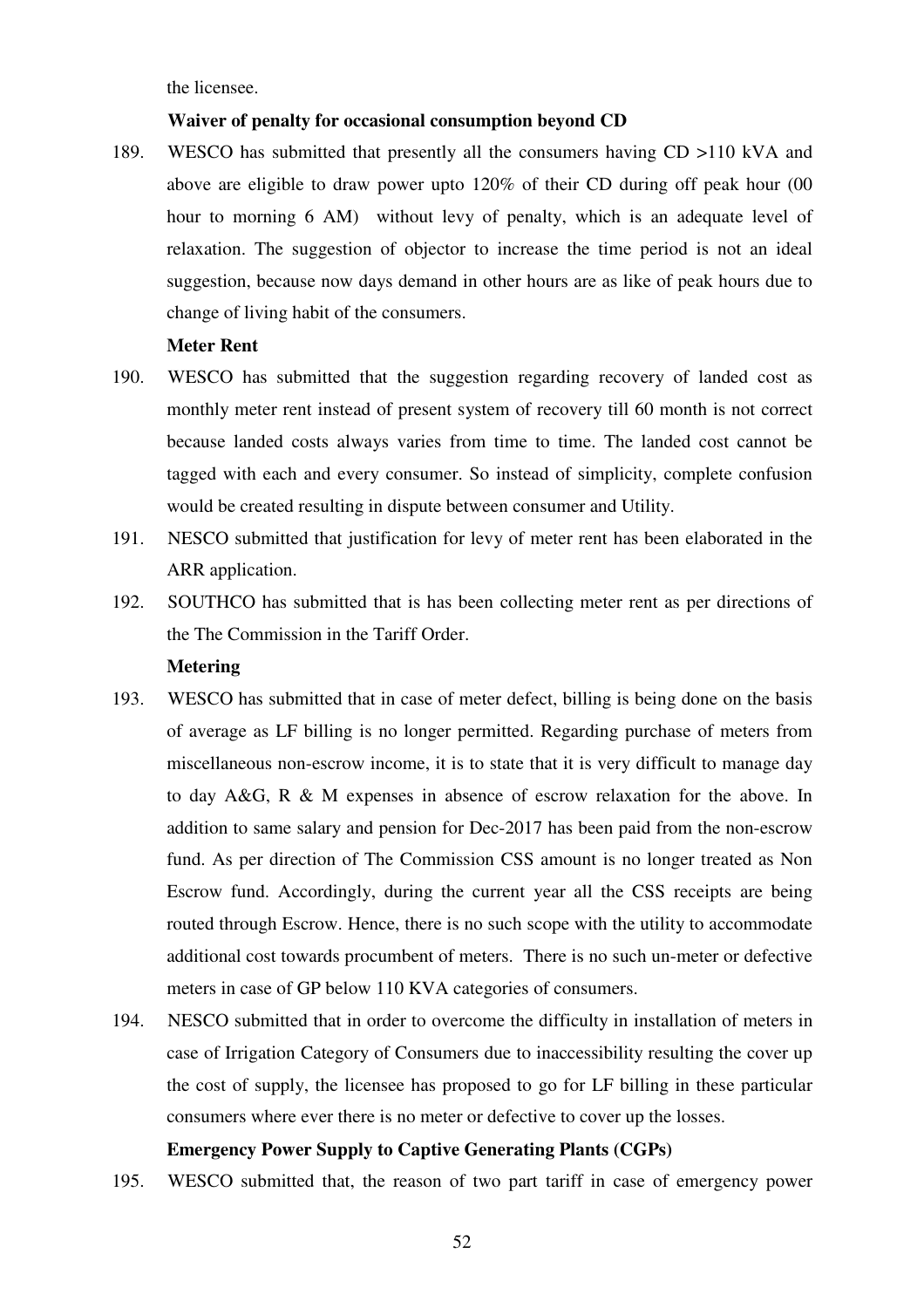supply has been clearly given in ARR application. The Utility has made comprehensive submission for adoption of two part tariff of CGP's and they are supposed to be permitted only to the extent of 10% to 15% of the largest unit of the CGP not 100% which is as per regulation. They are supposed to draw the power for their survival and start up purposes not for production purposes. It is observed that consumers with Emergency category are always remaining in synchronization mode and drawing power regularly which may be due to their low generation as compared to their requirement. In each and every month they are drawing negligible quantum roughly maximum of 5000 KWh to 10000 KWh in a month. So higher tariff of Rs 7.00 or Rs 7.10 is not a concern for them and they are able to avoid the fixed cost of Rs 10 lakh p.m. (industries with CD of 5000 KWh) by just paying Rs 35000/- to Rs 70000/- p.m. So, the view of objector is not correct and not acceptable.

## **Power Factor Incentive**

- 196. SOUTHCO submitted that, the power factor is related with the load factor. The Commission has already reintroduced Power Factor Incentive during FY 2015-16.
- 197. WESCO submitted that the Commission has rightly withdrawn the power factor incentive during FY 2014-15 and again reintroduced from FY 2015-16 which is a bonus for the industries. Maintaining adequate power factor by the industries is the basic necessity for safety and stability of the grid along with safety and stability of the electrical installations at the premises of the consumer. So for better Grid discipline there should be levy of PF penalty but there should not be any incentive for the same. Now, levy of reactive energy charges (now being under mock stage) would also increase the burden of utilities, hence power factor incentive should be discouraged.
- 198. CESU has submitted that achieving the normative power factor by installing in-house capacitor banks to compensate reactive energy drawl is a healthy sign for benefit of all stakeholders. Higher power factor incentive outgo is much higher than realization from low power factor penalty burdening the licensee with unreasonable expenses. So, the proposal to increase the percentage of higher power factor incentive may not be allowed but should be either reduced or the incentive may be stopped as only high value consumers are getting such benefit. So the proposal for increasing the higher power factor incentive percentage along with admissibility of power factor incentive for the band 92% to 97% may not be allowed.
- 199. NESCO submitted that, the Commission has already clarified in the RST order of FY 2013-14 that by maintaining power factor close to unity the consumers are able to keep their KVA demand at lower side and have become conscious of keeping their PF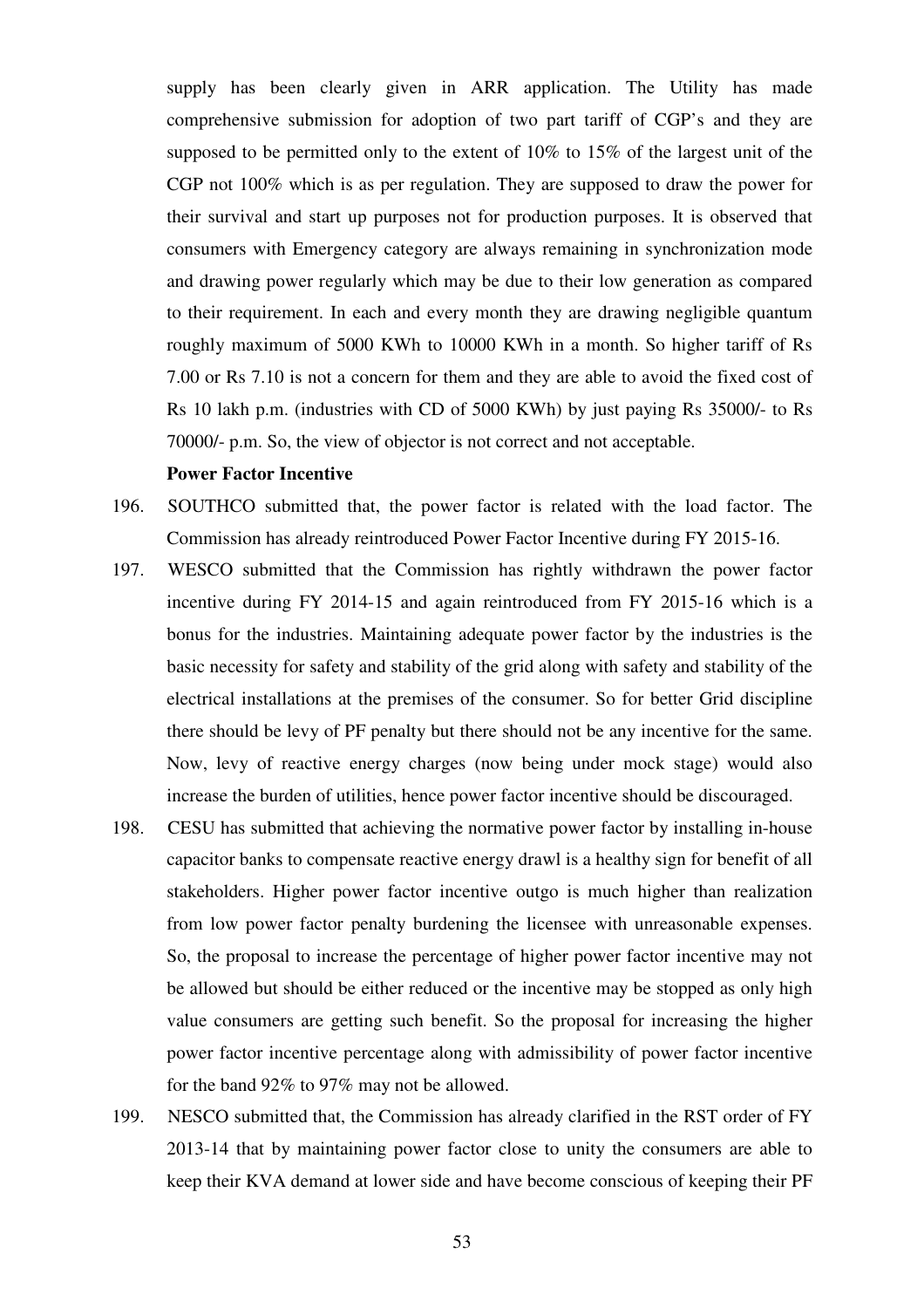high for their own benefit. Hence incentive for maintaining higher power factor is not justified.

## **ToD Benefit**

- 200. WESCO submitted that, the suggestion of the objector to increase TOD benefit from 20 paise/KWh to 50 paise/KWh is not at all acceptable. Previously when there was disparity in drawl pattern, TOD benefits were extended to promote off peak hour drawl. Now, the load curve is almost flat. So, there should not be any TOD benefit. Previously, the TOD benefit was 10 paise/KWh but now it is 20 paise/KWh which needs to be withdrawn or required to be fixed at 10 paise/KWh.
- 201. WESCO also submitted that the objector is not happy with the present level of 20 paise per kwh of TOD benefit and suggested 50% of normal rate i.e Rs.2.64 p/kwh (normal rate is Rs.5.35 p/kwh). The suggestion of objector to pay only Rs.2.64 p/kwh during off peak hour which is equivalent to domestic tariff  $(1<sup>st</sup> slab)$  is seems to be quite illogical.
- 202. CESU has submitted that the meters installed at the 3-Phase consumer premises having the facility to record peak and off-peak consumption as well as the facility to download data from meter Non Volatile memory (NVM), TOD rebate is allowed by the Petitioner. Besides, Automatic Meter Reading (AMR) is also being taken up under RAPDRP scheme wherein the data stored in meter NVM will be automatically downloaded and uploaded to the server at the end of each month so that this facility could be extended to all the 3-Phase consumers. Presently, the entire process is carried out manually, which makes it cumbersome to extend the facility to all 3-Phase consumers to avail TOD rebate. Further the view of the Commission regarding TOD rebate may be continue.
- 203. NESCO submitted that, as per RST order TOD benefit is being extended to Three phase consumers except public lighting and Emergency category of consumers having own CGP for the consumption during off peak hour. With the introduction of frequency based tariff significance of TOD consumption has been lost and the load curves of most of the industries are almost flat. In such scenario continuance of TOD benefit is no more required.
- 204. SOUTHCO submitted that the present TOD benefit is appropriate so the utility is adverse to the view of increasing TOD benefit to the consumer. **Cross Subsidy**
- 205. WESCO submitted that the Commission has already clarified in the tariff order that cross subsidy and cross subsidy surcharge payable by consumers are two different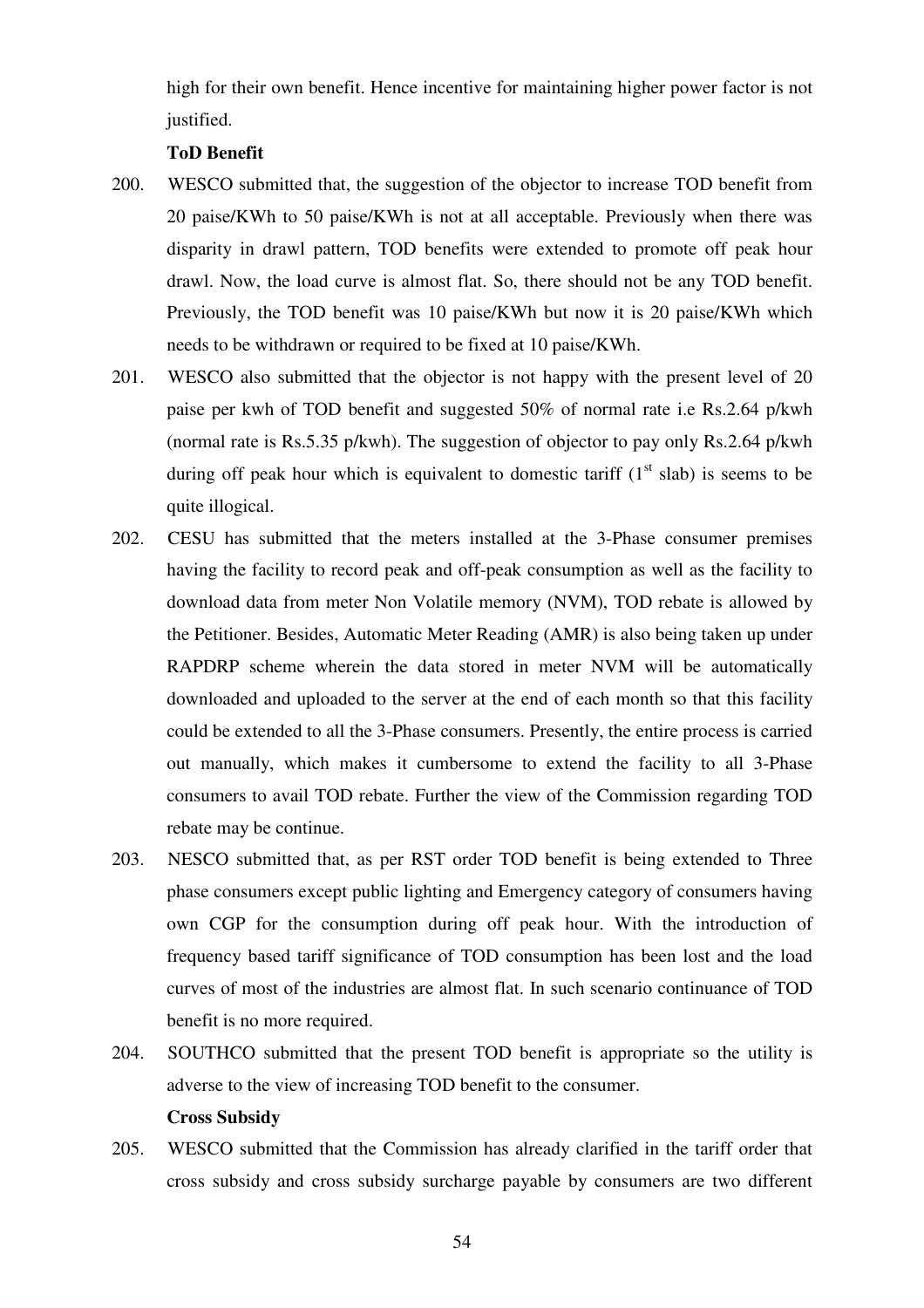component and consumers not supposed to be confused with cross subsidy and cross subsidy surcharge payable. The logic behind the difference has already been given, hence suggestion of the respondent regarding cross subsidy considering cost of supply of all consumers of the state as a whole should also be applicable for calculation of CSS payable is not all correct. Further, the objector has submitted comprehensively regarding calculation of cross subsidy surcharge and is in the opinion that the cost of supply should be on the basis of particular class of consumers. While submitting its views in other paragraphs the objector has completely relied upon the Commission regulation "Odisha Electricity Regulatory Commission (Terms and Conditions for Determination of Wheeling Tariff and Retail Supply Tariff) Regulation, 2014". But, has made a departure in case of calculation of cross subsidy surcharge. As per the said regulation vide clause 7.77 cross subsidy is the difference between average cost of supply to all category of consumers of the state taken together and average voltage wise tariff applicable to such consumers shall be considered.

206. SOUTHCO submitted that, the Commission is determining the Cross Subsidy on the basis of average cost of supply to the all consumers of the State as there is uniform RST.

#### **Special Tariff Measures**

207. NESCO submitted that the idea of introduction of 'Take or Pay' tariff was to encourage the consumers with low load factor to draw power at higher load factor and thereby avail special rebate. This would have been win-win situation for both the consumers and NESCO. Whereas in actual none of the consumer enhanced their consumption to avail the said benefit, instead the consumers who were already drawing power at load factor more than 80% in the FY 2011-12 got this benefit in addition to graded slab benefit without any increase in their load factor. As per introduction of 'Assured Energy' concept no such industries are coming forward to avail the same. That means in the previous method there was no such efficiency gain, but they were benefited because of Commission's order only. The purpose of take or pay tariff was defeated and accordingly the same was discontinued by the Commission in the Tariff order for FY 13-14.

### **Amnesty Arrear Clearance Scheme**

208. NESCO submitted that the Amnesty Arrear Clearance has been proposed to go for financial gap filling measures and the licensee is open and always promote for financial scrutiny through third party audit.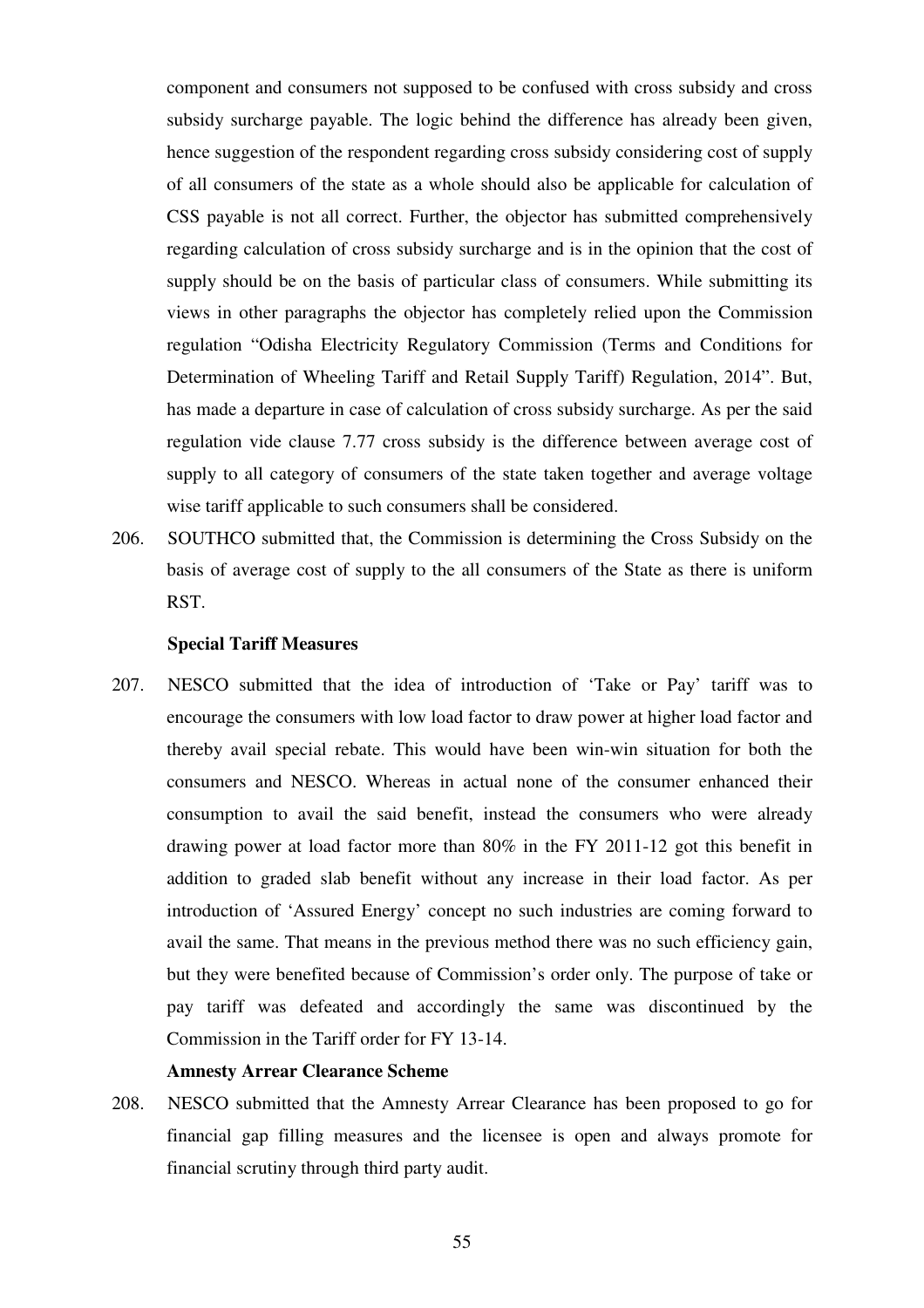## **General Issues related to Retail Supply Tariff of DISCOM Utilities Energy Sales Forecast and Addition of BPL and LT Consumers**

- 209. CESU submitted that, the LT sales projections by the licensee were based on the past trend. Detailed category wise sales projection under LT is available in ARR document. But in case of BPL category the sales projection seems to be very high as around 3.00 lacs BPL consumers consuming at @ 30units/month and the consumption also includes the cases where BPL kit is charged but not included in billing fold. Hence, as compared to actual billing, the projection will be high for this category due to non-billing sales. CESU further submitted that if they do not propose the higher sales under LT category then they will not get power purchase approvals for the nonbilling loss under LT category. The licensee's power purchase cost be ultimately passed on to the consumer. Hence, with the interest of LT consumers, the CESU is projecting higher LT sales to pass on within the approved power purchase and reduce the BSP expenditure. Further, the Commission is allowing power purchase at normative loss level instead of actual and hence, the Commission may consider the proposal of the petitioner.
- 210. WESCO has submitted that the LT sale has been projected as 2940 MU for FY 2019- 20 considering past trend. The LT sale for FY 2016-17 was 2121 MU, for FY 2017-18 it was 2476 MU and for  $1<sup>st</sup>$  six month of 2018-19 it is 1329 and the licensee estimate 2620 MU at the end of FY 2018-19. Hence the projected sale of 2940 MU under LT category for ensuing year quite justified which may please be considered. Further, due to massive village electrification during current year under SAUBHAGYA scheme LT sale (particularly under BPL and Kutir jyoti) would significantly increase.
- 211. NESCO has submitted that the justification regarding sales forecast has already been submitted to the Commission. The consumer wise sales forecast for consumers (HT and EHT) with CD above 1 MVA is also submitted to the Commission and same available in applicant's website. For projecting the consumption of different categories, the Licensee has analyzed the past trends of consumption pattern for last 11 years i.e. FY 2006-2007 to FY 2017-18. The same has been explained in detail in the ARR application for FY 2019-20. Further, due to the universal household electrification scheme of Government substantial growth in LT sale is anticipated in the ensuing financial year.
- 212. Also, NESCO submitted that for projecting the consumption of different categories, the Utility has analyzed and relied on the past trends of consumption pattern for last twelve years i.e. FY 2006-2007 to FY 2017-18 and actual sales data for the first six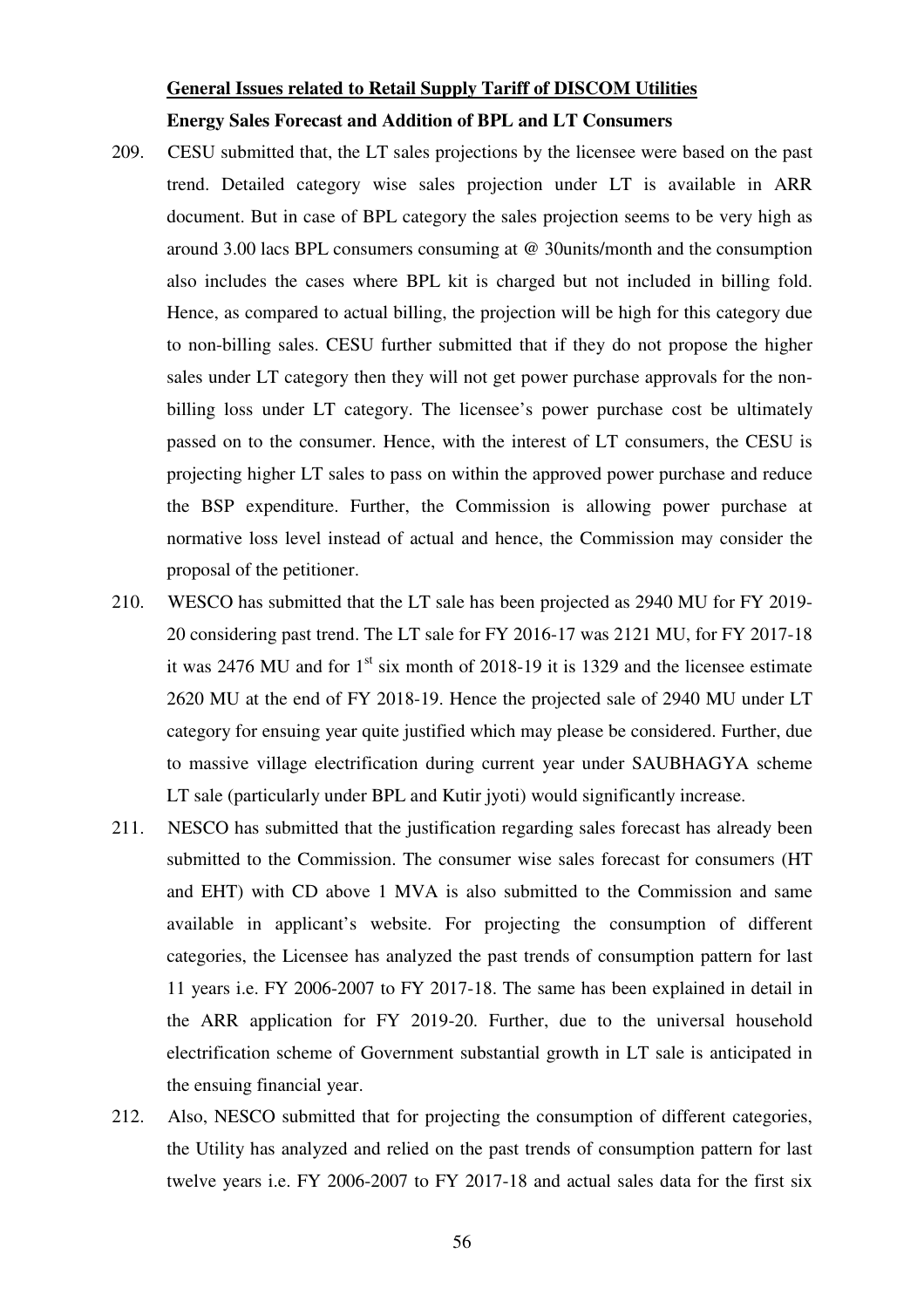months of FY 2018-19, the impact of electrification of new villages under the DDUGJY, RGGVY, Biju Saharanchal Vidyut Yojana and Biju Grama Jyoti Yojana, SAUBHAGYA, actual addition/reduction of loads and other factors. The Utility has relied upon the Audited Accounts up to March 2018 and actual data up to Sep-18 for compilation of data and preparation of this ARR. Data as submitted during Business Plan filing vide case no 56 of 2017 has also been referred.

213. SOUTHCO has submitted that the projected LT sales are realistic factoring the growth under SAUBHAGYA scheme and loss reduction measures to be undertaken during FY 2018-19-18. Actual Sales of EHT, HT and LT during FY 2017-18 also available in the ARR application.

## **Review of Inefficient Operations and Quality of Power Supply**

- 214. WESCO submitted that, the quality and reliability of power supply has been drastically improved due to ongoing massive system strengthening works under DDUGY, ODSSP, IPDS, CAPEX, DESI etc. It is also submitted that LandT is a HT consumer connected to Rajgangpur Grid Substation with 2 no's of Feeder (Rkl-1 and Rkl-2) with changeover facility in its premises. Metering equipment installed thereafter. The consumer is also paying reliability surcharges. Hence demand for quality power supply is not understood.
- 215. NESCO submitted that the Quality of power supply has been substantially improved as compared to past period. Voltage condition has improved due to upgradation of Sub-stations and replacement of old conductors. Augmentation in system network has also been made due to capacity addition on account of DDUGJY, IPDS, ODSSP, CAPEX etc. The details of expenditure on various schemes are:

| <b>SCHEME</b>            | <b>Expenses</b> | <b>Transfer to Assets</b> |
|--------------------------|-----------------|---------------------------|
| DEPOSIT WORK AND OTHERS  | 87.83           | 58.55                     |
| <b>CAPEX PLAN-GoO</b>    | 5.47            | 5.47                      |
| <b>DESI</b>              |                 | 27.29                     |
| <b>BIJU YOJONA</b>       |                 | 3.5                       |
| <b>BIJU S.V.Y</b>        | 2.01            |                           |
| <b>IPDS</b>              | 65.27           | 43.51                     |
| <b>DDUGJY</b>            | 70.52           | 35.26                     |
| <b>RGGVY-II</b>          | 145.96          | 51.08                     |
| <b>ODSSP</b>             | 190             | 66.5                      |
| <b>SAUBHAGYA</b>         | 48.22           | 32.15                     |
| <b>ODAFF/LED VILLAGE</b> | 16.5            | 5.55                      |
| <b>TOTAL</b>             | 638.78          | 329.86                    |

| <b>Table -16</b> |  |
|------------------|--|
|------------------|--|

216. SOUTHCO has submitted that it is committed to provide quality power supply and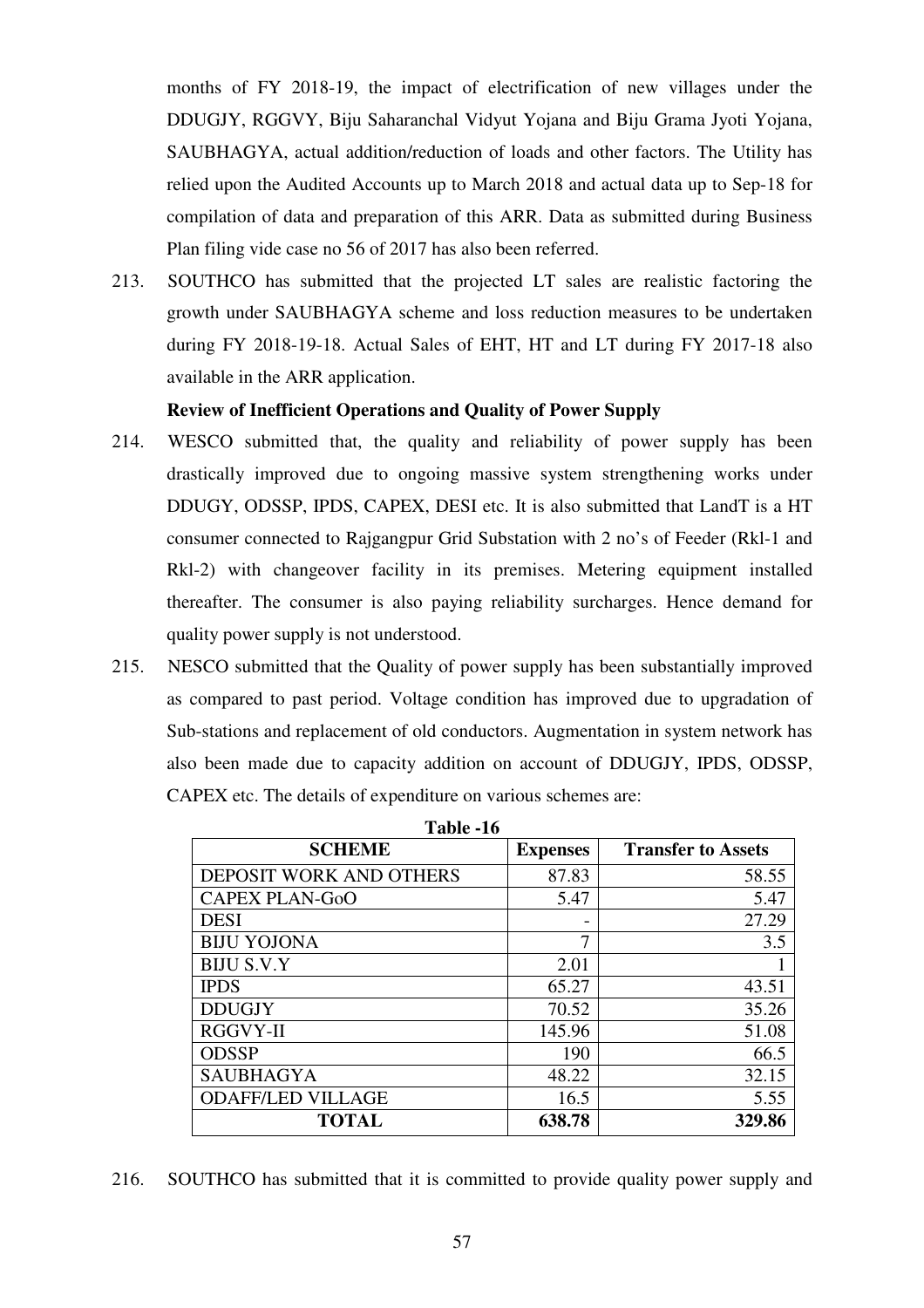better consumer services to its consumers. SOUTHCO has taken many steps for improving the voltage by way of augmentation of conductors, Installation of new S/s, up gradation of existing S/s and Power Transformers. SOUTHCO has installed good no's of new transformer and up gradation of transformer of different capacity in its area of operation and power transformer capacity have already been upgraded to provide reliable and uninterrupted power supply. SOUTHCO has added additional transformers into the system to cater the needs of the consumers and to overcome the low voltage. Under various schemes of GoO like ODSSP, the asset addition is being taken to improve the voltage level in addition to the addition of new GRIDs at OPTCL level. The voltage problem is not an issue in SOUTHCO Utility area. The power cut without any notice is not being implemented in SOUTHCO. Further, as per the drawl schedule of SLDC and grid constraints the power restriction is being imposed at SLDC/OPTCL level. The detail of additional works under taken and going to be undertaken under various schemes is submitted in Para3.1 to 3.8.2 of our ARR and RST application. The O& M activities in the Utility's area is carried out and the voltage level has improved a lot and there is no more low voltage problem in Utility's area. The management of the Utility is presently with the Administrator GRIDCO as per the order of the Commission.

#### **Demand Side Management**

- 217. SOUTHCO submitted that the DSM activity is implemented by ESSL in SOUTHCO utility area with logistical support from SOUTHCO utility. Till date 16.00 Lakh LED bulbs distributed in SOUTHCO utility area along with Government Schemes of AMA GHARA LED.
- 218. CESU has facilitated the distribution of LED bulbs as per requirement of customers under "Ujjala Scheme" on concessional rate. Further, even CESU has distributed 4nos of LED bulbs to all beneficiaries covered under NFSA (National Food Security Act) and SFSS (Satellite Food Service Station). Forecasting of future load/ consumption based on the 'End Use Method' where data for peak (MW) and energy (MU) demand projections is forecasted through extrapolation based on preceding five years actual data on energy requirement for each grid interconnection point by Availability Based Tariff (ABT) Cell. All the CESU field offices have been requested to consider star labeling as one of the pre-qualification criterion during the process of procurement of appliance. Public awareness Campaign named "Power Sector Media Campaign" is carried out on educating consumers on stopping wastage of electricity and energy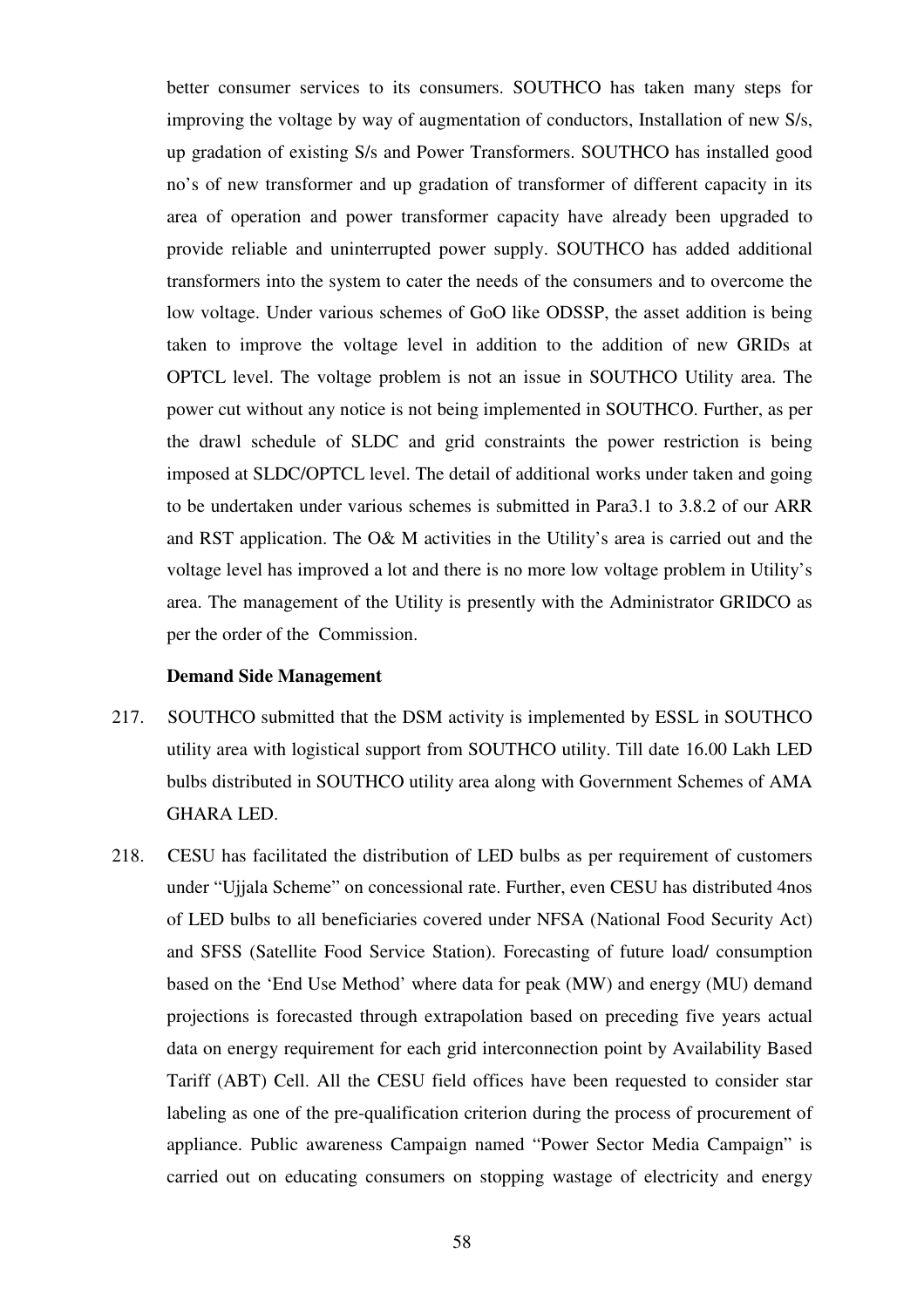conservation etc. by Energy Management and Conservation Cell. CESU also has the responsibility of replacement of conventional streetlight system with LED streetlight in Urban Local Bodies through EIC.

## **Audit of Books of Accounts**

219. Regarding audited accounts of 2017-18, CESU have appointed Internal Auditor for FY 2017-18 on 11<sup>th</sup> May 2018 for all the divisions and the same have been completed before  $30<sup>th</sup>$  August 2018. M/s SRB and Associates, Chartered Accountants has been appointed as Statutory Auditor for the financial year 2017-18, vide letter No-CESU/CA/21802 dated  $15<sup>th</sup>$  September 2018 with the approval of Management Board. The financial information in ARR has been filed on the information of Accounts of divisions duly signed by Internal Auditor i.e. CA/CMA firms for the FY 2017-18. However, the data relating to Balance Sheet, Profit/Loss Account, Cash Flow statement and Auditors report for FY 2017-18 will be submitted to The Commission after duly approved by Management Board.

## **Other Issues**

## **Electricity Billing and Payment**

220. SOUTHCO utility submitted that, the utility already printing bills in Odia language in Chatrapur, Khallikote, Bellaguntha, Aska subdivision of utility the same will be rolled to other sub-division of utility by end of the current year. Analysis of photo billing is taken at the corporate level to find out the areas of leakages and necessary action is been taken on the report of Photo Billing agencies.

## **Solar Roof Top Net Metering System**

221. CESU has submitted that as per Clause 15 of OERC net metering order No. 1131, Dated 19.08.2016, the DISCOM has to furnish a copy of solar energy generated by the eligible consumer to GRIDCO every year. And, as per Clause 11 of the said order, 90% of the energy generated from Solar will be Offset against total consumption of the consumer at the end of each FY and any excess generation would be considered as free energy. Hence installation of ABT complainant solar meter is necessary.

## **Penalty U/s 126**

222. WESCO has submitted that the objector has nicely analyzed the observation of the Hon'ble Supreme court in Civil Appeal No.8859 of 2011, more particularly findings made vide para 58(1). The same clearly indicates that an industry/ consumer would be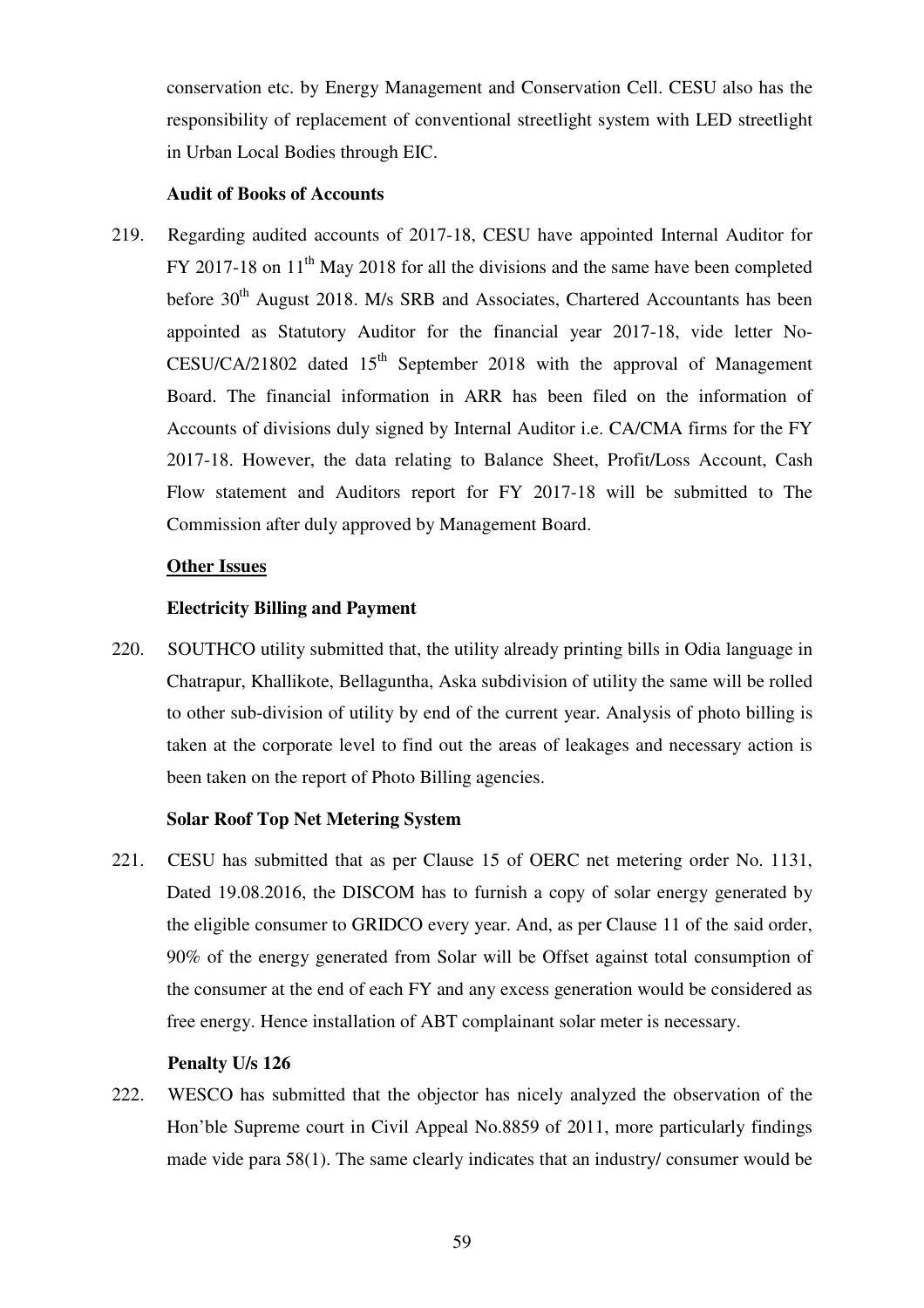blamed even if consumes energy more than its contract demand. Hence, there is no such ambiguity to assess under section 126 of the E Act 2003 to such category of consumers. The objector has tried to establish that nowhere in the Regulation or Tariff order provision has been made for levy of penalty U/s 126 of Electricity Act 2003 for which he has placed regulation like 64, 85, 86 and various paras of RST order. In view of the same it is once again submitted that if detail procedure would have been factored in the tariff order for levy of penalty U/s 126 in case of overdrawal beyond CD then the Utility should not have requested/submitted in the ARR for factoring the same. Therefore, it is once again requested before the Commission to kindly approve the same as proposed.

## **Regarding compliance to directives and provisions under the Act.**

- 223. NESCO Utility is complying to all the provisions laws laid under Electricity Act'2003.NESCO Utility operates under the purview of all the Regulations framed by OERC. Hence NESCO follows each and every Regulation framed by OERC in order to satisfy all its consumers.
- 224. NESCO submitted that the utility has followed the directions given by the Commission in the RST order. Compliances to the directions have been furnished in the ARR application of the utility which may please be referred. The utility is raising bills and supplying power to the consumers observing the provisions of the Regulations of Supply Code and other applicable rules and regulations.
- 225. SOUTHCO has submitted that it is complying with the directions of the Commission from time to time.

#### **Conversion of Agricultural farmers to Commercial Consumers**

226. NESCO submitted that each and every RST Order framed by OERC is being complied with all terms and conditions as mentioned in the RST Order. Hence forcible conversion of Agriculture Farmers to Commercial Consumer does not arise.

#### **Standards of Performance**

227. Guaranteed Standard of Performance Report of NESCO Utility is published in the OERC Web Site in a regular basis for the ready reference and information of general public. Also, In compliance to the direction of the Commission the utility has conducted third party audit of SOP for the FY 2016-17 as well as 2017-18 and report submitted before the Commission.

#### **BSP and Transmission Charges over the years**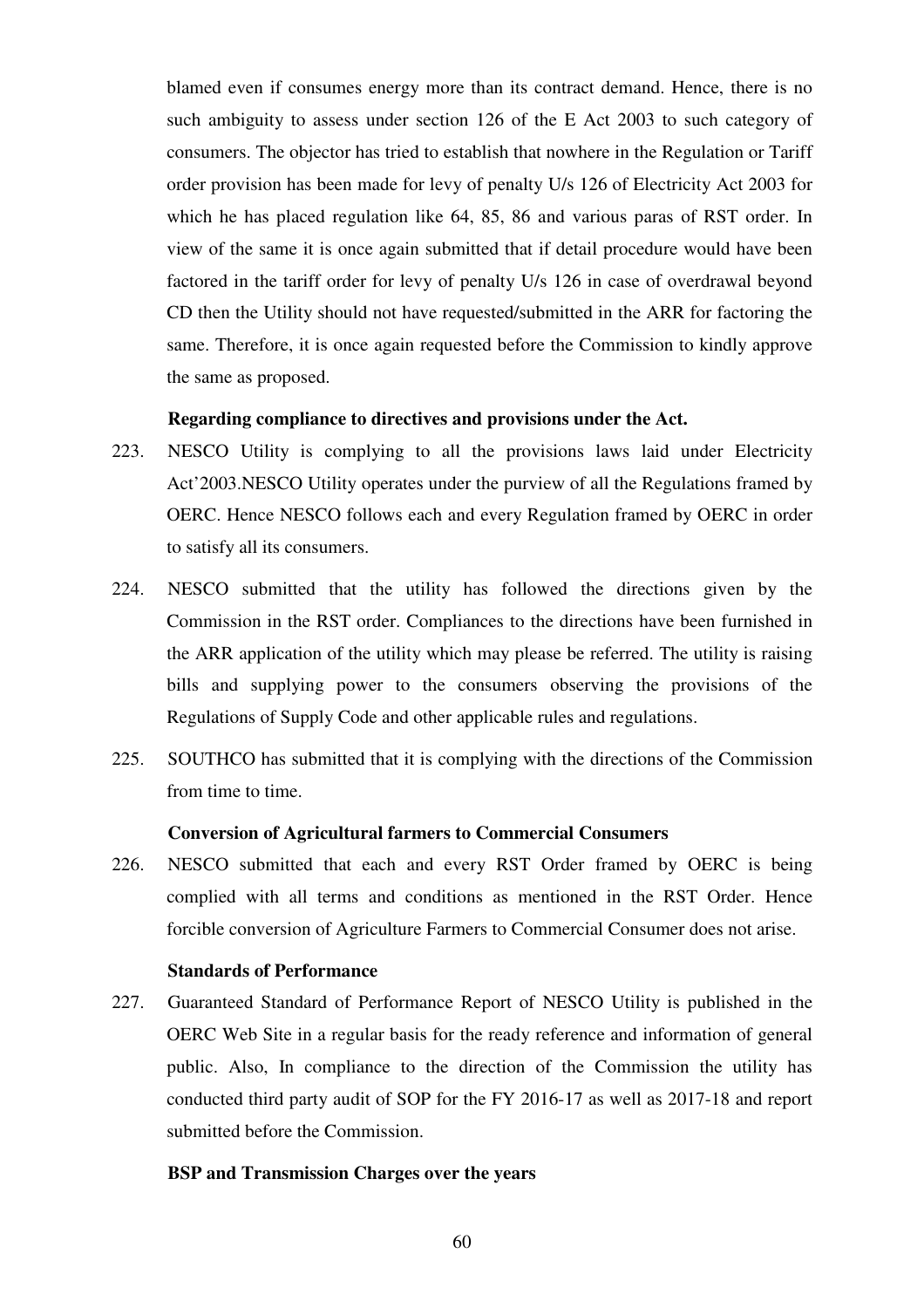228. NESCO submitted that, the petitioner's contention of unprecedented increase in tariff to EHT consumers from the year 2010-11 has relevance to the equal increase of BST Bills during the even periods. The corresponding BSP and Transmission Charges are tabulated as under:

|                     |       |          |          |       |       |          |       | INS./K VV II |       |
|---------------------|-------|----------|----------|-------|-------|----------|-------|--------------|-------|
|                     | 2010- | $2011 -$ | $2012 -$ | 2013- | 2014- | $2015 -$ | 2016- | $2017 -$     | 2018- |
| FY                  | 11    | 12       | 13       | 14    | 15    | 16       | 17    | 18           | 19    |
| <b>BSP</b>          | 1.950 | 2.620    | 3.010    | 2.900 | 2.800 | 3.020    | 2.970 | 3.01         | 3.01  |
| <b>Transmission</b> |       |          |          |       |       |          |       |              |       |
| <b>Charges</b>      | 0.235 | 0.250    | 0.250    | 0.250 | 0.250 | 0.250    | 0.250 | 0.250        | 0.250 |
| <b>Total</b>        |       |          |          |       |       |          |       |              |       |
| <b>Charges</b>      | 2.185 | 2.870    | 3.260    | 3.150 | 3.050 | 3.270    | 3.220 | 3.260        | 3.260 |

**Table – 17** 

 $\mathbf{D} \cdot \mathbf{A} \cdot \mathbf{W}$ 

#### **Safety of Animal and Human life and Vigilance Activities.**

- 229. NESCO submitted that, it is taking all possible steps to check the electrocution of animals as well as electrical accidents of both humans and animals.
- 230. SOUTHCO submitted that the electrical inspector time to time directs the Utility to carry out modification of lines and substation as per requirement of safety. The same was rectified immediately. The utility is also of the opinion of waiver of annual inspection fees of lines and substation. SOUTHCO also submitted that the utility has appointed dedicated safety officer at Headquarter who is looking into the aspect of safety. Further, there is one training institute at Ambagada, Berhampur who is imparting in house safety training to their employees. There has been intensification of Vigilance Activities by creating separate vigilance cell at Circle level and action is being taken to engage more nos. of vigilance gangs at Subdivision level.
- 231. SOUTHCO has also submitted has due to inadequate cash flow of revenue from consumers the utility not able to pay the BSP bills to GRIDCO on monthly basis.
- 232. WESCO has submitted that the vigilance squad has registered 27764 Nos of unauthorized/meter tempering/hooking issue during FY 2016-17 and 25047nos. during FY 2017-18 and 9694 no's during FY 2018-19 (till sep-18).

#### **Estimated expenses:**

233. NESCO submitted that expenses with regard to employee cost, depreciation, etc. have been submitted in detail in the ARR and RST application with further clarification in reply to queries raised. Both are available in NESCO web-site.

## **Supreme Court Judgment for dues of previous owners**

234. NESCO submitted that the matter is not relevant to the ARR application of the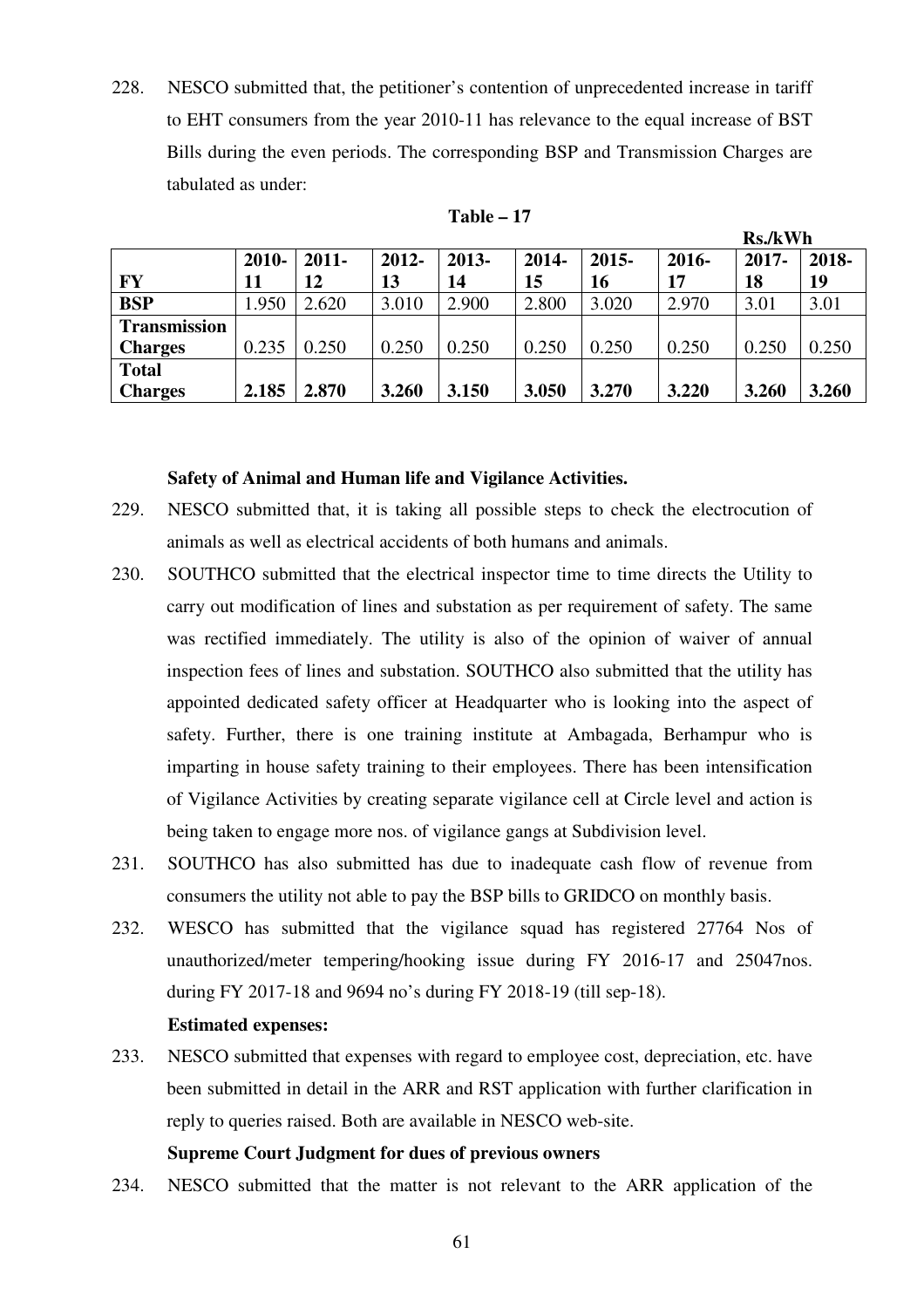applicant and may be placed before the Commission separately as per the applicable provisions of Regulations.

## **Undue enrichment of DISCOM Utilities**

235. NESCO submitted that, the utility is observing due diligence in finding out the continuous defaulting cases. The utility is taking all steps to create awareness among the consumers through its website and social media accounts. Further, for creating consumer awareness two media campaign stall have been opened during two festivals- one in Balasore during Chandipur Golden Beach Festival and another one in Baripada during Mayurbhanj Mahotsav. For creating such fund, the utility has prayed before the Commission under para 2.5.5 of the ARR application.

## **Monopolistic Attitude**

236. NESCO submitted that the contention of the objector regarding the attitude of the utility is not correct. The utility is taking all possible measures to provide as much as facility that it can to its consumers, like spot billing, spot collection where on the spot they can get the money receipt, payment trough MPOS , creation of 1912 cell, creation of consumer complaint cell, social media accounts for consumer awareness as well as consumer complaint redressal etc.

#### **6% on Service Connection estimate**

237. NESCO submitted that the service connection estimate is framed as per the approved rate of cost data and as per the approved procedure in the regulation. The 6% charge as cited by the objector is not for construction of infrastructure, rather it is for supervising the work as per the provisions of OERC regulation.

## **Performance details**

238. SOUTHCO has submitted that performance details are based upon accounts and facts. The detailed power purchase bills of GRIDCO, Transmission tariff bills of OPTCL and SLDC charges bills are submitted before the commission which is part of the tariff filing.

## **Extending benefits to Industries of Seasonal Nature**

239. SOUTHCO has submitted that the benefits are for industries which are under statutory restrictions of state where fishing is banned in the breeding season. So, it the duty of the state to compensate for such restriction accordingly tariff was fixed for those who are dependent on them. So, the claim of the objector for extending above benefits to seasonal industries is not acceptable.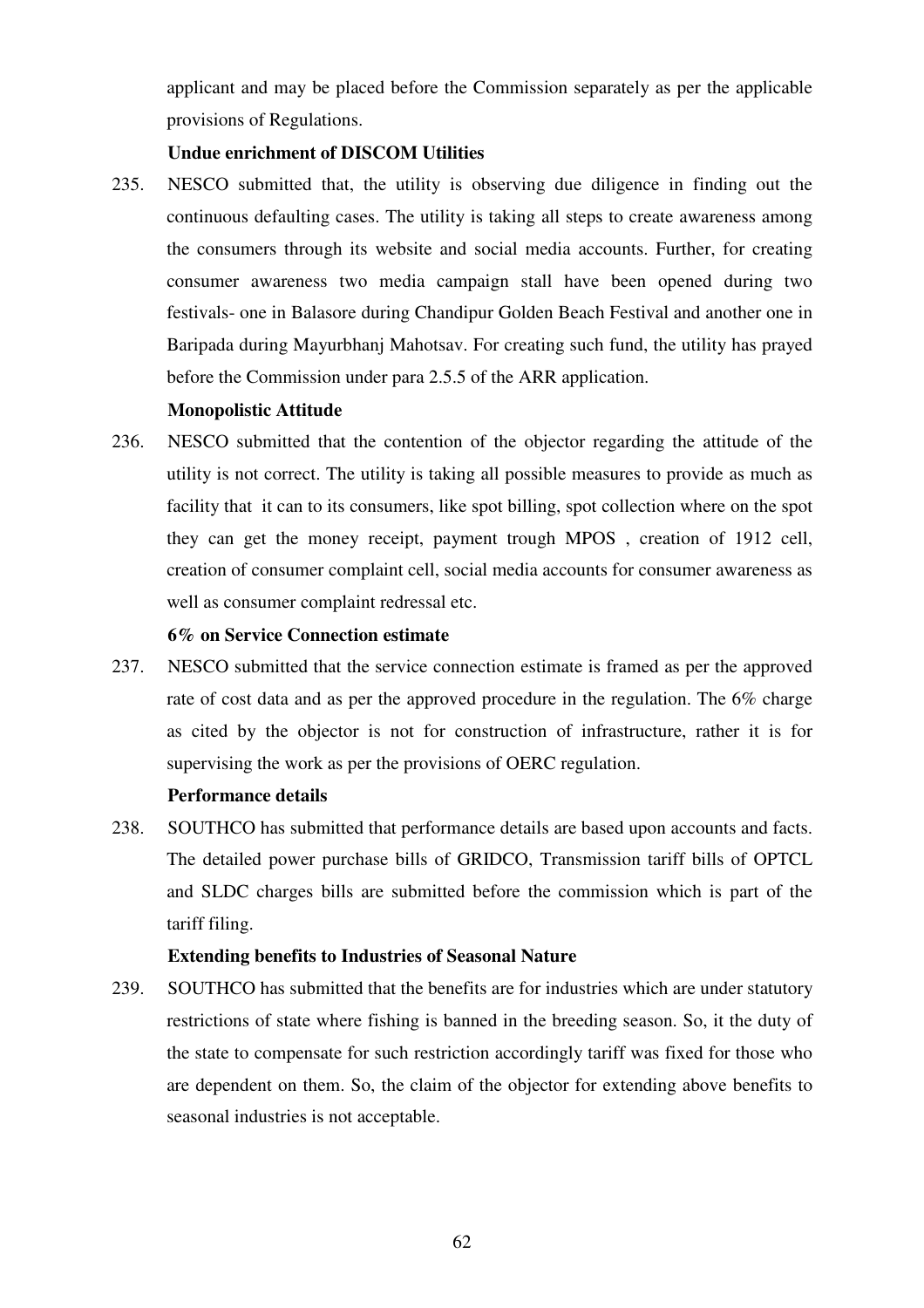## **OBSERVATION, ANALYSIS AND RECOMMENDATIONS OF CONSUMERCOUNSEL "WISE" ON ARR, WHEELING AND RETAIL SUPPLY APPLICATION OF DISCOM UTILITIES (PARA 240 TO 249)**

- 240. The licensees have over projected the LT demand and the demand of BPL categories which is not as per the norms of consumption allowed for this category. The overconsumption due to unmetered / unbilled consumption or defective meters cannot be permitted and requested for review.
- 241. The BPL domestic category should be restricted for consumption upto 30 units per month and the same should be converted to APL after crossing 30 units consumption on annual basis.
- 242. Increase in LT sales require more cross subsidy from HT and EHT consumers or this needs to be recovered from the Government through tariff subsidy. SOUTHCO is the most affected as their HT and EHT consumer base is very less compared to other DISCOM Utilities of Odisha
- 243. It is observed form the past data that all the DISCOM Utilities have consistently failed to realize LT revenue per input fixed by the Commission.
- 244. In case of employees costs all the licensees have projected an increase in technical and non technical employees by way of new recruitments. Apart from that, the licensees have also outsourced many of the activities like meter reading, billing and distribution, collection, energy auditing etc which has been included in A&G expenditure. Due to inclusion of franchisee operations and outsourcing activities the actual manpower requirement should go down and hence the licensee's submission towards additional manpower requirement and consequential increase in employee cost is not justified. As per the Commission's decision in last year and also at present there should not be new induction. Further, the impact of 7th pay commission may be considered only after implementation of the pay commission and effect can be realized during true-up exercise.
- 245. It is observed that the DISCOM's are not utilizing the approved expenses by the Commission for proper  $R \& M$  of the network due to shortage of funds.
- 246. In the case of bad and doubtful debts all the licensees have increased requirement for making provision for bad and doubtful debt. Further, despite appointing various collection franchisees, outsourcing of the billing and collection activities and imposition of DPS to domestic category consumers the billing and collection efficiency of the licensees have not shown any sign of improvement. The licensees have also failed to recover the arrears which are pending for more than a year. It has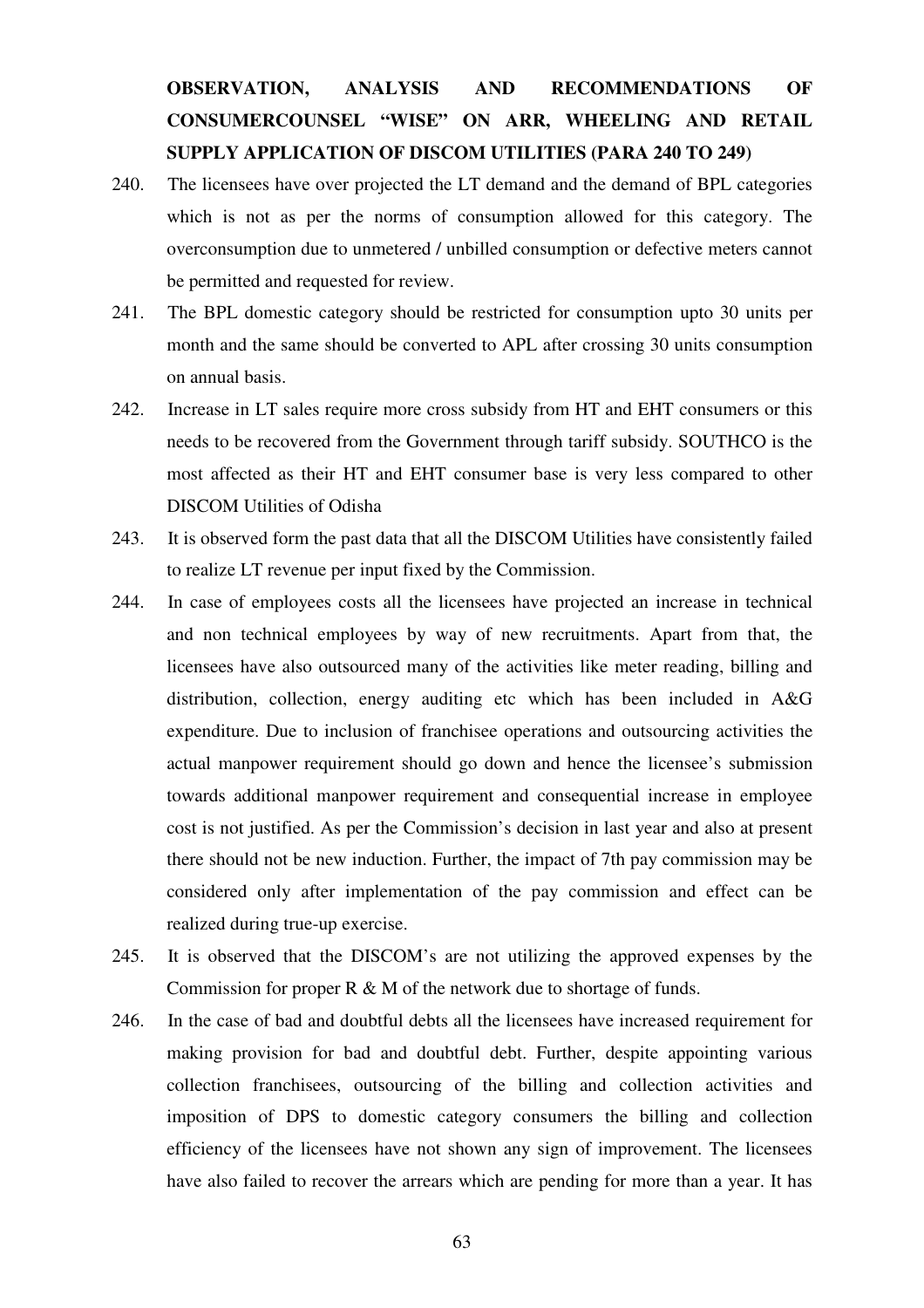been observed that more than 50% bad debts across all the licensees are more than 24 months old. This shows that the licensees are not putting enough effort to recover the old bad debts. The arrears older than 2 years are piling up and DISCOM Utilities need to recover the same to meet their working capital requirements. Further, the proposal of the licensee to introduce the amnesty arrear clearance scheme for LT non industrial category of consumer to recover such old debts if introduced could help to improve the recovery of such bad debts. Also, the Licensees, seem to project the provision for bad debt considering 4% collection inefficiency. It is suggested that this should be computed @1% of the total annual revenue billing in HT and LT sales only.

- 247. It is observed that all the DTRs and feeders are not yet metered. Hence, a 100% energy audit from DISCOM Utilities point of view means audit of only metered DTRs and feeders. This is inefficient practice as it does not reflect the true picture of energy efficiency of the utilities. In case of SOUTHCO, the Nuagan College Square is in semi-urban area, but still it has around 62% losses. Energy audit is like diagnosis, which requires concrete action to improve the situation. Despite utmost thrust imparted by the Utilities, the Energy Audit has failed to bring any conclusive results.
- 248. The utility has submitted that consumers with Emergency category are always remaining in synchronization mode and drawing power regularly which may be due to their low generation as compared to their requirement for which they have requested a two part tariff of CGP's. The Regulation has specified the provisions related to maximum demand while adopting the tariff to CGP. However, the Regulation is silent in the case of load factor condition while adopting tariff to CGP. Hence, the licensee should submit the data related to the LF achieved by the CGP to analyse the issue further.
- 249. The operation of Franchisees particularly in CESU area has been inefficient as a result of which T& D and AT & C losses have increased in the franchisee operated zones. Operation of these franchisees is not satisfactory and focused only on collection of revenue. Franchisees have managed to reduce the losses considering base year losses but have failed miserably to achieve their target level losses. So, Commission may review the performance of the franchisees and direct CESU accordingly to continue with the model.

## **OBJECTIONS ON PROPOSALS OF THE UTILITIES ON OPEN ACCESS CHARGES (PARA 250)**

250. The respondents/ objectors have submitted the following points on the proposed Open Access Charges before the Commission for consideration.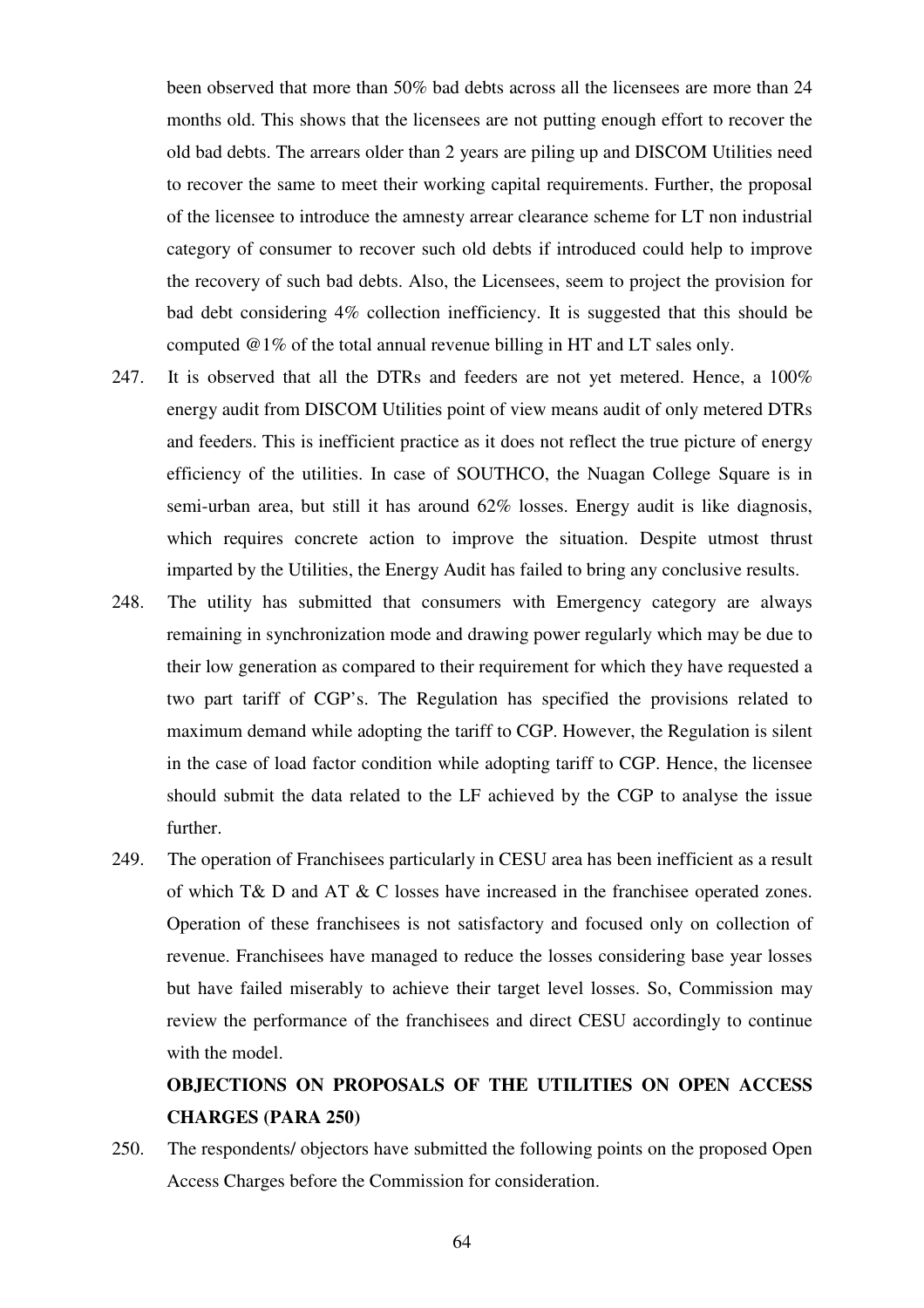- $\triangleright$  Cross subsidy surcharge ought to be reduced gradually as laid down in Section 42 of EA Act, 2003 hence, the Commission has to constantly Endeavour in this direction as per Section 42(2) of the EA Act, 2003. The CSS proposed by CESU is very high compared to the preceding financial year which is contrary to the provisions of EA, Tariff Policy and Regulations framed by the Commission.
- $\triangleright$  The Hon'ble ATE in their order dated 02.9.2011 at para 5 in appeal Nos.57, 67-73 of 2011 had directed the Commission to determine voltage wise cost of supply to be calculated on the basis of cost of supply to that consumer category and subsidies not to be increased but reduced gradually to be within  $+20\%$  of the average cost of supply.
- $\triangleright$  In the tariff order for FY 2018-19 Commission has not determined any cost of distribution in a particular class of consumers and instead relied upon the average cost of supply to all consumers of the State taken together. Therefore, alternatively it is prayed that the Commission should complete the CSS considering the said amount as the cost of DISCOM to supply electricity to the consumers of the applicable class.
- The calculation "C" needs to be changed and it should be the avoided cost of power procured by GRIDCO instead of the present method of taking BSP of a respective DISCOM in to consideration for calculating Cross Subsidy Surcharge as per Reg. 4(2)(iv) OERC (Determination of Open Access Charges) Regulation 2004..
- $\triangleright$  If the Cross Subsidy has been calculated considering the cost to serve all consumers of the state taken together, then CSS should also have been calculated considering the average cost to serve all consumers of the State taken together.
- The proposal of DISCOM Utilities to recover the cost of stranded assets by imposing additional surcharge should be rejected. In order to levy additional surcharge, DISCOM Utilities must be provided the standard capacity on daily basis and the respective merit order dispatch.
- The proposal of DISCOM Utilities to recover regulatory assets thorough additional surcharge may be rejected. The proposal of DISCOM Utilities to issue direction from the Commission preventing the construction of dedicated transmission line by the Captive Generating Plants should not be allowed which will against Sec.9 of Electricity Act, 2003.
- $\triangleright$  Due to very high cross subsidy surcharge in SOUTHCO, the total cost of the energy is very high and no consumer in SOUTHCO area can afford to purchase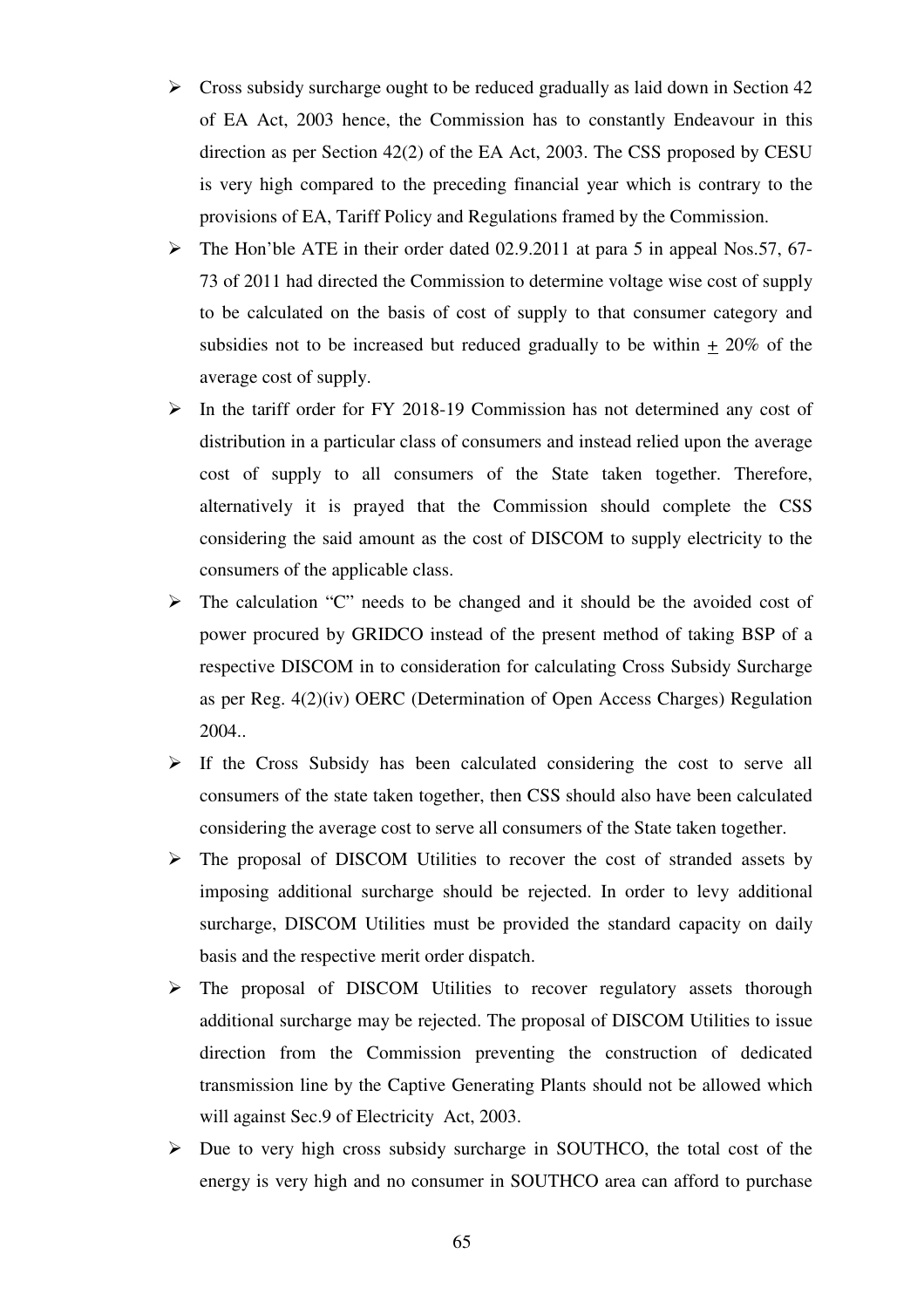power through open access. In fact Open Access charges should be same throughout the state to speed up industrialization.

- $\triangleright$  The Commission is adopting dual policy for calculating cost of supply while calculating Cross Subsidy and Cross Subsidy Surcharge. As per para 8.5.1 of national tariff Policy Cross Subsidy Surcharge should not exceed 20% of the cost of supply of that category of consumer.
- The existing open access charges and proposed open access charges of DISCOM Utilities in Odisha is high compared to the other states, due to which consumer is generally disinterested to purchase power from other sources, therefore, very purpose of open access is defeated.
- $\triangleright$  Further, in case a DISCOM is not able to supply power due to Power Regulation or shortage of power then in such case the industries should be allowed to source from the third party through open access without payment of cross subsidy surcharge.

## **OBSERVATION OF STATE ADVISORY COMMITTEE (SAC) (PARA 251 TO 256)**

- 251. The State Advisory Committee (SAC) was convened on 20.02.2019 to discuss on the proposed ARR and Tariff Applications of different utilities in the state for FY 2019- 20. The members of the SAC deliberated on the various issues and gave following observations /suggestions to the Commission.
- 252. Most of the SAC members stated that the quality of supply, the financial health of DISCOM utilities as well as performance in terms of LT loss have been remained same even after 20 years of reform. Considering the poor quality of supply there should be no hike in Retail Supply Tariff for the year 2019-20. As stated by some members there should be a differential tariff between rural and urban consumers and that of urban consumers may be hiked. In the name of revenue collection the utilities are adopting unfair practices by using penal provisions of the Act such as section 126 and section 135 which brings bad name to the sector. The utilities are even failed to 100% consumers into billing fold.
- 253. Some members stated that the Commission has kept loss level for the DISCOM Utilities constant for last 6 years. In view of the huge investment in power sector by Government, Commission may reduce the loss target further. However they emphasised to verify the loss level by effective energy audit verified by third party.
- 254. Regarding operational franchises, some SAC members expressed their concerned for continuance of franchisee despite of their poor performance. The accounts submitted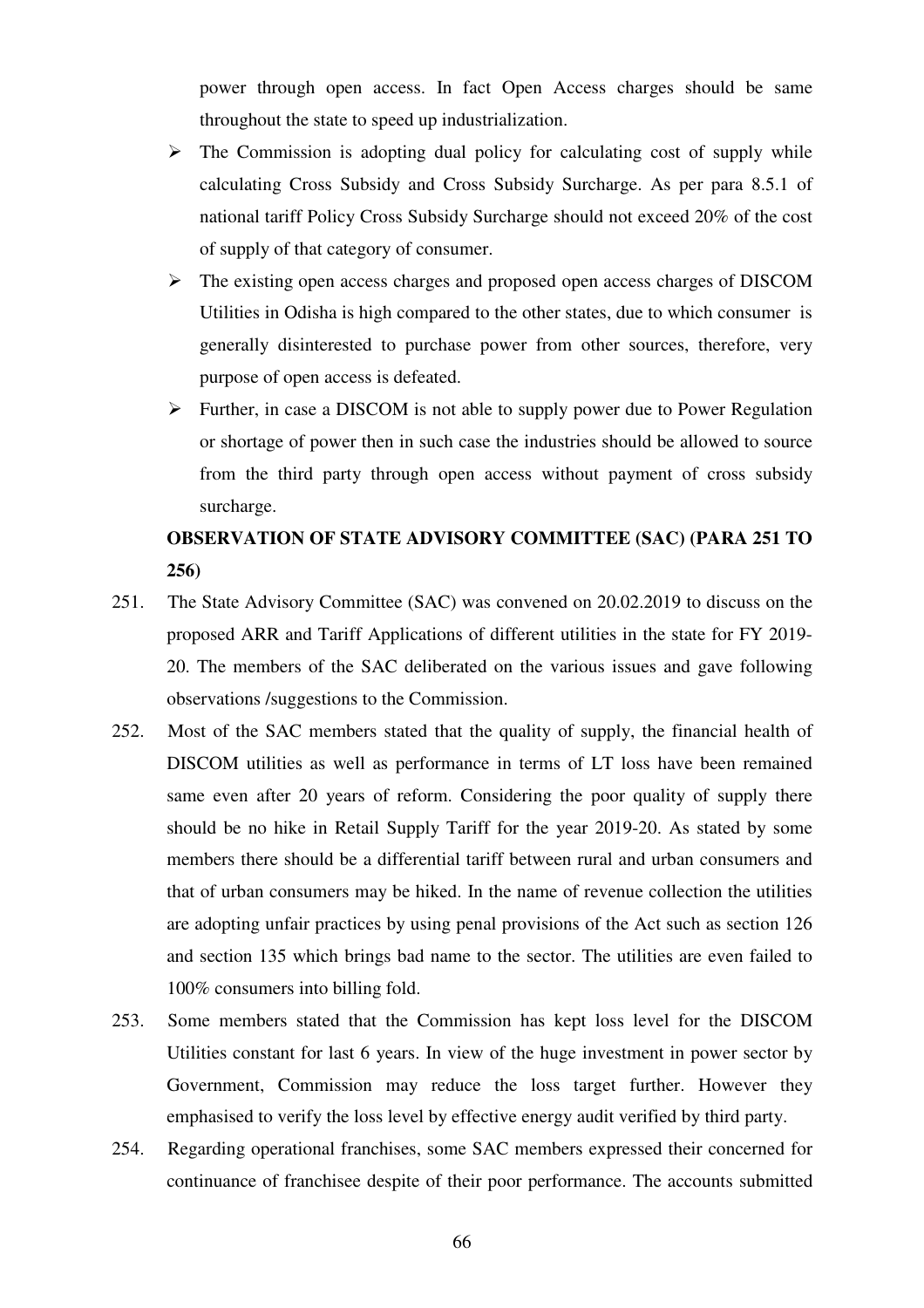by the franchisees needs to be audited to avoid proud irregularities. They suggested that the cost benefit analysis of the franchisee model needs to be analysed before their further renewal. It is regretted that the franchisees have not invested any amount towards improvement of quality of supply.

- 255. Some members suggested that the HT and EHT tariff in the state is quite high and it needs to be reduced for survival of the industries. The reliability surcharge is a bonus to the DISCOM Utilities for their non-performance and should be waived out. They suggested that Commission should re-introduce three slab based EHT tariff and take or pay scheme for industrial consumers. The ToD benefit presently available to the industries is quite negligible to attract the industries to swap their load from peak to off-peak hours and hence needs to be increased further.
- 256. Shri Hemanta Sharma, Commissioner-cum-Secretary, Department of Energy participating in the deliberations, outlined the present status of power sector and effort from the government in order to address the concerns raised by the SAC members:-
	- (a) Shri Sharma stated that by  $31<sup>st</sup>$  December, 2018, 90 Lakh consumers were covered under the billing fold in the state. Regarding IT road map, he stated that in the coming year the utilities are moving to technology platform to address consumer grievances. There would be a new IT setup for NESCO, WESCO and SOUTHCO to the tune of approx. Rs 100-150 crore for the year. Data Centre and IT equipment will be functioning by 6-9 months. Many new technologies such as SAP based system will be introduced. The system will be modernised in tune with NDPL. Tata Power is the consultant in the scheme. He admitted that distribution loss is still high and cannot be met merely by raising the tariff. He stressed that T& D loss should be benchmarked. He however, pointed out that in 2014-15 there was a gap of 16% between the OERC order and actual loss reduction, in 2017-18 this gap has come down to 10% and is reducing at the rate of 1.3% every year. In the meantime LT consumer growth has gone up from 53 lac to 84 lac in the corresponding years. This situation can be improved in 6-8 months by aggressive metering that is going on. RCS system has been installed by NESCO and will be implemented in all four DISCOM Utilities by the end of the FY.
	- (b) This year there has been a vast network expansion from 66 to 96 lac consumers, which has put a huge pressure on technology and manpower of the utilities. 3000 transformers are being installed in a month at the rate of 100 per day. 2.34 lac transformers have been installed in all, 66000 in CESU, 62000 in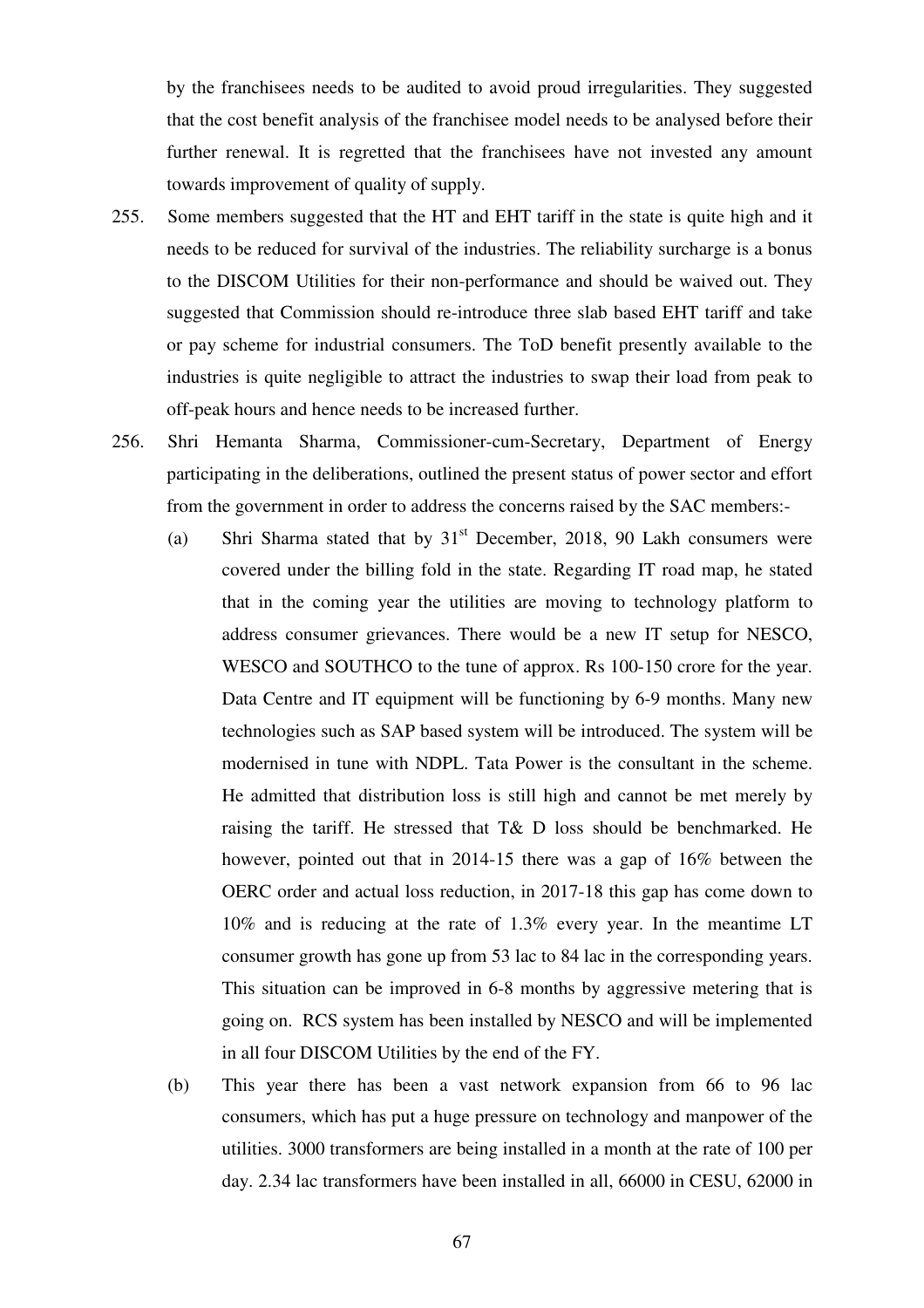NESCO, 48000 in WESCO and 42000 in SOUTHCO, respectively. By March, 2020, all ODSSP transformers in Bhubaneswar and Cuttack will be unmanned. He said that there was a huge manpower requirement of four employees per substation. Due to freezing of recruitment, promotion prospects of DISCOMs officers have also dwindled. Change HR structure without cost up gradation can be done and the Energy Secretary should be authorised to do the needful as Administrative Officer of the utilities. The Chairperson said that if a plan is submitted, the Commission will consider it.

## **VIEWS OF GOVERNMENT OF ODISHA ON TARIFF ISSUES (PARA 257)**

257. Government of Odisha communicated its views on various issues involving Retail Supply Tariff for the year 2019-20 vide their letter No. 2283 dated 12.03.2019 which stated as follows:

## **KEEPING IN ABEYANCE OF UP-VALUTJON OF ASSETS**

Regarding the issue of up-valuation of assets pertaining to OPTCL, Generators and other licensees, the Government for the time being agrees with the views of the Commission to keep in abeyance the up valuation of assets like previous years. Considering the prevailing situation, the Government agrees to extend the status-quo on Up-valuation till FY 2019-20.

#### **DEMAND OF SUBSIDY**

- Presently numbers of LT consumers in all DISCOM Utilities are increasing due to introduction of various Schemes by Government of Odisha and Government of India. Further the State Government has provided electricity to all villages and households in the State.
- $\triangleright$  Massive financial assistance is being provided by the State Government for Up gradation of transmission and distribution systems, which is primarily in the nature of capital subsidy to keep the tariff low for all categories of consumers.
- For the benefit of people, the State Government has implemented modernization project like Radial to Ring Conversation Project (RRCP) to reduce interruption, Disaster Resilient Power System (DRPS) to protect transmission and distribution infrastructure from natural disaster. Technology like SCADA(Supervisory Control and Data Acquisition) for system automation, use of optical fiber composite overhead ground wire in place of earth wire are implemented for better network communication.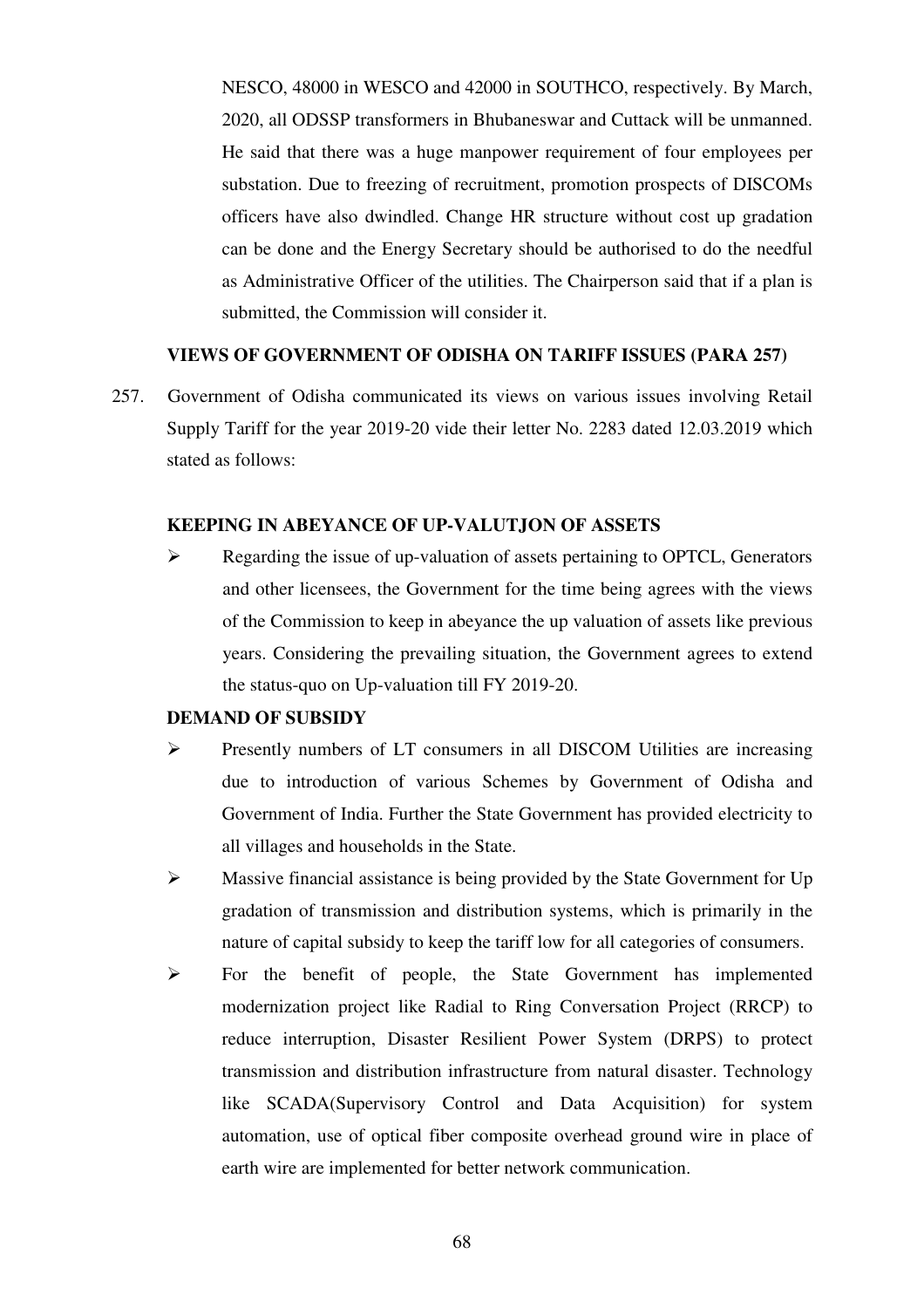- $\triangleright$  State Government is making huge investment in power infrastructure through various schemes in the sector of electricity like ODSSP, IPDS, DDUGJY, BGJY, BSVY, Saubhagya etc. Government is also making equity infusion in OPGC, OCPL, OHPC, GEDCOL and OPTCL. In the meanwhile 2x660MW OPGC expansion power project is nearing completion and will supply power to the State Grid in near future which will ultimately full fill the power demand security of the State for coming years.
- Similarly GEDCOL has already installed 24MW solar power and around 1000 MW of solar power will be available in the State through GEDCOL.
- $\triangleright$  The Commission may strike a balance in fixation of the cross subsidy in tune with the National Tariff Policy and taking into consideration the practical aspect of power supply and consumer base of Odisha Which is predominantly rural and low consumption.

## **OBSERVATION AND DIRECTION OF THE COMMISSION (PARA 258 TO 457)**

## **Tariff Design**

- 258. All the DISCOM Utilities of Odisha have filed their Aggregate Revenue Requirement (ARR), Wheeling and Retail Supply Tariff (RST) applications for the financial year 2019-20 in pursuance to Regulation 6 (1) of (Terms and Conditions for Determination of Wheeling Tariff and Retail Supply Tariff) Regulations, 2014 within 30th November, 2018. The DISCOM Utilities have proposed segregation methodology for segregating their cost and revenue into wheeling business and retail supply business for approval of the Commission under Regulation 4.4 of said Regulations. As in the previous years Commission has approved the cost allocation matrix provisionally for FY 2019-20 consistent with the Regulations (paras 385 to 393 of RST order 2016-17). The same shall continue for FY 2019-20.
- 259. In accordance with Regulation 5.1 of OERC (Terms and Conditions for Determination of Wheeling Tariff and Retail Supply Tariff) Regulations, 2014 utilities will submit the Business Plan for fourth control period 2019-20 to 2020-24 which will be approved by the Commission. The Commission had segregated the different cost components of the DISCOM Utilities in their earlier Long Term Tariff Strategy (LTTS) Principle in the first control period and also in the MYT orders for successive three control periods ending in 2018-19. Since none of the DISCOM Utilities have submitted their Business plan till now, the Commission intends to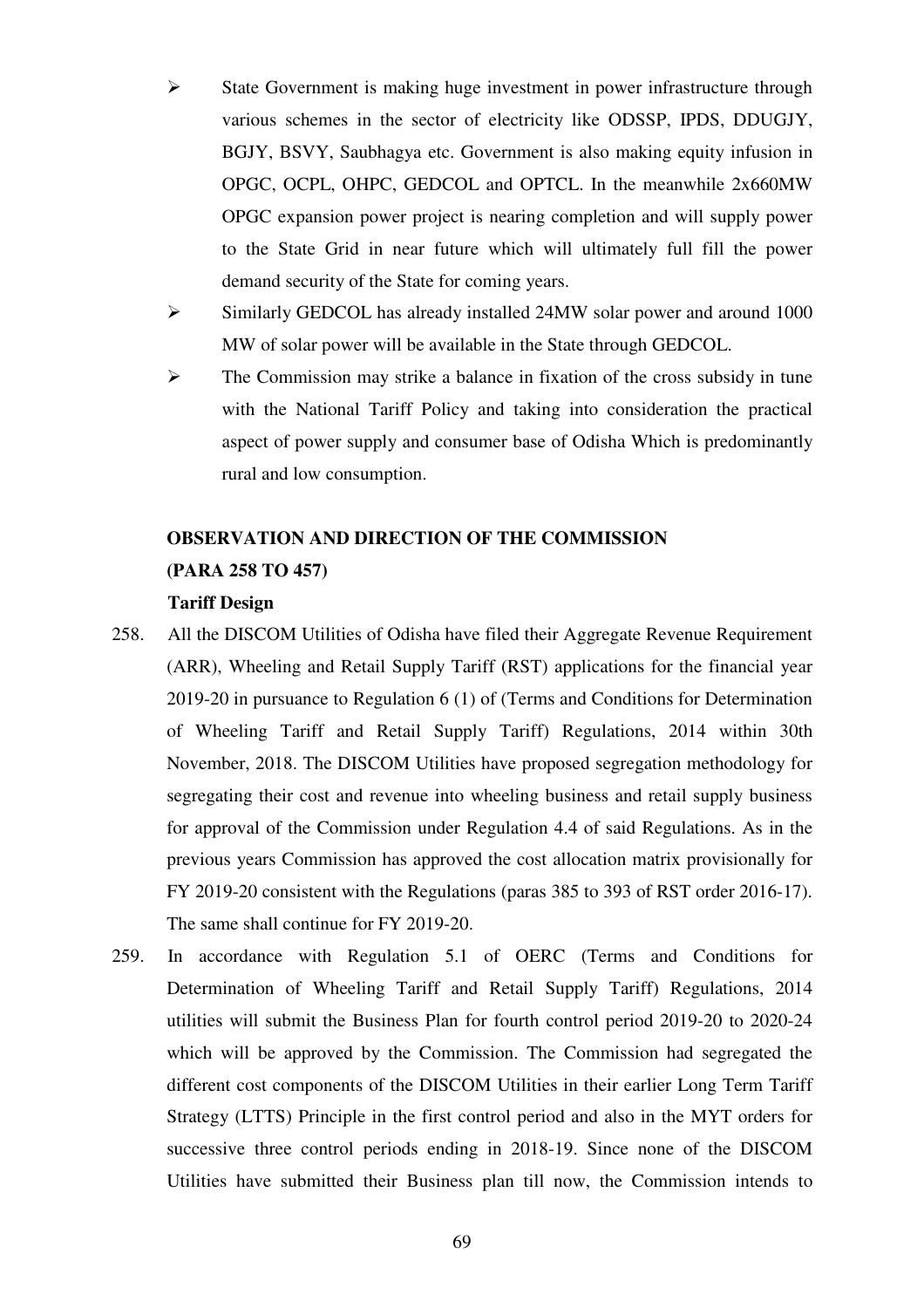continue with the same normative distribution loss and collection efficiency targets as fixed for FY 2018-19 for FY 2019-20 also. This approach does not allow the additional losses incurred by the DISCOM Utilities due to inefficiency in their operation. The Commission had ordered all DISCOM Utilities to submit their Business plan.

260. The tariff design exercise carried out by the Commission is a balancing act in which revenue is matched with expenditure in such a way that voltage-wise tariff remains within  $\pm 20\%$  of the average cost of supply as per Clause 8.3 of National Tariff Policy. In the present State of Odisha power sector, EHT and HT consumers are cross subsidizing consumers, whereas the LT consumers are the subsidized consumers. As shown in the table below the percentage EHT sales has been gradually decreasing in the sales mix. This may be due to Industries switching over to CGPs, Open Access or recession in the market. The share of EHT sales has declined from 36.23% in 2011-12 to around 26.06% is 2017-18 in the State.

|                |                    | o<br>2011-12 | 2012-   | 2013-   | 2014-   | 2015-   | 2016-   | 2017-18  |
|----------------|--------------------|--------------|---------|---------|---------|---------|---------|----------|
|                |                    |              | 13      | 14      | 15      | 16      | 17      |          |
| <b>CESU</b>    | <b>EHT</b>         | 1309.32      | 1267.19 | 1618.28 | 1582.05 | 1229.82 | 975.27  | 1003.28  |
|                | <b>Total Sales</b> | 4469.79      | 4662.96 | 5211.93 | 5484.36 | 5570.76 | 5488.59 | 5781.64  |
|                | Ratio              | 29.29%       | 27.18%  | 31.05%  | 28.85%  | 22.08%  | 17.77%  | 17.35%   |
| <b>NESCO</b>   | <b>EHT</b>         | 1,672.56     | 1612.34 | 1532.46 | 1513.62 | 1733.76 | 1975.78 | 1997.77  |
|                | <b>Total Sales</b> | 3301.53      | 3282.87 | 3337.83 | 3455.54 | 3806.67 | 4077.21 | 4234.96  |
|                | Ratio              | 50.66%       | 49.11%  | 45.91%  | 43.80%  | 45.55%  | 48.46%  | 47.17%   |
| <b>WESCO</b>   | <b>EHT</b>         | 1364.186     | 1468.66 | 1646.45 | 1704.47 | 1362.66 | 1234.27 | 1219.19  |
|                | <b>Total Sales</b> | 3775.01      | 3945.34 | 4201.06 | 4552.2  | 4597.95 | 4798.86 | 5377.79  |
|                | Ratio              | 36.14%       | 37.23%  | 39.19%  | 37.44%  | 29.64%  | 25.72%  | 22.67%   |
| <b>SOUTHCO</b> | <b>EHT</b>         | 383.9335     | 413.844 | 404.567 | 386.838 | 349.492 | 335.84  | 399.44   |
|                | <b>Total Sales</b> | 1507.68      | 1660.67 | 1720.36 | 1947.73 | 2077.87 | 2141.19 | 2334.12  |
|                | Ratio              | 25.47%       | 24.92%  | 23.52%  | 19.86%  | 16.82%  | 15.68%  | 17.11%   |
| <b>ODISHA</b>  | <b>EHT</b>         | 4729.995     | 4762.04 | 5201.76 | 5186.97 | 4675.73 | 4521.16 | 4619.68  |
|                | <b>Total Sales</b> | 13054.01     | 13551.8 | 14471.2 | 15439.8 | 16053.2 | 16505.9 | 17728.51 |
|                | Ratio              | 36.23%       | 35.14%  | 35.95%  | 33.59%  | 29.13%  | 27.39%  | 26.06%   |

**Table – 18 Percentage of EHT to Total Sales in Odisha** 

261. Like in the previous years, the Commission has adopted Top Down Approach to calculate sales of ensuing year by applying normative loss approved in the Business Plan Order vide Case Nos. 58/2016, 53, 56 and 57 of 2017.

#### **Table – 19**

## **Proposed and Approved Loss of DISCOM Utilities**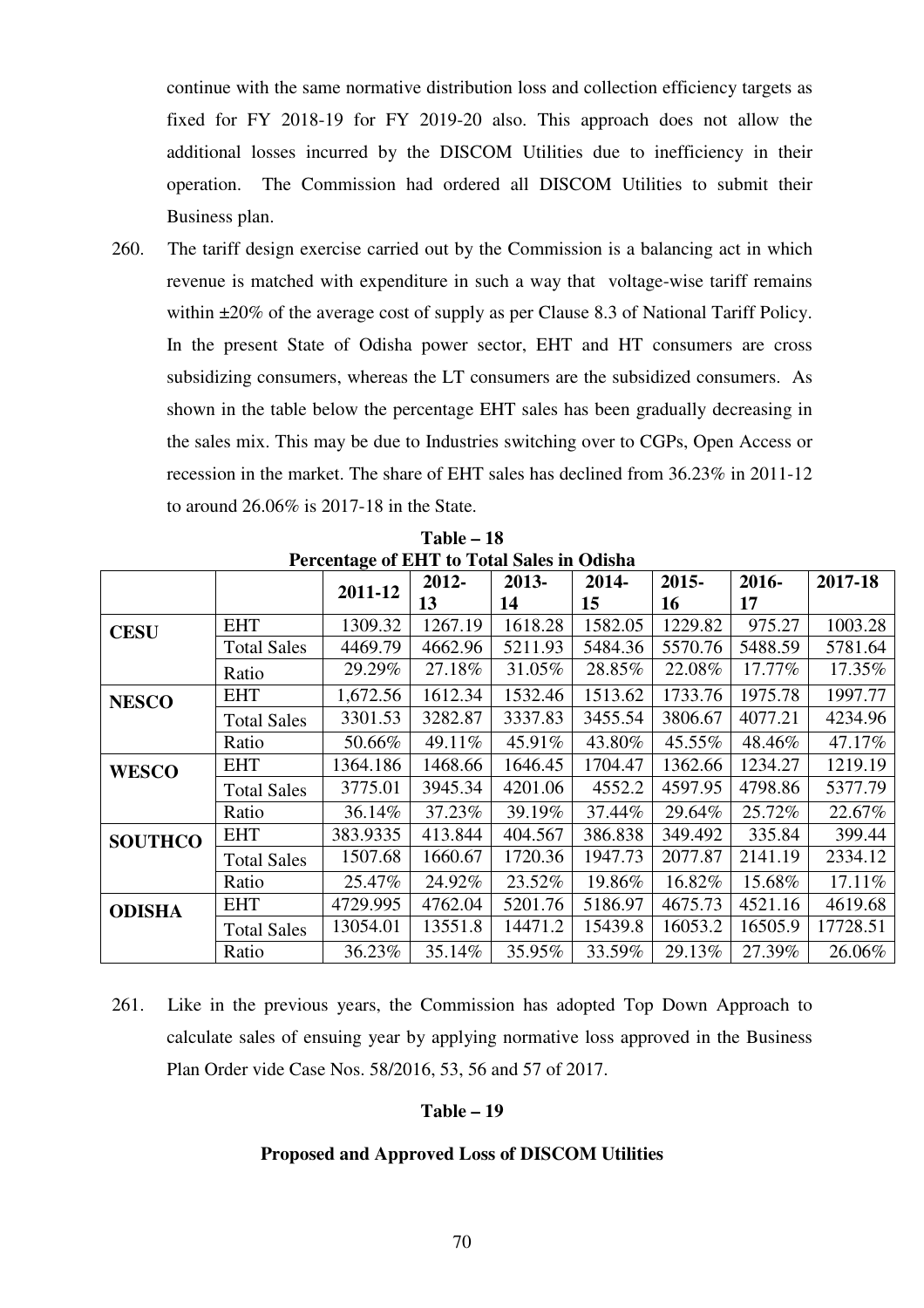|                              |             |                        |                     |                    | FY 2019-20 |  |  |  |
|------------------------------|-------------|------------------------|---------------------|--------------------|------------|--|--|--|
|                              |             |                        | FY 2018-19          | FY 2019-20         | (Approved) |  |  |  |
|                              | FY 2017-18  | FY 2018-19             | <b>Estimated by</b> | <b>Proposed by</b> | by the     |  |  |  |
|                              | (Actual)    | Approved               | licensees           | licensees          | Commission |  |  |  |
|                              | <b>CESU</b> |                        |                     |                    |            |  |  |  |
| <b>Distribution Loss</b>     | 31.72       | 23.00%                 | 28.79%              | 25.99%             | 23.00%     |  |  |  |
| <b>Collection Efficiency</b> | 96.56       | 99.00%                 | 99.00%              | 99.00%             | 99.00%     |  |  |  |
| AT and C Loss                | 34.07       | 23.77%                 | 29.50%              | 26.73%             | 23.77%     |  |  |  |
|                              |             | <b>NESCO Utility</b>   |                     |                    |            |  |  |  |
| <b>Distribution Loss</b>     | 22.28       | 18.35%                 | 20.00%              | 19.00%             | 18.35%     |  |  |  |
| <b>Collection Efficiency</b> | 93.38       | 99.00%                 | 96.00%              | 97.00%             | 99.00%     |  |  |  |
| AT and C Loss                | 27.43       | 19.17%                 | 23.20%              | 21.43%             | 19.17%     |  |  |  |
|                              |             | <b>WESCO Utility</b>   |                     |                    |            |  |  |  |
| <b>Distribution Loss</b>     | 25.81       | 19.60%                 | 25.23%              | 23.12%             | 19.60%     |  |  |  |
| <b>Collection Efficiency</b> | 89.99       | 99.00%                 | 94.00%              | 96.00%             | 99.00%     |  |  |  |
| AT and C Loss                | 33.23       | 20.40%                 | 29.72%              | 26.19%             | 20.40%     |  |  |  |
|                              |             | <b>SOUTHCO Utility</b> |                     |                    |            |  |  |  |
| <b>Distribution Loss</b>     | 32.70       | 25.50%                 | 29.76%              | 26.35%             | 25.5%      |  |  |  |
| <b>Collection Efficiency</b> | 91.42       | 99.00%                 | 93.00%              | 96.00%             | 99.00%     |  |  |  |
| AT and C Loss                | 38.48       | 26.25%                 | 34.68%              | 29.47%             | 26.25%     |  |  |  |
| <b>ODISHA</b>                |             |                        |                     |                    |            |  |  |  |
| <b>Distribution Loss</b>     | 28.03       | 21.32%                 | 25.96%              | 23.69%             | 21.36%     |  |  |  |
| <b>Collection Efficiency</b> | 93.15       | 99.00%                 | 96.03%              | 97.27%             | 99.00%     |  |  |  |
| AT and C Loss                | 32.96       | 22.11%                 | 28.90%              | 25.78%             | 22.15%     |  |  |  |

## **Assessment of Power Purchase Requirement of DISCOM Utilities for FY 2019-20**

262. The monthly quantity of power purchase of Utilities from April, 2018 to December, 2018 is available with the Commission. It is found that except SOUTHCO, in other DISCOM Utility open access is more common. For all the four DISCOM utilities the average power purchase up to December 2018 is extrapolated for the whole year for arriving at estimated power purchase for the 2018-19. The details are given below.

| CESU    | 9108.19 MU |
|---------|------------|
| NESCO   | 5625.60 MU |
| WESCO   | 7673.48 MU |
| SOUTHCO | 3650.24 MU |

263. The Commission has estimated sales for EHT and HT for the coming year basing on the trend of sales of this year arrived at by averaging and extrapolating sales by above method and sales projected by Utilities FY 2019-20. However, for LT the additional sale has been accepted basing on the projection made by the Licensees. The details of additional sales on LT (licensees projection for 2019-20 **-** estimated sales for FY 2018-19 by extrapolating the actual sales upto Dec,18) and in case of EHT and HT the additional sales (Commission's estimation for 2019-20 **-** estimated sales for FY 2018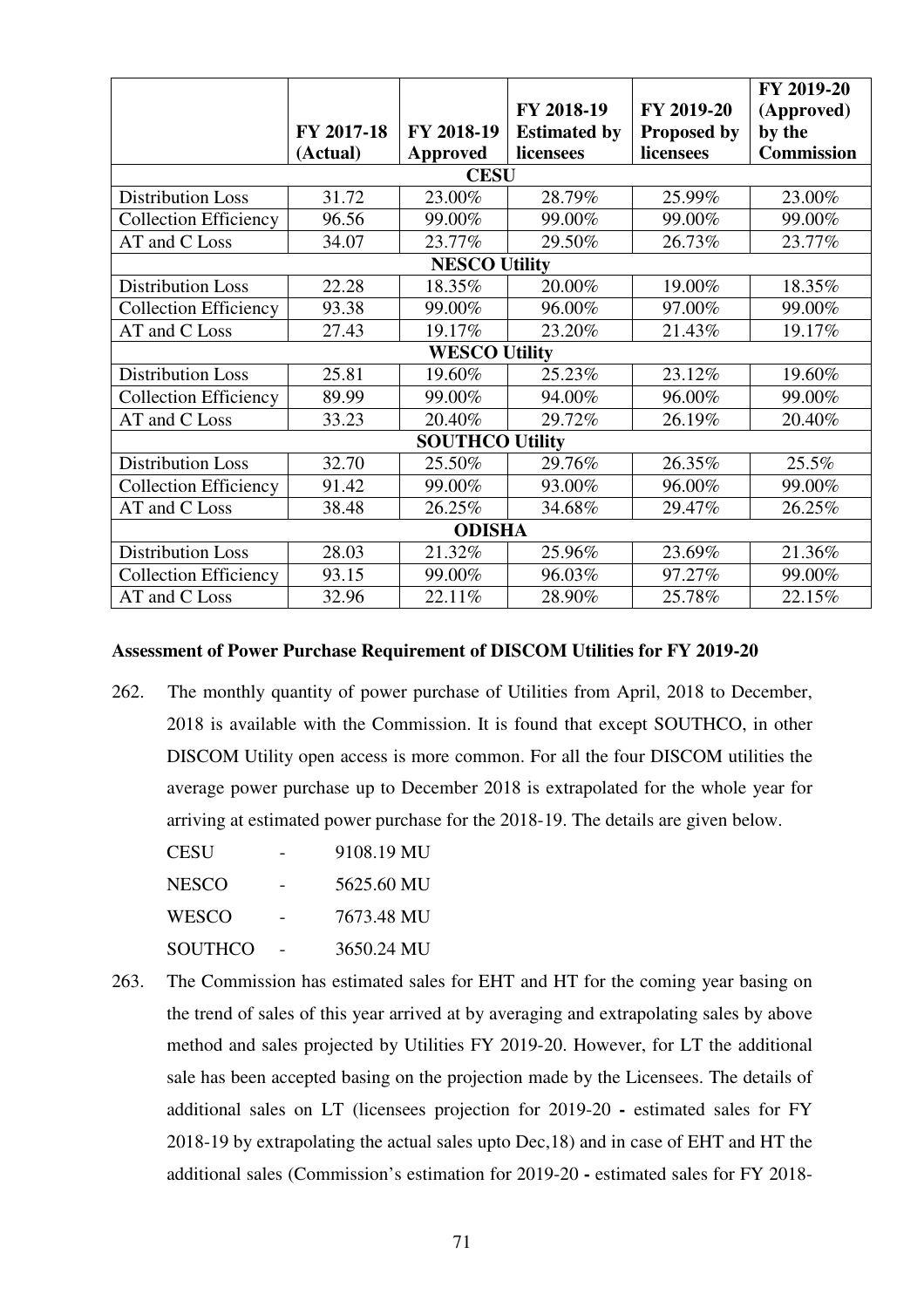19 by extrapolating the actual sales upto December 2018) are given in the table below.

| Table – 20     |                  |                  |                          |  |  |  |  |
|----------------|------------------|------------------|--------------------------|--|--|--|--|
|                | LT Sales (In MU) | HT Sales (In MU) | <b>EHT Sales (In MU)</b> |  |  |  |  |
| CESU           | 730.59           | 102.26           | (-) 102.89               |  |  |  |  |
| <b>NESCO</b>   | 643.44           | $(-) 2.21$       | $-$ ) 3.57               |  |  |  |  |
| <b>WESCO</b>   | 354.27           | 00.00            | $(-)$ 305.90             |  |  |  |  |
| <b>SOUTHCO</b> | 497.26           | 00.00            | $-$ 34.97                |  |  |  |  |

- 264. For additional sales in HT and EHT the Commission allows appropriate power purchase basing on 8% distribution loss in HT. But in case of LT power purchase for 60% of additional sales has been allowed for CESU and SOUTHCO and 75% of additional sales has been allowed for NESCO and WESCO basing on the normative HT and LT loss. The rest 40% / 25%of additional sales is supposed to be met from reduction of distribution loss in LT.
- 265. Therefore, power purchase requirement for the Utilities in the year 2019-20 is estimated as follows:

| Table - |
|---------|
|---------|

|                                                                      |             |                                | (Figures in MU)                |                                  |  |  |
|----------------------------------------------------------------------|-------------|--------------------------------|--------------------------------|----------------------------------|--|--|
|                                                                      | <b>CESU</b> | <b>NESCO</b><br><b>Utility</b> | <b>WESCO</b><br><b>Utility</b> | <b>SOUTHCO</b><br><b>Utility</b> |  |  |
| Estimated annual power purchase<br>for 2018-19                       | 9108.19     | 5625.60                        | 7673.48                        | 3650.24                          |  |  |
| Additional<br>estimated<br>power<br>purchase requirement for 2019-20 | 631.10      | 679.70                         | 71.62                          | 388.95                           |  |  |
| Total power purchase for 2019-20                                     | 9739.29     | 6305.30                        | 7745.10                        | 4039.19                          |  |  |
| Total Power purchase estimated for<br>2019-20 (Rounded)              | 9740.00     | 6310.00                        | 7750.00                        | 4040.00                          |  |  |

**Estimation of Sales of DISCOM Utilities for FY 2019-20**

266. As explained above, we have considered the EHT sales in full except WESCO Utility, as projected by the licensee. In case of WESCO utility, the projected EHT sales for FY 2018 -19 comes to 1605.90MU by extrapolating the actual sales for the period up to Dec,2018. But, the licensee has projected only 1300MU for FY 2018-19 and 1250 MU for FY 2019-20. Considering the actual sales and submission made by the licensee, the commission has estimated EHT sale of 1300 MU for WESCO for FY 2019-20. Similarly for HT Sale, the Commission has compared the actual sales up to Dec, 2018 and the projection made by the DISCOM Utilities for FY 2018-19 and 2019-20. Accordingly, the Commission has estimated the Sale for HT category for FY 2019-20 which are given in the table below.

| $1$ able $ 22$                    |        |  |  |  |                                                 |             |  |  |  |
|-----------------------------------|--------|--|--|--|-------------------------------------------------|-------------|--|--|--|
| <b>Estimation of HT Sale (MU)</b> |        |  |  |  |                                                 |             |  |  |  |
|                                   | Actual |  |  |  | <b>Prorating Licensees Licensees Additional</b> | <b>OERC</b> |  |  |  |

**Table – 22**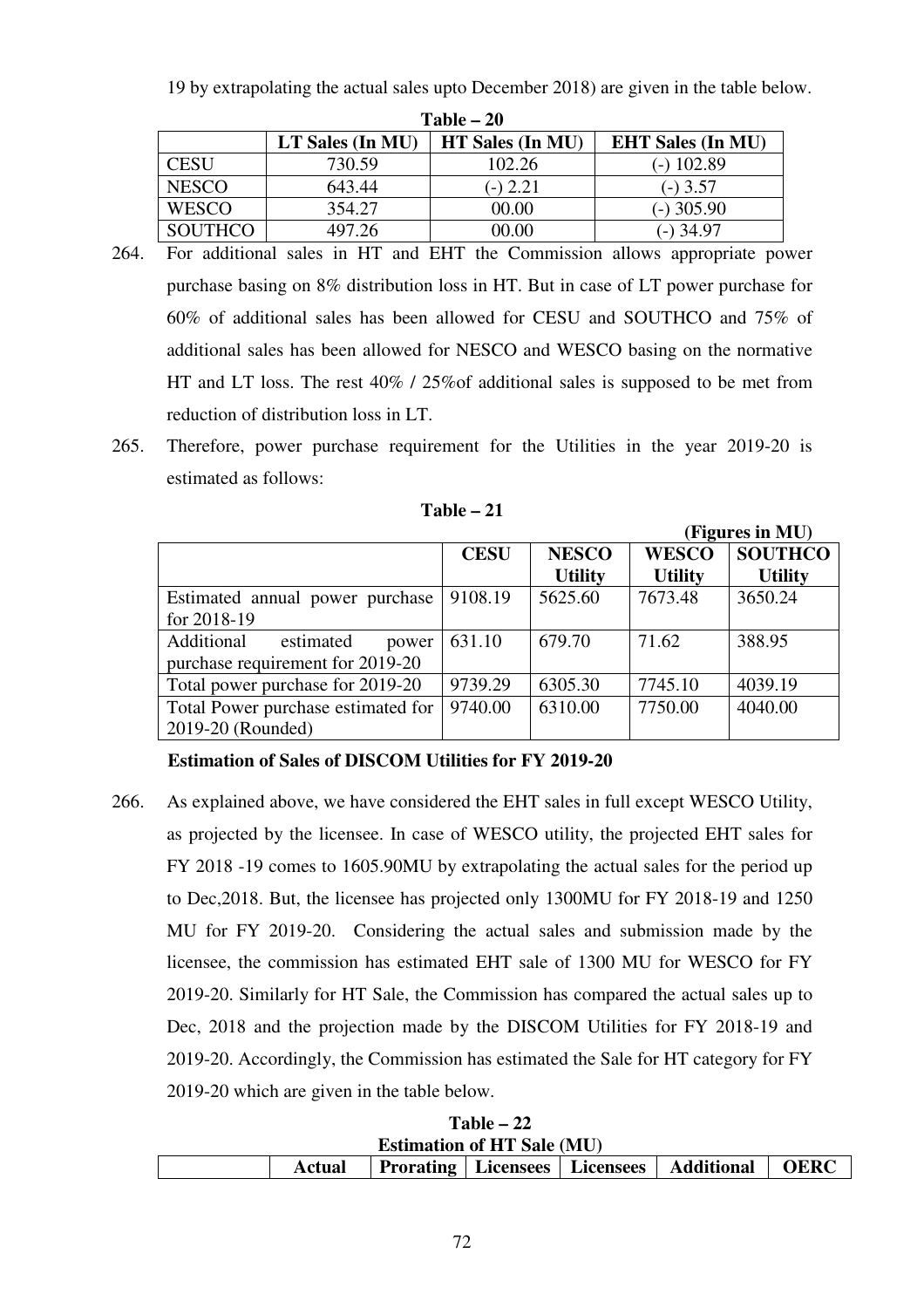|                | Sale for<br>FY 2018-<br>$19$ (upto<br>Dec, 18) | for whole<br>year | proposal<br>for 2018-<br>19 | proposal<br>for 2019-<br><b>20</b> | sale during<br>2019-20<br>over 2018-<br>19 | estimate<br>for<br>2019-20 |
|----------------|------------------------------------------------|-------------------|-----------------------------|------------------------------------|--------------------------------------------|----------------------------|
| <b>CESU</b>    | 1070.68                                        | 1427.57           | 1426.83                     | 1529.10                            | 102.26                                     | 1529.83                    |
| <b>NESCO</b>   | 322.92                                         | 430.56            | 426.58                      | 424.23                             | $(-) 2.21$                                 | 428.35                     |
| <b>Utility</b> |                                                |                   |                             |                                    |                                            |                            |
| <b>WESCO</b>   | 1317.23                                        | 1756.31           | 1650.00                     | 1730.00                            | 00.00                                      | 1756.31                    |
| <b>Utility</b> |                                                |                   |                             |                                    |                                            |                            |
| <b>SOUTHCO</b> | 234.46                                         | 312.62            | 296.55                      | 307.45                             | 00.00                                      | 312.62                     |
| <b>Utility</b> |                                                |                   |                             |                                    |                                            |                            |

267. The estimation of LT sales has been found out basing on the distribution loss approved in the Business Plan following top down approach as mentioned in the Regulation. Therefore, the purchase and sales estimation of DISCOM Utilities for FY 2019-20 are approved as follows:

### **Table – 23**

**(In MU)** 

|                 |                                                                                      |             |                 |              |                 |          |                 |          | THE MEVI        |           |
|-----------------|--------------------------------------------------------------------------------------|-------------|-----------------|--------------|-----------------|----------|-----------------|----------|-----------------|-----------|
|                 | All ODISHA PURCHASE and SALES PROPOSED and APPROVED BY THE COMMISSION FOR FY 2019-20 |             |                 |              |                 |          |                 |          |                 |           |
|                 |                                                                                      | <b>CESU</b> |                 | <b>NESCO</b> | <b>WESCO</b>    |          | <b>SOUTHCO</b>  |          | <b>ODISHA</b>   |           |
|                 | <b>Proposed</b>                                                                      | Approved    | <b>Proposed</b> | Approved     | <b>Proposed</b> | Approved | <b>Proposed</b> | Approved | <b>Proposed</b> | Approved  |
| <b>Purchase</b> | 9852.55                                                                              | 9740.00     | 6329.662        | 6310.00      | 7700.00         | 7750.00  | 4050.00         | 4040.00  | 27932.214       | 27840.00  |
| <b>Sales</b>    |                                                                                      |             |                 |              |                 |          |                 |          |                 |           |
| <b>EHT</b>      | 1171.122                                                                             | 171.122     | 2134.356        | 2134.356     | 1250.00         | 1300.00  | 406.249         | 406.249  | 4961.727        | 5011.727  |
| HT              | 1529.095                                                                             | 1529.832    | 424.36          | 428.345      | 1730.00         | 1756.312 | 307.446         | 312.62   | 3990.901        | 4027.109  |
| <b>LT</b>       | 4591.295                                                                             | 4798.846    | 2568.311        | 2589.414     | 2940.00         | 3174.688 | 2261.698        | 2290.931 | 12361.304       | 12853.879 |
| <b>Total</b>    | 7291.51                                                                              | 7499.80     | 5127.03         | 5152.115     | 5920.00         | 6231.00  | 2975.39         | 3009.80  | 21313.93        | 21892.715 |
| <b>Sales</b>    |                                                                                      |             |                 |              |                 |          |                 |          |                 |           |

#### **Revenue Assessment**

268. Basing on normative parameters like distribution loss, AT & C loss and collection efficiency as approved in this Retail Supply Tariff order of the Commission, we proceed to determine the revenue on the following principles.

#### **EHT and HT Category**

269. The average revenue billed per unit (P/Kwh) category-wise by DISCOM Utilities for the first nine months of current financial year (in T-6 Format) after normalization has been multiplied by the category wise estimated sales for FY 2019-20 to arrive at the revised revenue in the respective category of each licensee.

### **LT Category**

270. The Commission has approved the sales of DISCOM Utilities at LT level by considering normative losses both at HT and EHT and applying the same on the estimated power purchase for 2019-20. Contrary to the Commission's expectation for high growth in LT sales, the licensees have projected less sale in LT assuming losses higher than that of approved by the Commission. This estimated sales approved by the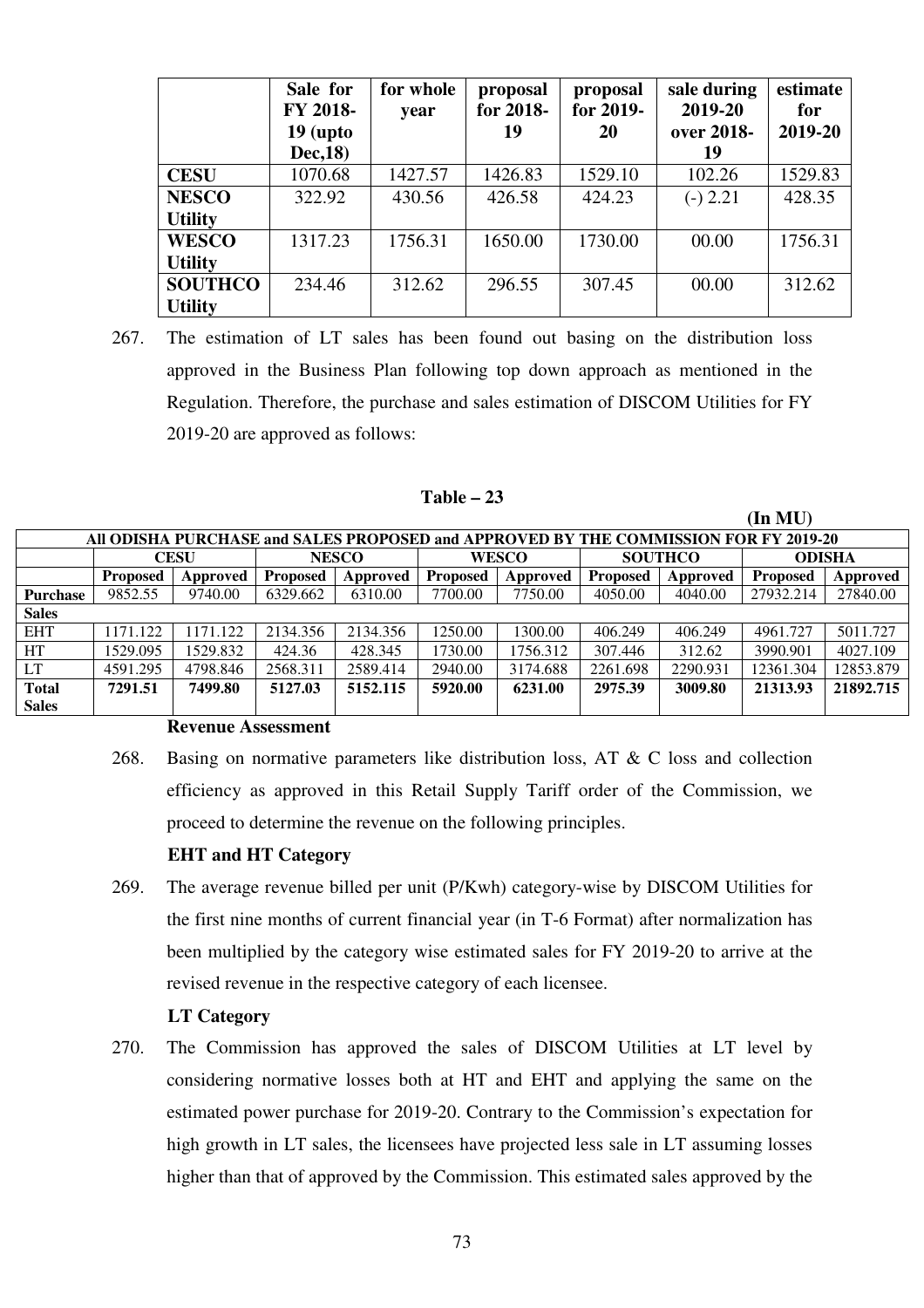Commission are apportioned among various LT categories of consumers basing on the sales ratio among them.

271. Therefore, relying on the above principle we approve the expected revenue of DISCOM Utilities for FY 2019-20 as given in the table below:

|              | Revenue of DISCOM Unities for F $\frac{1}{2}$ $\frac{2013-20}{185}$ , CIS. |                                |                                |                                  |  |  |  |  |
|--------------|----------------------------------------------------------------------------|--------------------------------|--------------------------------|----------------------------------|--|--|--|--|
|              | <b>CESU</b>                                                                | <b>NESCO</b><br><b>Utility</b> | <b>WESCO</b><br><b>Utility</b> | <b>SOUTHCO</b><br><b>Utility</b> |  |  |  |  |
| <b>EHT</b>   | 681.57                                                                     | 1227.93                        | 748.63                         | 234.67                           |  |  |  |  |
| <b>HT</b>    | 893.98                                                                     | 246.19                         | 1011.35                        | 181.69                           |  |  |  |  |
| LT           | 2023.19                                                                    | 1029.78                        | 1260.70                        | 907.72                           |  |  |  |  |
| <b>Total</b> | 3598.74                                                                    | 2503.90                        | 3020.68                        | 1324.08                          |  |  |  |  |

**Table – 24 Revenue of DISCOM Utilities for FY 2019-20 (Rs. Crs.)** 

# **Tariff Related Issues**

# **DISCOM Utilities have raised certain issues which are discussed below:- MMFC compensation for roof top solar for LT category of consumers**

272. The DISCOM Utilities other than CESU have prayed that compensation to the extent of solar generation capacity may be allowed in MMFC to the consumers having Grid connected roof top solar facility in LT category. It may be stated that Grid connected roof top solar facility has been allowed as per net metering order of the Commission. MMFC is utilised in addition to other things for ensuring capacity reservation in the Grid system. Solar generation is intermittent in nature. Therefore, compensation in form of MMFC is not possible. However, net metering is a separate order of the Commission. Any revision in that order cannot be done through the Tariff order.

# **Withdrawal of power factor incentives**

273. The Odisha power system is still not operating in unity power factor which is the ideal power factor. As long as this is not achieved there is scope for improvement of power factor. Therefore, withdrawal of incentive for improvement of power factor at this stage is not desirable.

# **Withdrawal of ToD benefit**

274. DISCOM Utilities have stated that due to introduction of ABT, the industries are drawing power as per the prevailing frequency. The industries having CD > 110 KVA are also availing 120% over drawal facility during off peak hours. Therefore, they have requested the Commission to withdraw the ToD benefit. It is to be stated that the ABT is still to be implemented in Odisha for consumers. Rather it has been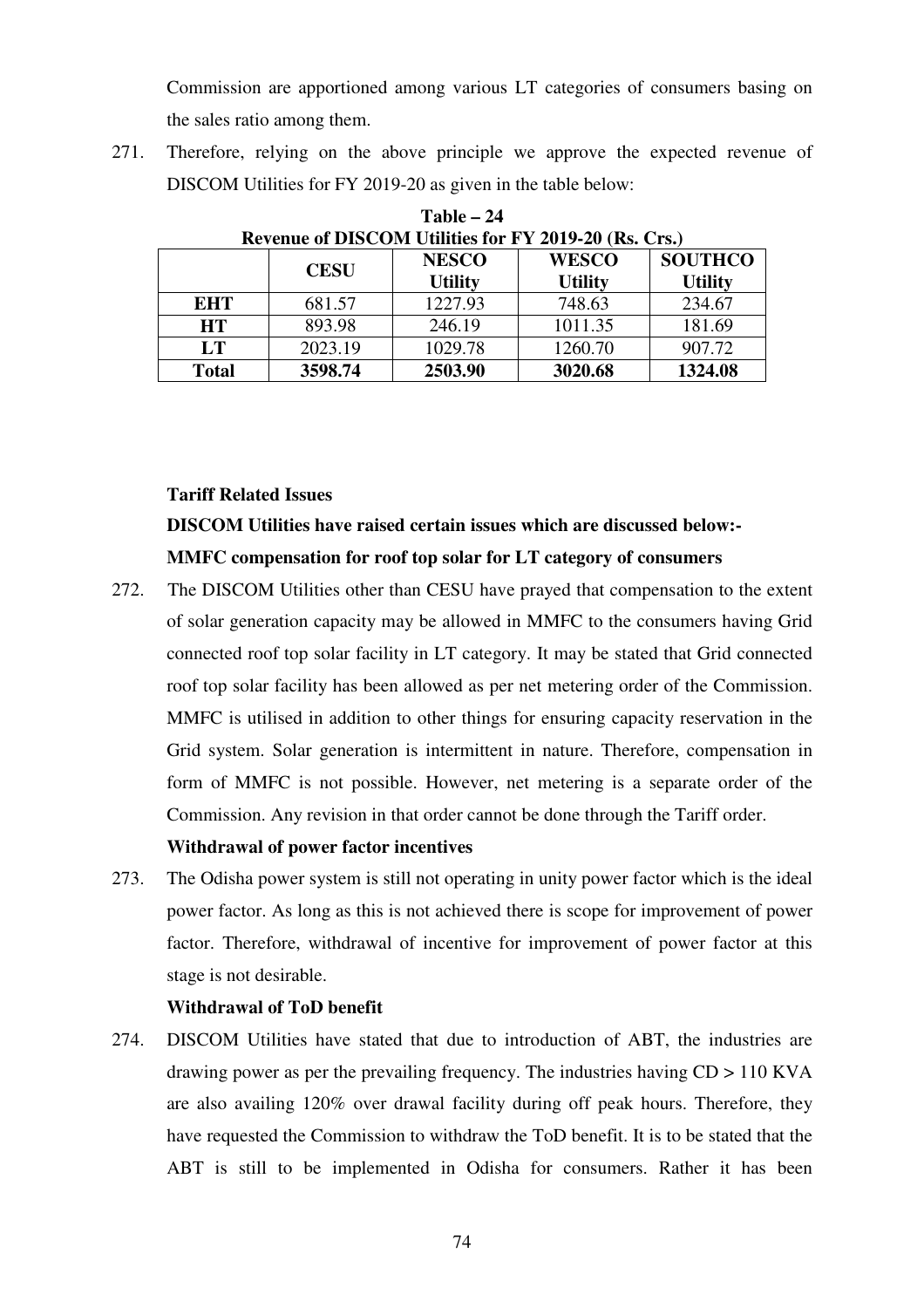implemented for DISCOM Utilities and they are supposed to get the benefit out of it. Over drawal facility is available to make the load curve flat during off peak hours. ToD benefit is implemented in Odisha for the consumers who are capable of segregating their load drawal. Therefore, there is no necessity of abolishing the ToD tariff. This matter has already been discussed in Para 310 of RST order for FY 2018- 19.

# **Demand Charges for HT Medium category consumers.**

275. The demand charges for HT medium category of consumers are a separate category of consumers who have CD<110 KVA. They are small industrial consumers. Their viability cannot be compared with large industry consumer. Therefore, the Commission have been consciously keeping demand charges lower for this category than that of large industry category.

# **MMFC for LT category of consumers**

276. Some DISCOM Utilities want that the additional KW in all LT categories should have uniform MMFC. It is to be stated that this has been done to give some relief to agriculture, public lighting and small industry consumer. The revenue from this section of consumers is as such very low. It is expected that differential KW charges have minimal impact on the revenue in flow from this category of consumers.

#### **Billing to Irrigation and agriculture category of consumers**

277. Some DISCOM Utilities want that since the meters of agricultural consumers gets defective frequently due to site condition; load factor billing should be permitted. It is clarified that load factor billing is prohibited under the Act. Billing should be done through correct meter only. Therefore, request of DISCOM Utilities cannot be accepted.

### **Levy of Demand Charges**

278. Some DISCOM Utilities state that the principle of "80% of CD or MD whichever is higher" principle for computation of demand charges should be revisited by making it 85% of CD or MD whichever is higher. The present principle has been kept keeping in view the drawal pattern of industries. For revision of the same, the DISCOM Utilities must show that drawal pattern of industries have changed upward considerably.

#### **Additional Rebate of 2% to LT category of consumers for Digital Payment**

279. Some DISCOM Utilities want that for encouraging digital payment, the incentive should be enhanced from 1% to 2%. The Commission agrees to the same.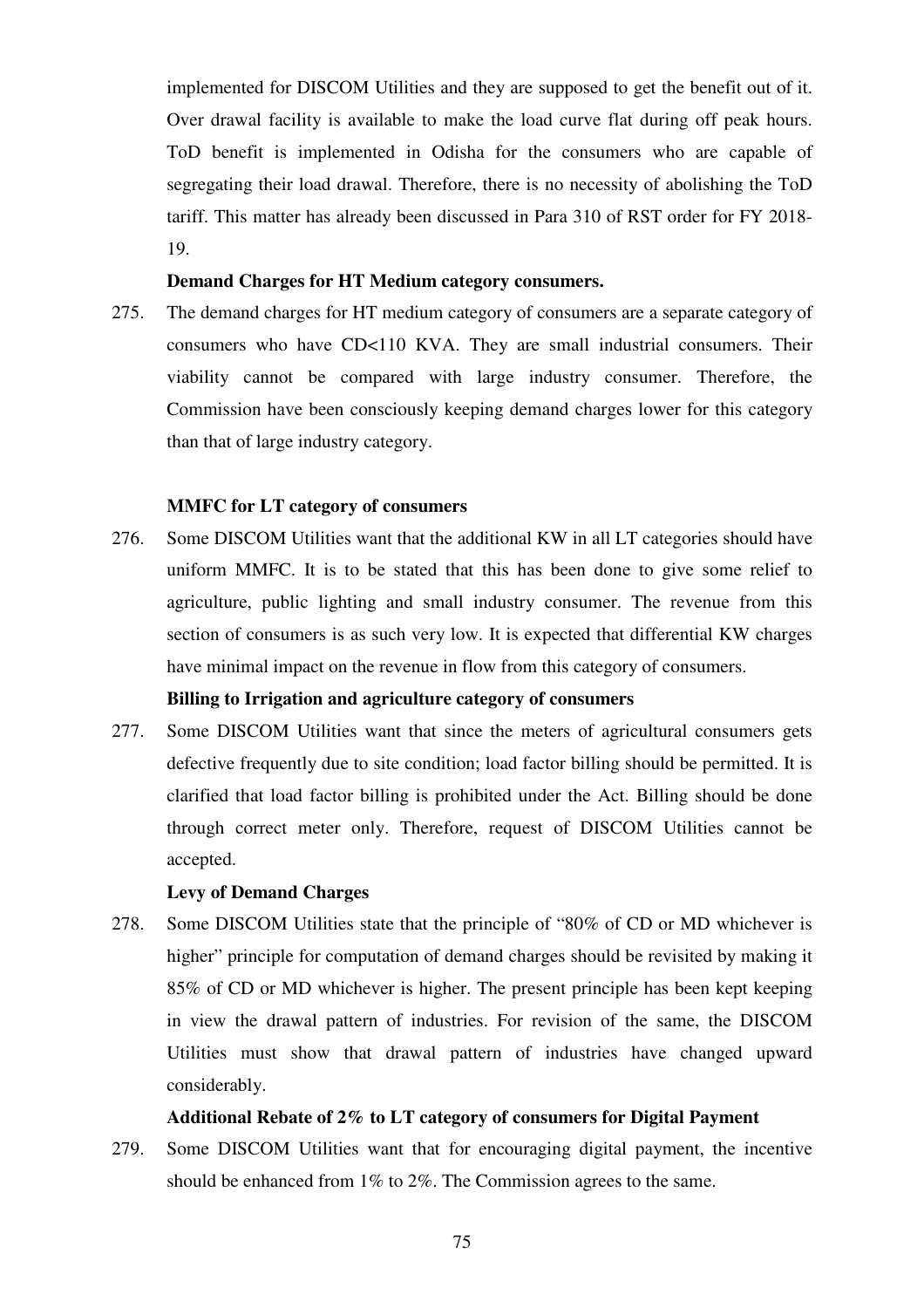# **Introduction of KVAH Billing or Applicability of power factor penalty**

280. DISCOM Utilities request the Commission that KVAH billing should be introduced or alternatively power factor penalty should be imposed on some LT and HT categories of consumers. This matter has been discussed by the Commission in the past several Tariff order. KVAH billing should not be utilized as a revenue generation model rather for correct recording of energy. In appropriate time when infrastructures are fully ready for all the consumers this can be introduced.

# **MMFC/Demand Charges to be in KVA only instead of KVA/KW**

281. Some DISCOM Utilities request the Commission for computation of demand charges basing on KVA instead of KW. This option was allowed by the Commission when there were electro mechanical meters which cannot read KVA. Now, in most of the cases static meters have been introduced. Therefore, the Commission has no objection if meter readings are captured in KVA for computation of demand charges provided it is mentioned in the agreement.

# **Perform Achieve and Trade (PAT) Cycle-II**

- 282. CESU submits that they want a fund of Rs. 50 lakhs for conducting energy audit through accredited energy auditor as per Energy Conservation Act. In FY 2018-19, the Commission has allowed money for energy audit and consumer indexing in the tariff order. This year the same has been allowed at Rs. 5 Crores for each DISCOM which includes AT and C loss reduction measures.
- 283. NESCO, WESCO and SOUTHCO utilities have submitted that MMFC has been fixed for consumers in two different ways. For one group of consumers the rate is uniform and for other group the rate is reduced after first KW of load. They have prayed to fix uniform MMFC rate across all categories of consumers who are liable to pay the same. The Commission observes that the reduced rate is adopted mostly for agriculture and its related activities. This has been done to keep the electricity tariff for these categories low for affordability and growth in the sector. The revenue of DISCOM Utilities as a whole has been balanced without any consequential loss.

# **Meter Rent**

284. CESU prays the Commission to consider the Meter Cost along with its accessories and amount invested for fixation of meter rent. In absence of any information enabling objective evaluation of the claim, the Commission is not inclined to accept the views of the Utilities. Hence the existing monthly meter rent will continue as follows:

# **Table - 25**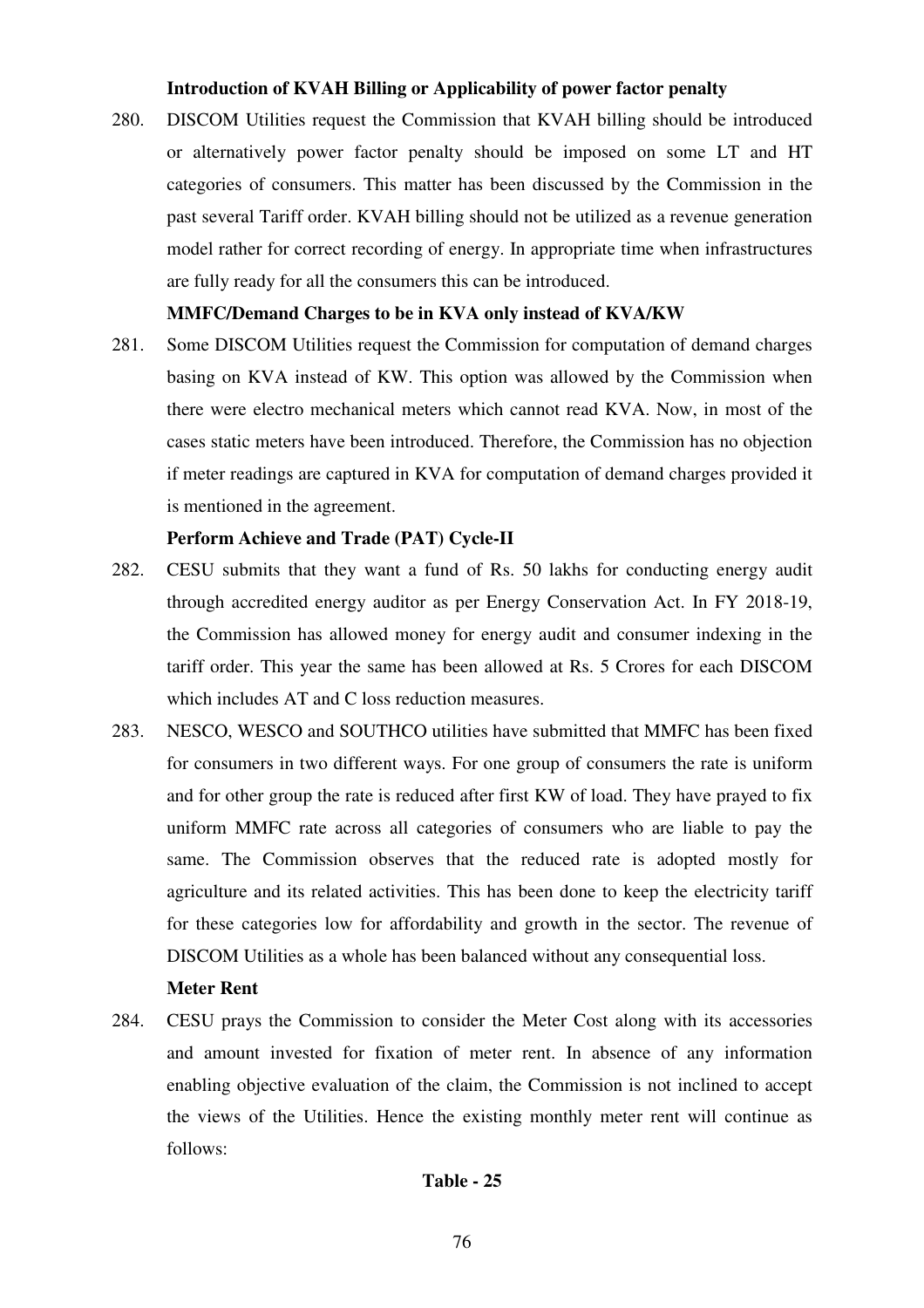| <b>Type of Meter</b>                             | <b>Monthly Meter Rent (Rs.)</b> |
|--------------------------------------------------|---------------------------------|
| 1. Single phase electro-magnetic Kwh meter       | 20                              |
| 2. Three phase electro-magnetic Kwh meter        | 40                              |
| 3. Three phase electro-magnetic tri-vector meter | 1000                            |
| 4. Tri-vector meter for Railway Traction         | 1000                            |
| 5. Single phase Static Kwh meter                 | 40                              |
| 6. Three Phase Static Kwh meter                  | 150                             |
| 7. Three phase Static Tri-vector meter           | 1000                            |
| 8. Three phase Static Bi-vector meter            | 1000                            |
| 9. LT Single phase AMR/AMI Compliant meter       | 50                              |
| 10. LT Three phase AMR/AMI compliant meter       | 150                             |

Note: Meter rent for meter supplied by DISCOM Utilities shall be collected for a period of 60 months only. After it is collected for sixty months, meter rent collection should be discontinued and excess collected, if any, shall be adjusted in subsequent energy charges. In addition to Meter rent any other applicable taxes and duties levied by Government shall also be payable by consumers to the Utilities.

- 285. Some objectors have requested the Commission in their written submission as well as at the time of hearing to reintroduce the three slabs based graded incentive tariff for HT/EHT as it promotes higher consumption in industries. The Commission has abolished one slab out of three slabs in load factor tariff w.e.f. FY 2013-14 for HT and EHT consumers. This has been done to rationalise the tariff on voltage level basis which means tariff should be one at a particular voltage if cost of supply at that voltage is considered. Since the Commission is moving towards cost based tariff as per the Act and Tariff Policy reintroduction of third slab in graded slab tariff at this stage cannot be considered.
- 286. The Commission has observed that the DISCOM Utilities are raising particular issues in each year tariff hearing for which the Commission has already given its finding. These are as follows:

| <b>Issues</b>                                                                  | <b>Commission's Observation</b>             |
|--------------------------------------------------------------------------------|---------------------------------------------|
| Levy of Demand Charges on the basis of   Para 276 for RST Order for FY 2017-18 |                                             |
| 80% of CD or MD whichever is higher to be                                      |                                             |
| changed to 85% of CD or MD whichever is                                        |                                             |
| higher.                                                                        |                                             |
| Withdrawal of power factor incentives                                          | Para 287 of RST Order 2017-18               |
| Introduction of kVAH Billing                                                   | Para 244 of RST order for FY 2016-17 and in |
|                                                                                | Para 304 and 332 RST order for FY 2015-16.  |
| Power Factor Penalty for Three-phase                                           | Para 280 of RST order for FY 2017-18 and    |
| Consumers having Contract Demand less                                          | para 326 of the RST Order for FY 2015-16    |
| than 110 KVA                                                                   |                                             |
| MMFC/Demand charges to be in kVA only                                          | Para 308 of RST order for FY 2017-18        |
| instead of kVA/kW                                                              |                                             |
| Continuation of bi-monthly billing                                             | Para 297 of RST order for FY 2017-18        |

**Table - 26**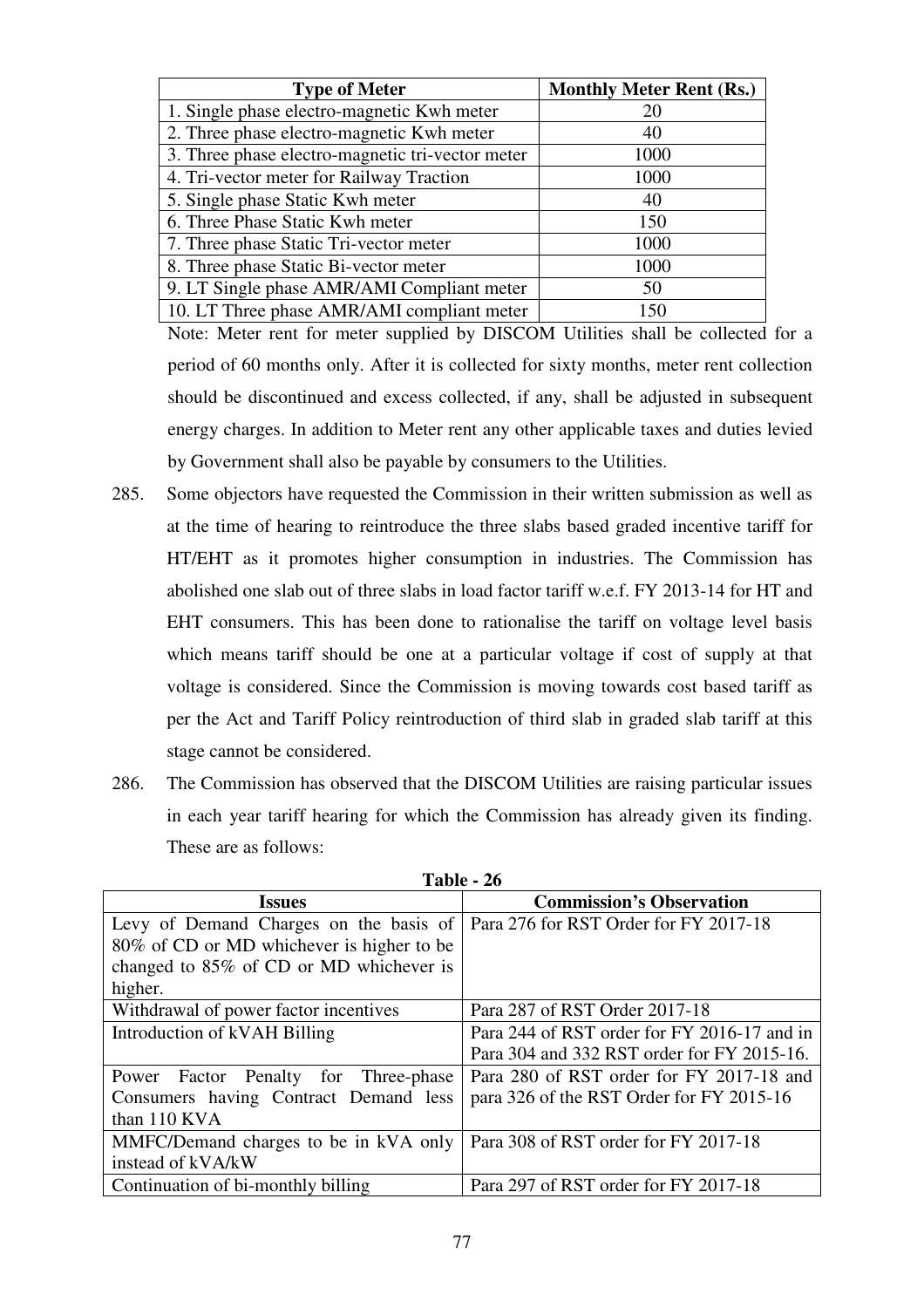| <b>Issues</b>                            | <b>Commission's Observation</b>                                                    |  |  |
|------------------------------------------|------------------------------------------------------------------------------------|--|--|
| Introduction of Amnesty Arrear Clearance | Para 285 of RST order for FY 2017-18                                               |  |  |
| Scheme for LT Non Industrial category of |                                                                                    |  |  |
| consumers.                               |                                                                                    |  |  |
| Load factor Billing to Irrigation        | and   Para 244 of RST order for FY 2016-17 and                                     |  |  |
| <b>Agriculture Category of Consumers</b> | para 332 of RST order for FY 2015-16                                               |  |  |
|                                          | Acceptance of Bank Guarantee in lieu of   Para 282 of RST order for FY 2017-18 and |  |  |
| security deposit in cash                 | para 326 of RST Order for FY 2010-11                                               |  |  |
| Overdrawl by Existing HT/EHT Category    | Para 238 of RST order for FY 2016-17.                                              |  |  |
| Consumers (Penalty both on demand and    |                                                                                    |  |  |
| energy)                                  |                                                                                    |  |  |

### **Rebate on prompt payment**

287. NESCO, WESCO and SOUTHCO utilities submitted that they should be allowed to avail rebate of 2% if BSP dues are paid to GRIDCO within three days instead of two days as allowed by the Commission in BSP order for FY 2017-18. Further, the rebate should be 1% of the proportionate amount paid to GRIDCO if it is paid within 30 days similar to offer of NTPC to GRIDCO. The payment of dues of NTPC by GRIDCO and payment of BSP dues by DISCOM Utilities to GRIDCO are two different issues. The pattern of payment of dues of NTPC by GRIDCO is also different from that of payment of DISCOM Utilities to GRIDCO. Payment of NTPC dues are governed under a special Regulation of CERC. But this is not the case with DISCOM Utilities payment to GRIDCO. Therefore, the contention of DISCOM Utilities cannot be accepted.

# **Reliability Surcharge**

288. Many Industrial consumers have objected the levy of Reliability Surcharge payable to the DISCOM Utilities which they are getting without any contribution. Since the industries are getting a premium service which is essentially different from a normal consumer they are to pay a surcharge which is minimal @ 10 paise per unit. Once the network in the State is evenly strengthened throughout the State the Commission may reconsider this.

# **Rebate on instalment**

289. CESU submitted that as per Regulation 95 of OERC Distribution (Condition of Supply Code) 2004, a consumer is not eligible for rebate in case he has availed instalment facility, whereas Para 493 of RST order 2017-18 stipulates that the consumer is entitled for rebate on the amount of the monthly bill (excluding all arrears).So the applicability of rebate spelt in regulation and RST order contradicts each other. Hence, to overcome from the difficulty CESU has proposed not to allow rebate to the consumers who are not paying their energy charges in full (including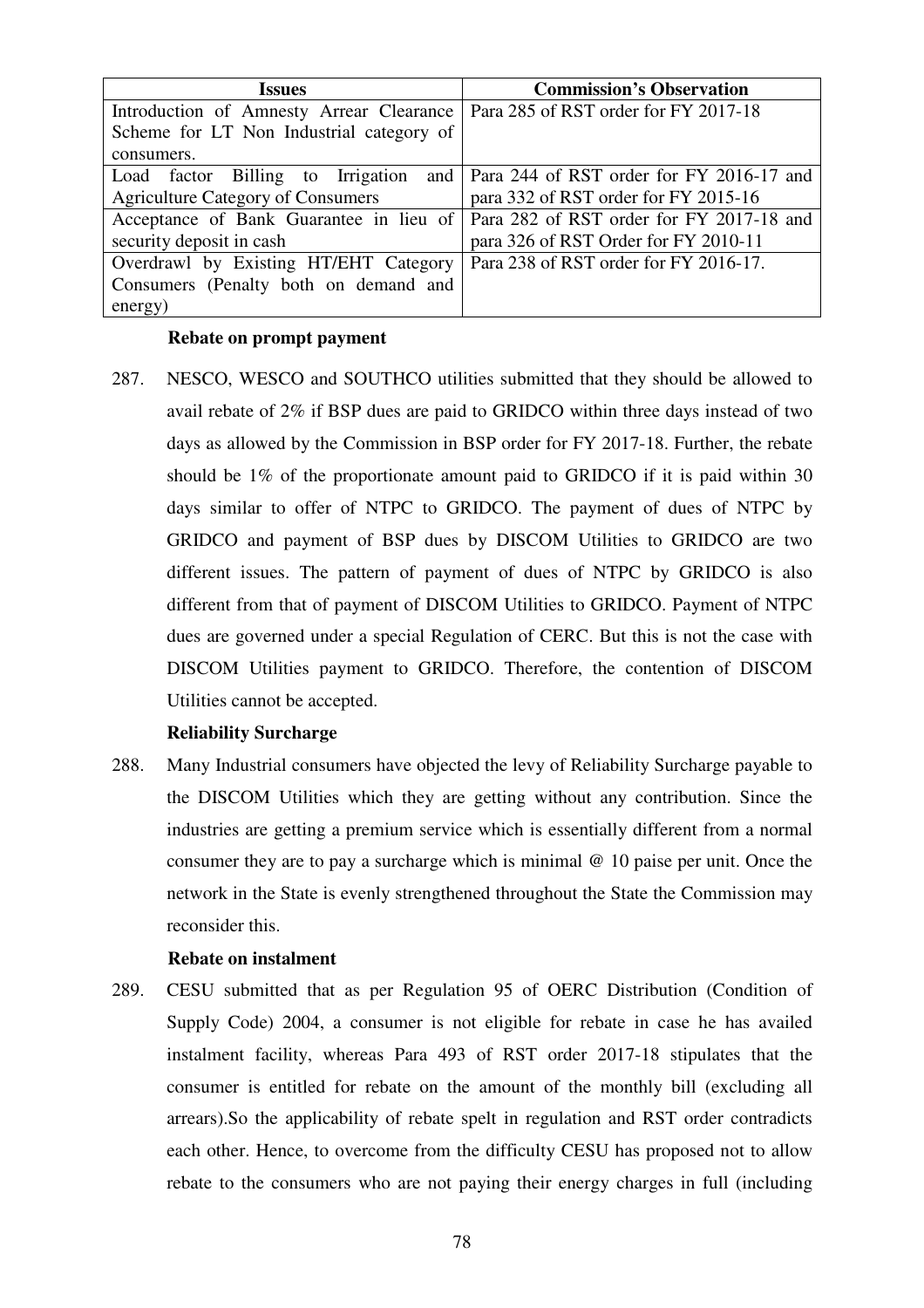arrears). This matter examined it is found that there is no contradiction between our Regulation and Tariff Order 2017-18. Tariff order does not indicate rebate on the instalment of arrear dues. The prompt payment rebate is applicable if current dues are paid in full within due date.

# **Tatkal Scheme for New Connection**

290. The Tatkal Scheme for consumers availing LT supply for Domestic, Agricultural and General Purpose shall continue as directed vide para 293 of the RST order for FY 2017-18. The Tatkal charges will continue to be applied as given below:

| 1 apie - <i>21</i>                  |                       |  |  |  |  |  |  |  |
|-------------------------------------|-----------------------|--|--|--|--|--|--|--|
| <b>Category of Consumers</b>        | <b>Tatkal charges</b> |  |  |  |  |  |  |  |
| LT Single phase upto 5 kW load      | Rs.2000/-             |  |  |  |  |  |  |  |
| LT three phase 5 kW and above       | Rs.2500/-             |  |  |  |  |  |  |  |
| <b>LT</b> Agricultural consumers    | <b>Rs.1000/-</b>      |  |  |  |  |  |  |  |
| LT General Purpose single phase and | <b>Rs.4000/-</b>      |  |  |  |  |  |  |  |
| three phase consumers               |                       |  |  |  |  |  |  |  |

**Table - 27** 

The above Tatkal charges do not include meter cost.

# **Levy of transformer loss to consumer**

- 291. CESU proposed certain mechanisms to reduce increased number of consumer complain on metering and transformer loss as given below.
	- A. Where the LT metering is provided for new as well as existing HT consumer and consumer owns the transformer the billing should be made either on LT units in LT tariff without adding transformer loss or on HT units (LT units + transformer loss) in HT tariff where HT and LT tariff is available for such class of consumers.
	- B. Due to unavailability of LT supply if power supply to the consumer is given at HT even his connected load is less than 70KVA and metering is made at LT, then the consumer is to be billed on LT tariff without addition of transformer loss.
	- C. Not to allow taking over the consumer transformer on deposit of  $6\%$ supervision charges by consumer on his request.
	- D. If take over is allowed, then the substation is to be shifted outside the consumer premises for which the consumer shall borne the entire expenses. In such eventuality licensee can extend power supply to other consumers and can take up R & M work without consumer's interaction.
	- E. The levy of transformer loss is applicable to Telecom Towers as laid down in Para 247 of RST Order for the Financial Year 2012-13.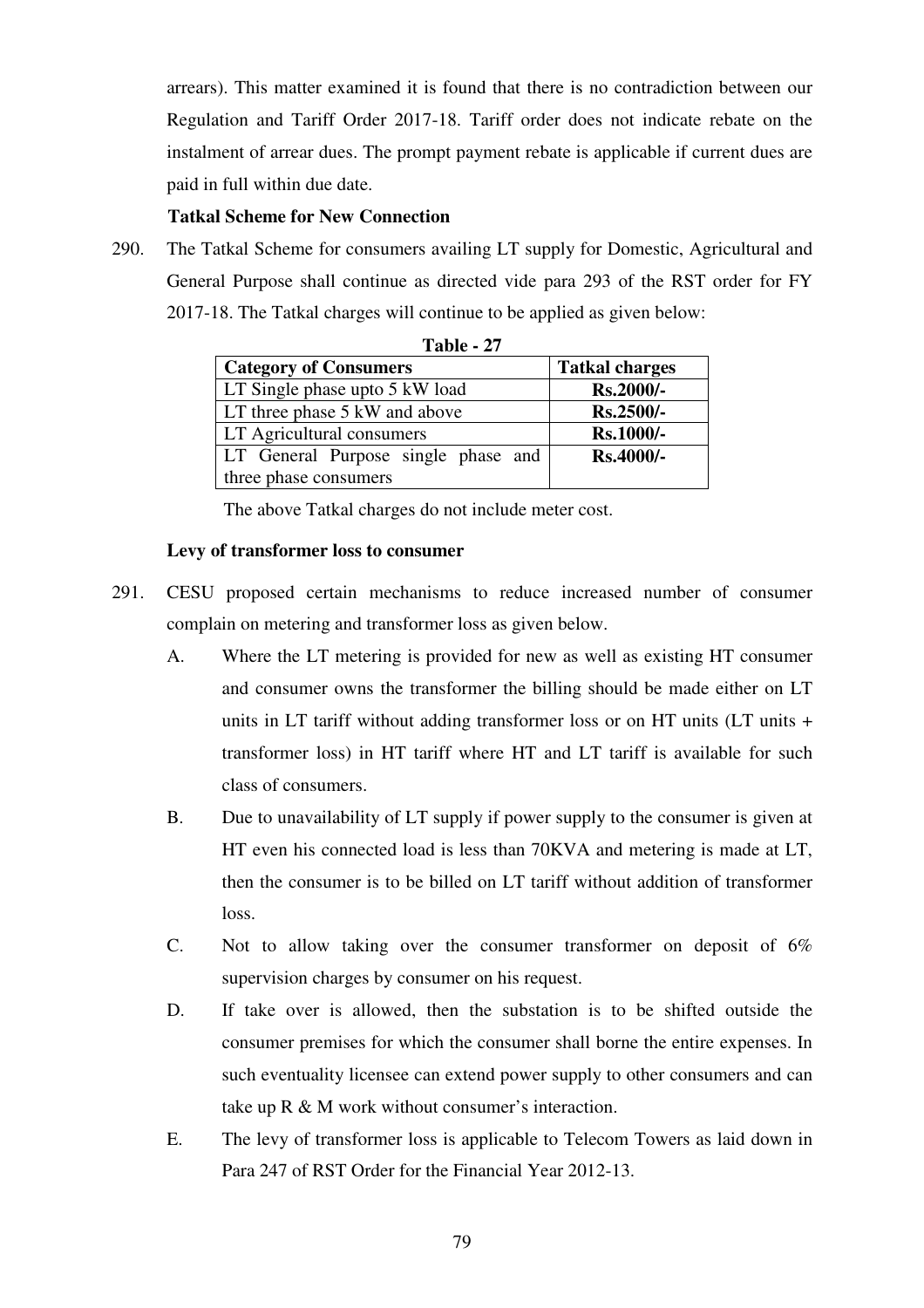The issues of HT GP consumers with CD <70 KVA have been adequately addressed in Regulation 93 (9), Regulation 27 and Tariff order for FY 2012-13 of the Commission.

However, When HT meters could not be provided to HT consumers other than above for any reason, LT meters can be provided for a temporary period not exceeding four months. Transformer loss can be added to arrive at HT units for billing purpose for the above period only. Either HT meter shall be installed within four months or beyond this period the transformer loss shall be borne by the DISCOM Utilities.

**No cost to be recovered from consumer upto 5 KW for transformer upgradation** 

292. During hearing of the views of objectors and consumers and on many occasions the Commission has come across the complains of small consumers who are denied service connection by DISCOM Utilities on the pretext of overloading of area transformer. On the other hand it is learnt from Government of Odisha that a large number of distribution transformers have been supplied to DISCOM Utilities. Therefore, there is no shortage of transformers at any DISCOM Utilities. DISCOM Utilities have also concurred this view in the SAC Meeting where this issue was discussed. Therefore, it is directed that while providing new LT supply upto 5 KW, the cost of upgradation of transformer or installation of new transformer shall not be insisted upon or recovered from the consumers in the context of remunerativeness of the connection.

### **Cross-subsidy in Tariff**

293. Section 62 of the Electricity Act, 2003 empowers OERC to determine tariff for retail sale of electricity. While doing so, the Commission is to be guided by National Electricity Policy and Tariff Policy under the provision of Section 61 (i) of the said Act. In conformity to para 8.3.2 of Tariff Policy and para 5.5.2 of National Electricity Policy the Commission has framed Regulation 7(c)(iii) of OERC (Terms and Conditions of Determination of Tariff) Regulations, 2004 which is reproduced below: *"7 (c) (iii) For the purpose of computing Cross-subsidy payable by a certain category of consumer, the difference between average cost-to-serve all consumers of the State taken together and average tariff applicable to such consumers shall be considered."* 

 According to that Regulation, cross subsidy is to be worked out based on the average cost to supply to all consumers of the State taken together and average tariff applicable to such consumers. The average cost of supply for Odisha for FY 2019-20 is follows:

### **Table – 28**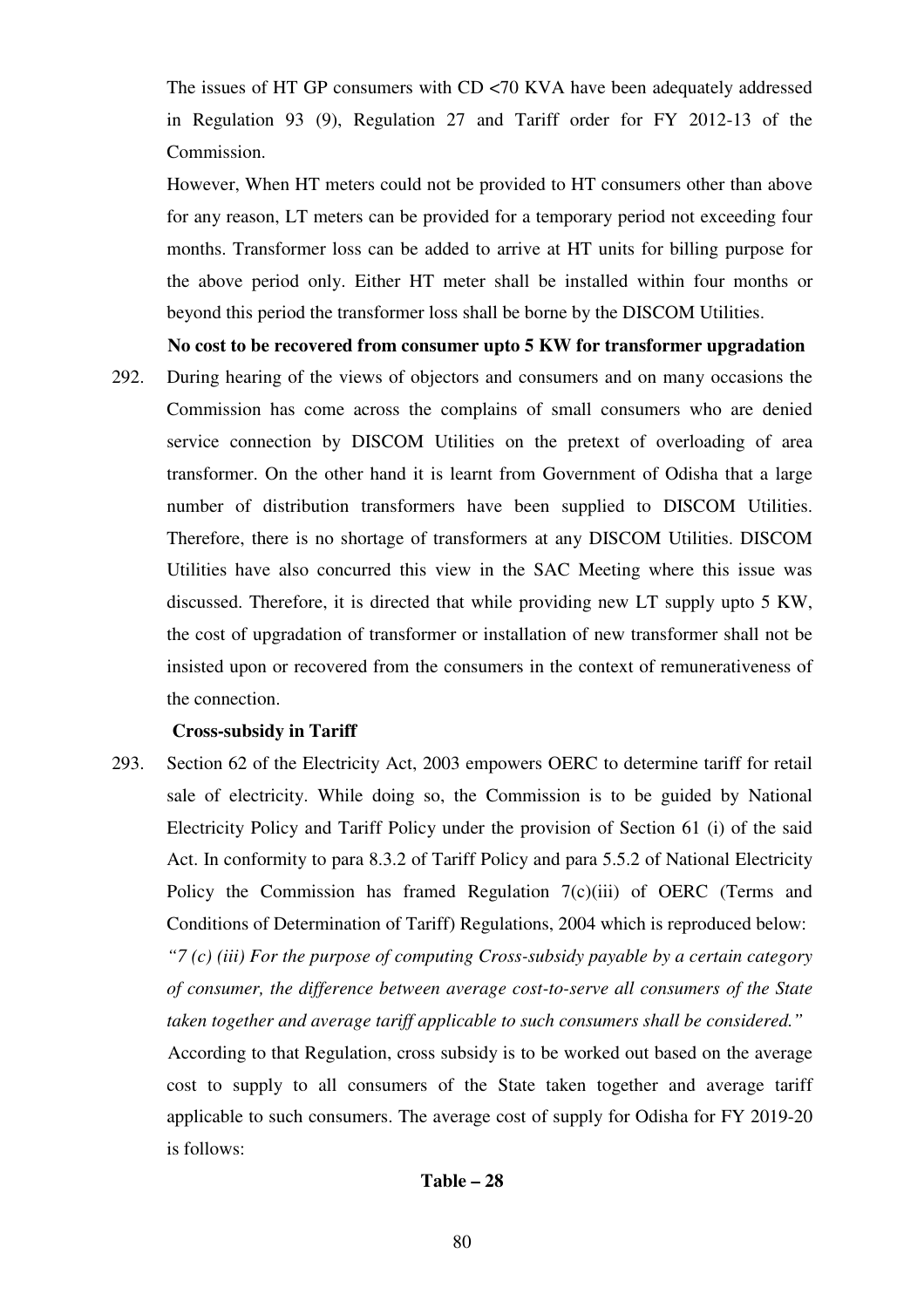|                                                            | 2019-20    |
|------------------------------------------------------------|------------|
| <b>Expenditure</b>                                         | (Approved) |
| <b>Cost of Power Purchase</b>                              | 7529.96    |
| <b>Transmission Cost</b>                                   | 696.00     |
| <b>SLDC</b> Cost                                           | 4.31       |
| <b>Total Power Purchase, Transmission and SLDC Cost(A)</b> | 8230.27    |
| Net Employee costs                                         | 1,604.34   |
| Repair and Maintenance                                     | 354.44     |
| Administrative and General Expenses                        | 188.55     |
| Provision for Bad and Doubtful Debts                       | 75.54      |
| Depreciation                                               | 235.41     |
| Interest Chargeable to Revenue including Interest on S.D   | 215.49     |
| Sub-Total                                                  | 2,673.77   |
| Less: Expenses capitalised                                 |            |
| Total Operation and Maintenance and Other Cost             | 2,673.77   |
| Return on equity                                           | 36.00      |
| <b>Total Distribution Cost (B)</b>                         | 2,709.77   |
| <b>Amortisation of Regulatory Asset</b>                    |            |
| True up of Past Losses                                     |            |
| Contingency reserve                                        |            |
| Total Special Appropriation (C)                            |            |
| Total Cost (A+B+C)                                         | 10940.04   |
| Approved Saleable Units (MU)                               | 21,892.72  |
| Average Cost (paisa per unit)                              | 499.71     |

# **Average Cost of Supply (per Unit) FY 2019-20**

 For the purpose of calculating average tariff, the estimated revenue realization from a category and total sales to that category have been taken into consideration.

Average Tariff realization  $=$  Total expected revenue to be realized from a category

for a category as per ARR/ Total anticipated sale to that category as

per ARR

 The cross-subsidy calculated as per the above methodology is given in the table below:

| Year    | Level of<br><b>Voltage</b> | Average<br>cost of<br>supply for<br>the State as<br>a whole<br>(P/U) | Average<br><b>Tariff</b><br>P/U | Cross-<br><b>Subsidy</b><br>P/U | Percentage of<br>Cross-subsidy<br>above/below of<br>cost of supply | <b>Remarks</b> |
|---------|----------------------------|----------------------------------------------------------------------|---------------------------------|---------------------------------|--------------------------------------------------------------------|----------------|
|         | $\overline{2}$             | 3                                                                    | 4                               | $5 = (4) - (3)$                 | $6=(5/3)$                                                          | 7              |
|         | <b>EHT</b>                 |                                                                      | 572.03                          | 83.22                           | 17.03%                                                             | The tariff     |
| 2015-16 | <b>HT</b>                  | 488.81                                                               | 575.59                          | 86.78                           | 17.75%                                                             | for HT         |
|         | LT                         |                                                                      | 396.53                          | $-92.28$                        | $-18.88\%$                                                         | and EHT        |
|         | <b>EHT</b>                 |                                                                      | 572.36                          | 91.96                           | 19.14%                                                             | category       |
| 2016-17 | <b>HT</b>                  | 480.40                                                               | 575.86                          | 95.46                           | 19.87%                                                             | has been       |
|         | LT                         |                                                                      | 393.36                          | $-87.04$                        | $-18.12%$                                                          | calculated     |

**Table - 29 Cross Subsidy Table for FY 2019-20**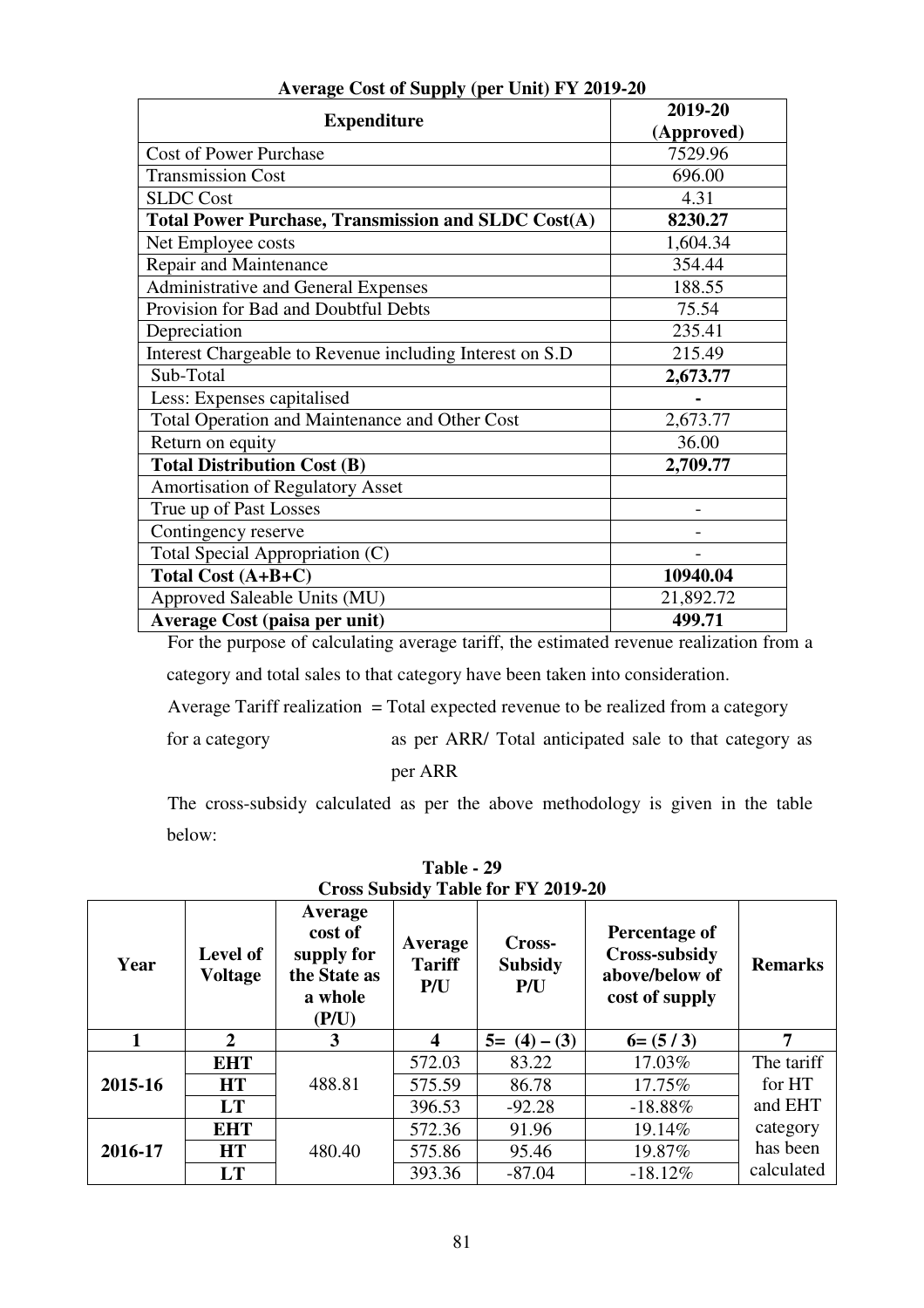|         | <b>EHT</b> |        | 580.45 | 92.19    | 18.88%     | based on |
|---------|------------|--------|--------|----------|------------|----------|
| 2017-18 | HT         | 488.26 | 581.60 | 93.34    | 19.12%     | average  |
|         | LT         |        | 398.95 | $-89.31$ | $-18.29%$  | tariff.  |
|         | <b>EHT</b> |        | 576.88 | 87.41    | 17.86%     |          |
| 2018-19 | HT         | 489.47 | 579.18 | 89.71    | 18.33%     |          |
|         | LT         |        | 398.72 | $-90.76$ | $-18.54\%$ |          |
|         | <b>EHT</b> |        | 577.21 | 77.49    | 15.51%     |          |
| 2019-20 | HT         | 499.71 | 579.38 | 79.67    | 15.94%     |          |
|         | LT         |        | 406.21 | $-93.50$ | $-18.71%$  |          |

294. It would be noted from the above that Commission, in line with the mandate of the National Electricity Policy and Tariff Policy, has managed to keep cross-subsidy among the subsidised and subsidising category of consumers in the State within ±20%. The Commission makes it clear that the above cross subsidy is meant only for Retail Supply Tariff fixation in the state applicable to all consumers (except BPL and agriculture) and not to be confused with cross subsidy surcharge payable by open access consumers to the DISCOM. The order of the cross subsidy surcharge applicable only to open access consumers is discussed subsequently.

### **Open Access Charges (Cross Subsidy Surcharge and Wheeling Charges)**

295. The tariff for HT and EHT consumers for determination of cross subsidy surcharge has been assumed at 100% load factor since open access drawal is made to utilise the full quantum of the power so availed. The formula prescribed in Tariff Policy in Para 8.5.1 for determination of cross subsidy surcharge is as follows:

#### **Surcharge formula:**

 $S = T - [C/(1-L/100) + D + R]$ 

Where:

S is the surcharge

T is the tariff payable by the relevant category of consumers, including reflecting the Renewable Purchase Obligation

C is the per unit weighted average cost of power purchase by the Licensee, including meeting the Renewable Purchase Obligation

D is the aggregate of transmission, distribution and wheeling charge applicable to the relevant voltage level

L is the aggregate of transmission, distribution and commercial losses, expressed as a percentage applicable to the relevant voltage level

R is the per unit cost of carrying regulatory assets.

296. As in the previous year Commission accepts 'C' equal to BSP of respective DISCOM Utilities as explained above. Similarly 'T' is the tariff at 100% load factor including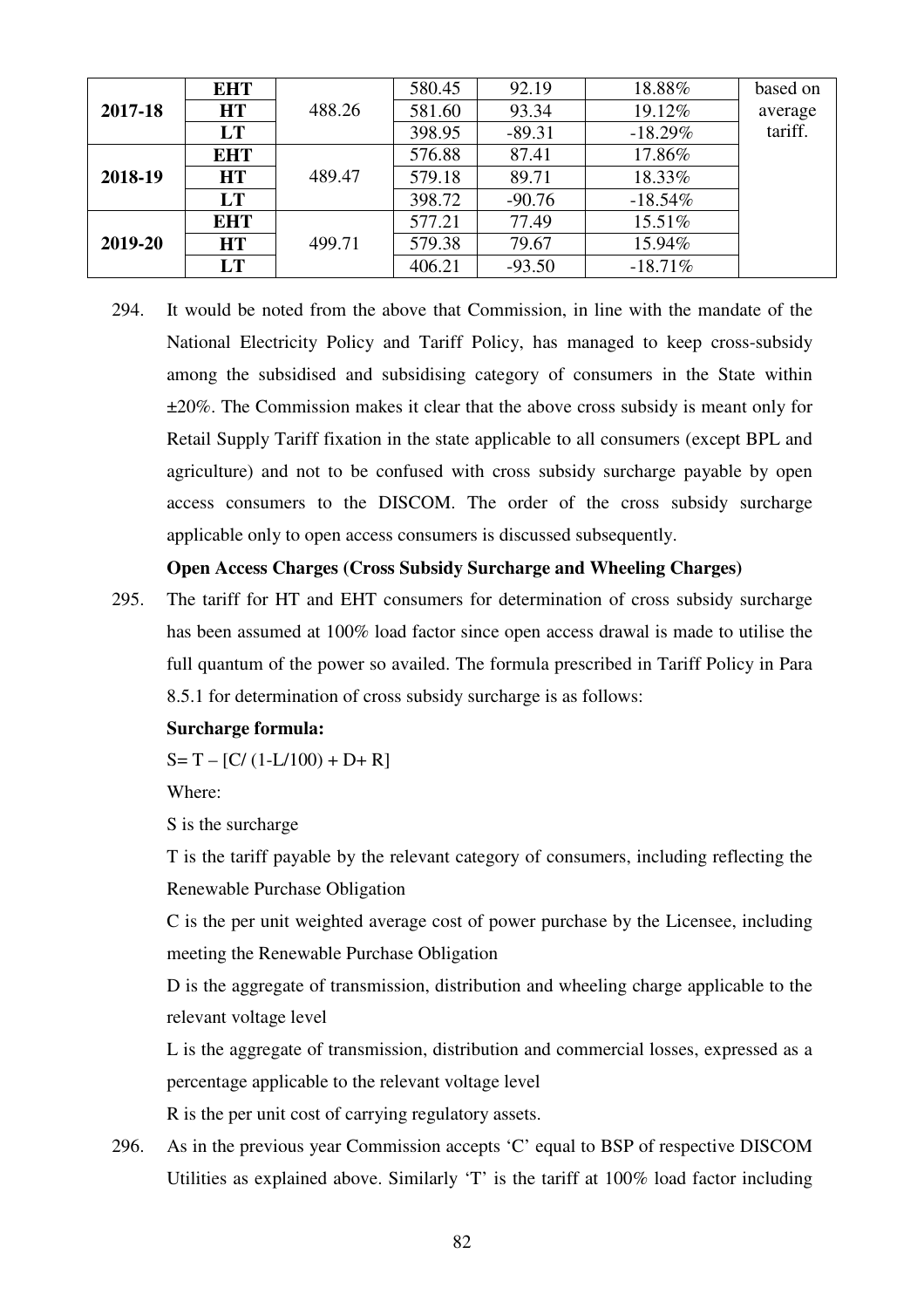demand charges for the respective voltage level. The wheeling charges 'D' is as determined from the distribution cost approved for the FY 2019-20 and 'L' is assumed 8% at HT and nil for EHT since EHT loss is accommodated in transmission charges.

- 297. Regarding different wheeling charges for 33 KV and 11 KV network Commission does not differentiate between 11 KV and 33 KV in determination of wheeling charges. The wheeling as per our Wheeling Tariff and Retail Supply Tariff Regulations, 2014 includes distribution system and associated facilities of a distribution licensee. This takes care of both the voltage at 11 KV and 33 KV. Therefore, the Commission determines a single wheeling charge for 11 KV and 33 KV.
- 298. Basing on the above the wheeling charges and cross subsidy surcharges have been determined as follows:

| Wheeling Charges Approved for F Y 2019-20                          |             |                                |                                |                                  |  |  |
|--------------------------------------------------------------------|-------------|--------------------------------|--------------------------------|----------------------------------|--|--|
|                                                                    | <b>CESU</b> | <b>NESCO</b><br><b>Utility</b> | <b>WESCO</b><br><b>Utility</b> | <b>SOUTHCO</b><br><b>Utility</b> |  |  |
| Energy Handled at HT (MU)                                          | 8,568.88    | 4,175.64                       | 6,450.00                       | 3,633.75                         |  |  |
| Net Distribution Cost (Rs. Crs.)                                   | 582.43      | 360.80                         | 369.43                         | 307.49                           |  |  |
| <b>Wheeling Charge calculated for 2019-</b><br>20 (Paise per unit) | 67.97       | 86.41                          | 57.28                          | 84.62                            |  |  |

**Table – 30**  Wheeling Charges **Approved For FI** 

**Table - 31 Computed Surcharge for Open access consumer 1MW and above** 

| <b>DISCOM</b> | ៝                                      | <b>CESU</b> | <b>NESCO</b><br><b>Utility</b> | <b>WESCO</b><br><b>Utility</b> | <b>SOUTHCO</b><br><b>Utility</b> |
|---------------|----------------------------------------|-------------|--------------------------------|--------------------------------|----------------------------------|
|               | Surcharge for EHT Consumer (P/U)       | 237.90      | 200.90                         | 194.90                         | 312.90                           |
|               | <b>Surcharge for HT Consumer (P/U)</b> | 150.04      | 91.39                          | 114.00                         | 214.92                           |

299. As per mandate of the Electricity Act, 2003 under Section 42 the cross subsidy surcharge is to be reduced progressively. The Commission is authorized to evolve a methodology for such reduction. Basing on the suggestions during the hearing in the last year so also in the current proceeding, the Commission have fixed leviable surcharge at 63% of the computed value of the same for this year as against 65% of computed value of FY 2018-19.

**Table – 32 Leviable Surcharge, Wheeling Charge and Transmission Charge for Open access consumer 1MW and above for FY 2019-20** 

| Name of the | <b>Cross Subsidy</b> |  | <b>Wheeling Charge</b> | <b>Transmission Charges</b> |
|-------------|----------------------|--|------------------------|-----------------------------|
| licensee    | Surcharge (P/U)      |  | P/U applicable to      | for Short Term Open         |
|             | HТ<br>EHT            |  | <b>HT</b> consumers    | access Customer             |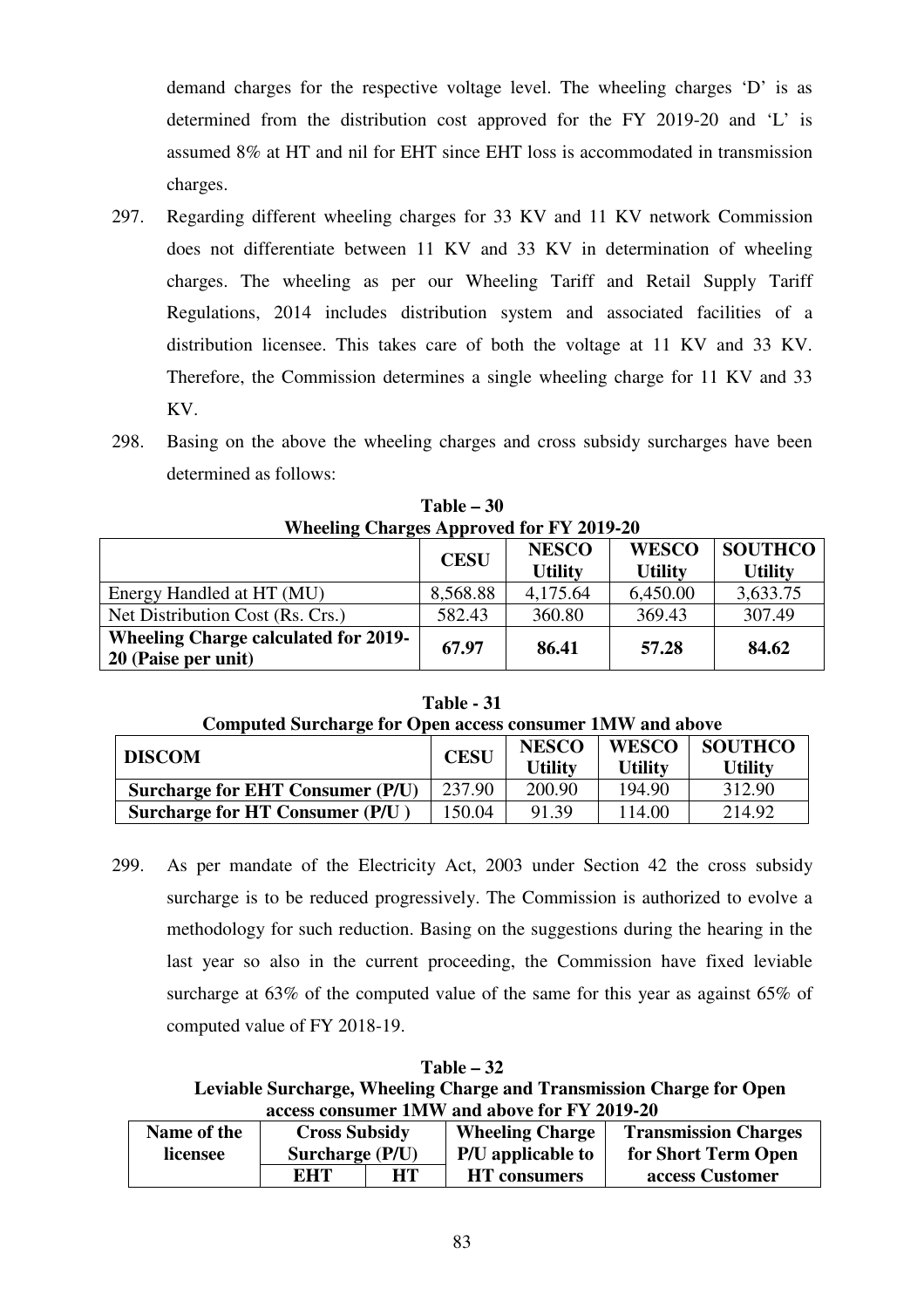|                |        |        | only  | (applicable for HT and |
|----------------|--------|--------|-------|------------------------|
|                |        |        |       | <b>EHT</b> consumers)  |
| <b>CESU</b>    | 149.88 | 94.53  | 67.97 | Rs. 1500/MW/day or     |
|                |        |        |       | Rs.62.5/MWh            |
| <b>NESCO</b>   | 126.57 | 57.58  | 86.41 | Rs. 1500/MW/day or     |
| <b>Utility</b> |        |        |       | Rs.62.5/MWh            |
| <b>WESCO</b>   | 122.79 | 71.82  | 57.28 | Rs. 1500/MW/day or     |
| <b>Utility</b> |        |        |       | Rs.62.5/MWh            |
| <b>SOUTHCO</b> | 197.13 | 135.40 | 84.62 | Rs. 1500/MW/day or     |
| <b>Utility</b> |        |        |       | Rs.62.5/MWh            |

As per Clause 8.5.1 the cross subsidy surcharge shall not exceed 20% of the tariff applicable to the category of the consumers seeking open access. For the state as a whole, the above cross subsidy surcharge works out to 16.28% in case of HT and 27.46% in case of EHT consumers as against 17.42% for HT and 27.56% for EHT consumers for FY 2018-19.

# **Additional Surcharge**

300. As per principle followed in the previous order, we have not determined additional surcharge over and above the surcharge to be paid to the DISCOM Utilities to meet the fixed cost of licensee arising out of his obligation to supply as provided under Sub-Section 4 of Section 42 of the Act. This is because no such case has been brought before us by the DISCOM Utilities.

In summary,

- (i) The wheeling charge and surcharge as indicated in Table above shall be applicable from the date of this order.
- (ii) The normative transmission loss at EHT (3%) and normative wheeling loss for HT level (8%) shall be applicable for the year 2019-20.
- (iii) No Cross-subsidy surcharge is payable by the consumers availing Renewable power through open access.
- (iv) 20% wheeling charge is payable by the consumers drawing power through open access from Renewable source excluding Co-generation and Bio mass power plant.

These charges as notified for FY 2019-20 will remain in force until further orders.

# **FINANCIAL ISSUES FY 2019-20**

# **Employees Cost**

301. The four DISCOM Utilities WESCO, NESCO, SOUTHCO and CESU in their ARR and tariff petition for the FY 2019-20 have projected employees cost at an enhanced amount compared to what was approved during the year 2018-19. A comparison of the approved Employees cost for FY 2018-19 and proposed by DISCOM UTILITIES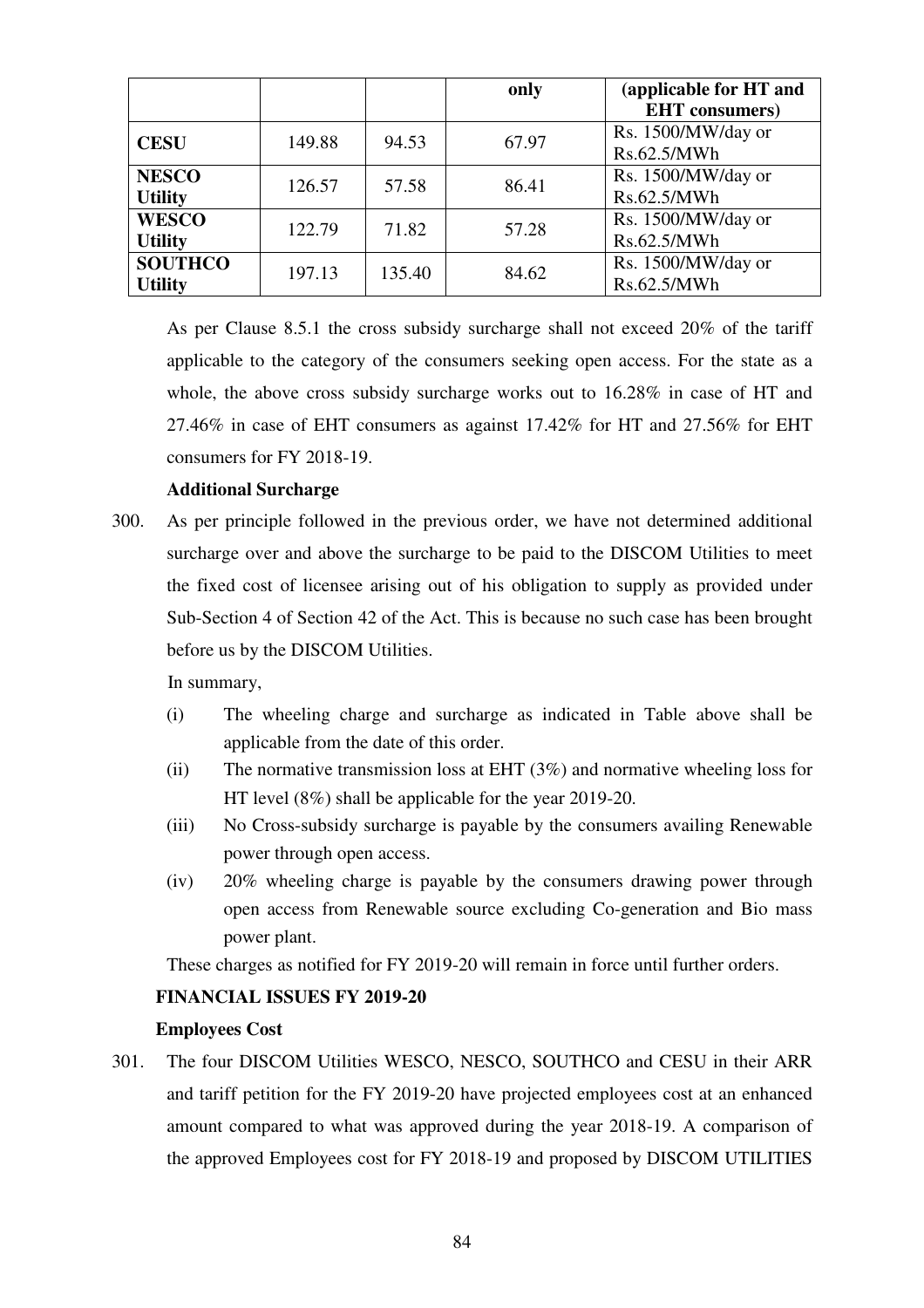for FY 2019-20 is shown in the following table.

| $Table - 33$         |  |
|----------------------|--|
| <b>Employee Cost</b> |  |

|                |                                                             |                          |                            |                   |                            |                   |                            | (Rs. in Cr.)             |                     |                          |                            |  |
|----------------|-------------------------------------------------------------|--------------------------|----------------------------|-------------------|----------------------------|-------------------|----------------------------|--------------------------|---------------------|--------------------------|----------------------------|--|
| Sl.<br>No.     | <b>Particulars</b>                                          | <b>WESCO</b>             |                            | <b>NESCO</b>      |                            | <b>SOUTHCO</b>    |                            | <b>CESU</b>              |                     | Total                    |                            |  |
|                |                                                             | <b>Approved</b><br>18-19 | <b>Proposed</b><br>2019-20 | Approved<br>18-19 | <b>Proposed</b><br>2019-20 | Approved<br>18-19 | <b>Proposed</b><br>2019-20 | <b>Approved</b><br>18-19 | Proposed<br>2019-20 | <b>Approved</b><br>18-19 | <b>Proposed</b><br>2019-20 |  |
| -1             | Basic Pay + GP                                              | 143.81                   | 142.96                     | 123.88            | 112.15                     | 119.14            | 111.98                     | 179.79                   | 233.66              | 566.62                   | 600.75                     |  |
| 2              | DA                                                          | 10.07                    | 18.58                      | 8.67              | 17.86                      | 8.34              | 14.56                      | 12.59                    | 30.38               | 39.66                    | 81.38                      |  |
| 3              | Reimbursement of HR                                         | 11.55                    | 25.73                      | 9.38              | 27.47                      | 9.29              | 21.28                      | 11.22                    | 46.73               | 41.44                    | 121.21                     |  |
| $\overline{4}$ | Other allowance                                             | 3.22                     | 3.28                       | 1.37              | 3.94                       | 1.66              | 1.71                       | 4.72                     | 4.87                | 10.97                    | 13.80                      |  |
| 5              | Arrear of 7th Pay<br>commission                             |                          | 38.32                      |                   | 29.73                      |                   | 23.94                      |                          | 72.23               | 0.00                     | 164.22                     |  |
| 6              | <b>Bonus</b>                                                | 0.06                     | 0.80                       | 0.83              |                            |                   |                            | 0.09                     | 1.06                | 0.98                     | 1.86                       |  |
| $\tau$         | Contractual/Outsource<br>Expenses                           | 24.22                    | 13.39                      | 18.81             | 30.68                      | 35.81             | 43.56                      | 14.11                    | 16.67               | 92.94                    | 104.30                     |  |
| 8              | <b>Additional Employee</b><br>Cost                          |                          | 21.23                      |                   | 25.19                      |                   |                            |                          | 10.01               |                          |                            |  |
| $\mathbf{Q}$   | Total Emoluments (1<br>to $8)$                              | 192.93                   | 264.29                     | 162.95            | 247.02                     | 174.23            | 217.03                     | 222.52                   | 405.60              | 752.62                   | 1133.94                    |  |
| 10             | Reimbursement, of<br>medical expenses                       | 3.21                     | 7.15                       | 2.35              | 6.87                       | 2.44              | 5.60                       | 4.14                     | 11.68               | 12.14                    | 31.30                      |  |
| 11             | Leave Travel<br>Concession                                  | 0.12                     | 0.17                       | 0.30              | 0.30                       | 0.15              | 0.17                       | 0.02                     | 0.12                | 0.59                     | 0.76                       |  |
| 12             | <b>Encashment of Earned</b><br>Leave                        |                          |                            |                   |                            |                   |                            |                          |                     | 0.00                     | 0.00                       |  |
| 13             | Honorarium                                                  | 0.16                     | 0.20                       |                   |                            | 0.01              | 0.01                       |                          |                     | 0.17                     | 0.21                       |  |
| 14             | Payment under<br>workmen<br>compensation Act                | 0.07                     | 0.07                       | 0.10              |                            | 0.65              | 0.29                       | 1.16                     | 0.69                | 1.98                     | 1.05                       |  |
| 15             | <b>Expense</b> towards<br>uniform to Employees              |                          |                            |                   |                            |                   |                            |                          | 2.09                | 0.00                     | 0.00                       |  |
| 16             | Ex-gratia                                                   | 0.08                     | 0.10                       | 3.54              | 3.34                       |                   |                            |                          |                     | 3.62                     | 3.44                       |  |
| 17             | Other Staff Costs                                           | 0.55                     | 0.75                       | 1.18              | 1.37                       | 0.35              | 0.45                       | 1.23                     | 2.50                | 3.31                     | 5.07                       |  |
| 18             | <b>Total Other Staff</b><br>Costs $(10 \text{ to } 17)$     | 4.19                     | 8.44                       | 7.47              | 11.88                      | 3.60              | 6.52                       | 6.55                     | 17.08               | 21.81                    | 43.92                      |  |
| 19             | <b>Staff Welfare</b><br>Expenses                            | 0.84                     | 1.00                       | 1.42              | 2.41                       | 3.02              | 1.96                       | 3.95                     | 2.86                | 9.23                     | 8.23                       |  |
| 20             | <b>Terminal Benefits</b><br>(Pension + Gratuity +<br>Leave) | 82.72                    | 124.36                     | 84.63             | 112.20                     | 74.60             | 174.02                     | 151.09                   | 261.39              | 393.04                   | 671.97                     |  |
| 21             | Total $(9+18+19+20)$                                        | 280.68                   | 398.09                     | 256.46            | 373.51                     | 255.45            | 399.53                     | 384.11                   | 686.93              | 1176.70                  | 1858.06                    |  |
| 22             | Less: Employee. cost<br>capitalized                         | 5.85                     | 4.85                       | 0.32              | 0.40                       | 1.11              | 1.20                       | 16.97                    | 19.44               | 24.25                    | 25.89                      |  |
| 23             | <b>Total Employees Cost</b>                                 | 274.83                   | 393.24                     | 256.14            | 373.11                     | 254.34            | 398.33                     | 367.14                   | 667.49              | 1152.45                  | 1832.17                    |  |
|                | % rise over approved 2017-<br>18                            | 43.08                    |                            | 45.67             |                            | 56.61             |                            | 81.81                    |                     | 58.98                    |                            |  |

- 302. The above table reveals that for the ensuing year all the licensees have proposed a rise in employee's cost compared to the approval for the FY 2018-19. WESCO, NESCO, SOUTHCO and CESU have projected an increase over the approval of FY 2018-19 at 43.08%, 45.67%, 56.61% and 81.81% respectively. The overall projection for all DISCOM Utilities together is 58.98% more than the previous year approval. The projected enhancements are mainly due to implementation of the 7th Pay Commission recommendations, arrear thereof and Terminal liabilities based on the actuarial valuation estimates.
- 303. The Commission allows Employees cost in terms of the MYT principles enunciated in its order dated 20.3.2013. The relevant portion of said order is reproduced below: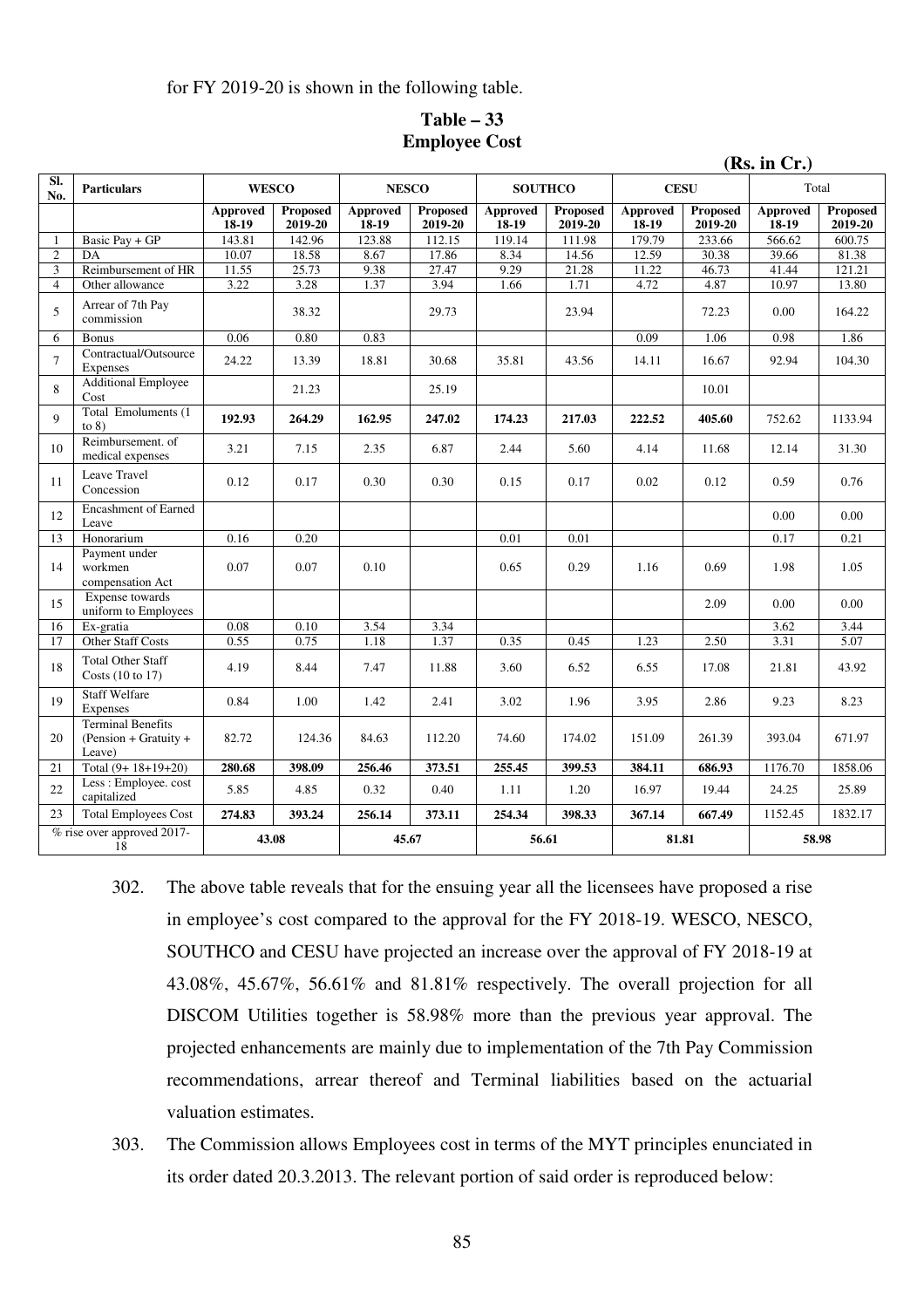# *" 16.1 Employee Cost*

*The three DISCOM Utilities, WESCO, NESCO and SOUTHCO submitted to provide employee cost through indexation mechanism linked to CPI during the control period in line with the model FOR MYT Regulations. CESU submitted to take into account the employee cost due to massive RGGVY expansion of network. DISCOM Utilities also submitted that incentive and dis-incentive scheme may be introduced to improve productivity level.* 

*The Commission after considering the submissions has decided to continue with the employee cost allocation in the ARR on the same principles as adopted during the second control period.* 

*Wages and salaries during this control period would include the base year values of Basic pay and Grade Pay escalated for annual salary increments and inflation based on Government of Odisha notification. The sixth pay recommendation notified by Government of Odisha recommends annual increment @ 3% of the Basic and grade pay. The annual increment would be approved as per such recommendation. Basic Pay and grade pay are to be taken from annual audited accounts of the Licensee. However if as per the Commission's assessment the figures shown in the audited accounts cannot be relied upon, the Commission may take into account the actual payment outgo during the last six months of the year to arrive upon the pay for the ensuing year. Dearness Allowance, HRA and other allowance would be calculated as per rates notified by Government of Odisha. Terminal liabilities would be provided based on a periodic actuarial valuation to be made by OERC in line with the prevailing Indian accounting standards. The financial impact of any award by Government of India/Government of Orissa shall be taken care of in subsequent year in truing up. XXXXXX"* 

304. In order to arrive at the estimates of requirement under Basic Pay including Grade Pay, the number of employees as on 31.3.2018, 31.03.2019 and 31.3.2020 from the submissions are ascertained. The position of the employees up to the year ending 2019-20 as proposed by the Licensees is shown in the following table :

|                                                              | <b>Employees Proposed (2019-20)</b> |              |                |                  |
|--------------------------------------------------------------|-------------------------------------|--------------|----------------|------------------|
|                                                              | <b>WESCO</b>                        | <b>NESCO</b> | <b>SOUTHCO</b> | <b>CESU</b>      |
| No. of employees as on 31.03.2018                            | 2744                                | 2632         | 2404           | 6407             |
| Add: Addition during 2018-19                                 |                                     | $\Omega$     |                | $\left( \right)$ |
| Less: Retirement/Expired<br>Resignation during 2018-19       | 237                                 | 133          | 148            | 257              |
| No. of employees as on 31.03.2019                            | 2508                                | 2499         | 2257           | 6150             |
| Add: Addition during 2019-20                                 | 680                                 | 596          | 21             | 650              |
| Less: Retirement/Expired/<br>Resignation during year 2019-20 | 170                                 | 123          | 132            | 236              |
| No. of employees as on 31.03.2020                            | 3018                                | 2972         | 2146           | 6564             |

**Table – 34** 

305. The utilities have submitted that the DISCOM UTILITIES were created after unbundling of GRIDCO as per  $2<sup>nd</sup>$  Transfer Scheme, 1998 and thereby all the personnel deployed in Distribution business were transferred from erstwhile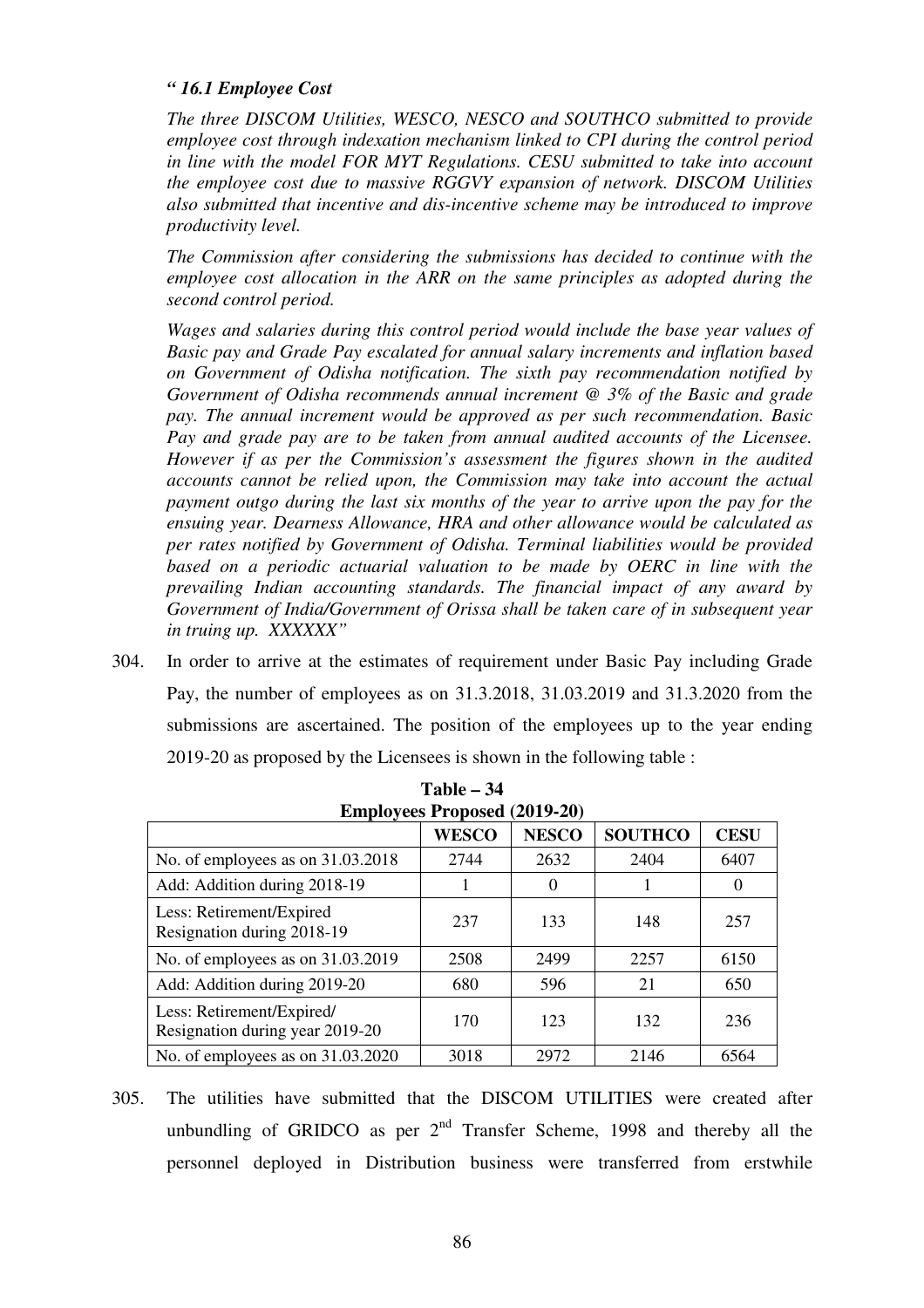GRIDCO. Subsequently, by way of retirement, resignation death etc, there has been drastically reduction of manpower. In view of the large scale electrification of new areas either though rural electrification or due to addition of new consumers, the Utility restructured and reorganized by creation of new Divisions, sub-division and Sections with reinforcement of allied activities such as MRT , Energy Audit , maintenance of distribution transformers and vigilance activities. Main objective was to improve the 100 % of consumer coverage, reduction in Distribution losses and to meet the Revenue collection target. At present the Utilities have less number of employees on the roll than number of pensioners including family pensioners who are being paid out of revenue due to transfer under the Transfer Scheme.

- 306. Commission in the previous RST orders observed that the efficiency of the employees in all DISCOM Utilities is below national average. In other words the capacity of the employees have not been fully utilised by the DISCOM Utilities and performance has shown a downward trend. Therefore the Commission in the previous RST orders observed that 'Increase in number of employees may not be a solution for better efficiency as observed in CESU. Moreover, the draft /proposed change in Act and new tariff policy specify renewed direction and purpose to the DISCOM organisation with possibility of restructuring in future. Therefore, adding more employees at a transition point is not prudent.
- 307. The Commission in continuation to the previous tariff orders decides that at present no new induction shall take place during the current financial year 2018-19 and also during the ensuing year 2019-20. Any addition thereafter shall be based on efficiency audit of each employee, formulation of service condition, market and efficiency based performance. Accordingly Commission approves following number of employees for the DISCOM Utilities for FY 2019-20.

| <b>Employees Approved (2019-20)</b>                          | <b>WESCO</b> | <b>NESCO</b> | <b>SOUTHCO</b> | <b>CESU</b> |
|--------------------------------------------------------------|--------------|--------------|----------------|-------------|
| No. of employees as on 31.03.2018                            | 2744         | 2632         | 2404           | 6407        |
| Add: Addition during 2018-19                                 | $\theta$     | $\theta$     |                | $\theta$    |
| Less: Retirement/Expired Resignation<br>during 2018-19       | 237          | 133          | 148            | 257         |
| No. of employees as on 31.03.2019                            | 2507         | 2499         | 2256           | 6150        |
| Add: Addition during 2019-20                                 | $\theta$     | $\Omega$     | 0              | $\theta$    |
| Less: Retirement/Expired/ Resignation<br>during year 2019-20 | 170          | 123          | 111            | 236         |
| No. of employees as on $31.03.2020$                          | 2337         | 2376         | 2145           | 5914        |
| Average no. of employees for FY 2018-19                      | 2626         | 2566         | 2330           | 6279        |
| Average no. of employees for FY 2019-20                      | 2422         | 2438         | 2201           | 6032        |

**Table – 35 Employees Strength Approved (2019-20)**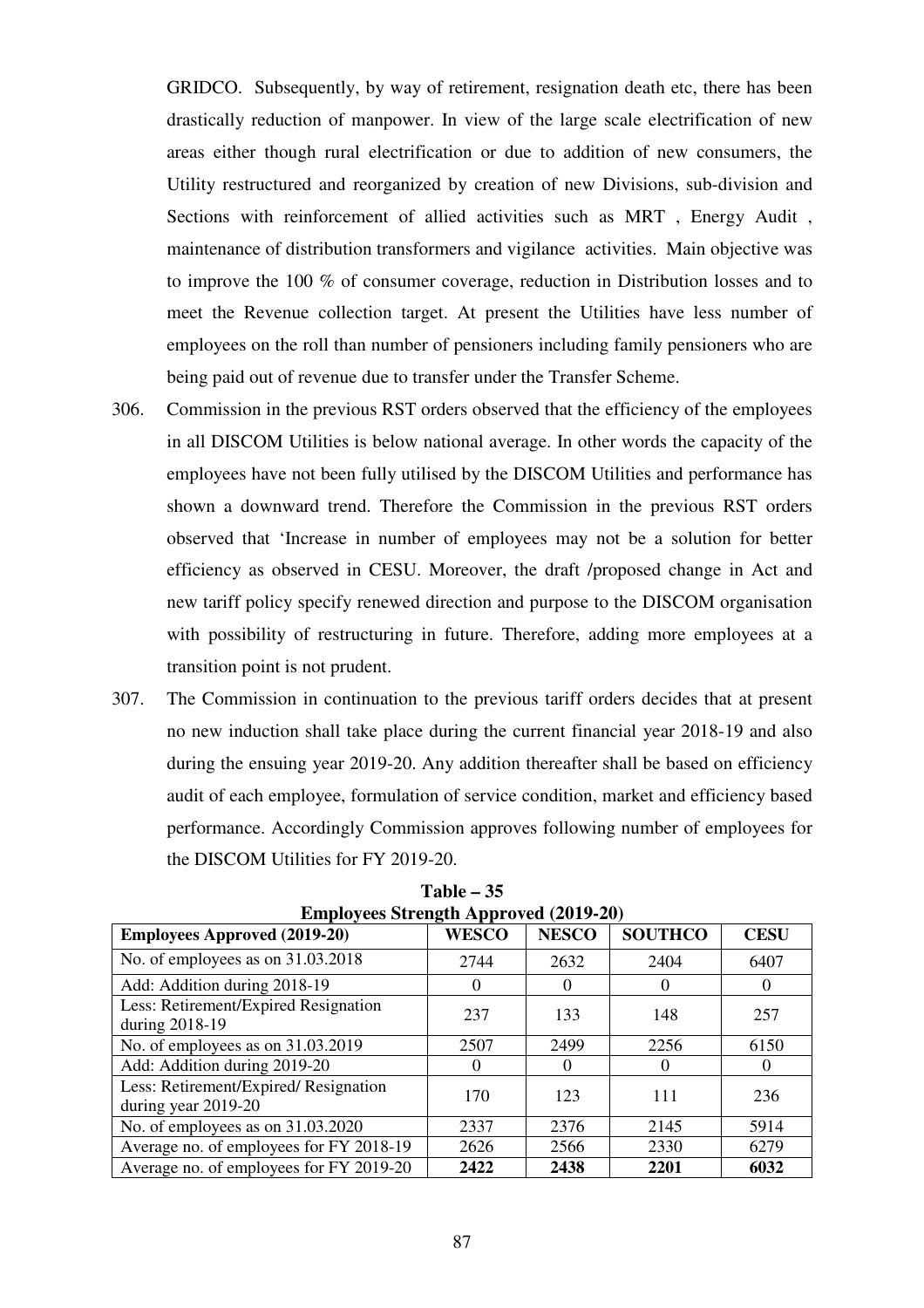- 308. All the Licensees have projected their employee cost for FY 2019-20 taking into account the impact of 7th pay commission recommendations including arrears for previous years. The DISCOM Utilities in the reply to queries of the Commission furnished the actual cash outflow on Basic Pay + GP from April 2018 to November 2018 (for a period of 8 months). It is observed from the reply to the queries that all the DISCOM UTILITIES have started paying the salaries as per the  $7<sup>th</sup>$  pay commission recommendations from the month of August 2018 onwards. Accordingly the Basic pay and GP for FY 2018-19 as given in the reply to query has been extrapolated to arrive at Basic pay for FY 2019-20 including 7th pay commission recommendations. The Commission in accordance with the OERC (Terms and conditions for Determination of Wheeling Tariff and Retail Supply tariff) Regulations, 2014, allows 3% escalation on Basic Pay and Grade Pay (based on Government of Odisha notification on the escalation of annual salary increments)towards normal annual increment on year to year basis and the same principle shall also continue for estimation of Basic pay and GP for this ARR also. The actual Basic pay and GP drawn for the period August 2018 to November 2018 was prorated for the entire year and the quantum of Basic pay and GP for FY 2019-20 was estimated by factoring the average no of employees for 2018-19 and 2019-20.
- 309. The DA as per the  $7<sup>th</sup>$  pay commission recommendations and the projected DA thereof for FY 2019-20 is shown in the following table:

|                       | 1 avie - 90 |                 |
|-----------------------|-------------|-----------------|
| <b>Effective Date</b> | Rate        | <b>Status</b>   |
| 01.01.2016            | nil         | Approved By GoO |
| 01.07.2016            | $2\%$       | Approved By GoO |
| 01.01.2017            | $4\%$       | Approved By GoO |
| 01.07.2017            | 5%          | Approved By GoO |
| 01.01.2018            | 7%          | Approved By GoO |
| 01.07.2018            | $9\%$       | Approved By GoO |
| 01.01.2019            | 11%         | Projected       |
| 01.07.2019            | 13%         | Projected       |
| 01.01.2020            | 15%         | Projected       |

**Table - 36** 

As per the above table the DA rate for FY 2019-20 is assumed to be 13%.

### **House Rent Allowance and Medical Allowance**

310. House rent allowance and Medical Allowances have been allowed for FY 2019-20 as a proportion of the basic pay after implementation of  $7<sup>th</sup>$  pay commission recommendations as submitted by the DISCOM Utilities.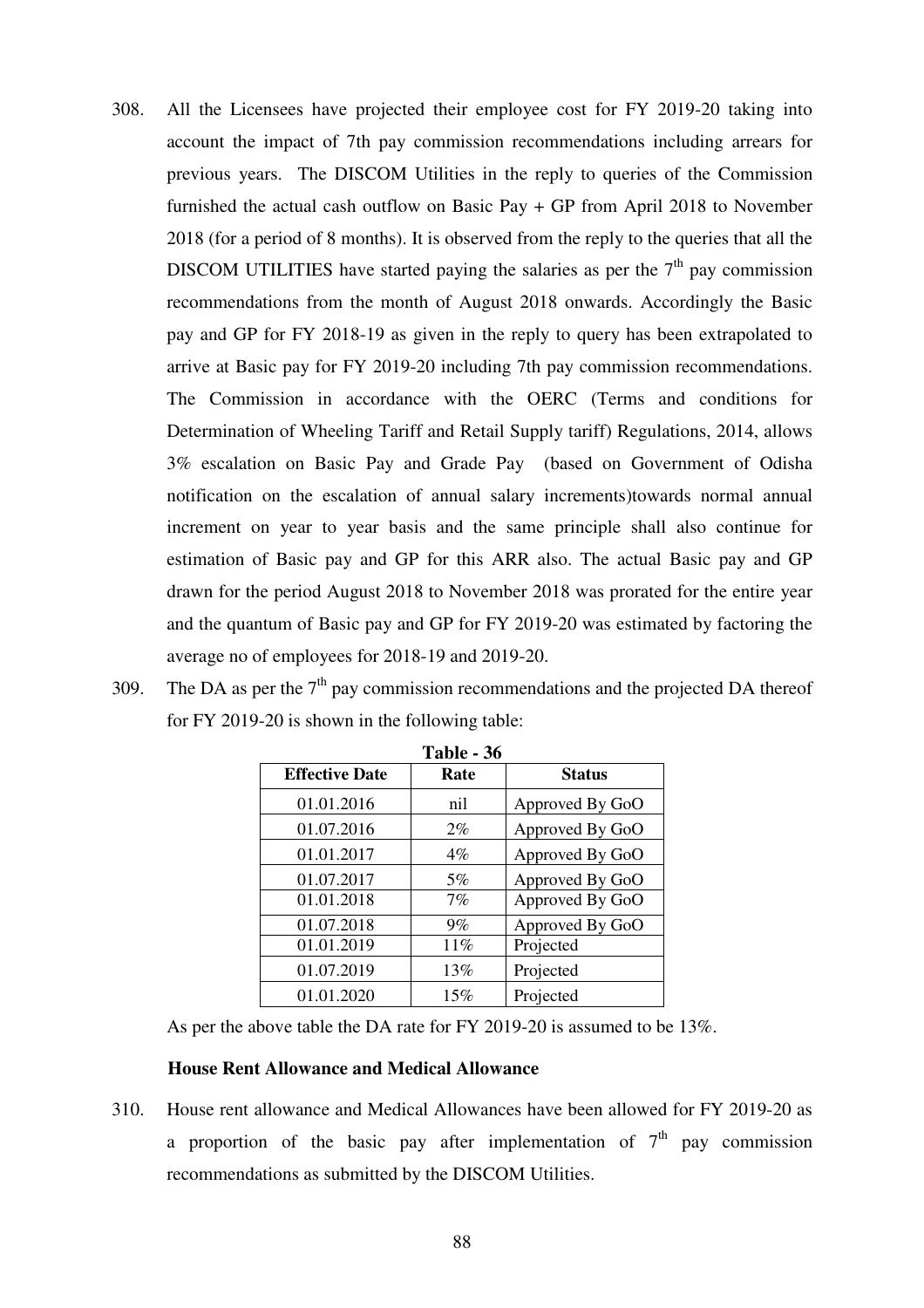311. As regards engagement of manpower, DISCOM Utilities have submitted in the ARR that since no recruitment has been permitted by the Commission there has been drastic reduction in the manpower. In view of the large scale electrification through rural electrification, addition of new consumers, reorganisation, and to carry out MRT, Energy Audit, maintenance of DTRs and vigilance activities present manpower is inadequate. Consequently in order to improve 100% coverage, reduction of distribution loss and to improve collection they have engaged contractual personnel and outsource agencies for maintenance of existing Grid substations, sub stations under ODSSP, watch and ward activity, vigilance activities etc. DISCOM Utilities were asked to submit the actual expenses on these activities during the current financial year 2018-19. The commission after scrutiny allows the expenses on Contractual and outsource employees for the ensuing year 2019-20 on the basis of the submission of DISCOM Utilities and actual cash outgo for the current year 2018-19.

### **Analysis of LT Division-wise Performance and Employee Performance**

312. The Commission have analysed the LT loss level of various divisions of DISCOM Utilities as submitted by the DISCOM Utilities. This reveals the performance of the Divisions for FY 2017-18 on the various parameters as given in the following tables:-

| <b>DIVISION</b>    | No. of           | <b>Energy</b> | <b>Energy</b> | <b>T</b> and  | <b>Billing</b>   | <b>BILL</b> | <b>Colle</b>                     | <b>Collection</b> | AT and      | Reali       |
|--------------------|------------------|---------------|---------------|---------------|------------------|-------------|----------------------------------|-------------------|-------------|-------------|
|                    | <b>Consumers</b> | Input         | Sold          | <b>D</b> Loss | <b>Efficienc</b> | Rs.         | ction                            | <b>Efficiency</b> | $\mathbf C$ | satio       |
|                    |                  | (MU)          | (MU)          | $(\%)$        | $y \%$           | <b>Crs</b>  | Rs.                              | $(\%)$            | <b>LOSS</b> | $\mathbf n$ |
|                    |                  |               |               |               |                  |             | $\mathbf{C}\mathbf{r}\mathbf{s}$ |                   | $(\%)$      | /Unit       |
| ROURKELA           | 57179            | 148           | 131           | 12%           | 88%              | 62          | 58                               | 94%               | 17%         | 3.9         |
| ROURKELA-<br>SADAR | 79618            | 187           | 143           | 24%           | 76%              | 64          | 58                               | 91%               | 31%         | 3.1         |
| RAJGANGPUR         | 88633            | 127           | 125           | $1\%$         | 99%              | 57          | 53                               | 93%               | 8.6%        | 4.1         |
| SUNDERGARH         | 75374            | 163           | 115           | 29%           | 71%              | 51          | 41                               | 79%               | 44%         | 2.5         |
| <b>RRKL CIRCLE</b> | 300804           | 624           | 514           | $18\%$        | 82%              | 234         | 210                              | 89%               | $26\%$      | 3.4         |
| SAMBALPUR          | 49523            | 284           | 189           | 33%           | 67%              | 94          | 71                               | 76%               | 49%         | 2.5         |
| SAMBALPUR(E)       | 84747            | 276           | 160           | 42%           | 58%              | 71          | 50                               | 71%               | 59%         | 1.8         |
| <b>JHARSUGUDA</b>  | 92867            | 261           | 174           | 33%           | 67%              | 76          | 64                               | 83%               | 44%         | 2.4         |
| <b>B.R.NAGAR</b>   | 37229            | 105           | 78            | 25%           | $75\%$           | 36          | 29                               | 80%               | 40%         | 2.8         |
| <b>DEOGARH</b>     | 49879            | 64            | 54            | 16%           | 84%              | 23          | 16                               | 70%               | 41%         | 2.5         |
| <b>BRL CIRCLE</b>  | 314245           | 990           | 655           | 34%           | 66%              | 300         | 230                              | 77%               | 49%         | 2.3         |
| <b>BARGARH</b>     | 99759            | 453           | 279           | 38%           | 62%              | 114         | 56                               | 49%               | 70%         | 1.2         |
| <b>BARGARH(W)</b>  | 120141           | 404           | 195           | 52%           | 48%              | 64          | 27                               | 41%               | 80%         | 0.7         |
| <b>BGH CIRCLE</b>  | 219900           | 857           | 474           | $45\%$        | 55%              | 178         | 83                               | 46%               | 74%         | 1.0         |
| <b>BOLANGIR</b>    | 91302            | 317           | 152           | 52%           | 48%              | 62          | 47                               | 75%               | 64%         | 1.5         |
| <b>SONEPUR</b>     | 101644           | 229           | 153           | 33%           | 67%              | 54          | 28                               | 52%               | 65%         | 1.2         |
| TITLAGARH          | 123638           | 294           | 174           | 41%           | 59%              | 70          | 41                               | 58%               | 66%         | 1.4         |
| <b>BGR CIRCLE</b>  | 316584           | 840           | 479           | 43%           | 57%              | 186         | 115                              | $62\%$            | 65%         | 1.4         |
| <b>KEED</b>        | 98908            | 200           | 162           | 19%           | 81%              | 62          | 41                               | 66%               | 46%         | 2.1         |
| <b>KWED</b>        | 98697            | 156           | 96            | 39%           | 61%              | 37          | 28                               | 76%               | 53%         | 1.8         |
| <b>NUAPADA</b>     | 83769            | 198           | 96            | 52%           | 48%              | 38          | 28                               | 73%               | 65%         | 1.4         |

**Table – 37 LT Division-wise Performance (2017-18) – WESCO**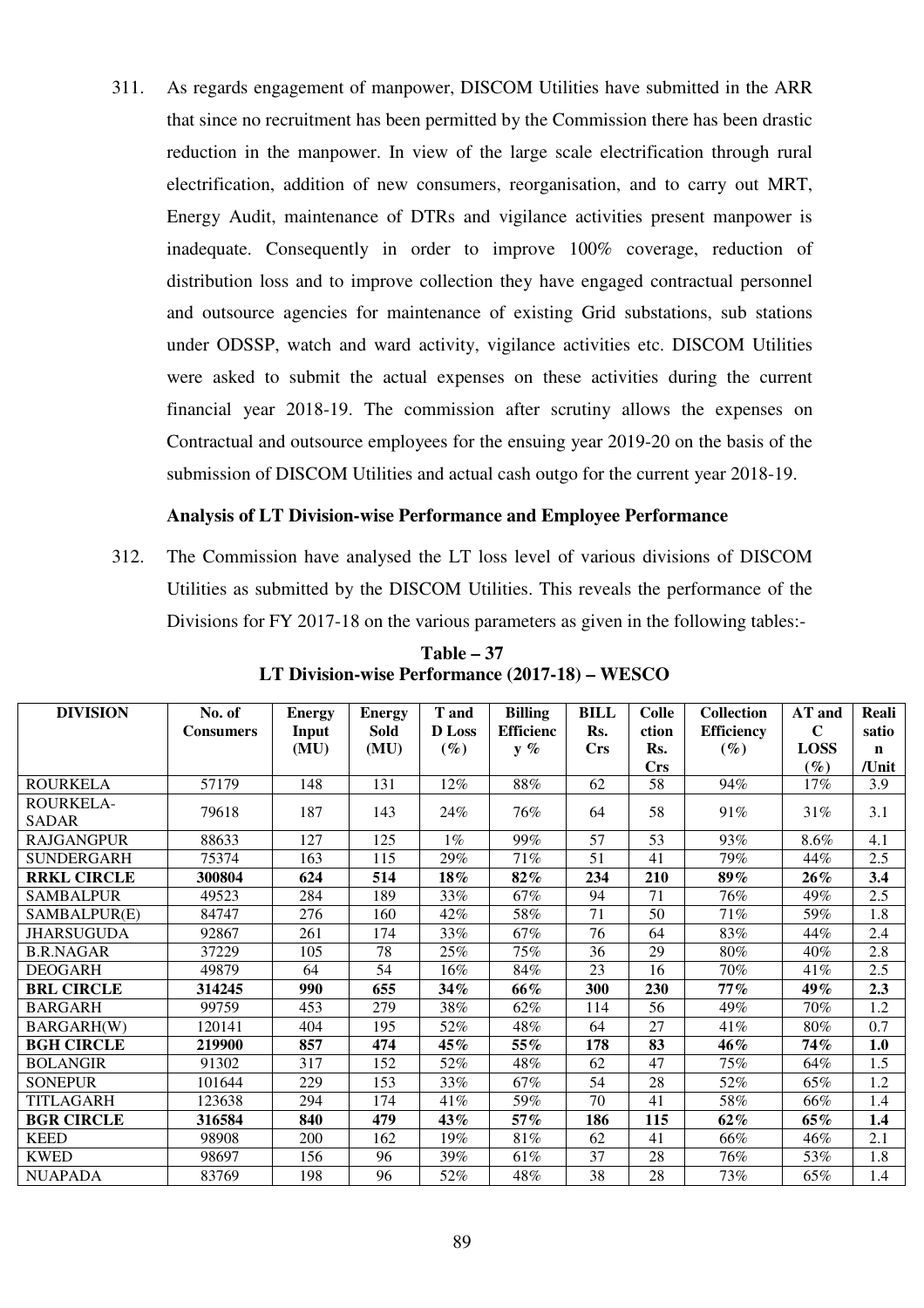| <b>BPT</b><br><b>CIRCLE</b> | 281374 | --<br>554 | 354<br>ູບບ    | 36 %   | 64% | 138  | $\mathbf{u}$ | 71%<br>. .                   | 55%   | $\Omega$<br>1.0 |
|-----------------------------|--------|-----------|---------------|--------|-----|------|--------------|------------------------------|-------|-----------------|
| <b>WESCO</b>                | 432907 | 3864      | ) 176<br>2476 | $36\%$ | 64% | 1036 | 735          | $71\%$<br>$\blacksquare$ / L | 54.6% | - 0<br>1.7      |

**Table – 38 LT Division-wise Performance (2017-18) – NESCO** 

| Sl.No.         | Name of the<br>Division           | No. of<br>Consumers | Energy<br>Input<br>(MU) | Energy<br>Sold<br>(MU) | T and<br>D Loss<br>$(\%)$ | <b>Billing</b><br>Efficiency<br>$(\%)$ | <b>Billing</b> to<br>Consumer<br>(Rs. In<br>$Crs$ ) | Collection<br>Reveived<br>(Rs. In<br>Crs) | Collection<br>Efficiency<br>$(\% )$ | AT and<br>C Loss<br>$(\%)$ | <b>LT</b><br>Realization<br>per LT<br>Input<br>(P/U) |
|----------------|-----------------------------------|---------------------|-------------------------|------------------------|---------------------------|----------------------------------------|-----------------------------------------------------|-------------------------------------------|-------------------------------------|----------------------------|------------------------------------------------------|
| 1              | <b>BED</b><br><b>BALASORE</b>     | 50408               | 152.624                 | 124.858                | 18.19%                    | 81.81%                                 | 58.52                                               | 62.53                                     | 106.86%                             | 12.58%                     | 410                                                  |
| $\overline{2}$ | <b>BTED BASTA</b>                 | 64872               | 114.64                  | 65.31                  | 43.03%                    | 56.97%                                 | 22.10                                               | 20.13                                     | 91.07%                              | 48.12%                     | 176                                                  |
| 3              | <b>JED</b><br><b>JALESWAR</b>     | 86660               | 152.848                 | 100.844                | 34.02%                    | 65.98%                                 | 32.49                                               | 30.19                                     | 92.93%                              | 38.69%                     | 198                                                  |
| $\overline{4}$ | <b>CED</b><br><b>BALASORE</b>     | 88875               | 187.497                 | 107.761                | 42.53%                    | 57.47%                                 | 42.88                                               | 37.71                                     | 87.93%                              | 49.46%                     | 201                                                  |
| 5              | <b>SED SORO</b>                   | 117132              | 155.997                 | 113.843                | $27.02\%$                 | 72.98%                                 | 45.04                                               | 44.98                                     | 99.86%                              | 27.12%                     | 288                                                  |
| 6              | <b>BNED</b><br><b>BHADRAK</b>     | 139453              | 275.506                 | 186.465                | 32.32%                    | 67.68%                                 | 76.54                                               | 68.04                                     | 88.90%                              | 39.83%                     | 247                                                  |
| 7              | <b>BSED</b><br><b>BHADRAK</b>     | 83306               | 146.049                 | 92.261                 | 36.83%                    | 63.17%                                 | 30.82                                               | 29.69                                     | 96.32%                              | 39.15%                     | 203                                                  |
| 8              | <b>BPED</b><br><b>BARIPADA</b>    | 177843              | 291.181                 | 192.855                | 33.77%                    | 66.23%                                 | 85.92                                               | 78.86                                     | 91.79%                              | 39.21%                     | 271                                                  |
| 9              | <b>UED UDALA</b>                  | 77999               | 91.249                  | 58.156                 | 36.27%                    | 63.73%                                 | 22.89                                               | 20.75                                     | 90.66%                              | 42.22%                     | 227                                                  |
| 10             | <b>RED</b><br><b>RAIRANGPUR</b>   | 152495              | 190.358                 | 123.212                | 35.27%                    | 64.73%                                 | 52.65                                               | 42.75                                     | 81.19%                              | 47.45%                     | 225                                                  |
| 11             | <b>JRED JAJPUR</b><br><b>ROAD</b> | 73051               | 225.807                 | 136.475                | 39.56%                    | 60.44%                                 | 56.22                                               | 58.60                                     | 104.23%                             | 37.00%                     | 259                                                  |
| 12             | <b>JTED JAJPUR</b><br><b>TOWN</b> | 82459               | 185.997                 | 100.833                | 45.79%                    | 54.21%                                 | 38.18                                               | 37.73                                     | 98.83%                              | 46.42%                     | 203                                                  |
| 13             | <b>KUED</b><br><b>KUAKHIA</b>     | 92244               | 205.398                 | 111.956                | 45.49%                    | 54.51%                                 | 44.06                                               | 40.70                                     | 92.36%                              | 49.66%                     | 198                                                  |
| 14             | <b>KED</b><br><b>KEONJHAR</b>     | 76400               | 96.066                  | 86.834                 | 9.61%                     | 90.39%                                 | 39.72                                               | 37.06                                     | 93.29%                              | 15.67%                     | 386                                                  |
| 15             | <b>JOED JODA</b>                  | 61636               | 118.464                 | 102.268                | 13.67%                    | 86.33%                                 | 46.91                                               | 46.84                                     | 99.85%                              | 13.80%                     | 395                                                  |
| 16             | <b>AED</b><br><b>ANANDAPUR</b>    | 94096               | 143.725                 | 91.541                 | 36.31%                    | 63.69%                                 | 32.46                                               | 32.44                                     | 99.92%                              | 36.36%                     | 226                                                  |
|                | <b>NESCO Total</b>                | 1518929             | 2733.406                | 1795.472               | 34.31%                    | 65.69%                                 | 727.40                                              | 688.99                                    | 94.72%                              | 37.78%                     | 252                                                  |

**Table – 39 LT Division-wise Performance (2017-18) – SOUTHCO** 

| SI No | Name of the Divn     | No of<br>consumers | <b>Energy</b><br>Input(MU) | <b>Energy</b><br>Sold(MU) | T&<br>D<br>loss | <b>Billing</b><br><b>Efficiency</b><br>$\%$ | <b>Billing to</b><br>consumer in<br>$_{\rm Cr}$ | <b>Collection</b><br><b>Received</b><br>In Rs in<br>Сr | <b>Collection</b><br><b>Efficiency</b> | AT & C<br>Loss | LT<br>realisation<br>per LT<br>input P/U |
|-------|----------------------|--------------------|----------------------------|---------------------------|-----------------|---------------------------------------------|-------------------------------------------------|--------------------------------------------------------|----------------------------------------|----------------|------------------------------------------|
|       | <b>BERHAMPUR-I</b>   | 67511              | 150.41                     | 142.68                    | 5%              | 95%                                         | 68.08                                           | 68.88                                                  | 101%                                   | 4.0%           | 4.58                                     |
| 2     | <b>BERHAMPUR-II</b>  | 52726              | 136.16                     | 122.80                    | 10%             | 90%                                         | 59.09                                           | 61.82                                                  | 105%                                   | 5.6%           | 4.54                                     |
| 3     | <b>BERHMAPUR-III</b> | 61354              | 84.62                      | 71.34                     | 16%             | 84%                                         | 30.55                                           | 33.16                                                  | 109%                                   | $8.5\%$        | 3.92                                     |
| 4     | <b>CHATRAPUR</b>     | 90514              | 192.19                     | 100.22                    | 48%             | 52%                                         | 41.38                                           | 36.70                                                  | 89%                                    | 53.7%          | 1.91                                     |
|       | <b>PURUSOTTAMPUR</b> | 90628              | 158.24                     | 87.93                     | 44%             | 56%                                         | 35.39                                           | 28.67                                                  | 81%                                    | 55.0%          | 1.81                                     |
| 6     | <b>HINJILICUT</b>    | 73113              | 142.32                     | 72.02                     | 49%             | 51%                                         | 29.03                                           | 27.62                                                  | 95%                                    | 51.9%          | 1.94                                     |
|       | ASKA-I               | 52703              | 131.47                     | 49.04                     | 63%             | 37%                                         | 20.28                                           | 18.97                                                  | 94%                                    | 65.1%          | 1.44                                     |
| 8     | $ASKA - II$          | 51025              | 110.61                     | 48.25                     | 56%             | 44%                                         | 18.94                                           | 17.31                                                  | 91%                                    | 60.1%          | 1.56                                     |
| 9     | <b>DIGAPAHANDI</b>   | 85969              | 114.23                     | 86.58                     | 24%             | 76%                                         | 34.38                                           | 29.00                                                  | 84%                                    | 36.1%          | 2.54                                     |
| 10    | <b>BHANJANAGAR</b>   | 105410             | 163.82                     | 89.37                     | 45%             | 55%                                         | 35.67                                           | 35.66                                                  | 100%                                   | 45.5%          | 2.18                                     |
| 11    | PHULBANI             | 119559             | 143.76                     | 82.69                     | 42%             | 58%                                         | 32.68                                           | 26.80                                                  | 82%                                    | 52.8%          | 1.86                                     |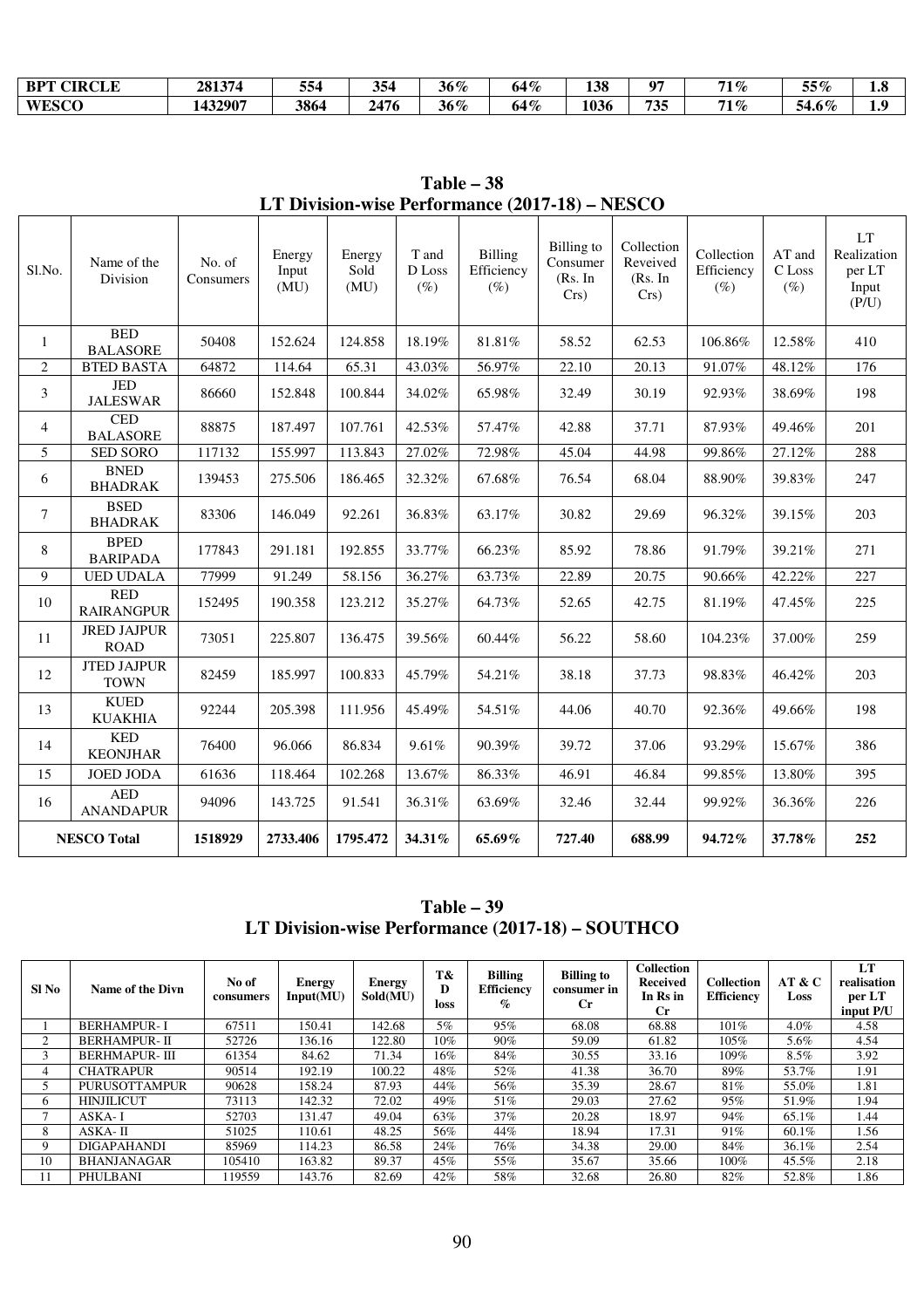| 12 | <b>BOUDH</b>           | 81773   | 107.14  | 69.34   | 35% | 65% | 25.39  | 15.18  | 60%  | 61.3%  | 1.42 |
|----|------------------------|---------|---------|---------|-----|-----|--------|--------|------|--------|------|
| 13 | <b>JEYPORE</b>         | 105214  | 166.78  | 120.15  | 28% | 72% | 50.08  | 42.47  | 85%  | 38.9%  | 2.55 |
| 14 | <b>NOWRANGPUR</b>      | 143931  | 203.27  | 134.44  | 34% | 66% | 53.56  | 32.17  | 60%  | 60.3%  | 1.58 |
| 15 | <b>MALAKANGIRI</b>     | 103143  | 123.77  | 97.97   | 21% | 79% | 38.08  | 19.61  | 51%  | 59.2%  | 1.58 |
| 16 | <b>KORAPUT</b>         | 92407   | 153.86  | 72.70   | 53% | 47% | 30.22  | 25.77  | 85%  | 59.7%  | 1.67 |
| 17 | RAYAGADA               | 120854  | 154.35  | 30.60   | 15% | 85% | 56.78  | 50.00  | 88%  | 25.5%  | 3.24 |
| 18 | <b>GUNUPUR</b>         | 59235   | 69.25   | 54.29   | 22% | 78% | 20.13  | 21.47  | 107% | 16.4%  | 3.10 |
| 19 | PARALAKHEMUNDI         | 108063  | 116.98  | 93.37   | 20% | 80% | 38.83  | 36.44  | 94%  | 25.1%  | 3.12 |
|    | <b>SOUTHCO UTILITY</b> | 1665132 | 2623.25 | 1725.76 | 34% | 66% | 718.54 | 627.69 | 87%  | 42.30% | 2.40 |

**Table – 40 LT Division-wise Performance (2017-18) – CESU** 

| <b>SL</b> | <b>Division</b> | No of           | Input in | <b>Billed</b> in | <b>Dist</b> | <b>Bill Effi</b> | <b>Billed</b> | Coll in | AT &          | LT                 |
|-----------|-----------------|-----------------|----------|------------------|-------------|------------------|---------------|---------|---------------|--------------------|
| NO        |                 | <b>Consumer</b> | MU       | MU               | Loss $%$    | $\%$             | in Rs         | Rs Cr.  | <b>C</b> Loss | <b>Realisation</b> |
|           |                 |                 |          |                  |             |                  | Cr.           |         | $\%$          |                    |
|           | BCDD-1          | 55696           | 240.425  | 230.88           | 3.97%       | 96.03%           | 129.39        | 130.91  | 2.85%         | 5.44               |
| 2         | BCDD-2          | 135530          | 425.369  | 389.42           | 8.45%       | 91.55%           | 203.68        | 216.51  | 2.68%         | 5.09               |
| 3         | <b>BED</b>      | 104948          | 397.615  | 341.56           | 14.10%      | 85.90%           | 177.95        | 176.10  | 14.99%        | 4.43               |
| 4         | <b>NEDN</b>     | 135506          | 356.765  | 151.98           | 57.40%      | 42.60%           | 70.34         | 51.15   | 69.02%        | 1.43               |
| 5         | <b>PED</b>      | 137630          | 398.173  | 245.10           | 38.44%      | 61.56%           | 105.71        | 100.54  | 41.45%        | 2.52               |
| 6         | <b>NED</b>      | 164941          | 201.521  | 153.67           | 23.75%      | 76.25%           | 61.39         | 59.41   | 26.20%        | 2.95               |
| 7         | <b>KED</b>      | 149232          | 365.379  | 227.95           | 37.61%      | 62.39%           | 95.73         | 94.83   | 38.20%        | 2.60               |
| 8         | <b>BEDB</b>     | 91864           | 170.624  | 117.33           | 31.23%      | 68.77%           | 44.09         | 41.40   | 35.43%        | 2.43               |
| 9         | <b>CED</b>      | 126631          | 356.634  | 171.59           | 51.89%      | 48.11%           | 82.95         | 58.27   | 66.20%        | 1.63               |
| 10        | $CDD-I$         | 66235           | 287.312  | 251.15           | 12.59%      | 87.41%           | 128.74        | 133.84  | 9.13%         | 4.66               |
| 11        | $CDD-II$        | 64228           | 258.951  | 200.71           | 22.49%      | 77.51%           | 105.44        | 106.79  | 21.49%        | 4.12               |
| 12        | <b>AED</b>      | 100101          | 248.422  | 98.61            | 60.31%      | 39.69%           | 44.40         | 31.03   | 72.26%        | 1.25               |
| 13        | <b>SED</b>      | 86951           | 188.640  | 94.97            | 49.66%      | 50.34%           | 43.04         | 28.50   | 66.66%        | 1.51               |
| 14        | KED-I           | 161208          | 258.597  | 165.41           | 36.04%      | 63.96%           | 73.32         | 70.86   | 38.18%        | 2.74               |
| 15        | KED-II          | 72922           | 94.744   | 53.48            | 43.55%      | 56.45%           | 22.56         | 21.79   | 45.48%        | 2.30               |
| 16        | <b>PDP</b>      | 87461           | 180.958  | 98.09            | 45.79%      | 54.21%           | 42.68         | 36.58   | 53.54%        | 2.02               |
| 17        | <b>JED</b>      | 103099          | 177.829  | 106.17           | 40.30%      | 59.70%           | 46.26         | 39.85   | 48.58%        | 2.24               |
| 18        | <b>DED</b>      | 154559          | 441.344  | 198.59           | 55.00%      | 45.00%           | 87.52         | 79.16   | 59.30%        | 1.79               |
| 19        | <b>ANED</b>     | 118147          | 286.871  | 142.69           | 50.26%      | 49.74%           | 67.35         | 59.35   | 56.17%        | 2.07               |
| 20        | <b>TED</b>      | 115083          | 331.836  | 140.41           | 57.69%      | 42.31%           | 65.80         | 54.30   | 65.08%        | 1.64               |
|           | Total           | 2231972         | 5668.01  | 3579.76          | 36.84%      | 63.16%           | 1698.34       | 1591.15 | 40.83%        | 2.81               |

313. The Commission in the last few tariff orders expressed concern regarding high losses at LT level. The losses though have reduced but very marginally and continue to be quite high in many divisions. In CESU area also in many divisions loss level is more than 65% at LT level. These divisions are Nimapara, CED Cuttack, Salipur and Talcher. In SOUTHCO area also AT & C loss level is about 60% in divisions such as Aska, Boudh, Nawarangpur, Malkangiri and Koraput. In WESCO area Bargarh division has AT & C loss of 74% which is a matter of concern. Other divisions such as Bolangir and Nowapada the losses are about 65%. In NESCO area divisions such as Kuakhai, Jajpur and Rairangpur the losses are about 50%. Consequently the 'Realisation per LT input' of these divisions is dismally low and much lower than the Bulk supply price and Average cost of supply. Almost all divisions have therefore been spending more on establishment cost than the revenue realisation.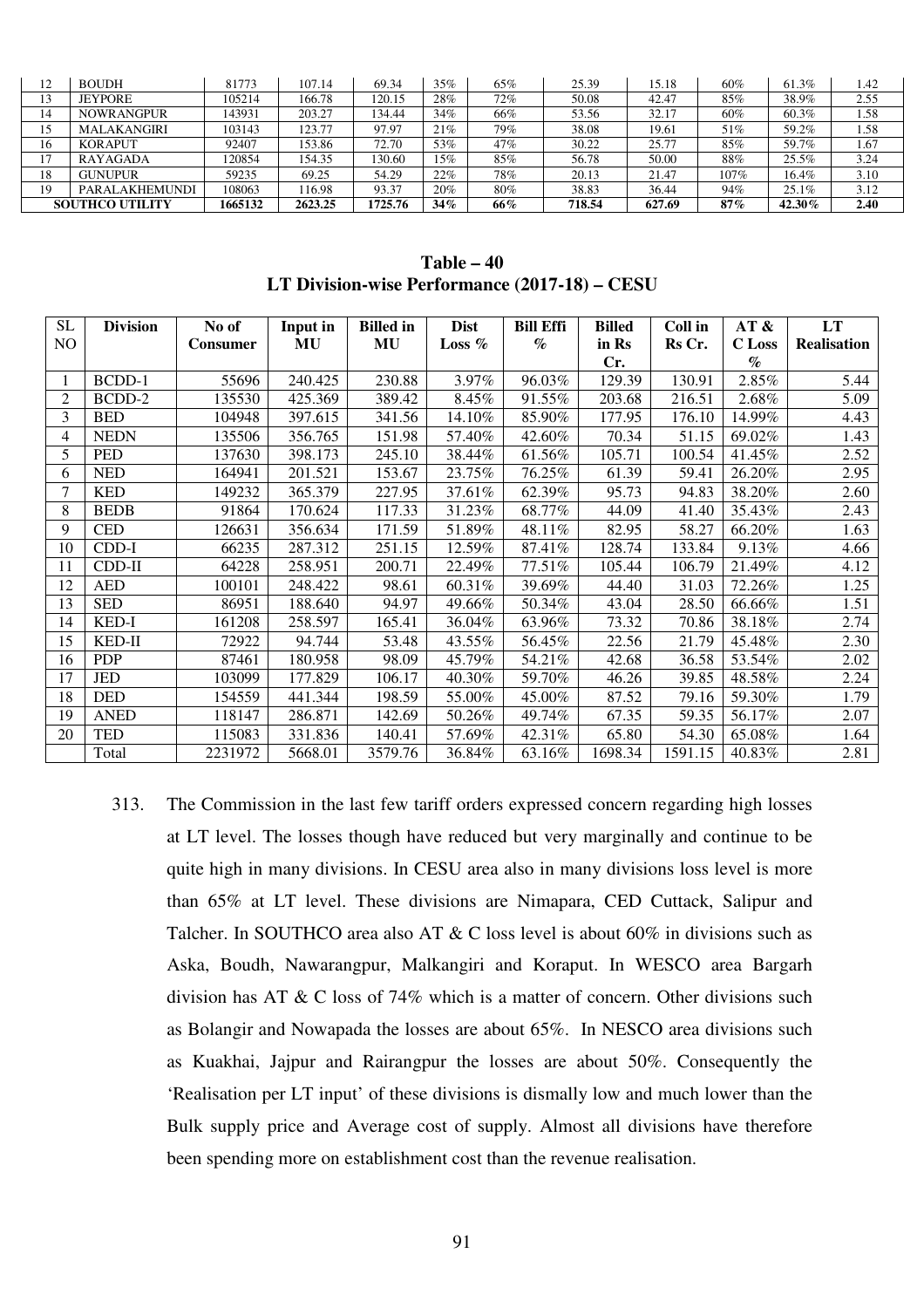- 314. The Commission in previous RST order observed regarding average performance of Odisha DISCOM Utilities which is much lower than the national average and also lower than other states Gujarat, Karnataka, Maharashtra, Tamil Nadu, West Bengal and Haryana. The average of employees per thousands of consumers in Odisha is higher than the national average. The Commission observed that the most important reason for this shoddy performance is the complete lack of accountability on the part of employees. This is probably due to the misplaced generosity of the DISCOM Utilities in granting the same benefit and condition of service to employees who joined after the unbundling process in 1995. The DISCOM Utilities were not bound to extend such liberal terms to the employees recruited after the unbundling. This appears to be the major reason for the present crisis." From the present filing of the DISCOM Utilities it is analysed that things have not changed as desired in the DISCOM Utilities and there is lot to be done to improve the performance in terms of billing, collection and reduction of losses.
- 315. The Commission is of the view that any financial benefit extended by DISCOM Utilities in shape of increment or promotion to its officers, as a whole need to consider the growth in revenue, improvement in O & M performance, reduction in losses, consumer satisfaction, achievement of organization goals and other parameters outlined by management.

# **Terminal Liability**

316. All the DISCOM Utilities have projected an increase in their terminal liability for the ensuing year. A comparative position of the approved terminal liability in ARR of FY 2018-19 vis-a-vis projection made by the DISCOM Utilities for FY 2019-20 is given in the following table:

|                        |                               |                               | (Rs, Cr.)                         |
|------------------------|-------------------------------|-------------------------------|-----------------------------------|
| Name of the<br>Company | <b>Approved FY</b><br>2018-19 | <b>Proposed FY</b><br>2019-20 | Percentage<br>increase (in $\%$ ) |
| WESCO                  | 82.72                         | 124.36                        | 50.34%                            |
| <b>NESCO</b>           | 84.63                         | 112.20                        | 32.58%                            |
| <b>SOUTHCO</b>         | 74.60                         | 174.02                        | 133.27%                           |
| <b>CESU</b>            | 151.09                        | 261.39                        | 73.00%                            |
| Total                  | 393.04                        | 671.97                        | 70.97%                            |

**Table – 41** 

317. WESCO, NESCO and SOUTHCO in their submission have stated that the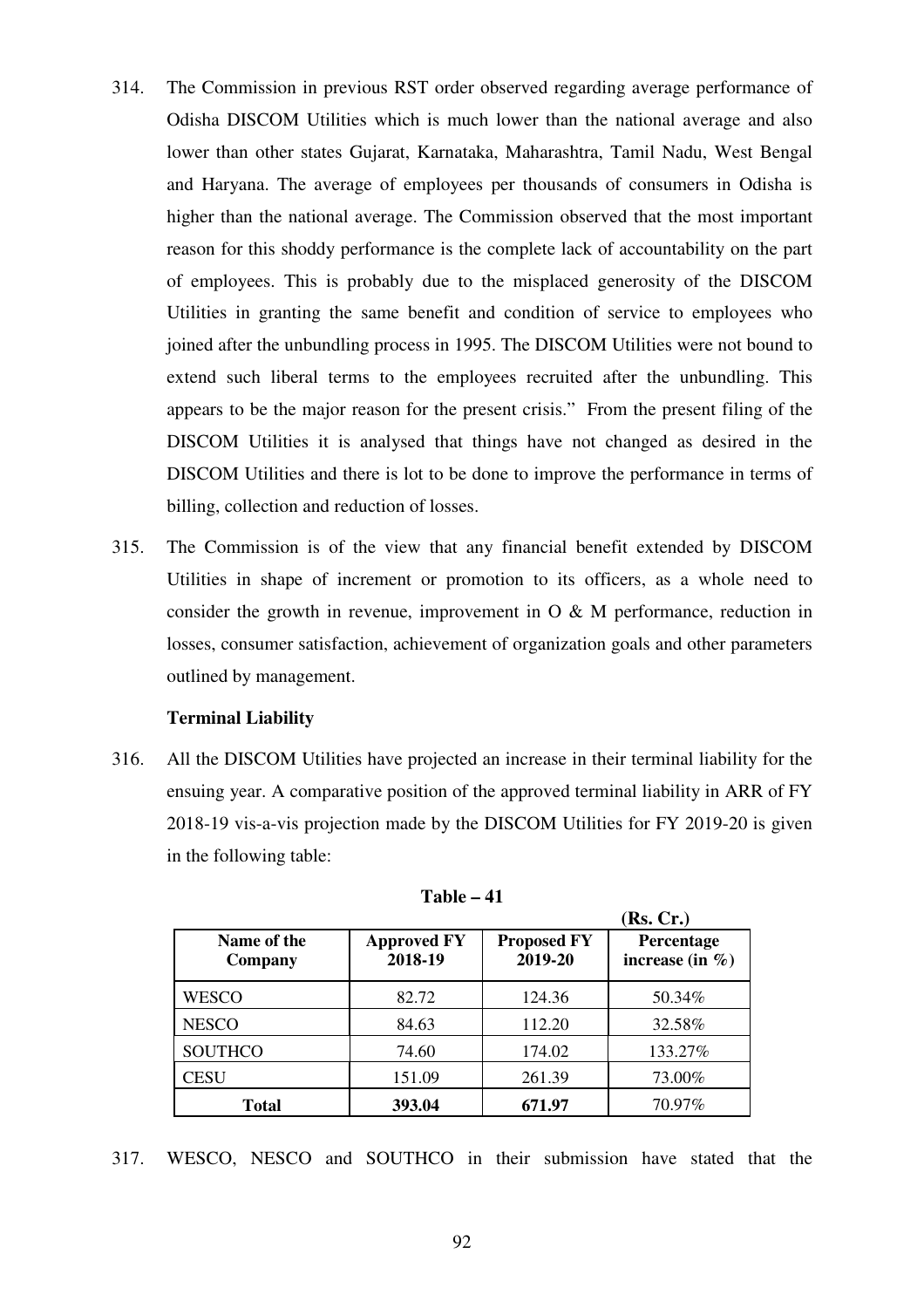contribution to the Pension Fund and Gratuity Fund and Leave Encashment has been proposed for the year 2019-20 based on the actuarial valuation done by M/s. Bhudev Chaterjee as on 31.03.2018 and the projections provided for 2018-19 and 2019-20. CESU in their submission have stated that the terminal liability for the FY 2017-18 is Rs. 246.39 cr. as per the provisional accounts. 3% hike has been considered for FY 2018-19 and for FY 2019-20.

318. The commission has been analysing the expected corpus fund available with the DISCOM Utilities taking into the provision allowed in the successive tariff orders of the Commission. The expected corpus fund as per funds approved in the ARRs from FY 1999-00 onwards till FY 2017-18 is stated in the table given below:

| <b>Expected Corpus Fund Availability</b>                               |              |              |                |             |  |  |  |  |  |
|------------------------------------------------------------------------|--------------|--------------|----------------|-------------|--|--|--|--|--|
|                                                                        | <b>WESCO</b> | <b>NESCO</b> | <b>SOUTHCO</b> | <b>CESU</b> |  |  |  |  |  |
| OB As on<br>01.04.99/Fund transfer<br>from GRIDCO to<br><b>DISTCOs</b> | 70.77        | 68           | 67.39          | 138.56      |  |  |  |  |  |
| Allowed by the Commission                                              |              |              |                |             |  |  |  |  |  |
| 1999-00                                                                | 6.71         | 5.62         | 7.78           | 0.00        |  |  |  |  |  |
| 2000-01                                                                | 6.27         | 7.07         | 7.07           | 0.00        |  |  |  |  |  |
| 2001-02                                                                | 7.92         | 7.00         | 6.63           | 6.09        |  |  |  |  |  |
| 2002-03                                                                | 8.08         | 7.21         | 6.81           | 6.27        |  |  |  |  |  |
| 2003-04                                                                | 8.96         | 7.56         | 7.57           | 6.90        |  |  |  |  |  |
| 2004-05                                                                | 11.30        | 8.35         | 9.40           | 3.25        |  |  |  |  |  |
| 2005-06                                                                | 12.06        | 8.92         | 10.03          | 3.51        |  |  |  |  |  |
| 2006-07                                                                | 12.07        | 9.55         | 9.73           | 13.19       |  |  |  |  |  |
| 2007-08                                                                | 16.36        | 15.30        | 13.97          | 18.28       |  |  |  |  |  |
| 2008-09                                                                | 37.02        | 25.16        | 24.49          | 48.10       |  |  |  |  |  |
| 2009-10                                                                | 37.04        | 27.19        | 20.53          | 49.68       |  |  |  |  |  |
| 2010-11                                                                | 51.81        | 51.13        | 58.22          | 75.84       |  |  |  |  |  |
| 2011-12                                                                | 55.91        | 59.86        | 60.78          | 131.39      |  |  |  |  |  |
| 2012-13                                                                | 66.13        | 67.88        | 68.81          | 149.84      |  |  |  |  |  |
| 2013-14                                                                | 93.21        | 71.21        | 55.66          | 210.50      |  |  |  |  |  |
| 2014-15                                                                | 95.38        | 96.53        | 77.73          | 122.89      |  |  |  |  |  |
| 2015-16                                                                | 107.76       | 90.96        | 96.95          | 135.30      |  |  |  |  |  |
| 2016-17                                                                | 73.16        | 87.06        | 61.46          | 135.24      |  |  |  |  |  |
| 2017-18                                                                | 77.70        | 78.69        | 66.68          | 133.54      |  |  |  |  |  |
| Sub-Total                                                              | 784.85       | 732.25       | 670.30         | 1249.81     |  |  |  |  |  |
| <b>Grand Total</b>                                                     | 855.62       | 800.25       | 737.69         | 1388.37     |  |  |  |  |  |

# **Table 42**

**(Rs. in Cr.)**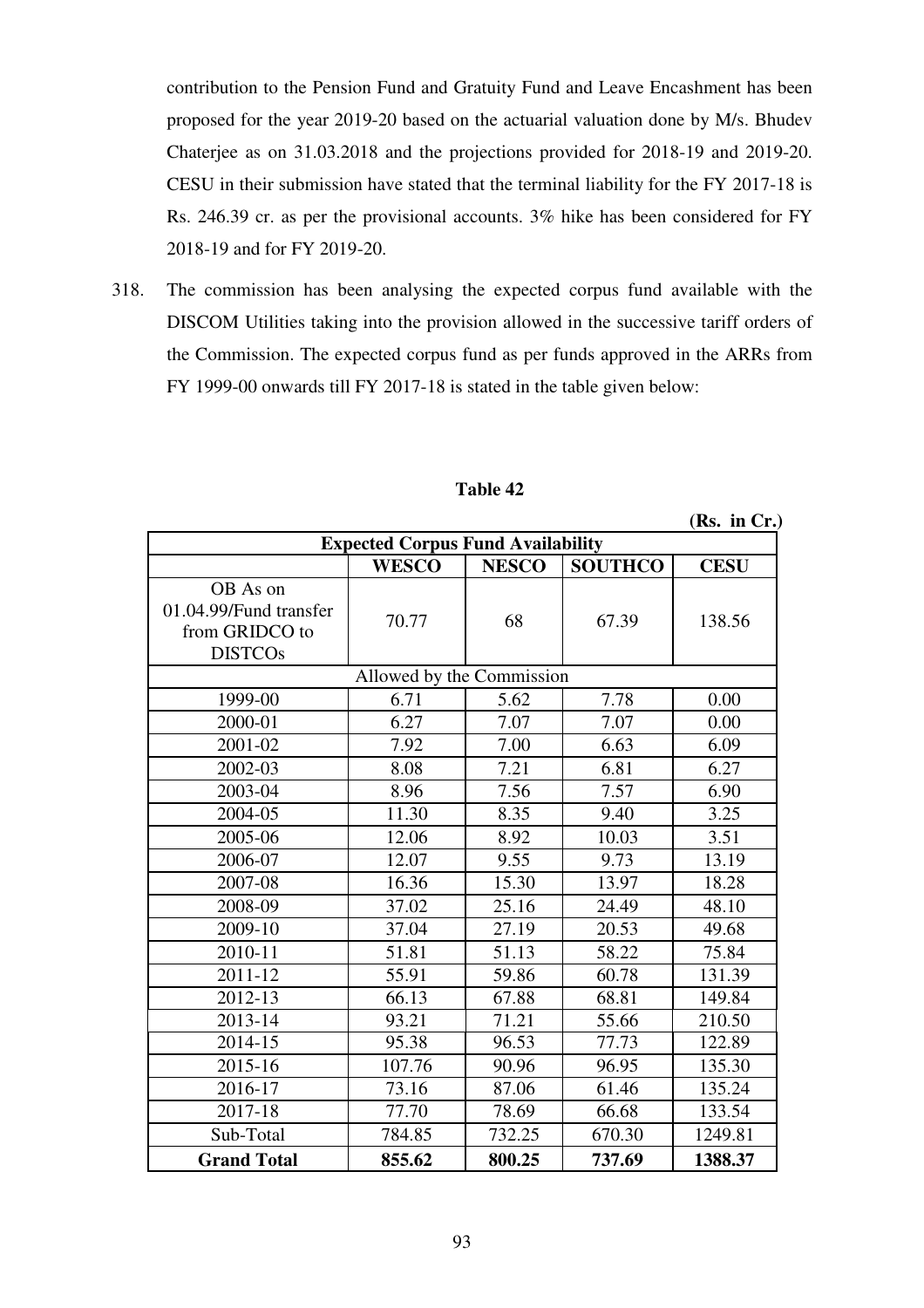319. The DISCOM Utilities were asked to submit the actual Corpus fund available up to 31st March 2018. As per the submission by the DISCOM Utilities the actual corpus fund available is far less than what actually should have been by 31.3.2018. The following table shows the actual corpus fund availability:

| <b>Actual Corpus Availability</b> |        |                                 |        |                 |                 |              |  |  |  |  |
|-----------------------------------|--------|---------------------------------|--------|-----------------|-----------------|--------------|--|--|--|--|
|                                   |        | As on 31.3.2017                 |        | As on 31.3.2018 |                 |              |  |  |  |  |
| <b>DISCOM</b><br><b>Pension</b>   |        | <b>Gratuity</b><br><b>Total</b> |        | <b>Pension</b>  | <b>Gratuity</b> | <b>Total</b> |  |  |  |  |
|                                   | Fund   | <b>Fund</b>                     |        | <b>Fund</b>     | <b>Fund</b>     |              |  |  |  |  |
| <b>WESCO</b>                      | 181.99 | 35.90                           | 217.89 | 210.45          | 39.14           | 249.59       |  |  |  |  |
| <b>NESCO</b>                      | 109.28 | 16.59                           | 125.87 | 131.45          | 23.75           | 155.20       |  |  |  |  |
| <b>SOUTHCO</b>                    | 26.20  | 6.1                             | 32.30  | 25.05           | 6.40            | 31.45        |  |  |  |  |
| <b>CESU</b>                       | 216.12 | 31.56                           | 247.68 | 232.16          | 33.89           | 266.05       |  |  |  |  |

| l`able |  |
|--------|--|
|--------|--|

 **(Rs. in Cr.)** 

**(Rs. In Crore)**

- 320. The Commission on analysis found that the actual corpus fund available is much less than the expected and required corpus. The Commission in previous RST orders observed that the Licensees have failed to transfer the amounts to corpus fund which were allowed in the previous successive tariff orders for the purpose. Licensees have also failed to submit any plan of action to recoup the corpus fund through enhanced collection. Commission is therefore not inclined to allow the full amount of Terminal liability projected and instead allow only the liability on the actual cash out go basis for the ensuing year. The DISCOM Utilities during the present ARR analysis were asked to submit actual cash outgo on terminal liability up to Nov 2018. On the basis of their submission the actual liability paid up to Nov 2018 was extrapolated to full year of 2018-19 and then further increased by 10% to arrive at expected liability of 2019-20.
- 321. The DISCOM Utilities implemented the recommendation of the  $7<sup>th</sup>$  pay commission during August 2018. The  $7<sup>th</sup>$  pay commission envisages revision of pay and pension with effect from January 2016. The DISCOM Utilities were asked to submit the arrear amount due to retired employees consequent upon the  $7<sup>th</sup>$  pay commission recommendation. Accordingly the DISCOM Utilities submitted the arrear amount due and the commission has considered the same to be allowed in the ARR. The details of terminal liability and approval for FY 2019-20 are given in the table below:

| Table – 44                           |
|--------------------------------------|
| <b>Terminal Liability (Approved)</b> |

|         |              |              |                | $(100.10 \text{ C})$ |
|---------|--------------|--------------|----------------|----------------------|
|         | <b>WESCO</b> | <b>NESCO</b> | <b>SOUTHCO</b> | <b>CESU</b>          |
| 04/2018 | 9.06         | 7.95         | 6.30           | 10.42                |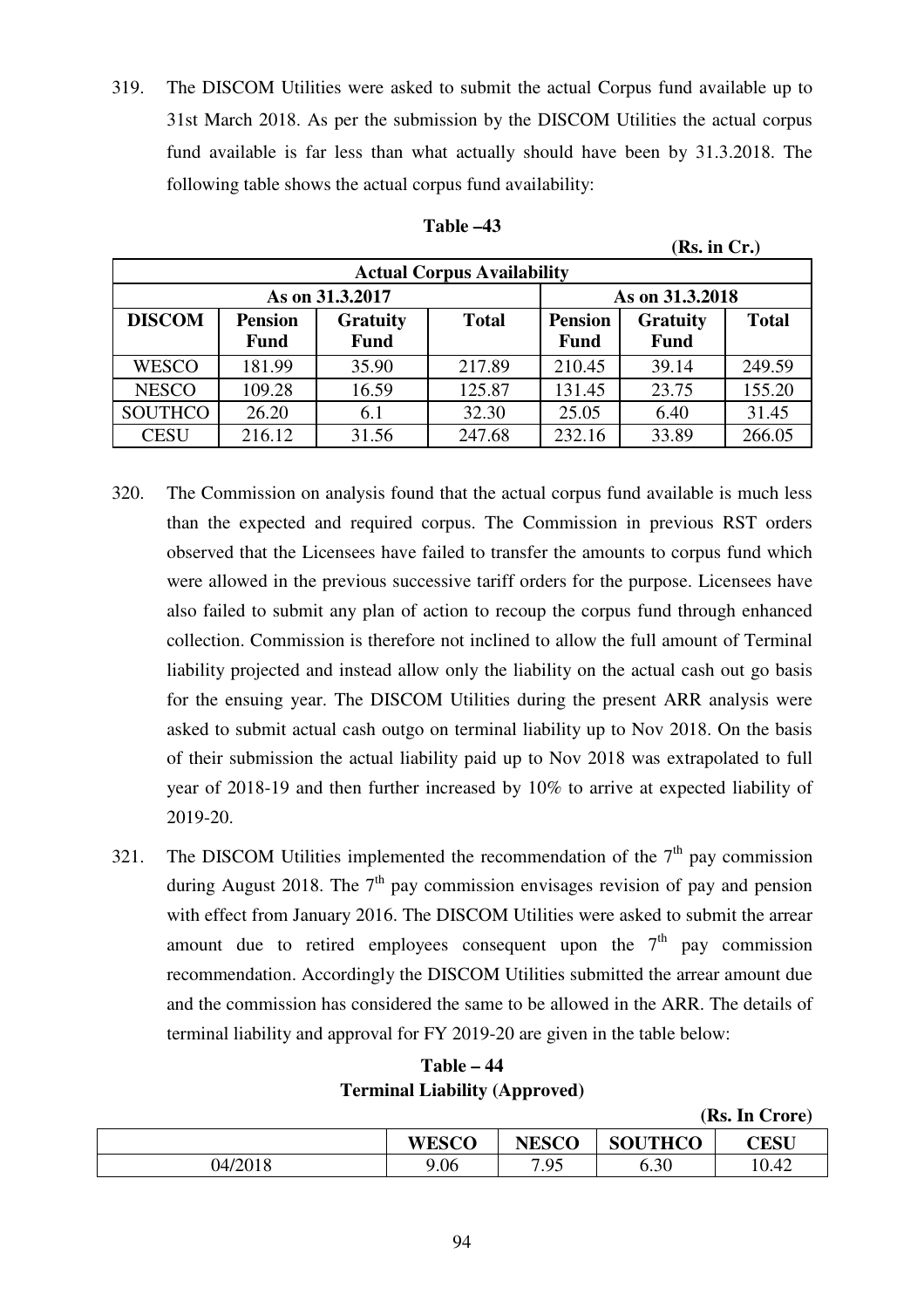| 05/2018                                 | 10.08  | 6.53   | 6.32   | 12.50  |  |
|-----------------------------------------|--------|--------|--------|--------|--|
| 06/2018                                 | 8.08   | 7.72   | 7.18   | 13.00  |  |
| 07/2018                                 | 7.94   | 7.39   | 8.29   | 9.83   |  |
| 08/2018                                 | 8.22   | 7.51   | 7.09   | 10.48  |  |
| 09/2018                                 | 7.30   | 7.25   | 6.51   | 11.95  |  |
| 10/2018                                 | 7.80   | 7.55   | 7.13   | 11.26  |  |
| 11/2018                                 | 7.45   | 6.31   | 7.96   | 12.29  |  |
| Average                                 | 8.24   | 7.28   | 7.10   | 11.47  |  |
| Pro-rated for FY 2018-19                | 98.90  | 87.32  | 85.17  | 137.60 |  |
| Approved for FY 2019-20 (with           | 108.78 | 96.05  | 93.69  | 151.35 |  |
| 10% hike over 2018-19)                  |        |        |        |        |  |
| <b>Outstanding terminal liabilities</b> |        |        | 41.98  |        |  |
| (Gratuity and un-utilised leave)        |        |        |        |        |  |
| 7th pay arrear of retired               | 24.92  | 26.00  | 20.96  | 66.17  |  |
| employees                               |        |        |        |        |  |
| <b>Total terminal liabilities</b>       | 133.70 | 122.05 | 156.63 | 217.52 |  |
| approved for FY 2019-20                 |        |        |        |        |  |

- 322. The commission has observed that huge arrear amounts of the retired employees have not been kept pending by some DISCOM Utilities for past years. This practice of keeping pending the arrears of retired employees should be strictly avoided. Moreover due to implementation of  $7<sup>th</sup>$  pay commission recommendations the arrear liabilities to retired employees have accrued which needs to be paid. The commission has therefore allowed the full arrears due to retired employees in the present ARR as projected by the DISCOM Utilities. The commission hereby directs that DISCOM Utilities shall clear all the dues of the retired employees progressively during the ensuing year. The DISCOM Utilities shall report the progress of such payments to the retired employees during the performance reviews undertaken by the Commission.
- 323. The Commission accordingly approves following amount towards terminal Liabilities (including arrear liabilities of retired employees) of DISCOM Utilities for FY 2019- 20.

| (Rs. in Cr.)                |              |              |                |             |  |  |  |
|-----------------------------|--------------|--------------|----------------|-------------|--|--|--|
| Name of the DISCOM          | <b>WESCO</b> | <b>NESCO</b> | <b>SOUTHCO</b> | <b>CESU</b> |  |  |  |
| Amount to be charged to ARR | 133.70       | 122.05       | 156.63         | 217.52      |  |  |  |

324. In light of the discussions in the foregone paragraphs, the Employee cost proposed by the DISCOM Utilities vis-à-vis approval by the Commission for FY 2019-20 is shown in the following table:

# **Table – 46 Employee Cost (Approved 2019-20)**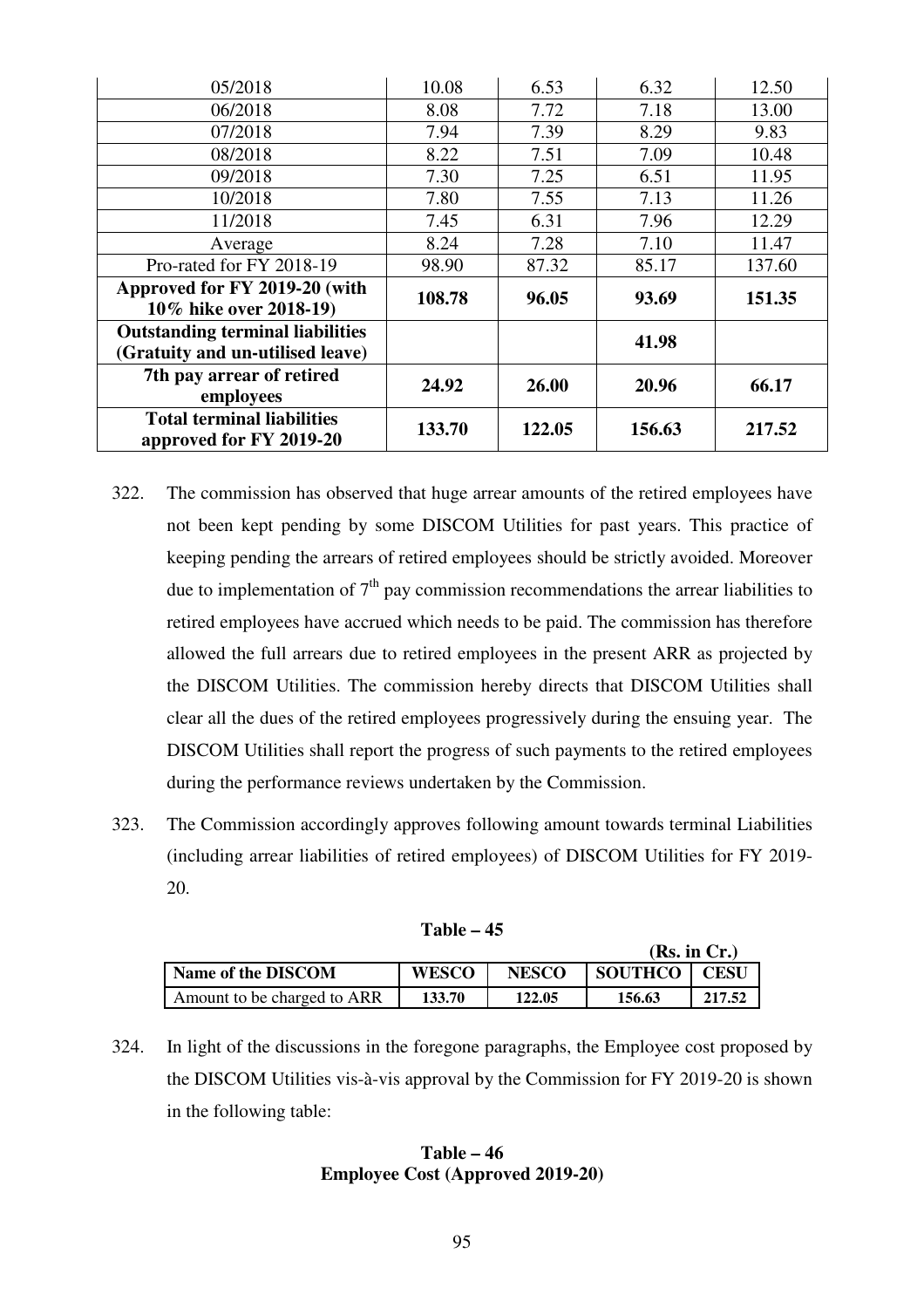|                |                                                             |                 |              |                 |                 |                 |                |          |                 | (Rs. in Cr.) |          |
|----------------|-------------------------------------------------------------|-----------------|--------------|-----------------|-----------------|-----------------|----------------|----------|-----------------|--------------|----------|
| SI.<br>No.     | <b>Particulars</b>                                          |                 | <b>WESCO</b> |                 | <b>NESCO</b>    |                 | <b>SOUTHCO</b> |          | <b>CESU</b>     |              | Total    |
|                |                                                             | <b>Proposed</b> | Approved     | <b>Proposed</b> | <b>Approved</b> | <b>Proposed</b> | Approved       | Proposed | <b>Approved</b> | Proposed     | Approved |
| 1              | Basic Pay + GP                                              | 142.96          | 120.72       | 112.15          | 106.95          | 111.98          | 102.05         | 233.66   | 208.34          | 600.75       | 538.06   |
| $\overline{c}$ | DA                                                          | 18.58           | 15.69        | 17.86           | 13.90           | 14.56           | 13.27          | 30.38    | 27.08           | 81.38        | 69.95    |
| 3              | Reimbursement of HR                                         | 25.73           | 16.93        | 27.47           | 15.62           | 21.28           | 14.80          | 46.73    | 32.27           | 121.21       | 79.62    |
| $\overline{4}$ | Other allowance                                             | 3.28            | 3.28         | 3.94            | 3.94            | 1.71            | 1.71           | 4.87     | 4.87            | 13.80        | 13.80    |
| 5              | Arrear of 7th Pay<br>commission                             | 38.32           | 30.66        | 29.73           | 23.78           | 23.94           | 19.15          | 72.23    | 57.78           | 164.22       | 131.38   |
| 6              | <b>Bonus</b>                                                | 0.80            | 0.80         | 0.00            | 0.00            |                 |                | 1.06     | 1.06            | 1.86         | 1.86     |
| $\tau$         | Contractual/Outsource<br>Expenses                           | 34.62           | 34.62        | 30.68           | 29.49           | 43.56           | 43.56          | 16.67    | 16.67           | 125.53       | 124.34   |
| 8              | <b>Additional Employee</b><br>Cost (New<br>Recruitment)     |                 |              | 25.19           |                 |                 |                | 10.01    |                 |              |          |
| 9              | Total Emoluments (1<br>to $8)$                              | 264.29          | 222.70       | 247.02          | 193.68          | 217.03          | 194.54         | 405.60   | 348.08          | 1133.94      | 959.00   |
| 10             | Reimbursement, of<br>medical expenses                       | 7.15            | 4.96         | 6.87            | 4.37            | 5.60            | 4.74           | 11.68    | 8.49            | 31.30        | 22.56    |
| 11             | Leave Travel<br>Concession                                  | 0.17            | 0.17         | 0.30            | 0.30            | 0.17            | 0.17           | 0.12     | 0.12            | 0.76         | 0.76     |
| 12             | Honorarium                                                  | 0.20            | 0.20         |                 |                 | 0.01            | 0.01           |          |                 | 0.21         | 0.21     |
| 13             | Payment under<br>workmen<br>compensation Act                | 0.07            | 0.07         |                 |                 | 0.29            | 0.29           | 0.69     | 0.69            | 1.05         | 1.05     |
| 14             | <b>Expense</b> towards<br>uniform to Employees              |                 |              |                 |                 |                 |                | 2.09     | 0.00            | 0.00         | 0.00     |
| 15             | Ex-gratia                                                   | 0.10            | 0.10         | 3.34            | 3.34            |                 |                |          |                 | 3.44         | 3.44     |
| 16             | <b>Other Staff Costs</b>                                    | 0.75            | 0.75         | 1.37            | 1.37            | 0.45            | 0.45           | 2.50     | 2.50            | 5.07         | 5.07     |
| 17             | <b>Total Other Staff</b><br>Costs (10 to 17)                | 8.44            | 6.25         | 11.88           | 9.38            | 6.52            | 5.66           | 17.08    | 11.80           | 43.92        | 33.09    |
| 18             | <b>Staff Welfare</b><br>Expenses                            | 1.00            | 1.00         | 2.41            | 2.41            | 1.96            | 1.96           | 2.86     | 2.86            | 8.23         | 8.23     |
| 19             | <b>Terminal Benefits</b><br>(Pension + Gratuity +<br>Leave) | 124.36          | 133.70       | 112.20          | 122.05          | 174.02          | 156.63         | 261.39   | 217.52          | 671.97       | 629.90   |
| 20             | Total $(9+18+19+20)$                                        | 398.09          | 363.65       | 373.51          | 327.53          | 399.53          | 358.78         | 686.93   | 580.27          | 1858.06      | 1630.23  |
| 21             | Less: Empl. cost<br>capitalized                             | 4.85            | 4.85         | 0.40            | 0.40            | 1.20            | 1.20           | 19.44    | 19.44           | 25.89        | 25.89    |
| 22             | <b>Total Employees Cost</b>                                 | 393.24          | 358.80       | 373.11          | 327.13          | 398.33          | 357.58         | 667.49   | 560.83          | 1832.17      | 1604.34  |

325. It is directed that any rise in employee cost other than that approved shall require prior approval of the Commission.

# **Administrative and General Expenses**

326. The Administrative and General Expenses covers property related expenses, Licence Fees to OERC, communication expenses, professional charges, conveyance and travelling expenses, material related expenses and other expenses. The DISCOM Utilities have projected their estimates for FY 2019-20 in their ARR in the following manner which are compared with approved A&G expenses for previous FY 2018-19.

# **Table - 47**

# **(Rs. in Cr.)**

| <b>A&amp;G</b> Expenses |                      | Approved 2018-19     |                     | Proposed FY 2019-20  |                   |           |
|-------------------------|----------------------|----------------------|---------------------|----------------------|-------------------|-----------|
| <b>DISCOM</b>           | <b>Normal</b><br>A&G | Additional<br>$A\&G$ | <b>Total</b><br>A&G | <b>Normal</b><br>A&G | Additional<br>A&G | Total A&G |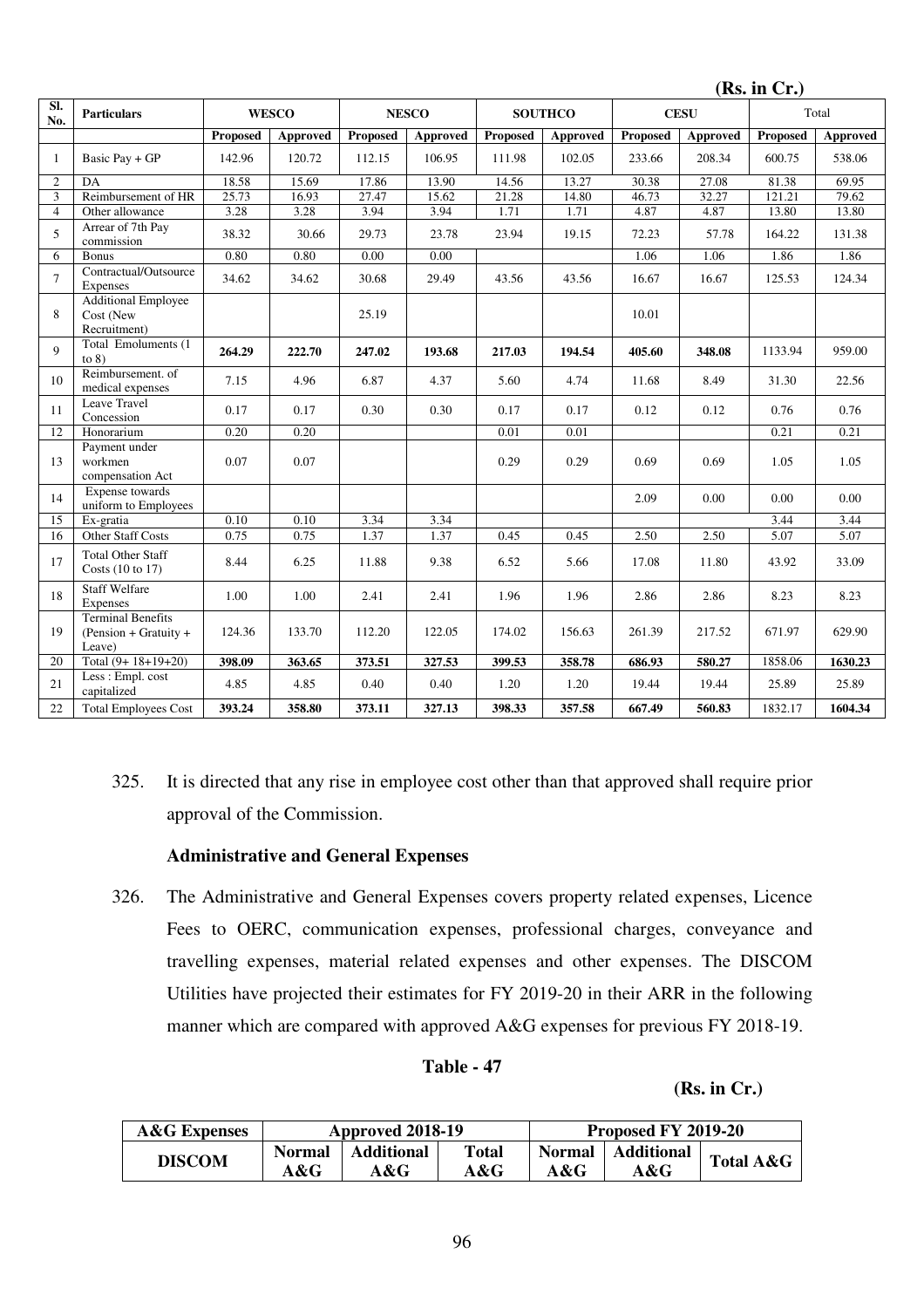| <b>A&amp;G</b> Expenses | Approved 2018-19        |                          |                        | Proposed FY 2019-20  |                             |                      |
|-------------------------|-------------------------|--------------------------|------------------------|----------------------|-----------------------------|----------------------|
| <b>DISCOM</b>           | <b>Normal</b><br>$A\&G$ | <b>Additional</b><br>A&G | <b>Total</b><br>$A\&G$ | <b>Normal</b><br>A&G | <b>Additional</b><br>$A\&G$ | <b>Total A&amp;G</b> |
| <b>WESCO</b>            | 35.64                   | 12.50                    | 48.14                  | 72.31                | 25.63                       | 97.94                |
| <b>NESCO</b>            | 23.83                   | 17.50                    | 41.33                  | 40.34                | 18.51                       | 58.85                |
| <b>SOUTHCO</b>          | 20.51                   | 9.44                     | 29.95                  | 43.49                | 33.23                       | 76.72                |
| <b>CESU</b>             | 51.37                   | 12.50                    | 63.87                  | 96.16                | 128.36                      | 224.52               |

327. WESCO, NESCO and SOUTHCO have submitted that they have estimated the A&G expenses for FY 2019-20 based on actual expenses till September, 2018.

DISCOM Utilities further submitted that the commission approved A&G expenses including contractual obligation and outsourced employee cost. But, the licensees are not able to avail the same as because GRIDCO is only relaxing escrow to the extent of employee cost. However, the licensee is managing A&G expenses out of the other non escrow miscellaneous income like meter rent, DPS collected, overdrawal penalty etc. Estimation of higher A&G expenses during ensuing year has been made is account of mass engagement of franchisee, Customer Care, inspection fees towards SI work, vigilance activity, Disconnection squad expenses and compensation towards electrical accidents etc.

In addition to normal A&G expenses, following additional expenses for aforesaid initiatives has been considered while projecting the total A&G expenses for FY 2019- 20. The collection of arrears and current bills is assumed to be used to meet cash deficits during the year 2018-19, to the extent of collected amounts. The Utilities therefore proposed to recover the operational expenses as stated in few heads of ARR for the FY 2019-20 and the required capital expenditure to be made initially shall be capitalised.

The Administration and General expenses for the ensuing year FY 2019-20 have been estimated based on expenses made during FY 2018-19. The increase in A&G expenses for the ensuing year has been projected by considering 7% increase over the estimated A&G expenses for FY 2018-19 along with additional expenses. The 7% increase is taken on account of inflation on the normal A&G expenses.

# **CESU**

328. CESU has submitted that the major share of A and G expenses is contributed to Distribution Franchisees Sharing of IBF-IRS model. As Franchisees are operating in 14 divisions of CESU Area, so a huge amount of Rs.118.72 crore. and Rs. 120.70 crore is incurred by CESU towards Franchisees expenses for the FY 2018-19 and FY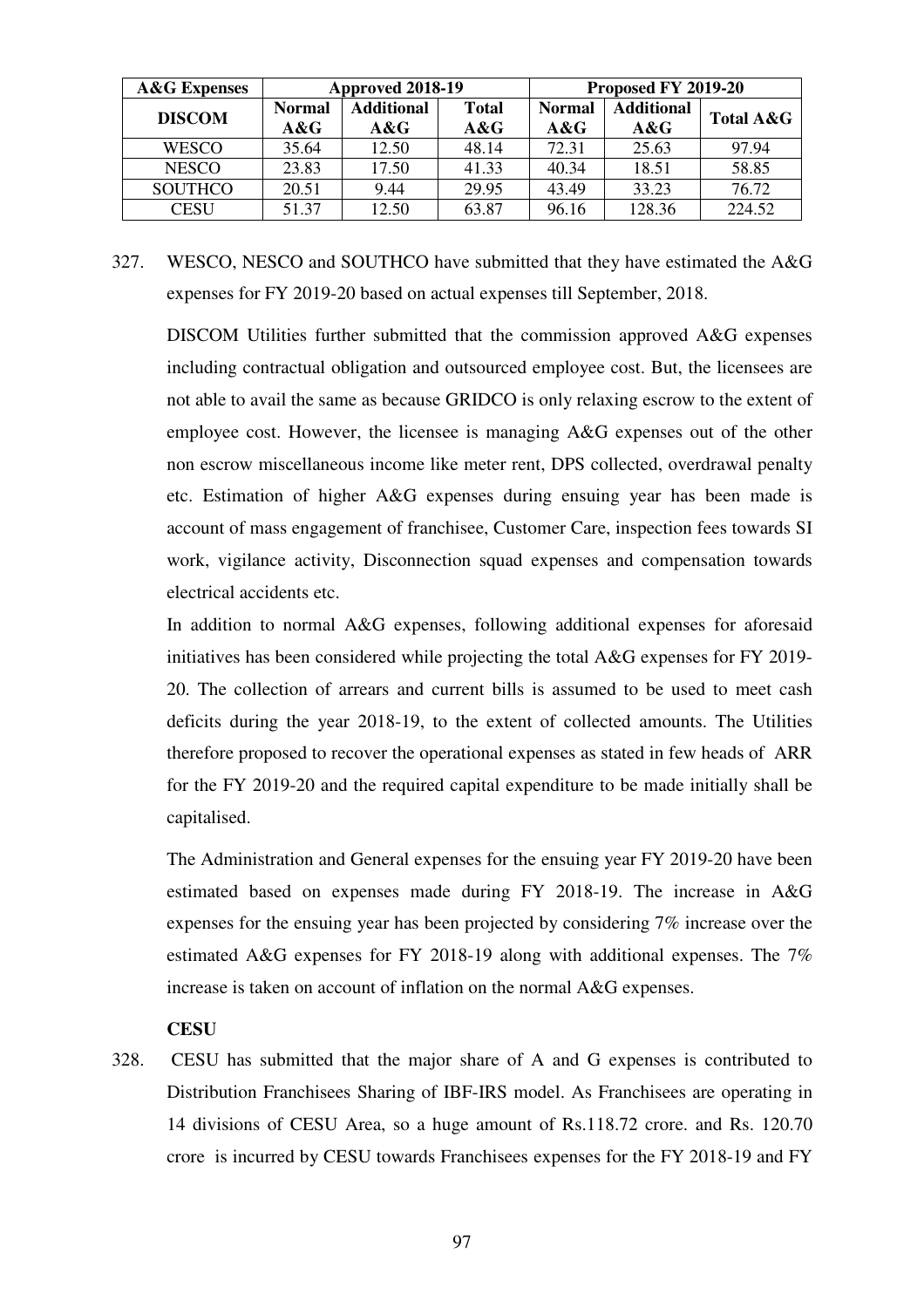2019-20 respectively. CESU has submitted to consider the Franchisees expenses as additional A and G expenses. In addition to that Customer care/call centre, Energy Audit, IT related expenses/expenditure on SCADA and STPI, Compensation for accidents, Safety equipment and Training, Rooftop Solar, Market Research and DSM(PATCA) and Uniform Allowance are claimed as additional A and G expenses.

329. As per the OERC (Terms and conditions for Determination of Wheeling Tariff and Retail Supply tariff) Regulations, 2014, Administrative and General (A&G) Expenses would be allowed *as follows:* 

*"7.27 The A&G expenses for each subsequent year will be determined by escalating the A&G expenses for the previous year at the escalation factor of 7% to arrive at permissible A&G expenses for each year of the control period.* 

*7.78 The Commission may, in addition to the normal A&G Expenses, actually incurred during the previous year under this head for special measures to be undertaken by the distribution licensees towards reduction of AT & C losses and improving collection efficiency, provided the commission will undertake a prudence check before allowing such expenditure."* 

- 330. The Commission observes that A&G expenses is a controllable cost as defined in the MYT order and the DISCOM Utilities would not be allowed more than the approvals in the truing up exercise. The DISCOM Utilities should make efforts to spend A&G expenses prudently and put efforts to curb wasteful and avoidable expenses. The Commission further observes that with the declining employee base, computerized and IT automation, the A&G expenses should be declining over the years. Moreover, the sales have come down in recent years hindering growth in business and restricting further expenditures. Commission in previous ARR approvals have been allowing additional expense towards Customer Care, AT & C loss reduction activities including energy audit, Expenses on IT automation, inspection fees towards SI Works and compensation for electrical accidents.
- 331. Commission scrutinised the proposal towards A&G and Additional A&G expenses for the ensuing year i.e. FY 2019-20. An escalation of 7% over the normal A&G expenditure for the last year tariff in terms of the MYT order for the current control period has been considered subject to condition that this shall not be used for payment of salary in any form. All activities should be outsourced. Conveyance expenses need to be brought down till situations improve. Restrictions need to be in place in form of austerity measures to control conveyance and other avoidable expenses.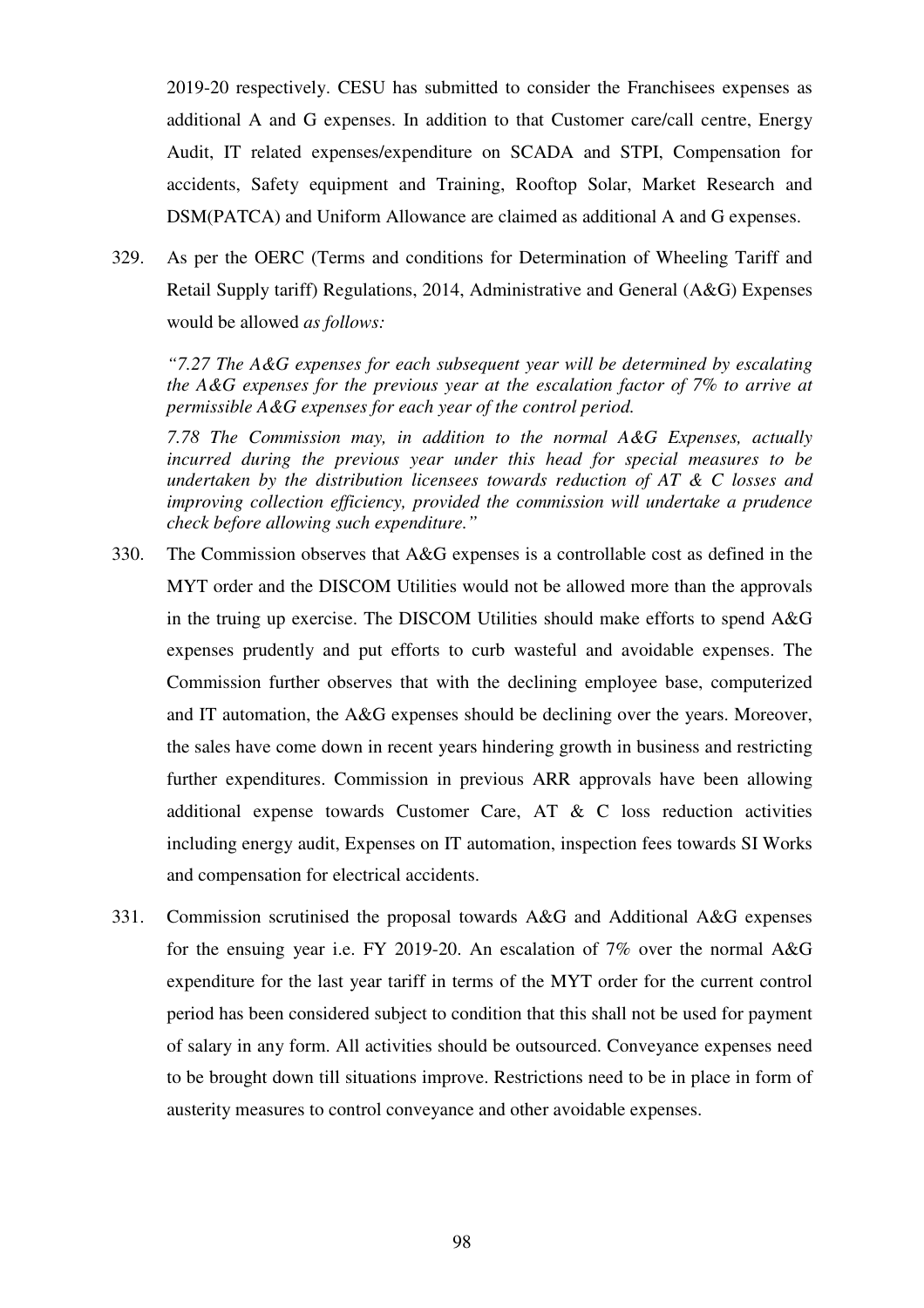### **Intra State ABT and Energy Audit**

- 332. In spite of severe financial constraints to the extent that the Utility is unable to make timely payment of bulk power purchase bills and employee salaries, to improve customer services, initiatives proposed by the Utility under the above head during the ensuing year as under:
	- a. Installation of (Remote Visual Display Unit) RVDU
	- b. Creation of infrastructure to carryout Enterprise wide Energy Audit exercise has been factored in the Capex programme.

### **Ujala Scheme**

- 333. The utilities are facilitating EESL for sale of energy efficient equipments to the consumers of its area under UJALA Scheme for saving energy. As per the scheme 09 Watt LED bulb, LED tube light and star rated energy efficient ceiling fans are being distributed among the consumers of which has ultimately helped in saving energy during last financial year.
- 334. The Commission is of the opinion that intervention of IT should be strengthened which is an important aspect to increase efficiency and speed with quality. Commission in the successive tariff orders is allocating amounts towards improvement IT infrastructure. Attaching much emphasis on this area, Commission allows Rs.4.00 crore each to all DISCOM Utilities for undertaking various automation programmes, IT initiatives and to implement the SAP based MBC application for FY 2019-20

# **AT & C loss reduction activities, pole scheduling, consumer indexing, distribution network mapping including Energy Audit**

335. The Commission is of the opinion that Energy Audit is a techno commercial activity required to be implemented by DISCOM Utilities so that the financial condition shall be viable. It is observed that the loss reduction performance of the all the DISCOM Utilities is poor. During the review of performance of the DISCOM Utilities it is seen that none of the licensees have taken energy auditing seriously and lack metering of the feeders, DTRs and consumers as a major pre-requisite to the Energy audit exercise. The overall AT  $\& C$  losses are stated to be still hovering around 37%. The performance of DISCOM Utilities on Energy Audit front needs closer involvement of the Management/Staff's for making the functioning of company viable. As directed in the last RST order, the Commission directs that the achievement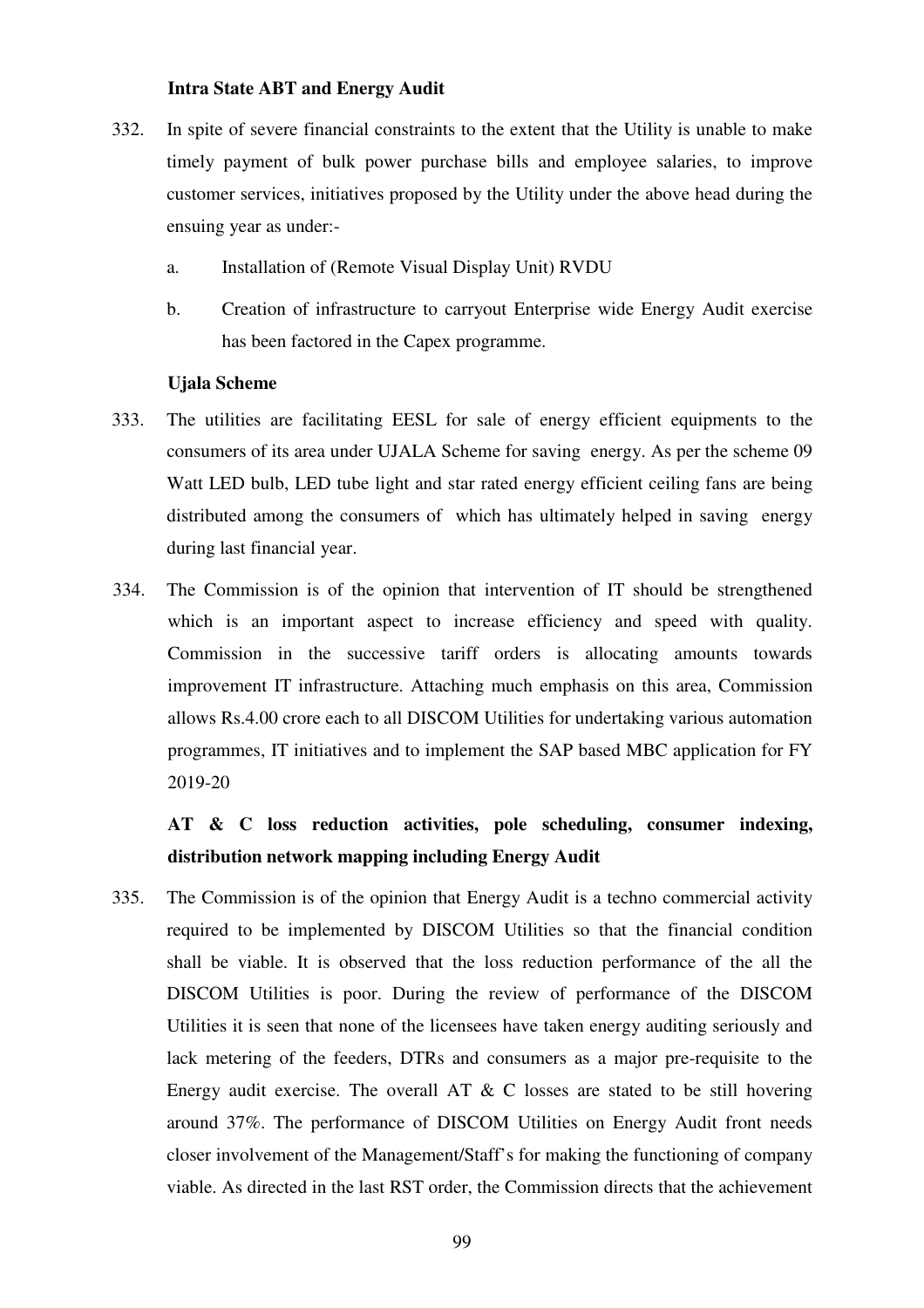in energy audit shall be a part of performance indicators of all officers and employees and recorded in personal reports for extension of service related benefits. HR wing of the DISCOM Utilities are to act accordingly. The Commission may monitor progress.

- 336. In order to have an appropriate energy accounting procedure and plug the leakages, Commission has been directing DISCOM Utilities to conduct energy audit in the past orders. In spite of repeated directions to conduct energy audit, the progress of all the four DISCOM Utilities on this account is not up to the mark. It is more severe in SOUTHCO and WESCO. The Commission allowed Rs.5.00 crore, Rs.10.00 crore, Rs.4.00 crore and Rs.5.00 crore to WESCO, NESCO, SOUTHCO and CESU respectively towards AT & C loss reduction activities including Energy Audit under the head additional A&G expenses in the last RST order for FY 2018-19. This amount should have been utilized to undertake metering of the feeders and DTRs. The Commission in view of such a lackadaisical approach to conduct energy audit expresses displeasure on the management. The financial viability and quality of supply as mandated under the Act and Tariff Policy of Government of India are frustrated due to inaction of the licensees to implement the orders.
- 337. The Commission in the performance review have directed DISCOM Utilities to carry out the Energy Audit in complete shape of at least 5 feeders. This exercise should be further escalated and replicated to other feeders. The Commission further directs that the DISCOM Utilities should complete pole scheduling, consumer indexing, distribution network mapping linking with indexed consumer and also ensure that reliable and correct meters are installed at all points of consumption for the purpose of Energy Audit to identify revenue leakage. Commission shall also review progress aggressively and pass suitable directions from time to time if orders are not complied.
- 338. The Commission had asked the DISCOM Utilities to submit the status of energy audit The same as on September 2018 furnished by the Licensees is given in the table below:

| 1 avit – 70                                          |             |              |              |                |               |  |  |  |  |
|------------------------------------------------------|-------------|--------------|--------------|----------------|---------------|--|--|--|--|
| <b>FEEDER METERING</b>                               | <b>CESU</b> | <b>NESCO</b> | <b>WESCO</b> | <b>SOUTHCO</b> | <b>ODISHA</b> |  |  |  |  |
| No. of 33 KV feeders (excluding<br>GRIDCO interface) | 171         | 80           | 124          | 90             | 474           |  |  |  |  |
| No. of 33 KV feeder metering                         | 171         | 80           | 112          | 70             | 433           |  |  |  |  |
| No. of 11 KV feeders                                 | 850         | 619          | 663          | 648            | 2780          |  |  |  |  |
| No. of 11 KV feeder metering                         | 744         | 619          | 614          | 227            | 2204          |  |  |  |  |
| No. of 33 / 11 kv transformers                       | 596         | 377          | 425          | 375            | 1773          |  |  |  |  |
| No. of 33/11 kv transformer                          | 232         | 120          | 40           |                | 392           |  |  |  |  |

**Table – 48**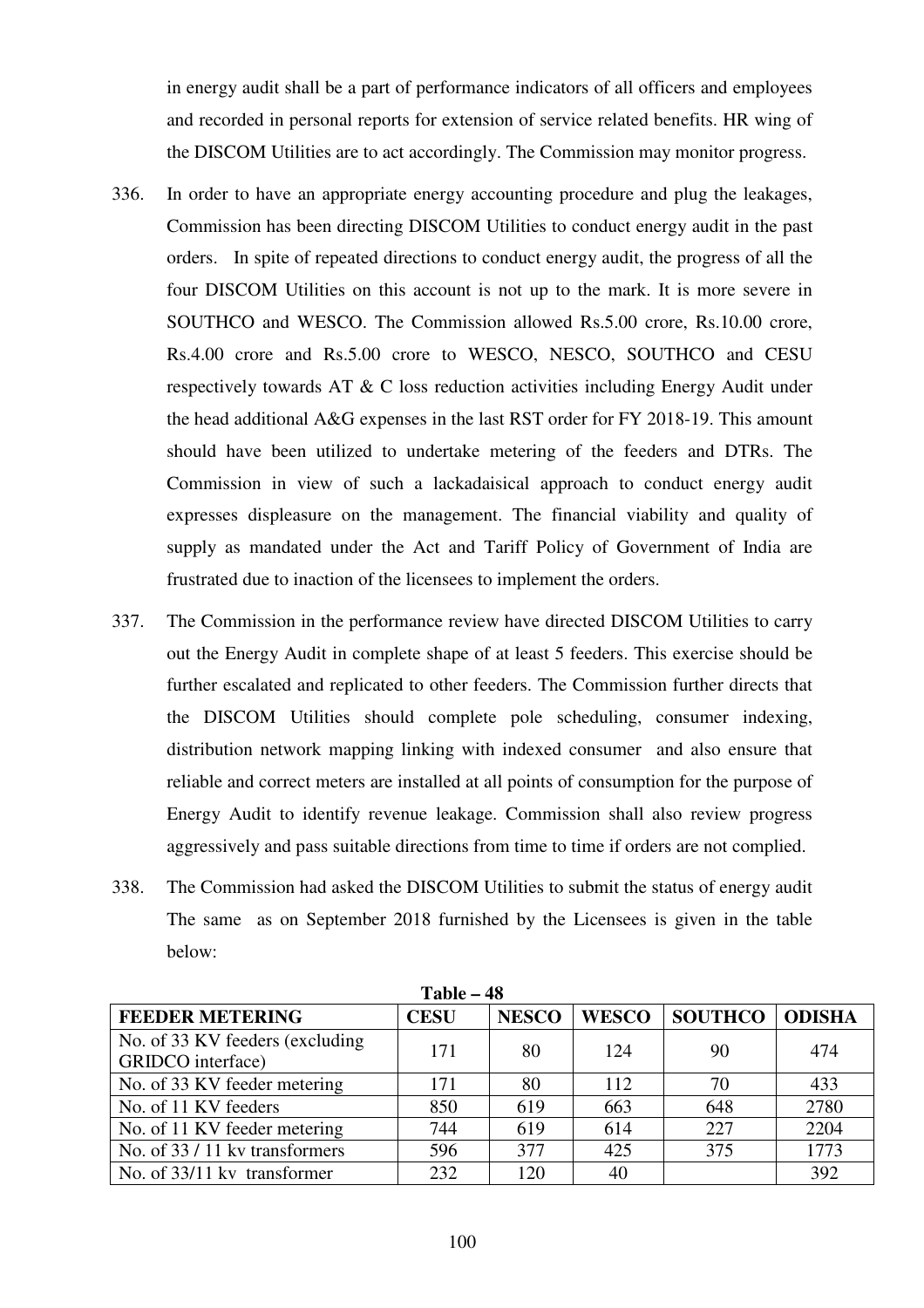| <b>FEEDER METERING</b>                                       | <b>CESU</b> | <b>NESCO</b> | <b>WESCO</b> | <b>SOUTHCO</b> | <b>ODISHA</b> |
|--------------------------------------------------------------|-------------|--------------|--------------|----------------|---------------|
| metering position                                            |             |              |              |                |               |
| No. of distribution transformers<br>$(11/0.4$ and 33/0.4 kv) | 65439       | 60748        | 48229        | 45979          | 220395        |
| No. of distribution transformer<br>metering position         | 8743        | 1662         | 3190         | $\Omega$       | 13595         |
| <b>MVA Capacity of DTRs</b>                                  | 4206.345    | 2001         | 2300.55      | 1775           | 10282.9       |
| <b>ENERGY AUDIT</b>                                          |             |              |              |                |               |
| Energy Audit Carried Out-33 KV                               | 88          | 50           | 91           | 65             | 294           |
| Energy Audit Carried Out-11 KV                               | 630         | 474          | 564          | 173            | 1841          |
| Energy Audit Carried out- No of<br>DTRs covered              | 217         | 51557        | 671          | 0              | 52445         |

- 339. The above table reveals that no progress has been made towards Energy audit. The Commission hereby directs again to DISCOM Utilities to submit plan of action for the following energy audit activities during the year 2019-20:
	- 1. Metering of all the 33 KV feeders, 11 KV feeders and Distribution transformers.
	- 2. Energy Audit of balance 33 KV and 11 KV feeders, for which energy audit has not been carried out.
	- 3. Energy audit of all the DTRs and consumers.
	- 4. Consumer and pole indexing.
	- 5. Energy audit of all consumers starting from 33 KV feeders to the end user consumer.
- 340. The licensee must provide specific timelines division and feeder wise plan for each of the above activity. It must be noted that while devising the plan, the thrust must be given to complete the audit of Industrial feeders and loss making urban feeders first, gradually focusing on other feeders and DTRs. In view of the importance of energy audit activity Commission allows Rs.5 crore each to all the DISCOM Utilities towards AT & C loss reduction activities including Energy Audit under the head additional A&G expenses for FY 2019-20. Besides, the commission has also allowed allocation under the head Additional A&G towards Inspection Fee towards SI works and Compensation for Electrical Accidents.
- 341. **Training of Personnel out of normal A&G expenditure** The Commission has laid emphasis on the Capacity building of employees and officers for development of the organization. This is more important in view of the fact that knowledge on evolving technologies and best practices being used by the other organizations are efficiency accelerators. Commission, therefore, gives importance to the training of personnel of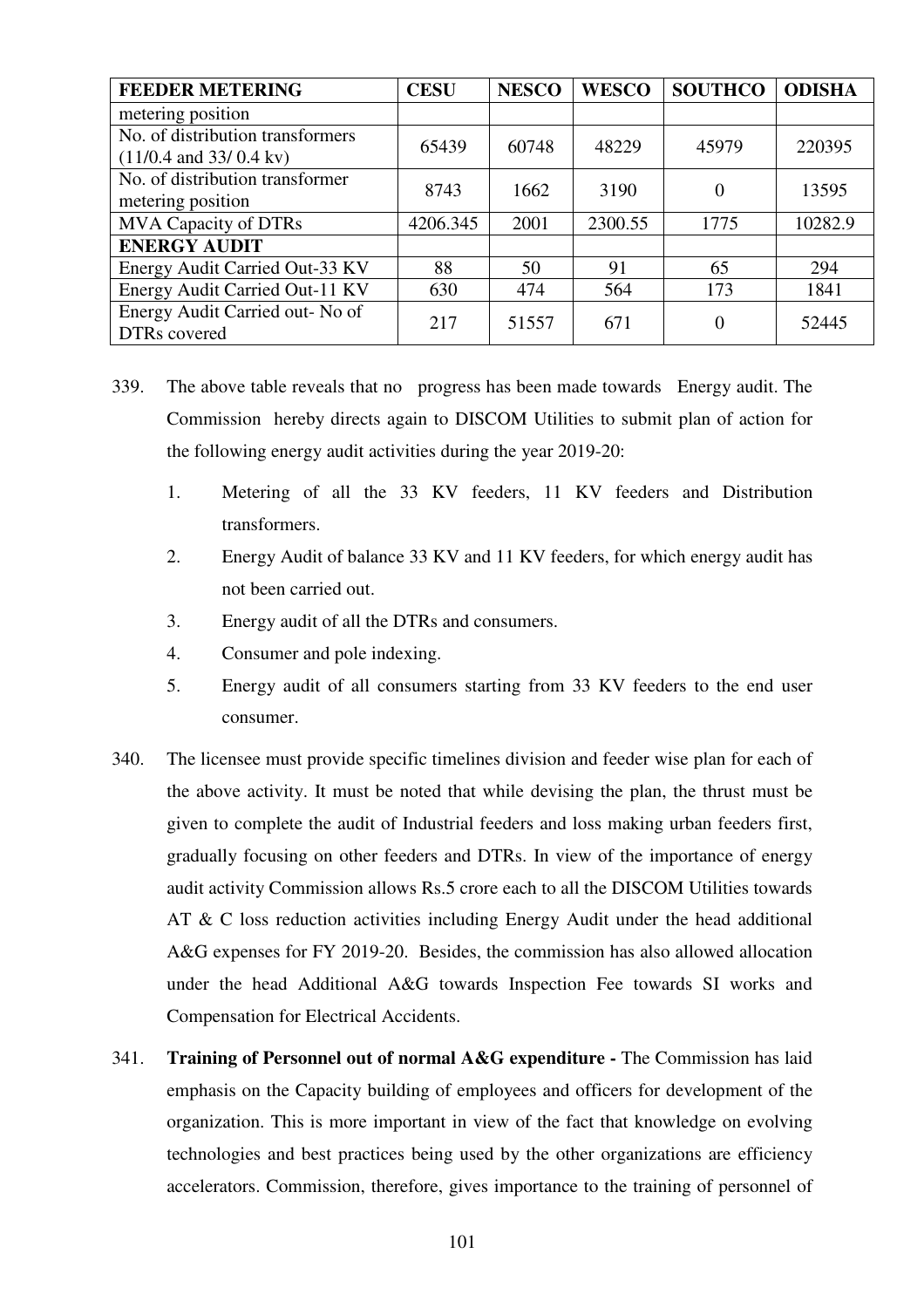the utilities in order to upgrade their skills to cope up with the changing needs. Utilities should have a calendar of training schedule for their employees to take their task efficiently. In spite of past orders, no visible action has been taken. Organising training and efficiency improvement of employees' measurement should be an indicator of HR performance. Commission, therefore, provided Rs.50 lakh towards training programme for each DISCOM out of normal A&G expenses previous years. Commission in line with previous RST order directs Licensees to earmark Rs.50 lakh towards training programme for FY 2019-20. The copy of training calendar for the year 2019-20 shall be submitted to the Commission by 31st May, 2019. Failures need to be recorded in the performance of HR Head.

342. In view of the observations as above, the total A&G expenses allowed for FY 2019-20 to the DISCOM Utilities are summarized below:

|                                              |              |              | (Rs. in Crore) |             |
|----------------------------------------------|--------------|--------------|----------------|-------------|
| A and G Expenses Approved for FY             | <b>WESCO</b> | <b>NESCO</b> | <b>SOUTHCO</b> | <b>CESU</b> |
| 2019-20                                      |              |              |                |             |
| Normal A&G expenses (Escalated @7%)          | 38.13        | 25.50        | 21.95          | 54.97       |
| over FY 2018-19) (A)                         |              |              |                |             |
| Additional expenses:                         |              |              |                |             |
| <b>Expenses for Customer Care Centers/</b>   | 2.00         | 2.00         | 2.00           | 2.00        |
| <b>Call Centres</b>                          |              |              |                |             |
| $AT & C$ loss reduction activities, pole     | 5.00         | 5.00         | 5.00           | 5.00        |
| indexing including Energy Audit              |              |              |                |             |
| Automation/IT expenses                       | 4.00         | 4.00         | 4.00           | 4.00        |
| Expenses towards training program            | 0.50         | 0.50         | 0.50           | 0.50        |
| Inspection Fee towards SI works              | 0.25         | 0.25         | 0.25           | 0.25        |
| <b>Compensation for Electrical Accidents</b> | 0.25         | 0.25         | 0.25           | 0.25        |
| Total Additional Expenses (B)                | 12.00        | 12.00        | 12.00          | 12.00       |
| Total A&G expenses $(A+B)$                   | 50.13        | 37.50        | 33.95          | 66.97       |

**Table – 49 A and G Expenses Approved for FY 2019-20** 

# **Repair and Maintenance Expenses**

343. The distribution companies in their ARR and tariff petition for FY 2019-20 have proposed higher requirement for  $R \& M$  over the previous year's approved expenses as follows:

|                                      | (Rs. in Cr.)                  |                                             |                                                |  |  |  |  |
|--------------------------------------|-------------------------------|---------------------------------------------|------------------------------------------------|--|--|--|--|
| <b>R &amp; M Proposal FY 2019-20</b> | Approved<br>for FY<br>2018-19 | <b>Proposed for</b><br>the Year 2019-<br>20 | % rise proposed<br>over FY 2018-19<br>approved |  |  |  |  |
| WESCO                                | 64.28                         | 99.38                                       | 35.31%                                         |  |  |  |  |
| NESCO                                | 84.92                         | 99.11                                       | 14.31\%                                        |  |  |  |  |

**Table – 50 R and M Proposal for FY 2019-20**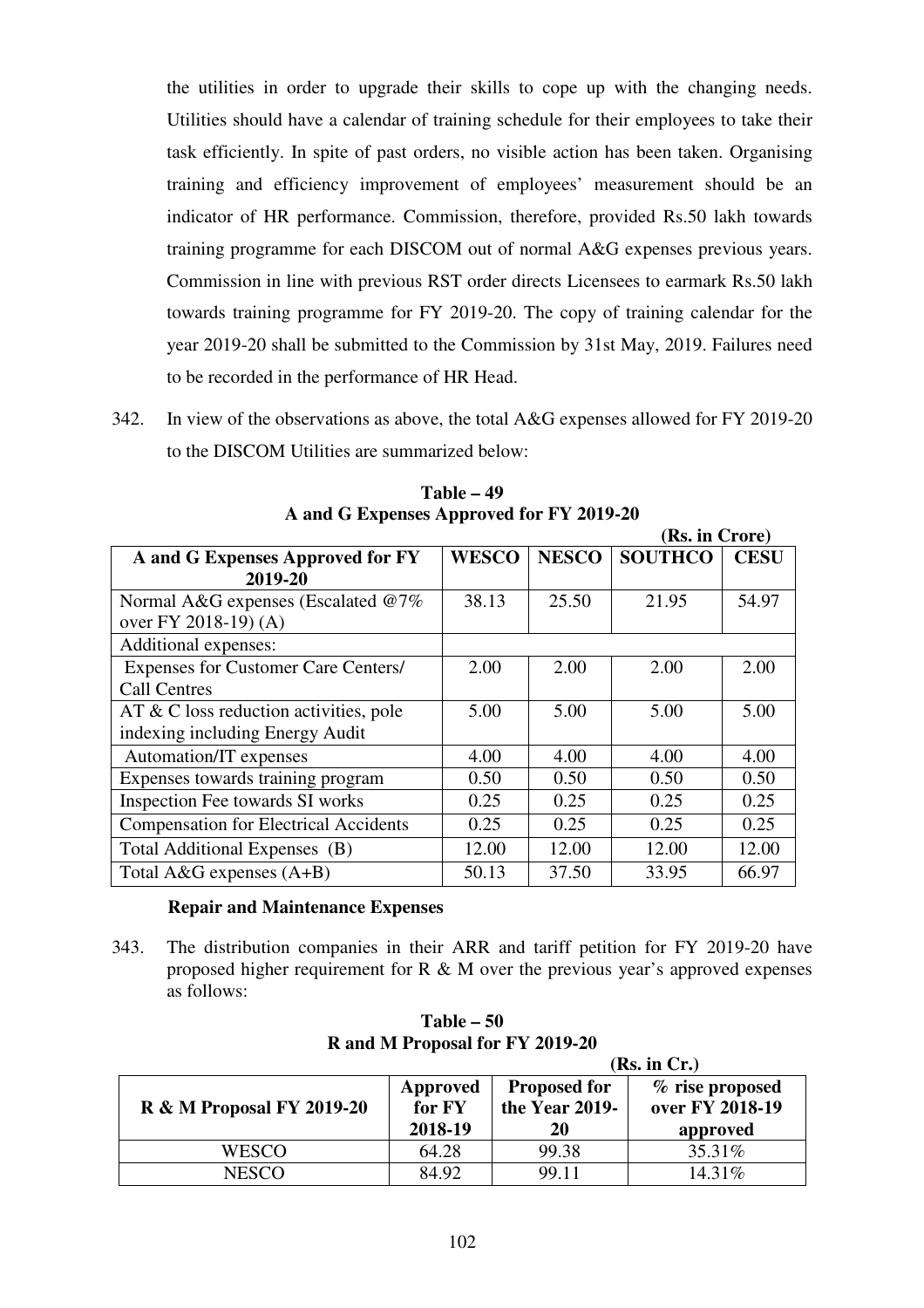| <b>SOUTHCO</b> | 39.19  | 73.88  | 46.96% |
|----------------|--------|--------|--------|
| CESU           | 16.78  | 134.81 | 13.38% |
| <b>TOTAL</b>   | 305.17 | 407.18 | 25.05% |

344. The Commission has been analyzing the spending in R & M by the Licensees, through the information available in the audited accounts of the companies. Audited account for the FY 2017-18 is available for the NESCO, WESCO and SOUTHCO utilities and provisional for CESU. The approved and audited figures under  $R \& M$ expenses over the years are given in the following table:

|                   | (Rs. in Cr.) |         |              |         |                |         |             |         |
|-------------------|--------------|---------|--------------|---------|----------------|---------|-------------|---------|
| R & M<br>Expenses | <b>WESCO</b> |         | <b>NESCO</b> |         | <b>SOUTHCO</b> |         | <b>CESU</b> |         |
| Years             | Approved     | Audited | Approved     | Audited | Approved       | Audited | Approved    | Audited |
| 99-00             | 14.43        | 15.90   | 14.22        | 16.19   | 12.63          | 13.39   | 19.05       | 24.01   |
| $00 - 01$         | 14.43        | 10.25   | 14.22        | 11.02   | 12.63          | 7.31    | 19.57       | 19.92   |
| $01-02$           | 13.62        | 10.12   | 16.32        | 7.02    | 15.57          | 9.29    | 23.43       | 15.6    |
| $02-03$           | 15.33        | 8.04    | 14.62        | 5.65    | 16.82          | 6.43    | 22.11       | 25.04   |
| $03-04$           | 16.89        | 16.27   | 17.59        | 8.84    | 16.38          | 9.93    | 24.12       | 21.22   |
| $04 - 05$         | 17.28        | 12.85   | 17.66        | 11.13   | 13.25          | 8.43    | 31.95       | 20.27   |
| $05-06$           | 21.30        | 9.61    | 22.63        | 11.21   | 18.55          | 6.07    | 33.67       | 12.26   |
| 06-07             | 24.25        | 12.44   | 24.48        | 12.88   | 17.35          | 5.54    | 41.31       | 22.09   |
| $07-08$           | 23.82        | 12.37   | 24.43        | 13.00   | 18.38          | 5.50    | 43.64       | 25.11   |
| 08-09             | 25.66        | 17.90   | 25.87        | 20.86   | 19.08          | 7.79    | 41.87       | 34.79   |
| $09-10$           | 27.01        | 18.01   | 27.88        | 22.79   | 20.73          | 11.59   | 40.46       | 28.45   |
| $10 - 11$         | 34.77        | 16.56   | 37.22        | 19.26   | 26.11          | 13.09   | 51.19       | 29.38   |
| $11 - 12$         | 36.81        | 18.04   | 47.46        | 16.39   | 28.47          | 8.28    | 56.77       | 28.92   |
| $12 - 13$         | 40.06        | 14.71   | 51.17        | 17.52   | 28.28          | 8.97    | 57.78       | 27.12   |
| $13 - 14$         | 51.30        | 19.73   | 56.73        | 16.16   | 43.53          | 15.02   | 81.87       | 52.55   |
| $14 - 15$         | 64.28        | 17.74   | 84.92        | 19.90   | 39.19          | 12.02   | 116.78      | 33.14   |
| $15-16$           | 44.24        | 17.71   | 61.05        | 27.70   | 31.93          | 16.82   | 79.64       | 33.85   |
| $16-17$           | 55.55        | 19.37   | 70.54        | 18.62   | 33.18          | 9.74    | 92.43       | 45.52   |
| $17 - 18$         | 68.48        | 18.40   | 87.97        | 13.77   | 34.91          | 6.74    | 110.85      | 26.52   |

# **Table –51 R and M Expenses**

345. The above table reveals that the trend of spending of DISCOM Utilities in R & M activities is much less than what is being approved by the Commission in the ARRs which is mostly less than 50% of the amount approved by the Commission. Timely and efficient  $R \& M$  activities are the essential prerequisites to the viability of the distribution network. The Commission expects a better system through higher allocations but the activities have to be monitored at field level.

346. As per the OERC (Terms and conditions for Determination of Wheeling Tariff and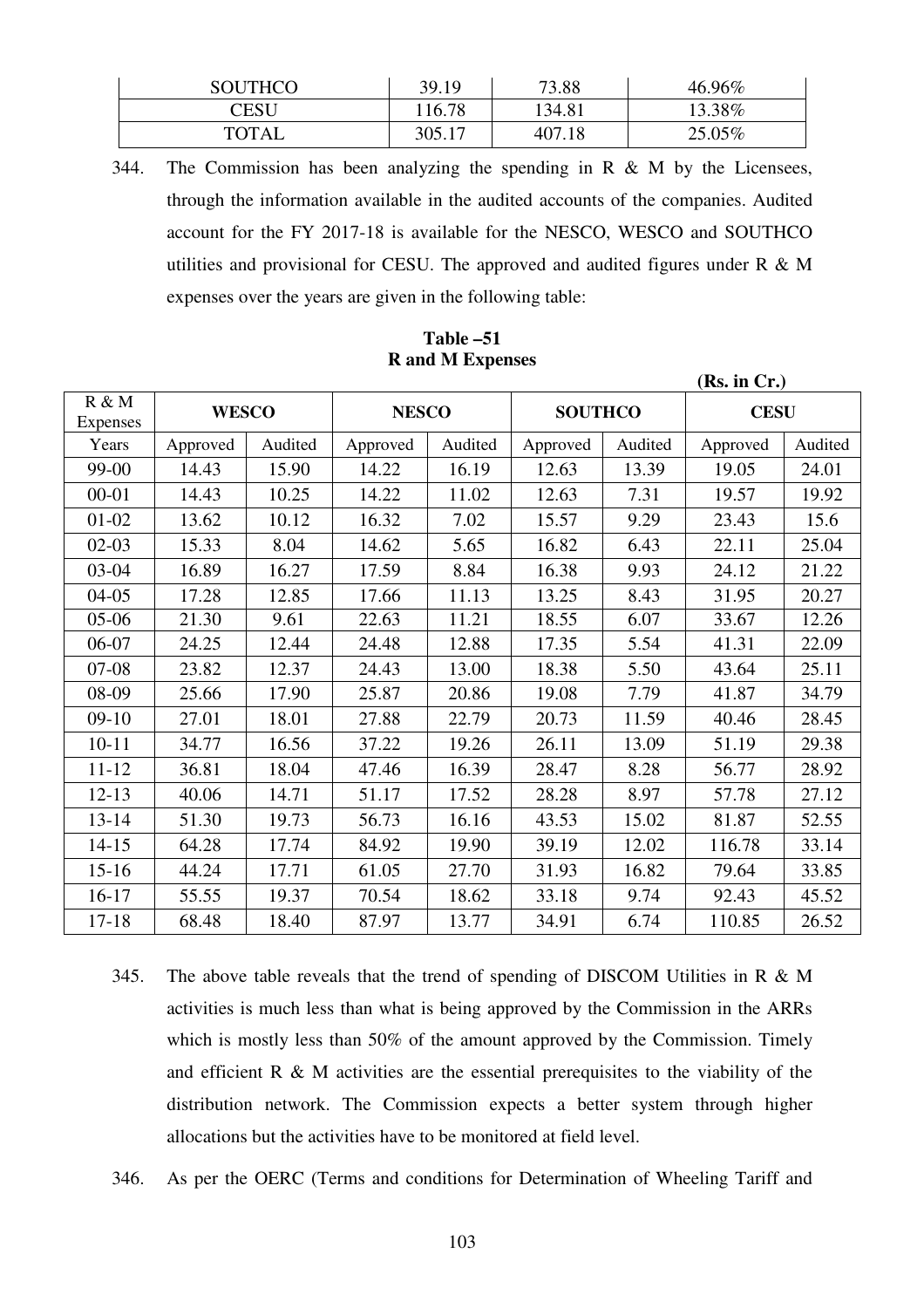Retail Supply tariff) Regulations, 2014, Repair and Maintenance expenses shall be allowed as follows:

*"7.29 Repair and Maintenance expenses would be allowed at the rate of 5.4% of Gross Fixed Assets (GFA) only on the assets owned by the distribution company for each year of the control period.* 

*7.30 The licensee shall prepare a plan and budget for periodic preventive maintenance of distribution network including emergency repairs and restoration works under each division.* 

*7.31 The Commission may provisionally allow an amount for maintenance of assets added under RGGVY, BGJY programme etc.. The licensee is required to submit to the commission along with ARR the details of assets taken into service under these programmes.* 

*7.32 The commission may also allow special R & M actually incurred during the previous year, in order to enable DISCOM Utilities to undertake critical activities such as loss reduction, energy audit, consumer indexing, pole scheduling etc. provided the commission will undertake a prudence check before allowing such expenditure."* 

347. In order to calculate Repair and Maintenance allocation, which is a percentage of fixed assets, the commission analyses the fixed assets of the DISCOM Utilities and subsequent additions during the year. In the tariff submission for FY 2019-20 the DISCOM Utilities have proposed capital expenditure and addition of fixed assets scheme wise for FY 2018-19 which is shown in the following table.

|                                                                                          |        |              |        |              |       |                | (Rs. in Cr.) |             |
|------------------------------------------------------------------------------------------|--------|--------------|--------|--------------|-------|----------------|--------------|-------------|
| <b>Proposed Capital</b><br>expenditure and addition<br>of Fixed Assets for FY<br>2018-19 |        | <b>WESCO</b> |        | <b>NESCO</b> |       | <b>SOUTHCO</b> |              | <b>CESU</b> |
|                                                                                          | Capex  | Additio<br>n | Capex  | Additio<br>n | Capex | Addition       | Capex        | Addition    |
| Land Building Furniture and<br><b>Fixtures</b>                                           | 22.24  | 22.24        | 1.57   | 1.57         | 13.28 | 13.28          |              |             |
| <b>SCRIPS</b>                                                                            |        |              |        |              |       |                |              | 162.50      |
| RAPDRP(A)                                                                                |        |              |        |              |       |                |              | 63.62       |
| RAPDRP(B)                                                                                |        |              |        |              |       |                |              | 56.83       |
| S.I. Scheme                                                                              | 2.18   | 1.29         |        |              |       |                |              |             |
| Deposit work                                                                             | 203.46 | 150.71       | 72.54  | 120.78       | 20.88 | 17.40          |              |             |
| RGGVY-II                                                                                 |        |              | 583.83 | 583.83       |       |                | 162.00       | 291.64      |
| <b>DDUGJY</b>                                                                            | 98.41  | 184.50       | 399.63 | 399.63       | 96.98 | 48.49          | 128.28       | 115.49      |
| DDUGJY (12th Plan)                                                                       |        | 129.96       |        |              |       |                |              |             |
| <b>NH</b>                                                                                |        |              |        |              | 2.00  | 1.96           |              |             |
| Biju Gram Jyoti                                                                          |        |              | 7.00   | 10.50        |       |                | 154.80       | 69.09       |
| Biju Sahar VY                                                                            |        |              | 2.01   | 3.01         |       |                | 40.48        | 17.73       |
| <b>SOUBHAGYA</b>                                                                         | 208.00 | 158.78       |        |              |       | 482.21         |              |             |

**Table – 52 Proposed addition of Fixed Assets FY 2018-19**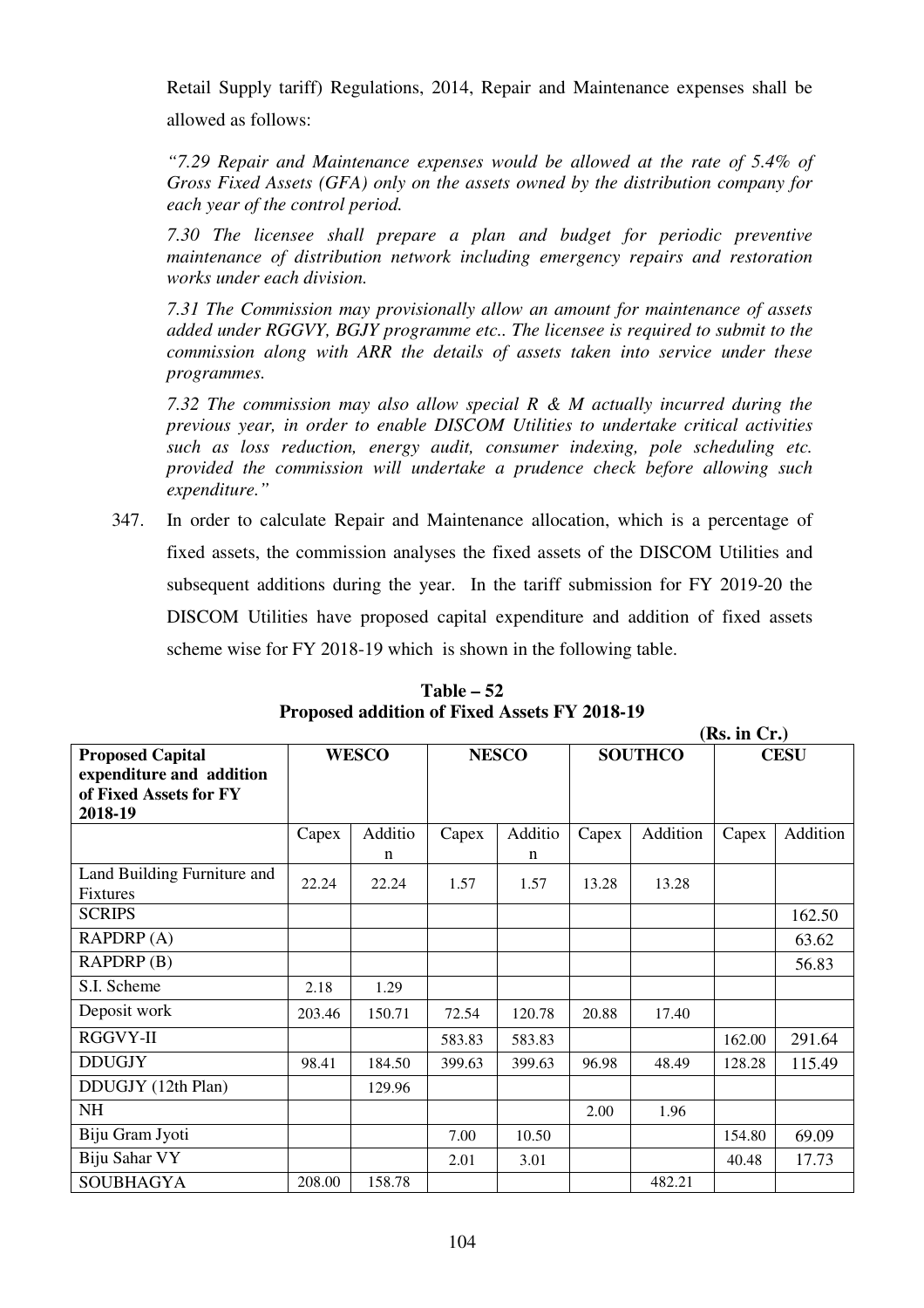| <b>Proposed Capital</b><br>expenditure and addition<br>of Fixed Assets for FY<br>2018-19 |        | <b>WESCO</b> |         | <b>NESCO</b> |        | <b>SOUTHCO</b> |        | <b>CESU</b> |
|------------------------------------------------------------------------------------------|--------|--------------|---------|--------------|--------|----------------|--------|-------------|
|                                                                                          | Capex  | Additio      | Capex   | Additio      | Capex  | Addition       | Capex  | Addition    |
|                                                                                          |        | n            |         | n            |        |                |        |             |
| DESI (GoO)                                                                               |        | 2.49         |         | 27.29        |        |                |        | 11.77       |
| <b>RLTAP</b>                                                                             | 9.77   | 19.55        |         |              | 14.95  | 14.30          |        |             |
| Capex Plan (GoO)                                                                         |        | 11.31        |         | 92.11        |        | 15.71          |        | 22.62       |
| <b>IPDS</b>                                                                              | 74.20  | 149.36       | 261.08  | 261.08       | 162.03 | 116.02         |        | 68.39       |
| <b>ODSSP</b>                                                                             | 216.34 | 129.80       | 570.00  | 570.00       |        | 258.29         | 108.00 | 128.49      |
| SCHOOL/ANGANWADI                                                                         |        |              |         |              |        |                | 21.00  | 11.97       |
| Ruban                                                                                    |        |              |         |              |        |                |        | 0.66        |
| <b>District Mineral Fund</b>                                                             |        |              |         |              |        |                | 80.00  | 54.09       |
| <b>ODAFF</b>                                                                             |        |              |         |              |        |                | 7.00   | 10.34       |
| Elephant corridor                                                                        |        |              |         |              | 2.64   | 5.84           | 40.00  | 20.91       |
| <b>Other works</b>                                                                       | 7.27   | 5.47         | 108.95  | 57.47        | 55.27  | 140.93         |        |             |
| <b>Total</b>                                                                             | 841.87 | 965.46       | 2006.61 | 2127.27      | 368.03 | 1114.43        | 741.56 | 1106.14     |

348. The Commission analysed the proposed CAPEX and the proposed addition to the fixed assets. The scheme wise asset addition already made till date and the assets which are likely to be added within the FY 2018-19 is considered by the Commission after prudence check. The assets owned by Government of India and Government of Odisha schemes which are not handed over to DISCOM Utilities have not been considered as addition to fixed assets. Accordingly the approved addition of fixed assets during FY 2018-19 is given in the following table.

**Table – 53 Approved addition of Fixed Assets for FY 2018-19**

|                                                        |              |              |                | (Rs. in Cr.) |
|--------------------------------------------------------|--------------|--------------|----------------|--------------|
| <b>Approved addition of Fixed Assets</b><br>FY 2018-19 | <b>WESCO</b> | <b>NESCO</b> | <b>SOUTHCO</b> | <b>CESU</b>  |
| Land Building Furniture and Fixtures                   |              | 0.97         | 0.30           |              |
| <b>RGGVY</b>                                           |              |              |                |              |
| Biju Gram Jyoti                                        |              |              |                |              |
| <b>RE/LI/MNP</b>                                       |              |              |                |              |
| <b>PMU</b>                                             |              |              |                |              |
| <b>APDRP</b>                                           |              |              |                |              |
| RAPDRP(A)                                              |              |              |                | 79.57        |
| RAPDRP(B)                                              |              |              |                | 126.10       |
| System Improvement                                     | 2.00         |              |                |              |
| Deposit work                                           | 6.96         | 80.00        | 2.26           |              |
| Metering and others                                    |              |              |                |              |
| <b>RGGVY</b>                                           |              |              |                |              |
| Biju Gram Jyoti                                        |              | 7.00         |                |              |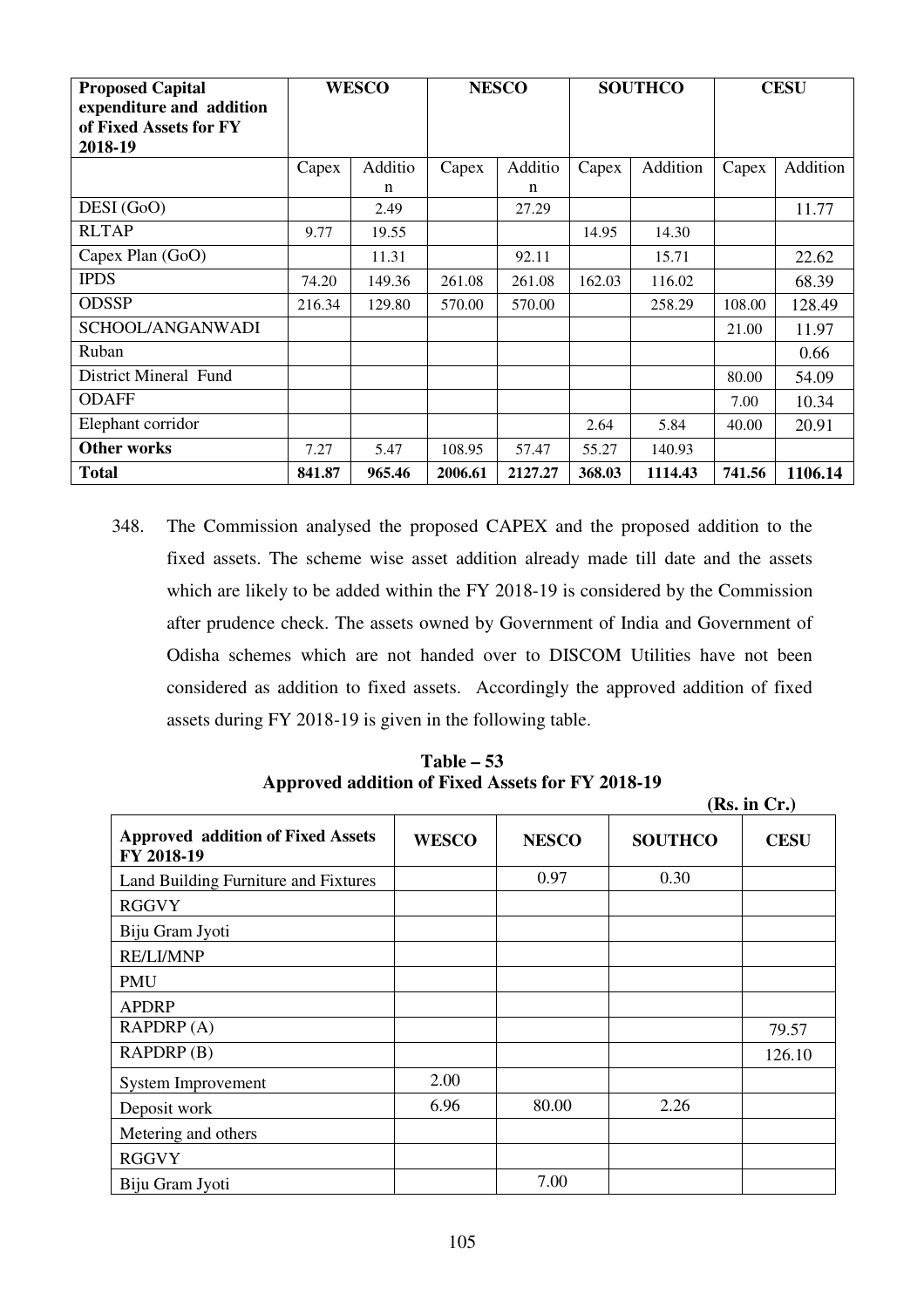| <b>Approved addition of Fixed Assets</b><br>FY 2018-19 | <b>WESCO</b> | <b>NESCO</b> | <b>SOUTHCO</b> | <b>CESU</b> |
|--------------------------------------------------------|--------------|--------------|----------------|-------------|
| Biju Saharanchal                                       |              |              |                |             |
| <b>SOUBHAGYA</b>                                       | 20.70        | 48.22        | 61.35          | $\Omega$    |
| DESI (GoO)                                             | 2.49         | 27.29        |                | 21.29       |
| Capex Plan (GoO)                                       | 110.75       | 5.47         | 25.14          | 28.26       |
| <b>Elephant Corridor</b>                               |              |              | 1.20           | 7.78        |
| School Anganwadi                                       |              |              |                | 4.91        |
| National Highway                                       |              |              |                |             |
| <b>RLTP</b>                                            |              |              | 0.62           |             |
| <b>IPDS</b>                                            | 99.52        |              | 15.00          |             |
| District Mineral Fund                                  |              |              |                | 25.23       |
| Ruban                                                  |              |              |                | 0.74        |
| Nabakalebar                                            |              |              |                |             |
| Other works (including PMGY)                           | 12.50        | 5.55         | 1.23           |             |
| <b>Total</b>                                           | 254.92       | 174.50       | 107.10         | 293.88      |

349. The Gross Fixed Assets as on 01.04.2019 is arrived after asset addition during 2018- 19 allowed in the above table is given effect. The Gross Fixed Assets as on 01.04.2019 has been computed based on the audited accounts. The audited accounts WESCO, NESCO and SOUTHCO and provisional accounts for CESU were accordingly considered. The approved Gross Fixed Assets as on 01.04.2019 so arrived is shown in the following table.

# **Table – 54 Gross Fixed Assets as on 31.03.2019 (Approved)**

|                                           |                  |              |                | (Rs. in Cr.) |
|-------------------------------------------|------------------|--------------|----------------|--------------|
| <b>Gross Book Value</b>                   | <b>WESCO</b>     | <b>NESCO</b> | <b>SOUTHCO</b> | <b>CESU</b>  |
| As on 01.04.1996                          | 139.87           | 137.89       | 122.41         | 188.70       |
| <b>Addition of Fixed Assets (Audited)</b> |                  |              |                |              |
| 1996-97                                   | 13.74            | 13.54        | 12.02          | 18.53        |
| 1997-98                                   | 16.84            | 16.60        | 14.74          | 22.72        |
| 1998-99                                   | $\boldsymbol{0}$ | 0            | $\Omega$       | $\theta$     |
| 1999-00                                   | 53.32            | 41.11        | 37.53          | 87.16        |
| 2000-01                                   | 19.90            | 26.83        | 13.8           | 85.09        |
| 2001-02                                   | 19.58            | 30.63        | 20.72          | 67.25        |
| 2002-03                                   | 21.31            | 30.55        | 7.64           | 127.01       |
| 2003-04                                   | 35.14            | 28.63        | 12.60          | 88.42        |
| 2004-05                                   | 71.74            | 55.09        | 39.78          | 66.26        |
| 2005-06                                   | 23.52            | 30.20        | 13.89          | $-95.95$     |
| 2006-07                                   | 22.21            | 30.73        | 11.10          | 22.57        |
| 2007-08                                   | 24.79            | 32.49        | 18.91          | 35.52        |
| 2008-09                                   | 35.16            | 92.14        | 31.85          | 38.68        |
| 2009-10                                   | 38.07            | 101.33       | 10.70          | 52.29        |
| 2010-11                                   | 42.46            | 64.65        | 11.46          | 71.59        |
| 2011-12                                   | 31.01            | 59.71        | 7.32           | 112.29       |
| 2012-13                                   | 37.04            | 75.44        | 9.00           | 137.17       |
| 2013-14                                   | 57.79            | 60.81        | 7.58           | 176.63       |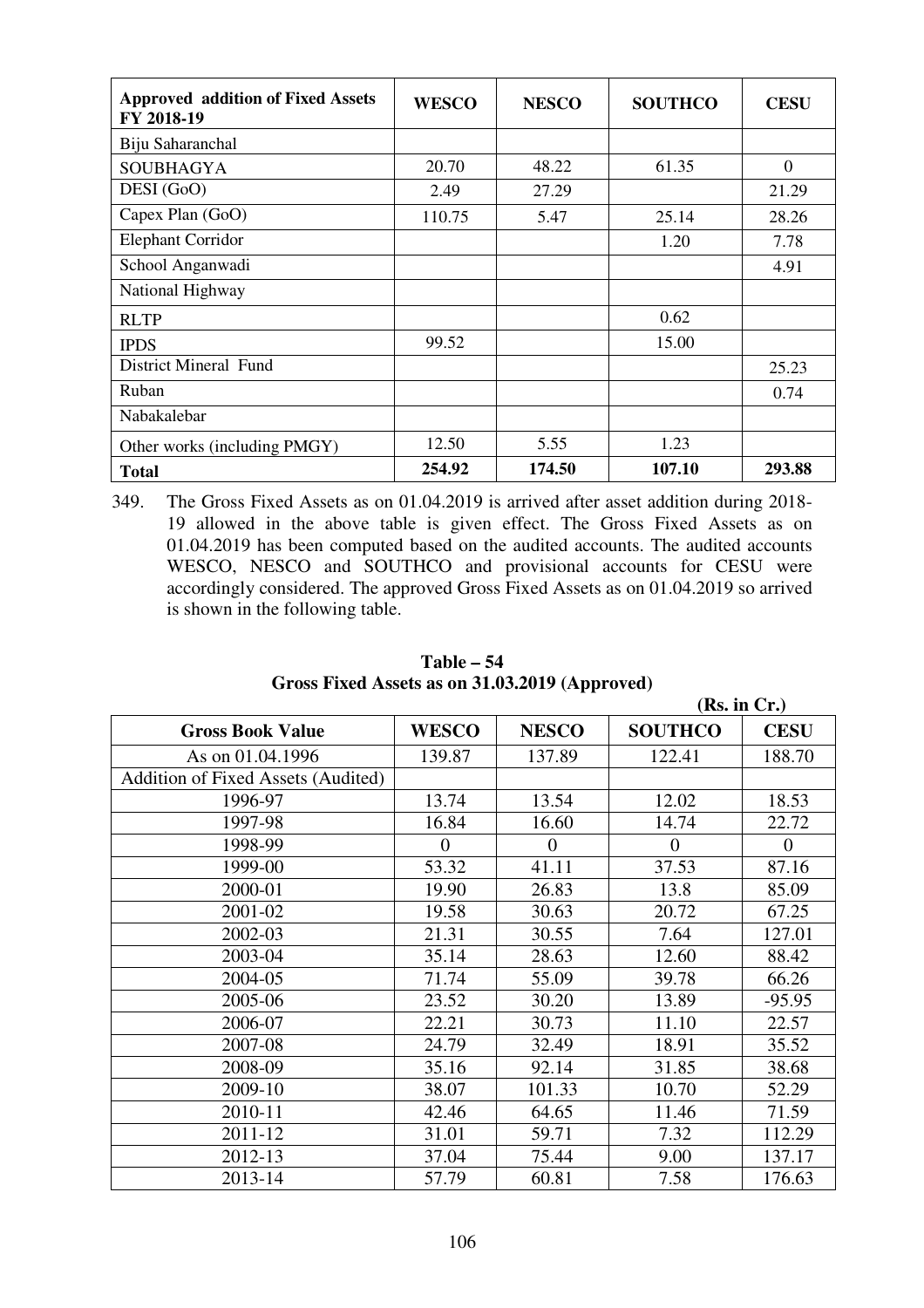| <b>Gross Book Value</b>    | <b>WESCO</b> | <b>NESCO</b> | <b>SOUTHCO</b> | <b>CESU</b> |
|----------------------------|--------------|--------------|----------------|-------------|
| 2014-15                    | 93.41        | 76.31        | 63.57          | 273.02      |
| 2015-16                    | 11.77        | 120.14       | 5.08           | 224.18      |
| 2016-17                    | 247.36       | 107.34       | 15.00          | 159.54      |
| 2017-18                    | 195.22       | 157.73       | 128.48         | 147.96      |
| 2018-19 (Approved)         | 254.92       | 174.50       | 107.10         | 293.88      |
| <b>Total up to 2018-19</b> | 1506.17      | 1564.39      | 722.28         | 2400.51     |

350. The R & M for FY 2019-20 is calculated as the 5.4% of the GFA as on 1.04.2019 in terms of the OERC Tariff Determination Regulation 2014. The Commission in order to ensure maintenance of the assets under RGGVY, DDUGVY and Biju Gram Jyoti Scheme, which continue to be with the Government of Odisha, also allows Rs.5.00 crore each to WESCO, NESCO, SOUTHCO and CESU respectively subject to detailed scrutiny in next tariff proceedings. The approved R & M for FY 2019-20 is accordingly shown in the following table:

**Table – 55 R & M Approved for FY 2019-20** 

|                                                                             |                 |              |                 |              |                 |                |                 | (Rs. in Cr.) |  |  |
|-----------------------------------------------------------------------------|-----------------|--------------|-----------------|--------------|-----------------|----------------|-----------------|--------------|--|--|
|                                                                             |                 | <b>WESCO</b> |                 | <b>NESCO</b> |                 | <b>SOUTHCO</b> | <b>CESU</b>     |              |  |  |
| R & M for FY 2019-20                                                        | <b>Proposed</b> | Approved     | <b>Proposed</b> | Approved     | <b>Proposed</b> | Approved       | <b>Proposed</b> | Approved     |  |  |
| Gross fixed asset as on<br>01.04.2019                                       | 1840.42         | 1506.17      | 1835.33         | 1564.39      | 1136.48         | 722.28         | 2315.52         | 2400.51      |  |  |
| $%$ of GFA                                                                  | 5.40%           | 5.40%        | 5.40%           | 5.40%        | 5.40%           | 5.40%          | 5.40%           | 5.40%        |  |  |
| R & M on GFA                                                                | 99.38           | 81.33        | 99.11           | 84.48        | 61.37           | 39.00          | 124.81          | 129.63       |  |  |
| Special R $\&$ M for addition of<br>RGGVY, DDUGVY and<br><b>BJGY</b> assets |                 | 5.00         |                 | 5.00         | 12.51           | 5.00           | 10.00           | 5.00         |  |  |
| Total R and M incl Spl R and<br>M                                           | 99.38           | 86.33        | 99.11           | 89.48        | 73.88           | 44.00          | 134.81          | 134.63       |  |  |

# **Interest on Loan**

351. The source-wise loans and interest burden as proposed by the four DISCOM Utilities for FY 2019-20 is given in the following table:

# **Table – 56**

#### **(Rs. in Cr.)**

| <b>Source</b>                   | <b>WESCO</b> | <b>NESCO</b> | <b>SOUTHCO</b> | <b>CESU</b> |
|---------------------------------|--------------|--------------|----------------|-------------|
| World Bank loan                 | 11.82        | 11.87        | 9.44           | 26.59       |
| Gridco New Loan                 |              |              | 6.22           |             |
| APDRP Net of 50% grant (GoO)    | 0.65         | 0.76         | 0.76           | 4.45        |
| REC/PFC (Counter Part Funding)  |              |              | 0.12           |             |
| APDRP) and SI Scheme            |              |              |                |             |
| Interest on security deposit    | 47.60        | 38.01        | 12.92          | 48.80       |
| Government of Orissa Capex loan | 2.89         | 1.73         | 1.92           |             |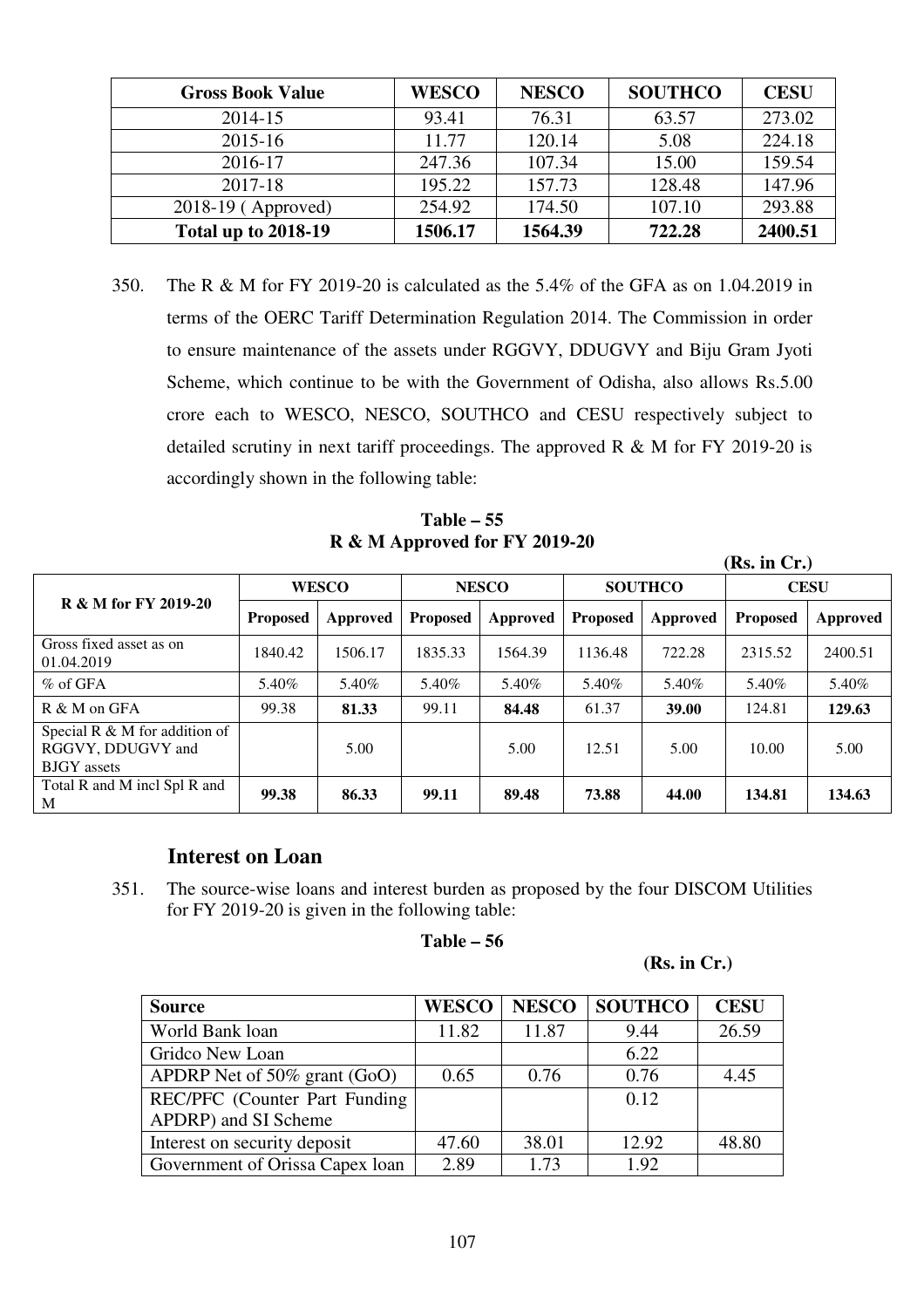| Other interest including SOD<br>27.35 | 28.87 | 14.77 | 18.11 |  |  |  |  |  |  |
|---------------------------------------|-------|-------|-------|--|--|--|--|--|--|
| interest and finance charges          |       |       |       |  |  |  |  |  |  |
| 90.31                                 | 81.24 | 46.15 | 97.95 |  |  |  |  |  |  |
|                                       |       |       |       |  |  |  |  |  |  |
| 90.31                                 | 81.24 | 46.15 | 97.95 |  |  |  |  |  |  |
|                                       |       |       |       |  |  |  |  |  |  |

# **World Bank Loan**

352. In line with the Commission's previous order, the licensees have calculated the interest on World Bank Loan @ 13%, considering 30% of loan as grant and balance 70% as loan. The loan balance (Net of 30% grant) as projected by the DISCOM Utilities along with the approved interest for the FY 2019-20 is as follows:

|                    |                          |                              |                                |                                       |                              |                                |                                       | (Rs. in Cr.)                             |
|--------------------|--------------------------|------------------------------|--------------------------------|---------------------------------------|------------------------------|--------------------------------|---------------------------------------|------------------------------------------|
| World Bank<br>Loan | Loan as on<br>01.04.2018 | Receipt<br>during<br>2018-19 | Repayment<br>Due in<br>2018-19 | Loan as<br><sub>on</sub><br>31.3.2019 | Receipt<br>during<br>2019-20 | Repayment<br>Due in<br>2019-20 | Loan as<br><sub>on</sub><br>31.3.2020 | Interest for<br>FY 2019-20<br>(Approved) |
| <b>WESCO</b>       | 90.96                    |                              |                                | 90.96                                 |                              | 9.10                           | 81.86                                 | 11.23                                    |
| <b>NESCO</b>       | 91.27                    |                              |                                | 91.27                                 |                              |                                | 91.27                                 | 11.87                                    |
| <b>SOUTHCO</b>     | 72.59                    |                              |                                | 72.59                                 |                              | 7.26                           | 65.33                                 | 8.96                                     |
| <b>CESU</b>        | 204.51                   |                              |                                | 204.51                                |                              |                                | 204.51                                | 26.59                                    |
| Total              | 459.33                   |                              |                                | 459.33                                |                              | 16.36                          | 442.97                                | 58.65                                    |

### **Table –57**

#### **Accelerated Power Development Reform Programme (APDRP)**

- 353. Licensees in their filling have submitted that no amount has been estimated to be spent under APDRP scheme during the ensuing year FY 2019-20. The interest liability on APDRP has been considered on the adjusting loan only @ 12% for Government of Odisha loan and @13.5% on the loan received from REC/ PFC.
- 354. The interest liability on loans from GoO and REC/PFC is computed on the basis of the actual expenditure of APDRP during the current year and balance expenditure to be incurred during the ensuing year. The DISCOM Utilities have not projected any receipts on account of APDRP loan from GoO or REC/PFC. They have already utilized the amounts received during the previous years. Accordingly, the loans availed and anticipated receipts along with approved interest for FY 2019-20 are given in the following table:

| Table · | 58 |
|---------|----|
|---------|----|

| (Rs. in Cr.) |               |            |             |                                       |             |      |            |            |            |                 |
|--------------|---------------|------------|-------------|---------------------------------------|-------------|------|------------|------------|------------|-----------------|
| <b>APDRP</b> | Balance as on |            |             | Receipt<br>Balance as on<br>Repayment |             |      |            |            |            | Interest for FY |
|              |               | 01.04.2018 | during FY   |                                       | during FY   |      | 31.03.2020 |            | 2019-20    |                 |
|              |               |            | 2018-19 and |                                       | 2018-19 and |      |            |            | (Approved) |                 |
|              |               |            |             | 2019-20                               | 2019-20     |      |            |            |            |                 |
|              | GoO           | REC/       | GoO         | REC/                                  | GoO         | REC/ | GoO        | <b>REC</b> | GoO        | REC/            |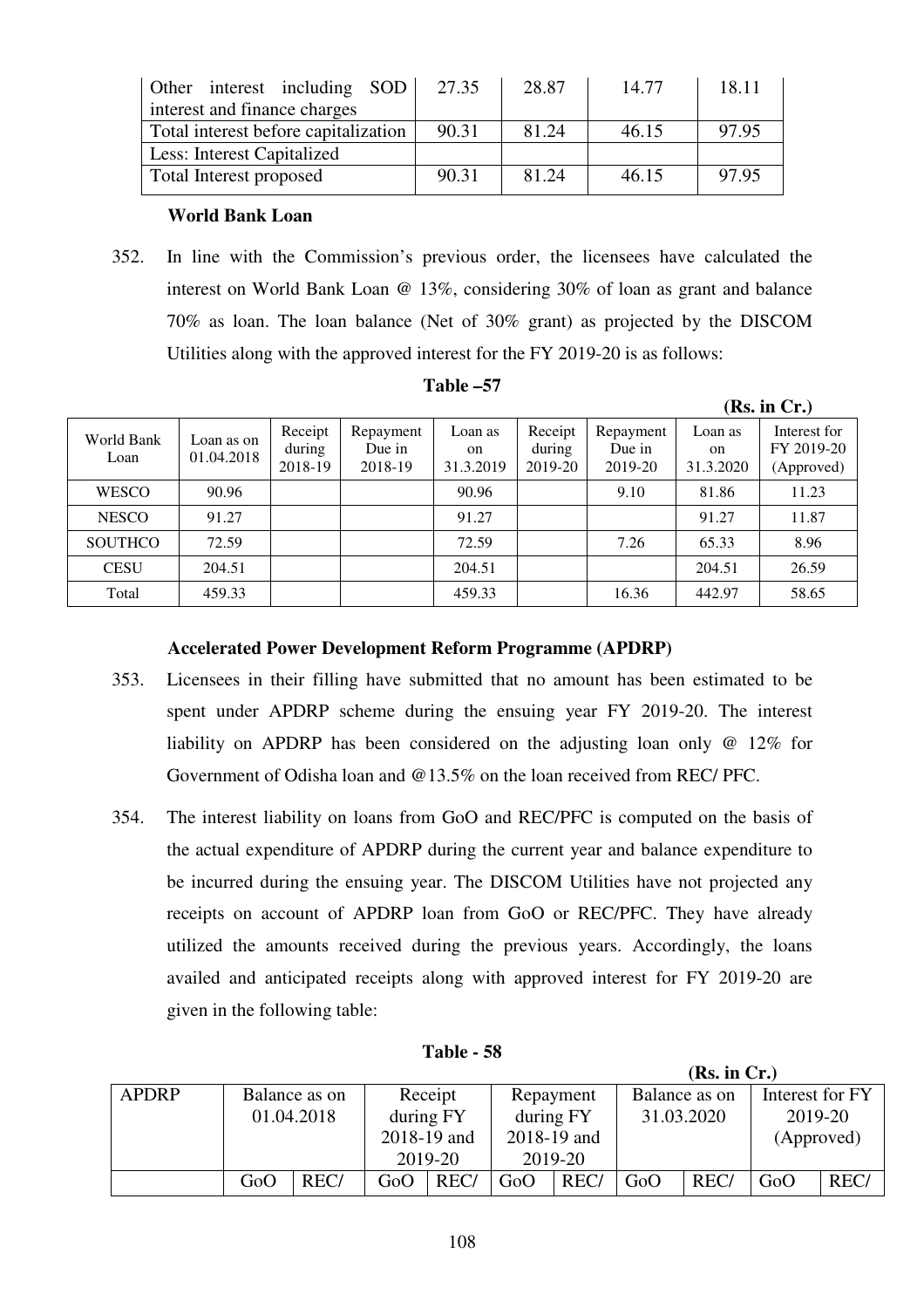|                |       | <b>PFC</b> | <b>PFC</b>               |      | <b>PFC</b> |       | PFC                      |      | <b>PFC</b> |
|----------------|-------|------------|--------------------------|------|------------|-------|--------------------------|------|------------|
| <b>WESCO</b>   | 5.47  |            | $\overline{\phantom{0}}$ |      |            | 5.47  |                          | 0.65 |            |
| <b>NESCO</b>   | 6.37  |            |                          |      |            | 6.37  |                          | 0.76 |            |
| <b>SOUTHCO</b> | 6.63  | 0.13       |                          | 0.33 | 0.13       | 6.30  | $\overline{\phantom{a}}$ | 0.76 |            |
| <b>CESU</b>    | 37.09 |            |                          |      |            | 37.09 |                          | 4.45 |            |

#### **S I Scheme**

355. No DISCOM other than SOUTHCO has loan outstanding under the SI scheme. SOUTHCO has not planned to avail any long-term loan during FY 2018-19 and FY 2019-20 for funding the System Improvement Schemes. Commission allows the interest on the continuing loan under the System Improvement Scheme to SOUTHCO to be included in the revenue requirement for FY 2019-20 as given in the following table:

| Table |  |
|-------|--|
|-------|--|

 $(\mathbf{D}_\alpha, \mathbf{L}_\alpha, \mathbf{C}_\alpha)$ 

|                |            |         |           |          |          |           | $(ns, m \cup n)$ |              |
|----------------|------------|---------|-----------|----------|----------|-----------|------------------|--------------|
|                | Opening    | Propose | Proposed  | Balance  | Proposed | Proposed  | Balance          | Interest for |
| SI scheme      | Balance as | d Loan  | repayment | as on    | Loan for | repayment | as on            | FY 2019-     |
|                | on         | for FY  | during    | 31.03.20 | FY 2019- | during    | 31.03.20         | 20           |
|                | 01.04.2018 | 2018-19 | 2018-19   | 19       | 20       | 2019-20   | 20               | (Approved)   |
| <b>SOUTHCO</b> | 1.37       |         | 0.17      | 1.20     |          | 0.17      | .03              | 0.12         |

#### **CAPEX loan from Government of Odisha (4% interest)**

356. DISCOM WESCO has only projected receipt of Loan in this account during the current FY 2018-19. The opening balance as on 1.04.2018 and additions has been considered to arrive at the interest on the loan. The Commission allows the interest on the continuing loan under the CAPEX loan from Government of Odisha (4% interest) to DISCOM Utilities to be included in the revenue requirement for FY 2019- 20 as given in the following table.

| <b>Table - 60</b> |  |
|-------------------|--|
|-------------------|--|

|                                             |                                                         |                                                         |                                                   |                                       | (Rs. in Cr.)                                            |                                                   |                                       |                                                 |  |
|---------------------------------------------|---------------------------------------------------------|---------------------------------------------------------|---------------------------------------------------|---------------------------------------|---------------------------------------------------------|---------------------------------------------------|---------------------------------------|-------------------------------------------------|--|
| Capex<br>(GO <sub>0</sub> )<br>Loan $4\%$ ) | <b>Opening</b><br><b>Balance</b><br>as on<br>01.04.2018 | <b>Proposed</b><br>receipt of<br>Loan for<br>FY 2018-19 | <b>Proposed</b><br>repayment<br>during<br>2018-19 | <b>Balance</b><br>as on<br>31.03.2019 | <b>Proposed</b><br>receipt of<br>Loan for<br>FY 2019-20 | <b>Proposed</b><br>repayment<br>during<br>2019-20 | <b>Balance</b><br>as on<br>31.03.2020 | <b>Interest for</b><br>FY 2019-20<br>(Approved) |  |
| <b>WESCO</b>                                | 57.82                                                   | 14.31                                                   |                                                   | 72.13                                 |                                                         |                                                   | 72.13                                 | 2.89                                            |  |
| <b>NESCO</b>                                | 43.35                                                   |                                                         |                                                   | 43.35                                 |                                                         |                                                   | 43.35                                 | 1.73                                            |  |
| SOUTHCO                                     | 48.04                                                   |                                                         |                                                   | 48.04                                 |                                                         |                                                   | 48.04                                 | 1.92                                            |  |

**Interest on Security Deposit**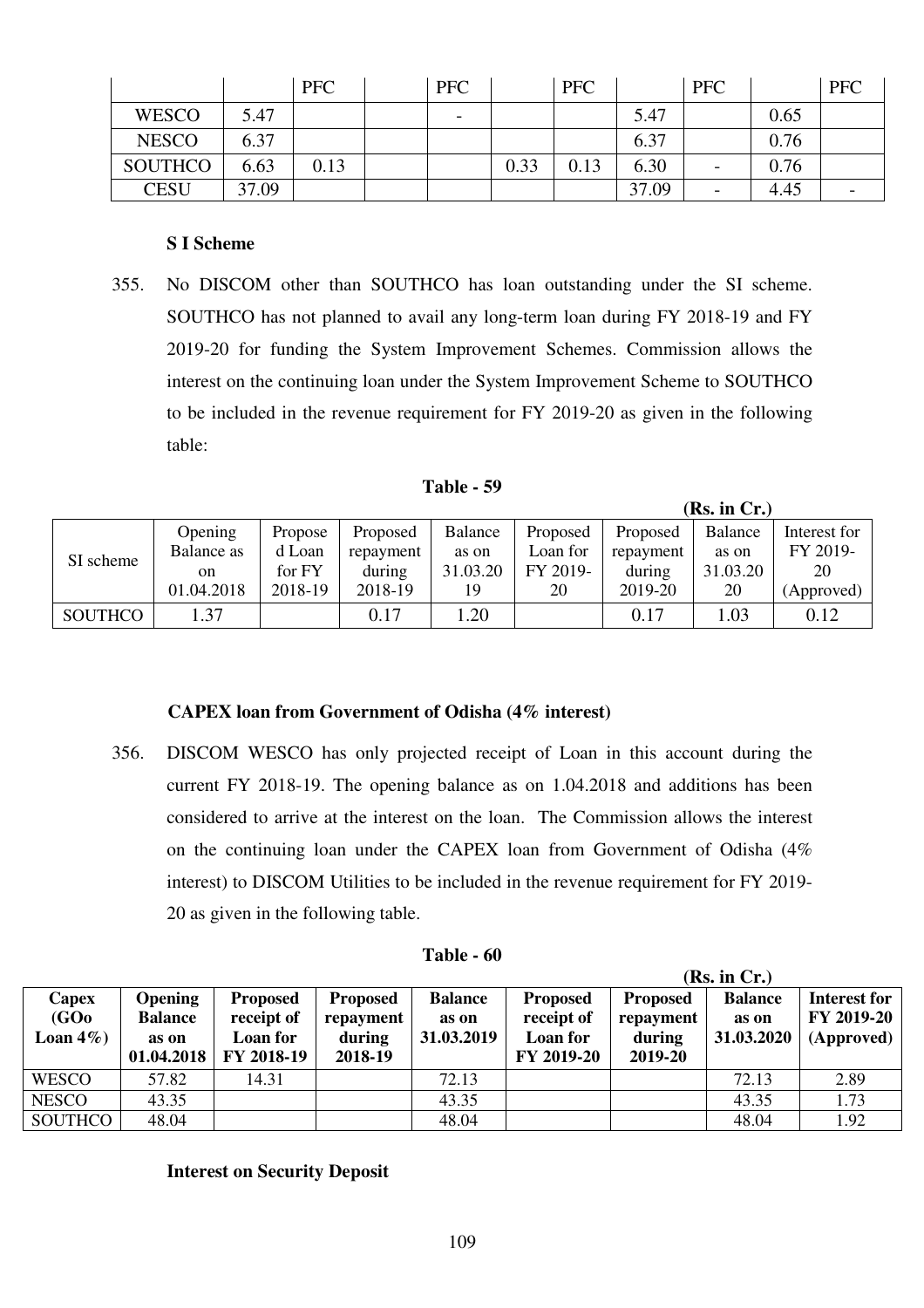357. The Commission in its query asked DISCOM Utilities to furnish the details of the investments made out of the Consumer's security deposits. Accordingly DISCOM Utilities furnished the details which has been tabulated as below:

| Table - 61<br><b>Security Deposit</b> |                                                                                                                                                                       |                |                                                                                                                                                   |  |  |  |  |
|---------------------------------------|-----------------------------------------------------------------------------------------------------------------------------------------------------------------------|----------------|---------------------------------------------------------------------------------------------------------------------------------------------------|--|--|--|--|
| <b>Licensee</b>                       | <b>Security</b><br><b>Security</b><br>Deposit as on<br><b>Deposit</b><br>31.03.2018 as<br>physically<br>available as on<br>per audited<br>balance sheet<br>31.03.2018 |                | <b>Remarks</b>                                                                                                                                    |  |  |  |  |
| <b>WESCO</b>                          | Rs.665.90 cr.                                                                                                                                                         | Rs.652.95 cr.  | Rs. 388.65 cr. is pledged in UBI for availing<br>loan towards payment of BST bills and salary.<br>Balance of Rs.264.30 cr. is free from any lien. |  |  |  |  |
| <b>NESCO</b>                          | Rs.536.16cr.                                                                                                                                                          | Rs. 516.00 cr. | Rs. 444.00 cr. is pledged in UBI for availing<br>loan towards payment of BST bills and salary.<br>Balance of Rs.72.00 cr. is free from any lien.  |  |  |  |  |
| <b>SOUTHCO</b>                        | Rs.209.79cr                                                                                                                                                           | Rs. 96.77 cr.  | Rs. 61.15 cr. is pledged in UBI for availing loan<br>towards payment of BST bills and salary.<br>Balance of Rs.35.62 cr. is free from any lien.   |  |  |  |  |
| <b>CESU</b>                           | Rs.675.70cr.                                                                                                                                                          | Rs.369.00 cr.  | The entire amount is pledged in UBI for availing<br>loan towards payment of power purchase bill.                                                  |  |  |  |  |

- 358. In view of the large gap as per audited accounts and physical availability, figures at Col. 2 and 3 above, we direct the DISCOM Utilities to have a comprehensive audit of the SD and get the figures reconciled. Commission therefore directs the DISCOM Utilities to maintain the security deposit intact so as to meet this liability. Commission further directs the DISCOM Utilities to recoup the deficit of the security deposit through enhanced collection and submit a plan of action by 30.06.2019 for such a programme.
- 359. The Interest on security deposit is allowed by the Commission as per the OERC Distribution (Conditions of Supply Code), 2004. The prevailing bank rate during March 2019 as notified by RBI is 6.50% per annum as ascertained from the RBI website. The Commission accordingly allows the interest at the rate of 6.50% on the closing balance on consumer's security deposit as on 31.3.2019 as shown in the table below:

**Table - 62 Interest on Security Deposit approved (2019-20)** 

 $(\mathbf{D}_\alpha, \mathbf{L}, \mathbf{C}_\alpha)$ 

|                               |                 |                 | (KS. III UT.)     |
|-------------------------------|-----------------|-----------------|-------------------|
| <b>Interest on Consumer's</b> | <b>Proposed</b> | <b>Proposed</b> | Approved          |
| <b>Security Deposit</b>       | <b>Security</b> | interest on     | interest on       |
|                               | deposit as on   | $SD(6.75\%$     | <b>Consumer's</b> |
|                               | 31.03.2019      |                 | $SD(6.50\%)$      |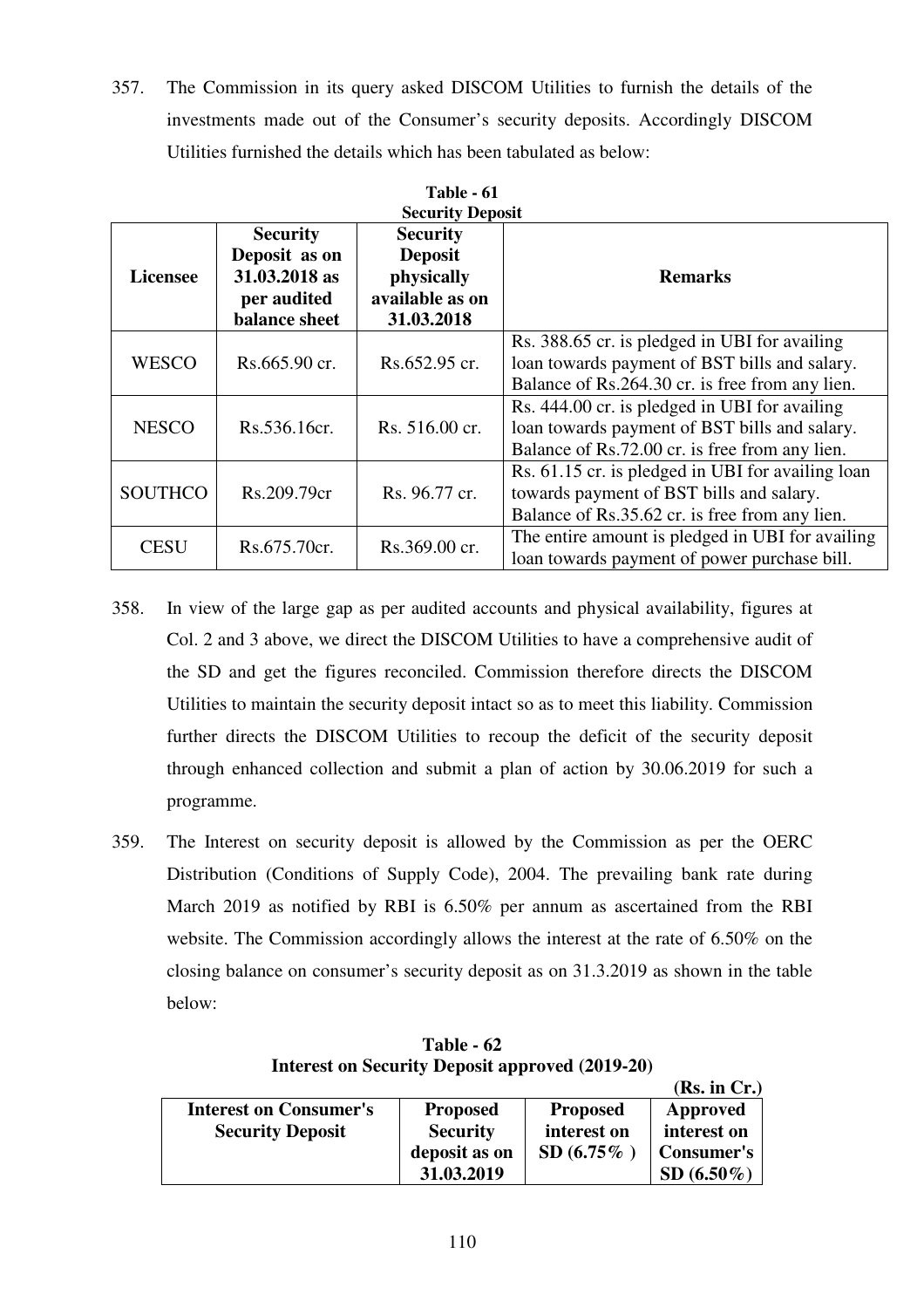| <b>WESCO</b>   | 695.12 | 47.60 | 45.18 |
|----------------|--------|-------|-------|
| <b>NESCO</b>   | 563.16 | 38.01 | 36.61 |
| <b>SOUTHCO</b> | 227.21 | 12.92 | 14.77 |
| CESU           | 723.03 | 48.80 | 47.00 |

360. Accordingly the total interest on loan proposed by DISCOM Utilities and approved by the Commission for FY 2019-20 is summarized below:

**Table - 63 Total Annual Interest approved** 

|                                     |                          |                          |                     |                     |                     |                     | (Rs. in Cr.)        |                     |
|-------------------------------------|--------------------------|--------------------------|---------------------|---------------------|---------------------|---------------------|---------------------|---------------------|
| Interest on Loans of                | <b>WESCO</b>             |                          | <b>NESCO</b>        |                     | <b>SOUTHCO</b>      |                     | <b>CESU</b>         |                     |
| <b>DISCOM Utilities</b>             | Proposed<br>2019-20      | Approved<br>2019-20      | Proposed<br>2019-20 | Approved<br>2019-20 | Proposed<br>2019-20 | Approved<br>2019-20 | Proposed<br>2019-20 | Approved<br>2019-20 |
| World Bank loan                     | 11.82                    | 11.23                    | 11.87               | 11.87               | 9.44                | 8.96                | 26.59               | 26.59               |
| Gridco New Loan                     |                          |                          |                     |                     | 6.22                |                     |                     |                     |
| APDRP Net of 50%<br>grant(GoO)      | 0.65                     | 0.65                     | 0.76                | 0.76                | 0.76                | 0.76                | 4.45                | 4.45                |
| SI Scheme                           | $\overline{\phantom{a}}$ |                          | $\sim$              | $\blacksquare$      | 0.12                | 0.12                |                     |                     |
| Interest on security<br>deposit     | 47.60                    | 45.18                    | 38.01               | 36.61               | 12.92               | 14.77               | 48.80               | 47.00               |
| Gov of Orissa Capex<br>Loan         | 2.89                     | 2.89                     | 1.73                | 1.73                | 1.92                | 1.92                |                     |                     |
| SOD interest and<br>finance charges | 27.35                    | $\overline{\phantom{a}}$ | 28.87               |                     | 14.77               |                     | 18.11               |                     |
| Total interest                      | 90.31                    | 59.95                    | 81.24               | 50.97               | 46.15               | 26.54               | 97.95               | 78.03               |
| Less Interest<br>Capitalized        | $\overline{\phantom{a}}$ |                          |                     |                     |                     |                     |                     |                     |
| Interest chargeable to<br>revenue   | 90.31                    | 59.95                    | 81.24               | 50.97               | 46.15               | 26.54               | 97.95               | 78.03               |

#### **Financing costs of short term loans/cash credits for working capital**

361. As per the OERC (Terms and conditions for Determination of Wheeling Tariff and Retail Supply tariff) Regulations, 2014, Interest on Working capital shall be allowed as follows:

*"7.49 Interest on Working Capital: Working capital shall include –* 

- *(a) Operation and maintenance expenses for one month;*
- *(b) Receivables for one month;*
- *(c) Maintenance spares @ 40% of R & M expenses for one month.*

 *7.50 The rate of interest for working capital shall be equal to the SBI Base Rate plus 300 basis points as on 1st January of the preceding year for which tariff is determined:* 

*Provided that the commission while determining the working capital requirement, shall take into account the outstanding receivables with the consumers as per the annual audited accounts of the licensees, and may direct the licensee to fund the requirement of working capital by collection from the outstanding receivables.* 

362. In view of the fact that all the DISCOM Utilities have huge outstanding receivables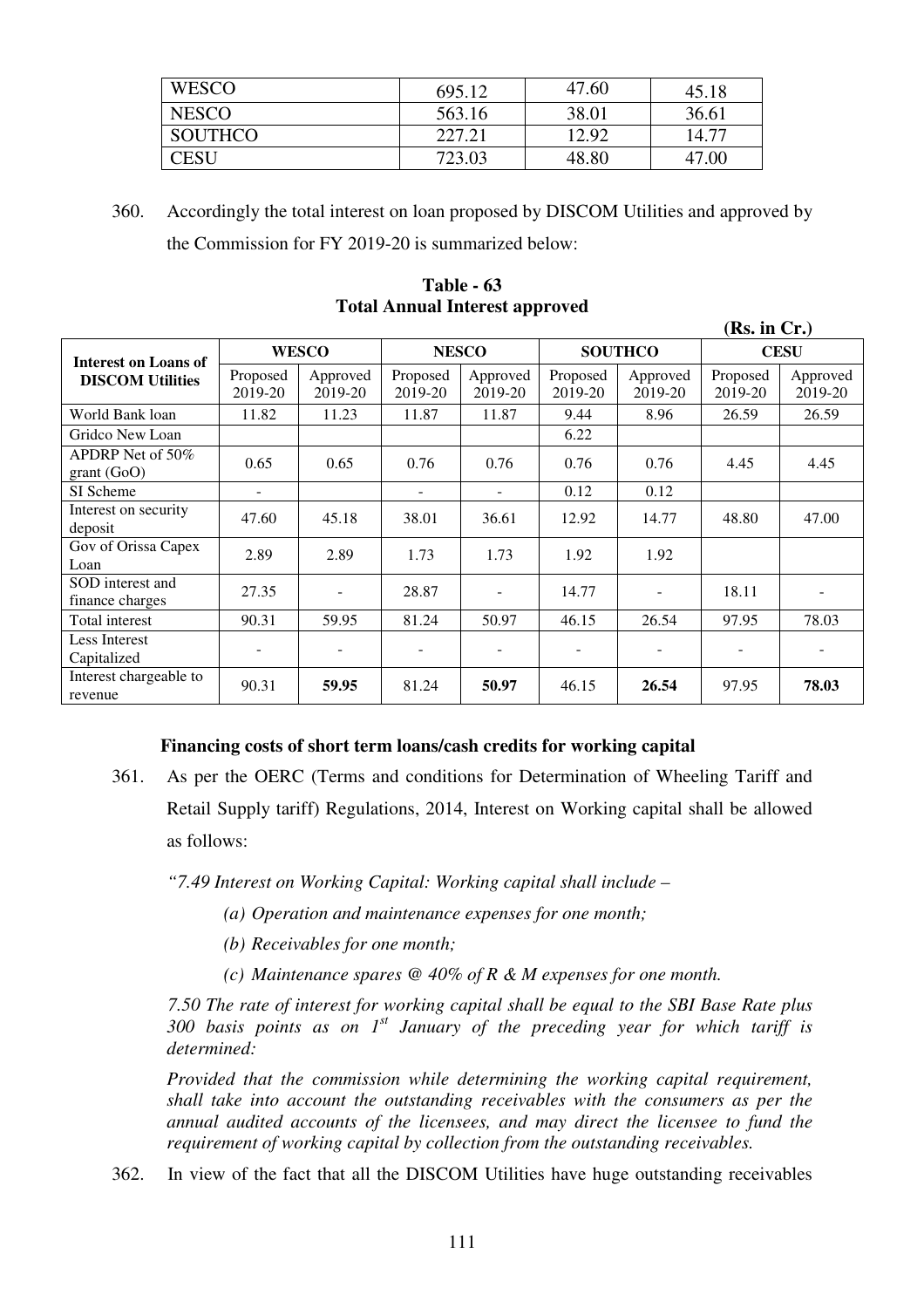from the consumers the commission as per such provision of the Regulation directs the Licensees to fund the requirement of working capital by collection from the outstanding receivables. Therefore no financing on working capital is allowed to the DISCOM Utilities in the ARR for FY 2019-20.

#### **Depreciation**

363. DISCOM Utilities have calculated depreciation at Pre-92 rate on the up-valued asset base for FY 2019-20. The depreciation amounts claimed by the four DISCOM Utilities are given as under.

|          |              |       |                | (Rs. in Cr.) |
|----------|--------------|-------|----------------|--------------|
|          | <b>WESCO</b> | NESCO | <b>SOUTHCO</b> | CESU         |
| Proposed | 66.07        | 66.24 | 36.49          | 139.26       |

#### **Table – 64**

- 364. The Hon'ble High Court of Orissa in their judgement dated 28/02/2003 and 14/03/2003 in Misc Case No. 7410 and 8953 of 2002 have directed to calculate the depreciation on the pre-up valued cost of assets at pre-92 rate on the Transmission and Distribution assets as on 01.4.96 apportioned amongst GRIDCO and DISCOM Utilities. Regarding calculation of depreciation, the Commission observed following in the RST order for FY 2009-10:
	- "388. The Commission has extensively dealt with the matter of calculation of *depreciation in successive tariff orders and in the last tariff order for FY 2008-09 (Para 399 to 406) considering the book value of the fixed asset as on 01.4.1996 at the pre-up valued cost and subsequent asset additions thereof in later years. The Commission adopts the same principle for determination of depreciation for FY 2009-10."*
- 365. The asset addition from 01.4.1999 has been based on the audited annual accounts of the DISCOM Utilities.
- 366. The gross book value as on 01.4.1996 and year wise asset addition have already been discussed while calculating  $R \& M$  expenses and accordingly the position of assets as on 01.04.2019 has been depicted in the table under R & M expenses.
- 367. The depreciation is calculated on the approved asset base as on 1.04.2019 at Pre–92 rate in pursuance to the directive of the Hon'ble High Court. The classification of assets has been done proportionately based on the audited accounts and tariff filing submitted by DISCOM Utilities. Accordingly, the Commission approves the following amount towards depreciation for the year 2019-20.

#### **Table – 65**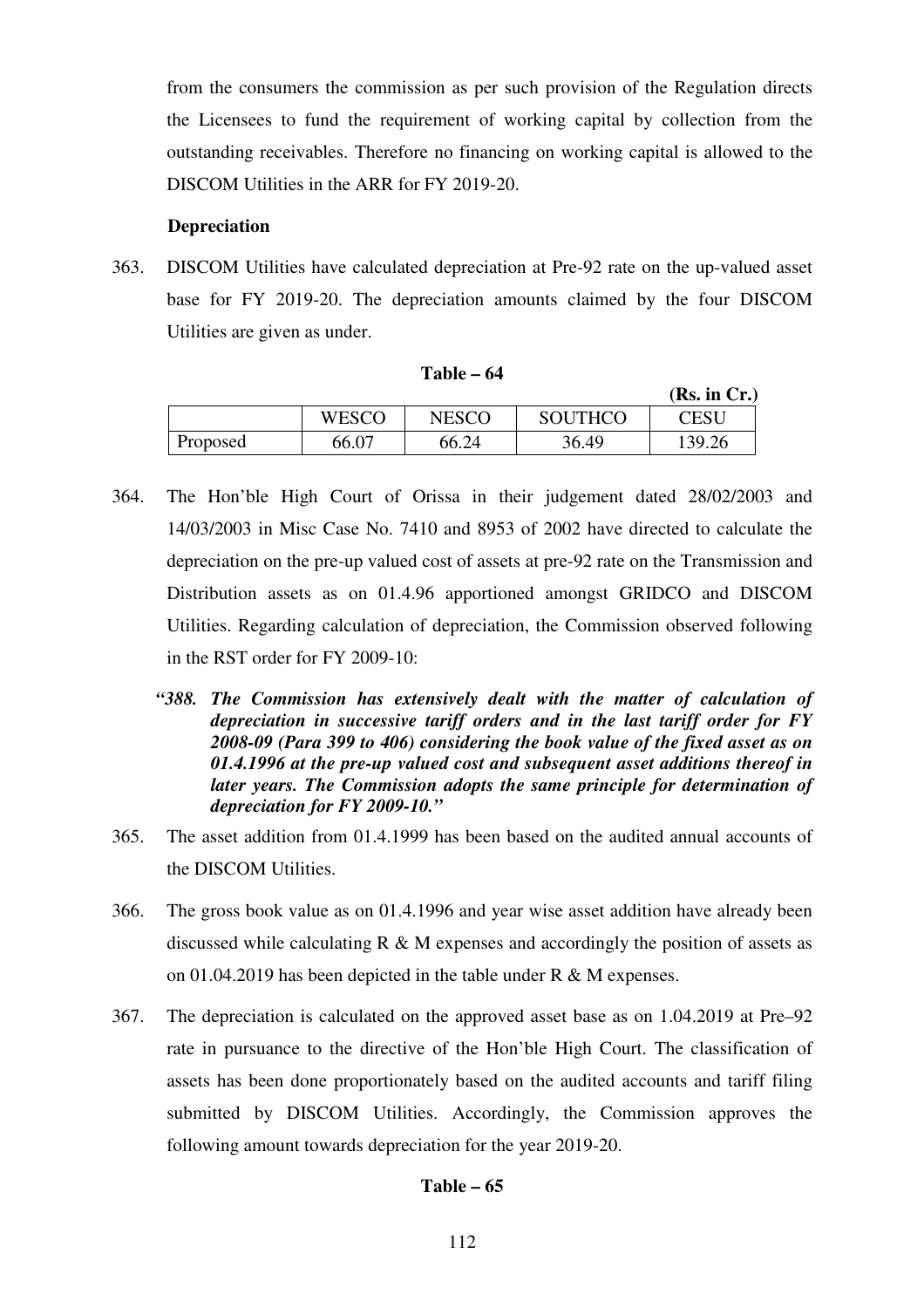| Approved Depreciation (2019-20) | <b>WESCO</b> | <b>NESCO</b> | <b>SOUTHCO</b> | <b>CESU</b> |
|---------------------------------|--------------|--------------|----------------|-------------|
| GFA as on $01.04.2019$          | 1506.17      | 1564.39      | 722.28         | 2400.51     |
| Depreciation for FY 2019-20     | 57.14        | 59.61        | 27.66          | 91.00       |

# **Provision for Bad and doubtful debts**

٦

368. The WESCO, NESCO, SOUTHCO and CESU have proposed Bad and doubtful debts for the ARR for FY 2019-20 which is shown in the table below:

**Table – 66 Bad and doubtful debts (Proposed 2019-20)**

|                                                   |         |         | (Rs, cr)                |             |
|---------------------------------------------------|---------|---------|-------------------------|-------------|
| <b>DISCOM</b>                                     |         |         | WESCO   NESCO   SOUTHCO | <b>CESU</b> |
| Proposed revenue billed (Rs. in Crores)           | 2999.84 | 2513.30 | 1368.30                 | 3593.51     |
| Proposed Bad and Doubtful debt (Rs. in<br>Crores) | 79.99   | 37.70   | 27.37                   | 28.87       |

369. The commission in its Order dated 20.3.2013 on MYT principles have set out principle for allowing bad and doubtful debt in the following manner:

- *"17. The Business Plan order of the Commission dated 20.03.2010 approved collection efficiency of 99% for FY 2011-12 and FY 2012-13. The benchmark of collection efficiency would continue to be at the level of 99% during the third control period also. Accordingly the Bad and Doubtful debt during the third control period would also be allowed @ 1% of the total annual revenue billing in HT and LT sales only."*
- 370. The Commission in line with the above Order on MYT principles allows on Bad and Doubtful debt of 1% of the total annual revenue billing in HT and LT sales only on normative basis. Hence the amount of Bad and doubtful debt as proposed by the DISCOM Utilities and approved by the Commission for FY 2019-20 is summarized below. Commission directs that the procedure for classification of an amount under bad and doubtful debt have to be in place prior to implementation.

**Table – 67 Bad and Doubtful Debt FY 2019-20 (Approved)** 

 **(Rs. in Crore)** 

|                |                 |             |                                |                                      |                  | $\frac{1}{2}$           |                                                   |
|----------------|-----------------|-------------|--------------------------------|--------------------------------------|------------------|-------------------------|---------------------------------------------------|
|                | <b>Proposed</b> |             | Approved                       |                                      |                  |                         |                                                   |
| <b>DISCOM</b>  | Revenue         | Bad<br>debt | <b>Total</b><br><b>Revenue</b> | <b>Revenue</b><br>from<br><b>EHT</b> | Revenue<br>at HT | <b>Revenue</b><br>at LT | <b>Bad debt</b><br>$(1\% \text{ of LT})$<br>& H T |
|                |                 |             |                                | sales                                |                  |                         | revenue)                                          |
| <b>WESCO</b>   | 2999.84         | 79.99       | 3,020.68                       | 748.63                               | 1,011.35         | 1,260.70                | 22.72                                             |
| <b>NESCO</b>   | 2513.3          | 37.70       | 2,503.90                       | 1,227.93                             | 246.19           | 1,029.78                | 12.76                                             |
| <b>SOUTHCO</b> | 1368.3          | 27.37       | 1,324.08                       | 234.67                               | 181.69           | 907.72                  | 10.89                                             |
| <b>CESU</b>    | 3593.51         | 28.87       | 3,598.74                       | 681.57                               | 893.98           | 2,023.19                | 29.17                                             |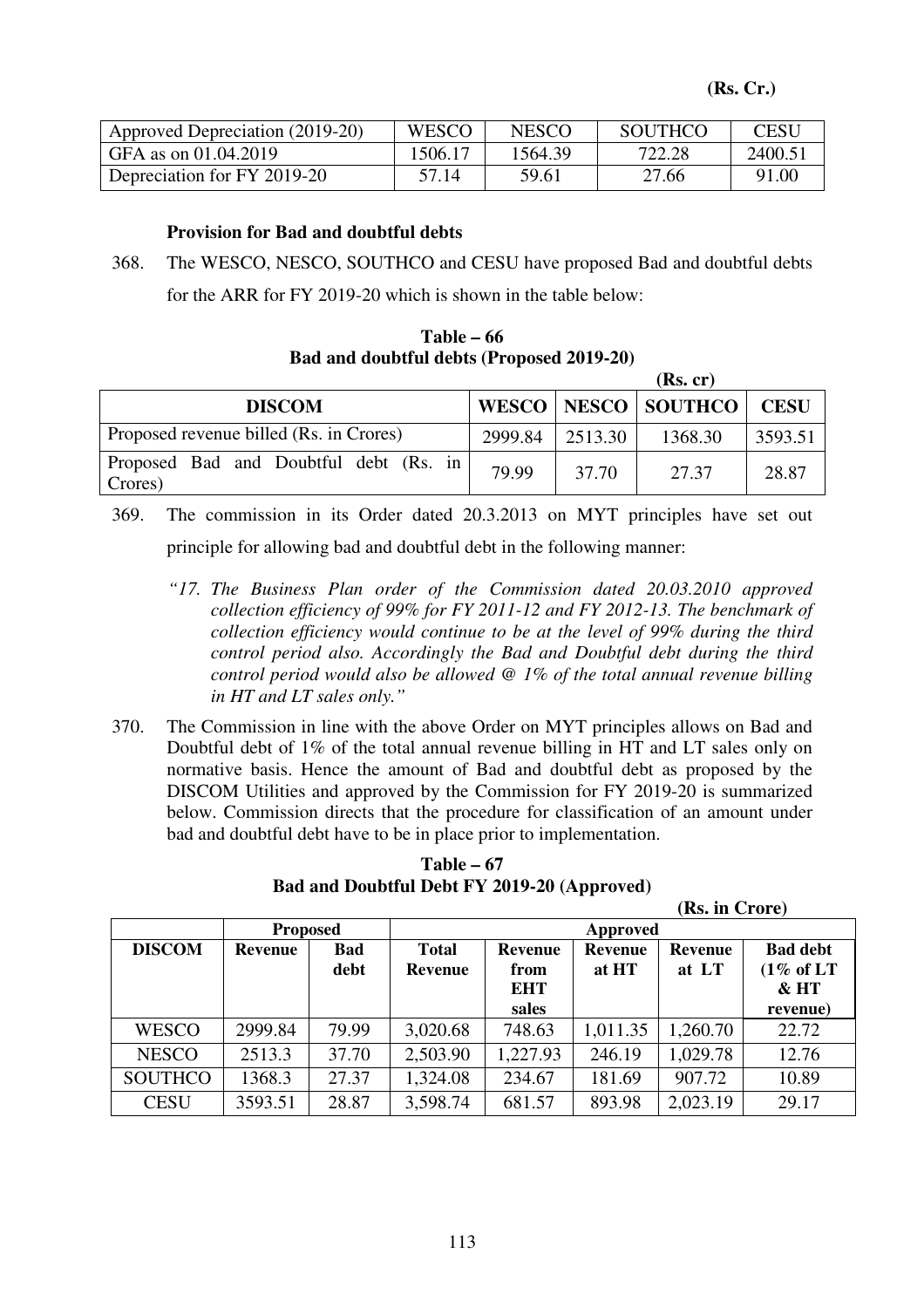#### **Truing up of DISCOM Utilities**

- 371. The OERC (Terms and Conditions for Determination of Wheeling Tariff and Retail Supply Tariff) Regulations, 2014 at Regulation 8 provides for the procedure for Truing up. Reg.8.1 provides that "The Distribution Licensee shall file an application each year for Truing up separately by 1st week of October every year along with the audited accounts of the relevant year. The Commission shall pass the Truing up order by 1st week of November. The Licensee shall duly consider the Truing up order up to the previous financial year while filing ARR for the ensuing year."
- 372. The licensees have not filed any truing up application within the scheduled time therefore, no Truing up is allowed for ensuing year ARR for FY 2019-20.

# **Return on Equity**

- 373. WESCO, NESCO and SOUTHCO in their ARR filing have submitted that due to negative returns( gaps) in their ARR and carry forward of huge Regulatory Assets in previous years, the Licensee could not avail the ROE over the years, which otherwise would have been invested in the company for improvement of the infrastructure. They have further submitted that the ROE to be allowed on the amount of the equity and the accrued ROE for the previous years.
- 374. The Commission in its Order towards approval of MYT in its order dated 20.3.2013 have enunciated the return all share holder equity in the following manner:
	- *"22. The Commission allowed 16% return on equity on the approved equity capital infusion during the first and second control period. The Commission had observed that return on equity incentivises the investor for the equity infusion to the business. A return of 16% suitably covers the risk associated with the distribution business. The Commission would continue to allow 16% return on equity on the approved equity capital infusion during the third control period also. Adjustments on account for variations between the actual and approved values of equity capital shall be made in the ARR subsequently in truing up".*
- 375. The Commission examined the audited annual accounts of WESCO, NESCO, SOUTHCO and provisional accounts of CESU for FY 2017-18. The position of share capital (Equity Base) of each company as reflected in their aforesaid accounts is given below:

|                            | (Rs. in cr.)                       |
|----------------------------|------------------------------------|
| <b>Name of the Company</b> | <b>Share Capital (Equity Base)</b> |
| <b>WESCO</b>               | 48.65                              |
| <b>SOUTHCO</b>             | 37.66                              |

| Table – 68              |
|-------------------------|
| <b>Return on Equity</b> |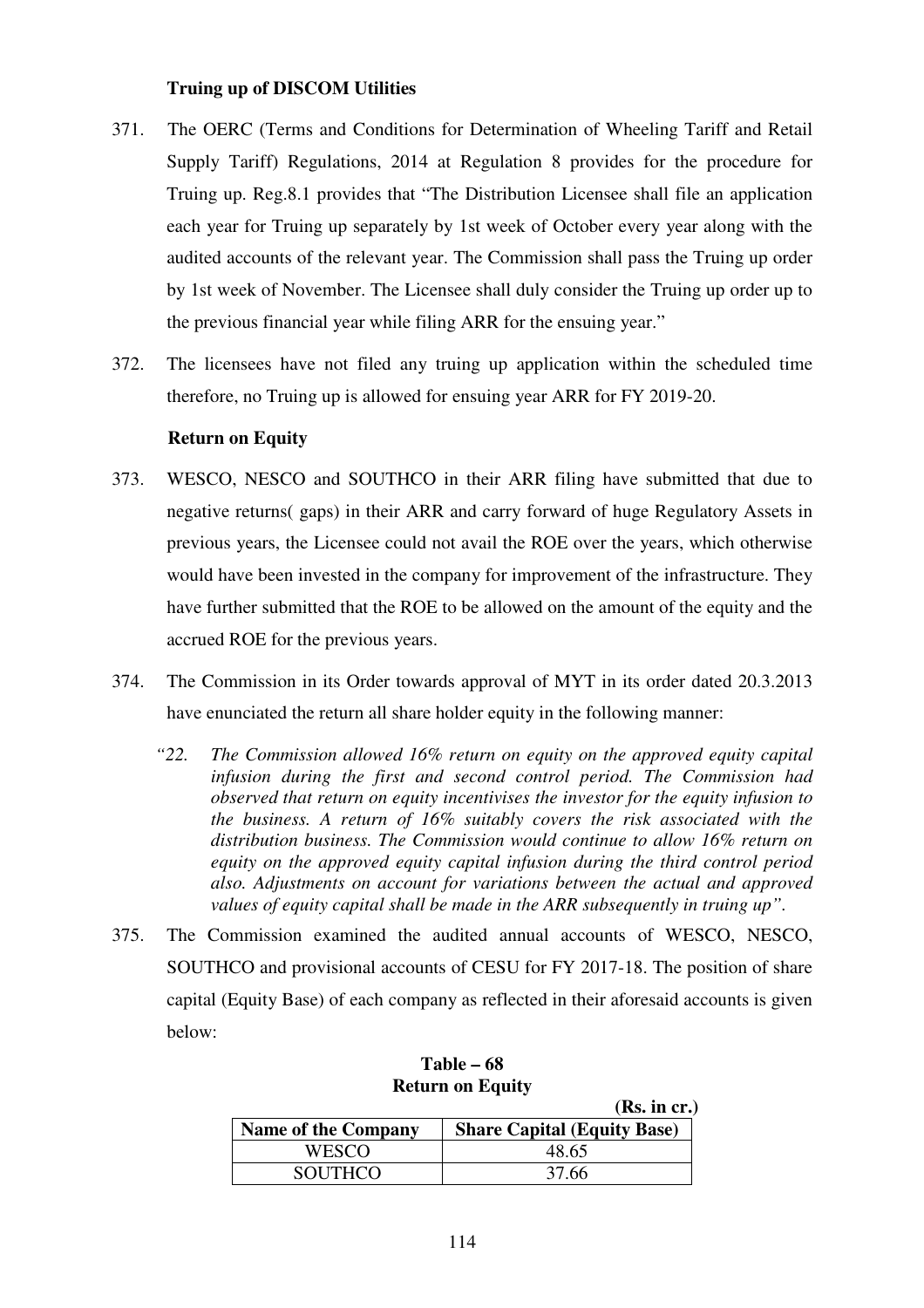| $\mathbf{H}$<br>N<br>$-1$  | $\epsilon \in \Delta$<br>υJ |
|----------------------------|-----------------------------|
| $\sim$ $\sim$ $\sim$<br>e. | 70.70                       |

376. From the audited accounts, it is revealed that there has been no infusion of owner's capital by the DISCOM Utilities and the share capital initially invested while acquiring the distribution Licence by the Licensees remaining unchanged. The Commission thus allows a return of 16% on the equity base (share capital) in terms of MYT principles and approves following amounts against the proposed ROE:

| Table - 69 |  |  |
|------------|--|--|
|------------|--|--|

|                                        |              |              |                | (Rs. in cr.) |
|----------------------------------------|--------------|--------------|----------------|--------------|
| <b>Particulars</b>                     | <b>WESCO</b> | <b>NESCO</b> | <b>SOUTHCO</b> | CESU         |
| Amount proposed by DISCOM<br>Utilities | 7.78         | 10.55        | 6.03           | 11.64        |
| Amount approved by the Commission      | 7.78         | 10.55        | 6.03           | 11.64        |

377. It may be noted that though accumulated loss of all the DISCOM Utilities have far exceeded the equity base but as per the provision in the MYT, the Commission has been allowing return on actual infusion of equity at time of taking over the management of the DISCOM Utilities.

#### **Miscellaneous receipts**

378. The miscellaneous receipts proposed by the licensees for the FY 2019-20 against the approved for FY 2018-19 are given in the table below:

**Table – 70 Miscellaneous Receipts** 

|                                |              |        | (Rs. in cr.)         |             |
|--------------------------------|--------------|--------|----------------------|-------------|
|                                | <b>WESCO</b> |        | <b>NESCO SOUTHCO</b> | <b>CESU</b> |
| Amount approved for FY 2018-19 | 147.45       | 117.36 | 29.12                | 152.42      |
| Amount proposed for FY 2019-20 | 172.74       | 77.28  | 18.14                | 109.48      |

- 379. The miscellaneous receipt of the DISCOM UTILITIES is mainly on account of meter rent, commission for collection of ED, miscellaneous charges, interest on loans and advances, interest on bank deposit, DPS, over drawl penalty, supervision charges and Reliability surcharge, open access charges, and other miscellaneous receipts. It is observed from the audited accounts that the actual miscellaneous receipts of DISCOM Utilities is much more than the proposed receipts in the ARR. The audited account is available up to the year 2017-18 in case of WESCO, NESCO and SOUTHCO and provisional in case of CESU.
- 380. Commission observes that the receipts under miscellaneous receipts are of fluctuating nature and the reasonable estimate of future receipts would be on the basis of the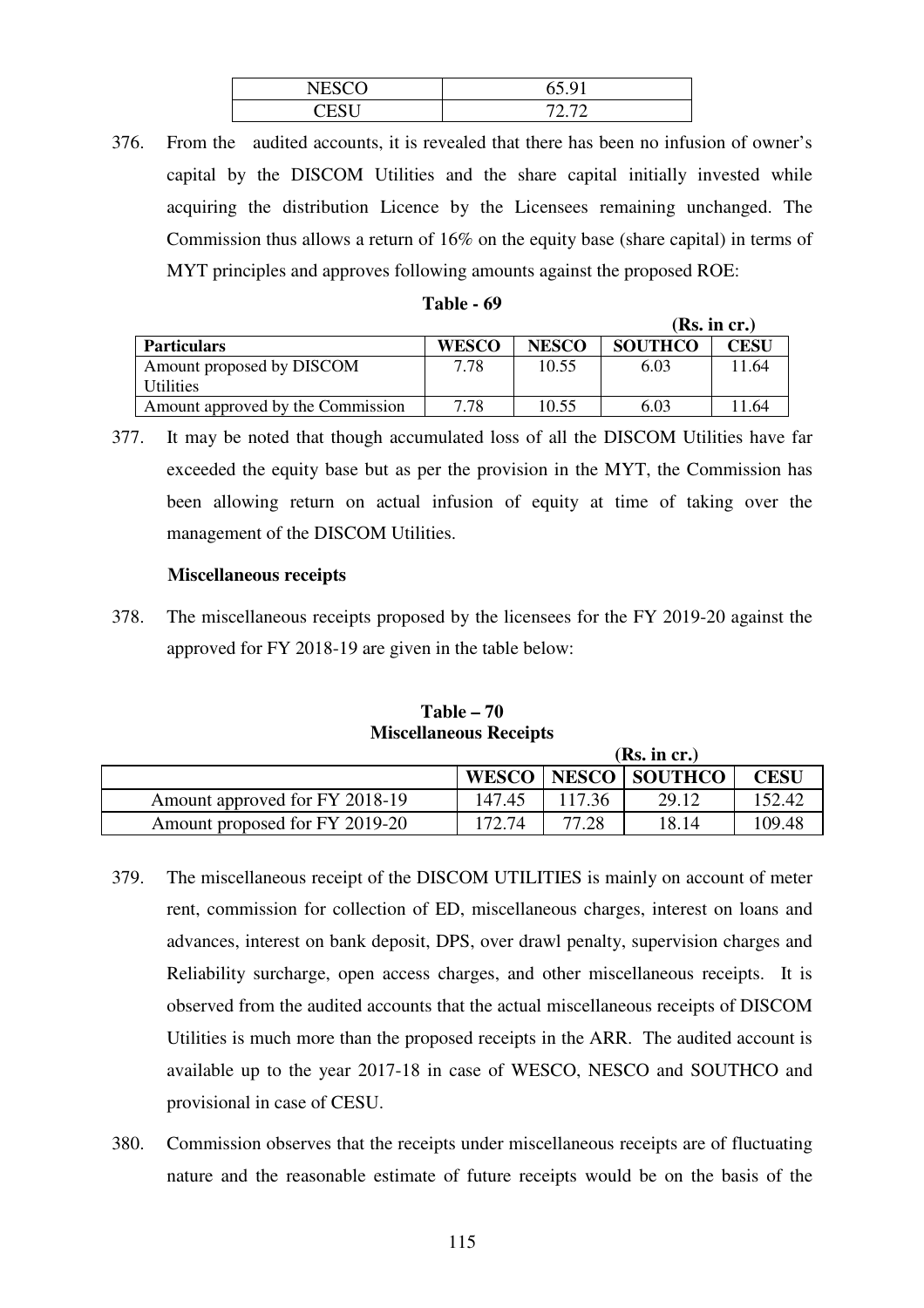analysis of actual past trends. The Commission after scrutiny and analysis allows miscellaneous receipts for FY 2019-20 as shown in the following table:

|                                |              |              |                | (Rs. in cr.) |
|--------------------------------|--------------|--------------|----------------|--------------|
|                                | <b>WESCO</b> | <b>NESCO</b> | <b>SOUTHCO</b> | CESU         |
| Amount approved for FY 2018-19 | 147.45       | 117.36       | 29.12          | 152.42       |
| Amount proposed for FY 2019-20 | 172.74       | 77.28        | 18.14          | 109.48       |
| Approved 2019-20               | 173.99       | 123 33       | 36.15          | 162.71       |

**Table - 71** 

#### **Receivables from DISCOM Utilities and Others**

#### **Securitized Dues**

381. GRIDCO in its filing submitted that the DISCOM Utilities have defaulted payment of Rs.2117.44 crore by 31.03.2018 towards securitized dues as per the direction of the Commission vide order dated 01.12.2008. The DISCOM Utilities wise default is given below:-

#### **Table – 72**

Outstanding Securitized Dues payable by DISCOM Utilities to GRIDCO

|                    | (Rs. Crore)                    |
|--------------------|--------------------------------|
| <b>Particulars</b> | <b>Unpaid as on 31-03-2018</b> |
| WESCO              | 285.41                         |
| <b>NESCO</b>       | 294.87                         |
| <b>SOUTHCO</b>     | 259.98                         |
| <b>CESU</b>        | 1277.18                        |
| Total              | 2117.44                        |

The Commission directs DISCOM Utilities to pay the dues during the ensuing year.

# **Rs. 400 Crore NTPC Bond dues**

- 382. GRIDCO submitted that apart from securities dues, the DISCOM Utilities have failed to honour the OERC order dated 29-03-2012 read with corrigendum Order dated 30.03.2012 on the Bond dues of Rs.308.45 Crore. In the said order OERC had directed the erstwhile REL managed DISCOM Utilities to pay Rs.50 Crore by the end of April 2012 and at least @ Rs.10 Crore per month w.e.f. May 2012 so that the entire amount shall be cleared by the end of FY 2012-13 or else the order will stand non-est. The erstwhile R-Infra managed DISCOM Utilities paid Rs.62 Crore by 31- 10-2014, besides payment of Rs.50 Crore in March 2012 leaving a balance of Rs.195.36 Crore as on 31.03.2018.
- 383. On this issue the Commission have given direction to both GRIDCO and DISCOM Utilities several times for compliance of the order. The Commission reiterates the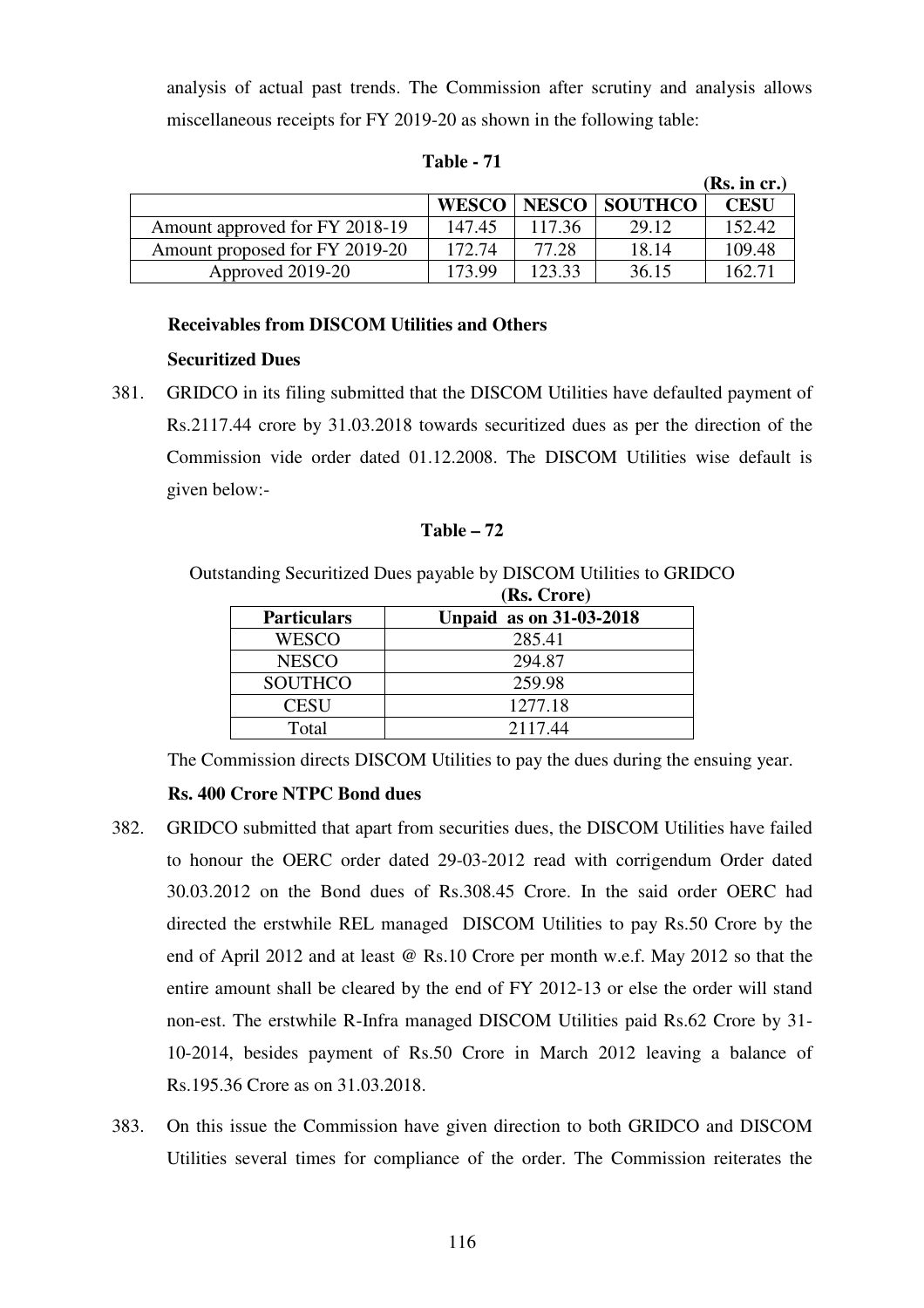same and directs both GRIDCO and DISCOM Utilities to comply the order dated29.03.2012 in case No.107 of 2011. GRIDCO take all necessary actions to collect the above arrear dues.

# **Non-payment of BSP dues and Year End Adjustment Bills of DISCOM Utilities**

384. GRIDCO in the ARR has further submitted that besides the default in securitised dues and Rs.400 crore of bond the DISCOM Utilities have made default in payment of BSP dues and year-end bill amounting Rs.4984.92 crore. The details of which is given below.

#### **Table-73 Outstanding Dues relating to Current BSP and Year end Adjustment bills of DISCOM Utilities payable to GRIDCO (Amount Rs. Crore)**

| <b>Particulars</b>                             | <b>WESCO</b><br><b>Utility</b> | <b>NESCO</b><br><b>Utility</b> | <b>SOUTHCO</b><br><b>Utility</b> | Sub-<br><b>Total</b> | <b>CESU</b> | <b>TOTAL</b> |
|------------------------------------------------|--------------------------------|--------------------------------|----------------------------------|----------------------|-------------|--------------|
| <b>BSP</b> Bills as on<br>31.03.2018           | 1197.77                        | 719.18                         | 449.24                           | 2366.19              | 706.56      | 3072.75      |
| BSP Bills-FY2018-19<br>$(April'18 to Sept-18)$ | 317.95                         | 131.85                         | 365.07                           | 814.87               | 433.03      | 1247.90      |
| <b>Sub Total</b>                               | 1515.72                        | 851.03                         | 814.31                           | 3181.05              | 1139.59     | 4320.65      |
| Year-end Adj.Bills-<br>2007-08 to FY 2010-11   | 137.67                         | 99.16                          | 153.14                           | 389.97               | 274.30      | 664.27       |
| <b>Grand Total</b>                             | 1653.39                        | 950.19                         | 967.45                           | 3571.03              | 1413.89     | 4984.92      |

385. The Commission directs both GRIDCO and DISCOM Utilities to file a reply before the Commission regarding action plan taken for liquidation of the arrears as stated above by 31.05.2019.

# **Revenue Requirement**

- 386. In the light of above discussion, the Commission approves the revenue requirement of 2019-20 of four DISCOM Utilities, as shown in Annexure-A.
- 387. A summary of the approved revenue requirement, expected revenue at the approved tariff and approved revenue gap for FY 2019-20 by the Commission is given below:

|               |                                          |          |                 |                                       |                       | (Rs. in Cr.) |
|---------------|------------------------------------------|----------|-----------------|---------------------------------------|-----------------------|--------------|
| <b>DISCOM</b> | <b>Revenue Requirement</b><br>FY 2019-20 |          |                 | <b>Expected Revenue FY</b><br>2019-20 | $Gap (-)/Surplus (+)$ |              |
|               | <b>Proposed</b>                          | Approved | <b>Proposed</b> | Approved                              | <b>Proposed</b>       | Approved     |
| <b>WESCO</b>  | 2999.84                                  | 3019.82  | 2999.84         | 3020.68                               | 0.00                  | 0.86         |
| <b>NESCO</b>  | 2720.84                                  | 2503.78  | 2513.30         | 2503.90                               | $-207.54$             | 0.12         |

**Table – 74**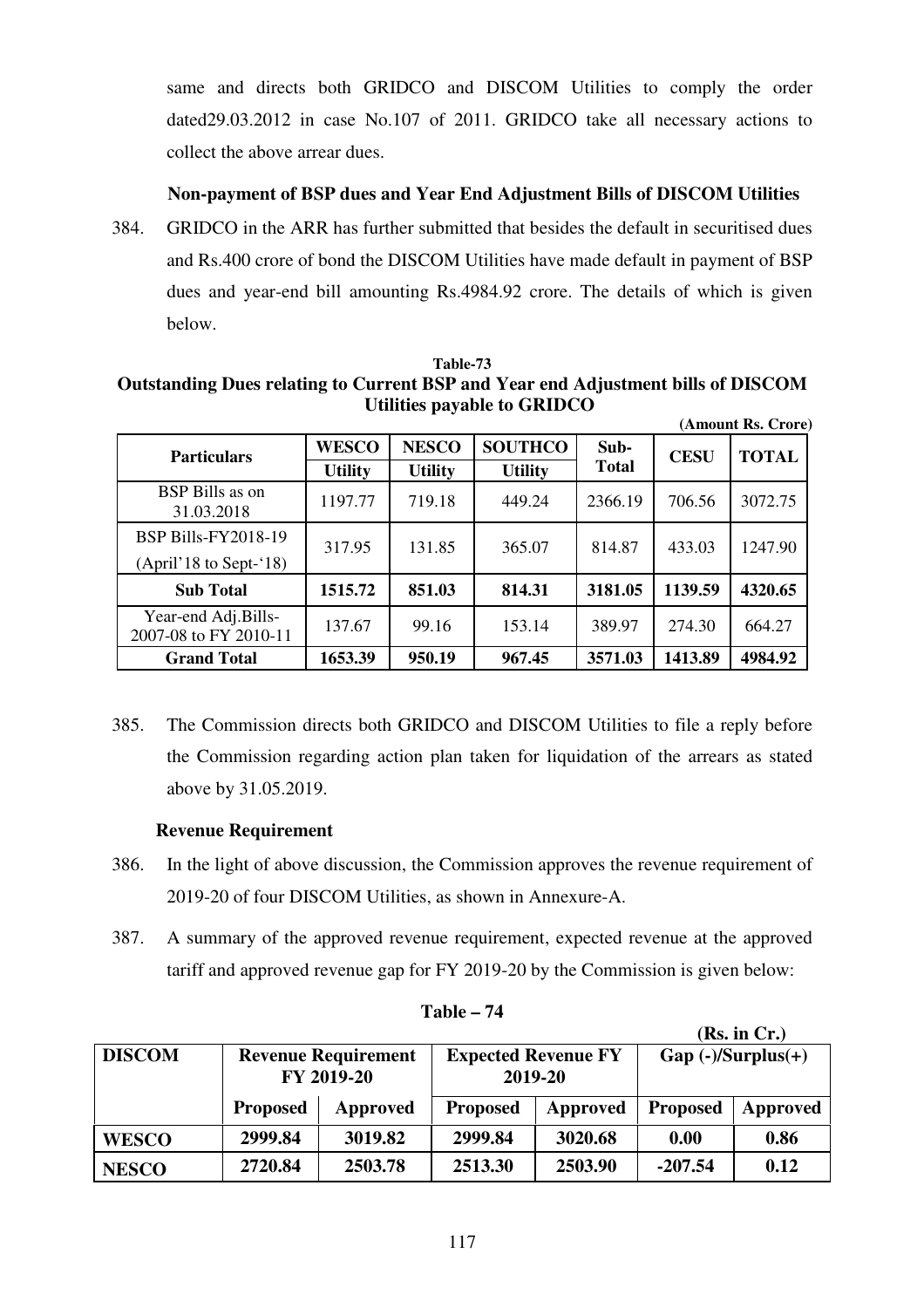| <b>SOUTHCO</b> | 1550.69  | 1323.57  | 1368.30  | 1324.08  | $-182.39$ | 0.51 |
|----------------|----------|----------|----------|----------|-----------|------|
| CESU           | 4226.36  | 3596.71  | 3593.51  | 3598.74  | $-632.85$ | 2.03 |
| Total          | 11497.73 | 10443.87 | 10474.95 | 10447.40 | -1022.78  | 3.53 |

# **Segregation of wheeling and retail supply business**

- 388. OERC (Terms and Conditions for Determination of Wheeling Tariff and Retail Supply Tariff) Regulations, 2014 at Reg. 3.1 mandates that "In accordance with the principles laid out in these Regulations, the Commission shall determine the tariff for : (a) wheeling of electricity, i.e. Wheeling Tariff, (b) Retail sale of electricity i.e., Retail Supply Tariff". Further, Reg. 3.2 provides that the Commission shall determine the Aggregate Revenue Requirement (ARR) and Tariff for (a) Wheeling Business and (b) Retail Supply Business. The Reg.4.3 further provides that "the distribution licensee shall segregate the accounts of the licensed business into wheeling business and retail supply business.
- 389. The proviso to the Reg.4.4 states that "provided that for such period until accounts are segregated, the licensee shall prepare an allocation statement to apportion cost and revenues to wheeling business and retail supply business and submit it along with its ARR for approval of the Commission.

The DISCOM Utilities in their ARR submissions have proposed allocation statement of wheeling and retail supply cost.

| Anocation of Wheeling and Ketan Supply Cost |                                        |                  |                      |  |  |  |  |
|---------------------------------------------|----------------------------------------|------------------|----------------------|--|--|--|--|
| <b>SI</b>                                   | <b>Cost/Income Component</b>           | <b>Ratio for</b> | <b>Ratio for</b>     |  |  |  |  |
| No.                                         |                                        | consideration in | consideration in     |  |  |  |  |
|                                             |                                        | Wheeling         | <b>Retail Supply</b> |  |  |  |  |
|                                             |                                        | <b>Business</b>  | <b>Business</b>      |  |  |  |  |
|                                             | Cost of Power                          | $0\%$            | 100%                 |  |  |  |  |
| $\overline{2}$                              | <b>Transmission Charges</b>            | $0\%$            | 100%                 |  |  |  |  |
| $\overline{3}$                              | <b>SLDC</b> Charges                    | $0\%$            | 100%                 |  |  |  |  |
|                                             | Total power purchase cost *            |                  |                      |  |  |  |  |
|                                             | 0 & M                                  |                  |                      |  |  |  |  |
| 4                                           | <b>Employee Cost</b>                   | 60%              | 40%                  |  |  |  |  |
| 5                                           | Repair and Maintenance Cost            | 90%              | $10\%$               |  |  |  |  |
| 6                                           | Administrative and General Expenses    | 40%              | 60%                  |  |  |  |  |
| 7                                           | Bad and Doubtful Debt including Rebate | $0\%$            | 100%                 |  |  |  |  |
| 8                                           | Depreciation                           | 90%              | 10%                  |  |  |  |  |
|                                             | <b>Interest on Loans</b>               |                  |                      |  |  |  |  |
| 9                                           | for Capital loan                       | 90%              | 10%                  |  |  |  |  |
| 10                                          | for Working capital                    | 10%              | 90%                  |  |  |  |  |
| 11                                          | <b>Interest on Security Deposits</b>   | $0\%$            | 100%                 |  |  |  |  |
| 12                                          | Return on Equity                       | 90%              | 10%                  |  |  |  |  |

**Table - 75 Allocation of Wheeling and Retail Supply Cost**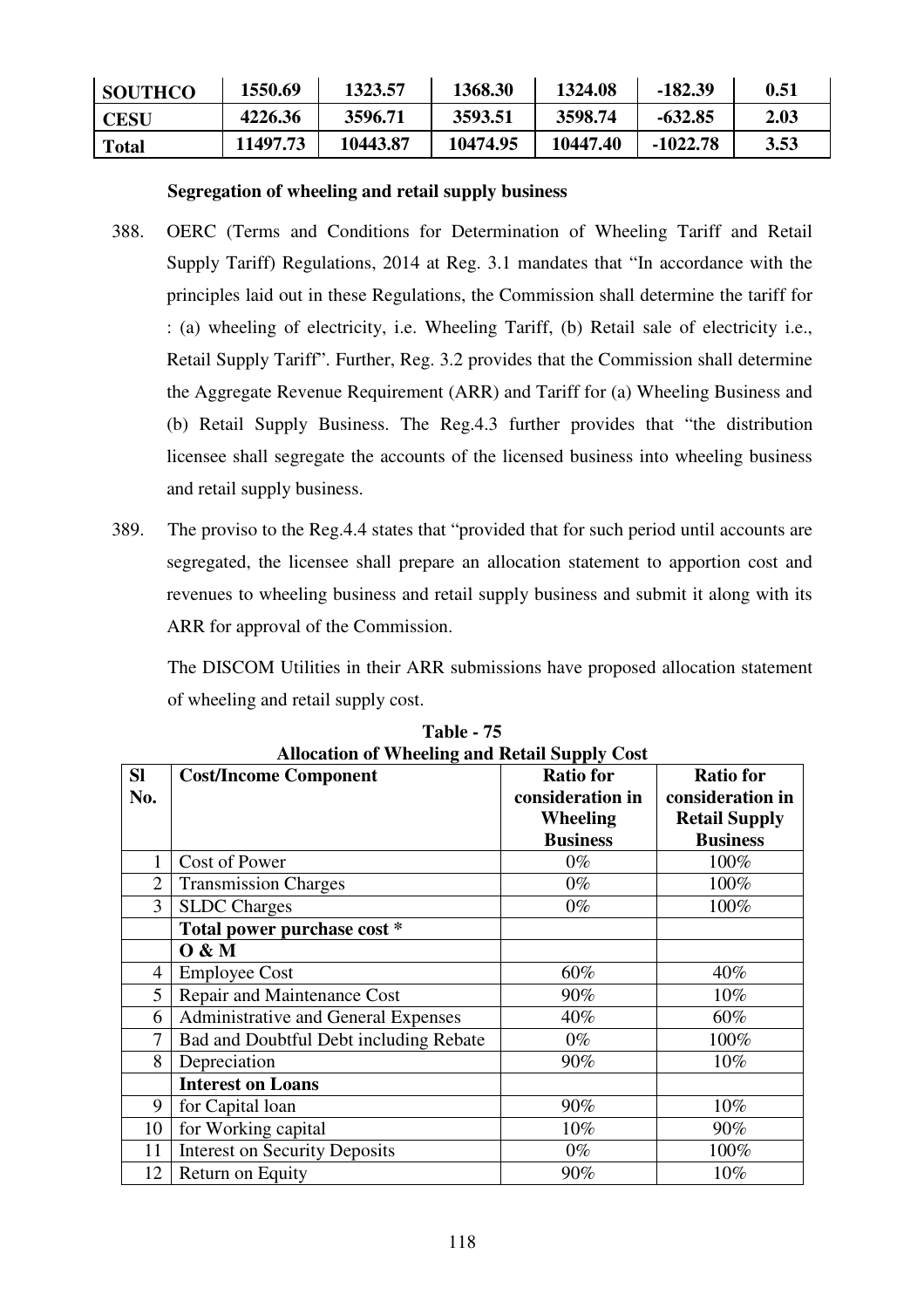| <b>SI</b><br>No. | <b>Cost/Income Component</b>            | <b>Ratio for</b><br>consideration in<br>Wheeling<br><b>Business</b> | <b>Ratio for</b><br>consideration in<br><b>Retail Supply</b><br><b>Business</b> |
|------------------|-----------------------------------------|---------------------------------------------------------------------|---------------------------------------------------------------------------------|
|                  | <b>Special Appropriation</b>            |                                                                     |                                                                                 |
| 13               | <b>Amortization of Regulator Assets</b> | 25%                                                                 | 75%                                                                             |
| 14               | True Up of Current year GAP 1/3rd       | 25%                                                                 | 75%                                                                             |
| 15               | Other, if any-Contingency Reserve       | 90%                                                                 | 10%                                                                             |
|                  | <b>Grand Total</b>                      |                                                                     |                                                                                 |
|                  | <b>Miscellaneous Receipt</b>            |                                                                     |                                                                                 |
| 16               | Non-Tariff Income - Wheeling            | as per                                                              | as per actual/                                                                  |
|                  |                                         | actual/assumption                                                   | assumption                                                                      |
| 17               | Non-Tariff Income - Retail Business     | as per actual/                                                      | as per actual/                                                                  |
|                  |                                         | assumption                                                          | assumption                                                                      |

390. The distribution licensees are yet to segregate the accounts of their licensed business into wheeling and retail supply business as provided in the OERC (Terms and Conditions for Determination of Wheeling Tariff and Retail Supply Tariff) Regulations, 2014. The Commission therefore, based on the above uniform allocation matrix allows cost towards Retail Supply business and Wheeling business in the following manner. The Commission shall monitor this later.

#### **Wheeling Business**

391. As per the OERC Tariff Regulation "Wheeling Business" means the business of operating and maintaining a distribution system for conveyance of electricity in the area of supply of Distribution Licensee. As such the apportioned cost towards wheeling business has been considered while determining Aggregate Revenue Requirement and wheeling charges. The Miscellaneous receipts for the wheeling business, receipts on account of wheeling charges from open access consumers, supervision charges and Service line rentals are considered out of the total approved Miscellaneous receipts in this order from the Annual accounts. However such segregation is not available in the audited accounts of FY 2017-18 of NESCO, WESCO and SOUTHCO. CESU have submitted provisional audited accounts for FY 2017-18. Therefore in order to arrive at the segregated Miscellaneous receipts for FY 2019-20 the approved proportion of the wheeling and retail business of FY 2017-18 is applied. This has been shown in the following table:

**Table - 76 Miscellaneous Receipts** 

**(Rs. Cr.)** 

|                                                                |        |        |               | 1100 CL.I |
|----------------------------------------------------------------|--------|--------|---------------|-----------|
|                                                                | WESCO  |        | NESCO SOUTHCO | CESU      |
| <b>Total Miscellaneous Receipts</b><br>Approved for FY 2018-19 | 147.45 | 117.36 | 29.12         | 152.42    |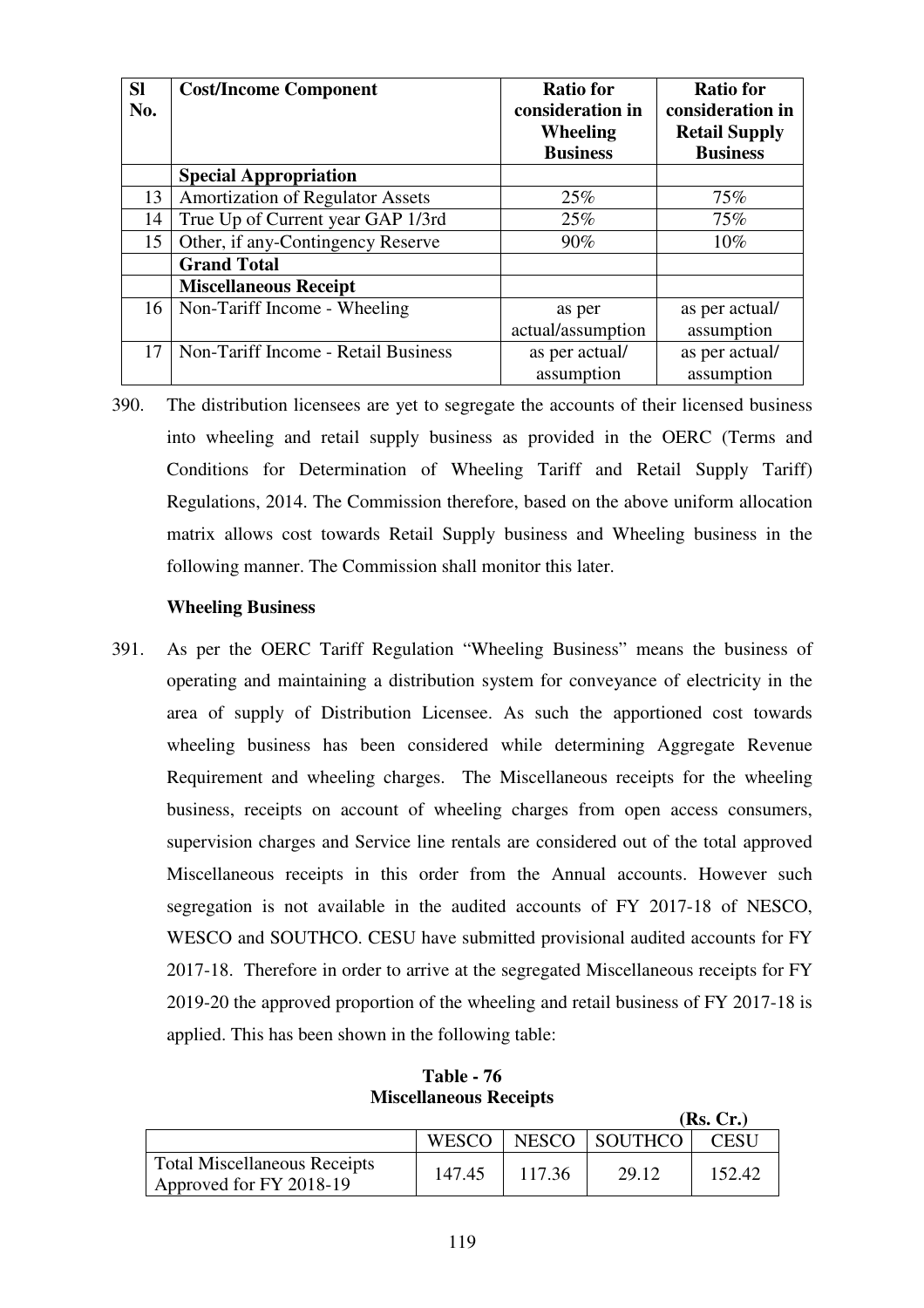| Approved Miscellaneous Receipt<br>for Wheeling Business-FY<br>2018-19                                                     | 12.98  | 6.74   | 0.92  | 20.92  |
|---------------------------------------------------------------------------------------------------------------------------|--------|--------|-------|--------|
| Approved %age of wheeling<br>business $-$ FY 2018-19                                                                      | 8.80%  | 5.74%  | 3.16% | 13.73% |
| <b>Total Miscellaneous Receipts</b><br>Approved for FY 2019-20                                                            | 173.99 | 123.33 | 36.15 | 162.71 |
| <b>Approved Miscellaneous Receipt</b><br>for FY 2019-20 Wheeling<br>Business applying same<br>percentage as in FY 2018-19 | 15.32  | 7.08   | 1.14  | 22.33  |
| Approved Miscellaneous Receipt<br>for FY 2019-20 Retail Business                                                          | 158.67 | 116.24 | 35.01 | 140.38 |

392. On the basis of the aforesaid Allocation of Wheeling and Retail Supply Cost matrix table, the ARR for wheeling business for WESCO, NESCO, SOUTHCO and CESU is approved at Rs.369.43 cr, Rs360.80 cr, Rs. 307.49 cr and Rs. 582.43 respectively. The wheeling charges (per unit) for WESCO, NESCO, SOUTHCO and for CESU has been accordingly determined at 57.28 paise/unit, 86.40 p/u, 84.62 p/u and 67.97 p/u. The details of the Wheeling Business cost allocation and determination of wheeling charges is shown in the following table:

|                                                  |                                          |                   |                      |                   |                      |                   |                      |                   |                      | (Rs. in Crs.)     |                      |
|--------------------------------------------------|------------------------------------------|-------------------|----------------------|-------------------|----------------------|-------------------|----------------------|-------------------|----------------------|-------------------|----------------------|
|                                                  | <b>Ratio out</b><br>of Total<br>approval |                   | <b>WESCO</b>         | <b>NESCO</b>      |                      | <b>SOUTHCO</b>    |                      | <b>CESU</b>       |                      |                   | <b>TOTAL</b>         |
| <b>Expenditure</b>                               | $(\%)$                                   | Approved<br>Total | Approved<br>Wheeling | Approved<br>Total | Approved<br>Wheeling | Approved<br>Total | Approved<br>Wheeling | Approved<br>Total | Approved<br>Wheeling | Approved<br>Total | Approved<br>Wheeling |
| Employee costs                                   | 60                                       | 358.80            | 215.28               | 327.13            | 196.28               | 357.58            | 214.55               | 560.83            | 336.50               | 1.604.34          | 962.60               |
| Repair &<br>Maintenance                          | 90                                       | 86.33             | 77.70                | 89.48             | 80.53                | 44.00             | 39.60                | 134.63            | 121.16               | 354.44            | 319.00               |
| A & G<br>Expenses                                | 40                                       | 50.13             | 20.05                | 37.50             | 15.00                | 33.95             | 13.58                | 66.97             | 26.79                | 188.54            | 75.42                |
| Depreciation                                     | 90                                       | 57.14             | 51.42                | 59.61             | 53.65                | 27.66             | 24.89                | 91.00             | 81.90                | 235.41            | 211.87               |
| Interest on<br>capital Loan<br>(Excluding SD)    | 90                                       | 14.76             | 13.29                | 14.36             | 12.93                | 11.77             | 10.59                | 31.04             | 27.93                | 71.93             | 64.74                |
| Return on<br>equity                              | 90                                       | 7.78              | 7.00                 | 10.55             | 9.50                 | 6.03              | 5.43                 | 11.64             | 10.48                | 36.00             | 32.40                |
| <b>Gross Total</b>                               |                                          | 574.95            | 384.75               | 538.63            | 367.88               | 480.98            | 308.64               | 896.10            | 604.76               | 2490.67           | 1666.03              |
| Less:<br>Miscellaneous<br>receipts               |                                          |                   | 15.32                |                   | 7.08                 |                   | 1.14                 |                   | 22.33                |                   | 45.87                |
| Less: Expenses<br>capitalised                    |                                          |                   | 0.00                 |                   |                      |                   | 0.00                 |                   |                      |                   | 0.00                 |
| <b>Total wheeling</b><br>Cost                    |                                          |                   | 369.43               |                   | 360.80               |                   | 307.49               |                   | 582.43               |                   | 1620.15              |
| Total MU<br>approved for LT<br>& HT<br>consumers |                                          |                   | 6450.00              |                   | 4175.64              |                   | 3633.75              |                   | 8568.88              |                   | 22828.27             |
| Wheeling<br>charges (P/U)                        |                                          |                   | 57.28                |                   | 86.40                |                   | 84.62                |                   | 67.97                |                   | 70.97                |

**Table - 77 Allocation of cost towards Wheeling Business – FY 2019-20**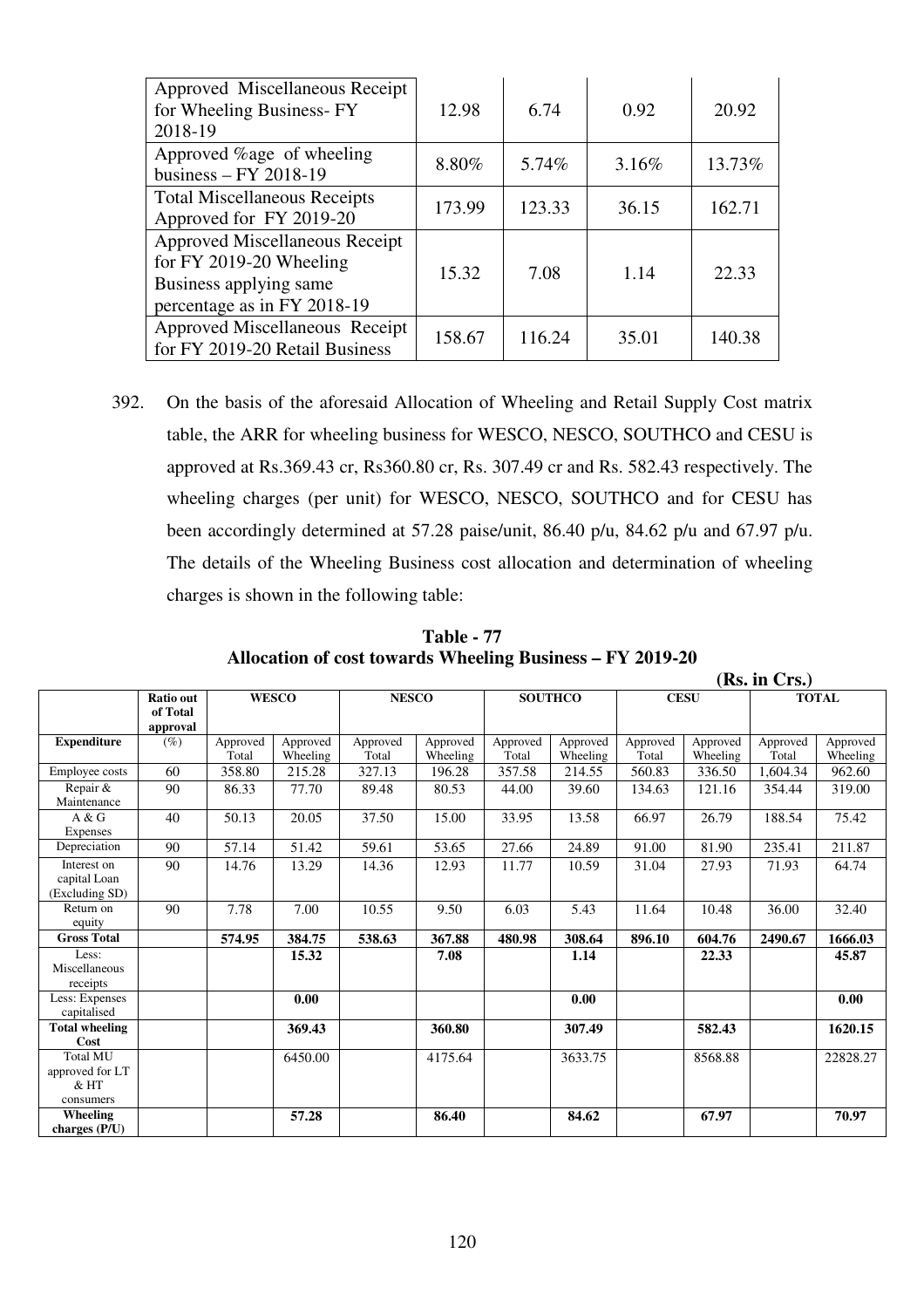#### **Retail Supply Business**

393. As per the OERC Tariff Regulation "Retail Supply Business" means the business of sale of electricity by Distribution Licensee to the category of consumers within its area of supply in accordance with the terms of the Licence for distribution of electricity. The apportioned cost towards Retail Supply business has been considered while determining Aggregate Revenue Requirement. While considering the Miscellaneous receipts for the retail business, receipts on account of wheeling charges from open access consumers, supervision charges and Service line rentals have been excluded from the total approved Miscellaneous receipts. This has been shown in the given table:

**Table - 78 Miscellaneous Receipts- Retail Supply Business 2019-20 (Approved)**   $(\mathbf{D}_\alpha, \mathbf{L}_\alpha, \alpha)$ 

|        |        | (RS. 111 CF.)                  |        |
|--------|--------|--------------------------------|--------|
|        |        | WESCO   NESCO   SOUTHCO   CESU |        |
| 158.67 | 116 24 | 35.01                          | 140.38 |

394. On the basis of the aforesaid Allocation of Wheeling and Retail Supply Cost matrix table, the net retail supply cost for WESCO, NESCO, SOUTHCO and for CESU is shown in the following table:

**Table – 79 Revenue Requirement of DISCOM Utilities for the FY 2019-20 – Retail Business** 

| (Rs. in Cr.) |
|--------------|
|--------------|

|                                               | Ratio out<br>of Total<br>approval |                   | <b>WESCO</b>         |                   | <b>NESCO</b>         |                   | <b>SOUTHCO</b>       | <b>CESU</b>       |                      |                   | <b>TOTAL</b>         |
|-----------------------------------------------|-----------------------------------|-------------------|----------------------|-------------------|----------------------|-------------------|----------------------|-------------------|----------------------|-------------------|----------------------|
| <b>Expenditure</b>                            | $(\%)$                            | Approved<br>Total | Approved<br>Wheeling | Approved<br>Total | Approved<br>Wheeling | Approved<br>Total | Approved<br>Wheeling | Approved<br>Total | Approved<br>Wheeling | Approved<br>Total | Approved<br>Wheeling |
| Cost of power<br>purchase                     | 100                               | 2356.00           | 2356.00              | 1880.38           | 1880.38              | 751.44            | 751.44               | 2542.14           | 2542.14              | 7,529.96          | 7529.96              |
| Transmission<br>Charges                       | 100                               | 193.75            | 193.75               | 157.75            | 157.75               | 101.00            | 101.00               | 243.50            | 243.50               | 696.00            | 696.00               |
| <b>SLDC</b> Charges                           | 100                               | 1.20              | 1.20                 | 0.98              | 0.98                 | 0.63              | 0.63                 | 1.51              | 1.51                 | 4.32              | 4.32                 |
| Employee costs                                | 40                                | 358.80            | 143.52               | 327.13            | 130.85               | 357.58            | 143.03               | 560.83            | 224.33               | .604.34           | 641.73               |
| Repair &<br>Maintenance                       | 10                                | 86.33             | 8.63                 | 89.48             | 8.95                 | 44.00             | 4.40                 | 134.63            | 13.46                | 354.44            | 35.44                |
| $\overline{A}$ & G Expenses                   | 60                                | 50.13             | 30.08                | 37.50             | 22.50                | 33.95             | 20.37                | 66.97             | 40.18                | 188.54            | 113.13               |
| Bad and<br>Doubtful debt                      | 100                               | 22.72             | 22.72                | 12.76             | 12.76                | 10.89             | 10.89                | 29.17             | 29.17                | 75.55             | 75.55                |
| Depreciation                                  | 10                                | 57.14             | 5.71                 | 59.61             | 5.96                 | 27.66             | 2.77                 | 91.00             | 9.10                 | 235.41            | 23.54                |
| Interest on<br>Capital Loan<br>(Excluding SD) | 10                                | 14.76             | 1.48                 | 14.36             | 1.44                 | 11.77             | 1.18                 | 31.04             | 3.10                 | 71.93             | 7.19                 |
| Interest on<br>security deposit               | 100                               | 45.18             | 45.18                | 36.61             | 36.61                | 14.77             | 14.77                | 47.00             | 47.00                | 143.55            | 143.55               |
| Return on equity                              | 10                                | 7.78              | 0.78                 | 10.55             | 1.06                 | 6.03              | 0.60                 | 11.64             | 1.16                 | 36.00             | 3.60                 |
| <b>Gross Retail</b><br><b>Supply Cost</b>     |                                   | 3193.81           | 2809.06              | 2627.10           | 2259.22              | 1359.72           | 1051.08              | 3759.42           | 3154.66              | 10940.05          | 9274.02              |
| Less:<br>Miscellaneous<br>Receipts            |                                   |                   | 158.67               |                   | 116.24               |                   | 35.01                |                   | 140.38               |                   | 450.30               |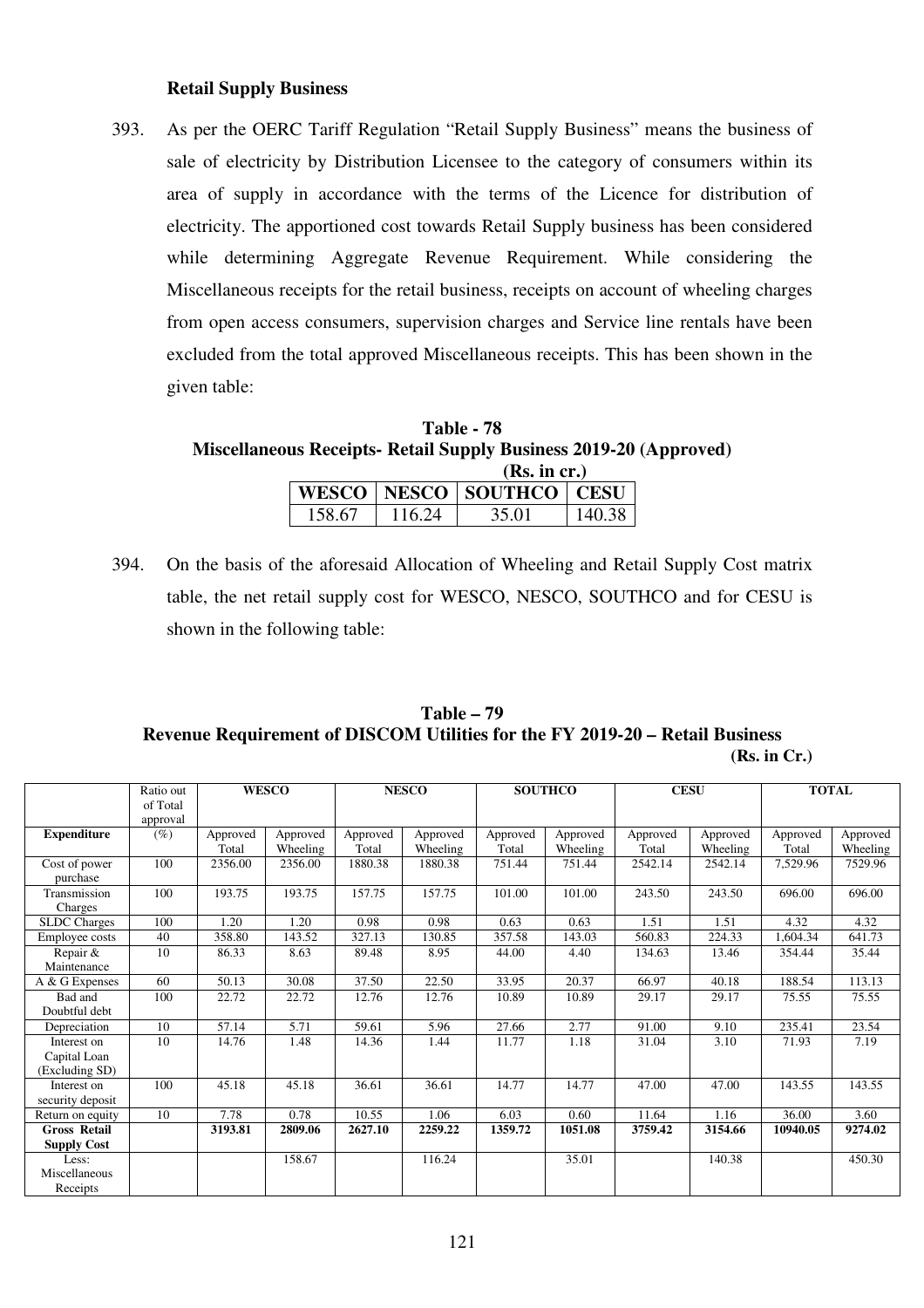| $\cdot$<br>$\mathbf{r}$<br><b>Ketail</b><br>Net |  | 4.650.39 | .98<br>$\overline{\phantom{a}}$<br>. . | $\mathbf{A}$<br>1.016.0 | ຳວ<br>301 | o.o. |
|-------------------------------------------------|--|----------|----------------------------------------|-------------------------|-----------|------|
| <b>⊃ost</b><br>annnr                            |  |          |                                        |                         |           |      |

395. The Commission in the last RST order directed to segregate their accounts for wheeling business and retail supply business in terms of Regulation 4.4 of OERC (Terms and Conditions for Determination of Wheeling Tariff and Retail Supply Tariff) Regulations, 2014. The Commission asked for compliance in this regard by the Licensee shall be submitted by 31st July 2018 however no compliance was submitted by any of the DISCOM Utilities. The Commission therefore again directs DISCOM Utilities to take necessary steps in order to segregate their accounts for wheeling business and retail supply business in terms of the said OERC Regulation. The compliance on this account must be furnished by 31st July 2019.

#### **TARIFF DESIGN**

396. The Commission has been determining Retail Supply Tariffs after examination of all details on the usage and consumption pattern of the different categories of consumers and factors ensuring efficient use of resources. Prudency of licensees' expenses on cost of supply has been checked based on the ARR filings, queries for additional information and subsequent records submitted by the licensees. It is found that Licensees would be able to recover their cost without any Tariff rise for FY 2019-20.

#### **The present tariff structure**

- 397. In line with the prevailing practice of tariff design, the Commission has decided to continue with the prevailing practice of single part, two part and three part tariffs for the ensuing year. While single part tariff is applicable to consumers covered under Kutir Jyoti, the other categories of consumers are covered under two part and three part tariffs.
- 398. Two part tariff under LT supply covers consumers with connected load/contract demand less than 110 kVA are having MMFC (based on Rs. /kW or KVA) and energy charges (Rs. /kWh).
- 399. Three part tariff under HT and EHT supply is applicable to consumers with contract demand of 110 kVA and above having demand charges (based on Rs./kVA), energy charges (Rs./kWh) and customer service charge (Rs./month).

#### **Single Part Tariff**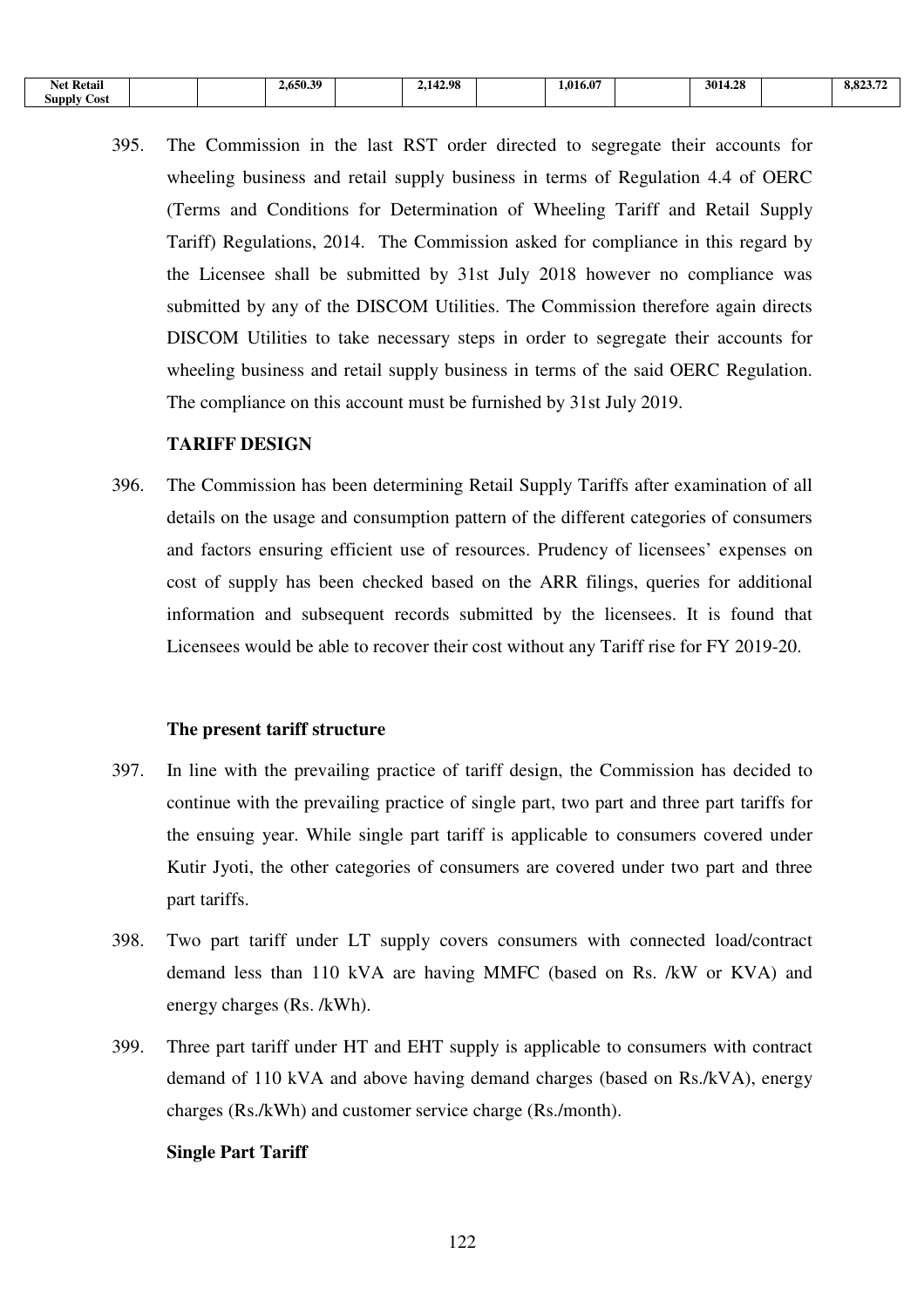Kutir Jyoti consumers: Fixed Monthly Charge (Rs.**/**Month) for consumption upto 30 units per month.

# **Two Part Tariff - LT Supply less than 100 KW / 110 kVA**

All classes of consumers other than Kutir Jyoti

- (a) Energy Charge (Paise/unit)
- (b) Monthly Minimum Fixed Charge (MMFC) (Rs./KW/Month)

# **Three Part Tariff - LT consumers with connected load 110 kVA and above**

- (a) Demand Charge (Rs./kVA)
- (b) Energy Charge (Paise/unit)
- (c) Customer Service Charge (Rs./Month)

# **HT Consumers**

- (a) Demand Charge (Rs./kVA)
- (b) Energy Charge (Paise/Unit)
- (c) Customer Service Charge (Rs./Month)

# **EHT Consumers**

- (a) Demand Charge (Rs./kVA)
- (b) Energy Charge (Paise/Unit)
- (c) Customer Service Charge (Rs./Month)
- 400. In addition, certain other charges like power factor penalty, prompt payment rebate, meter rent, delayed payment surcharge, over drawal penalty/incentive, other miscellaneous charges, etc. are payable in cases and circumstances mentioned in the later part of this order.
- 401. The details of charges applicable to various categories of consumers classified under OERC Distribution (Conditions of Supply) Code, 2004 are discussed hereafter.

# **(a)****Tariff for Consumers availing Power Supply at LT**

- 402. The consumers availing power supply at LT with CD less than 110 kVA or 100 KW have to pay MMFC and energy charges as described below:
	- (a) The MMFC is payable by the consumers with contract demand less than 110 kVA who are supplied power at LT.
	- (b) The Commission decides that rate of MMFC determined for FY 2018-19 shall continue to apply for FY 2019-20.

# **Table – 79 MMFC for LT consumers**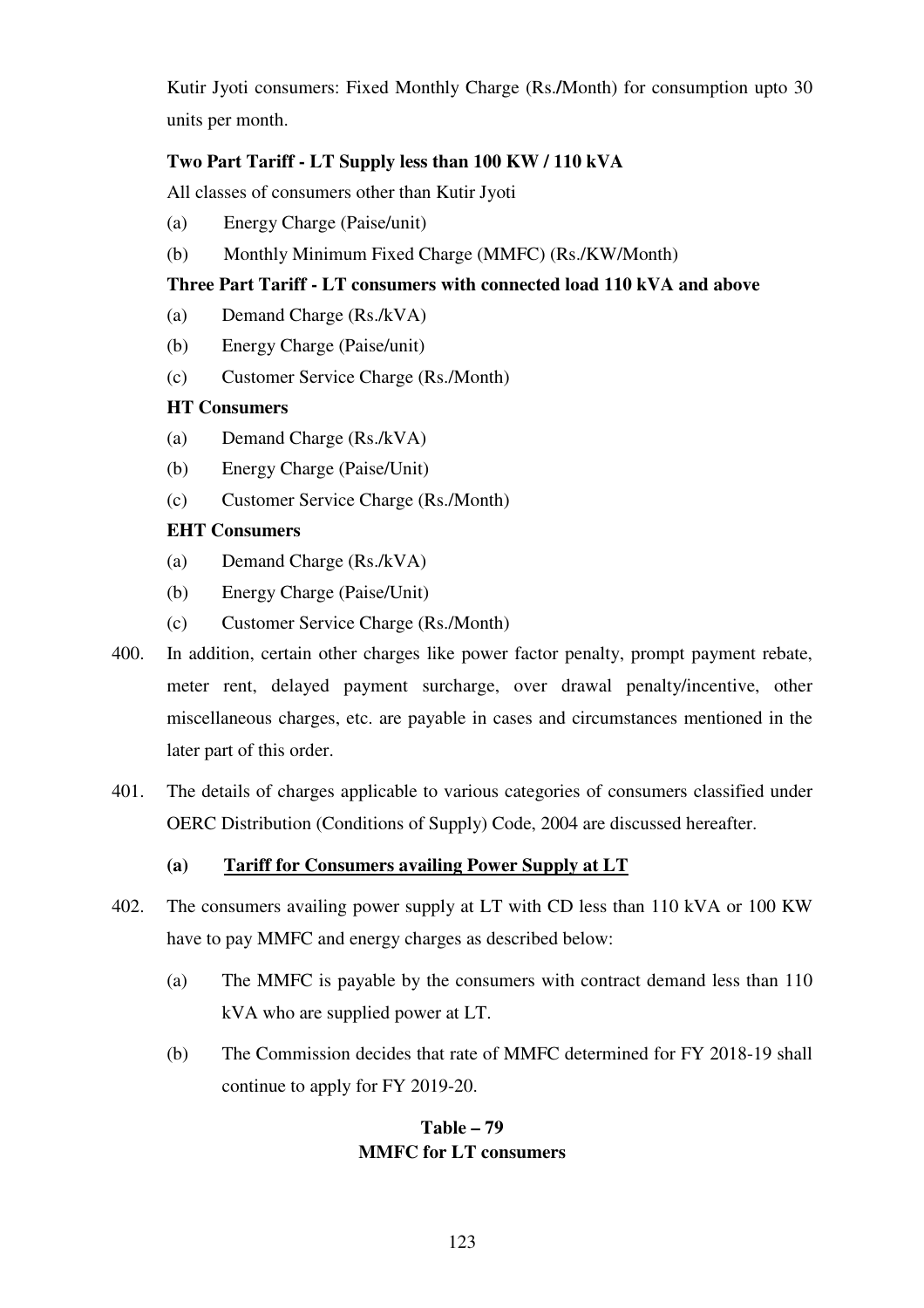| SI.<br>N <sub>0</sub> | <b>Category of Consumers</b>              | <b>Monthly Minimum</b><br><b>Fixed Charge for first</b><br>KW or part $(Rs.)^*$ | <b>Monthly Fixed</b><br><b>Charge for any</b><br>additional KW<br>or part (Rs.) |
|-----------------------|-------------------------------------------|---------------------------------------------------------------------------------|---------------------------------------------------------------------------------|
|                       |                                           | Approved For FY 2019-20                                                         |                                                                                 |
|                       | <b>LT Category</b>                        |                                                                                 |                                                                                 |
| 1.                    | Domestic (other than Kutir Jyoti)         | 20                                                                              | 20                                                                              |
| 2.                    | General Purpose LT (<110 kVA)             | 30                                                                              | 30                                                                              |
| 3.                    | Irrigation Pumping and Agriculture        | 20                                                                              | 10                                                                              |
| 4.                    | <b>Allied Agricultural Activities</b>     | 20                                                                              | 10                                                                              |
| 5.                    | Allied Agro-Industrial Activities         | 80                                                                              | 50                                                                              |
| 6.                    | Public Lighting                           | 20                                                                              | 15                                                                              |
| 7.                    | LT Industrial (S) Supply                  | 80                                                                              | 35                                                                              |
| 8.                    | LT Industrial (M) Supply                  | 100                                                                             | 80                                                                              |
| 9.                    | Specified Public Purpose                  | 50                                                                              | 50                                                                              |
| 10.                   | Public Water Works and Sewerage           | 50                                                                              | 50                                                                              |
|                       | Pumping $\langle 110 \text{ kVA} \rangle$ |                                                                                 |                                                                                 |

\* When agreement stipulates supply in kVA this shall be converted to kW by multiplying with a power factor of 0.9 as per Regulation 2 (j) of OERC Distribution (Conditions of Supply) Code, 2004.

403. Some consumers with connected load of less than 110 kVA might have been provided with simple energy meters which record energy consumption and not the maximum demand. But the OERC Distribution (Conditions of Supply) Code, 2004, Regulation 64 provides that "contract demand for loads of 110 kVA and above shall be as stipulated in the agreement and may be different from the connected load. Contract Demand for a connected load below 110 kVA shall be the same as connected load. However, in case of installation with static meter/meter with provision of recording demand, the recorded demand rounded to nearest 0.5 KW shall be considered as the contract demand requiring no verification irrespective of the agreement. Therefore, for the purpose of calculation of Monthly Minimum Fixed Charge (MMFC) for the connected load below 110 kVA or 100 KW, the above shall form the basis. The licensees are directed to follow the above provision of Regulation strictly.

#### **Energy Charge (Consumers with Connected Load less than 110 kVA)**

#### **Domestic**

404. The Commission is aware of the paying capability of our BPL consumers. Therefore, the Kutir Jyoti consumers will only pay the monthly minimum fixed charge @ Rs.80/ per month for consumption upto 30 units per month. In case these consumers consume in excess of 30 units per month, they will be billed like any other domestic consumers depending on their consumption and will lose their BPL status from that month onward.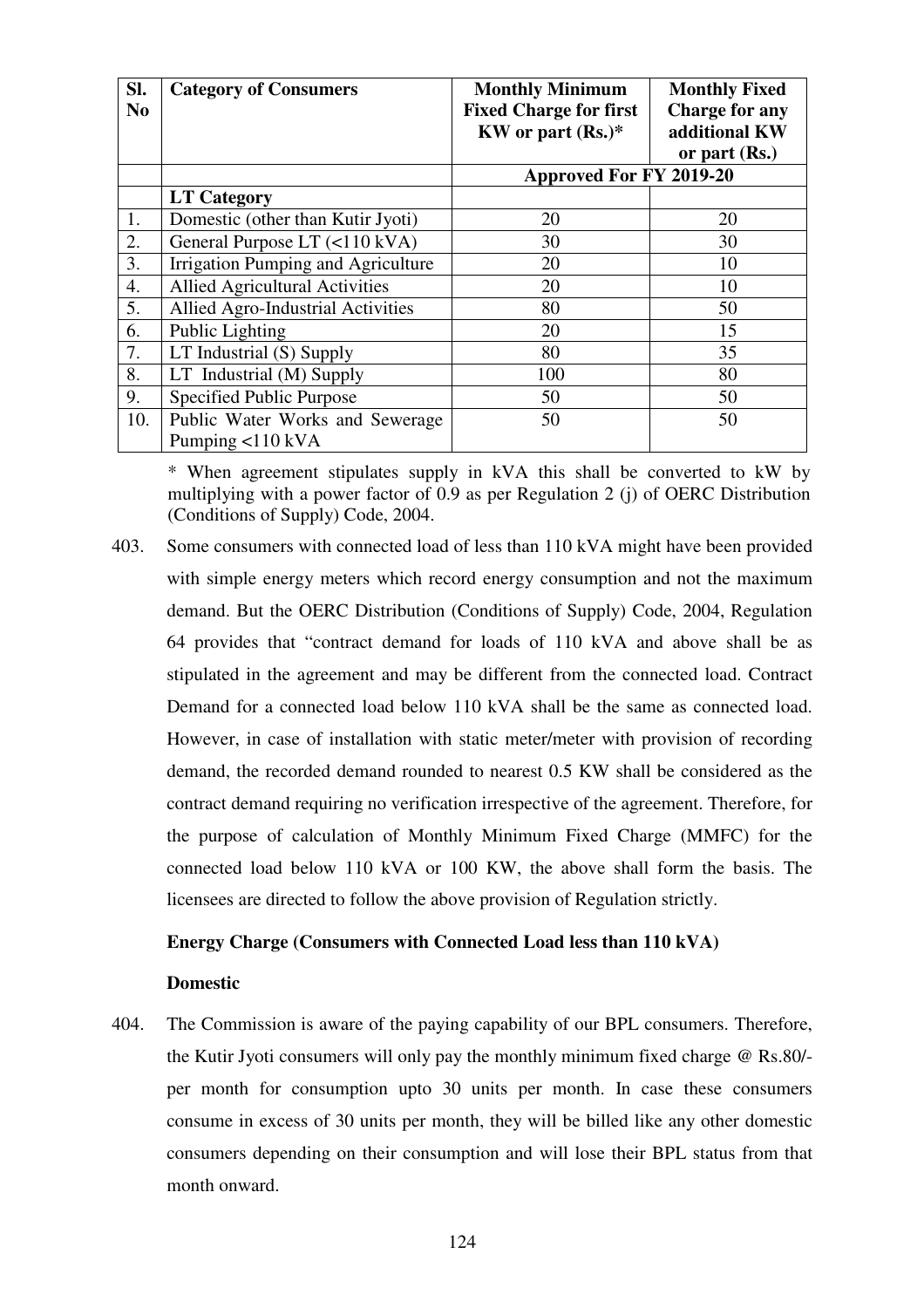405. The Commission is also conscious of affordability of non-Kutir Jyoti consumers. Keeping this in view the Energy Charge for supply to domestic consumers availing low tension supply is determined for FY 2019-20 which are given below:

| Domestic consumption slab per month | <b>Energy charge</b> |
|-------------------------------------|----------------------|
| Upto and including 50 Units         | 250 paise per unit   |
| From 51 to 200 units                | 430 paise per unit   |
| From 201 to 400 units               | 530 paise per unit   |
| Balance units of consumption        | 570 paise per unit   |

406. In accordance with the provision under the OERC Distribution (Condition of Supply) Code, 2004, initial power supply shall not be given without a correct meter. Load factor billing has been done away w.e.f. 1st April, 2004, as stipulated in the Commission's RST order for FY 2003-04. As such licensees are directed not to bill any consumer on load factor basis.

# **General Purpose LT (<110 kVA)**

407. The Commission reviewed the existing tariff structure and also decided to modify the rates for GP LT category of consumers.

| Table - 80      |                                    |  |  |  |  |  |
|-----------------|------------------------------------|--|--|--|--|--|
| <b>Slab</b>     | <b>Revised Energy charge (P/U)</b> |  |  |  |  |  |
| First 100 units | 540                                |  |  |  |  |  |
| Next 200 units  | 650                                |  |  |  |  |  |
| Balance units   | 710                                |  |  |  |  |  |

# **Irrigation Pumping and Agriculture**

408. The Commission decides that the Energy Charge for this category shall continue to be 150 paise per unit for supply at LT. Consumers in the irrigation pumping and agriculture category availing power supply at HT will pay 140 paise per unit as usual.

# **Allied Agricultural Activities**

409. The Commission decides not to modify the tariff of this category which will continue as 160 paise per unit at LT and 150 paise per unit at HT.

# **Allied Agro-Industrial Activities**

410. The Commission decides not to modify the tariff of this category allow it to continue at 420 paise per unit at LT and 410 paise per unit at HT.

# **Energy Charges for Other LT Consumers**

411. The Commission, in keeping with its objective of rationalisation of tariff structure by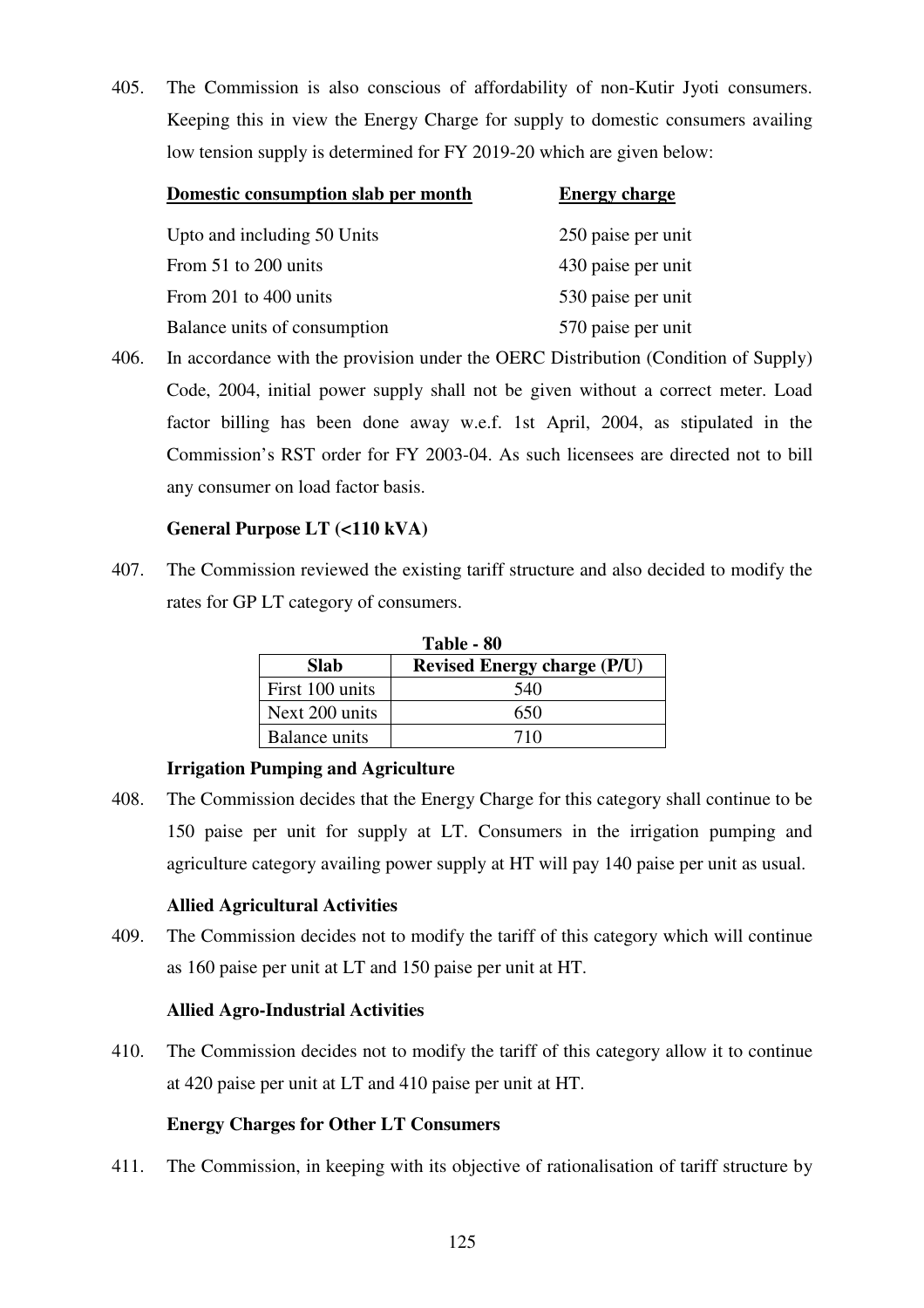progressive introduction of a cost-based tariff, has linked the Energy Charge at different voltage levels to reflect the cost of supply. The following tariff structure is determined for FY 2019-20 for all loads at LT except domestic, Kutir Jyoti, general purpose, irrigation pumping, allied agricultural activities and allied agro-industrial activities.

# **Voltage of Supply Energy Charge**

LT 570 paise per unit

# **The above rate shall apply to the following categories:**

- 1) Public lighting
- 2) LT industrial(S) supply <22 KVA
- 3) LT industrial(M) supply >=22 KVA <110 KVA
- 4) Specified Public Purpose
- 5) Public Water works and Sewerage pumping < 110 KVA
- 6) Public Water works and Sewerage pumping >= 110 KVA
- 7) General Purpose >= 110 KVA
- 8) Large Industries >=110 KVA

# **Tariff for consumers availing power supply at LT with contract demand of 110 kVA and above are given hereunder.**

# **Customer Service Charge at LT**

412. As explained earlier these categories of consumers are required to pay three part tariff. The existing customer service charge for consumers with connected load of 110 kVA and above shall continue for FY 2019-20.

| Table - 81                                |                                    |                                                   |  |
|-------------------------------------------|------------------------------------|---------------------------------------------------|--|
| Category                                  | <b>Voltage of</b><br><b>Supply</b> | <b>Customer Service Charge</b><br>(Rs. per Month) |  |
| Public Water Works $(\Rightarrow 110kVA)$ | LТ                                 | 30                                                |  |
| General Purpose $(=>110kVA)$              | LТ                                 | 30                                                |  |
| Large Industry                            | IТ                                 | 30                                                |  |

# **Demand charges at LT**

413. The Commission examined the existing level of Demand Charge of Rs.200/kVA/month payable by the consumers with a contract demand of 110 kVA and above and decides not to revise it. This shall include Public Water Works and Sewerage Pumping, General Purpose Supply and Large Industry of contract demand of 110 kVA or more.

# **Voltage of Supply Demand charge**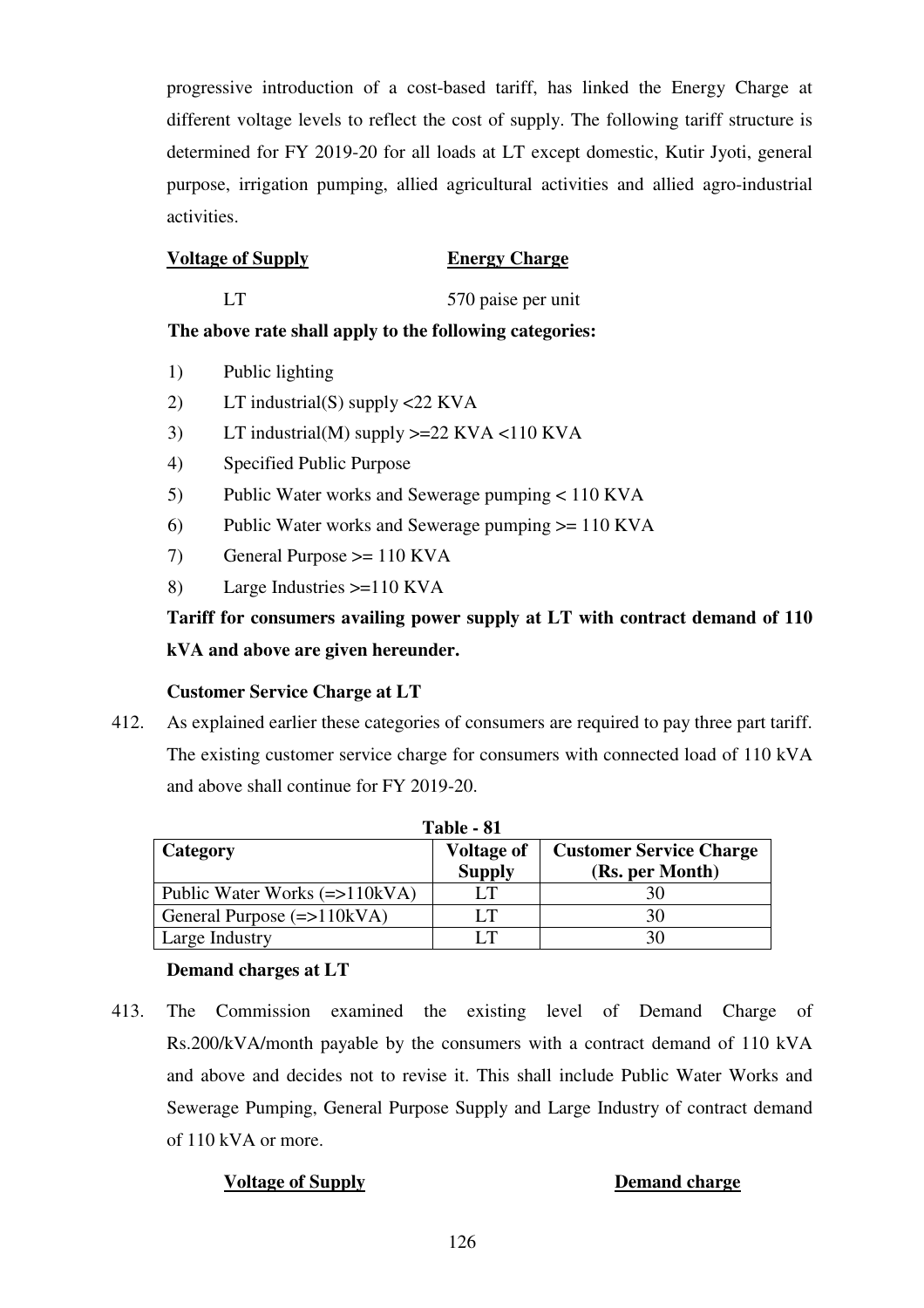#### **(b)****Tariff For HT & EHT Consumers**

- (i) Customer Service Charge for consumers with contract demand of 110 kVA and above at HT & EHT
- 414. All the consumers at HT and EHT having CD of 110 kVA and above are liable to pay customer service charge. This charge is meant for meeting the expenditure of the licensees on account of meter reading, preparation of bills, delivery of bills, collection of revenue and maintenance of customer accounts etc. The licensee is bound to meet these expenses irrespective of the level of consumption of the consumer. The customer service charges as existing shall continue as per details in the table below:

| Category                                       | <b>Voltage of</b> | <b>Customer service</b> |
|------------------------------------------------|-------------------|-------------------------|
|                                                | <b>Supply</b>     | charge (Rs./month)      |
| <b>Bulk Supply (Domestic)</b>                  | <b>HT</b>         |                         |
| Irrigation Pumping and Agriculture             | <b>HT</b>         |                         |
| <b>Allied Agricultural Activities</b>          | <b>HT</b>         |                         |
| <b>Allied Agro-Industrial Activities</b>       | <b>HT</b>         |                         |
| Specified Public Purpose                       | <b>HT</b>         |                         |
| General Purpose (HT >70 kVA <110kVA)           | <b>HT</b>         | $Rs.250/-$ for all      |
| HT Industrial (M) Supply                       | <b>HT</b>         | categories              |
| General Purpose $(=>110kVA)$                   | <b>HT</b>         |                         |
| <b>Public Water Works and Sewerage Pumping</b> | <b>HT</b>         |                         |
| Large Industry                                 | <b>HT</b>         |                         |
| Power Intensive Industry                       | <b>HT</b>         |                         |
| Mini Steel Plant                               | <b>HT</b>         |                         |
| <b>Emergency Supply to CGPs</b>                | <b>HT</b>         |                         |
| Railway Traction                               | <b>HT</b>         |                         |
| <b>General Purpose</b>                         | <b>EHT</b>        |                         |
| Large Industry                                 | <b>EHT</b>        |                         |
| Railway Traction                               | <b>EHT</b>        |                         |
| <b>Heavy Industry</b>                          | <b>EHT</b>        | $Rs.700/-$ for all      |
| Power Intensive Industry                       | <b>EHT</b>        | categories              |
| Mini Steel Plant                               | <b>EHT</b>        |                         |
| <b>Emergency Supply to CGPs</b>                | <b>EHT</b>        |                         |

**Table – 82** 

- (ii) Demand charge for HT  $&$  EHT consumers
- 415. The Commission examined the existing level of Demand Charge of Rs.250/kVA/month payable by the HT and EHT consumers and Rs.150 for HT Industrial (M) Supply consumers only  $(>=22$  kVA and less than 110 kVA) and decides not to revise the same. The class of consumers and the voltage of supply to whom this charge shall be applicable are listed below.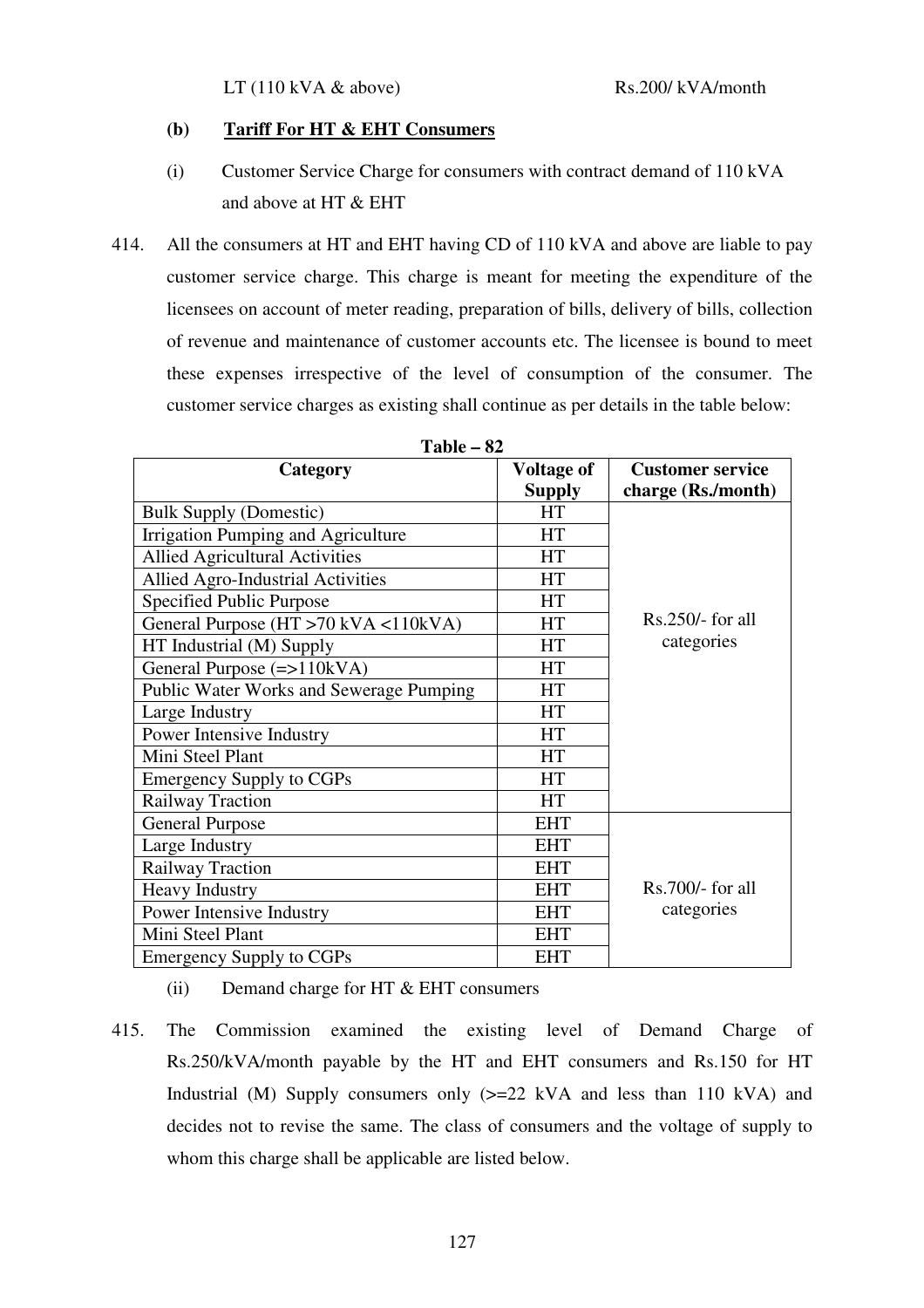# **HT Category**

 Specified Public Purpose General Purpose (>70 kVA <110 kVA) General Purpose (>=110 kVA) Public Water Works and Sewerage Pumping Large Industry Power Intensive Industry Mini Steel Plant Railway Traction HT Industrial (M) Supply  $\geq$  22 kVA and less than 110 kVA)  **EHT Category** General Purpose Large Industry Railway Traction Heavy Industry Power Intensive Industry Mini Steel Plant

- 416. Consumers with contract demand 110 kVA and above are billed on two-part tariff on the basis of actual reading of the demand meter and the energy meter. They are also allowed to maintain loads in excess of their contract demand. The Demand Charge reflects the recovery of fixed cost payable by the consumers for the reservation of the capacity made by the licensee for them. To insulate the licensee from the risk of financial uncertainty due to non-utilisation of the contracted capacity by the consumer it is necessary that the consumer pays at least a certain amount of fixed cost to the licensee. To arrive at that cost the Commission studied the pattern of demand recorded by the demand meters of all such consumers of the licensee for the period from April, 2017 to September, 2017. After taking into consideration this aspect the Commission has decided that the existing method of billing the consumer for the Demand Charge on the basis of the maximum demand recorded or 80% of the contract demand, whichever is higher shall continue. The method of billing of Demand Charge in case of consumers without a meter or with a defective meter shall be in accordance with the procedure prescribed in OERC Distribution (Conditions of Supply) Code, 2004. Again in case of statutory load restriction the contract demand shall be assumed as the restricted demand.
- 417. As per the OERC Distribution (Conditions of Supply) Code, 2004, for contract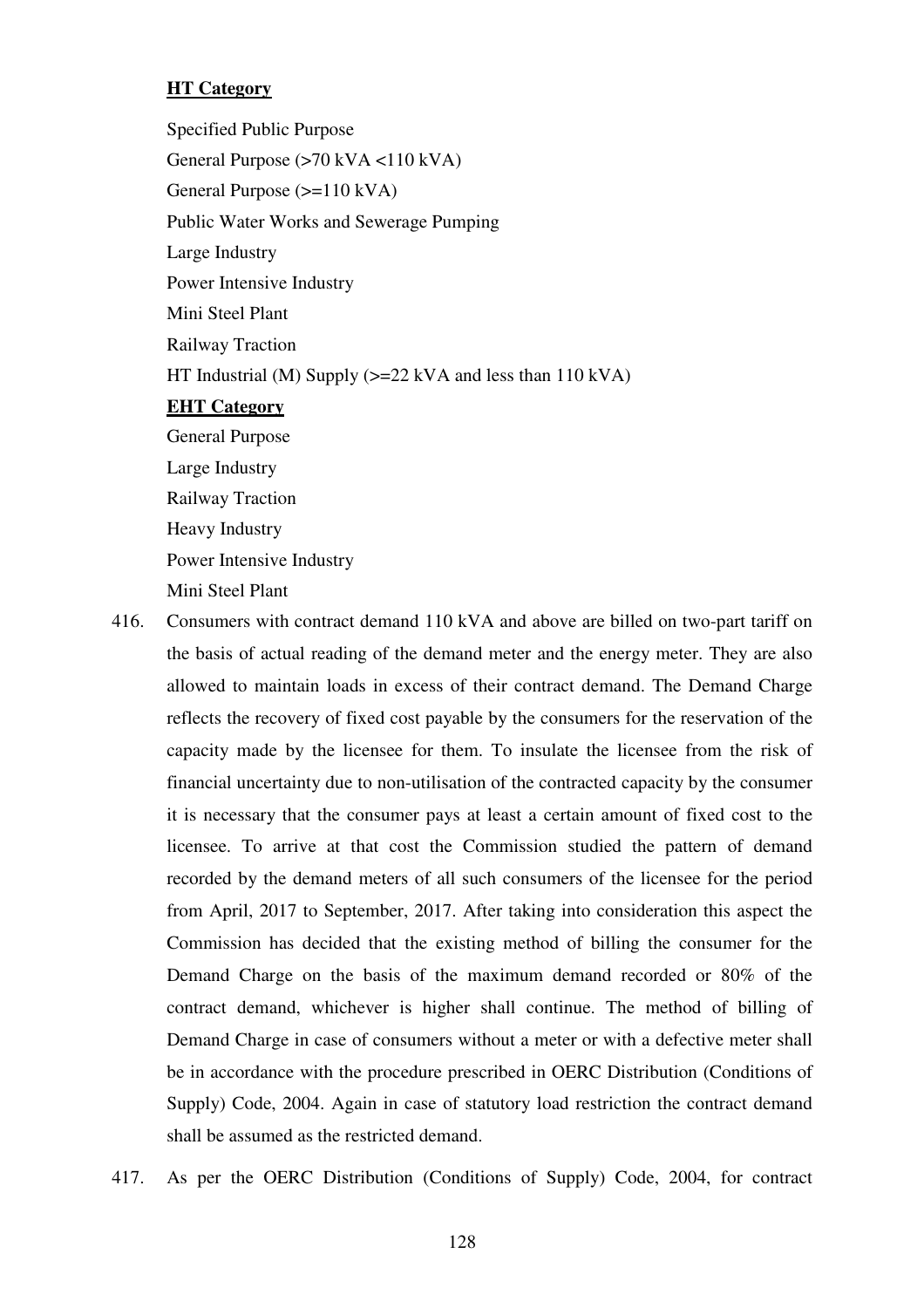demand above 70 kVA but below 555 kVA, supply shall be at 3-phase, 3-wire, 11 kV. However, these consumers connected prior to 01.10.95 may be allowed to continue to receive power at LT. But there are some consumers in the categories of Bulk Supply Domestic, Irrigation Pumping, Allied Agricultural Activities and Allied Agro-Industrial Activities, who have availed power supply at HT. For such types of consumers the Commission have decided to allow the existing Demand Charges to continue. Accordingly, the rates applicable to all such consumers who are to pay demand charges are given below:

| Table - 83                            |                 |  |
|---------------------------------------|-----------------|--|
| Category                              | (Rs./KVA/month) |  |
| <b>Bulk Supply Domestic</b>           | 20              |  |
| Irrigation pumping                    | 30              |  |
| <b>Allied Agricultural Activities</b> | 30              |  |
| Allied Agro-Industrial Activities     | 50              |  |

418. However, the billing demand in respect of consumers with Contract Demand of less than 110 KVA for all category of consumers having static meters should be the highest demand recorded in the meter during the Financial Year irrespective of the Connected Load, which shall require no verification. The highest demand recorded should continue from the month it occurs till the end of the financial year for the billing purpose.

#### **(iii) Energy Charge for HT and EHT consumers**

- 419. The Commission, aiming at rationalisation of tariff structure by progressive introduction of a cost-based tariff, has set the Energy Charge at different voltage levels to reflect the cost of supply. While determining Energy Charge, the principle of higher rate for supply at low voltage and gradually reduced rate as the voltage level goes up has been adopted. However, the Commission has made certain exceptions to the above provisions in respect of Domestic, Irrigation Pumping, Allied Agricultural Activities and Allied Agro-Industrial Activities consumers availing power at HT.
- 420. For domestic HT bulk supply consumers the energy charges has been fixed at 440 paise per unit.

#### **Graded Slab Tariff for HT/EHT Consumers**

421. Considering more and more industries are running in higher load factor the Commission has decided to modify the present Graded slab tariff for HT and EHT consumers where the Demand charges are billed on kVA basis as given below: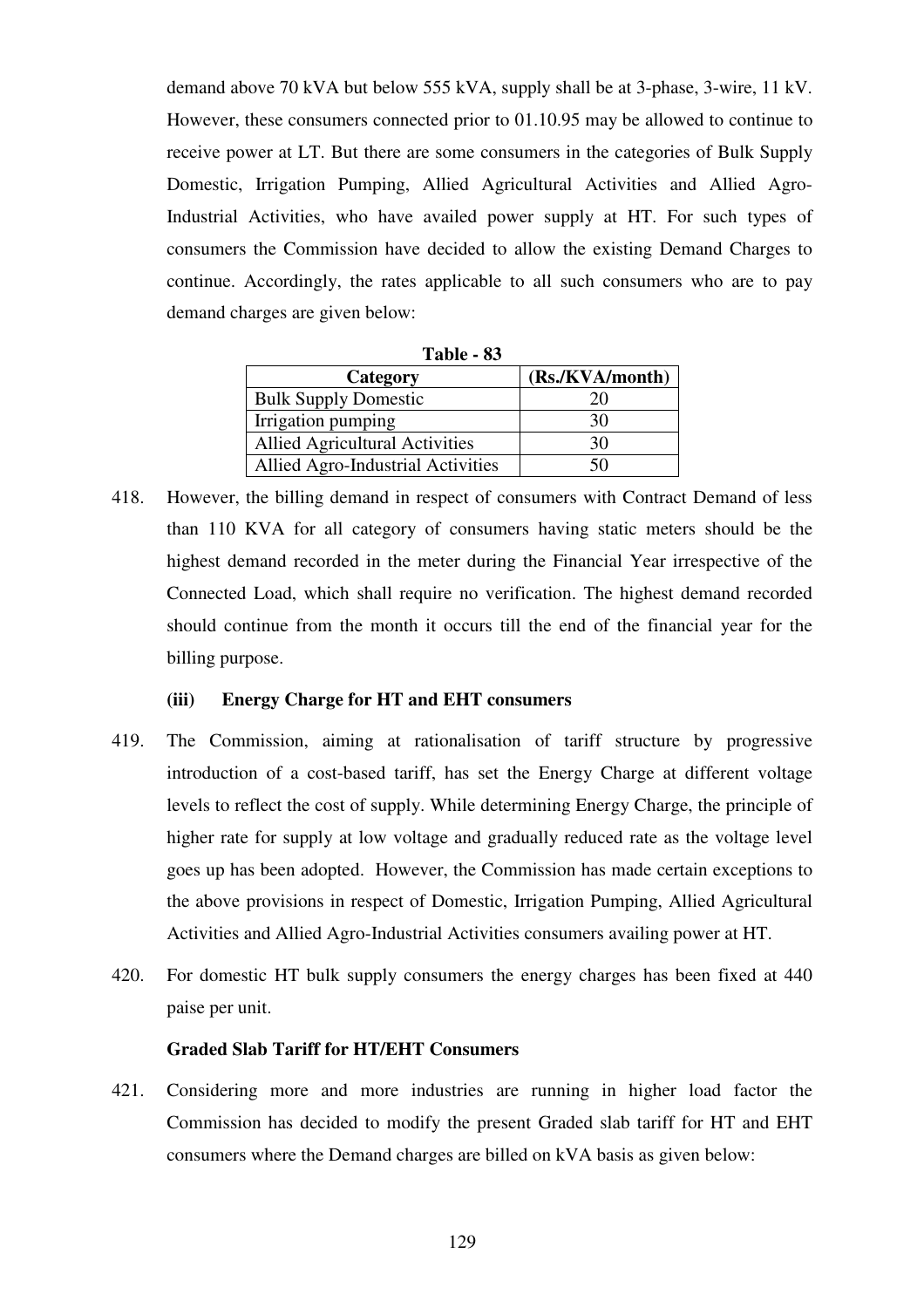| rate of energy charges for HT & EHT (Paise per |           |     |  |
|------------------------------------------------|-----------|-----|--|
| <b>Load Factor</b> $(\%)$                      | <b>HT</b> | EHT |  |
| $=$ < 60%                                      | 535       | 530 |  |
| $>60\%$                                        | 425       | 420 |  |

| $Table - 84$                                                 |  |
|--------------------------------------------------------------|--|
| Slab rate of energy charges for HT $\&$ EHT (Paise per unit) |  |

- 422. Load factor has to be calculated as per Regulation 2 (y) of OERC Distribution Code, 2004. However, in calculation of load factor, the actual power factor of the consumer and power-on-hours during billing period shall be taken into consideration.
- 423. Power on hours is defined as total hours in the billing period minus allowable power interruption hour. The allowable power interruption hours should be calculated by deducting 60 hours in a month from the total interruption hour. In case power interruption is 60 hours or less in a month then no deduction shall be made.

# **HT Supply for Irrigation pumping, Allied Agricultural Activities and Allied Agro-Industrial Activities Consumers**

424. The Commission has decided to continue with the present tariff structure in respect of Irrigation pumping, Allied Agricultural/Agro-Industrial Activities availing power at HT. The Energy Charge applicable to them has been fixed as follows:

| Category                              |                          | <b>Energy Charge</b> |
|---------------------------------------|--------------------------|----------------------|
| <b>Irrigation Pumping</b>             | $\blacksquare$           | 140 paise per unit   |
| <b>Allied Agricultural Activities</b> | $\overline{\phantom{0}}$ | 150 paise per unit   |
| Allied Agro-Industrial Activities     | $\overline{\phantom{a}}$ | 410 paise per unit   |
| <b>Industrial Colony Consumption</b>  |                          |                      |

425. Since the purpose of incentive scheme is to encourage higher consumption by the EHT and HT consumers, the Commission after reviewing the scheme, directs that, the units consumed for the colony shall be separately metered and the total consumption shall be deducted from the main meter reading and billed at 440 paise per unit for supply at HT and 435 paise per unit at EHT. For the energy consumed in colony in excess of 10% of the total consumption, the same shall be billed at the rate of Energy Charge applicable to the appropriate class of industry.

# **Colony / Hostel consumption**

426. The Educational Institution (Specified Public Purpose) having attached hostel and / or residential colony who draw power through a single meter in HT shall be eligible to be billed 15% of their energy drawal in bulk supply domestic category @ 440 paise per unit.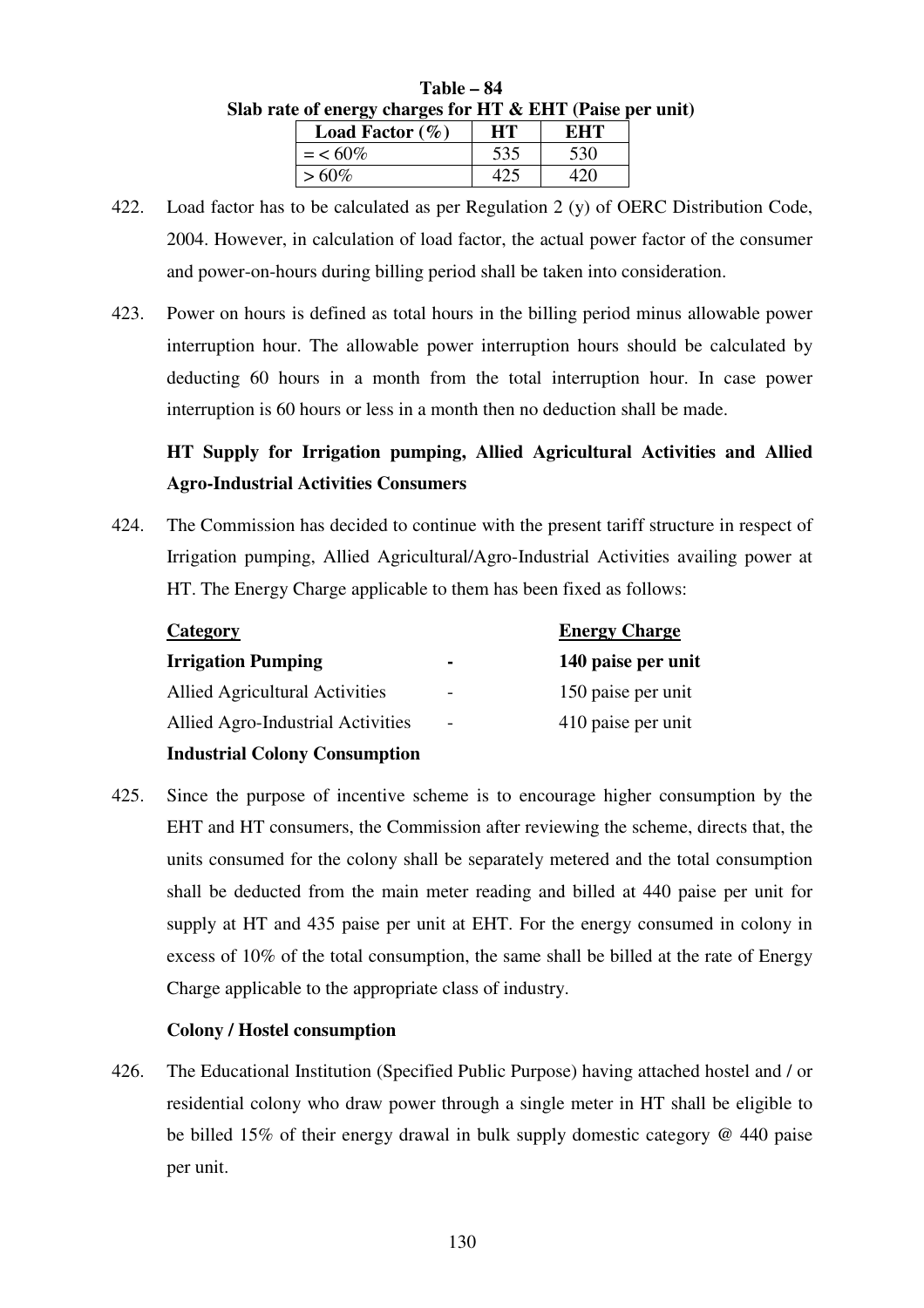#### **Emergency power supply to CGPs/Generating stations**

427. Industries owning CGPs/ Generating Stations have to enter into an agreement with the concerned DISCOM Utilities subject to technical feasibility and availability of required quantum of power/energy in the system as per the provision under the OERC Distribution (Condition of Supply) Code, 2004. For them, (i) a flat rate of 730 paise/kwh at HT and (ii) 720 paise/kwh at EHT would apply. The industry owning CGP and having zero contract demand can draw power supply for its CGP from the Grid maximum upto the capacity of the highest unit of its CGP. If the industry draws more than highest unit of its CGP the energy rate of power supply as allowed would cease and normal industrial two part tariff with payment of demand charge at highest MD for the full financial year shall apply.

# **Peak and Off-Peak Tariff**

428. Section 62(3) of the Electricity Act, 2003 mandates as follows:

 *"The Appropriate Commission shall not, while determining the tariff under this Act, show undue preference to any consumer of electricity but may differentiate according to the consumer's load factor, power factor, voltage, total consumption of electricity during any specified period or the time at which the supply is required or the geographical position of any area, the nature of supply and the purpose for which the supply is required."* 

- 429. Further, in accordance with the provision of Para 7(a) (i) of OERC (Terms and Conditions for Determination of Tariff) Regulation, 2004, a differential tariff for peak and off-peak hours is essential to promote demand side management. Accordingly, the Commission decides to continue off-peak hours for the purpose of tariff shall be treated from 12 Midnight to 6.00 AM of the next day. Three-phase Consumers barring those mentioned below having static meters, recording hourly consumption with a memory of 31 days and having facility for downloading printout drawing power during off-peak hours shall be given a discount at the rate of 20 paise per unit of the energy consumed during this period. This discount, however, will not be available to the following categories of consumers.
	- i) Public Lighting Consumers
	- ii) Emergency supply to captive power plants

#### **Charges for Overdrawal**

#### **Penalty for overdrawal**

430. Demand charge shall be calculated on the basis of 80% CD or actual MD whichever is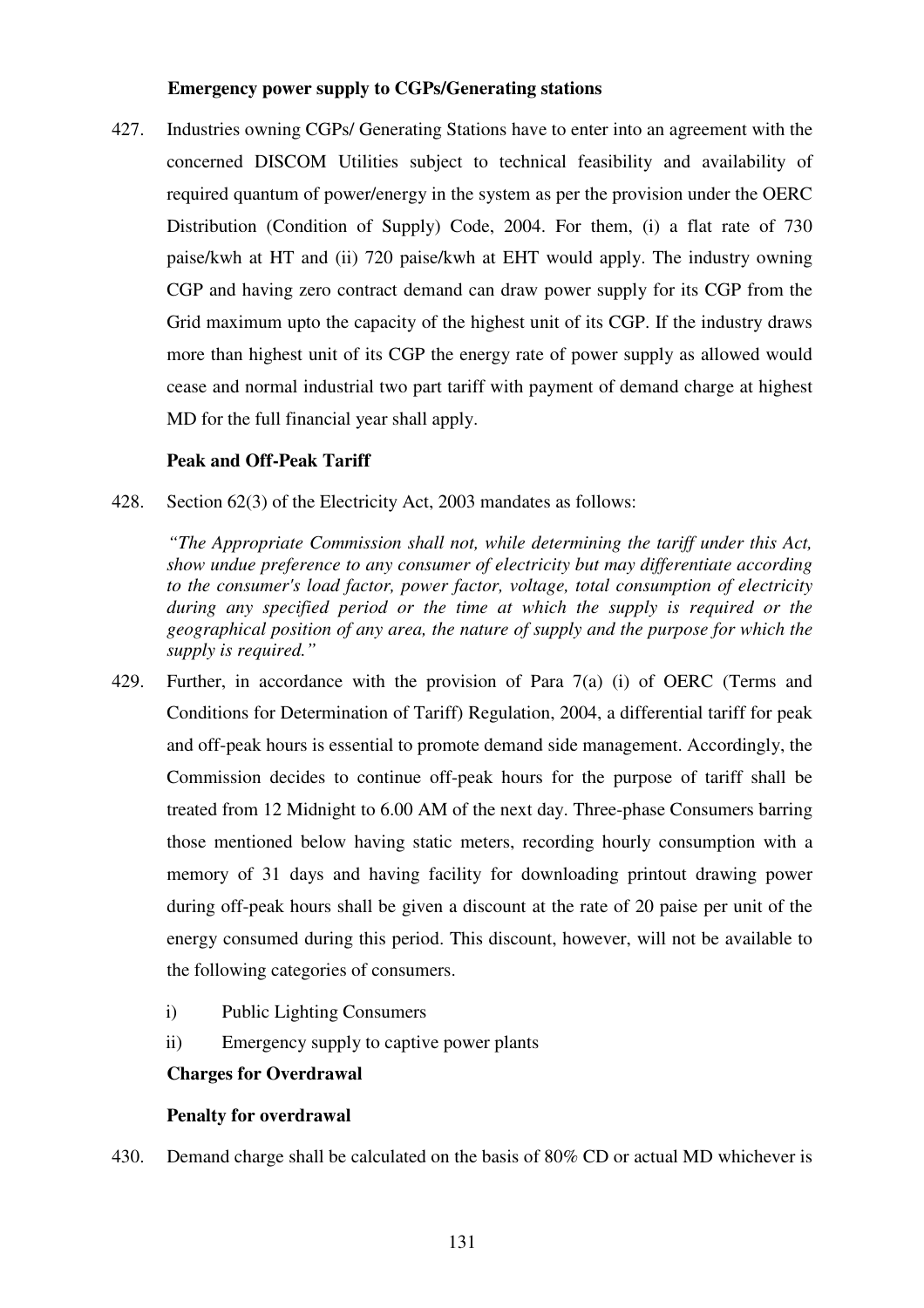higher during period other than off peak hour. The overdrawal penalty shall be charged on the excess of drawal over the 120% CD during the off-peak hours. The penalty rate is Rs.250/KVA.

No off peak overdrawal benefit will be available if one overdraws beyond off peak hours. In such circumstances, the overdrawal penalty @ Rs.250/KVA shall be levied on the drawal in excess of the CD irrespective of the hours it occurs.

This penalty for overdrawal in all the above cases shall be over and above the normal demand charges where no other penalty due to overdrawal has been levied.

431. When Maximum Demand is less than the Contract Demand during hours other than off peak hours then the consumer is entitled for over drawal benefit limited to 120% of Contract Demand during off peak hours. If MD exceeds 120% of CD during off peak hours then the consumer is liable for overdrawal penalty only on the excess demand recorded over 120% of CD @ Rs.250/- per KVA per month provided no other penalty due to overdrawal is levied. If Maximum Demand exceeds the Contract Demand beyond the off peak hours then the consumer is not entitled to get off peak hour over drawal benefit even if the drawal during off peak hours is within 120% of CD.

#### **Incentive for Overdrawal during off peak hours**

- 432. As per the existing Commission's Order all the consumers who pay two-part tariff with > 110 KVA CD are allowed to draw upto 120% of contract demand during off peak hours on payment of demand charge as per the 80% of the contract demand or maximum demand drawn during other than off peak hours whichever is higher where drawal of maximum demand is within CD.
- 433. The Commission has decided to continue with the existing tariff provisions wherein there is no penalty for overdrawal during off-peak hours upto 120% of the contract demand. The off-peak hours is defined as 12 Midnight to 6 AM of the next day. However, any consumer overdrawing during hours other than off-peak hours shall not be eligible for overdrawal benefit during off-peak hours. In case of Statutory Load Regulation deemed contract demand shall be the restricted contract demand.

#### **Eligibility for availing over drawal benefit during off peak hours**

434. HT and EHT consumers are allowed for 120% over drawal benefit only if, their maximum demand drawn during other than off peak hours remains within the contract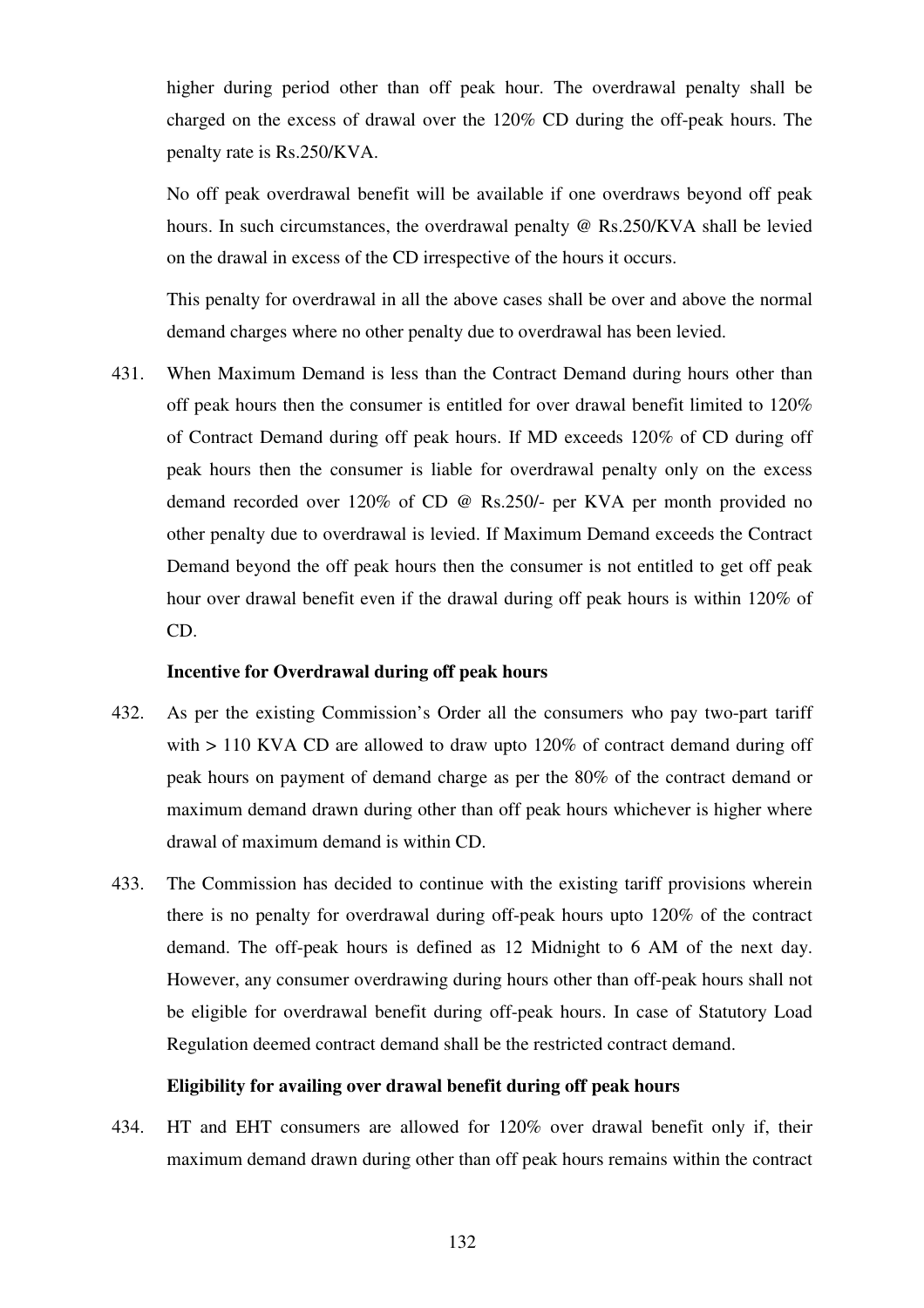demand. In case the consumer overdraws than contract demand during other than off peak hours, but within 120% of contract demand during off-peak hours, no overdrawal benefit shall be allowed to such consumer. In that case the demand charge will be calculated as per the recorded maximum demand, irrespective of hours of its drawal.

# **Charges for Power Factor**

435. The charges for power factor penalty and incentive as decided by the Commission for FY 2018-19 shall continue for 2019-20.

# **Power Factor Penalty**

- 436. The Commission also orders for continuance of the power factor penalty as a percentage of monthly Demand Charge and Energy Charge on the following HT/EHT categories of consumers:
	- (i) Large Industries
	- (ii) Public Water Works (110 KVA and above)
	- (iii) Railway Traction
	- (iv) Power Intensive Industries
	- (v) Heavy Industries
	- (vi) General Purpose Supply
	- (vii) Specified Public Purpose (110 KVA and above)
	- (viii) Mini Steel Plants
	- (ix) Emergency supply to CGP
- 437. The penalty for Power Factor below 92% is given as under:

#### **Table - 86**

|                                    | Below 92% upto $\vert 0.5\%$ penalty for every 1% fall from 92% upto and including |
|------------------------------------|------------------------------------------------------------------------------------|
| and including $70\%$   $70\%$ plus |                                                                                    |
|                                    | Below 70% upto 1% penalty for every 1% fall below 70% upto and including           |
| and including $30\%$               | $\frac{1}{20\%}$ plus                                                              |
| Below 30%                          | 2% for every 1% fall below 30%                                                     |

(Pro-rata penalty shall be calculated and the power factor shall be calculated upto four decimal points). The penalty shall be on monthly demand charge and energy charge of the HT and EHT industries as prescribed above.

However, the licensees shall give a 3 months' notice to install capacitor for reduction of reactive drawl failing which licensee may disconnect the power supply if the power factor falls below 30% as provided in the Regulations.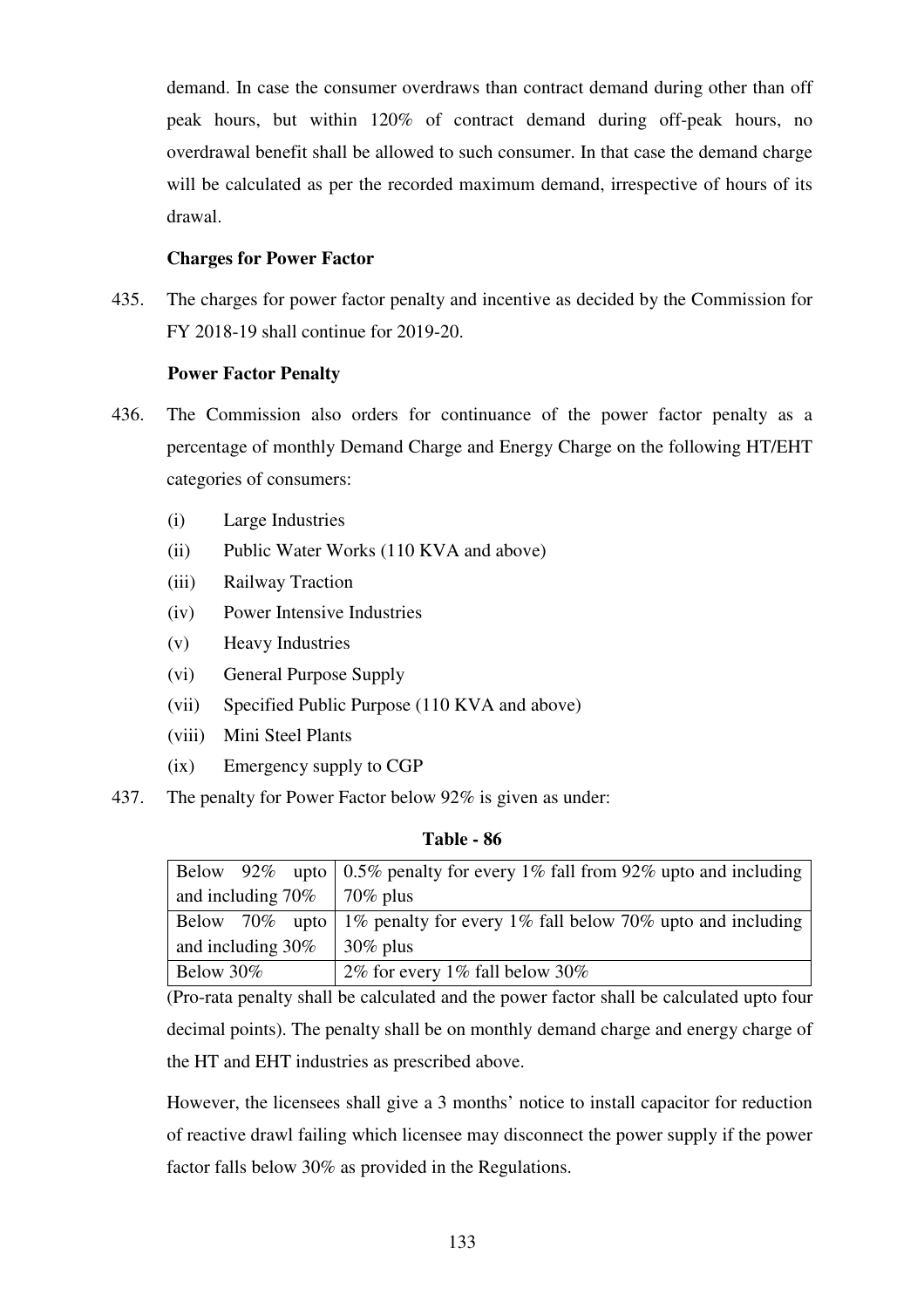There shall be no power factor penalty for leading power factor recorded in the meter.

#### **Power Factor Incentive**

438. Similarly, the power factor incentive shall be applicable to the consumers who pay power factor penalty in the following rate:

The rate of power factor incentive shall be 0.5% for every 1% rise above the PF of 97% up to and including 100% on the monthly demand charges and energy charges.

# **Metering on LT side of Consumers Transformer**

439. As per Regulation 54 of OERC Distribution (Conditions of Supply) Code, 2004 Transformer loss, as computed below has to be added to the consumption as per meter reading.

Energy  $loss = (730 \text{ X rating of the transformer KVA})/100$ .

Loss in demand  $= 1\%$  of the rating of the transformer in KVA (for two part tariff)

\* (The consumer shall select optimum size of the transformer during installation)

# **Incentive for prompt payment**

- 440. The Commission examined the existing method of incentive and its financial implications. The Commission has decided to grant incentive for early and prompt payment as below:
	- a) A rebate of 10 paise/unit shall be allowed on energy charges if the payment of the bill (excluding all arrears) is made by the due date indicated in the bill in respect of the following categories of consumers.
		- LT: Domestic, General purpose <110 KVA, Irrigation Pumping and Agriculture, Allied Agricultural Activities and LT Industrial (S), Public Water Works and Sewerage Pumping.
		- **HT:** Bulk supply Domestic, Irrigation Pumping and Agriculture, Allied Agricultural Activities, General purpose >70 <110 KVA, Public Water Works and Sewerage Pumping.
	- b) Consumers other than those mentioned at Para 'a' above shall be entitled to a rebate of 1% (one percent) of the amount of the monthly bill (excluding all arrears), if payment is made within 3 working days of presentation of the bill.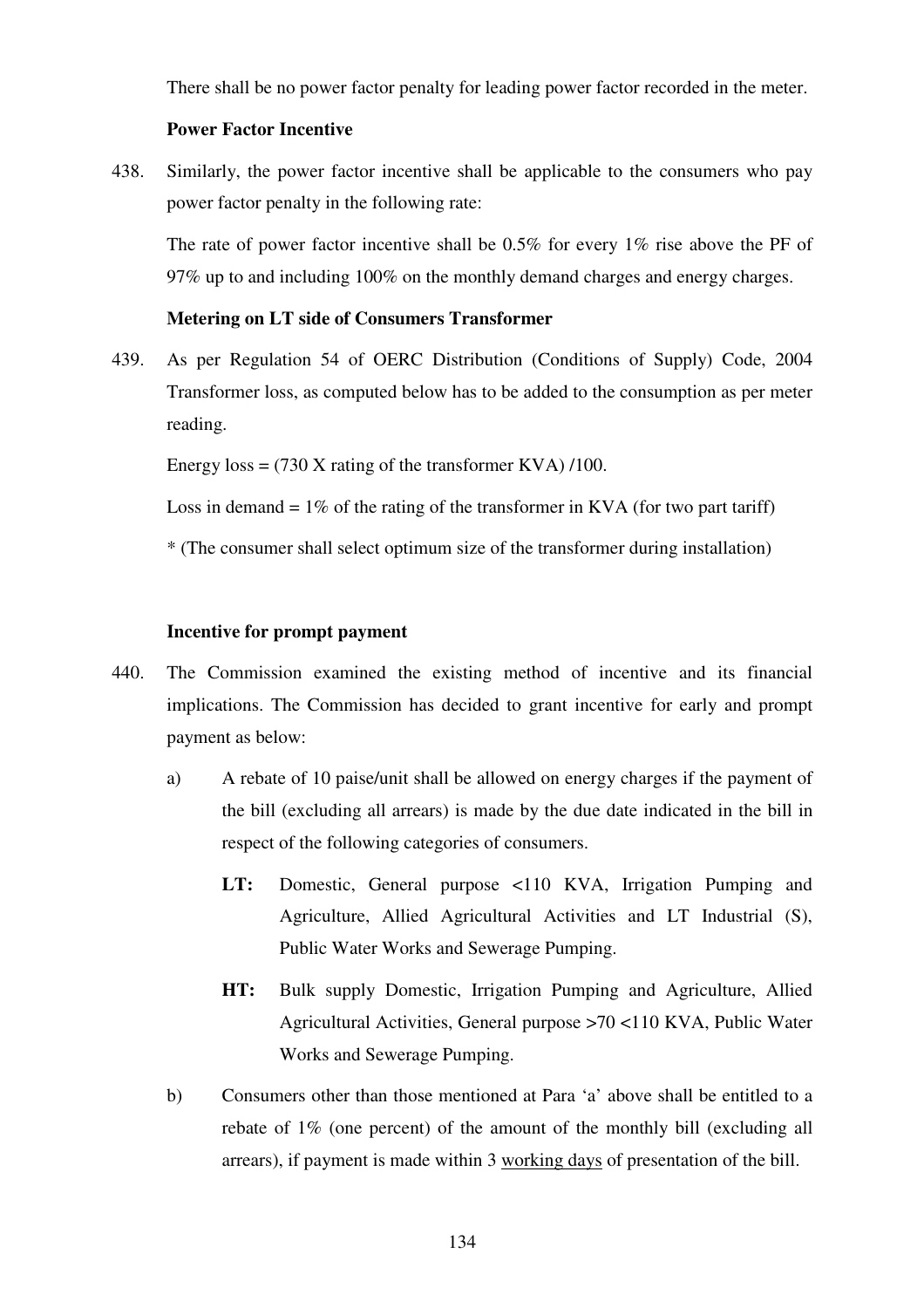#### 441. **Special Rebates**

- a. Hostels attached to the Schools run by SC/ST Dept. of Government of Odisha shall get a rebate of Rs.2.40 paise per unit in energy charge under Specified Public Purpose category (LT/HT).
- b. All Swajala Dhara consumers shall get 10% special rebate on total bill (except electricity duty and meter rent) in addition to other rebates they are otherwise eligible if the electricity bill is paid within the prescribed due date of normal rebate.
- c. All rural LT domestic consumers availing power through correct meter shall avail 5 paise per unit additional rebate over and above the 10 paise prompt payment rebate if they pay the bill in time.
- d. 2% rebate over and above normal rebate shall be allowed on the bill to the LT category of consumers over and above all the rebates who pay through digital means (cash less).
- e. Own Your Transformer "OYT Scheme" is intended for the existing individual LT domestic, individual / Group General Purpose consumers who would like to avail single point supply by owning their distribution transformer. They will continue to be LT consumers with appropriate tariff category. In addition licensee would extend a special concession of 5% rebate on the total electricity bill (except electricity duty and meter rent) of the respective category apart from the normal rebate on the payment of the bill by the due date. If the payment is not made within due date no rebate, either normal or special is payable. The maintenance of the 'OYT' transformer shall be made by DISCOM Utilities. For removal of doubt it is clarified that the "OYT Scheme" is not applicable to any existing or new HT/EHT consumer.

#### **Reconnection Charge**

442. The Commission decided that existing re-connection charges shall continue as follows:

| <b>Category of Consumers</b>          | <b>Rate Applicable</b> |
|---------------------------------------|------------------------|
| LT Single Phase Domestic Consumer     | $Rs.150/-$             |
| <b>LT Single Phase other consumer</b> | $Rs.400/-$             |
| LT 3 Phase consumers                  | $Rs.600/-$             |

| Table - 87 |  |
|------------|--|
|------------|--|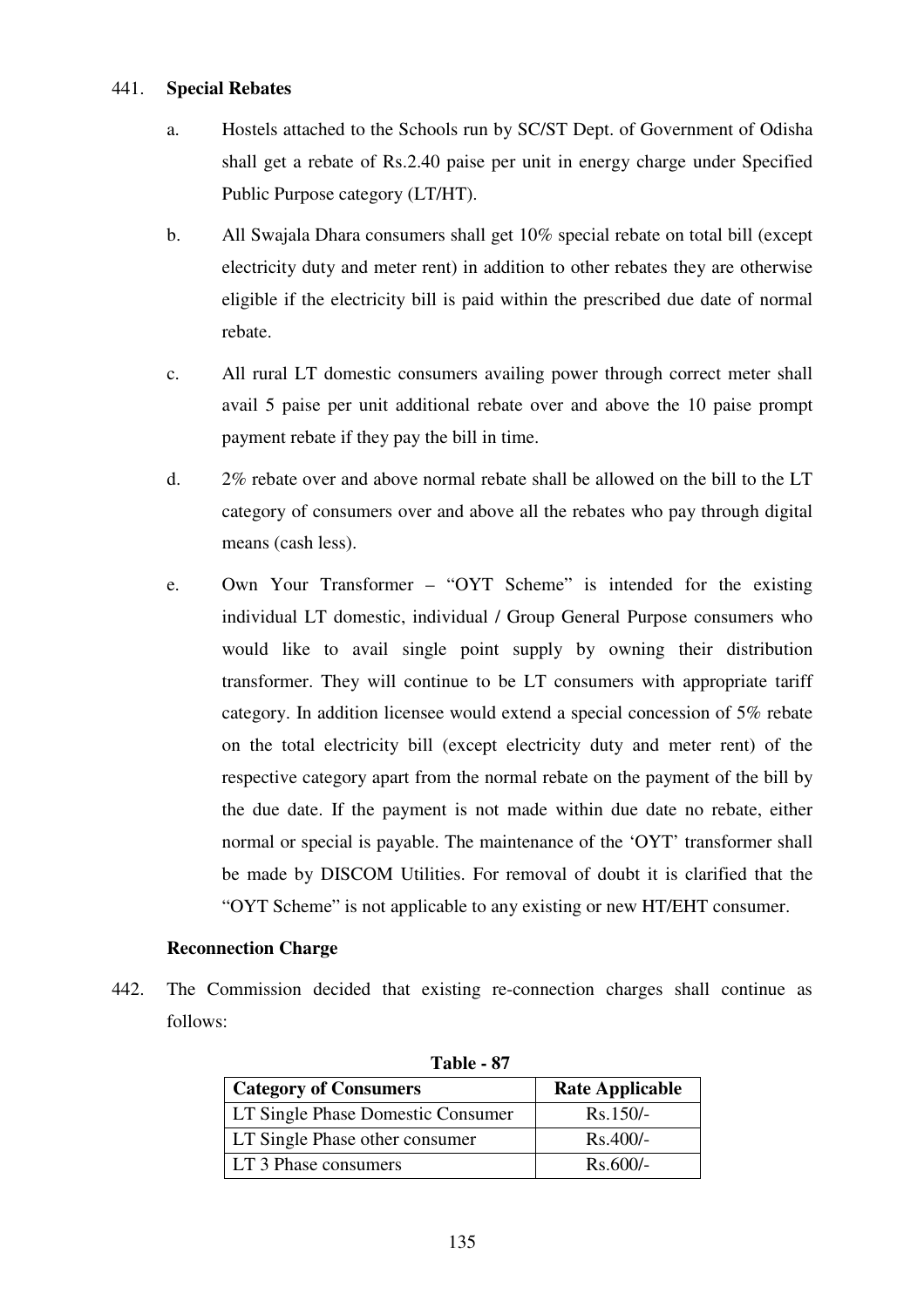| Rs.3000/-<br><b>HT</b> and EHT consumers |
|------------------------------------------|
|------------------------------------------|

#### **Delayed Payment Surcharge**

- 443. The Commission has examined the present method and rate of DPS and has decided that if payment is not made within the due date, Delayed Payment Surcharge shall be charged for every day of delay at 1.25% per month on the amount remaining unpaid (excluding arrears on account of DPS) in respect of categories of consumers as mentioned below:
	- i. Large industries
	- ii. LT/HT Industrial (M) Supply
	- iii. Railway Traction
	- iv. Public Lighting
	- v. Power Intensive Industries
	- vi. Heavy Industries
	- vii. General Purpose Supply >=110 KVA
	- viii. Specified Public Purpose
		- ix. Mini Steel Plants
		- x. Emergency supply to CGP
		- xi. Allied Agro-Industrial Activities
		- xii. Colony Consumption
- 444. There is a tendency among the category of LT Domestic, General Purpose and HT Bulk Supply Domestic etc. consumers who don't pay delayed payment surcharge to be negligent towards bill payment once the due date is over. But the licensees are to disconnect those consumers after giving them required notice.
- 445. The Commission after careful consideration of this serious issue has decided that DISCOM Utilities shall charge DPS to the defaulting consumers for every two months of such defaults as per the flat rates shown in the following table:

| .                                 |                          |                        |  |
|-----------------------------------|--------------------------|------------------------|--|
| <b>Category of Consumers</b>      | <b>Amount of Arrears</b> | <b>Rate Applicable</b> |  |
| LT Single Phase Domestic Consumer | Any amount               | $Rs.50/-$              |  |
| LT Single Phase other consumers   | Less than Rs.5000/-      | Rs.100/-               |  |
| (except Kutir Jyoti Consumers)    | Rs.5000/- and above      | Rs.200/-               |  |
| LT 3 Phase consumers              | Less than $Rs.5000/-$    | Rs.100/-               |  |
|                                   | Rs.5000/- and above      | Rs.300/-               |  |
| HT and EHT consumers              | Less than $Rs.10000/-$   | Rs.500/-               |  |
|                                   | $Rs.10000/-$ and above   | Rs.2000/-              |  |

| <b>Table – 88</b> |  |
|-------------------|--|
|                   |  |

\* No DPS shall be charged on Kutir Jyoti Consumers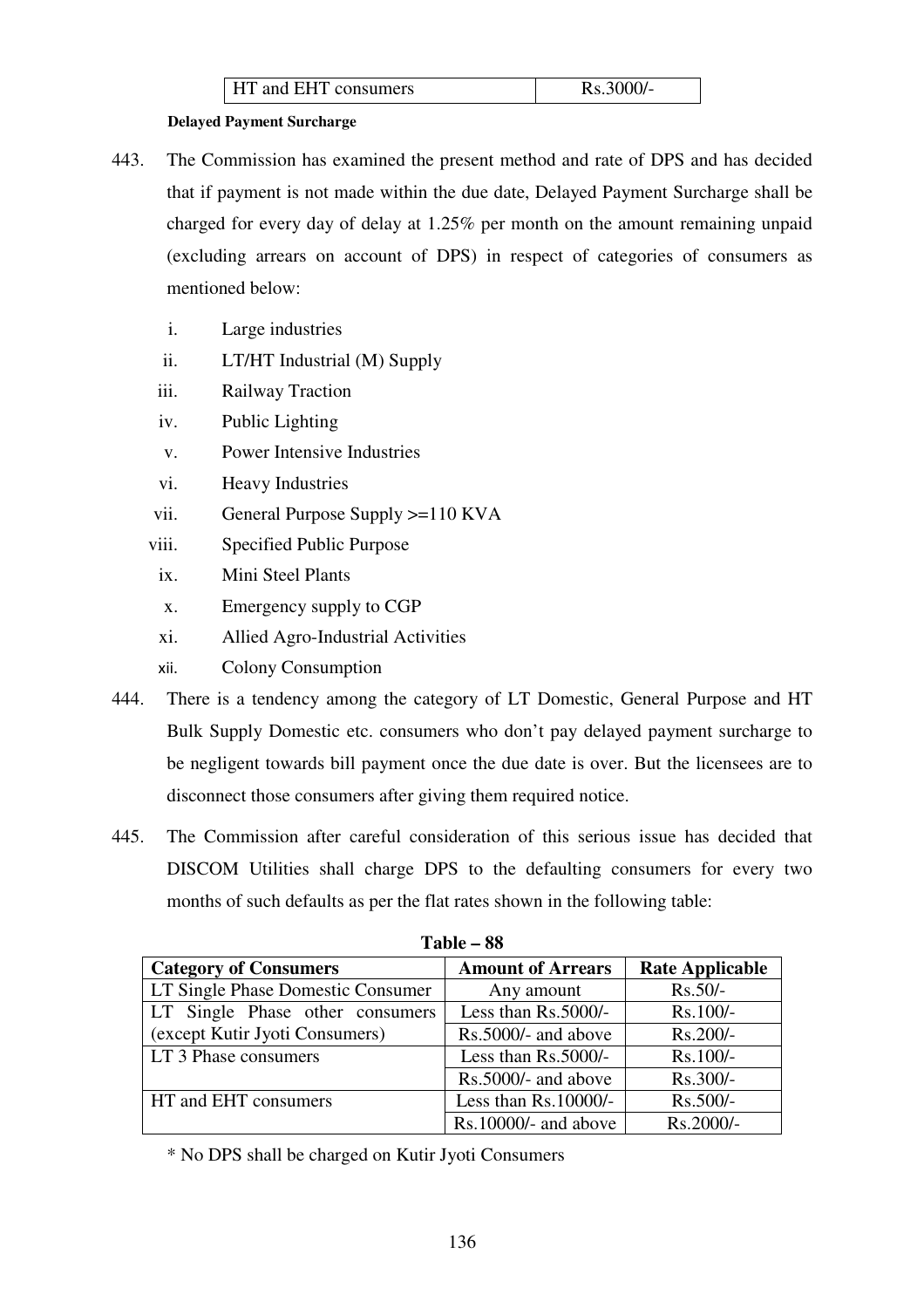# **The tariff as determined above is reflected in Annexure-B. For any discrepancy Annexure-B is final.**

# **Rounding off of consumers billed amount to nearest rupee**

446. The Commission directs for rounding off of the electricity bills to the nearest rupee and at the same time directs that the money actually collected should be properly accounted for.

# **Charges for Temporary Supply**

447. The tariff for the period of temporary connection shall be at the rate applicable to the relevant consumer category with the exception that Energy Charges shall be 10% higher in case of temporary connection compared to the regular connection. Connections, temporary in nature, shall be provided as far as possible with pre-paid meters to avoid accumulation of arrears in the event of dismantling of the temporary connection etc.

# **New Connection Charges for LT**

448. Prospective small consumers requiring new LT single phase connection upto and cost including 5 kW load shall only pay a flat charge of Rs.1500/- as service connection charges towards new connection excluding security deposit and cost of meter as applicable as well as processing fee of Rs.25/-. The service connection charges include the cost of material and supervision charges. In case of Single phase LT new or load enhancement consumers upto 5 KW shall not be asked to bear the cost of transformer or any other related additional cost for system improvement.

# **Fuel Surcharge Adjustment Formula**

449. The Commission has already prescribed a fuel surcharge adjustment formula for the distribution licensees in the OERC (Conduct of Business) Regulations, 2004, which shall continue to be valid.

# **Meter Rent**

450. The existing meter rent for consumer during FY 18-19 shall continue as follows:

| Table - 89                                       |                                 |  |  |  |  |  |
|--------------------------------------------------|---------------------------------|--|--|--|--|--|
| <b>Type of Meter</b>                             | <b>Monthly Meter Rent (Rs.)</b> |  |  |  |  |  |
| 1. Single phase electro-magnetic Kwh meter       | 20                              |  |  |  |  |  |
| 2. Three phase electro-magnetic Kwh meter        | 40                              |  |  |  |  |  |
| 3. Three phase electro-magnetic tri-vector meter | 1000                            |  |  |  |  |  |
| 4. Tri-vector meter for Railway Traction         | 1000                            |  |  |  |  |  |
| 5. Single phase Static Kwh meter                 | 40                              |  |  |  |  |  |
| 6. Three Phase Static Kwh meter                  | 150                             |  |  |  |  |  |
| 7. Three phase Static Tri-vector meter           | 1000                            |  |  |  |  |  |

**Table 1 89**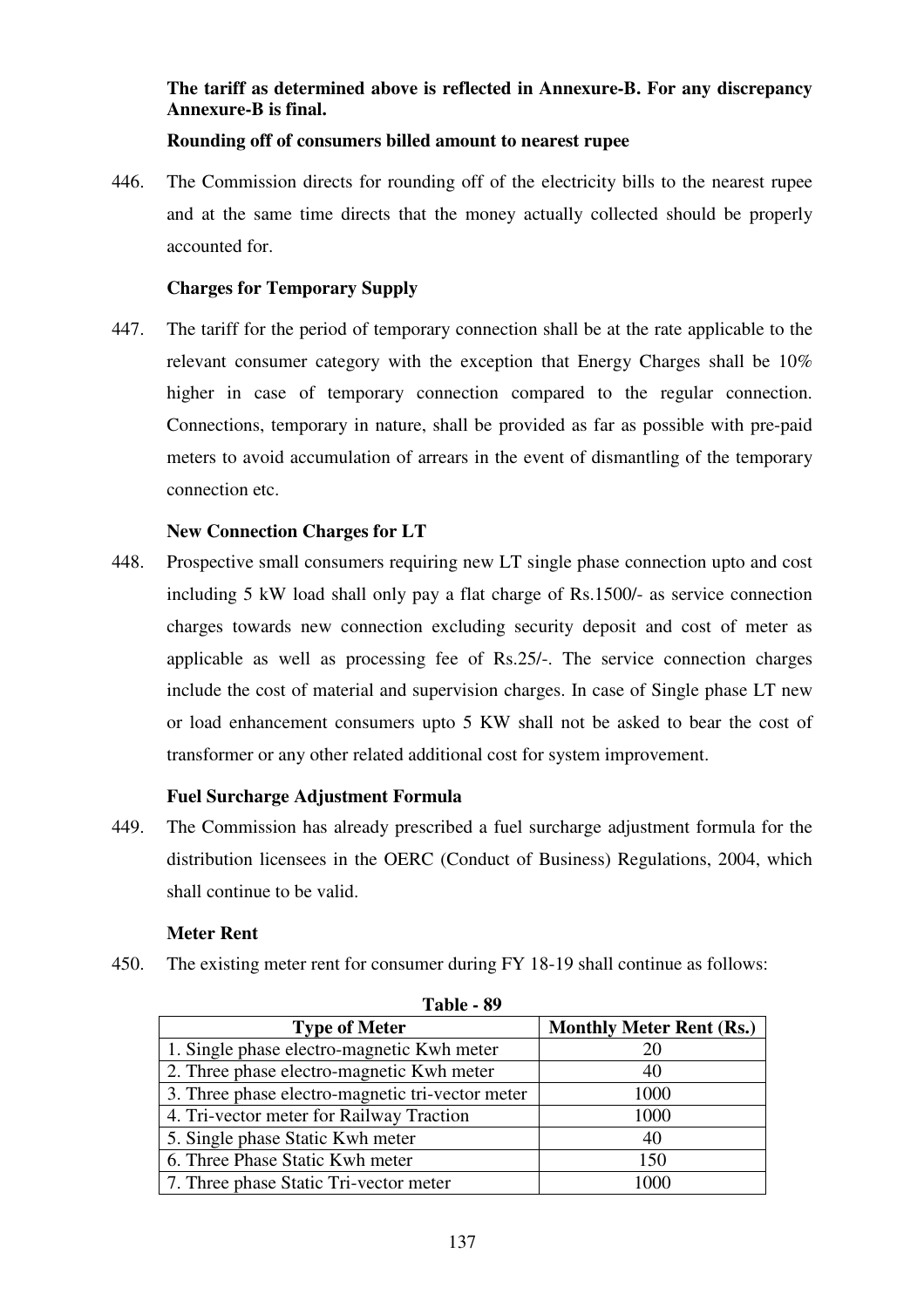| <b>Type of Meter</b>                       | <b>Monthly Meter Rent (Rs.)</b> |
|--------------------------------------------|---------------------------------|
| 8. Three phase Static Bi-vector meter      | 1000                            |
| 9. LT Single phase AMR/AMI Compliant meter | 50                              |
| 10. LT Three phase AMR/AMI compliant meter | 150                             |

*Note: Meter rent for meter supplied by DISCOM Utilities henceforward shall be collected for a period of 60 months only.* 

451. Many objectors raised the issue of meters being declared defective arbitrarily by the DISCOM Utilities. We instruct licensees/ Utilities to address this issue while purchasing the meters themselves or asking the consumers to buy it. Brands of meters having high malfunctioning rate should not be used. If any meter becomes defective for any reason, a notice shall be served on the consumer in writing mentioning, make of the meter, Sl. No of the meter, date of installation, nature of defect, the authority verifying the same (not below the rank of Junior Manager), date of verification, witnesses, if any, and further advice to the consumer as per law for further action. All records of meters shall be maintained.

#### **Disconnection of Supply**

452. Objectors also raised the issue of supply disconnection arbitrarily without adequate notice and without providing any opportunity of hearing on any temporary relief. The Commission consider it serious infringement of consumer rights. Any abrupt action is likely to affect the life of citizen adversely. Therefore, licensees/ Utilities are directed to provide adequate clear time as provided under the law to the consumer duly acknowledged before proceeding for disconnection. All request by the consumer to the licensees must be disposed of by the appropriate officer of the licensee as per law and the decision communicated to the consumer before proceeding for disconnection. The relief, if any, from GRF/ Ombudsman/ Appellate Authority on temporary reconnection shall be promptly complied with by the Licensees.

# **Effective date of Tariff**

- 453. The tariff schedule attached to this order shall be made effective from 01.06.2019. In order to simplify the procedure, we stipulate that if the metering and billing date falls within  $15<sup>th</sup>$  of June'19 (including 15th), the bill for the consumers will be prepared on pre-revised rate i.e. tariff applicable for the FY 2018-19. If the billing and metering date falls on or after  $16<sup>th</sup>$  of June, 2019 the bill will be prepared at the revised tariff rate i.e. Tariff applicable for 2019-20. The DISCOM Utilities should ensure that the billing cycle of any consumer should not be disturbed due to the above stipulations.
- 454. Erstwhile Licensees such as WESCO, NESCO and SOUTHCO in Appeal Nos. 77, 78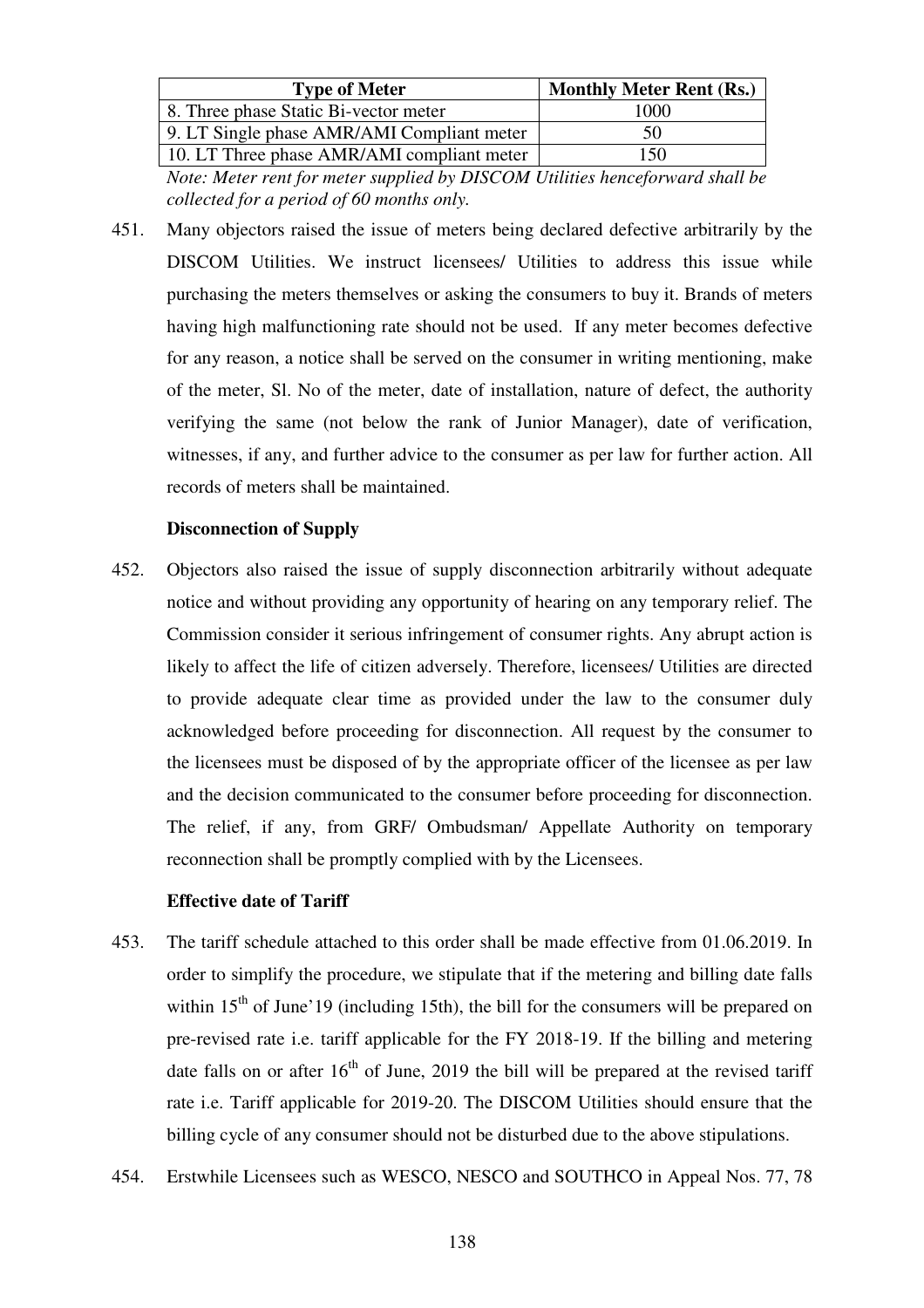and 79 of 2006 in respect of RST Order for FY 2006-07, Appeal Nos. 52, 53 and 54 of 2007 in respect of RST Order for FY 2007-08, Appeal Nos. 26, 27 and 28 of 2009 in respect of RST Order for FY 2008-09, Appeal Nos. 160, 161 and 162 of 2010 in respect of RST Order for FY 2010-11, Appeal Nos. 147, 148, 149/2011 for RST Order of FY 2011-12, Appeal Nos. 193, 194 and 195 of 2012 for RST Order of FY 2012-13 before the Hon'ble APTEL raised several issues such as those concerning distribution loss, mode of calculation of estimated sales and income and truing exercises etc. The three DISCOM Utilities challenged the Truing up Order dated 19.03.2012 of the Commission passed in Case Nos. 29, 30, 31 of 2007 and 6, 7 and 8 of 2012 before the Hon'ble APTEL in Appeal No. 196 of 2012. The Hon'ble APTEL has set-aside the said Orders of the Commission vide its Judgment dated 03.07.2013 passed in Appeal Nos.160,161,162 of 2010 in respect of RST Order for FY 2010- 11,Appeal Nos. 147, 148, 149 of 2011 for RST Order of FY 2011-12 and also Appeal Nos. 193, 194 and 195 of 2012 for RST Order for FY 2012-13. The Hon'ble APTEL has also set-aside both the Truing up Orders dated 19.03.2012 of the OERC passed in Case Nos. 29, 30, 31 of 2007 and 6, 7 and 8 of 2012 in Appeal No. 196 of 2012 preferred by the R-Infra Managed DISCOM Utilities. The Hon'ble APTEL vide their order dated 30.11.2014 has set aside the RST order for FY 2014-15 and has directed the Commission to implement all its earlier orders relating to tariff (FY 2006-07, 2007-08, 2008-09, 2010-11, 2011-12, 2012-13, 2013-14 and 2014-15). The Commission has filed an appeal against this order before the Hon'ble Apex Court in CA Nos. 1380-82/2015 and has also filed an application for stay of the operation of this order. The case was heard on 16.02.2015 and the Hon'ble Apex Court while admitting the matter ordered for issue of notice for both the substantive appeal and also for hearing the stay matter. The above Civil Appeals are now sub-judice before the Hon'ble Supreme Court of India. In the meanwhile, the Commission has revoked the Licences of erstwhile DISCOM Utilities such as NESCO, WESCO and SOUTHCO vide its order dated 04.03.2015 passed in Case No. 55/2013. The said order of revocation of licences of the Commission was upheld by the Hon'ble APTEL in Appeal No. 64 of 2015 and also has been confirmed by the Hon'ble Apex Court vide their Order dated 24.11.2017 in Civil Appeal No.18500 of 2017. Now the distribution utilities are being managed through the Administrator appointed by the Commission under Section 20 (1) (d) of the Electricity Act, 2003.

455. The Open Access Charges (Wheeling Charge, Transmission Charge and Cross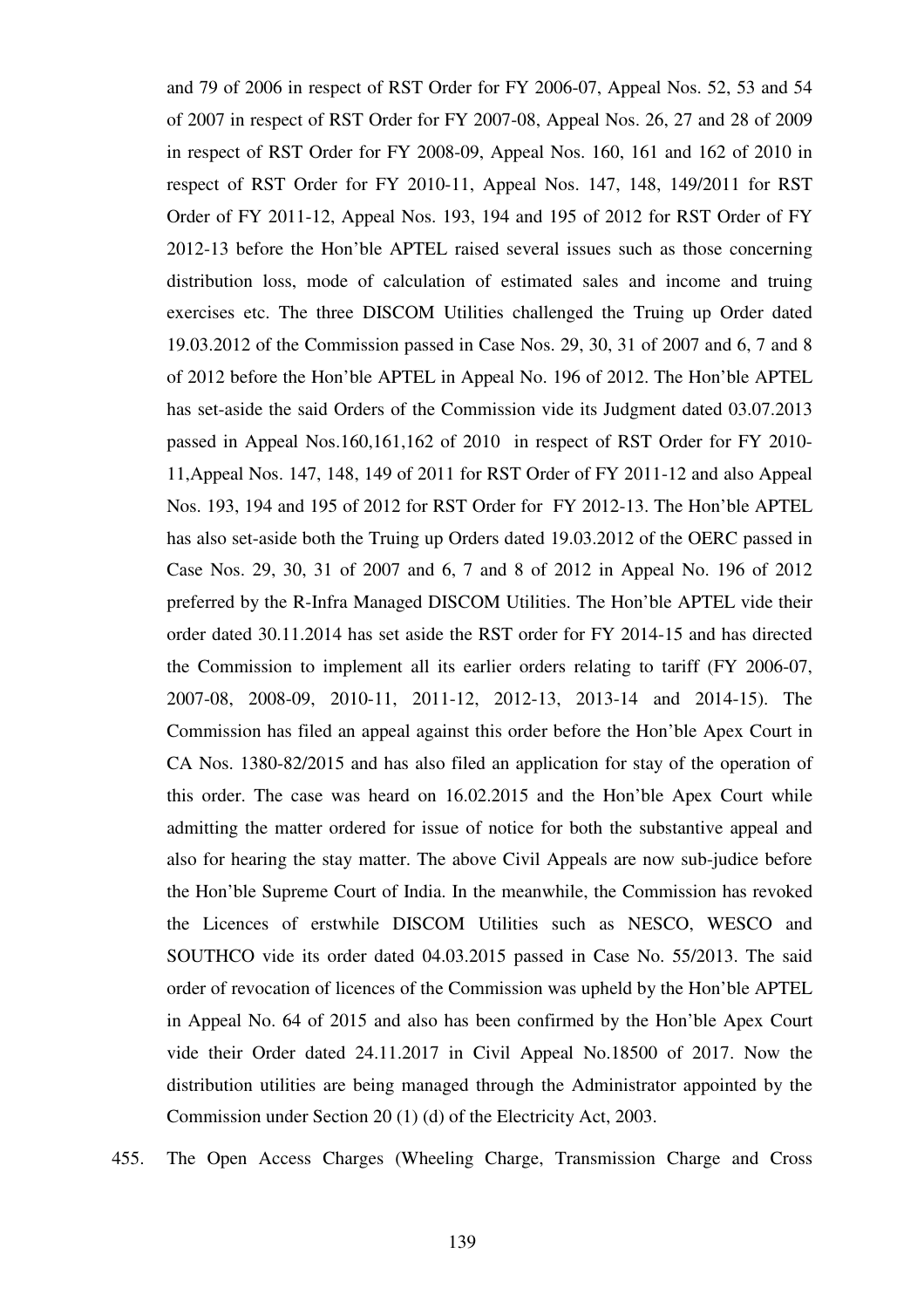Subsidy Surcharge) decided in this order (in Case Nos.78,79,80 and81 of 2018) shall be made effective from 1st June, 2019 and shall be in force until further order. The cases are disposed of accordingly.

- 456. The applications of WESCO, NESCO, SOUTHCO Utilities and CESU vide Case Nos.74/2018 (WESCO Utility), 75/2018 (NESCO Utility), 76//2018 (SOUTHCO Utility), and 77/2018 (CESU) for approval of Aggregate Revenue Requirement for FY 2019-20 are disposed of accordingly.
- 457. The revised Retail Supply Tariff as stipulated in the order shall be effective from 1st June, 2019 and shall be in force until further orders.

**Sd/- Sd/- (S. K. PARHI) (U. N. BEHERA) MEMBER CHAIRPERSON**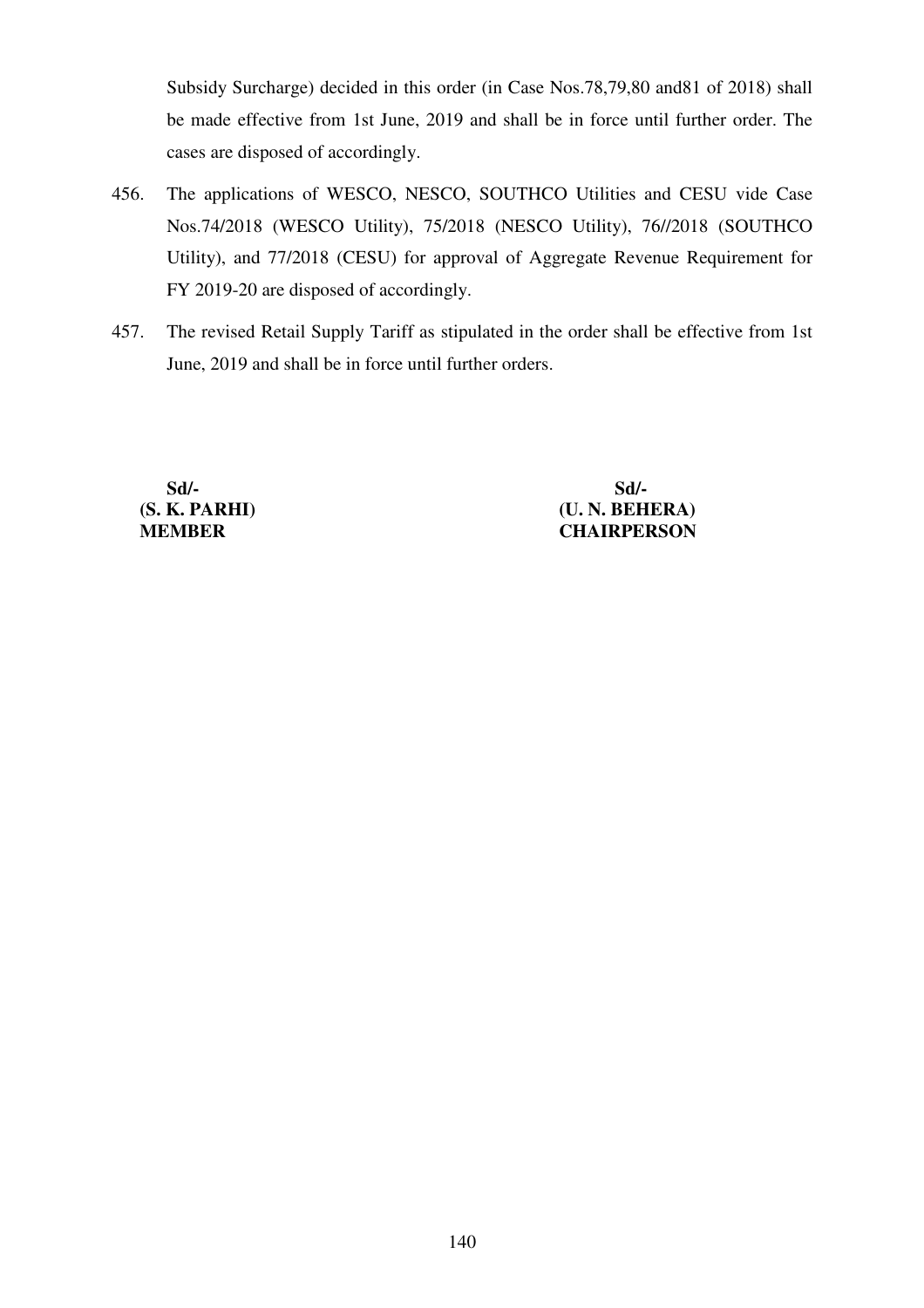# **ANNEXURE- A**

#### **REVENUE REQUIREMENT OF DISCOM UTILITIES FOR THE FY 2019-20**

|                                                                              | <b>WESCO</b>               |                            |                            | <b>NESCO</b>               | <b>SOUTHCO</b>             |                            | <b>CESU</b>                |                            | <b>TOTAL DISCOM</b>             |                            |
|------------------------------------------------------------------------------|----------------------------|----------------------------|----------------------------|----------------------------|----------------------------|----------------------------|----------------------------|----------------------------|---------------------------------|----------------------------|
|                                                                              |                            |                            |                            |                            |                            |                            |                            |                            | <b>Utilities</b>                |                            |
| <b>Expenditure</b>                                                           | <b>Proposed</b><br>2019-20 | <b>Approved</b><br>2019-20 | <b>Proposed</b><br>2019-20 | <b>Approved</b><br>2019-20 | <b>Proposed</b><br>2019-20 | <b>Approved</b><br>2019-20 | <b>Proposed</b><br>2019-20 | <b>Approved</b><br>2019-20 | Proposed<br>2019-20             | <b>Approved</b><br>2019-20 |
| Cost of Power Purchase                                                       | 2,304.59                   | 2356.00                    | 1,905.23                   | 1880.38                    | 797.85                     | 751.44                     | 2684.49                    | 2542.14                    | 7,692.16                        | 7,529.96                   |
| <b>Transmission Cost</b>                                                     | 191.87                     | 193.75                     | 158.24                     | 157.75                     | 101.25                     | 101.00                     | 259.75                     | 243.50                     | 711.11                          | 696.00                     |
| <b>SLDC</b> Cost                                                             | 1.11                       | 1.20                       | 0.96                       | 0.98                       | 0.57                       | 0.63                       | 1.82                       | 1.51                       | 4.46                            | 4.32                       |
| Total<br>Power<br>Purchase,<br><b>SLDC</b><br>Transmission<br>and<br>Cost(A) | 2,497.57                   | 2,550.95                   | 2,064.43                   | 2,039.11                   | 899.67                     | 853.07                     | 2,946.06                   | 2,787.15                   | 8,407.73                        | 8,230.28                   |
| Employee costs                                                               | 393.24                     | 358.80                     | 373.12                     | 327.13                     | 398.31                     | 357.58                     | 677.50                     | 560.83                     | 1.842.17                        | 1.604.34                   |
| Repair and Maintenance                                                       | 99.38                      | 86.33                      | 99.11                      | 89.48                      | 73.88                      | 44.00                      | 134.81                     | 134.63                     | 407.18                          | 354.44                     |
| Discount to consumers                                                        |                            |                            |                            |                            |                            |                            | 75.24                      |                            | 75.24                           |                            |
| Administrative and General<br>Expenses                                       | 97.94                      | 50.13                      | 58.85                      | 37.50                      | 76.72                      | 33.95                      | 224.52                     | 66.97                      | 458.03                          | 188.54                     |
| Provision for Bad and Doubtful<br>Debts                                      | 79.99                      | 22.72                      | 37.70                      | 12.76                      | 27.37                      | 10.89                      | 28.87                      | 29.17                      | 173.93                          | 75.55                      |
| Depreciation                                                                 | 66.07                      | 57.14                      | 66.24                      | 59.61                      | 36.49                      | 27.66                      | 139.26                     | 91.00                      | 308.06                          | 235.41                     |
| Interest Chargeable to Revenue<br>including Interest on S.D                  | 90.31                      | 59.95                      | 81.24                      | 50.97                      | 46.16                      | 26.54                      | 97.94                      | 78.03                      | 315.65                          | 215.49                     |
| <b>Total Operation and</b>                                                   | 826.93                     | 635.08                     | 716.26                     | 577.44                     | 658.93                     | 500.62                     | 1,378.14                   | 960.63                     | 3,580.26                        | 2,673.77                   |
| <b>Maintenance and Other Cost</b>                                            | 7.78                       | 7.78                       | 10.55                      | 10.55                      | 6.03                       | 6.03                       | 11.64                      | 11.64                      | 36.00                           | 36.00                      |
| Return on equity<br><b>Total Distribution Cost</b>                           | 834.71                     | 642.86                     | 726.81                     | 587.99                     | 664.96                     | 506.65                     | 1.389.78                   | 972.27                     | 3.616.26                        | 2,709.77                   |
| Less: Miscellaneous Receipt                                                  | 172.74                     | 173.99                     | 77.28                      | 123.33                     | 18.14                      | 36.15                      | 109.48                     | 162.71                     | 377.64                          | 496.17                     |
| <b>Net Distribution Cost (B)</b>                                             | 661.97                     | 468.87                     | 649.53                     | 464.67                     | 646.82                     | 470.50                     | 1,280.30                   | 809.56                     | 3,238.62                        | 2,213.59                   |
| <b>Special Appropriation</b>                                                 |                            |                            |                            |                            |                            |                            |                            |                            |                                 |                            |
| True up of Past Losses                                                       | 6.90                       |                            |                            |                            |                            |                            |                            |                            | 6.90                            | $\sim$                     |
| Contingency reserve                                                          |                            |                            | 6.88                       |                            | 4.20                       |                            |                            |                            | 11.08                           | $\overline{\phantom{a}}$   |
| <b>Total Special Appropriation</b><br>(C)                                    | 6.90                       | $\overline{a}$             | 6.88                       | $\overline{a}$             | 4.20                       | $\overline{a}$             | $\overline{\phantom{a}}$   |                            | 17.98                           |                            |
| <b>Total Revenue Requirement</b><br>$(A+B+C)$                                | 3,166.44                   | 3,019.82                   | 2,720.84                   | 2,503.78                   | 1,550.69                   | 1,323.57                   | 4,226.36                   | 3,596.71                   | 11,664.33                       | 10,443.87                  |
| <b>Expected Revenue(Full year)</b>                                           | 2,999.84                   | 3020.68                    | 2,513.30                   | 2,503.90                   | 1,368.30                   | 1324.08                    | 3,593.51                   | 3598.74                    | 10,474.95                       | 10,447.40                  |
| GAP at existing $(+/-)$                                                      | (166.60)                   | 0.86                       | (207.54)                   | 0.12                       | (182.39)                   | 0.51                       | (632.85)                   | 2.03                       | (1189.38)                       | 3.53                       |
|                                                                              |                            |                            |                            |                            |                            |                            |                            |                            | <b>Saleable</b><br><b>Units</b> | Avg. cost<br>(paisa/unit)  |
|                                                                              |                            |                            |                            |                            |                            |                            |                            | Proposed19-20              | 21,270.65                       | 566.13                     |
|                                                                              |                            |                            |                            |                            |                            |                            |                            | Approved 18-19             | 20,448.39                       | 489.47                     |
|                                                                              |                            |                            |                            |                            |                            |                            |                            | Approved 19-20             | 21,892.72                       | 499.71                     |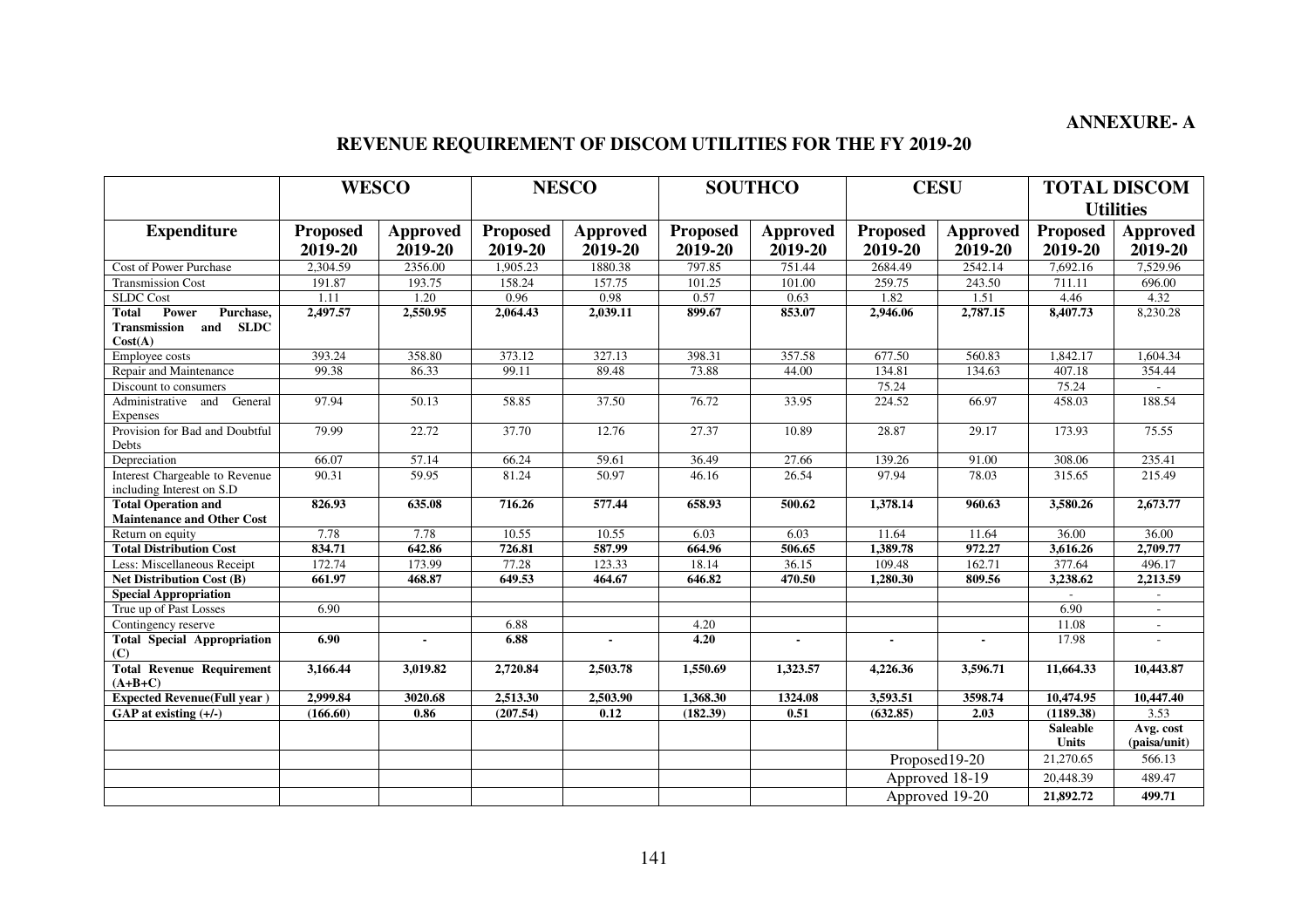# **RETAIL SUPPLY TARIFF EFFECTIVE FROM 1ST JUNE, 2019**

| SI.<br>No.      | <b>Category of Consumers</b>                              | <b>Voltage</b><br>of<br><b>Supply</b> | <b>Demand</b><br><b>Charge</b><br>(Rs/KW)<br>Month)/<br>(Rs/KVA/<br>Month) | <b>Energy</b><br><b>Charge</b><br>(P/kWh) | <b>Customer</b><br><b>Service</b><br>Charge<br>(Rs./Month) | <b>Monthly</b><br>Minimum<br><b>Fixed</b><br><b>Charge for</b><br>first KW or<br>part (Rs.) | <b>Monthly Fixed</b><br>Charge for any<br>additional KW<br>or part $(Rs.)$ | <b>Rebate</b><br>$(P/kWh)$ /<br><b>DPS</b> |
|-----------------|-----------------------------------------------------------|---------------------------------------|----------------------------------------------------------------------------|-------------------------------------------|------------------------------------------------------------|---------------------------------------------------------------------------------------------|----------------------------------------------------------------------------|--------------------------------------------|
|                 | <b>LT</b> Category                                        |                                       |                                                                            |                                           |                                                            |                                                                                             |                                                                            |                                            |
| 1               | Domestic                                                  |                                       |                                                                            |                                           |                                                            |                                                                                             |                                                                            |                                            |
| 1.a             | Kutir Jyoti $\leq$ 30 Units/month                         | LT                                    | FIXED MONTHLY CHARGE-->                                                    |                                           |                                                            | 80                                                                                          |                                                                            |                                            |
| 1.b             | Others                                                    |                                       |                                                                            |                                           |                                                            |                                                                                             |                                                                            | 10                                         |
|                 | $\overline{(\text{Consumption} <= 50 \text{ units/mol})}$ | LT                                    |                                                                            | 250.00                                    |                                                            |                                                                                             |                                                                            |                                            |
|                 | (Consumption $>50$ , $<=200$ units/month)                 | LT                                    |                                                                            | 430.00                                    |                                                            |                                                                                             |                                                                            |                                            |
|                 | (Consumption > $200$ , $\leq$ = 400 units/month)          | LT                                    |                                                                            | 530.00                                    |                                                            | 20                                                                                          | 20                                                                         |                                            |
|                 | Consumption >400 units/month)                             | LT                                    |                                                                            | 570.00                                    |                                                            |                                                                                             |                                                                            |                                            |
| $\sqrt{2}$      | General Purpose < 110 KVA                                 |                                       |                                                                            |                                           |                                                            |                                                                                             |                                                                            | 10                                         |
|                 | Consumption <= 100 units/month                            | LT                                    |                                                                            | 540.00                                    |                                                            |                                                                                             |                                                                            |                                            |
|                 | Consumption $>100$ , $<=300$ units/month                  | LT                                    |                                                                            | 650.00                                    |                                                            | 30                                                                                          | 30                                                                         |                                            |
|                 | (Consumption >300 units/month)                            | LT                                    |                                                                            | 710.00                                    |                                                            |                                                                                             |                                                                            |                                            |
| 3               | Irrigation Pumping and Agriculture                        | LT                                    |                                                                            | 150.00                                    |                                                            | 20                                                                                          | 10                                                                         | 10                                         |
| $\overline{4}$  | Allied Agricultural Activities                            | LT                                    |                                                                            | 160.00                                    |                                                            | $\overline{20}$                                                                             | 10                                                                         | 10                                         |
| 5               | Allied Agro-Industrial Activities                         | LT                                    |                                                                            | 420.00                                    |                                                            | 80                                                                                          | 50                                                                         | DPS/Rebate                                 |
| 6               | Public Lighting                                           | LT                                    |                                                                            | 570.00                                    |                                                            | 20                                                                                          | $\overline{15}$                                                            | DPS/Rebate                                 |
| 7               | L.T. Industrial (S) Supply <22 KVA                        | LT                                    |                                                                            | 570.00                                    |                                                            | 80                                                                                          | 35                                                                         | 10                                         |
|                 | L.T. Industrial (M) Supply >=22 KVA                       |                                       |                                                                            |                                           |                                                            |                                                                                             |                                                                            |                                            |
| 8               | $<$ 110 KVA                                               | LT                                    |                                                                            | 570.00                                    |                                                            | 100                                                                                         | 80                                                                         | DPS/Rebate                                 |
| 9               | Specified Public Purpose                                  | LT                                    |                                                                            | 570.00                                    |                                                            | 50                                                                                          | 50                                                                         | DPS/Rebate                                 |
| 10              | Public Water Works and Sewerage<br>Pumping <110 KVA       | LT                                    |                                                                            | 570.00                                    |                                                            | 50                                                                                          | 50                                                                         | 10                                         |
| 11              | Public Water Works and Sewerage<br>Pumping >=110 KVA      | LT                                    | 200                                                                        | 570.00                                    | 30                                                         |                                                                                             |                                                                            | 10                                         |
| 12              | General Purpose >= 110 KVA                                | LT                                    | 200                                                                        | 570.00                                    | 30                                                         |                                                                                             |                                                                            | DPS/Rebate                                 |
| 13              | Large Industry                                            | LT                                    | 200                                                                        | 570.00                                    | $\overline{30}$                                            |                                                                                             |                                                                            | DPS/Rebate                                 |
|                 | <b>HT</b> Category                                        |                                       |                                                                            |                                           |                                                            |                                                                                             |                                                                            |                                            |
| 14              | <b>Bulk Supply - Domestic</b>                             | HT                                    | 20                                                                         | 440.00                                    | 250                                                        |                                                                                             |                                                                            | 10                                         |
| 15              | Irrigation Pumping and Agriculture                        | HT                                    | $\overline{30}$                                                            | 140.00                                    | 250                                                        |                                                                                             |                                                                            | $\overline{10}$                            |
| 16              | Allied Agricultural Activities                            | HT                                    | $30\,$                                                                     | 150.00                                    | 250                                                        |                                                                                             |                                                                            | 10                                         |
| 17              | Allied Agro-Industrial Activities                         | HT                                    | 50                                                                         | 410.00                                    | 250                                                        |                                                                                             |                                                                            | DPS/Rebate                                 |
| 18              | Specified Public Purpose                                  | HT                                    | 250                                                                        |                                           | 250                                                        |                                                                                             |                                                                            | DPS/Rebate                                 |
| 19              | General Purpose >70 KVA < 110 KVA                         | HT                                    | 250                                                                        |                                           | 250                                                        |                                                                                             |                                                                            | 10                                         |
| 20              | H.T Industrial (M) Supply                                 | HT                                    | 150                                                                        |                                           | 250                                                        |                                                                                             |                                                                            | DPS/Rebate                                 |
| 21              | General Purpose $> = 110$ KVA                             | HT                                    | 250                                                                        | As                                        | 250                                                        |                                                                                             |                                                                            | DPS/Rebate                                 |
| 22              | Public Water Works & Sewerage<br>Pumping                  | HT                                    | 250                                                                        | indicated<br>in the<br>notes              | 250                                                        |                                                                                             |                                                                            | 10                                         |
| 23              | Large Industry                                            | HT                                    | 250                                                                        | below                                     | 250                                                        |                                                                                             |                                                                            | DPS/Rebate                                 |
| 24              | Power Intensive Industry                                  | HT                                    | 250                                                                        |                                           | 250                                                        |                                                                                             |                                                                            | DPS/Rebate                                 |
| 25              | Mini Steel Plant                                          | HT                                    | 250                                                                        |                                           | 250                                                        |                                                                                             |                                                                            | DPS/Rebate                                 |
| $\overline{26}$ | Railway Traction                                          | HT                                    | 250                                                                        |                                           | 250                                                        |                                                                                             |                                                                            | DPS/Rebate                                 |
| 27              | Emergency Supply to CGP                                   | HT                                    | $\Omega$                                                                   | 730.00                                    | 250                                                        |                                                                                             |                                                                            | DPS/Rebate                                 |
| 28              | Colony Consumption (Both SPP &<br>Industrial)             | HT                                    | $\boldsymbol{0}$                                                           | 440.00                                    | $\mathbf{0}$                                               |                                                                                             |                                                                            | DPS/Rebate                                 |
|                 | <b>EHT</b> Category                                       |                                       |                                                                            |                                           |                                                            |                                                                                             |                                                                            |                                            |
| 29              | General Purpose                                           | <b>EHT</b>                            | 250                                                                        |                                           | 700                                                        |                                                                                             |                                                                            | DPS/Rebate                                 |
| 30              | Large Industry                                            | <b>EHT</b>                            | 250                                                                        | As                                        | 700                                                        |                                                                                             |                                                                            | DPS/Rebate                                 |
| 31              | Railway Traction                                          | <b>EHT</b>                            | 250                                                                        | indicated                                 | 700                                                        |                                                                                             |                                                                            | DPS/Rebate                                 |
| 32              | Heavy Industry                                            | <b>EHT</b>                            | 250                                                                        | in the<br>notes                           | 700                                                        |                                                                                             |                                                                            | DPS/Rebate                                 |
| 33              | Power Intensive Industry                                  | <b>EHT</b>                            | 250                                                                        | below                                     | 700                                                        |                                                                                             |                                                                            | DPS/Rebate                                 |
| 34              | Mini Steel Plant                                          | <b>EHT</b>                            | 250                                                                        |                                           | 700                                                        |                                                                                             |                                                                            | DPS/Rebate                                 |
| 35              | Emergency Supply to CGP                                   | <b>EHT</b>                            | $\mathbf{0}$                                                               | 720.00                                    | 700                                                        |                                                                                             |                                                                            | DPS/Rebate                                 |
| 36              | <b>Colony Consumption</b>                                 | <b>EHT</b>                            | $\boldsymbol{0}$                                                           | 435.00                                    | $\overline{0}$                                             |                                                                                             |                                                                            | DPS/Rebate                                 |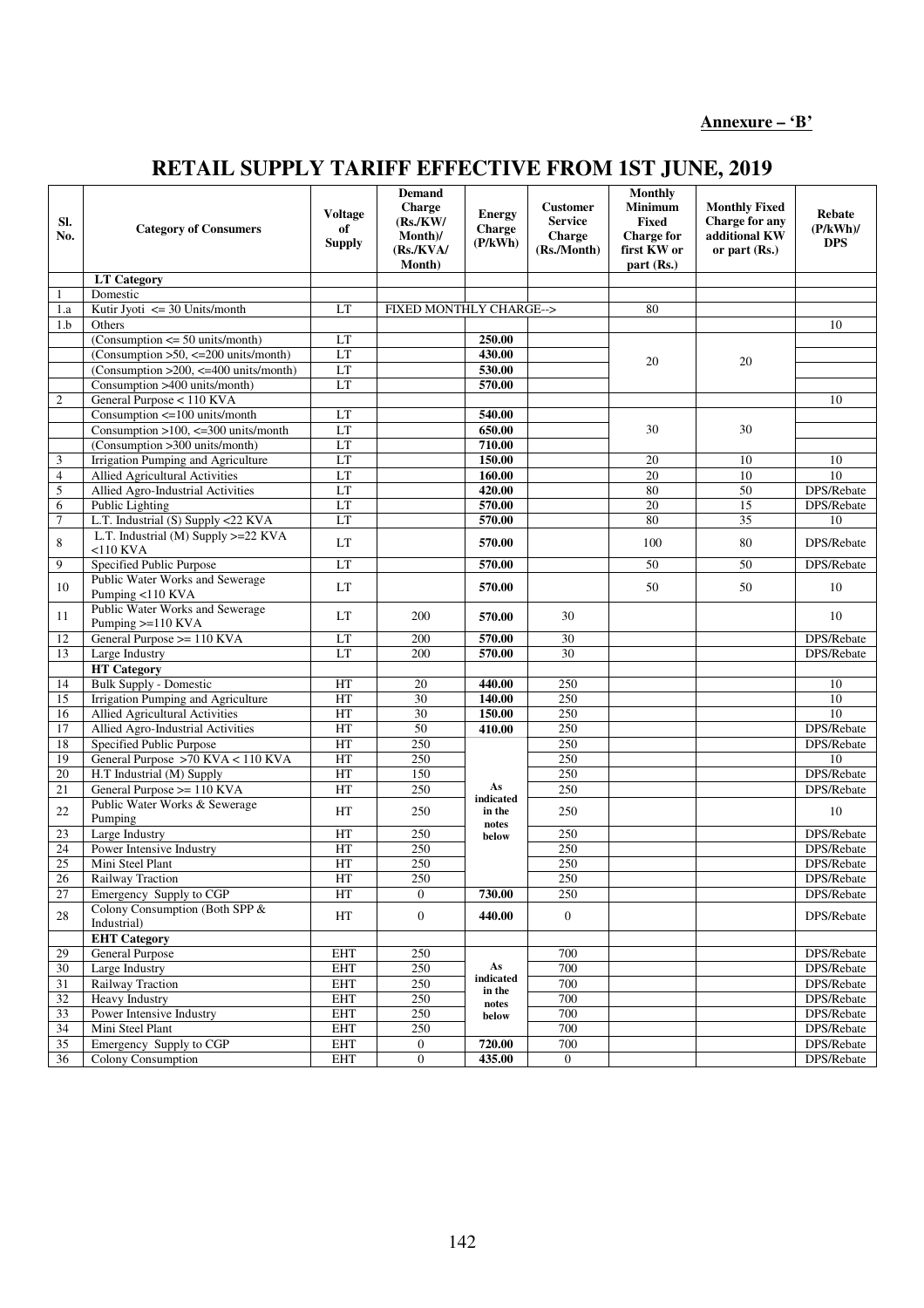#### **Note:**

| ) rate of energy charges for $\pi_1 \propto \pi_1$ (raise/un |           |     |  |  |  |
|--------------------------------------------------------------|-----------|-----|--|--|--|
| Load Factor $(\% )$                                          | HT.       | EHT |  |  |  |
|                                                              | 535       | 530 |  |  |  |
| $>60\%$                                                      |           | 420 |  |  |  |
|                                                              | $=$ < 60% |     |  |  |  |

**Slab rate of energy charges for HT & EHT (Paise/unit)** 

(i) The reconnection charges w.e.f. 01.04.2015 shall continue unaltered

| <b>Category of Consumers</b>      | <b>Rate Applicable</b> |
|-----------------------------------|------------------------|
| LT Single Phase Domestic Consumer | $Rs.150/-$             |
| LT Single Phase other consumer    | $Rs.400/-$             |
| LT 3 Phase consumers              | $Rs.600/-$             |
| All HT & EHT consumers            | Rs.3000/-              |

(ii) Energy Charges shall be 10% higher in case of temporary connection compared to the regular connection in respective categories.

| <b>Type of Meter</b>                             | <b>Monthly Meter Rent (Rs.)</b> |
|--------------------------------------------------|---------------------------------|
| 1. Single phase electro-magnetic Kwh meter       | 20                              |
| 2. Three phase electro-magnetic Kwh meter        | 40                              |
| 3. Three phase electro-magnetic tri-vector meter | 1000                            |
| 4. Tri-vector meter for Railway Traction         | 1000                            |
| 5. Single phase Static Kwh meter                 | 40                              |
| 6. Three Phase Static Kwh meter                  | 150                             |
| 7. Three phase Static Tri-vector meter           | 1000                            |
| 8. Three phase Static Bi-vector meter            | 1000                            |
| 9. LT Single phase AMR/AMI Compliant meter       | 50                              |
| 10. LT Three phase AMR/AMI compliant meter       | 150                             |

(iii) The meter rent w.e.f. 01.04.2017 shall remain unaltered as follows:

*Note: Meter rent for meter supplied by DISCOM Utilities shall be collected for a period of 60 months only. Once it is collected for sixty months meter rent collection should stop. All statutory levies shall be collected in addition to meter rent.*

- (iv) A Reliability surcharge @ 10 paise per unit will continue for HT and EHT consumers availing power irrespective of nature of feeder. This surcharge @ 10 paise per unit shall be charged if reliability index is more than 99% and above and voltage profile at consumer end remains within the stipulated limit. (For details see the order)
- (v) Prospective small consumers requiring new LT single phase connection upto and including 5 kW load shall only pay a flat charge of Rs.1500/- as service connection charges towards new connection excluding security deposit as applicable as well as processing fee of Rs.25/-. The service connection charges include the cost of material and supervision charges.
- (vi) A "Tatkal Scheme" for new connection is applicable to LT Domestic, Agricultural and General Purpose consumers.
- (vii) In case of installation with static meter/meter with provision of recording demand, the recorded demand rounded to nearest 0.5 KW shall be considered as the contract demand requiring no verification irrespective of the agreement. Therefore, for the purpose of calculation of Monthly Minimum Fixed Charge (MMFC) for the connected load below 110 KVA, the above shall form the basis.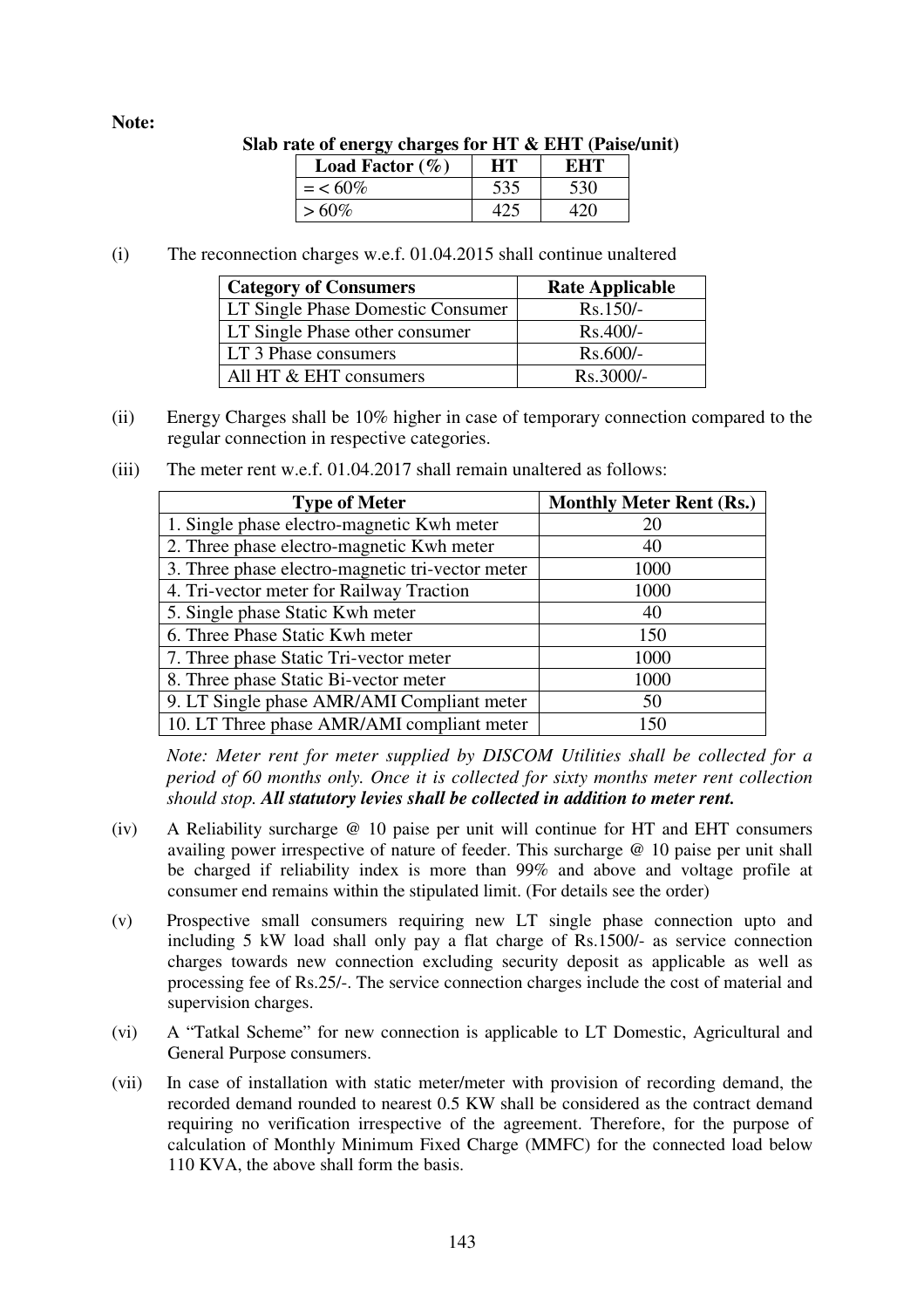- (viii) The billing demand in respect of consumer with Contract Demand of less than 110 KVA should be the highest demand recorded in the meter during the Financial Year irrespective of the Connected Load, which shall require no verification.
- (ix) Three phase consumers with static meters are allowed to avail TOD rebate excluding Public Lighting and emergency supply to CGP @ 20 paise/unit for energy consumed during off peak hours. Off peak hours has been defined as **12 Midnight to 6 AM** of next day.
- (x) Hostels attached to the Schools recognised and run by SC/ST Dept., Government of Odisha shall get a rebate of Rs.2.40 paise per unit in energy charge under Specified Public Purpose category (LT / HT) which shall be over and above the normal rebate for which they are eligible.
- (xi) Swajala Dhara consumers under Public Water Works and Sewerage Pumping Installation category shall get special 10% rebate if electricity bills are paid within due date over and above normal rebate.
- (xii) During the statutory restriction imposed by the Fisheries Department, the Ice Factories located at a distance not more than 5 Km. towards the land from the sea shore of the restricted zone will pay demand charges based on the actual maximum demand recorded during the billing period.
- (xiii) Poultry Farms with attached feed units having connected load less than 20% of the total connected load of poultry farms should be treated as Allied Agricultural Activities instead of General Purpose category for tariff purpose. If the connected load of the attached feed unit exceeds 20% of the total connected load then the entire consumption by the poultry farm and feed processing unit taken together shall be charged with the tariff as applicable for General Purpose or the Industrial Purpose as the case may be.
- (xiv) The food processing unit attached with cold storage shall be charged at Agro-Industrial tariff if cold storage load is not less than 80% of the entire connected load. If the load of the food processing unit other than cold storage unit exceeds 20% of the connected load, then the entire consumption by the cold storage and the food processing unit taken together shall be charged with the tariff as applicable for general purpose or the industrial purpose as the case may be.
- (xv) Drawal by the industries during off-peak hours upto 120% of Contract Demand without levy of any penalty has been allowed. "Off-peak hours" for the purpose of tariff is defined as from **12 Midnight to 6.00 A.M.** of the next day. The consumers who draw beyond their contract demand during hours other than the off-peak hours shall not be eligible for this benefit. If the drawal in the off peak hours exceeds 120% of the contract demand, overdrawal penalty shall be charged on the drawal over and above the 120% of contract demand (for details refer Tariff Order). When Statutory Load Regulation is imposed then restricted demand shall be treated as contract demand.
- (xvi) General purpose consumers with Contract Demand (CD)  $<$  70 KVA shall be treated as LT consumers for tariff purposes irrespective of level of supply voltage. As per Regulation 76 (1) (c) of OERC Distribution (Conditions of Supply) Code, 2004 the supply for load above 5 KW upto and including 70 KVA shall be in 2-phase, 3-wires or 3-phase, 3 or 4 wires at 400 volts between phases.
- (xvii) Own Your Transformer "OYT Scheme" is intended for the existing individual LT domestic, individual/Group General Purpose consumers who would like to avail single point supply by owning their distribution transformer. In such a case licensee would extend a special concession of 5% rebate on the total electricity bill (except electricity duty and meter rent) of the respective category apart from the normal rebate on the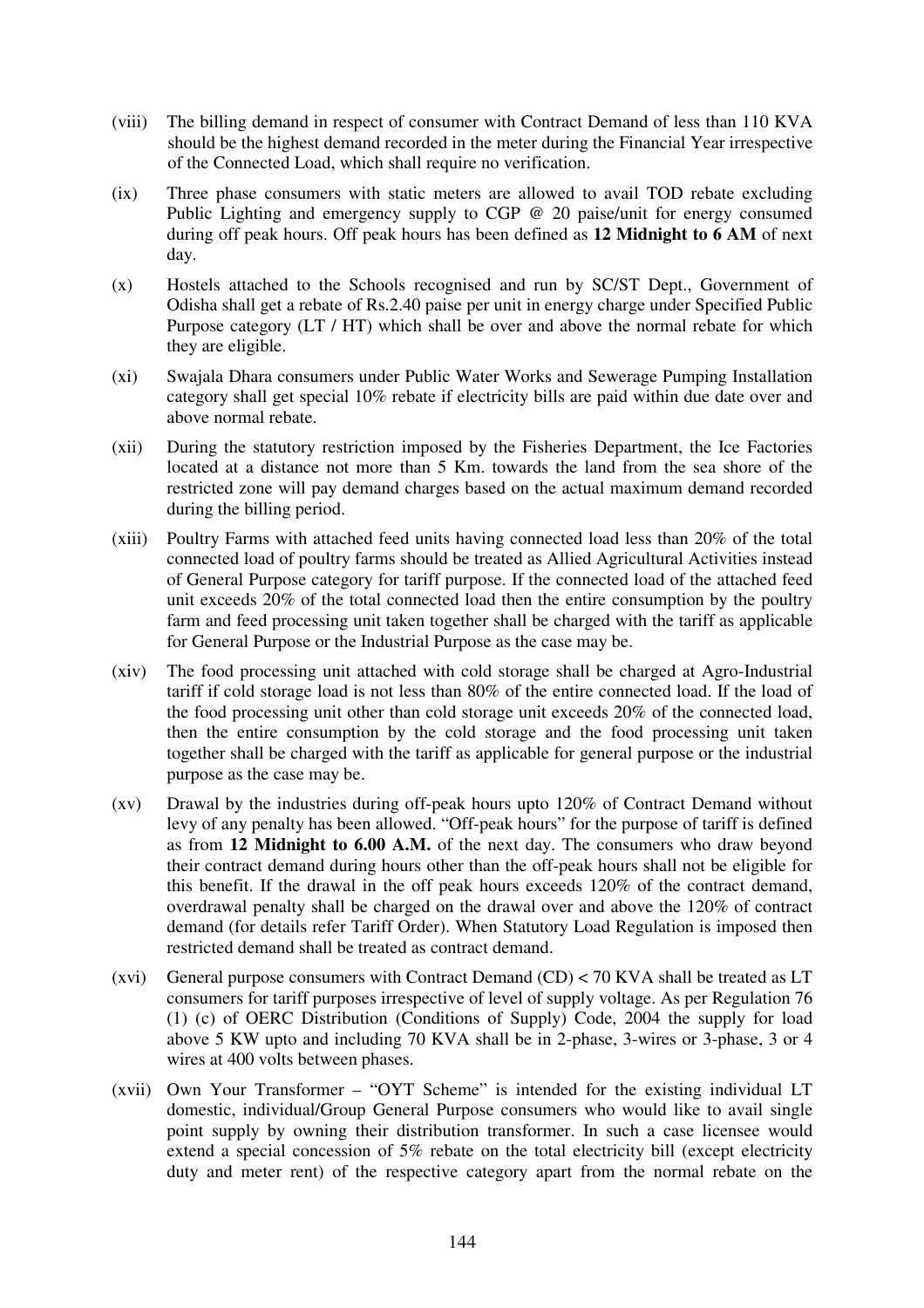payment of the bill by the due date. If the payment is not made within due date no rebate, either normal or special is payable. The maintenance of the 'OYT' transformer shall be made by DISCOM utilities. For removal of doubt it is clarified that the "OYT Scheme" is not applicable to any existing or new HT/EHT consumer.

(xviii) Power factor penalty shall be

- i) 0.5% for every 1% fall from 92% upto and including 70% plus
- ii) 1% for every 1% fall below 70% upto and including 30% plus
- iii)  $2\%$  for every  $1\%$  fall below  $30\%$

The penalty shall be on the monthly demand charges and energy charges

 There shall not be any power factor penalty for leading power factor. (Please see the detailed order for the category of consumers on whom power factor penalty shall be levied.)

(xix) The power factor incentive shall be applicable to the consumers who pay power factor penalty in the following rate:

The rate of power factor incentive shall be  $0.5\%$  for every  $1\%$  rise above the PF of 97% up to and including 100% on the monthly demand charges and energy charges.

- (xx) The rural LT domestic consumers shall get 5 paise per unit rebate in addition to existing prompt payment rebate who draw their power through correct meter and pay the bill in time.
- (xxi) **2% rebate over and above normal rebate shall be allowed on the bill to the LT domestic category of consumers only over and above all the rebates who pay through digital means. This rebate shall be applicable on the current month bill if paid in full.**
- (xxii) **A Special rebate to the LT single phase consumers in addition to any other rebate he is otherwise eligible for shall be allowed at the end of the financial year (the bill for month of March) if he has paid the bill for all the 12 months of the financial year consistently without fail within due date during the relevant financial year. The amount of rebate shall be equal to the rebate of the month of March for timely payment of bill.**
- (xxiii) The Educational Institution (Specified Public Purpose) having attached hostel and / or residential colony who draw power through a single meter in HT shall be eligible to be billed 15% of their energy drawal in HT bulk supply domestic category.
- (xxiv) The printout of the record of the static meter relating to MD, PF, number and period of interruption shall be supplied to the consumer wherever possible with a payment of Rs.500/- by the consumer for monthly record.

## (xxv) **Charging of electric vehicles shall be treated as GP category use if vehicle charged is owned by the concerned consumer.**

(xxvi) Tariff as approved shall be applicable in addition to other charges as approved in this Tariff order w.e.f. 01.06.2019.

(For detail please see the complete order)

\*\*\*\*\*\*